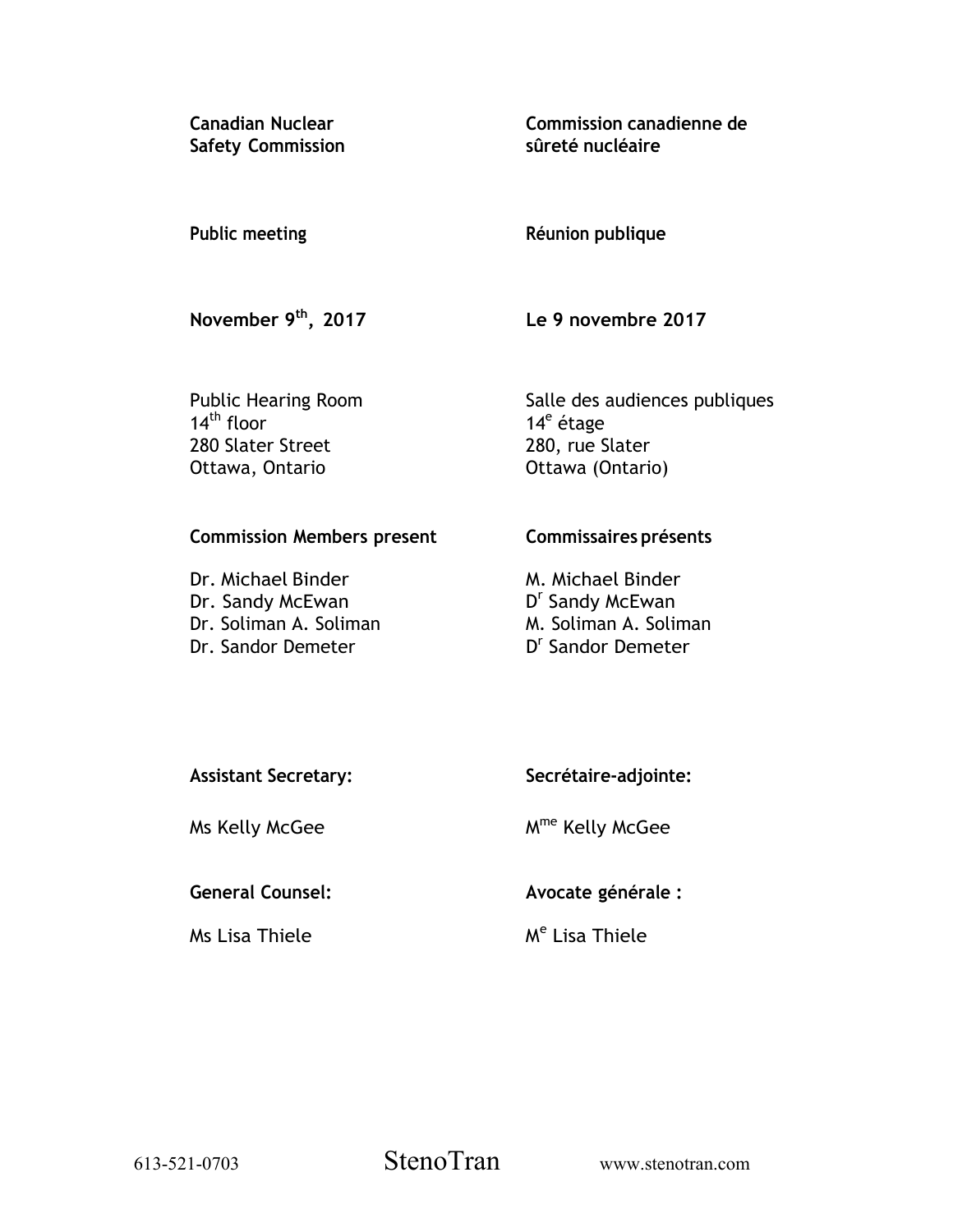## **TABLE OF CONTENTS**

|                                                                                             | <b>PAGE</b>    |
|---------------------------------------------------------------------------------------------|----------------|
| Opening Remarks                                                                             | $\mathbf{1}$   |
| CMD 17-M55.B<br>Adoption of Agenda                                                          | $\overline{4}$ |
| CMD 17-M41<br>Approval of Minutes of Commission Meeting<br>held on August 16-17, 2017       | 4              |
| CMD 17-M57<br>Oral presentation by CNSC staff                                               | 6              |
| CMD 17-M50.1/17-M50.1A<br>Oral presentation by the<br>Nuclear Waste Management Organization | 14             |
| CMD 17-M50<br>Oral presentation by CNSC Staff                                               | 54             |
| CMD 17-M48/17-M48.A<br>Oral presentation by CNSC Staff                                      | 119            |
| CMD 17-M46/17-M46.A<br>Oral presentation by CNSC staff                                      | 173            |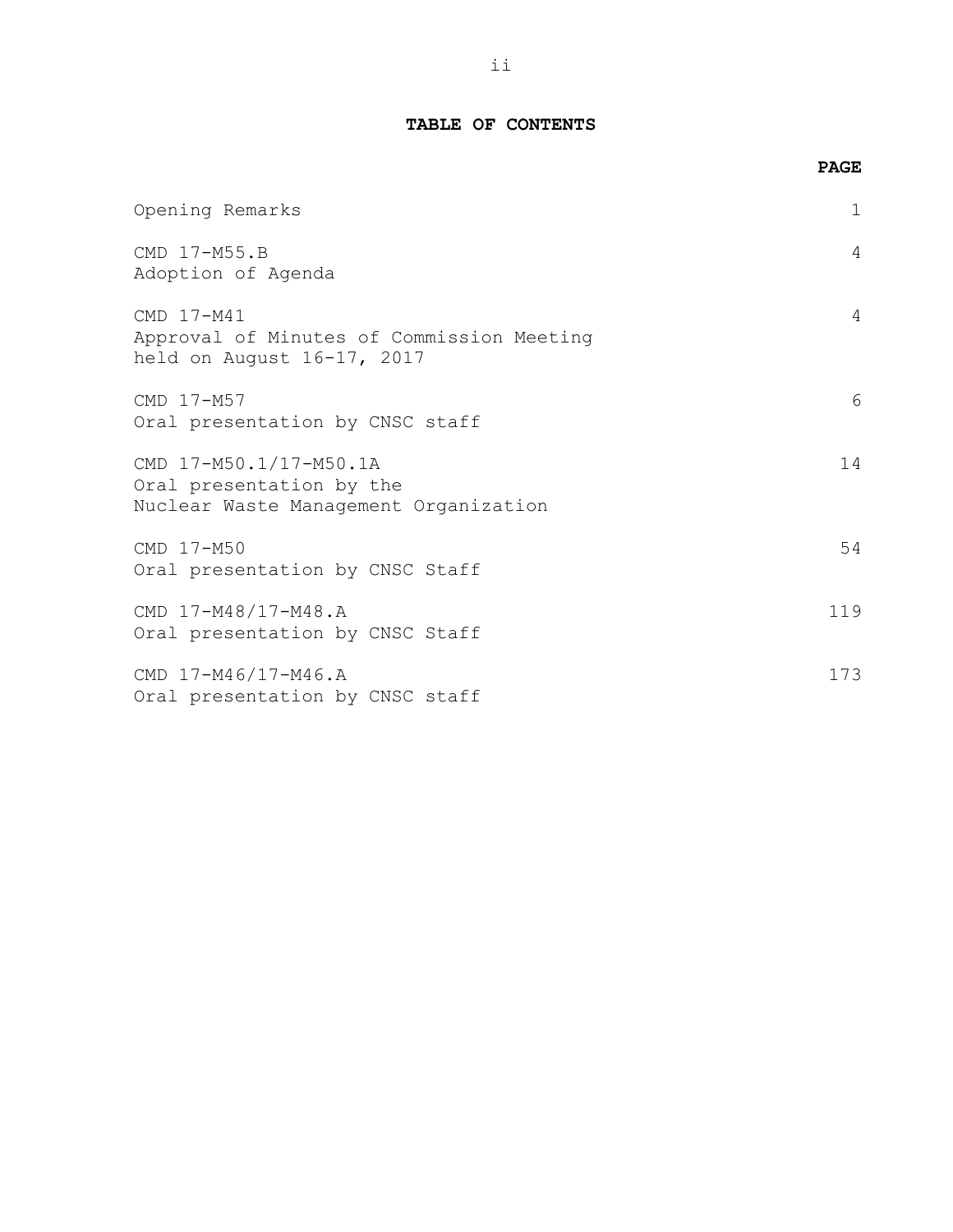<span id="page-2-0"></span>Ottawa, Ontario / Ottawa (Ontario) --- Upon commencing on Thursday, November 9, 2017 at 9:02 a.m. / La réunion publique débute le jeudi 9 novembre 2017 à 9 h 02

#### **Opening Remarks**

**MME McGEE :** Bonjour, Mesdames et Messieurs. Bienvenue à la réunion publique de la Commission canadienne de sûreté nucléaire.

Mon nom est Kelly McGee. Je suis la secrétaire-adjointe de la Commission et j'aimerais aborder certains aspects touchant le déroulement de la réunion.

We have simultaneous interpretation. Please keep the pace of your speech relatively slow so the interpreters are able to keep up.

Des appareils pour l'interprétation sont disponibles à la réception. La version française est au poste 2; the English version is on channel 1.

To make the transcripts as complete as possible, please identify yourself each time before you speak.

La transcription sera disponible sur le site Web de la Commission dès la semaine prochaine.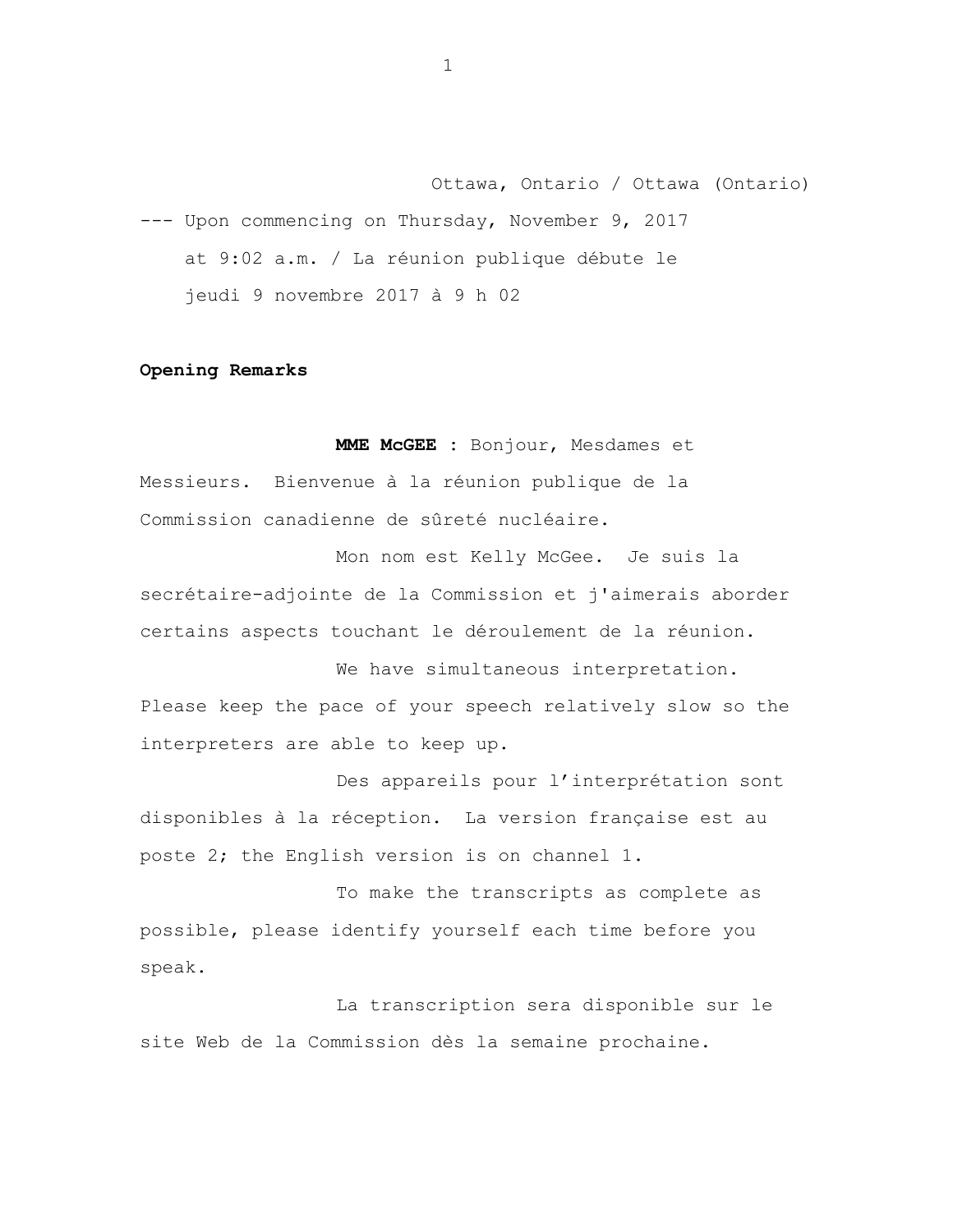I would also like to note that this proceeding is being video webcast live and that archives of these proceedings will be available on the CNSC website for a three-month period after the close of the proceedings.

As a courtesy to others, please silence your cell phones and other electronic devices.

Monsieur Binder, président et premier dirigeant de la CCSN, va présider la réunion publique d'aujourd'hui.

President Binder.

THE PRESIDENT: Thank you, Kelly.

Good morning and welcome to the meeting of the Canadian Nuclear Safety Commission.

Mon nom est Michael Binder. Je suis le président de la Commission canadienne de sûreté nucléaire. Je vous souhaite la bienvenue and welcome to all of you who are joining us via our webcast.

I'm also happy to share with you that today for the first time ever we are experimenting with a new media. We are going to be on YouTube for all you Millennials out there that like to see a proceeding in action.

We will see if the technology will work, so bear with us. I was assured that it's going to work.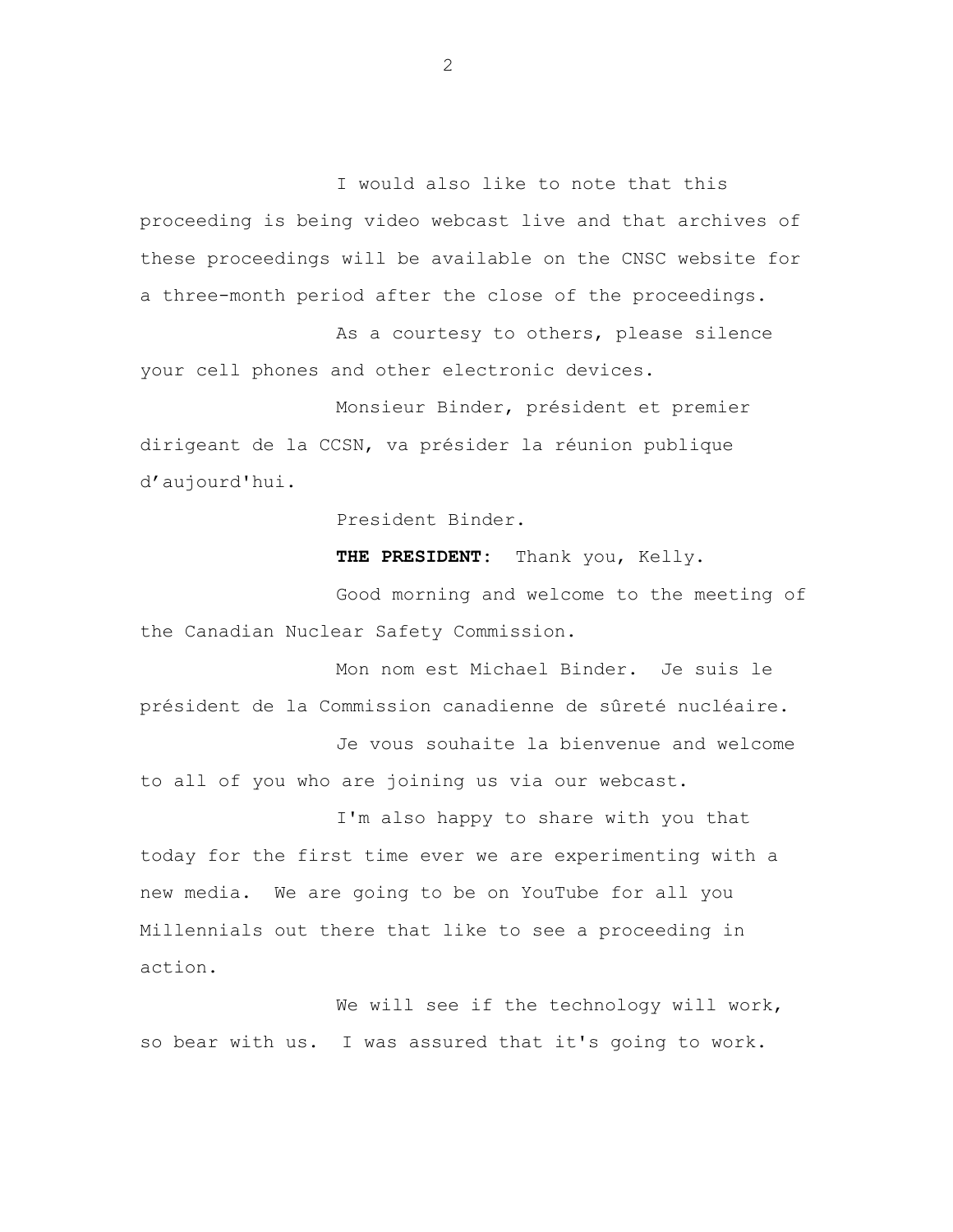Is it on now? Terrific.

I would like to start by introducing the Members of the Commission.

On my right is Dr. Soliman A. Soliman; on my left are Dr. Sandor Demeter and Dr. Sandy McEwan.

We have heard from the Assistant-Secretary Kelly McGee and we also have with us Ms Lisa Thiele, Senior General Counsel to the Commission.

**MS McGEE:** The *Nuclear Safety and Control Act* authorizes the Commission to hold meetings in the conduct of its business.

Please refer to the revised agenda that was published on November 7th for the complete list of items to be presented today.

The presentation from CNSC staff on Canada's participation at the 7th Review of the Convention on Nuclear Safety that was initially scheduled for today's meeting has been postponed to the Commission's meeting on December 13th and 14th.

In addition to the written documents reviewed by the Commission for this meeting, CNSC staff and other participants will have an opportunity to make presentations and Commission Members will be afforded the opportunity to ask questions on the items before us.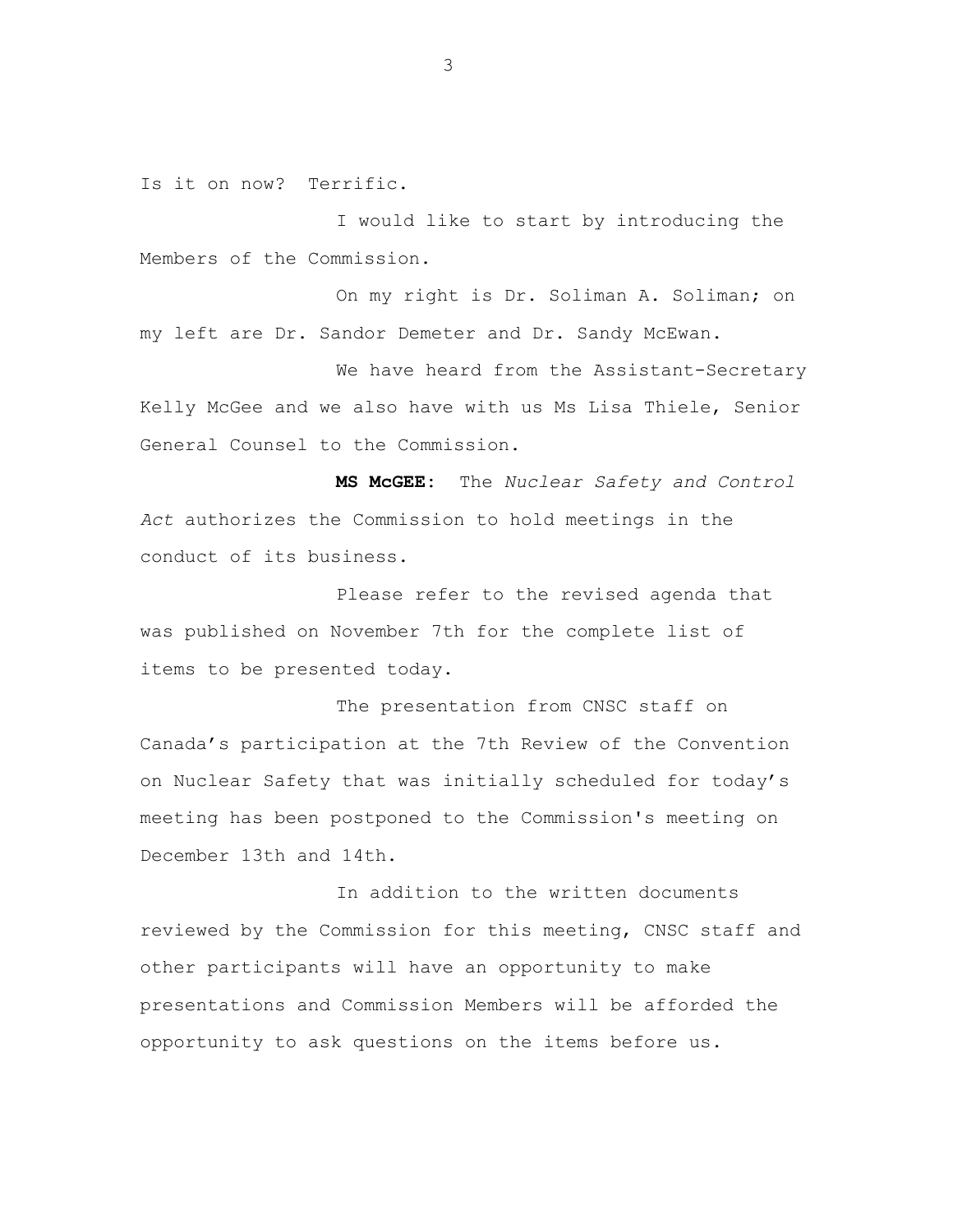#### <span id="page-5-0"></span>**CMD 17-M55.B**

#### **Adoption of Agenda**

**THE PRESIDENT:** With this information, I would like to call for the adoption of the agenda by the Commission Members, as outlined in Commission Member Document CMD 17-M55.B.

> Do we have concurrence? For the record, the agenda is adopted.

**CMD 17-M41** 

**Approval of Minutes of Commission Meeting held on August 16-17, 2017** 

**THE PRESIDENT:** I would now like to call for the approval of the Minutes of the Commission meeting held on August 16-17, 2017, as outlined in CMD 17-M41.

Kelly, any remarks about these

proceedings?

**MS McGEE:** Following the August 16-17, 2017 Commission Meeting, the Commission requested revisions to the proposed text of Regulatory Document 2.2.4. CNSC staff provided a revised version, which is now available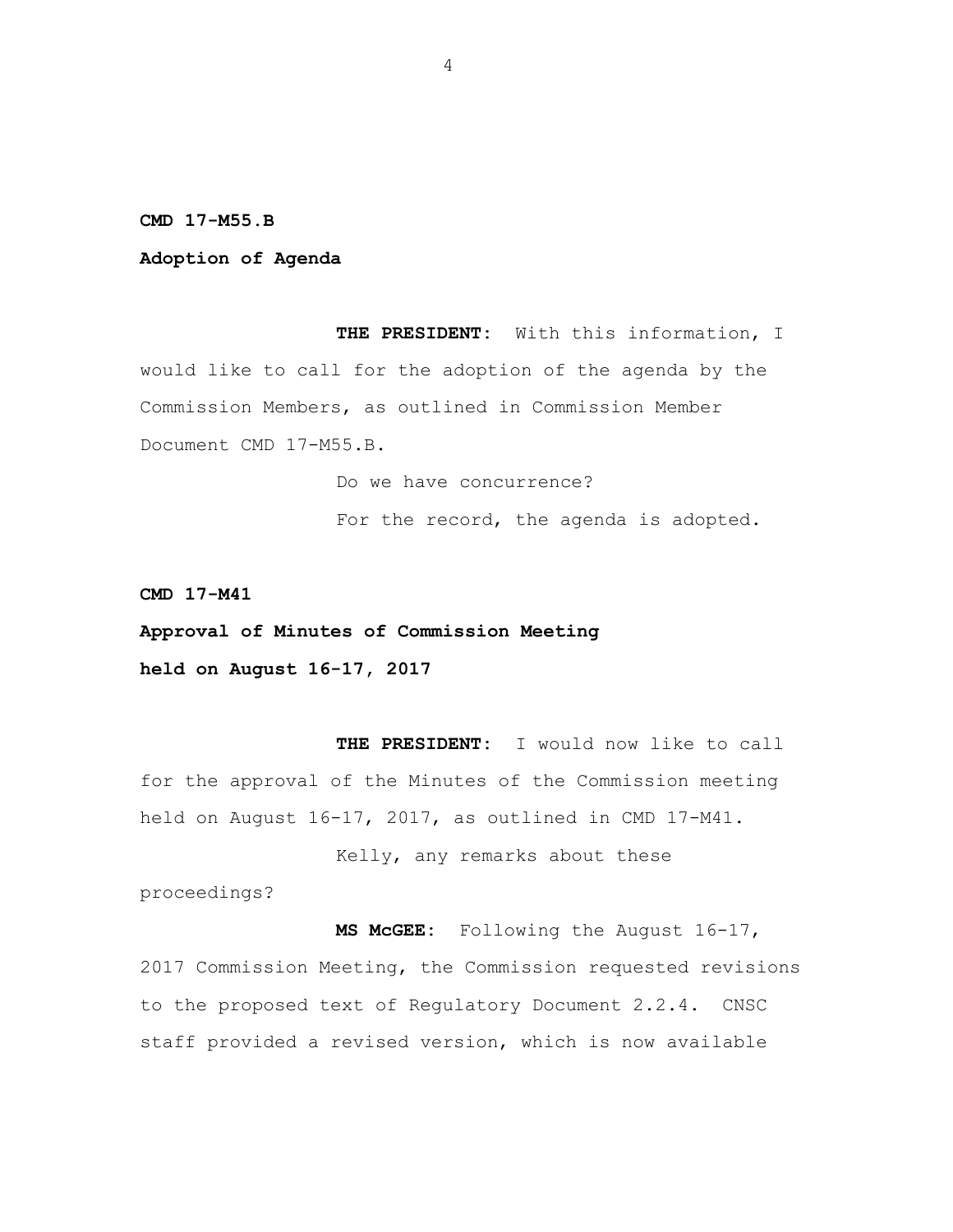under CMD 17-M35.B. After consideration of staff's revised draft document, the Commission approved a revised version of REGDOC-2.2.4 (volume 2): Drug and Alcohol Testing. The final document will be available shortly on the CNSC website. The minutes of August 16-17, 2017, to be approved this morning, provide the details of the process followed and the decisions taken by the Commission to approve Regulatory Document 2.2.4.

I also wish to note that a change will be made to correct an error in paragraph 37 of the draft minutes.

The wording in the sentence of the draft minutes was:

"CNSC staff added that they do not look specifically to a number but at the trend on a daily basis" The correct word in that sentence, as presented by CNSC staff and accepted by the Commission, should have been "quarterly basis" instead of "daily basis." So paragraph 37 of the draft minutes for August 16-17, 2017 have been corrected accordingly.

**THE PRESIDENT:** Thank you.

Are there any other comments, deletions, suggestions?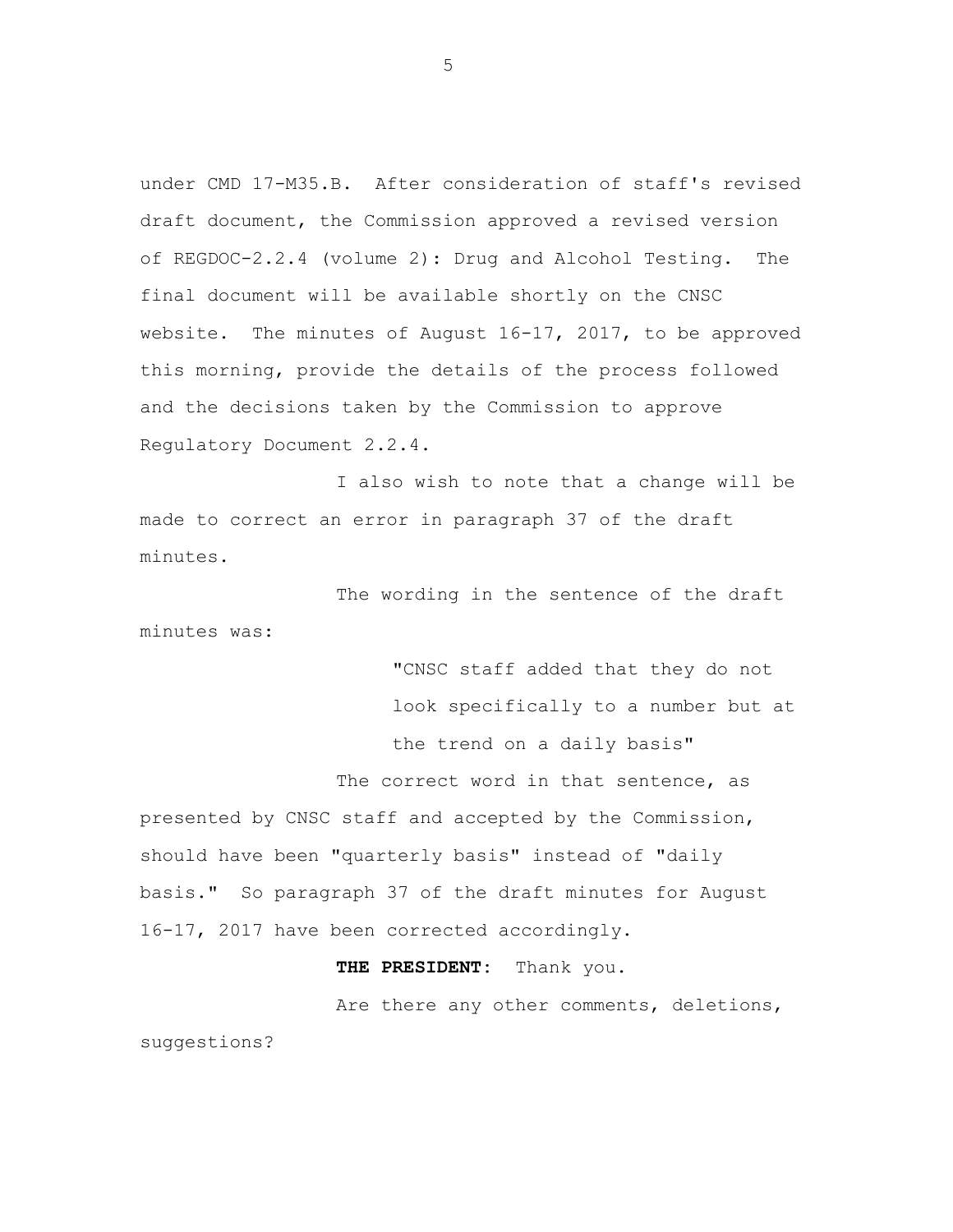<span id="page-7-0"></span>Okay. So therefore, I seek approval for the minutes.

So for the record, the minutes are approved.

**CMD 17-M57** 

**Oral presentation by CNSC staff** 

**THE PRESIDENT:** The first item on the agenda for today is the Status Report on Power Reactors, which is under Commission Member Document CMD 17-M57.

I understand we have representatives from Bruce Power, OPG and NB Power available for questioning, either in person or through videoconference or teleconference.

I understand that, Mr. Frappier, you will make the presentation. Over to you.

**MR. FRAPPIER:** Thank you and good morning, Mr. President and Members of the Commission. I am here to present Commission Member Document 17-M57, the Power Reactor Status Update.

My name is Gerry Frappier and I am the Director General of the Directorate of Power Reactor Regulation.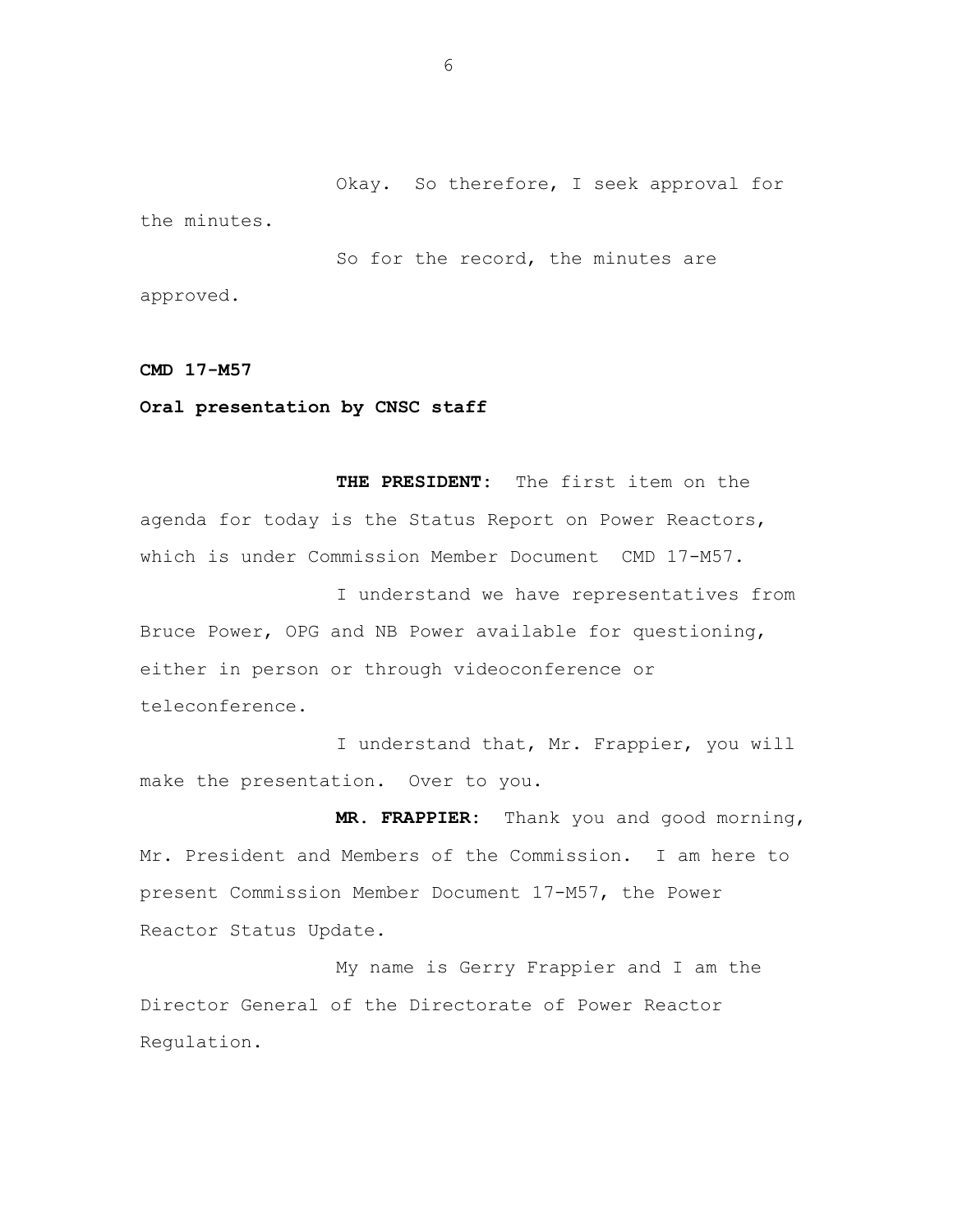With me today are the Directors of the Power Reactor Regulatory Program Divisions and technical support staff, who are available to respond to questions.

Also with us, as you mentioned, are Licensee representatives, should there be questions for them.

As you will note, this CMD covers the period up to November the 1st and I am here to present a verbal update to provide you with the most current information.

First off is that Bruce Unit 2 has now returned to full power.

Secondly, New Brunswick Power has submitted the REGDOC-3.1.1 report with regards to the steam burn incident or event. CNSC staff are in the process of reviewing the report and the corrective actions.

This concludes my update. As I said in the opening, CNSC regulatory and technical staff as well as licensees are available to answer any questions you may have.

**THE PRESIDENT:** I'm told that people from OPG are online. Can you hear us?

**MS SMITH:** This is Stephanie Smith, Director of Ops and Maintenance from Pickering Nuclear, and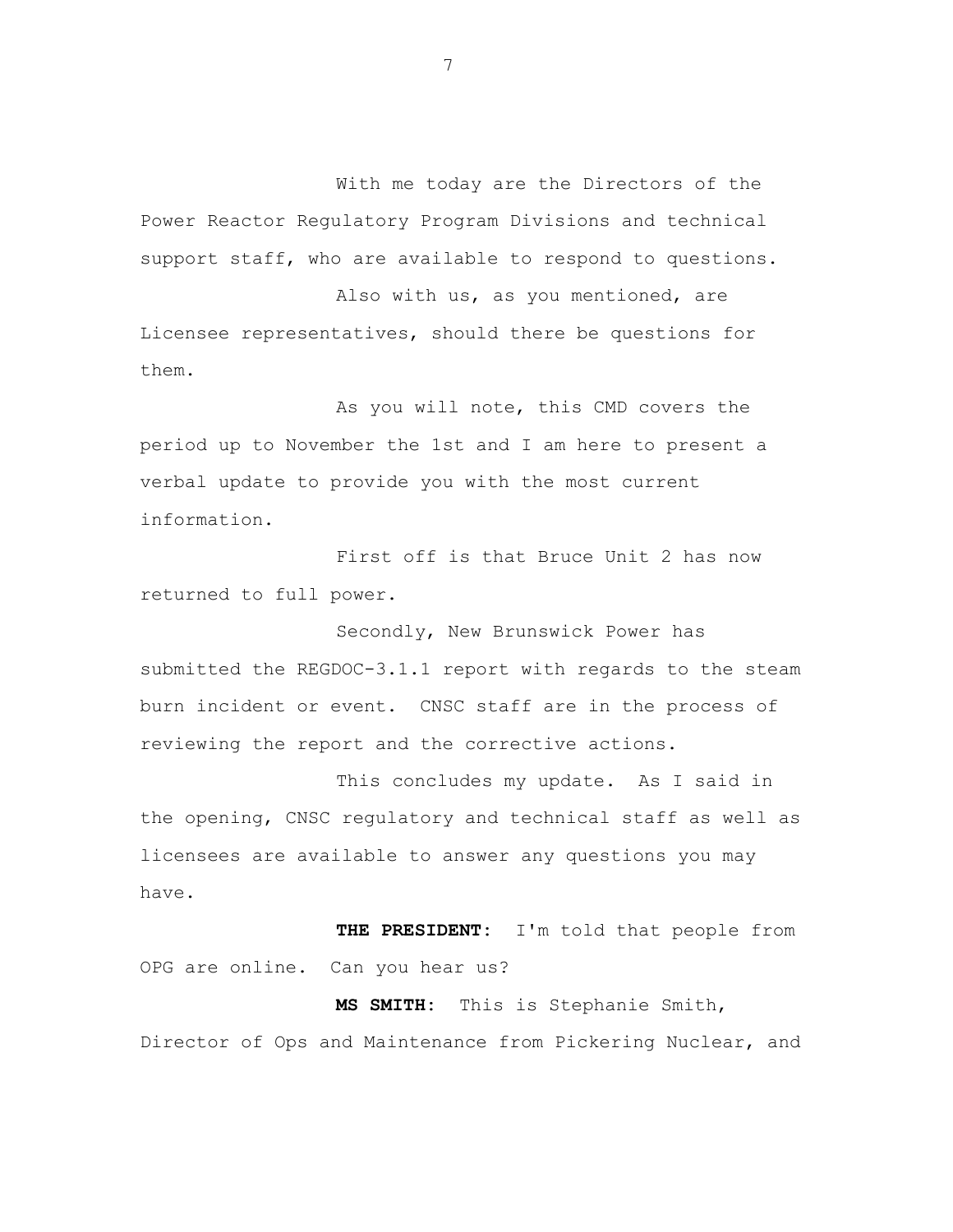I can hear you, sir.

**THE PRESIDENT:** Okay, thank you.

Dr. Demeter, do you want to start us off?

**MEMBER DEMETER:** Sure. Thank you very

much. I had a question for the Point Lepreau steam burn incident. There's a comment in here that they will conduct a review looking at greater detail on potential hazards and the personal protective equipment required to mitigate. Is that a broad review of personal protective equipment or is this isolated to this particular incident? Because I'm not sure what personal protective equipment would be required to prevent a steam burn out of the ordinary work equipment you would wear. So is this a broader look? Does this raise a bigger issue?

**MR. FRAPPIER:** Gerry Frappier for the record. I believe we have New Brunswick Power on the line as well, so I would ask them to describe a bit what is the issue around personal protective equipment associated with this event.

**MR. NOUWENS:** Jason Nouwens for the record, Director, Regulatory Affairs and Performance Improvement.

> Can you hear me okay? THE PRESIDENT: Yes, we can. Go ahead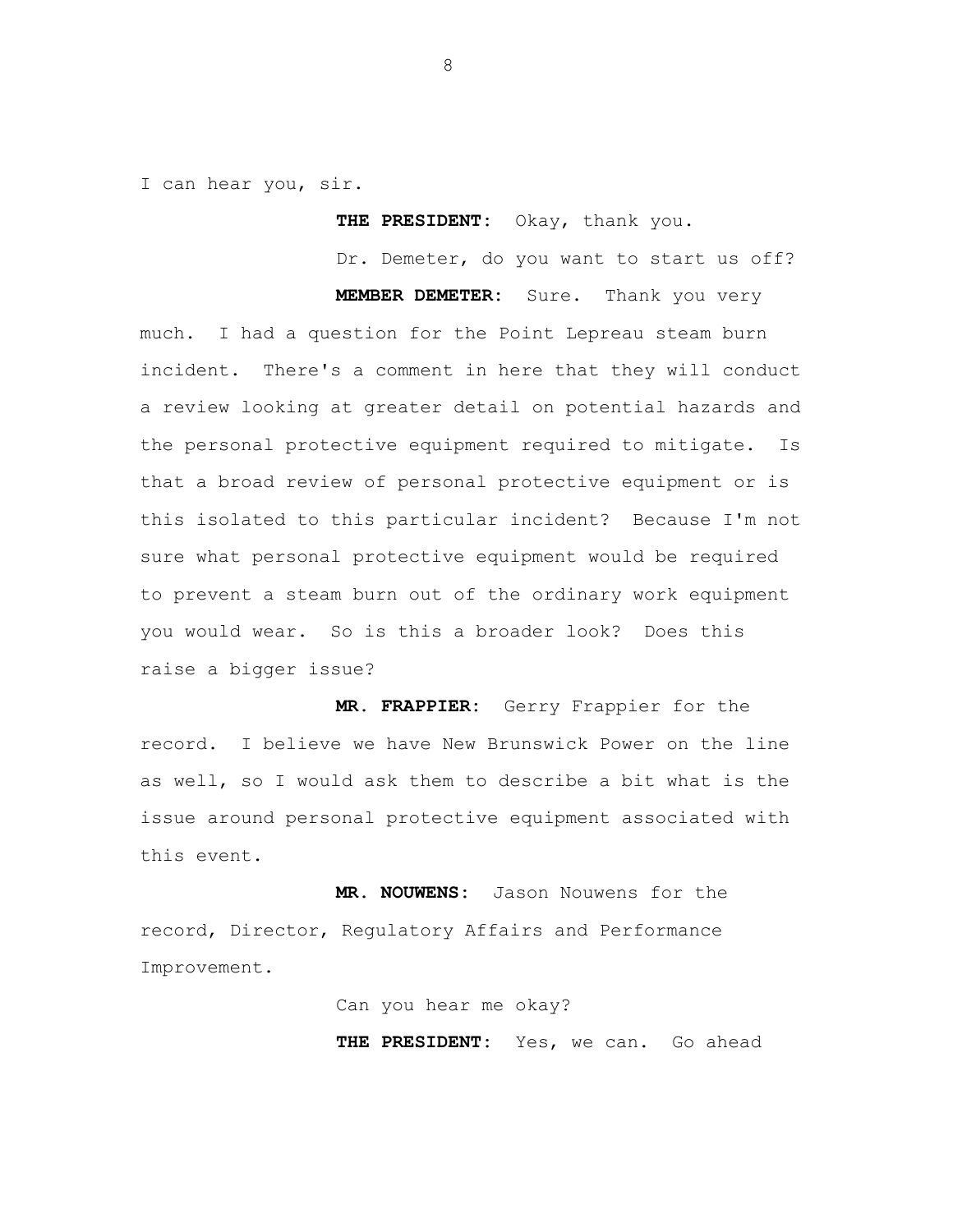please.

**MR. NOUWENS:** Okay, thank you.

So the area or focus on personal protective equipment is specifically related to systems in the station that have saturated liquid, so liquid that could turn to steam upon exiting the system, and the equipment we're looking at is specifically around the foot and leg area that if we're doing work in a particular - that would prevent that risk, that we could have personal protective equipment available.

In addition, I would like to emphasize that we're also reviewing our operating manual requirements for draining systems, that are the saturated liquid nature, and we're implementing a decay period, from the temperature point of view, of 8 hours. So any future occurrences of draining similar pumps, we've implemented an 8-hour hold point to reduce the temperature to avoid the incident right from the start.

**MEMBER DEMETER:** Thank you very much. That answers my question.

> **THE PRESIDENT:** Thank you. Dr. Soliman.

**MEMBER SOLIMAN:** Thank you very much and good morning. I have a question on Unit 2 Bruce. The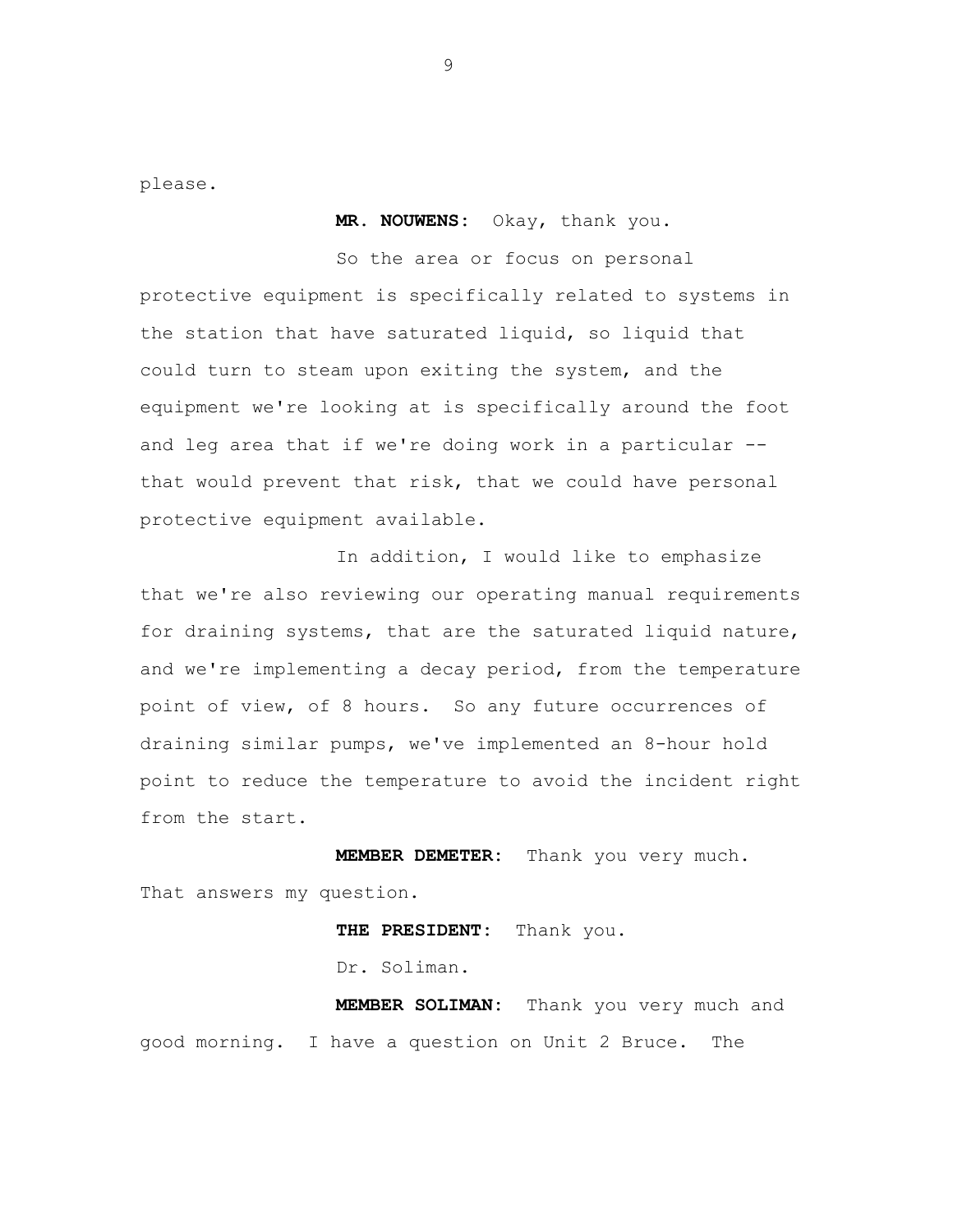leakage location, is it on the primary transport connection to the instrumentation line? I would like also to know the cause of that leak, how we repair it, and if we do any inspection on the repair before we start.

**MR. FRAPPIER:** Gerry Frappier for the record. Perhaps I'll ask Bruce Power to explain a bit of the instrument line and where the leak was and then have our staff talk about our inspection program on it.

**MR. BURTON:** Maury Burton for the record.

The instrument line in question was a flow-sensing instrument line for the heat transport system coming off one of the pressure tubes. It's located in the feeder cabinet. The reason for the leak was the line was actually a little loose and it was chafing against the insulation that was installed for the feeder cabinets.

So the repair entails cutting out the leaking section of the tube and replacing it. This is tested before the reactor is put back to power in accordance with our Pressure Boundary Program to ensure that there is no additional leakage. The line was -- there was some additional supports put in to ensure that the line was not going to contact the installed insulation again and we did do some additional inspections in the feeder cabinets to ensure that other instrument lines were not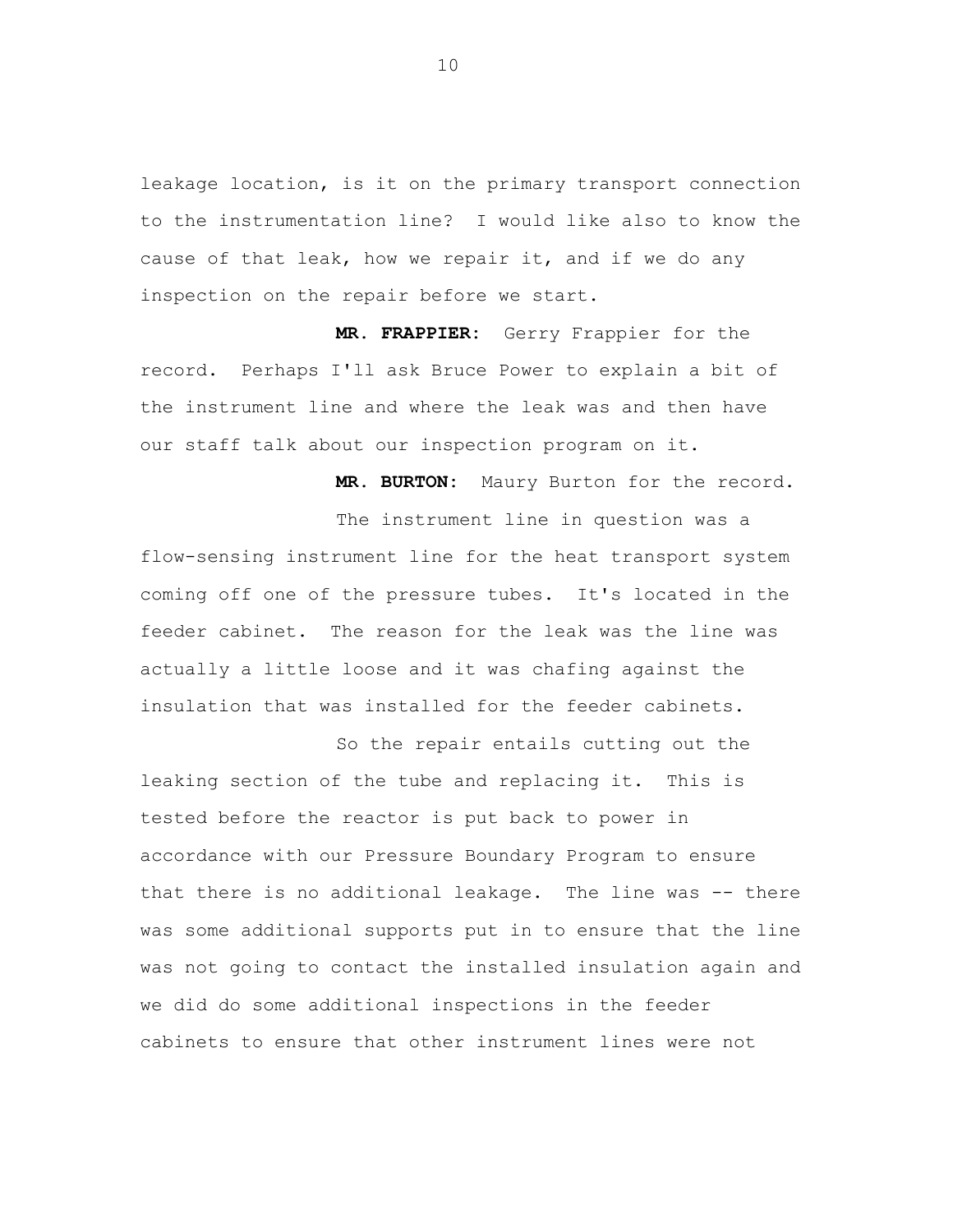contacting the insulation.

Now, we do also have plans because of the refurbishment on Unit 1 as well to go in and do some similar inspections during the Unit 1 outage that is occurring in the winter of 2018.

**MS SIMIC:** Sanja Simic for the record. I'm the Acting Director for Bruce Regulatory Program.

This is just to confirm that the leak was smaller than the OPNP limit. So Bruce Power proactively shut down the unit and decided to perform the repair. And as part of our regulatory oversight we will be conducting a focused inspection.

**MEMBER SOLIMAN:** Okay. Is this an inspection -- is this a repair, you reweld the pipe again or...?

**MR. BURTON:** Maury Burton for the record.

The actual fix is using Swagelok repairs. So we do Swagelok fittings on each end of the tube and then use those fittings to connect. It's very difficult to do tube welding in these areas. Therefore, we use the Swagelok. It's an approved procedure that we do for these types of leaks.

> **MEMBER SOLIMAN:** Thank you. **THE PRESIDENT:** Thank you.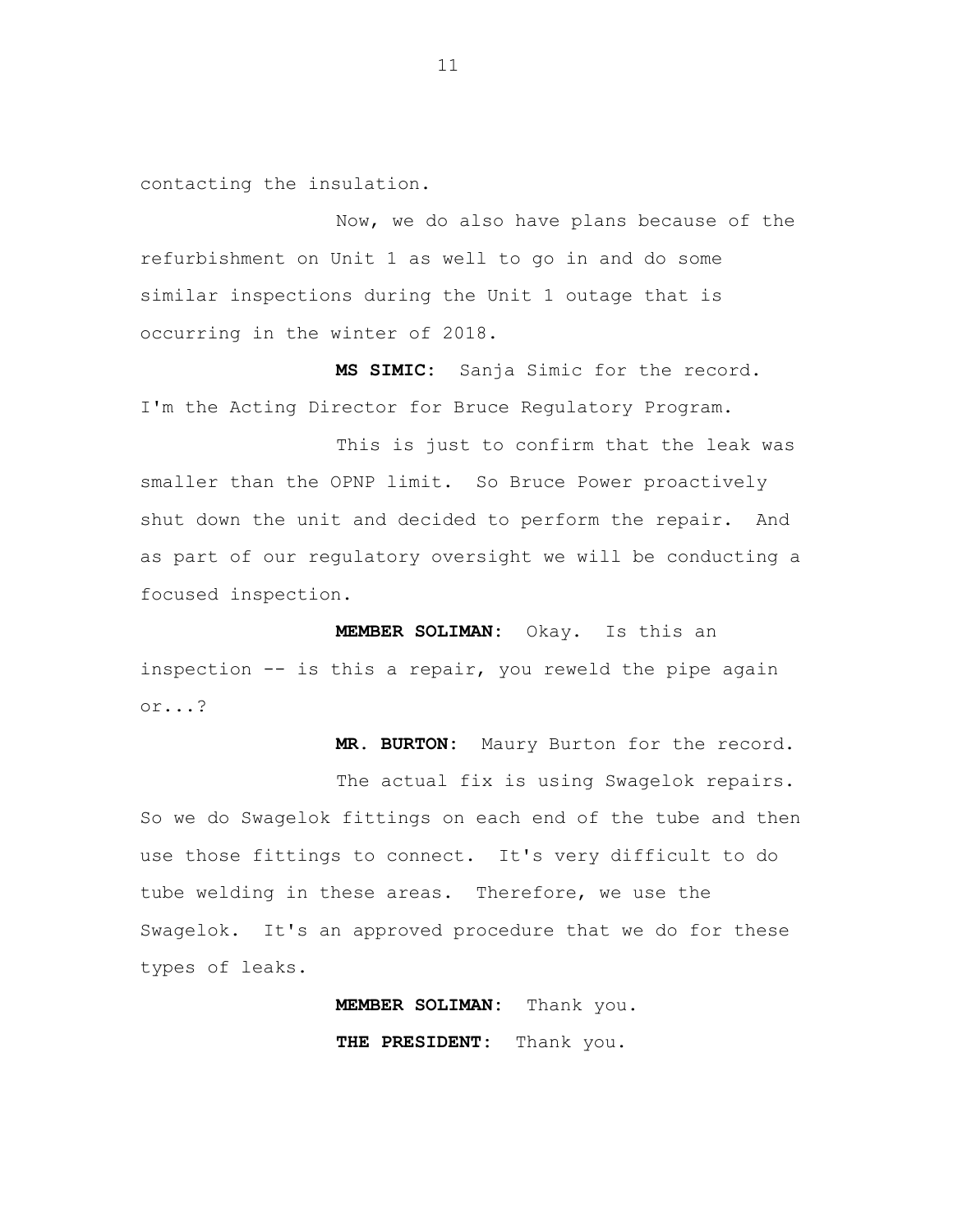Dr. McEwan?  **MEMBER McEWAN:** No question. **THE PRESIDENT:** Dr. Demeter?  **MEMBER DEMETER:** I'm good, thank you. **THE PRESIDENT:** More questions? **MEMBER SOLIMAN:** Yes. **THE PRESIDENT:** Go ahead.

**MEMBER SOLIMAN:** Unit 1 Darlington. I would like just more explanation about this control issue and why we shut down the reactor.

 **MS RIENDEAU:** This is subsequent to a routine test on Turbine 1 that occurred on September 1st. There was -- OPG determined that they needed to conduct a further in-depth investigation and so it was planned and they shut down the unit on October 27 and they actually -- I believe it was a pressure switch that they needed to either test or confirm the condition and then the unit was returned to service following the shutdown.

**MEMBER SOLIMAN:** Okay. Do you have any concern about putting the reactor in complete thermal cycle from normal operation to cool down, to shut down again, to heat up and start up and all this full cycle in less than one day?

**MR. FRAPPIER:** Gerry Frappier for the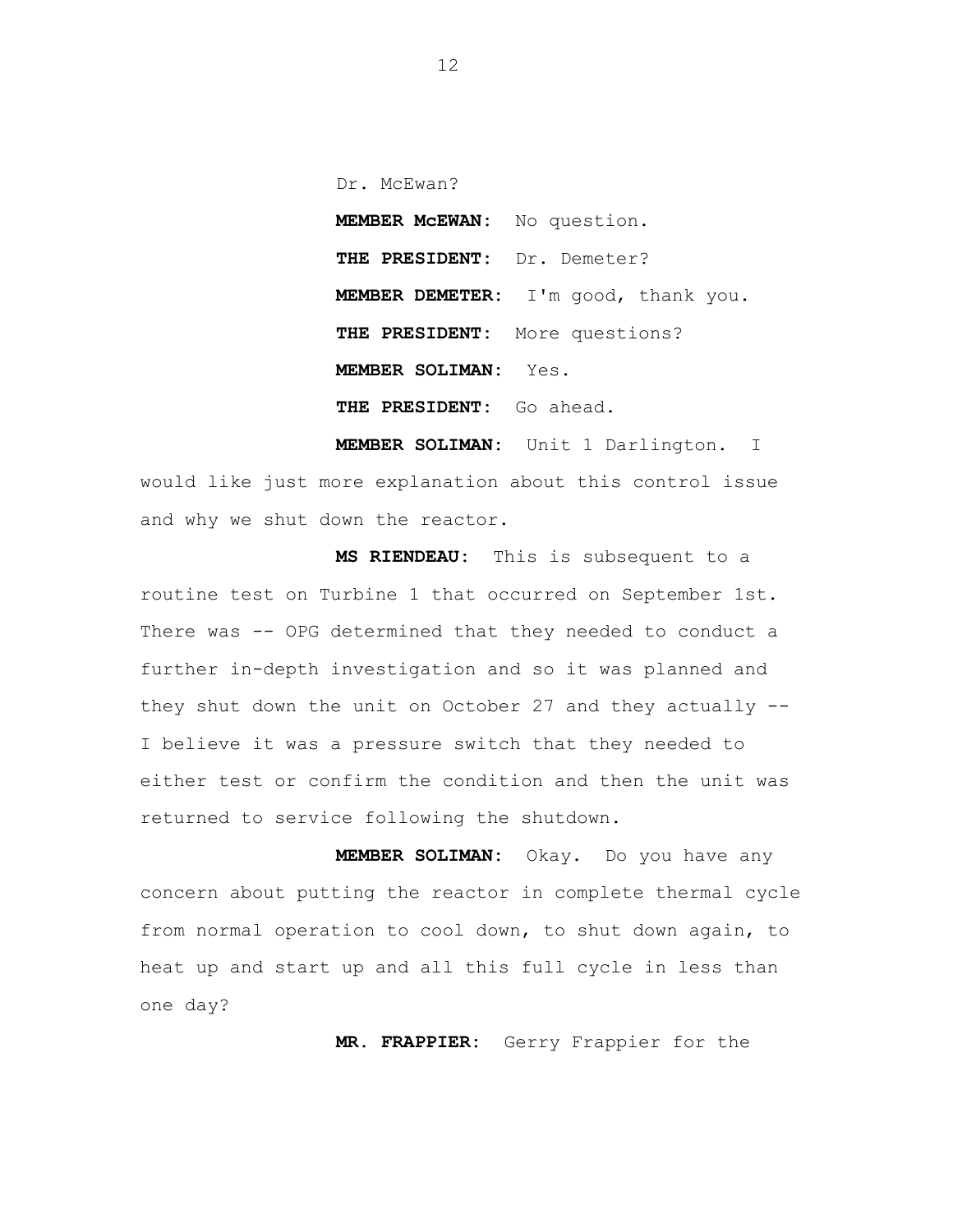record.

I think all the procedures were followed. Those procedures have been reviewed by various safety analysis and operational personnel, so we don't have a concern with the procedure that they used.

#### **MEMBER SOLIMAN:** Thank you.

 **THE PRESIDENT:** But, you know, again, I imagine you need a little bit more explanation. When you use language to investigate possible control issues without telling me what control issues you're concerned with raises a red flag to me.

**MR. FRAPPIER:** Gerry Frappier for the record.

So the turbine side of course we don't pay as much attention to given that there's no nuclear systems on it. It is very important obviously since that's where the electricity gets generated, so they operationally are very concerned about it. There's various control aspects to the steam going in and ensuring that the turbines are spinning in a proper way. All of those have to work properly from an operational perspective or else they will have some serious concerns.

We don't have somebody from OPG on the line right now who can respond to the Darlington thing, but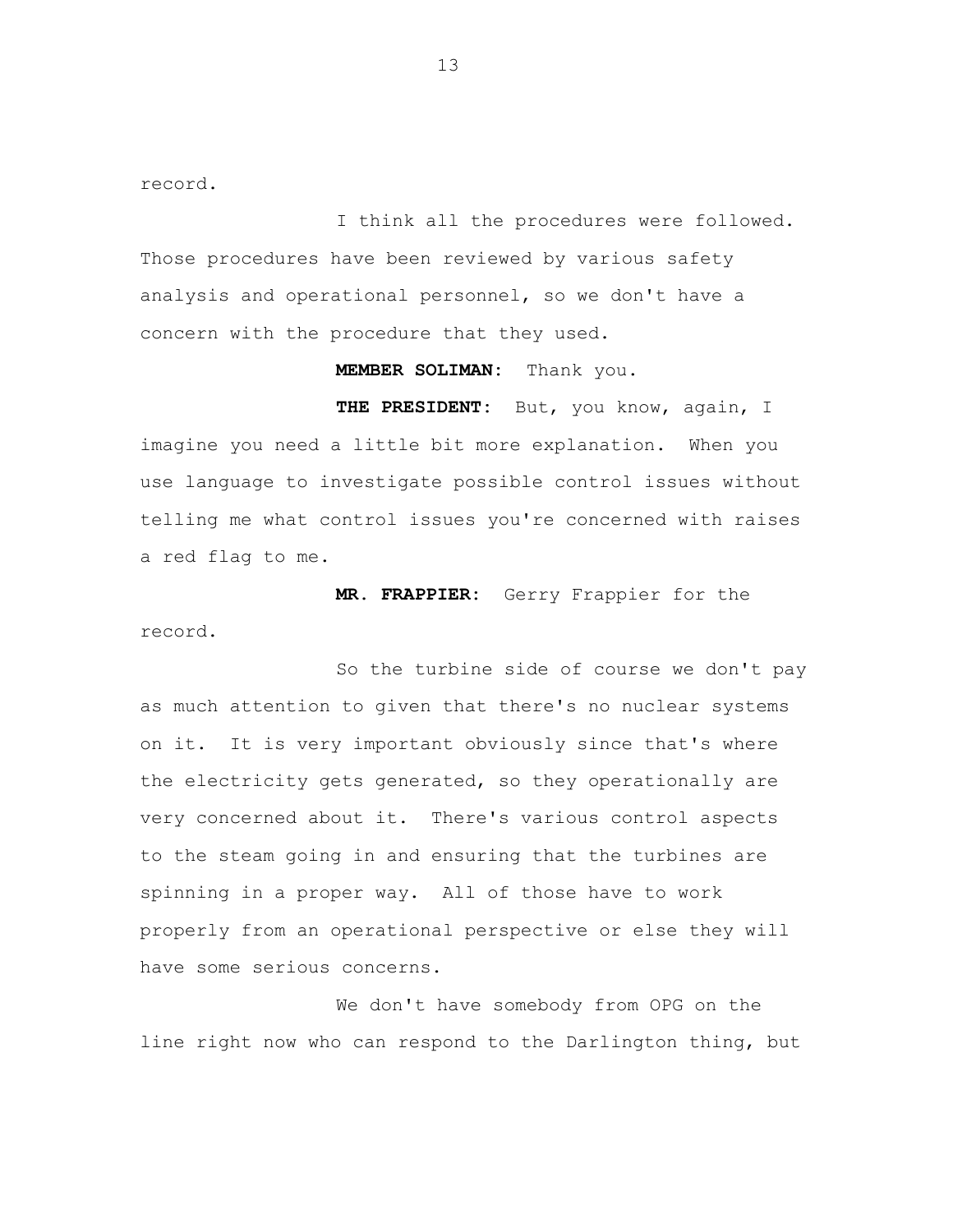if needed we can certainly get a bit more clarification.

**THE PRESIDENT:** I'm just asking for a little bit more text when you use language like that to explain any safety issue, possible safety issue, et cetera. Some of the things you just said should have been articulated in the text.

**MR. FRAPPIER:** Good point and we'll make sure it's like that in the future.

> **THE PRESIDENT:** Any other questions? Okay. Thank you. Thank you very much.

## **CMD 17-M50.1/17-M50.1A**

### **Oral presentation by the**

## **Nuclear Waste Management Organization**

**THE PRESIDENT:** The next item on the agenda is an information item to provide an update on the Long-term Management of Canada's Used Nuclear Fuel.

The Nuclear Waste Management Organization will make a presentation on the implementation of the Adaptive Phased Management program, after which CNSC staff will also present an update on their early role.

We also have participation from Natural Resources Canada, David McCauley. Is he here? Okay, good.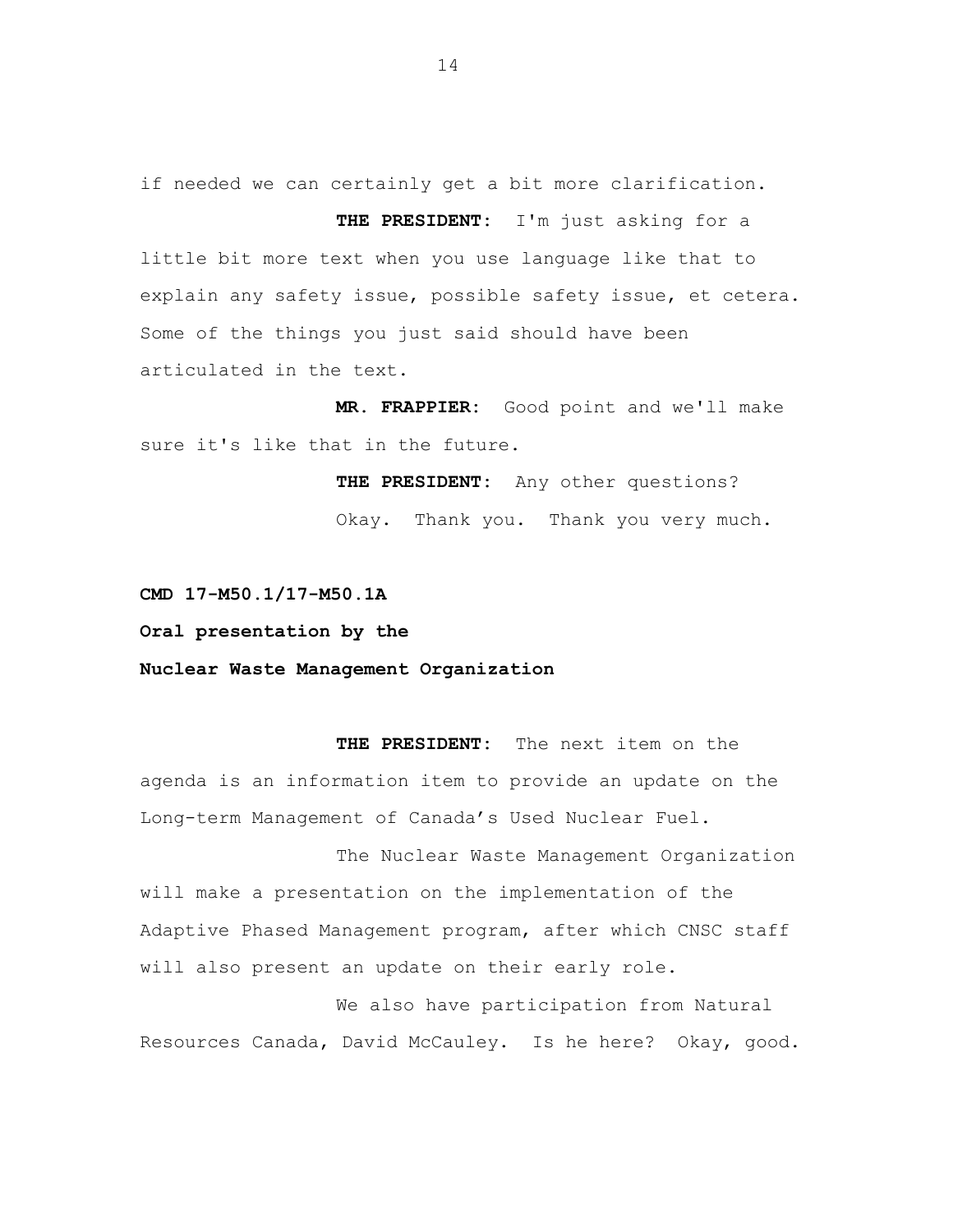Welcome.

So let me turn the floor to Ms Swami for the presentation. Over to you.

**MS SWAMI:** Good morning, President Binder and Commissioners. My name is Laurie Swami and I am the President and CEO of the Nuclear Waste Management Organization, that I'll refer to as the NWMO in this presentation.

I'd like to begin by recognizing that we are making this presentation today in Algonquin Traditional Territory.

We are very pleased to have this opportunity to share with you an overview of the important national infrastructure project we are implementing on behalf of Canadians.

We will showcase our work in this presentation in four distinct sections.

Following my introductory comments, Dr. Paul Gierszewski, Director, Safety & Licensing, will provide the background of our program.

Dr. Mahrez Ben Belfadhel, Vice President, Site Selection, will provide an overview of our siting activities.

And finally, Mr. Derek Wilson, our Chief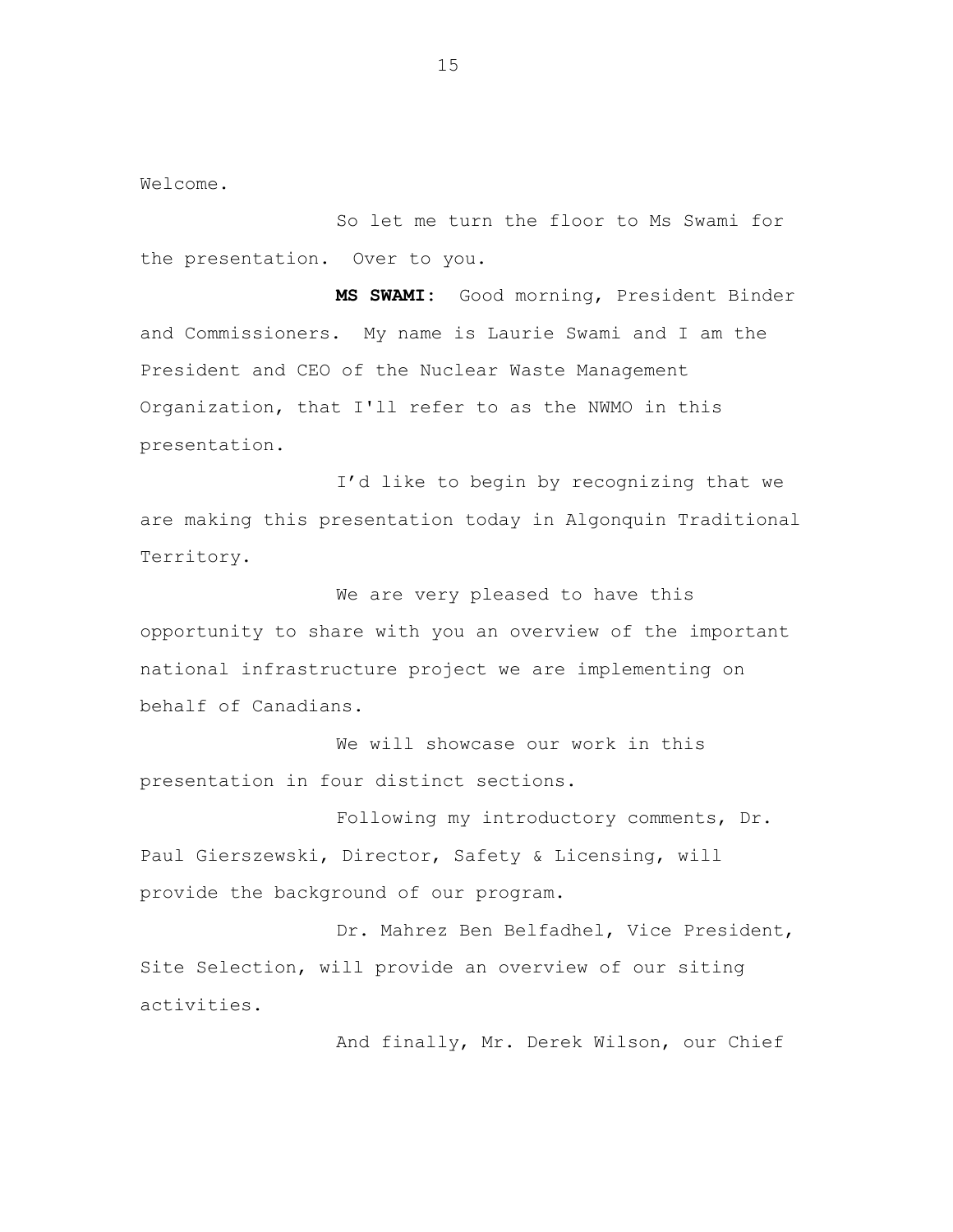Engineer and VP Contract Management, will discuss our technical program.

We also have Ms. Lisa Frizzell, VP Stakeholder Relations, and Mr Robert Watts, VP Indigenous Relations, as well as staff on the phone available to assist in answering any of your questions.

As we present the information, I am confident that you will see how much this organization has accomplished through hard work and dedication, both from highly skilled staff and from regular people, people in communities across this province and beyond who see the importance of what we're doing and have stepped forward to learn more, to share their thoughts, and to play a role in the project's success. They have made the Used Fuel Management program in Canada a reality.

To begin, I'd like to give you an overview of the NWMO.

We were formed in 2002 as a requirement of the *Nuclear Fuel Waste Act*. This Act required Canada's nuclear energy corporations to establish a waste management organization.

In response, Ontario Power Generation, New Brunswick Power Corporation, and Hydro-Québec formed the NWMO, a not-for-profit corporation with an independent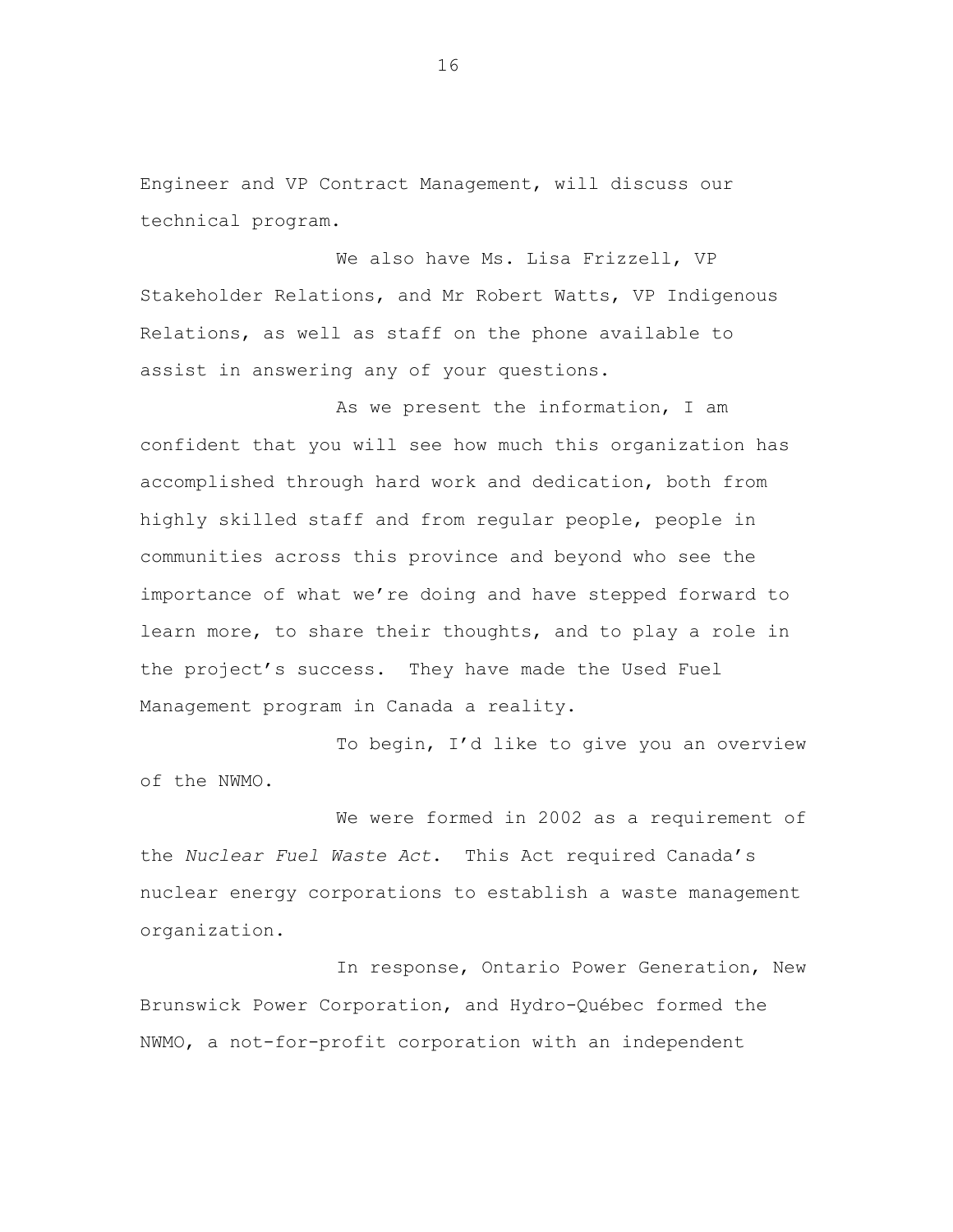board of directors. These companies, along with Atomic Energy of Canada Limited, fund the NWMO's operations.

The NWMO's mission is to develop and implement collaboratively with Canadians a management approach for the long-term care of Canada's nuclear fuel waste that is socially acceptable, technically sound, environmentally responsible and economically feasible.

It is an important mandate and an ambitious mission and we couldn't be more proud to be delivering a solution for Canada's used nuclear fuel, one that provides safe and environmentally responsible closure to the nuclear fuel cycle.

I think it's fair to say that one of the most important lessons we've learned so far is that this project is as much about people as it is about process, science and technology. We are honoured and humbled by the relationships we have built with people in municipal, First Nation and Métis communities, all of those individuals who are guiding our work, asking important questions and actively exploring how this project might fit in their area.

The solution that Canada has selected is known as Adaptive Phased Management, or APM. APM provides a clear path forward for the long-term management of used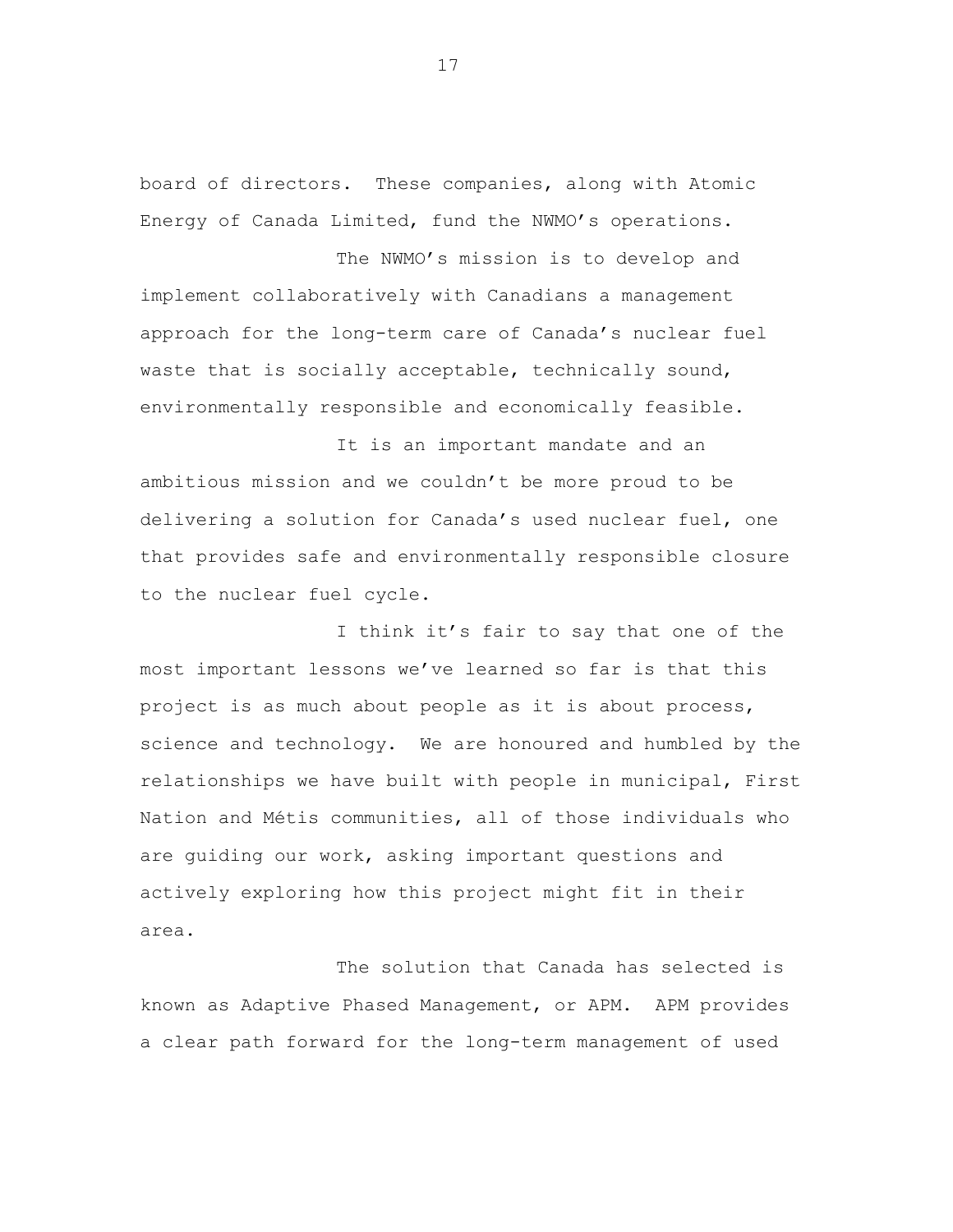nuclear fuel.

There are some fundamental features about this project. First, it is a national infrastructure project with an investment of \$16 billion to \$24 billion over the next hundred years or so. It will protect health, safety, and the environment.

The technical end point of this approach is a deep geological repository. The final design will meet all regulatory requirements.

It will require a long-term partnership with communities, including First Nation and Métis people. And importantly, funding is in place to support our work.

The Act established how Canada would develop and implement its used fuel management plan. Key elements are listed on this slide, and throughout this presentation, we will provide more details on how the Act is being met.

Under the Act, the NWMO has broad accountabilities. The most important are listed here.

Right now we have a number of critical activities underway. One, of course, is selecting a site to host a DGR. Practically speaking, we can only achieve this partnership with local communities.

We are also developing technical programs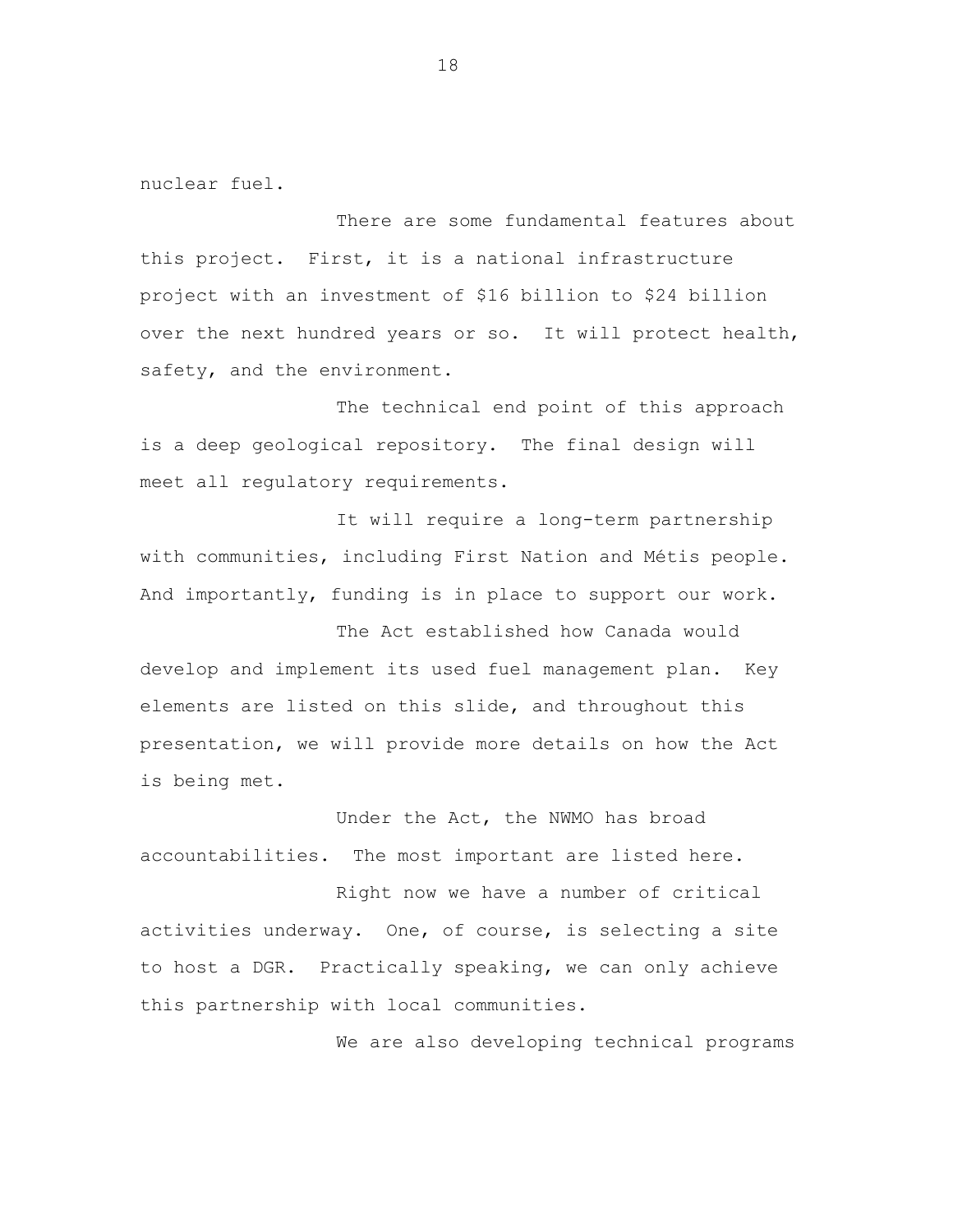and capabilities to be ready to meet all regulatory requirements, including those for environmental approvals and the CNSC licences.

To help make sure we are well positioned to address all requirements when we become a licensee, we have a special project arrangement with the CNSC staff. This arrangement allows us to keep CNSC staff informed and to seek guidance on regulatory requirements.

We started as an organization of four people in 2002. Since then, we've built a team with deep expertise across a range of functions. We have grown to an organization of 160 people. We have developed expert capabilities in engagement, Indigenous and stakeholder relations, geoscience, engineering, transportation, and safety and licensing.

Our headquarters is in Toronto, but we also have small field offices in seven communities. These offices are open to the public to come and learn about our work. We also have an industrial facility in Oakville where we do testing of prototype equipment.

The *Nuclear Fuel Waste Act* establishes oversight of the NWMO program through our reporting to the Federal Minister of Natural Resources and through the legislated advisory council. Beyond that, we have a number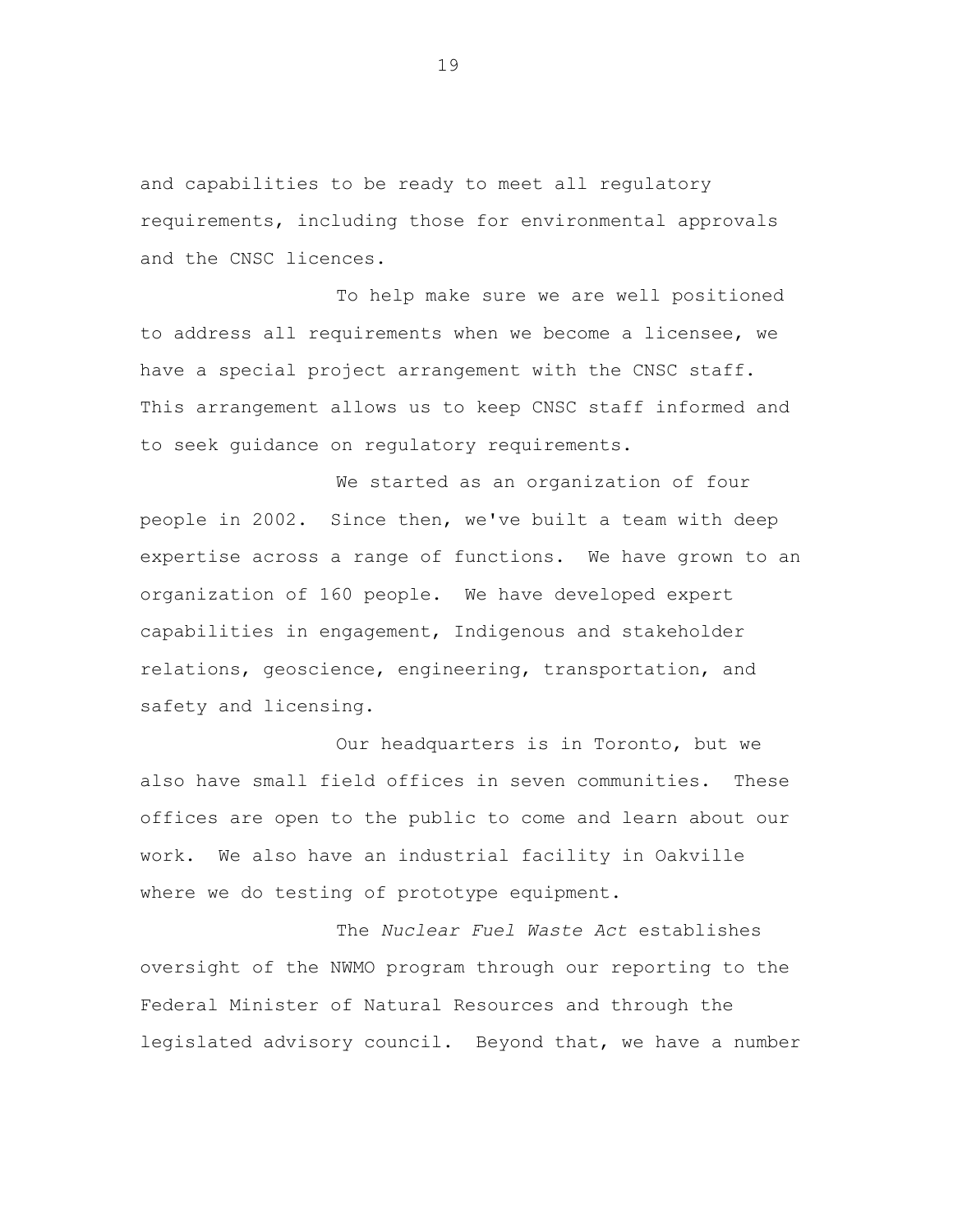of other important committees and groups listed on this slide that provide advice and guidance on how best to execute our project. They provide us with invaluable insights and help continuously strengthen our program.

Included is a Council of Elders and Youth who advise us about respectful engagement of Indigenous people and how to interweave Indigenous knowledge into our work.

I will now turn the presentation over to Dr. Paul Gierszewski to provide some further background on the NWMO.

**DR. GIERSZEWSKI:** Good morning. For the record, my name is Paul Gierszewski. I am director of Safety and Licensing at the NWMO.

I would like to give you a brief history of planning for used fuel management in Canada.

From the start of the nuclear program in Canada, the long-term hazard of nuclear fuel waste was recognized. Interim storage facilities were established, with the expectation that a long-term solution would be implemented, probably based in part on geological disposal. There was early research on this approach.

In 1978, the governments of Canada and Ontario established the Canadian Nuclear Fuel Waste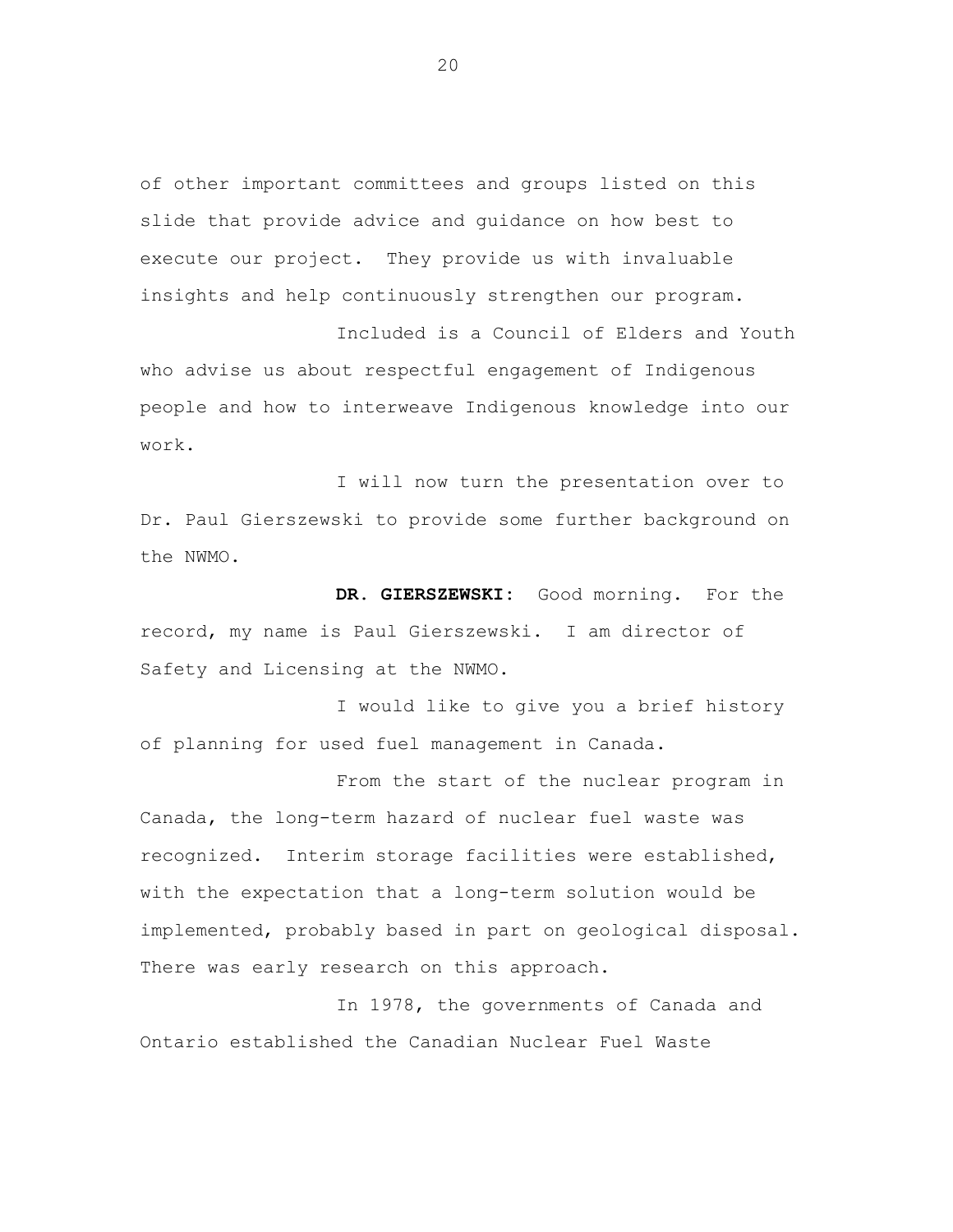Management Program to specifically advance the technology for the disposal of Canada's nuclear fuel waste. This initiated a significant research and development program in Canada, primarily by Atomic Energy of Canada Limited (or AECL) and Ontario Hydro. This effort was in parallel with similar efforts internationally.

Starting 1989, the concept of geological disposal itself, without any specific site, was reviewed by a federal environmental assessment panel chaired by Dr. Blair Seaborn. In 1998, the panel concluded that:

> "from a technical perspective, the safety of the AECL concept had been on balance adequately demonstrated for a conceptual stage of development, but from a social perspective, it had not."

The panel further made a number of recommendations. In response to this panel report and its recommendations, the federal government passed the *Nuclear Fuel Waste Act* in 2002 and the NWMO was formed.

The *Nuclear Fuel Waste Act* required the NWMO to seek input from Canadians on possible approaches to managing Canada's used nuclear fuel over the long term and to recommend an approach to the Minister of Natural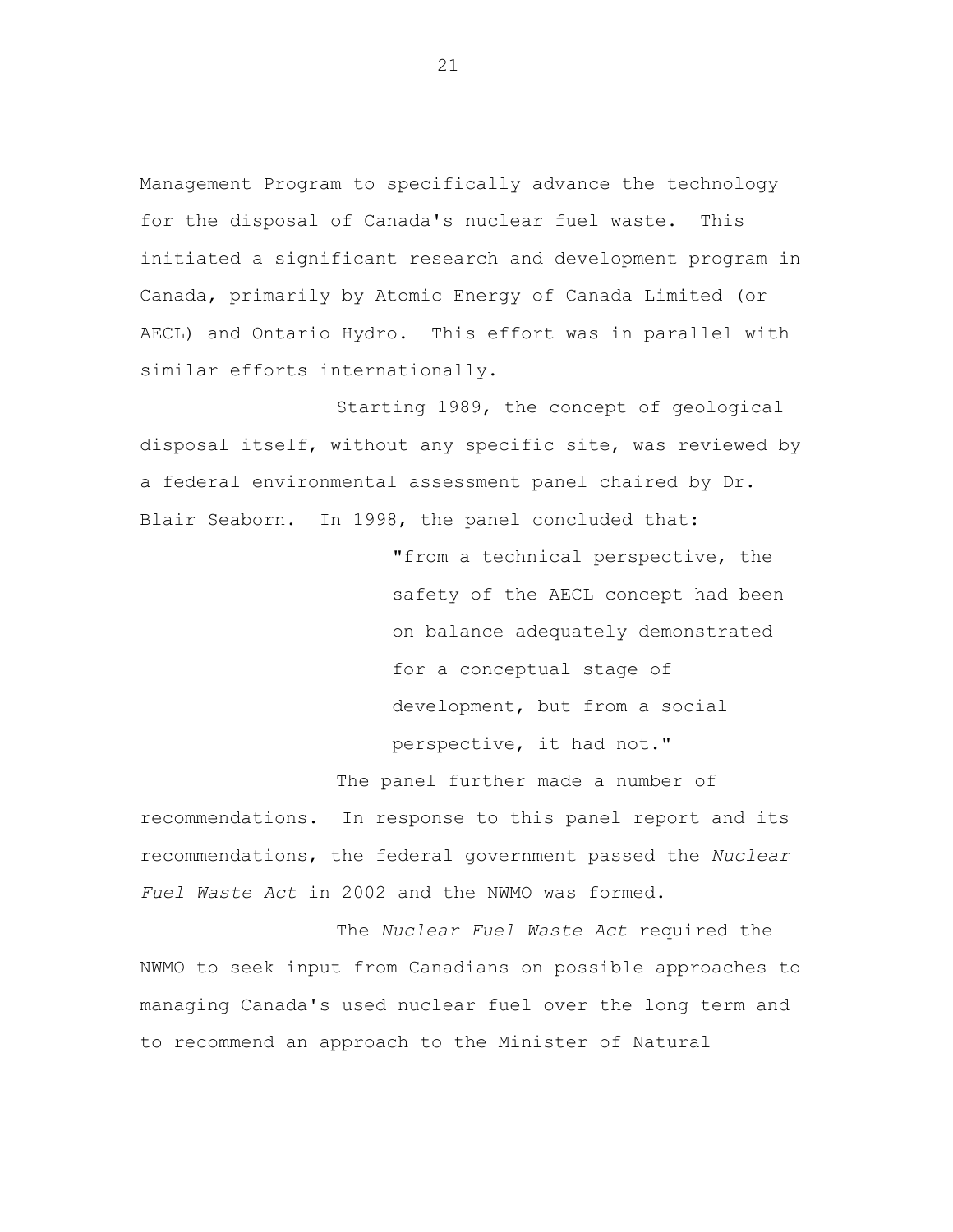Resources.

In response, the NWMO led a three-year national consultation from 2002 to 2005. This dialogue involved thousands of citizens, specialists, and Aboriginal peoples in every province and territory in Canada.

During this engagement, Canadians told us that:

- a long-term plan was needed;

- safety and security must be the top

priority;

- this generation has a responsibility to take action on the waste we have produced; we should not defer a solution;

- the approach must be consistent with best international practice; and

- the approach must be adaptable to changes in circumstances and technologies.

The Act required that at least three specific methods be included in the study. These were: - deep geological disposal in the Canadian

Shield;

- storage at nuclear reactor sites; and

- centralized storage, either above or below ground, anywhere in Canada.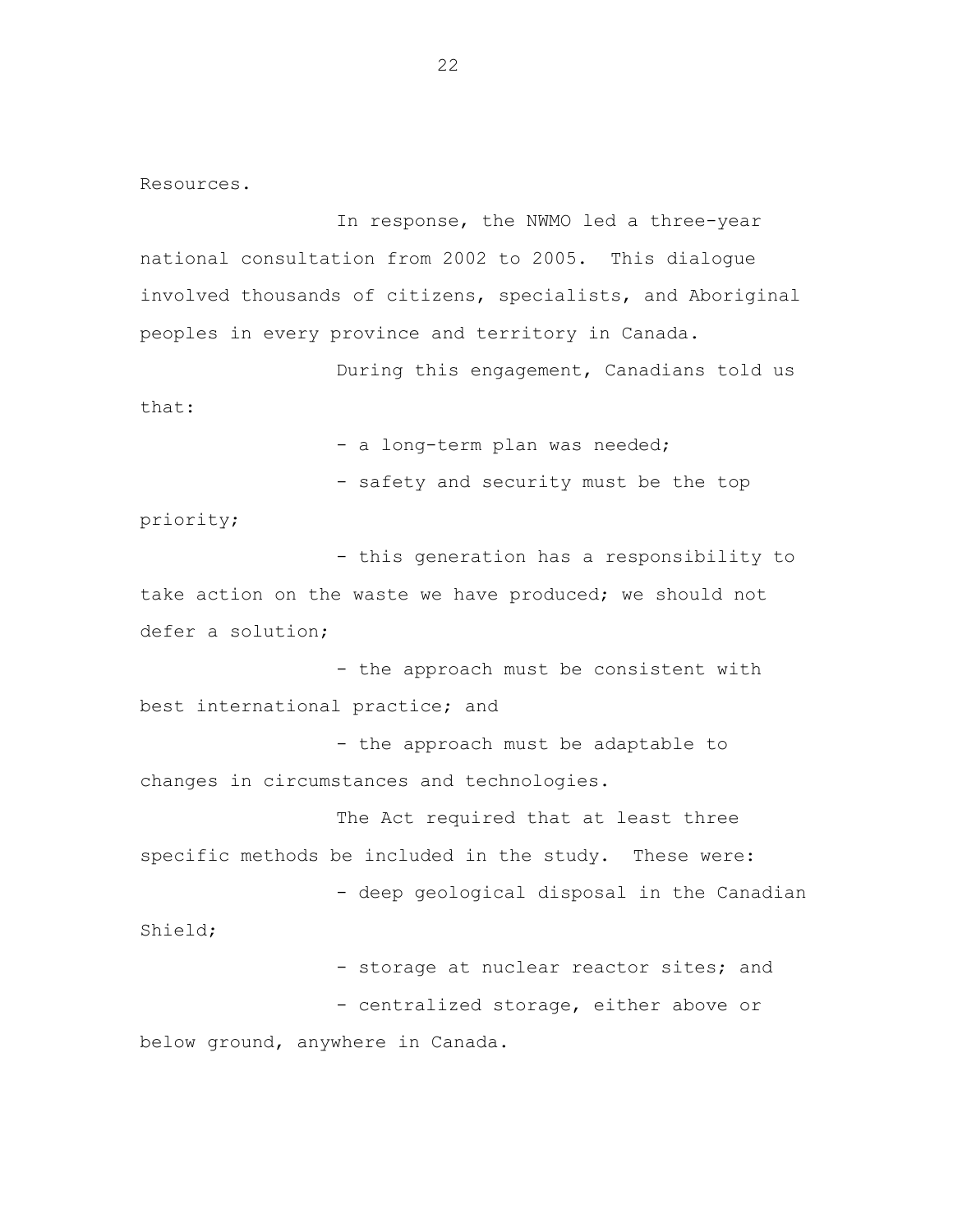Other options were also considered as raised by the general public and technical experts. These included reprocessing followed by recycling or reusing nuclear fuel, with an aim to reduce the volume and toxicity of the high-level waste to be managed. However, there were technical, social, and economic issues, and there were - and are -- no plans to reprocess used fuel in Canada. The NWMO continues to monitor developments in this area.

Over the course of the three-year study, it was clear that each of the approaches had unique strengths and limitations. This led Canadians involved in the study to look for an approach that would better meet the objectives Canadians said were important. Adaptive Phased Management is the approach that emerged from the engagement of citizens over the course of the study.

Adaptive Phased Management or APM was therefore the approach recommended by the NWMO to the government. It is both a technical method and a management system.

The technical end point is the containment and isolation of used nuclear fuel in a deep geological repository, or DGR, in a suitable rock formation.

APM is also a management system. it is an approach that is deliberately flexible and phased. It is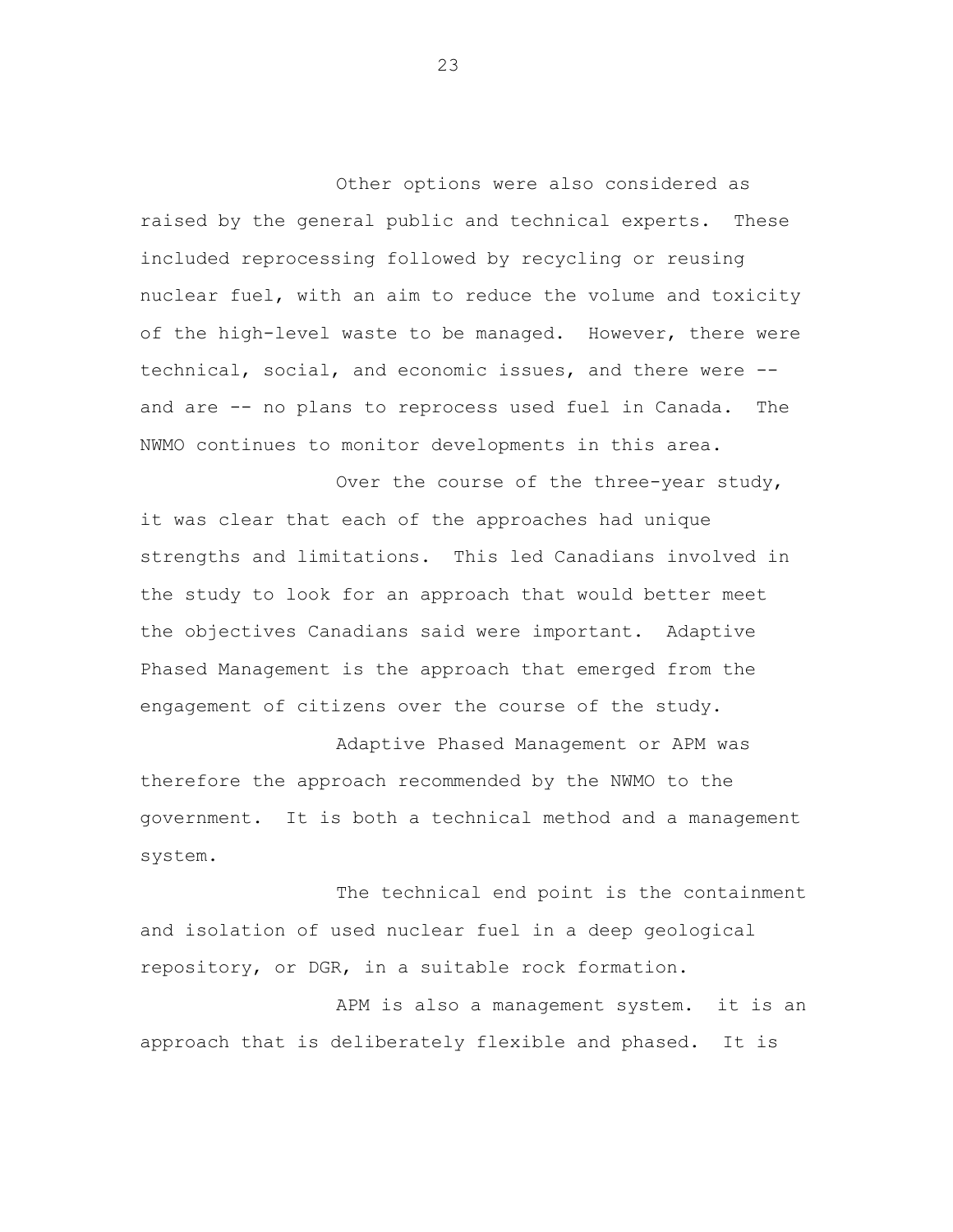responsive to new developments. It is a process that engages people to find an informed and willing host.

After its review, the federal government selected APM as the approach for long-term management of Canada's nuclear fuel. This was a Cabinet-level decision and is documented in the Order in Council as included in our CMD.

Furthermore, the government directed NWMO to implement this approach, starting with developing a siting process. The NWMO consulted with Canadians over two years regarding this process. We proposed a process to the Minister of Natural Resources, and in 2010 the Minister concurred that this was a reasonable approach. We are now implementing this approach.

The *Nuclear Fuel Waste Act* is clear that the responsibility for funding the long-term management of used fuel rests with the nuclear waste owners. The NWMO was also required to propose a funding formula to the Minister of Natural Resources to determine how much the waste owners need to pay to implement the plan. In 2009, the Minister of Natural Resources approved the formula the NWMO proposed. Under this formula, waste owners make annual payments into trust funds. These funds can only be accessed by NWMO once it has received a licence to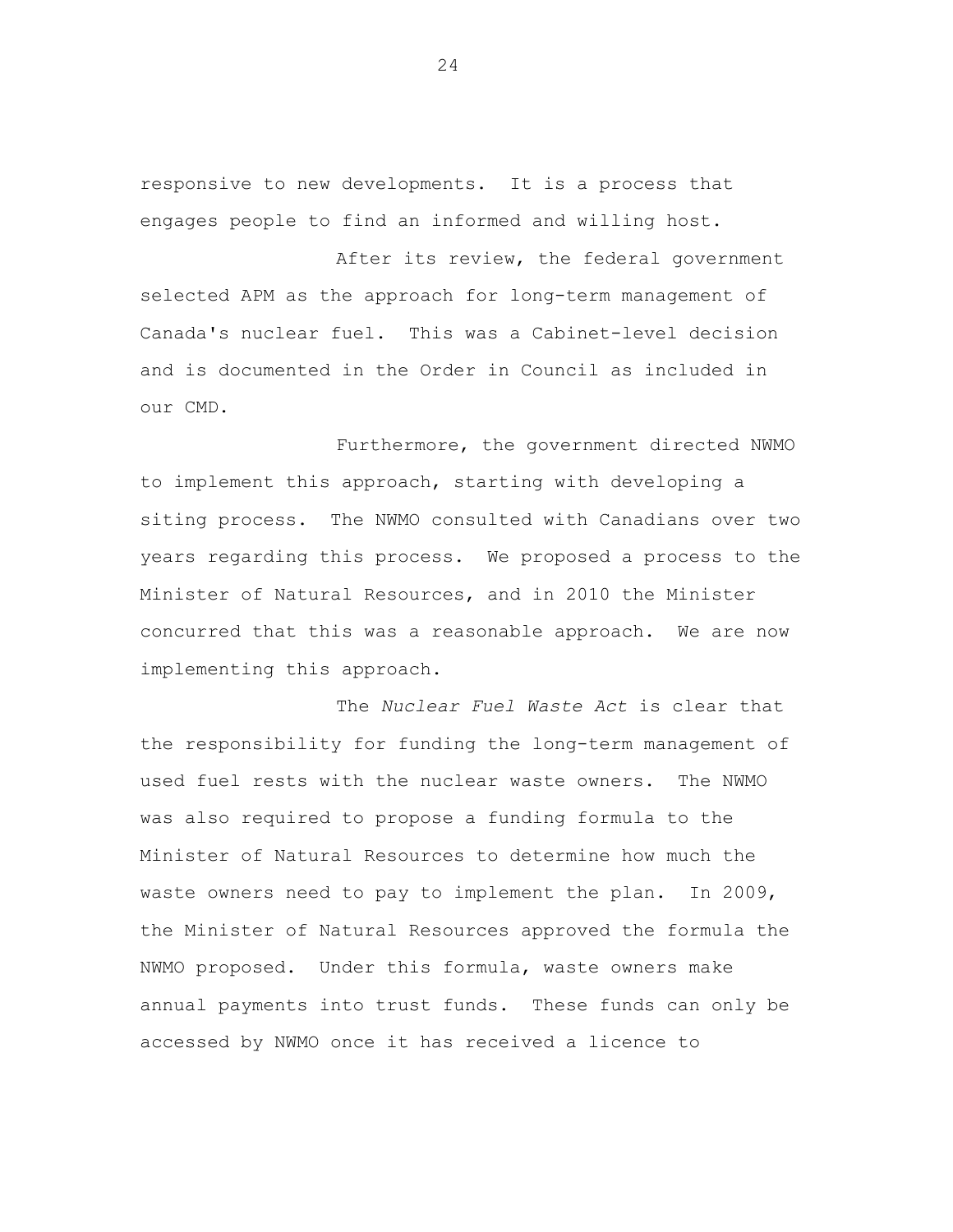construct a repository.

The NWMO has prepared cost estimates for the implementation of APM. The estimated lifecycle cost to site, design, build, operate, and close the APM DGR is about \$24 billion in as-spent dollars for a capacity of 5.2 million used fuel bundles. The cost estimate can vary, depending on the location, rock type, and the final used fuel capacity requirement.

This cost estimate has been benchmarked against similar estimates of other national waste management programs. The estimate is updated at a minimum every five years to reflect the state of technology and current planning timeframes.

The present value of this lifecycle cost is about \$9 billion in 2017 dollars. This cost is presently covered by existing trust funds, existing provincial guarantees, and through funding provided annually by the nuclear waste owners. Funding details are provided in our annual and triennial reports. And our 2014 to 2016 triennial report was published earlier this year.

This slide provides a high-level timeline of NWMO's future plans.

We are currently in the preliminary assessment stage of site selection, as will be described in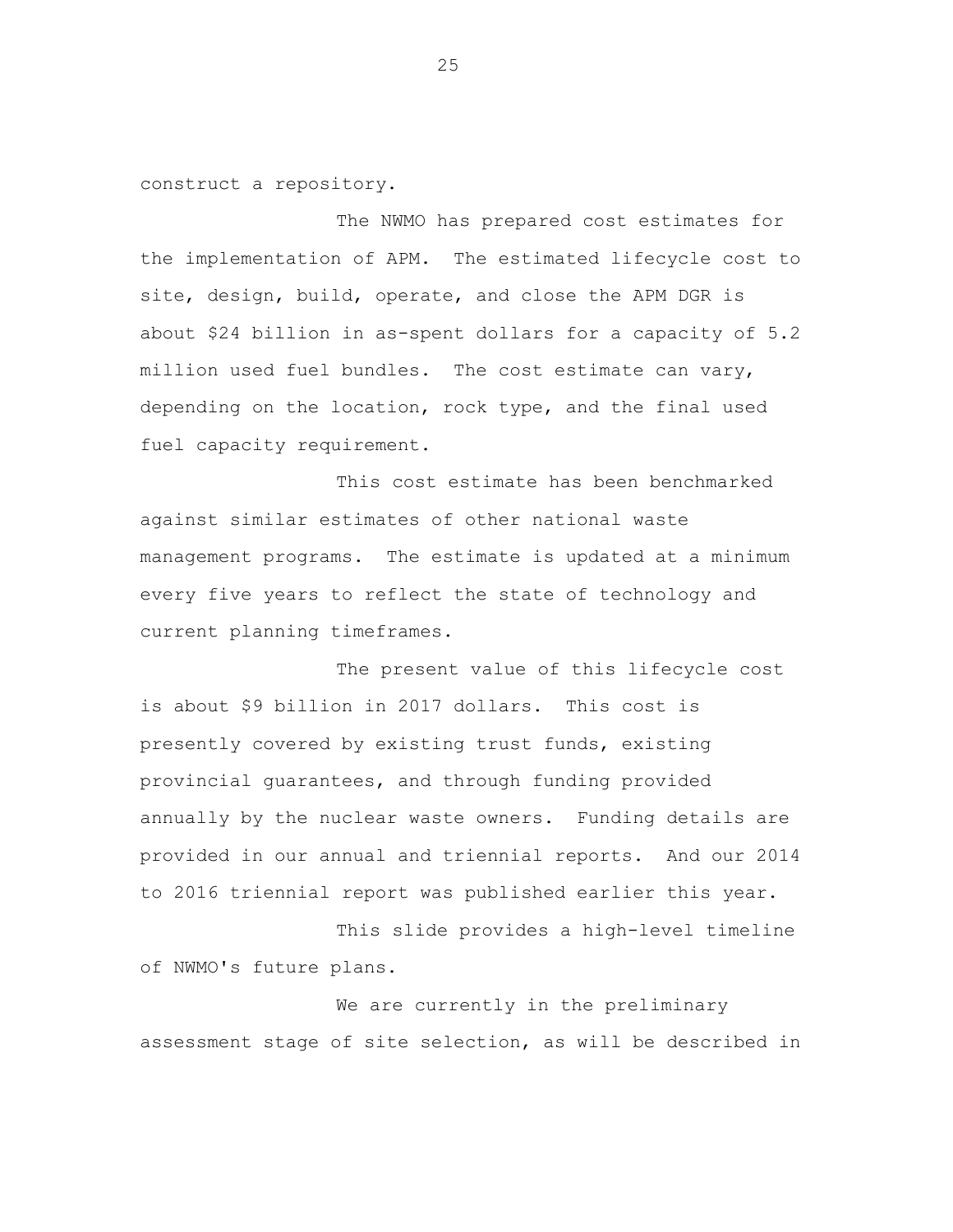more detail by the next speaker. We are in a narrowing-down process, evaluating alternative sties in progressively more detail. We anticipate selecting a preferred site around 2023.

Subsequently, we will initiate a detailed program to develop and present the information required to obtain regulatory approvals to initiate site preparation and construction at the site. This work will include detailed characterization of the site, preparation of safety reports, and environmental assessment. It will include the construction of a centre of expertise in the vicinity of the site.

For planning purposes, we anticipate that we will formally indicate our intent to apply for environmental approval and licence after selection of a preferred site, and subsequently we would provide our complete documentation to support the application decision in 2028. And for planning purposes, we have assumed that these applications will be successful and the relevant permits and licences would be granted around 2032.

Assuming that we have licence to proceed in 2032, we would initiate the final detailed design and start site preparation and, in due course, construction at the site. We anticipate that it would take about 10 years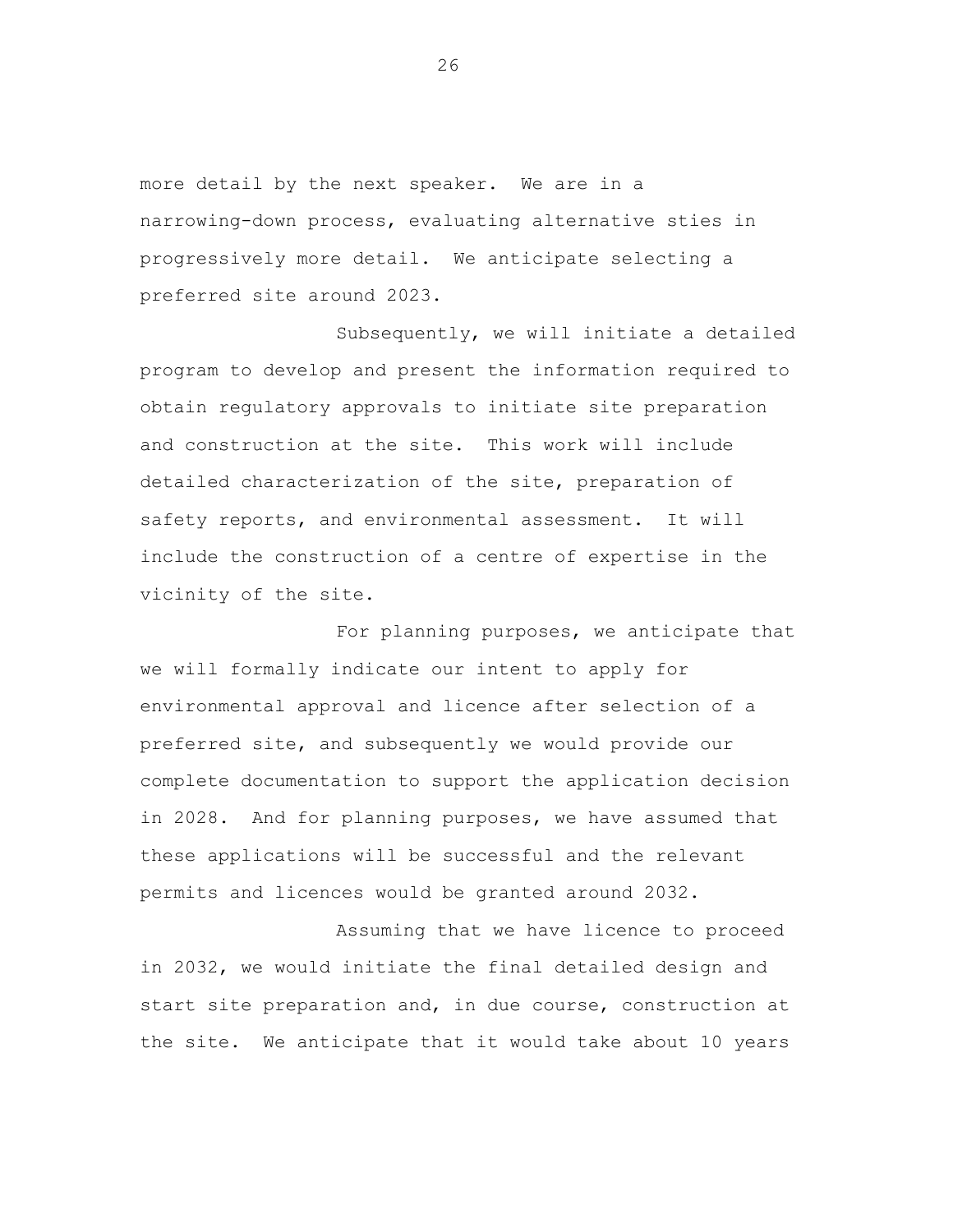to complete these activities and to receive an operating licence such that operations could begin about 2043.

I will now pass the presentation to my colleague, Dr. Mahrez Ben Belfadhel.

**DR. BEN BELFADHEL:** Bonjour, mon nom est Mahrez Ben Belfadhel. Je suis le vice-président de la sélection de site à la SGDN.

This presentation provides an overview of the site selection process we are implementing with the involvement of people in our siting areas.

I will briefly describe the main steps in the process and the criteria being used to assess the suitability of siting areas, the type of field studies being conducted to advance understanding of the suitability of siting areas, and the community engagement program, focussing on how we are working with municipalities and Indigenous communities to advance the siting process.

The site selection process was developed collaboratively with a cross-section of Canadians. This was to ensure that this important decision -- where to site the repository -- was made in a way that reflects the values, principles, objectives, and concerns of Canadians. The siting process was developed through

two years of public dialogue in 2008 and 2009. The process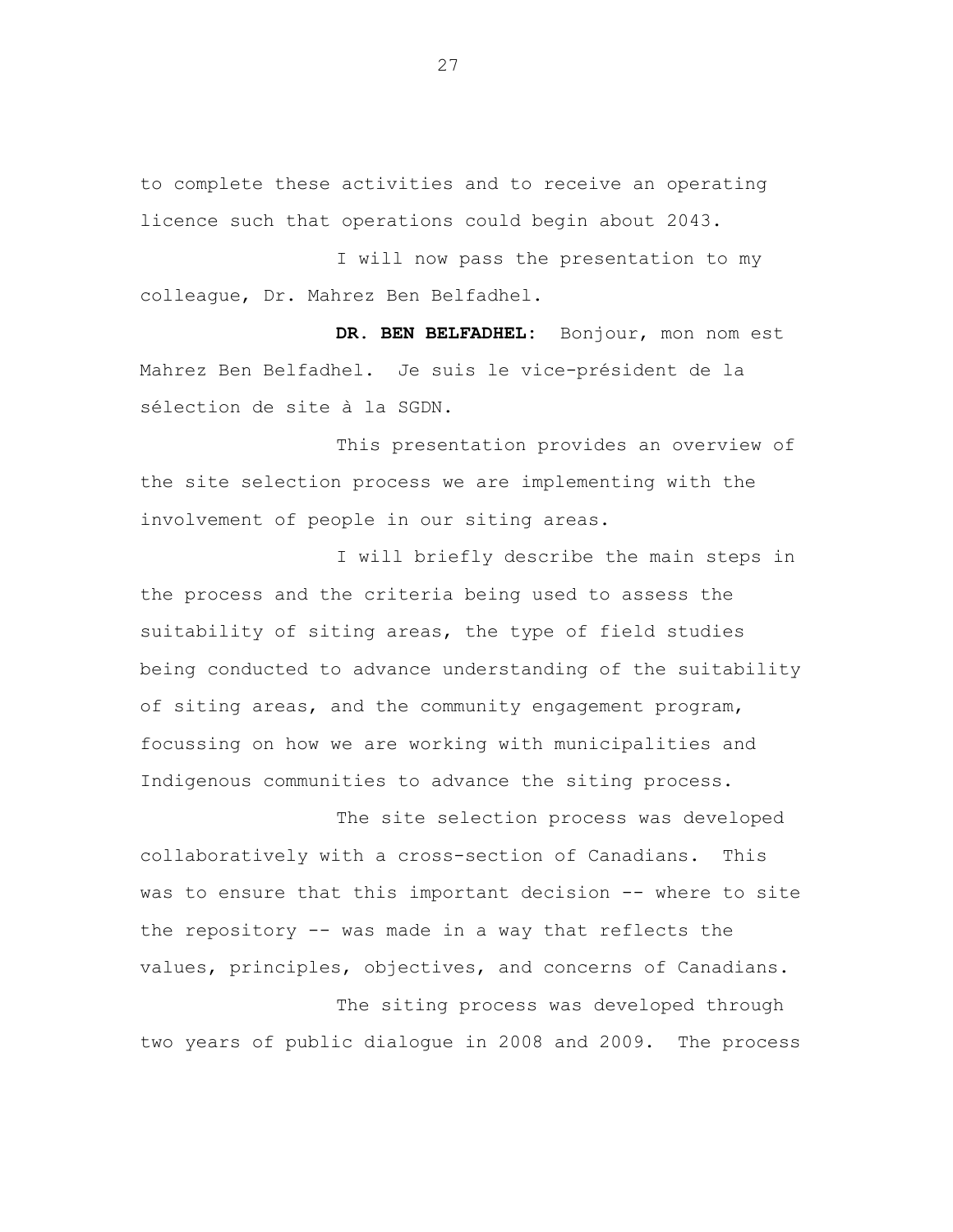was initiated in 2010, after it was reviewed and acknowledged by the Minister of Natural Resources as a reasonable approach. And by 2012, 22 communities had expressed interest in learning more about the project and entered the siting process.

APM requires an informed and willing host with a suitable geology. This means that safety is paramount and would not be compromised for any considerations, and the project will not be imposed on any community. It is a community-driven process where communities express interest in entering the siting process and they can also choose to leave at any time during that process.

From an implementation perspective, the siting process involves a step-wise approach, with progressively more detailed technical, socio-economic, and cultural studies conducted as the work advances over time.

Consistent with our approach and commitment to collaboratively work with communities, the siting process is implemented through an inclusive and broad engagement program, and the NWMO is committed to implementing the project with the involvement of municipalities, First Nations, and Métis communities working in partnership to implement it.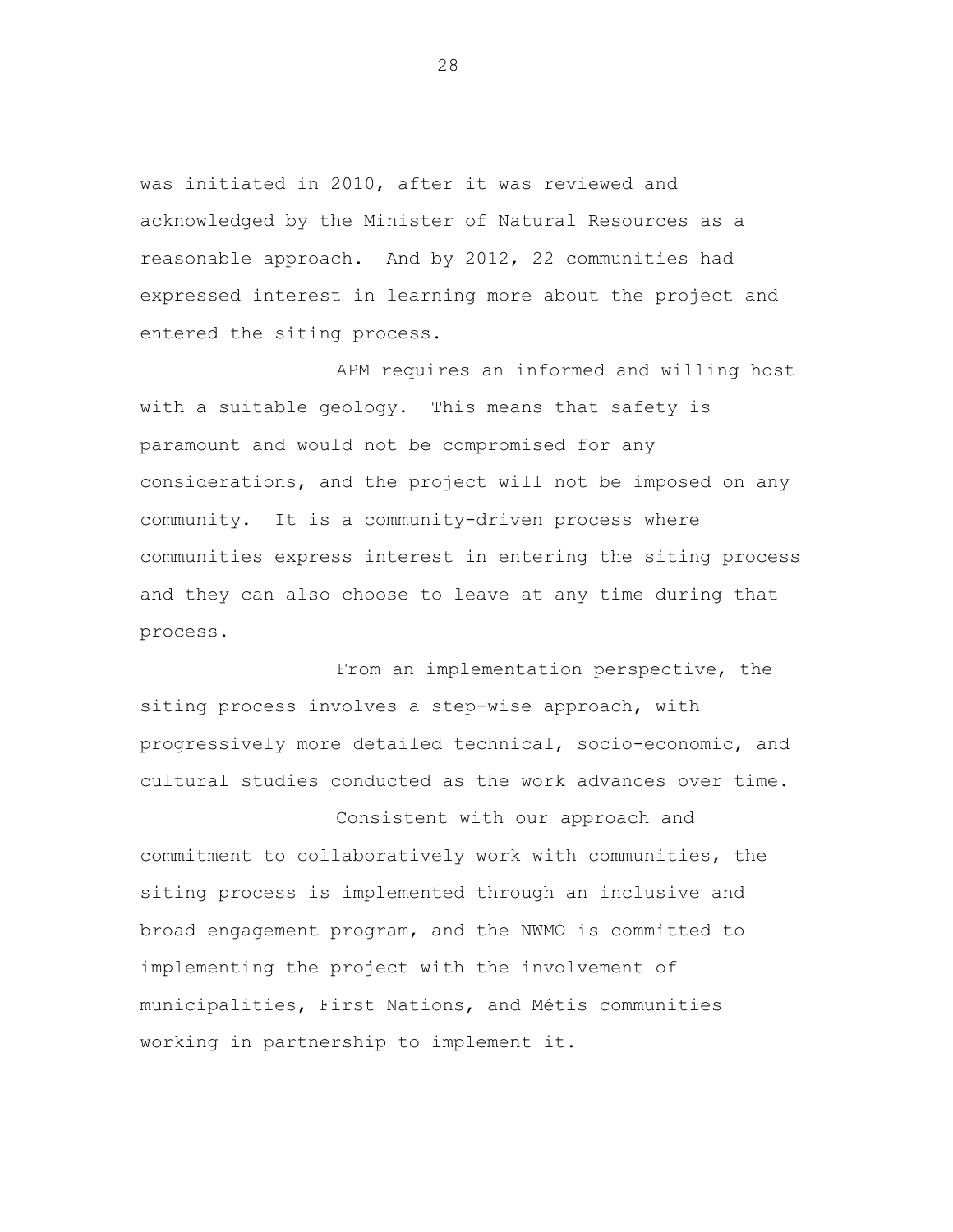The siting process includes three main evaluation steps to assess the suitability of siting areas and ultimately select a preferred site. These include an initial screening that was completed over a few months for all 22 communities that entered the site selection process. And this was to assess whether there were any obvious conditions that would exclude them from the process, using readily available information and five initial criteria.

The initial screening was followed by the preliminary assessment, which is conducted in two phases over multiple years. The first phase was a desktop study conducted for all communities passing the initial screening. The second phase involved a series of field studies for a subset of communities. All communities currently remaining in the process are at the Phase 2 assessment. This is where we are with the site selection process.

The ultimate objective of the preliminary assessment is to select a preferred site for the third and final site evaluation step, which is the detailed site characterization designed to further develop and assemble a robust safety case. This step will take three to five years.

The suitability of sites is being assessed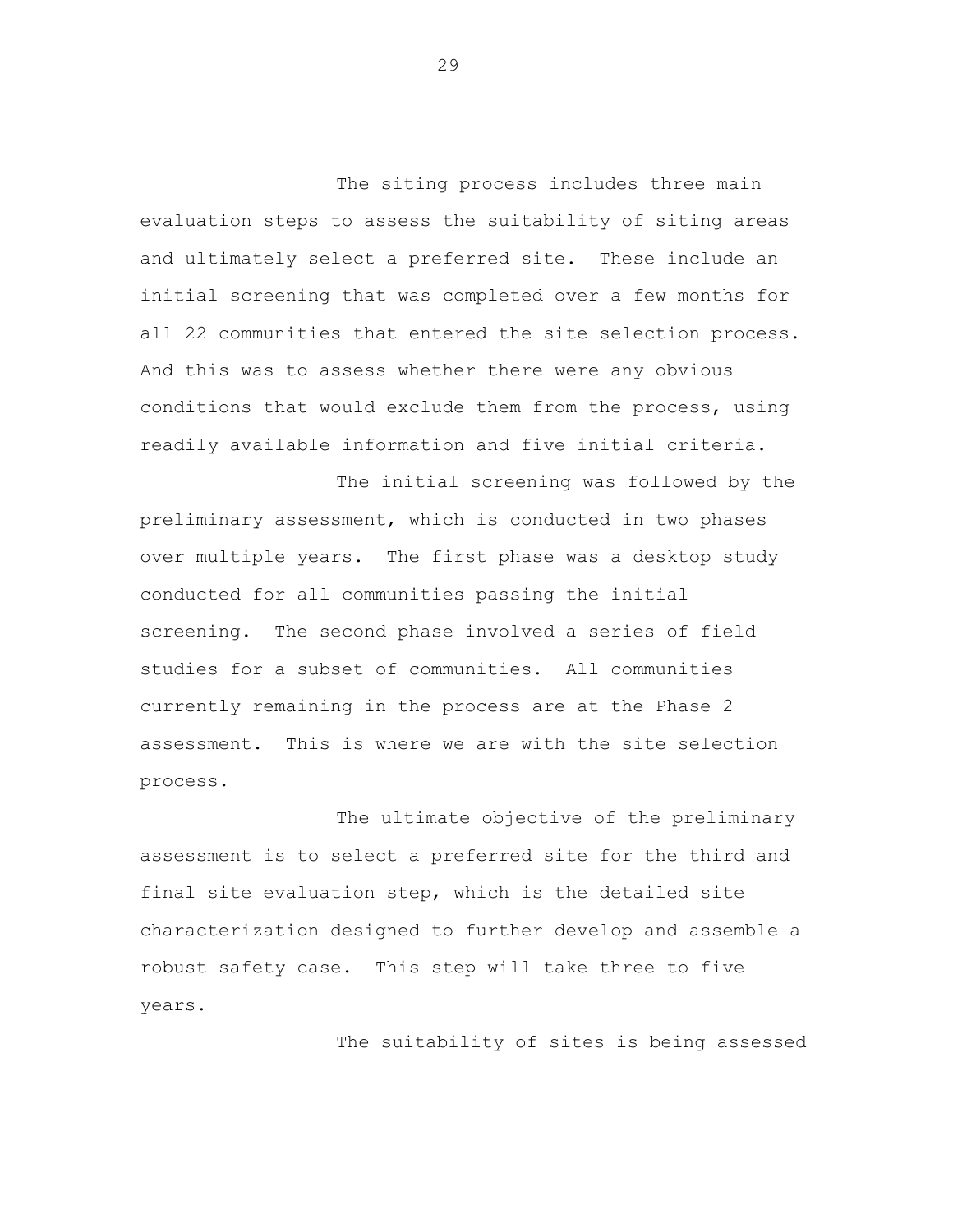for safety against a set of detailed criteria that reflect international guidance and best practice. These criteria address six safety functions:

- First, safe containment and isolation of used nuclear fuel for a long period of time, which requires favourable geological characteristics.

- Second, resilience to geological processes and climate change, such as earthquakes, glacial cycles, and land movements. We want a site that is stable today and will remain stable in the long term.

- Third, isolation of used nuclear fuel from future human intrusion, mainly through staying away from areas containing exploitable natural resources.

- Fourth, amenable to site characterization and data interpretation activities, meaning that we will be staying away from complex geologies, geologies that are difficult to understand.

- Fifth, safe construction, operation, and closure of the repository, which requires favourable geomechanical characteristics of the rock.

- And finally, safe and secure transportation of used fuel from interim storage facilities to the repository.

Beyond ensuring safety, the NWMO is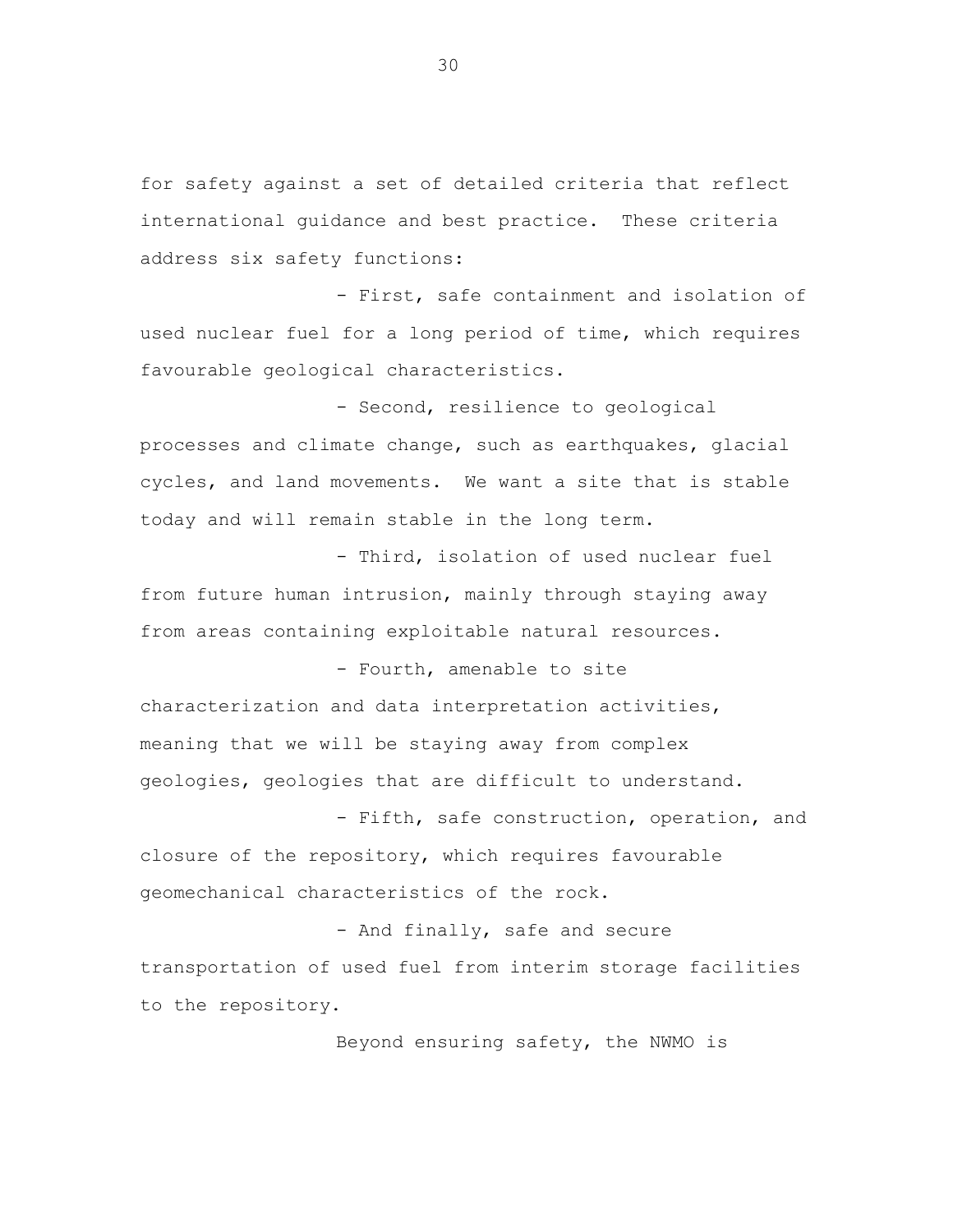committed to implementing the project in a manner that will foster the well-being and quality of life of people in the siting areas. The NWMO also understands that well-being can only be defined by communities themselves as they are best positioned to assess their long-term interests, based on the vision they have for their area. In order to ensure that a holistic approach is taken to exploring the potential effect of the project, the NWMO encourages communities to explore the project through the many different lenses of long-term sustainability that are shown on the slide.

The NWMO is also committed to work together with Aboriginal people to respectfully interweave Indigenous knowledge of the natural environment and traditional lands and cultural and spiritual values that they may wish to share to guide the assessments. This commitment is anchored in our 2016 traditional knowledge policy that was developed with the guidance and support of the Council of Elders and Youth. This is something we are very proud of as an organization.

There are a number of ways we are working with Indigenous communities. Field studies are planned, executed, and interpreted jointly with local Indigenous communities, which provides opportunities for input and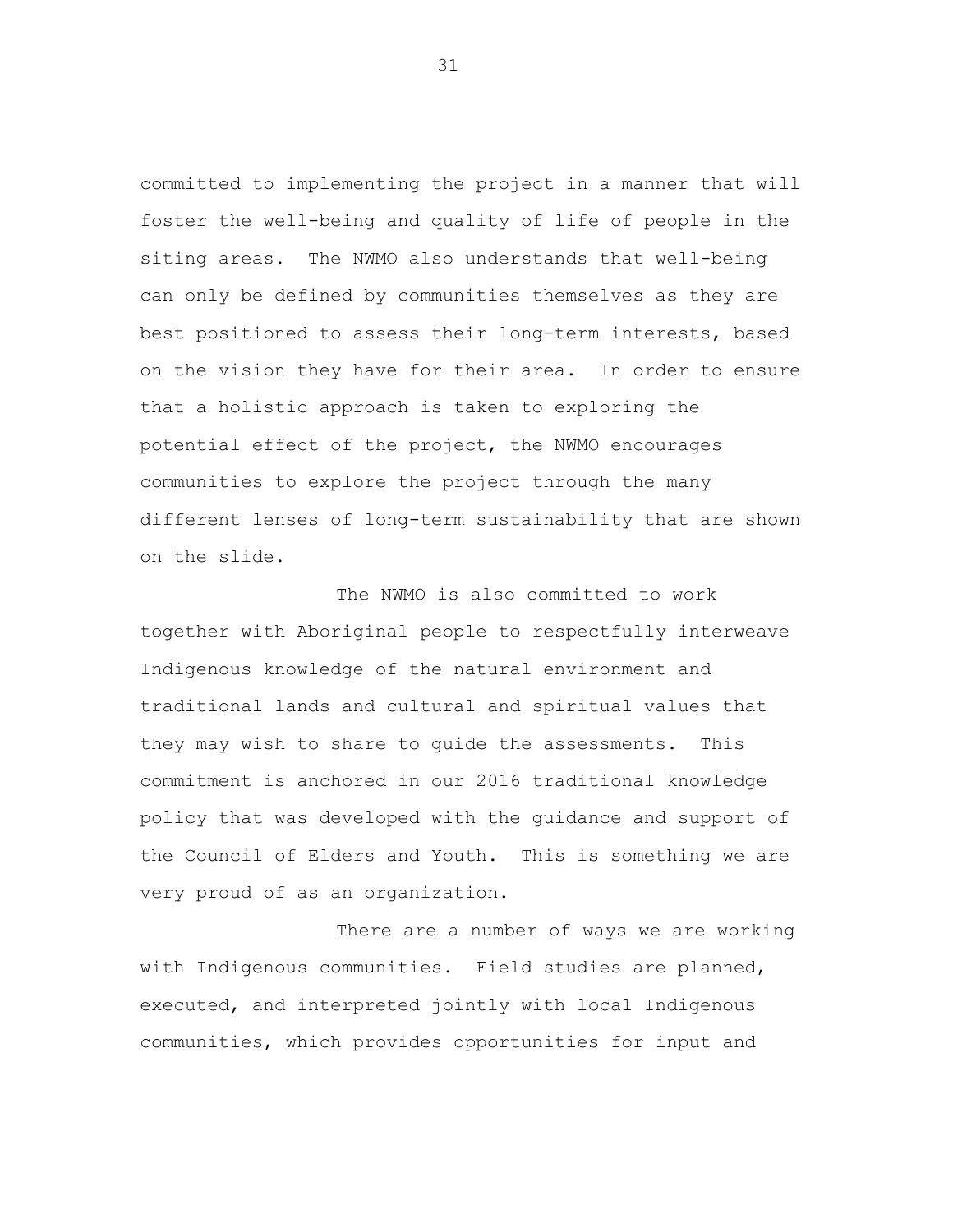exchange of knowledge; ceremonies and offerings are led by communities prior to field work; and NWMO staff and contractors are provided with cultural training.

This map shows the location of the 22 communities that initially expressed interest in learning about the APM project. Initially there were three communities in northern Saskatchewan, 13 communities in northern Ontario, and six communities in southern Ontario.

As a result of the various alternative site evaluations and the narrowing down of the number of communities completed to date, seven siting areas remain in the siting process as marked in blue on the map. They are all in Ontario.

I would like to note that this map only shows the communities which initially expressed interest in learning more about the project in their areas. As the engagement broadens, many First Nations and Métis communities and other municipalities in these areas are now involved in learning as a necessary part of the siting process.

For geographic reference, this map shows the location of the remaining siting areas in relation to the location of the seven used nuclear fuel interim storage facilities across the country, as shown in purple. The map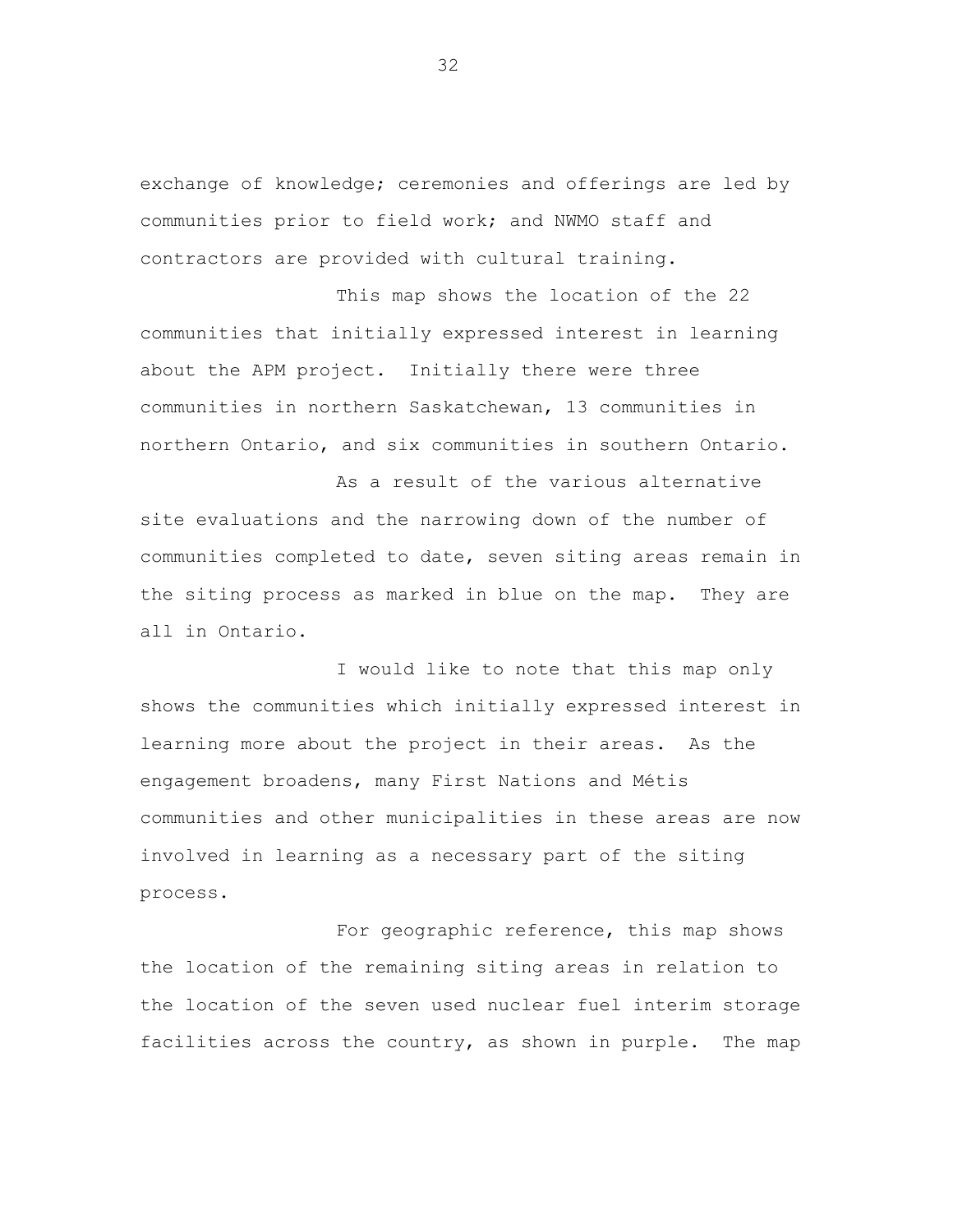shows that transportation of used nuclear fuel is an important part of APM and the siting process, irrespective of which siting area is selected at the end.

In terms of geological settings, five of the seven remaining siting areas are on crystalline rocks of the Canadian Shield in northern Ontario. The two other siting areas are on sedimentary rock in southern Ontario.

Moving forward with the site evaluations, our planning assumption is to continue with the preliminary assessment and the narrowing-down process. We intend to select a preferred site in 2023 and begin detailed site characterization in '24. At that time, we will also expect that we would formally indicate our intent to apply for a CNSC site preparation and construction licence.

This slide shows the three criteria that will be used to select a preferred site. First and foremost is safety. We would need confidence that a robust safety case can be developed at the preferred location. Second is the confidence that a safe, secure, and socially acceptable transportation plan can be developed to transport used nuclear fuel. Third is the confidence that a strong and sustainable partnership can be developed in the siting areas.

With the next few slides, I would like to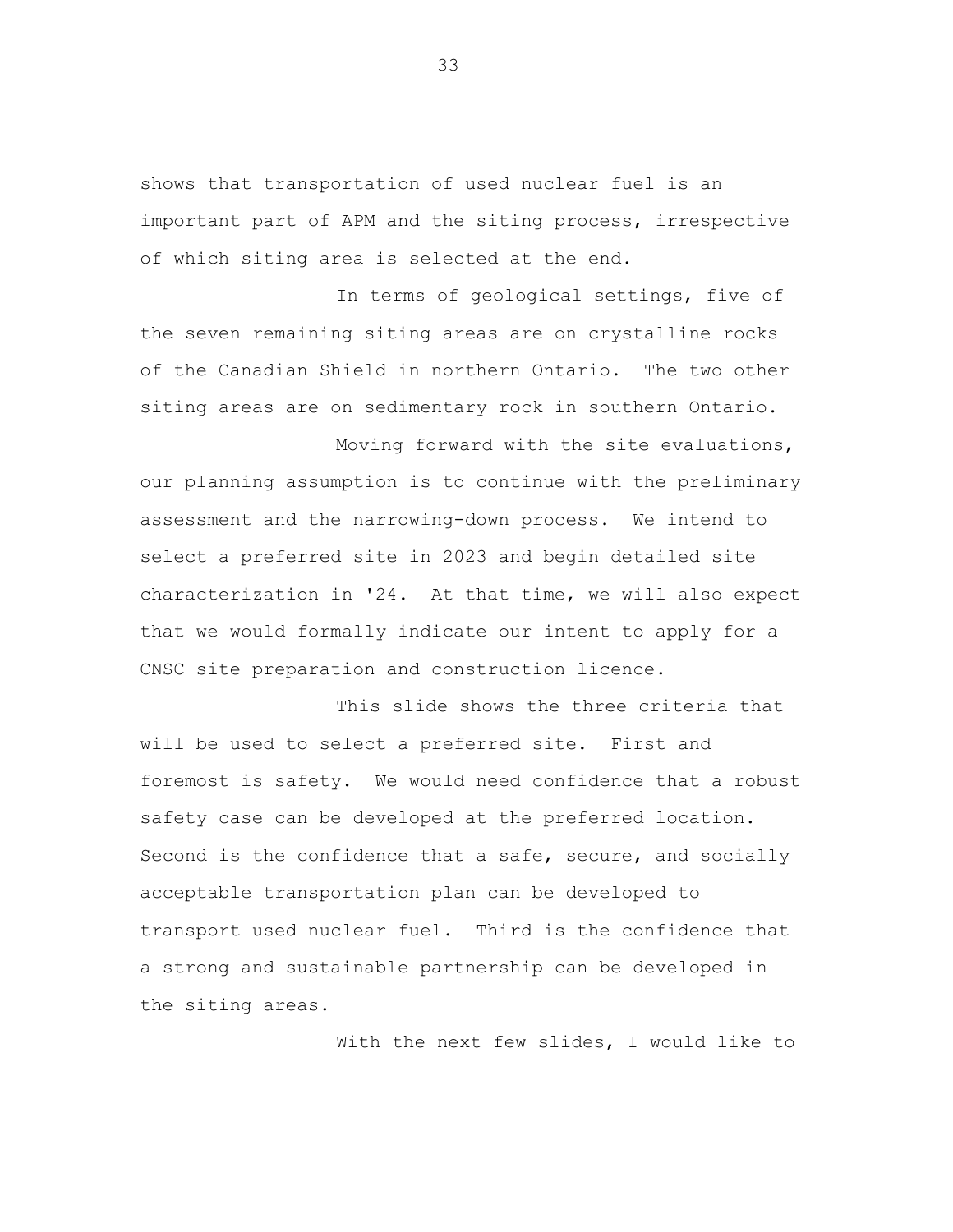provide an overview of the technical site evaluation process to assess the suitability of siting areas, and I will focus on field studies.

The technical site evaluation process includes a series of multidisciplinary technical studies to assess whether it is possible to find sites that have the potential to meet NWMO safety criteria. The key disciplines include geoscience, environment, engineering, and safety assessment.

Given the importance of the geology at this stage of the assessment, the NWMO established an international geoscientific review group to provide advice and review of the approaches, methods, criteria that are used to conduct the geoscientific studies.

For those sites on the crystalline rocks of the Canadian Shield, initial field studies include non-intrusive high-resolution airborne surveys followed by geological and environmental mapping.

These initial field studies were designed to identify potential repository sites for more intensive field studies, including deep borehole drilling and testing.

In the case of those sites on the sedimentary rocks of southern Ontario, the first step of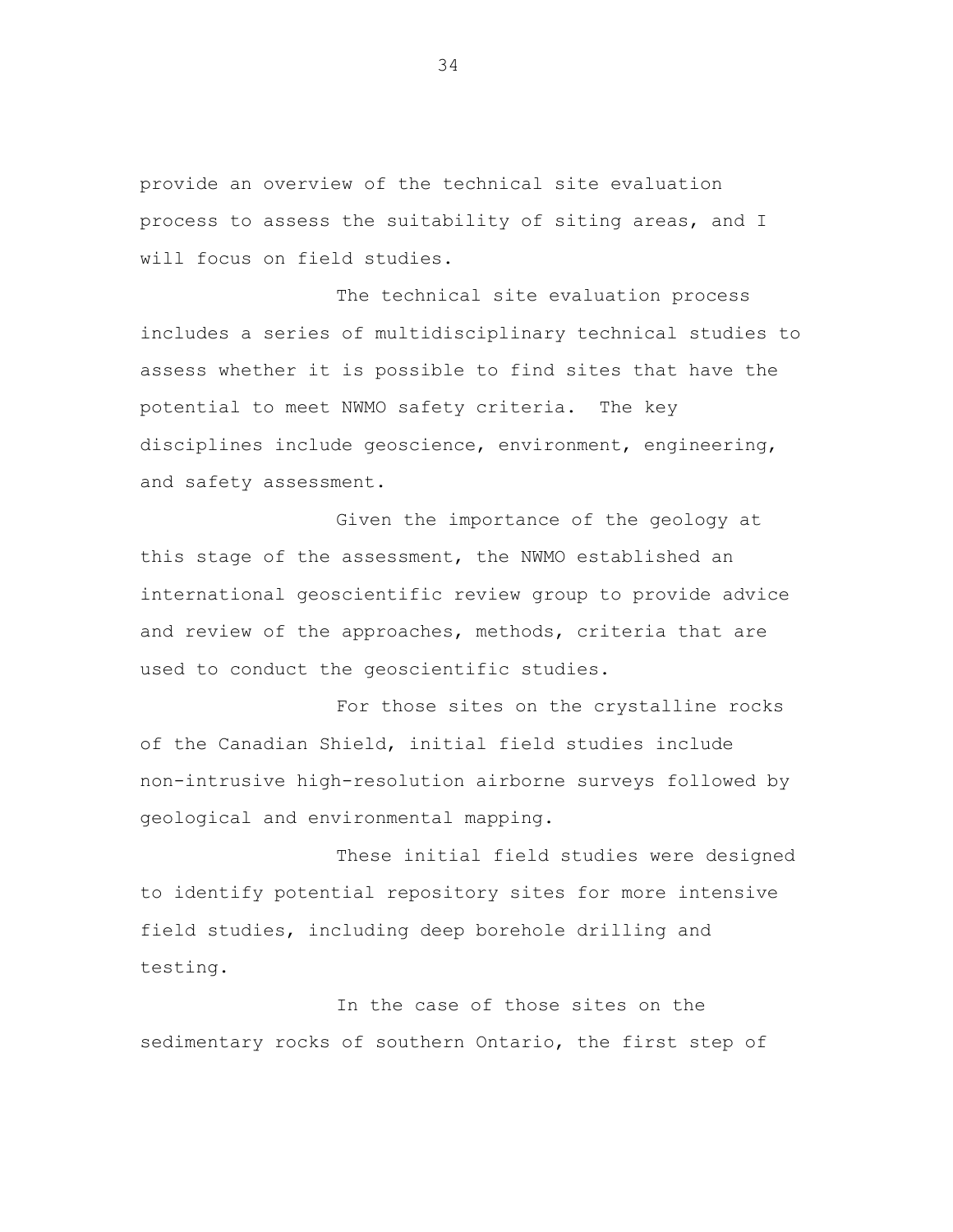field work will be deep borehole drilling at potential repository sites. Due to the nature of sedimentary rocks and the amount of existing geological information, airborne surveys and geological mapping are not needed at this stage of the assessment.

Airborne geophysical surveys included high-resolution magnetic and gravity surveys over the siting areas. These new airborne surveys greatly advanced our understanding of the geology, including the interpretation of faults and fractures, which allowed us to improve the quality and resolution of available geological maps for the areas of interest.

For example, the image that you see on the slide illustrates the significant difference in resolution between the historic magnetic surveys in the background labelled as 'before' and the new surveys we acquired over one of our siting areas labelled as 'after'.

Geological mapping allowed us to learn more about the rock types and structures, ground-truth the faults and fractures that were interpreted from airborne surveys and collect surficial information such as topography and extent of soil cover.

On the environment side, field studies included ecological land classification and identifying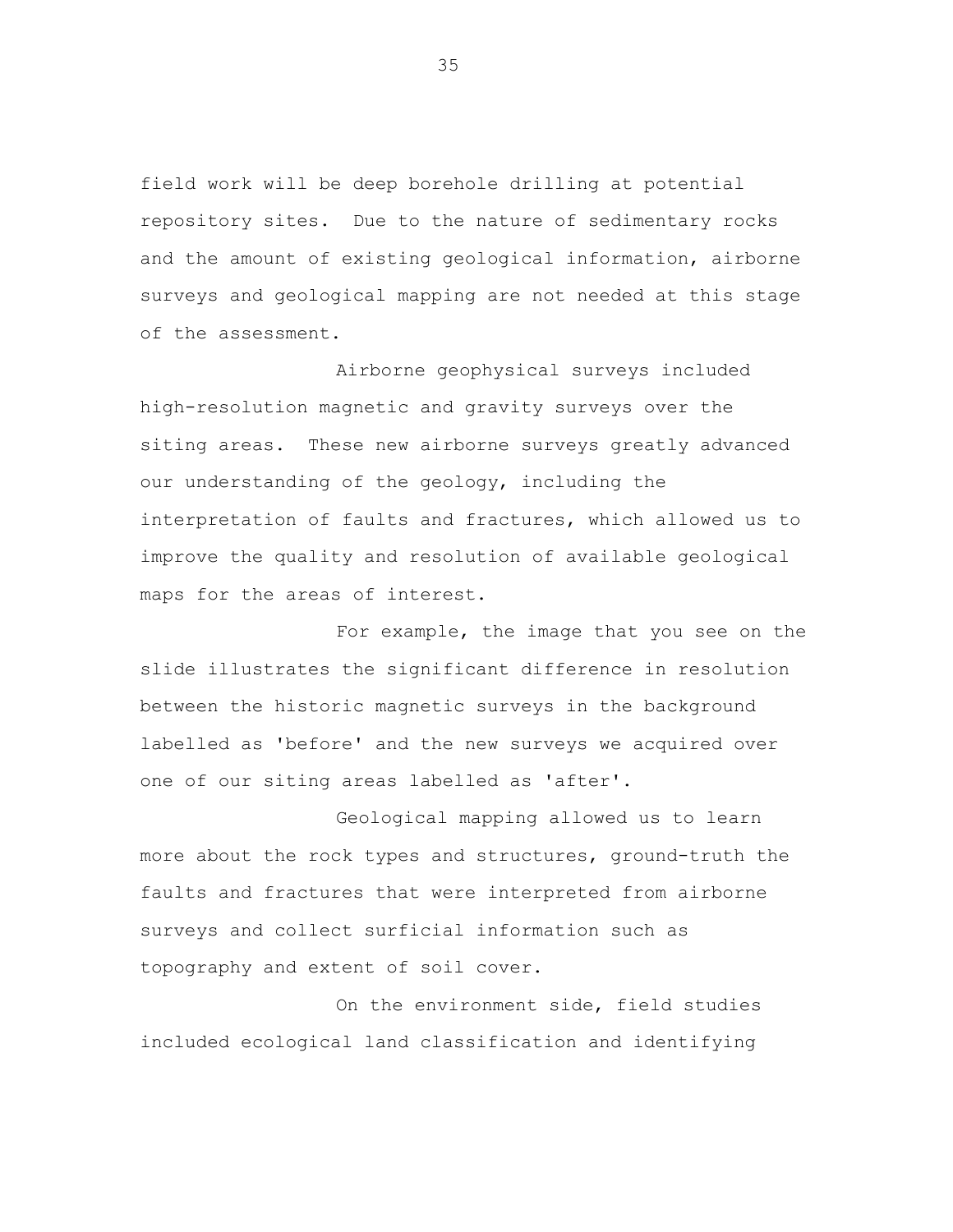significant wildlife habitats.

Field mapping was done in close collaboration with local Indigenous communities. The technical teams and the local knowledge experts walked the land together which provided opportunities for sharing observations and learning from each other.

Deep borehole drilling is a significant milestone from both the technical and engagement perspectives. On the technical side, it is an important activity to advance understanding of the geology at depth. On the engagement side, it is a significant step forward as boreholes will be drilled on potential safe and socially acceptable repository sites.

For example, the location of our first borehole in one of the communities was selected based on geological stability, but also after extensive engagement and consultation with people in the area, including First Nation and Métis people.

Each borehole will be drilled to a depth of about 1,000 metres and it will be subject to a comprehensive testing program to advance understanding of the geological, hydrogeological and geochemical conditions of the site.

This slide shows the status of initial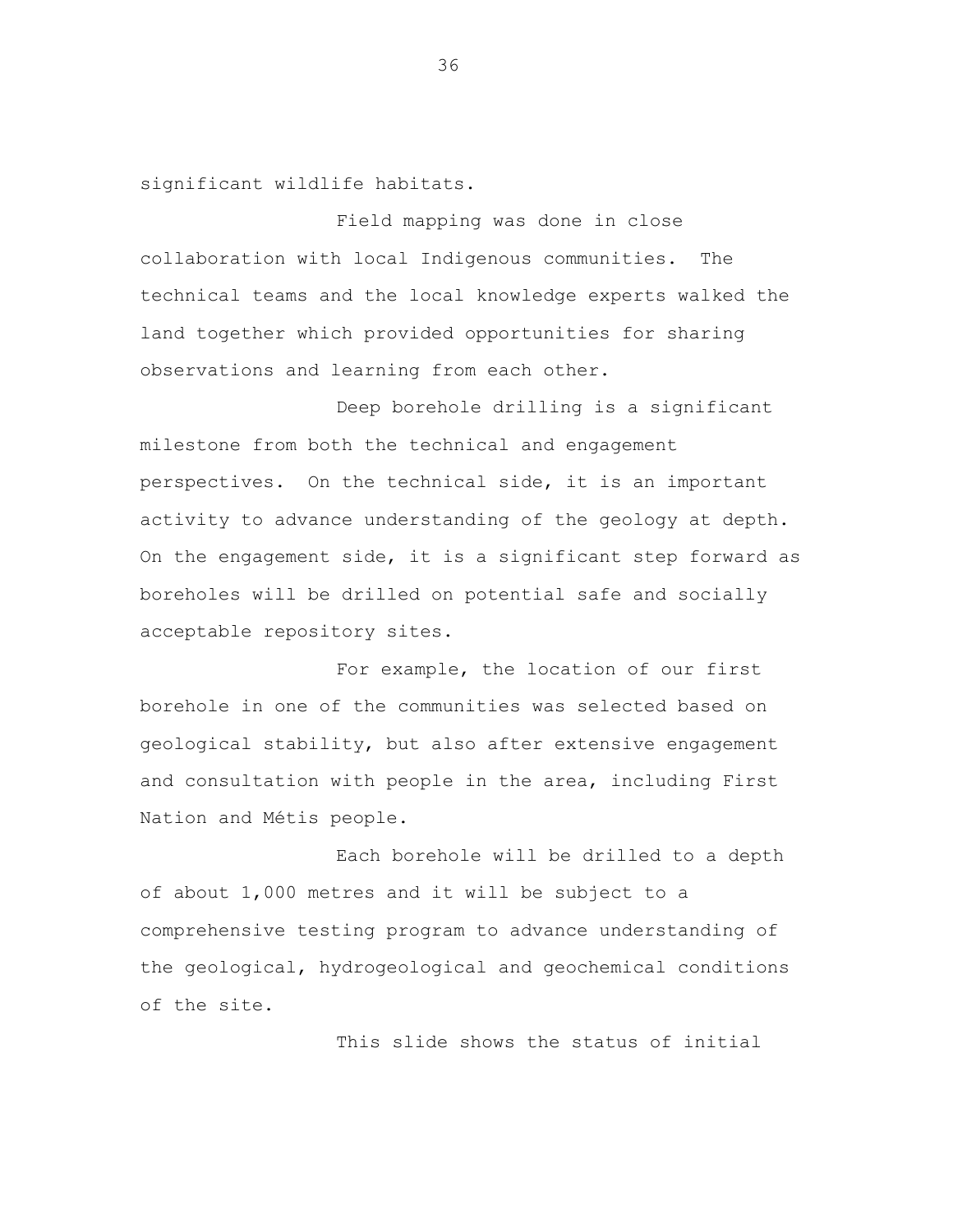field studies for the communities remaining in the process.

In the Ignace/Wabigoon area in northern Ontario, initial field studies were completed and borehole drilling was initiated. We actually started drilling our first borehole this week.

In the other communities in northern Ontario, all initial studies were recently completed. We are in the process of identifying potential repository sites. In southern Ontario, the next step is to consider borehole drilling.

An important aspect of our process is the involvement of people from both municipal and Indigenous communities in the planning and execution of field studies. Community involvement included field visits, planning meetings and workshops with community members, local knowledge holders, Elders and youth and others. Involvement also includes discussions and exchanges around findings from technical field studies conducted by the NWMO, and also findings from Indigenous knowledge and land use studies conducted by the communities themselves.

All findings to date have been shared with communities, documented and published on our website. We have published over a hundred study reports in addition to a wide range of information materials, some translated into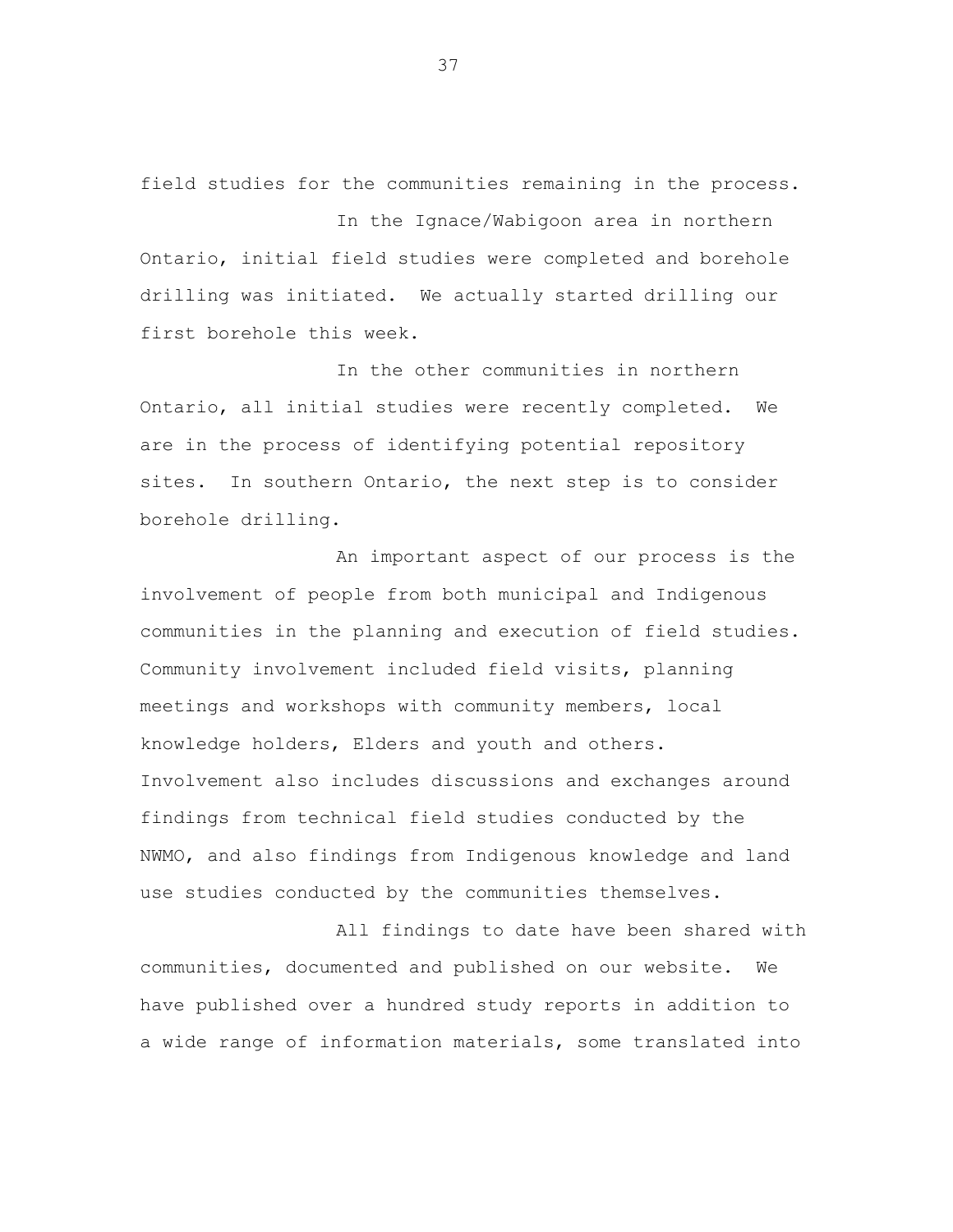French and Aboriginal languages.

This leads me to the next topic which is community engagement.

The NWMO has a broad and inclusive engagement program with municipalities and Indigenous communities.

The main goals of the engagement programs are to be present in the communities and to build awareness and understanding of the project by reaching out to communities and people in the area, to work in collaboration with people in the area to identify potential repository sites that are socially acceptable and respectful of social, cultural and spiritual values.

Another goal is to explore the potential to foster the well-being in the area through the implementation of the project and, finally, to explore with communities the potential to come together in a supportive partnership to implement the project in the area.

Engagement with municipalities is achieved through a wide range of activities that are organized with the community. These include monthly public meetings of CLCs in each municipality, open houses and open office events to share work plans, findings and get input from community members, and also participation in local and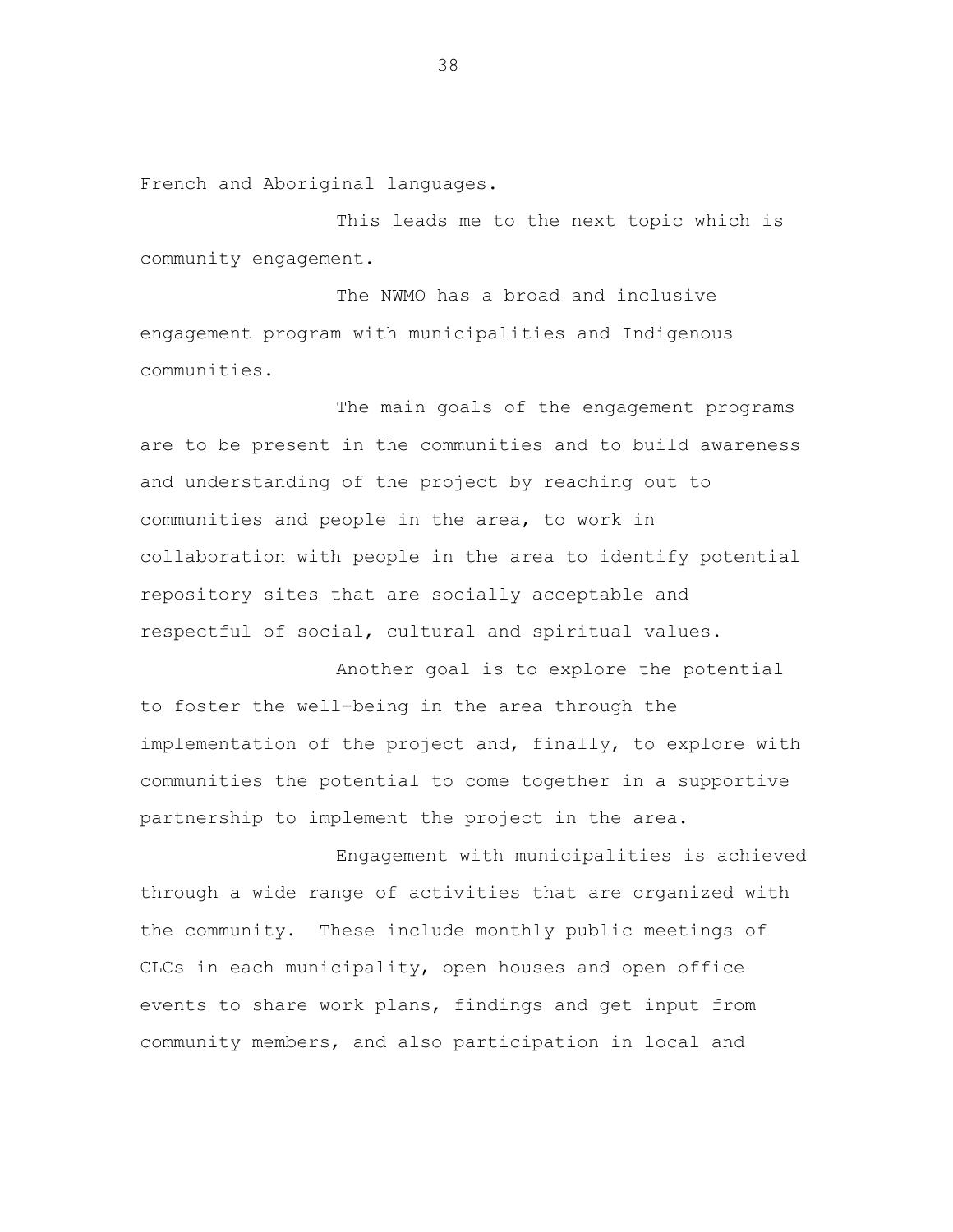regional community events.

An important component of the engagement program is to encourage and support learning opportunities, such as visits to interim used fuel storage facilities at nuclear power stations and participation in conferences, including opportunities to meet with members from other communities elsewhere in the world that are considering hosting used fuel repositories.

In 2017 alone we conducted 11 open houses, 84 engagement events on transportation and over 80 youth initiatives. We organized 16 community tours of used fuel dry storage facilities and participated in hundreds of community events and presentations.

The community liaison committees, or CLCs, play an important role and critical role in the design and delivery of the engagement program. CLC members are selected by the municipalities, they are independent of the NWMO. CLC members are actively involved in representing the needs and interests of communities and providing guidance to NWMO in this community-driven process. They also facilitate learning in their communities; for example, through seeking external expert speakers for the community. Our engagement with Indigenous communities

is built on NWMO's Aboriginal policy and continued advice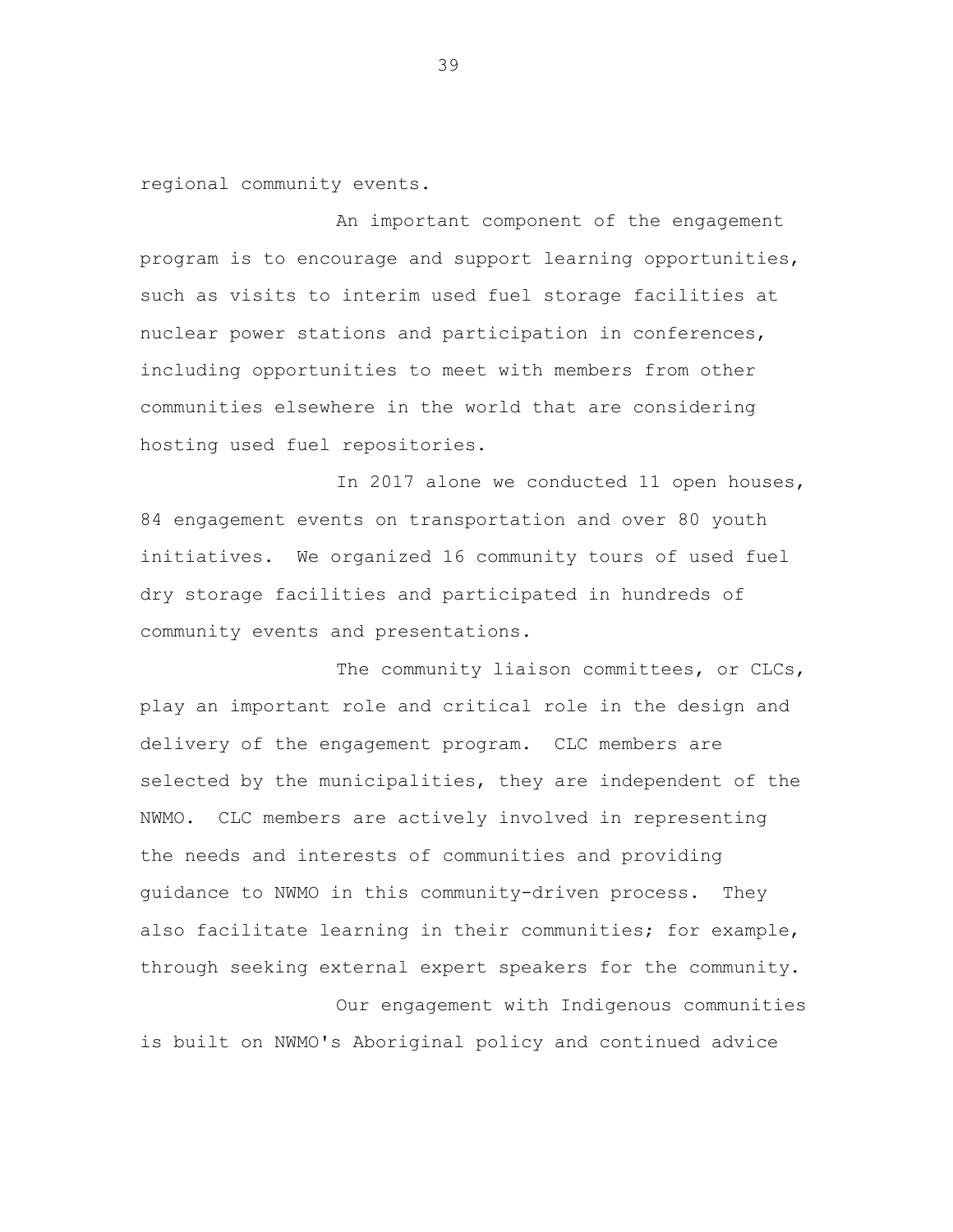from the council of Elders and youth. It is premised on respect for Aboriginal treaty rights and the recognition of the positive contributions that First Nations and Métis people can and will make.

NWMO engages Indigenous people at many levels, from local communities and treaty organizations to national organizations. Engagement activities include capacity-building activities and a wide range of information sharing and learning and gathering activities.

A key area of engagement is the establishment of funding of multi-year programs designed to incorporate local Indigenous knowledge and land use as an input to assessment activities in the area.

Guided by people in the area, and in respect of spiritual and cultural practices, field activities are often preceded by ceremonies.

This completes my overview of the siting process.

In closing, I would like to acknowledge the strong leadership being shown by the communities involved in the process to pave the way for advancing Canada's plan for the long-term management of used nuclear fuel.

As we move forward with the siting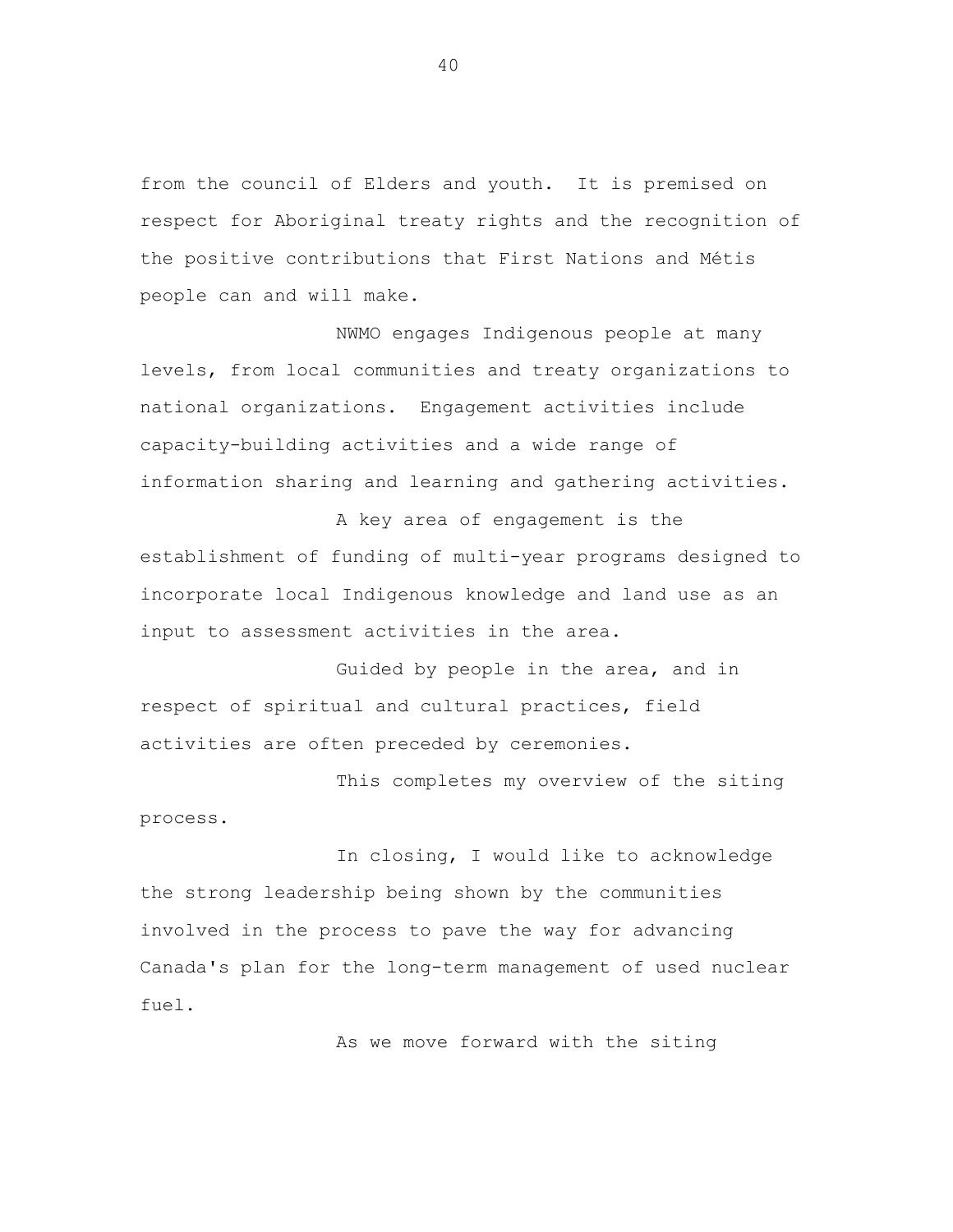process, we continue to learn from our communities and adapt.

I will now pass the presentation to my colleague, Derek Wilson, for the final part of today's briefing.

**MR. WILSON:** Good morning.

For the record, my name is Derek Wilson and I'm the Chief Engineer and Vice-President of Contract Management at the NWMO.

The NWMO has made significant progress in the development of conceptual designs and technical solutions for the implementation of this first-of-a-kind project in Canada. We have developed a highly qualified team of professionals, as well as strong industry and academic partners to deliver our technical program.

The technical end-point for the project is the used fuel being deposited in a deep geological repository.

Our paramount objective of safety, and our approach to safety assessments will be discussed.

The NWMO's design and demonstration activities, as well as a brief discussion on the technical developments related to transportation will be provided. Our on-going research and development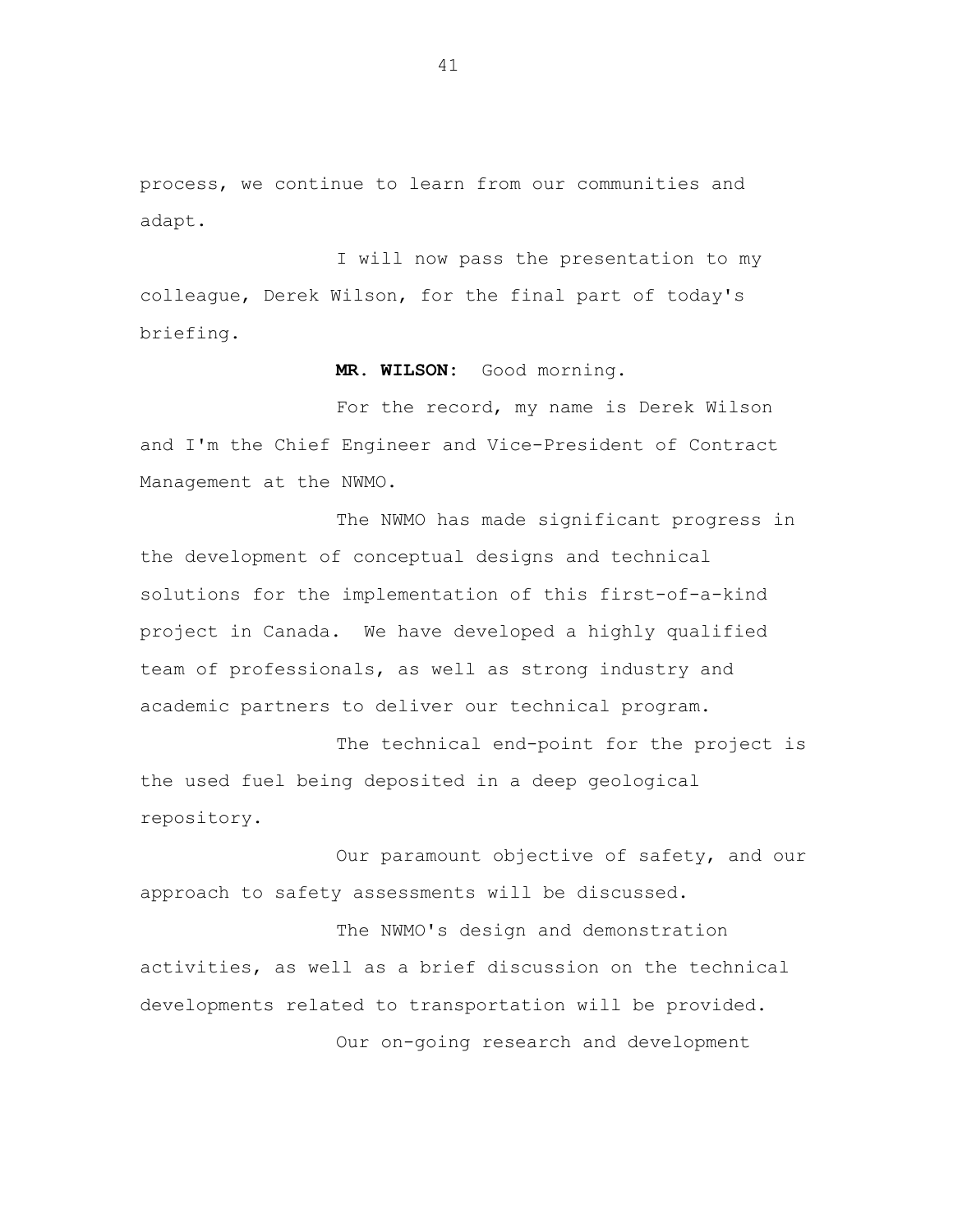activities, including our collaboration with academic and international partners will be the end.

This slide summarizes the deep geological repository concept and its key safety features.

First, the deep location means that the used fuel is isolated from events that will happen at surface. This includes both human and natural events.

Second, there are multiple barriers to contain the radioactivity. These include the durable waste form, the robust corrosion-resistant container, the bentonite clay seal around the containers, and a thick barrier of low-permeability rock.

The rock also provides a stable and predictable environment to support the engineered barriers. This is ensured through the selection of a rock formation that is ancient, has low seismicity, has old groundwaters at depth and shows minimal glacial disturbance at the repository level.

There is international consensus that long-term isolation of used fuel through deep geologic disposal is a safe and responsible approach. It is the approach adopted by all countries with a defined end-point for their used fuel wastes, whether those are direct disposal of used fuel or the high-level wastes from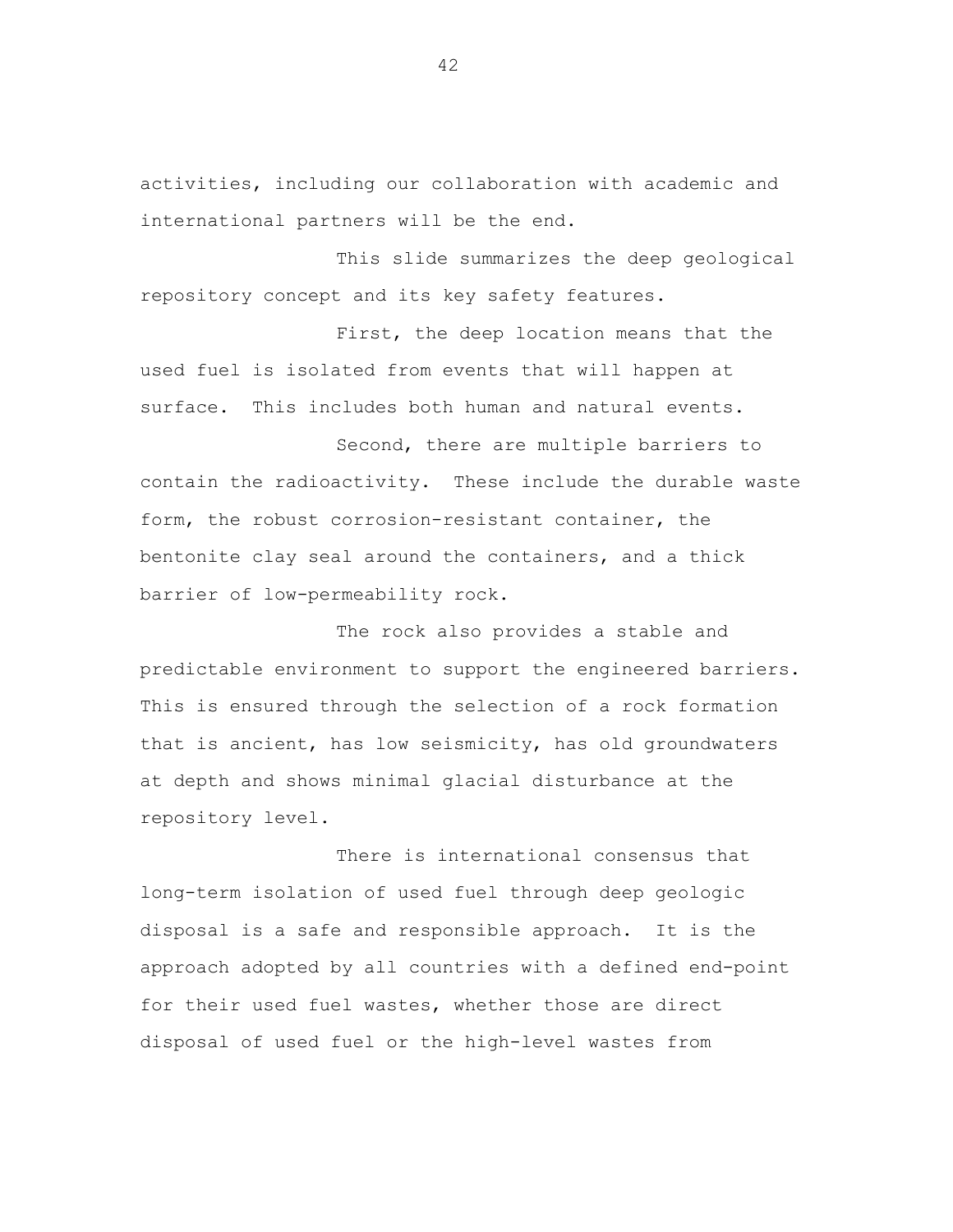reprocessing of used fuel.

The status of several countries is listed in this slide. They all plan for geological repositories.

Finland, Sweden and France have sites identified. Finland is the most advanced, having received their construction licence in 2015.

The NWMO has prepared conceptual designs of the repository facilities, both surface and underground, building on the knowledge gained through international experience and the NWMO's technical program.

The latest conceptual design's update was published in 2016. Since then, further design optimizations of the underground layout have been completed considering the need to be adaptive to a fractured rock environment as we would expect in a crystalline rock formation.

A potential surface facility design is shown here. The surface facilities would include the used fuel packaging plant, the shaft headframes and hoists, the sealing materials fabrication plant, and support services ranging from ventilation, to water management and radiation protection.

The underground repository, which is not shown on this slide, would consist of the access shafts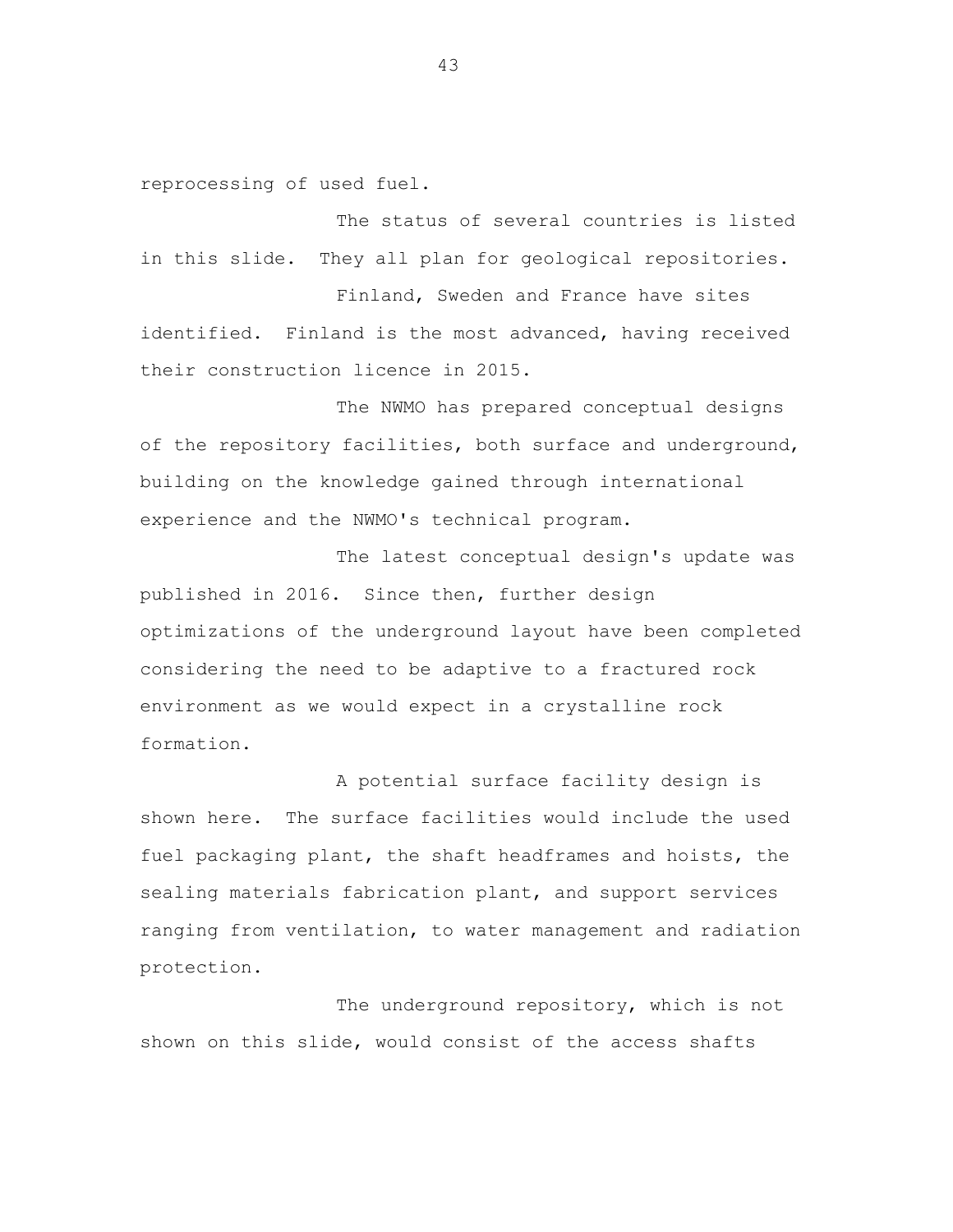from the surface, an underground services area near those shafts, which includes an underground demonstration facility, and the emplacement rooms for the used fuel containers.

As the NWMO progresses with more detailed site assessments and gains information on the subsurface conditions at the potential repository locations, site-specific conceptual and preliminary designs will be prepared.

Safety is paramount in all aspects of the NWMO operation and planning, including our current siting stage.

But two unique aspects of the APM from a CNSC licensing perspective are the safe operations of the facility prior to closure, and the safety of the facility after closure. The next few slides make some more general points on these topics.

During the operations or 'preclosure' phase, the DGR will be a licensed nuclear facility. Used fuel will be transported to the site in certified transportation packages. At the site, the used fuel will be removed from these packages and transferred into final repository container. Once each container is filled, it is closed and sealed and encased in a bentonite clay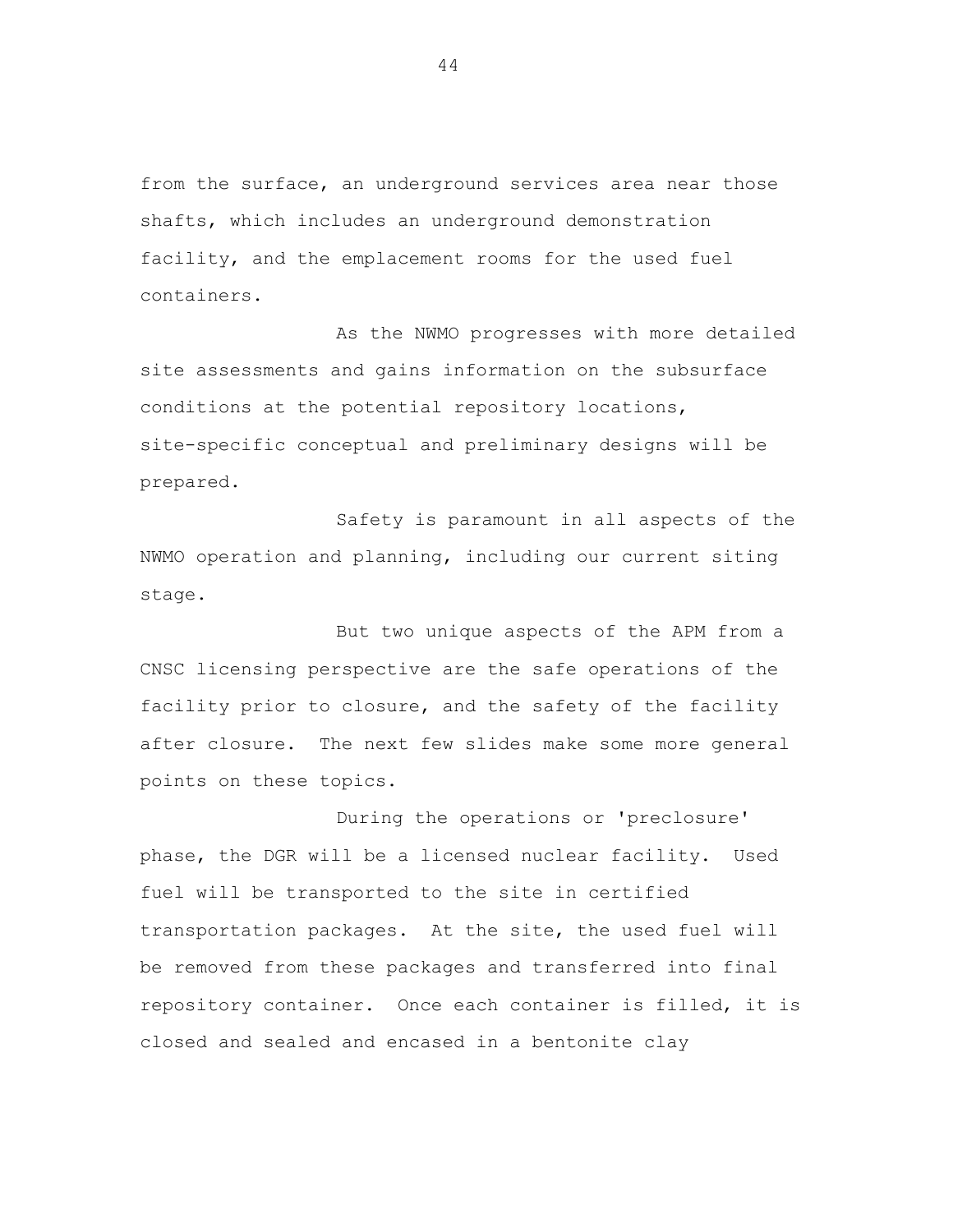over-pack. This package is moved underground and put into an emplacement room.

Some of the key safety features of this include:

First, the fuel is basically transferred between robust containers. CANDU fuel bundles are a durable solid material, and there is no need for any processing of the fuel at the DGR site.

Second, by the time these fuel bundles are transferred to the DGR, they will not require active water cooling. Passive air cooling is sufficient.

And third, all the handling will be in shielded rooms or hot cells using remote equipment and the ventilation for these would be monitored and filtered.

The really unique aspect of a DGR is its long-term or 'postclosure' safety approach.

The repository would first have an extended monitoring period following the operations phase, with the shafts and underground access tunnels open. Based on some 40 years of operating experience, and after several decades of extended monitoring, there would be a decision by future society that they had sufficient information and confidence to close the repository. Tunnels and access shafts would be sealed and surface facilities removed.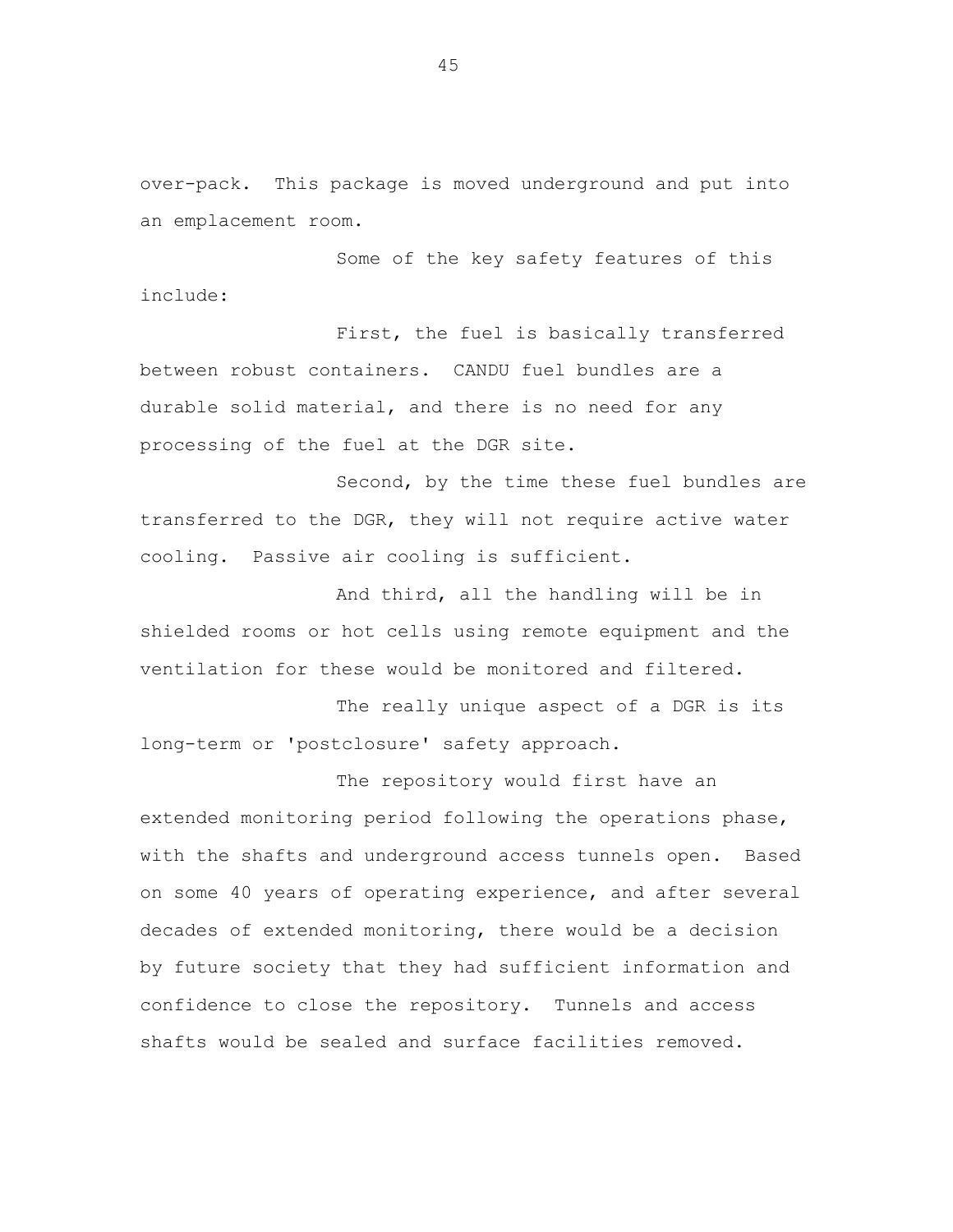The repository site would then be placed under institutional control. We expect that the repository site would continue to be monitored.

After closure, the repository is intended to remain passively safe, while the radioactivity naturally decays. This post-closure safety is provided through several key aspects as noted here and previously mentioned. Ultimately, the NWMO will present a safety

case for its proposed repository and site to support its licence application.

A safety case is defined as an integrated collection of arguments and evidence to demonstrate safety and meet all the regulatory requirements for a given facility.

The approach that we will take will be guided by CNSC criteria and regulatory documents, notably CNSC G-320. It will be supported by safety assessments.

Typically we assume that people are living on-site in future after some period, and we examine the impacts on these people from a variety of future scenarios. These scenarios range from likely to unlikely. These include the impacts of future glaciation of the site. In addition to quantitative safety

analyses, the safety case will also include arguments and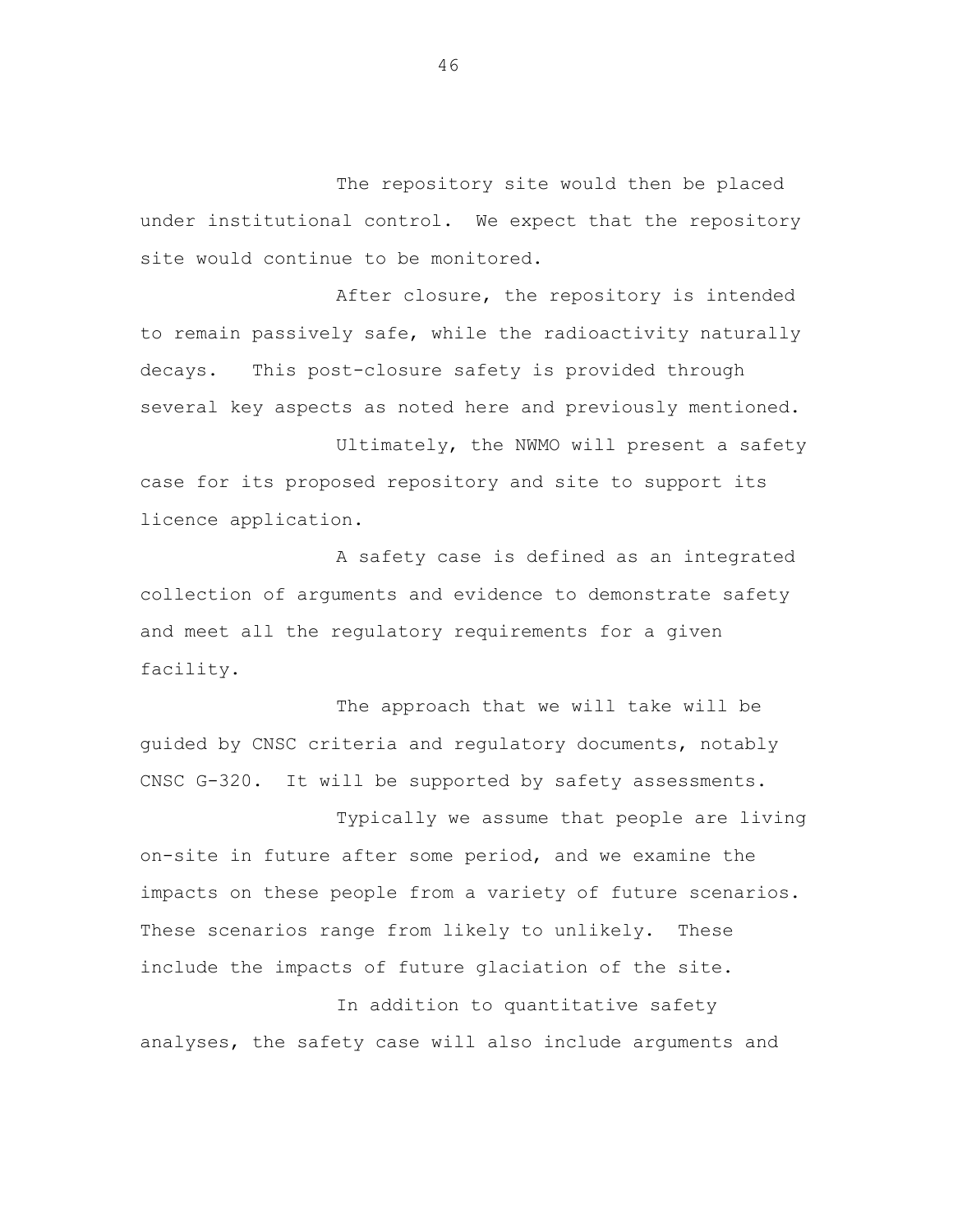evidence based on measured features of the site, such as the age of the deep groundwaters. It will also include information drawn from natural analogs, such as the existence of natural copper deposits that are millions of years old.

This approach is consistent with international practice.

We do not presently have a site. However, we have applied this methodology to conceptual designs in different geological settings.

These safety case studies provide us with an opportunity to improve our methodology, to discuss approaches and expectations with the regulator, and to improve our understanding of the key factors for safety to help guide siting and design.

As mentioned earlier, the repository concept is a combination of natural geologic barrier in conjunction with multiple engineered barriers within the system. The waste form itself is comprised of high-density, low-solubility ceramic fuel pellets encased in strong, corrosion-resistant Zircaloy sheaths.

Most of the radionuclides are trapped where they are formed, in the middle of the uranium oxide pellet.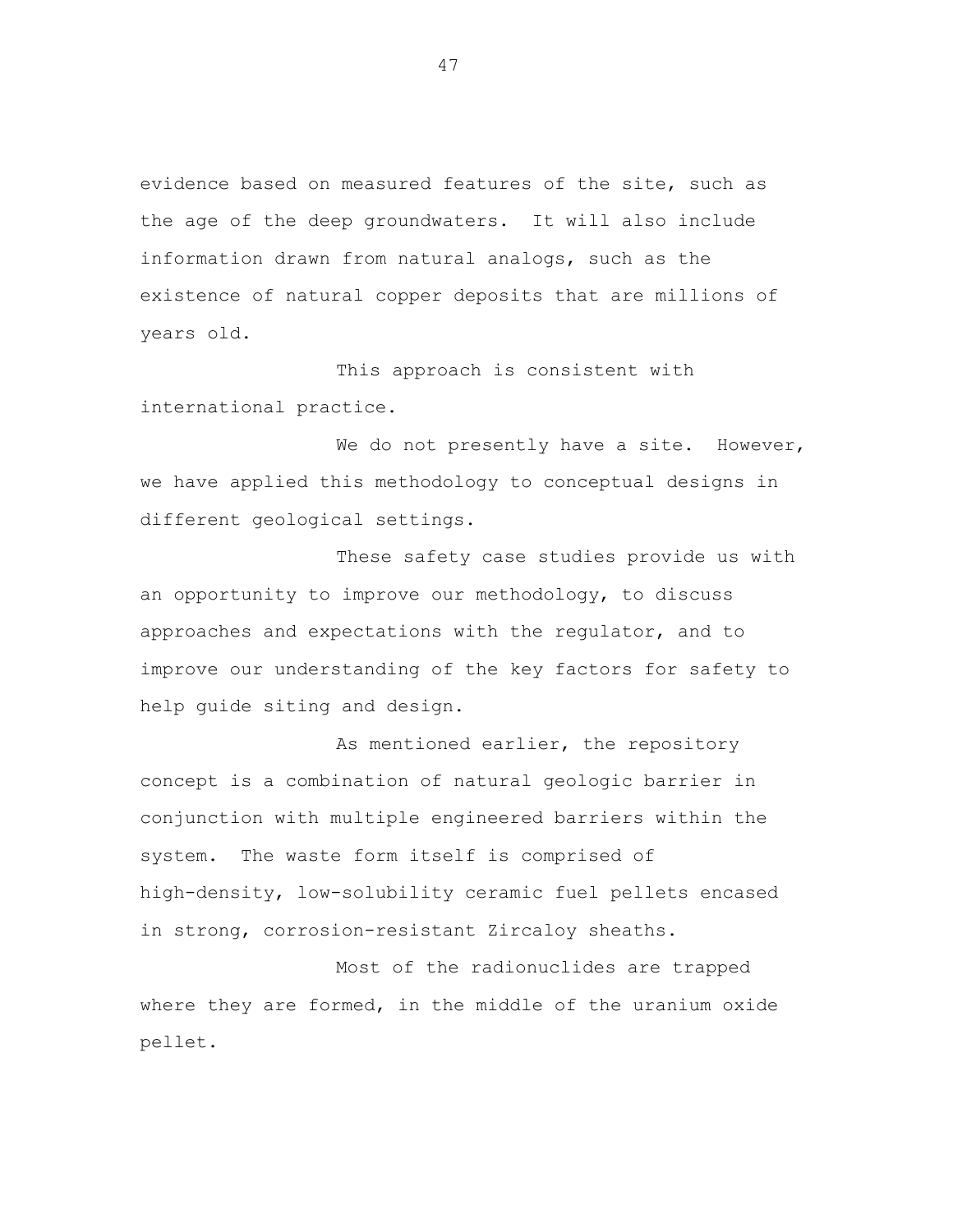Over the past five years, the NWMO has designed a used fuel container, optimized specifically for used CANDU fuel. The container uses a steel shell for strength and a copper coating to provide corrosion protection. The NWMO has optimized copper coating technologies to apply the appropriate copper thickness to provide long-term protection of the container.

The last of the engineered barriers is the bentonite clay surrounding the container. This bentonite clay provides a self-sealing water barrier around the container that can also absorb many of the radionuclides.

The NWMO engineered barrier system allows for an efficient arrangement of the used fuel in the repository. In this design, the used fuel is placed horizontally in the emplacement room inside prefabricated blocks. In doing this, the emplacement is simplified and the overall excavation requirements for the repository are minimized.

The design of the engineered barriers, including the use of prefabricated bentonite over-packs, also allows for the packaging of the used fuel container on surface in a controlled environment. The used fuel container and bentonite over-pack, or buffer box, is then shielded and transported into the emplacement room for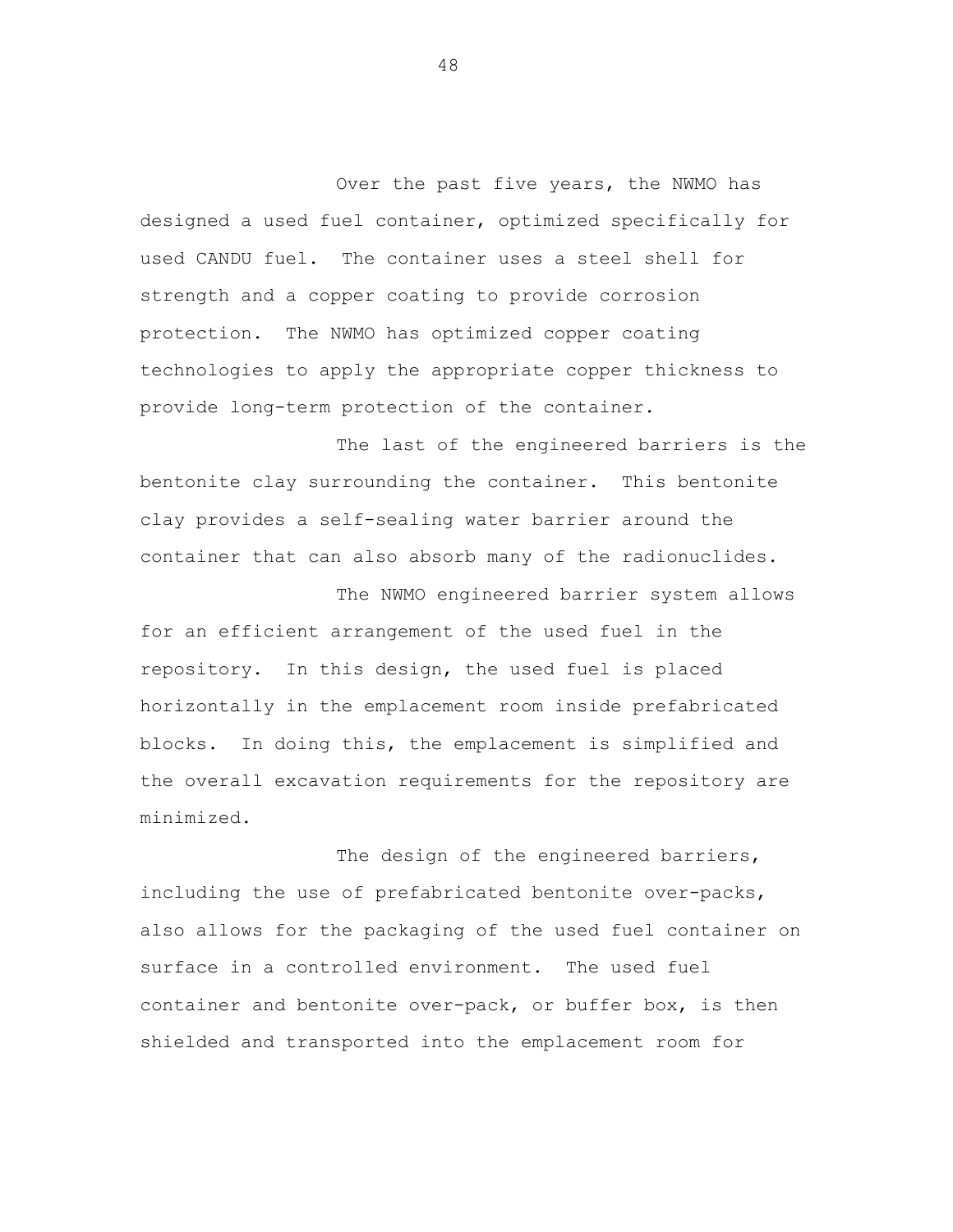automated placement.

The NWMO engineered barrier design and emplacement concept incorporates several innovations in design, material application and fabrication processes.

A large focus of our technical design work is executing our engineered system's proof-testing program. The NWMO has developed detailed designs of many of our engineered system components. We have also developed, with industry partners, the technologies required for the fabrication and inspection of these engineered barrier components. These include the hybrid laser-arc welding technology for sealing the used fuel containers, the electrodeposition and cold spray copper coating processes, the technology to make large dense bentonite blocks, and the bentonite back-fill placement equipment.

We are fabricating prototypes in order to ensure that we understand their performance and how to handle the components, the fabrication process tolerances, and the techniques for inspection and verification.

We have pressure tested our prototype containers for performance against our design requirements, and beyond.

The NWMO has established a test facility where we undertake prototype testing and have designed and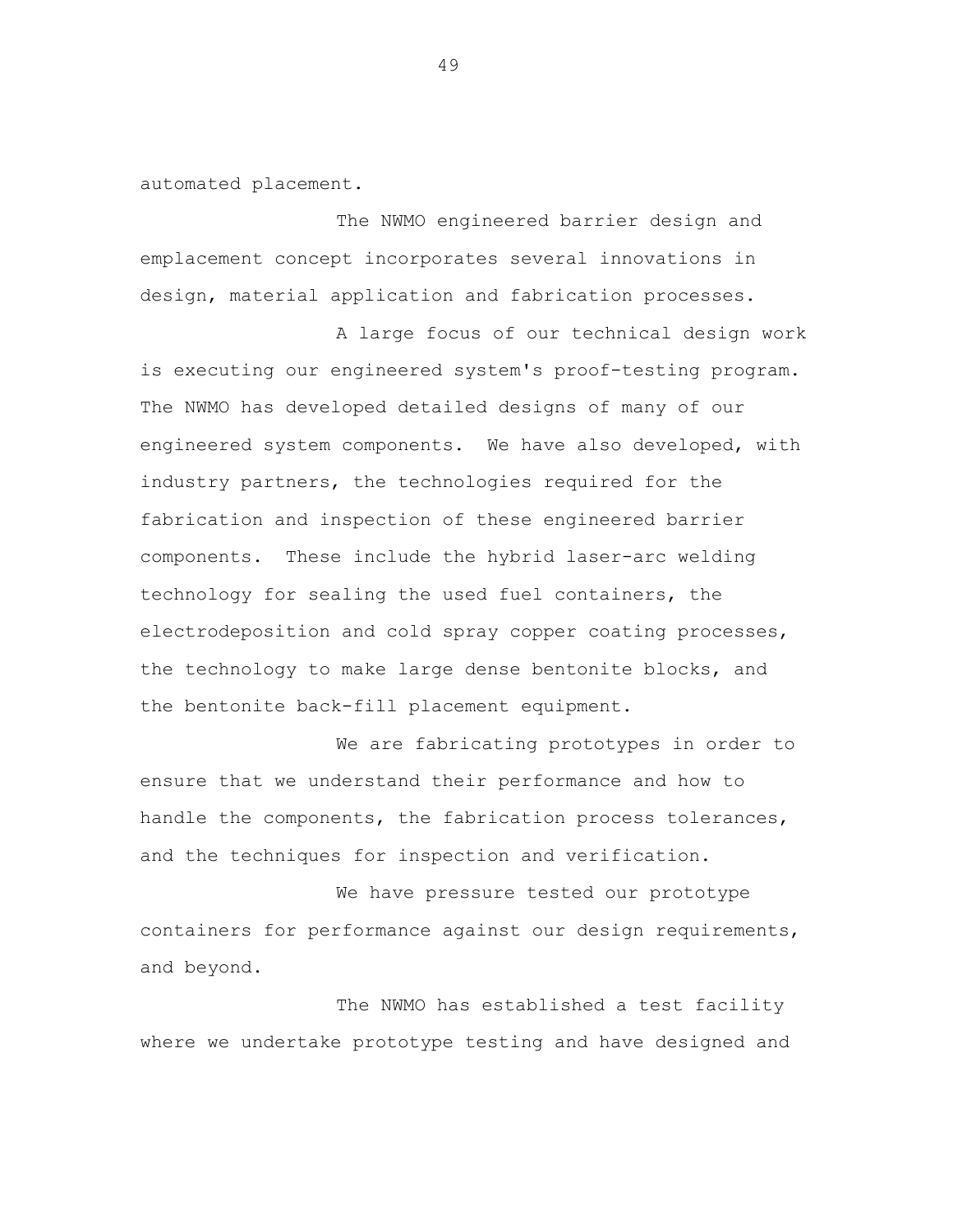commissioned equipment required to support the initiation of used fuel container serial production trials. The facility also supports our on-going engagement activities with interested municipal and Indigenous communities and other stakeholders.

We are presently constructing a full-scale, partial-length emplacement room at the facility. We will fabricate a series of containers and buffer boxes to test the fabrication and repeatability of the process, and then demonstrate emplacement in this full-scale mock-up.

An important aspect of APM is the ability to safely move the used fuel from its existing interim storage facilities, at or near the reactor sites, to the repository site.

We are considering road and/or rail as preferred modes of transport in Canada.

The transportation would be based on a robust package design. This design, and the certification of it, are based on international standards and testing.

Transportation of radioactive materials in general, and used fuel in particular, is highly regulated and has an excellent safety record.

At this point, I would like to note that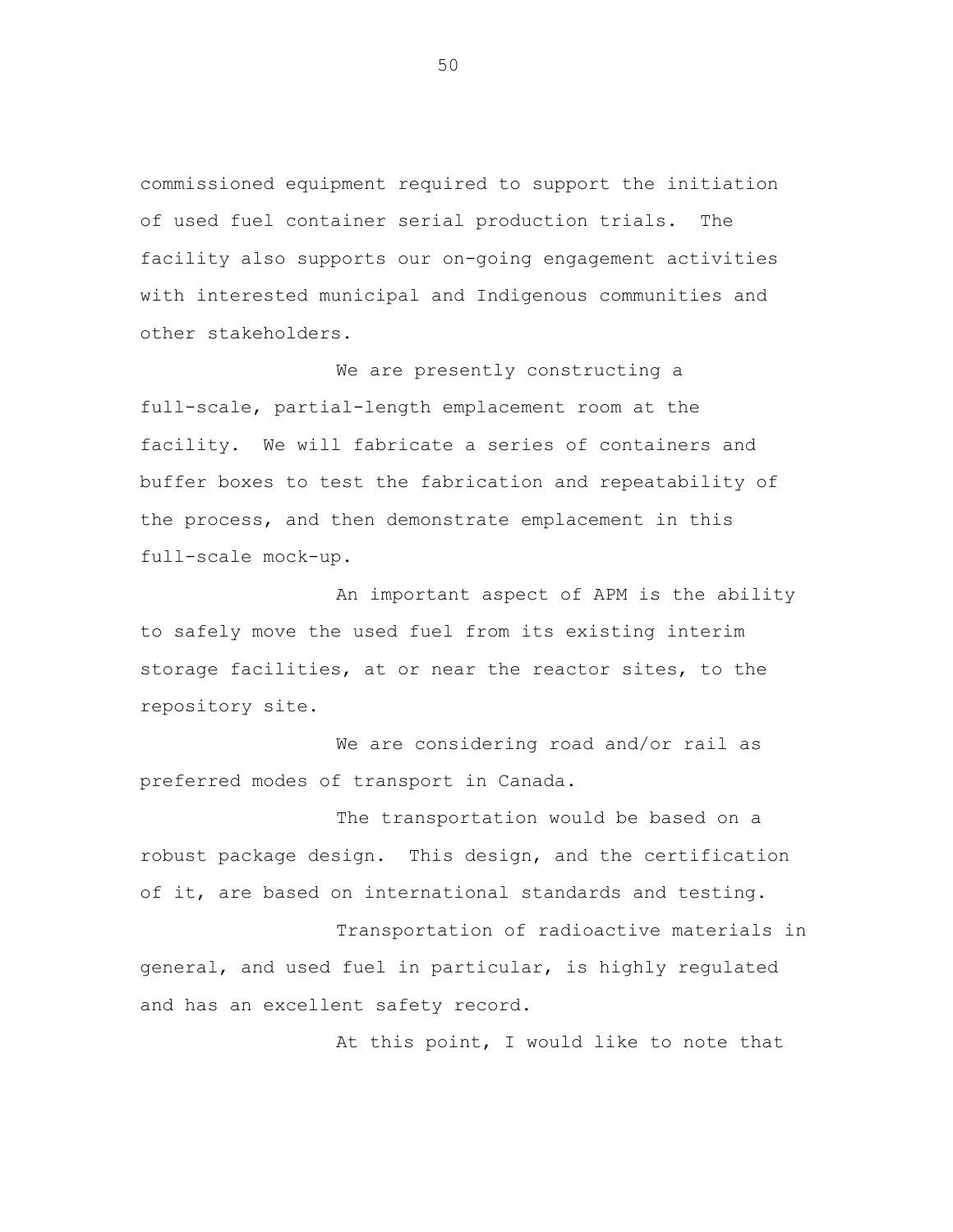in our CMD 17-M50.1, in Section 5.2 on page 23, the first sentence of the second paragraph should read:

> "The NWMO has a mobile exhibit featuring an actual container that is certified as a transport package for used nuclear fuel."

We are often asked about the safety of our used fuel transport packages. As part of the certification of such a package, it must pass a series of tests as shown on this slide.

These tests are comprised of a drop test, which is shown in the picture on the left of this slide, a penetration test, which is not shown, a thermal test as illustrated in the picture on the right side of this slide, and a water immersion test.

While the NWMO moves into technical implementation, we maintain broad-based technical research activities in the areas of geoscience, safety and corrosion.

The NWMO partners with Canadian and international universities, as well as industry partners in the execution of our work.

In 2017, the NWMO sponsored studies at 17 universities and we have also worked closely with the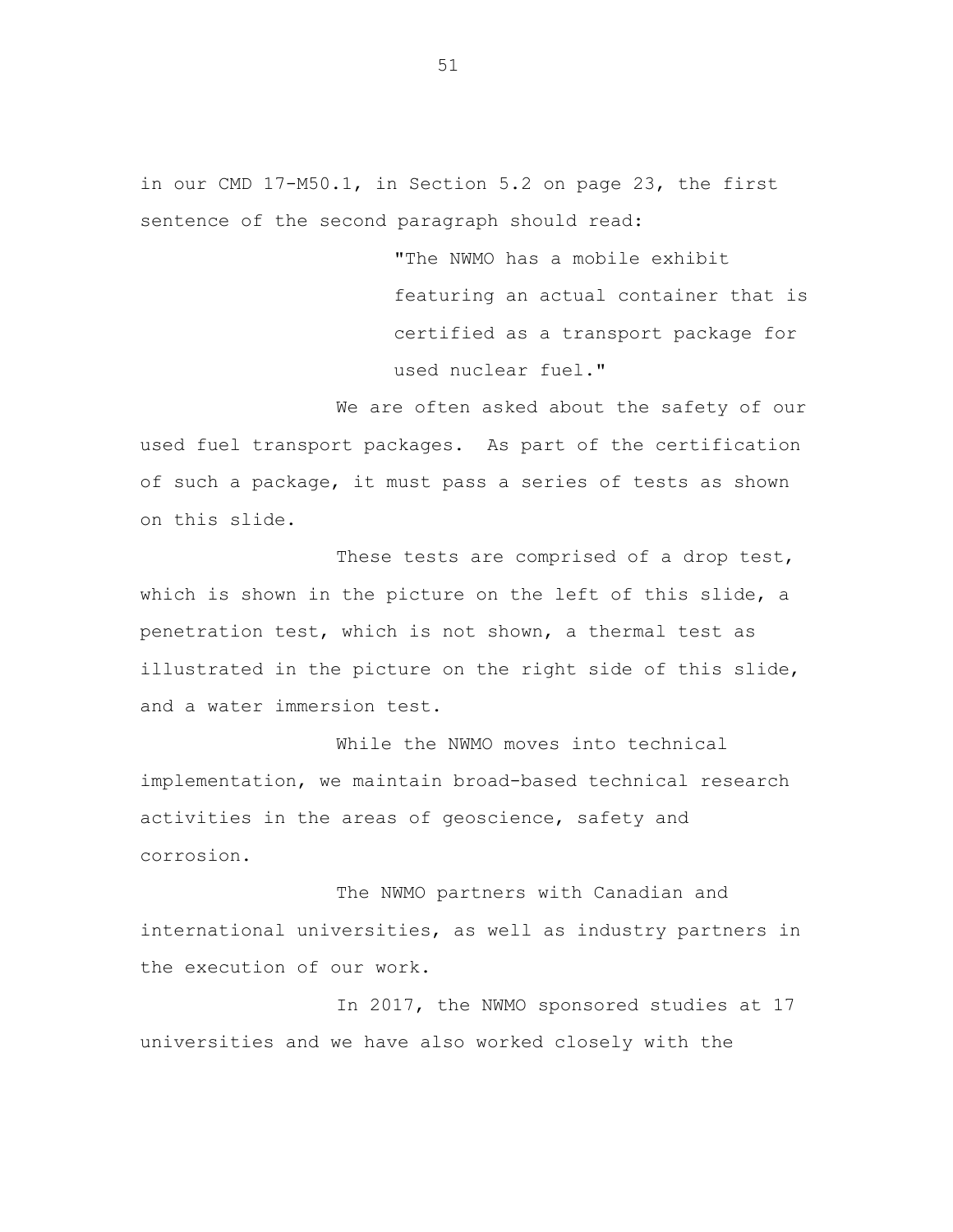Federal Natural Sciences and Engineering Research Council in supporting and building on research excellence at Canadian universities.

In 2017, we supported seven collaborative research and development grants and two industrial research chairs.

The results of the work done by NWMO staff and by our industry and research partners is published as technical reports, conference papers and journal articles in order to ensure it is widely considered and reviewed.

The NWMO is also participating in joint projects at international underground research laboratories, with recent projects in Sweden and Switzerland.

The NWMO also collaborates with other national and international agencies.

For example, our development of copper coating technologies has drawn interest from international partners, with four countries providing participant funding to NWMO-led development programs.

We are presently active in technical working groups within the Nuclear Energy Agency of the OECD, and with the IAEA. We also work closely with other waste management groups, including EDRAM, and other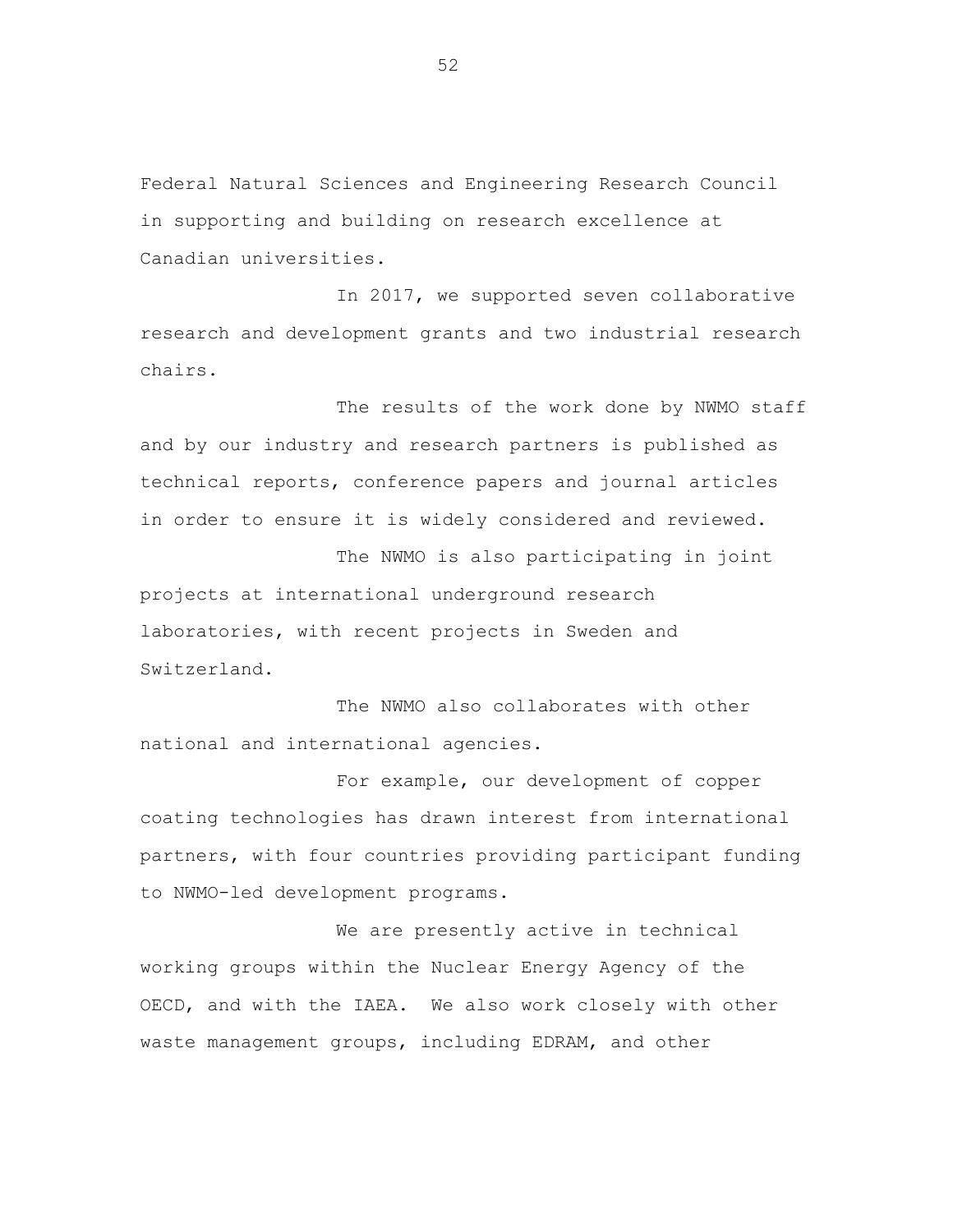international organizations.

**MS SWAMI:** Laurie Swami, for the record. I would like to mention that one of the many things that gives me confidence that the NWMO will succeed in its mandate, it is the culture of dedication, passion and recognition of just how important our work is to Canadians. I hope you've seen a glimmer of that today in the passion and dedication from my staff.

You've also heard about the substantive, highly skilled work our technical experts have progressed over the past 15 years.

Canada can stand proud that we are advancing an internationally recognized, technically sound solution for our used nuclear fuel. We are taking accountability now and for future generations.

We will build a deep geological repository to isolate the waste and it will protect people and the environment. Further, we have the funding. The waste owners have set aside the funds for the future.

And finally, the true strength of the Canadian plan is that we are implementing it collaboratively with people; first through the initial dialogue that took place across this country to define what we should do and how we should do it, and now through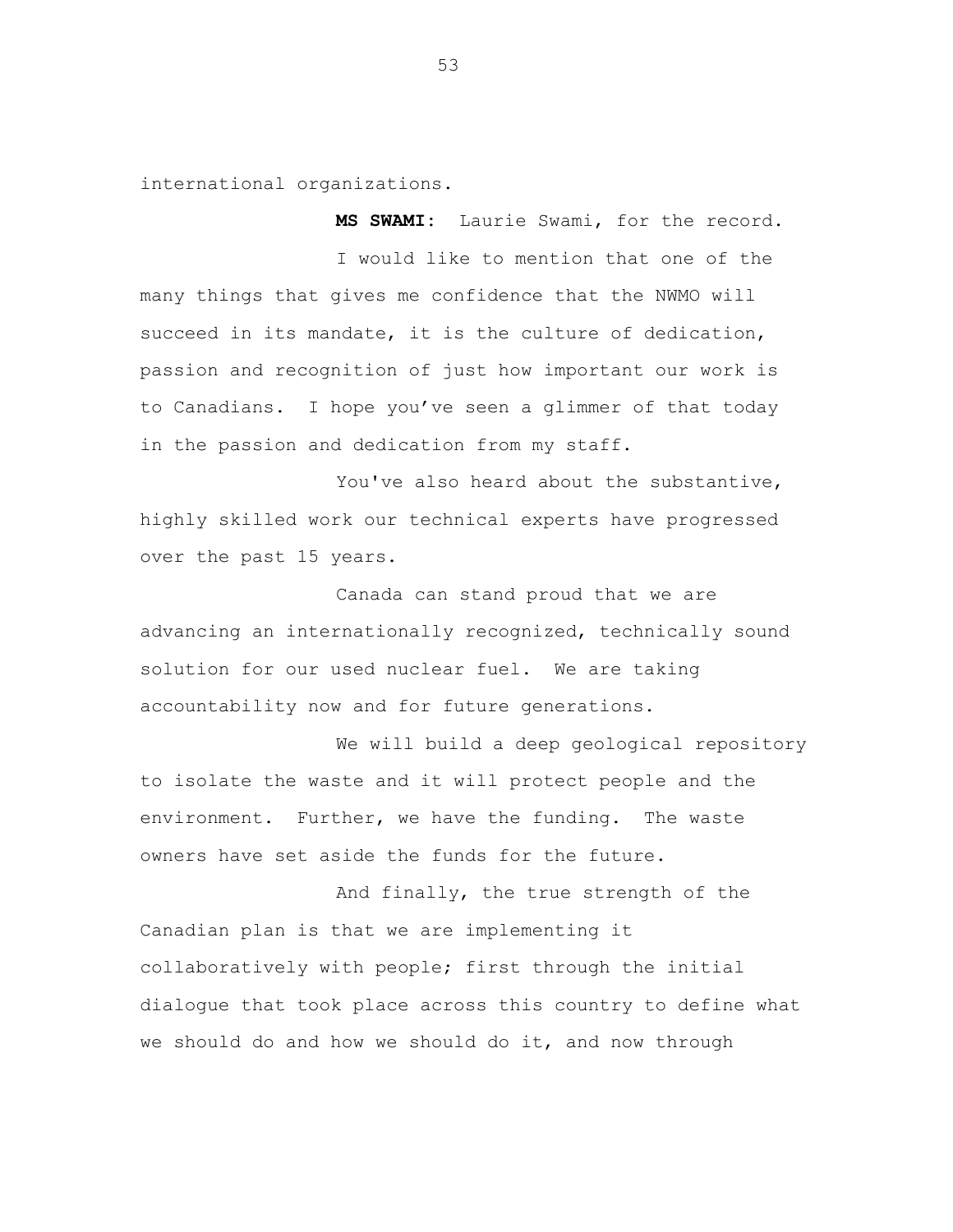working together to build partnerships with municipalities and indigenous communities.

The fact is, people have stepped forward to guide this project. They've contributed their time and their knowledge. They've asked questions, important ones that have made us think and rethink and that have made the project better. They've participated and learned. And we've learned, too. We're still learning. And it is that constant process of learning together that will see this project through.

Thank you, and we are happy to answer any questions you may have.

 **THE PRESIDENT:** Thank you.

Before I get into the question session, we would like to turn the floor to CNSC Staff for their presentation as outlined in CMD 17-M50.

I understand that Ms Tadros will make the presentation.

Over to you.

**CMD 17-M50** 

**Oral presentation by CNSC Staff** 

 **MS TADROS:** Thank you, and good morning.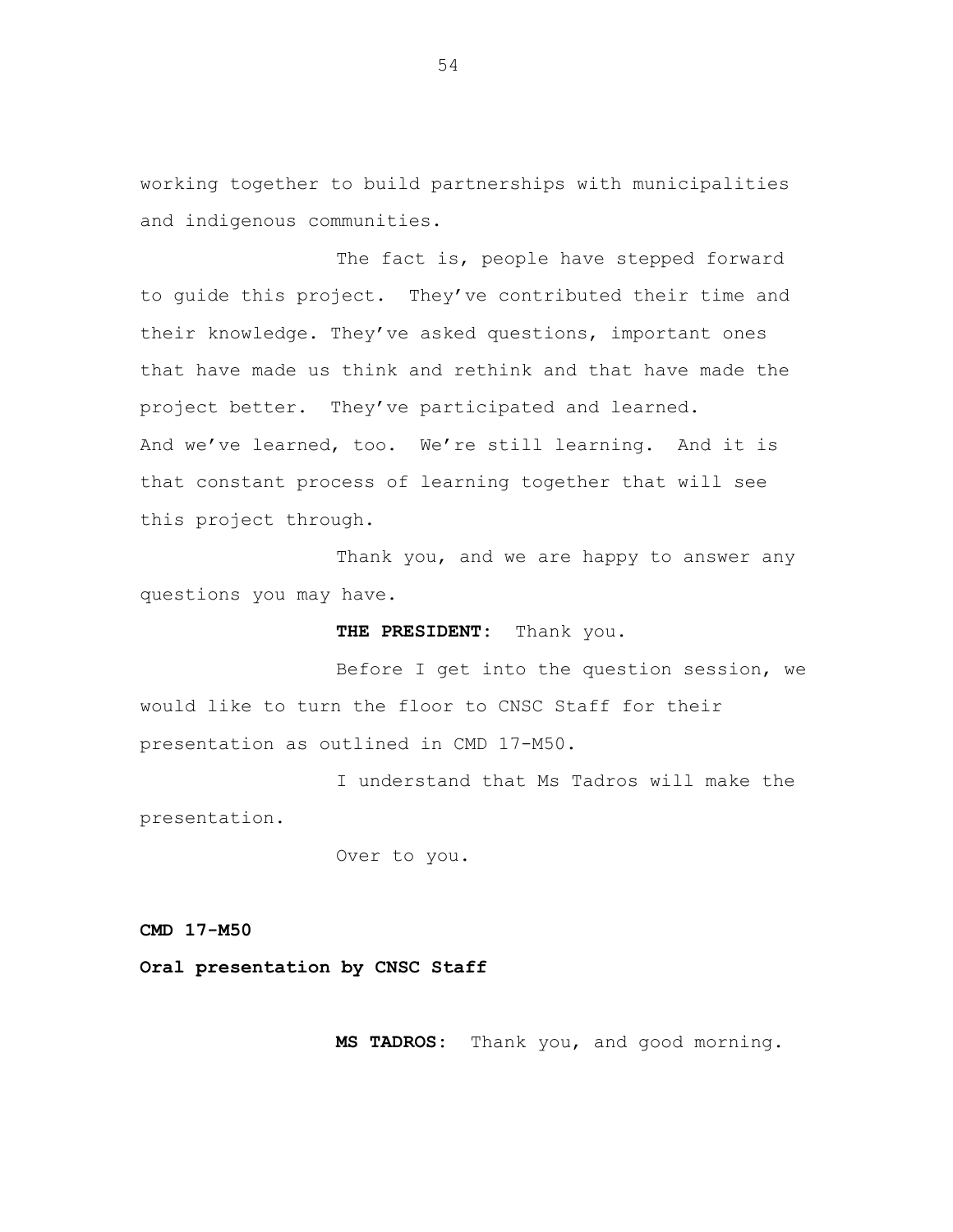Mr. President, Members of the Commission, for the record, my name is Haidy Tadros. I am the Director General of the Directorate of Nuclear Cycle and Facilities Regulation.

With me today, on my left, is Ms Julie Mecke, Senior Project Officer of the Wastes and Decommissioning Division. On her left, Dr. Julie Brown, Geoscience Assessment Officer of the Environmental Risk Assessment Division.

And behind us in the second row, Ms Karine Glenn, Director of the Wastes and Decommissioning Division, and Ms Kim Noble, Team Leader, Aboriginal Consultation and Participant Funding.

We are also joined by other CNSC specialists who are familiar with this file.

The objective of CNSC Staff's presentation today is to provide Commission Members with an update on CNSC Staff's early involvement in the initiative for a Deep Geological Repository for Canada's used nuclear fuel. Specifically, we will highlight Staff's pre-licensing activities, Staff's international and research activities as well as the outreach activities, including indigenous engagement.

I'll now turn the presentation over to Ms Julie Mecke to walk through the details.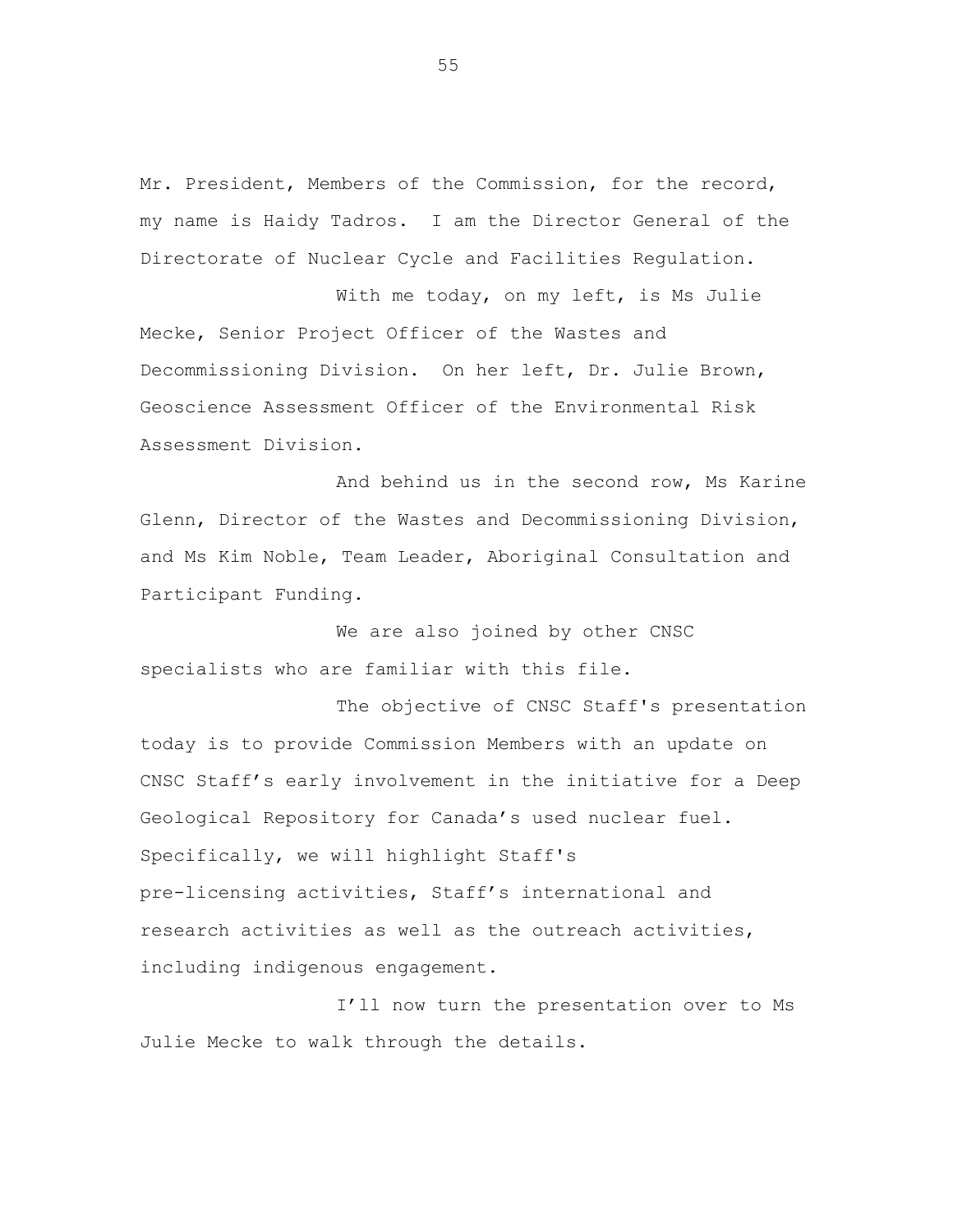## **MS MECKE:** Thank you.

Good morning. My name is Julie Mecke. This slide shows the previous times that CNSC Staff have presented to the Commission regarding CNSC's early involvement in the NWMO's APM approach.

CNSC updated the Commission in December of 2016 as part of the 2015 Regulatory Oversight Report for Waste Management, Storage and Processing in Canada, which is filed as CMD 16-M50.

The following is background information and has already been presented in detail by NWMO staff, so I will not repeat the slide again.

This slide provides the stages of CNSC licensing for Class I nuclear facility and will put into context the stage of NWMO's APM approach.

As shown on the slide, the APM approach is currently at phase zero, pre-licensing phase, where no licence application has been submitted to the CNSC. As discussed previously and according to NWMO's proposed schedule, the earliest an application would be submitted is in 2028.

Although a licence application has not been submitted, early engagement of the CNSC can provide valuable input at this point in the process to the future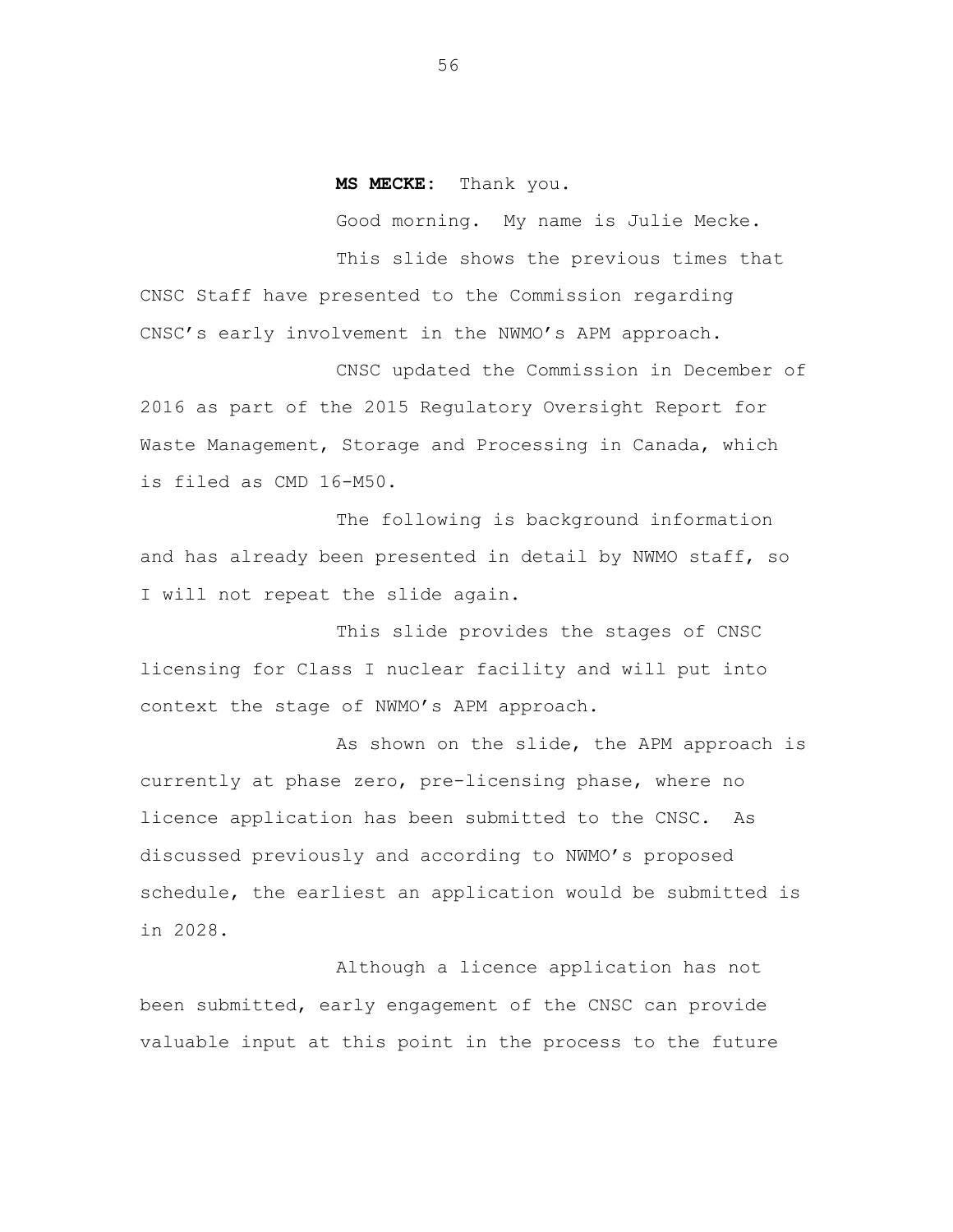applicant, to the public and indigenous groups.

This approach is in line with international consensus that the active, independent involvement of a knowledgeable and competent regulator involved early in the process is important.

The objectives of the pre-licensing involvement of the CNSC are to build independent, in-house knowledge to be prepared for review of a future licence application. This includes conducting our own independent research.

Initiate a dialogue with the future applicant, the NWMO.

Provide information on our role as the regulator to interested communities, First Nations and Métis communities.

Provide guidance on regulatory requirements. Focus on key safety aspects.

Maximize national and international collaboration and, finally, review key research publications from the future applicant, the NWMO.

To formalize the early involvement with the NWMO prior to submission of a licence, there is a service arrangement between the NWMO and CNSC.

This is currently the second service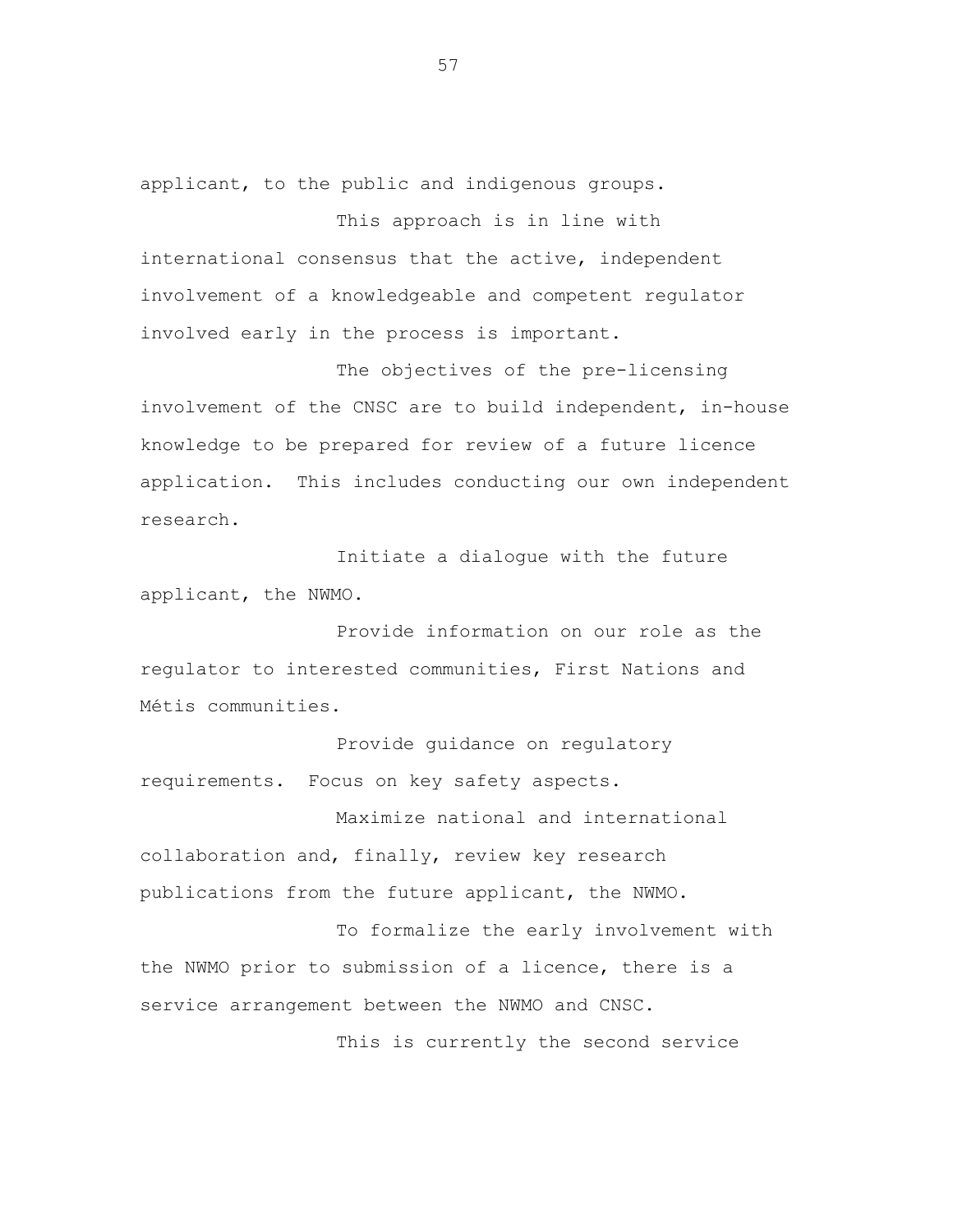arrangement with the NWMO and is in effect until March 31st, 2019.

Under the service arrangement, CNSC Staff provide regulatory guidance prior to submission of a licence. For example, CNSC Staff has conducted pre-licensing reviews of conceptual designs. In addition, the Service Agreement is posted on the CNSC web site.

As part of the service arrangement, CNSC Staff conduct outreach activities to provide information on CNSC's role as the independent nuclear regulator.

At these outreach activities, staff share information on the science and research being used in regulatory decision-making.

The following slides illustrate the in-house expertise that the CNSC currently have who are contributing to CNSC's work being conducted under the Service Arrangement.

CNSC Staff have professional and technical staff in various disciplines, such as project management, licensing, environmental protection, geoscience, corrosion, radiation protection, management system, packaging and transport, emergency preparedness, security Safeguards and, finally, communication and media relations. Team members are involved in outreach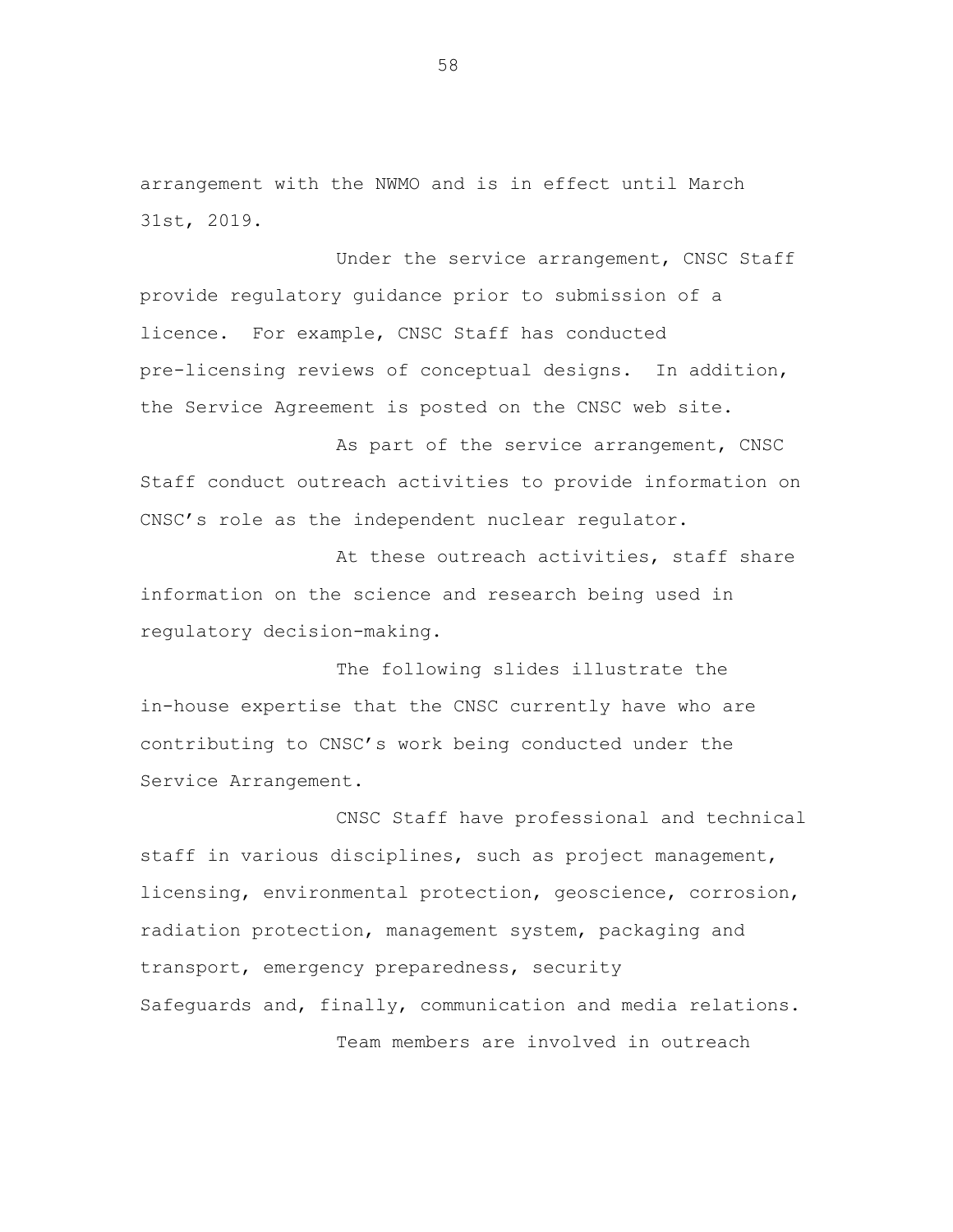activities, technical pre-licensing reviews, conducting and coordinating research and contributing to the development of international guidance documents.

As the APM approach moves forward, the roles of these specialist will expand to ensure CNSC Staff is ready to review a future application.

Now I will discuss CNSC's international and research activities which are being done in order to prepare for a future review of a licence application.

First, CNSC's independent research on deep geological repositories started in 1978. CNSC's independent DGR research is one of the key outputs

into CNSC research strategy on waste management.

A comprehensive list of CNSC research papers is available on our web site.

In addition, there is a detailed interactive timeline outlining the decades of research on the science behind the disposal of radioactive waste.

Examples include mathematical modeling on the impacts of glaciation on sedimentary rock, and second, experimental and theoretical studies on the long-term performance of bentonite seals. And this is done in collaboration with the French technical support organization, the IRSN.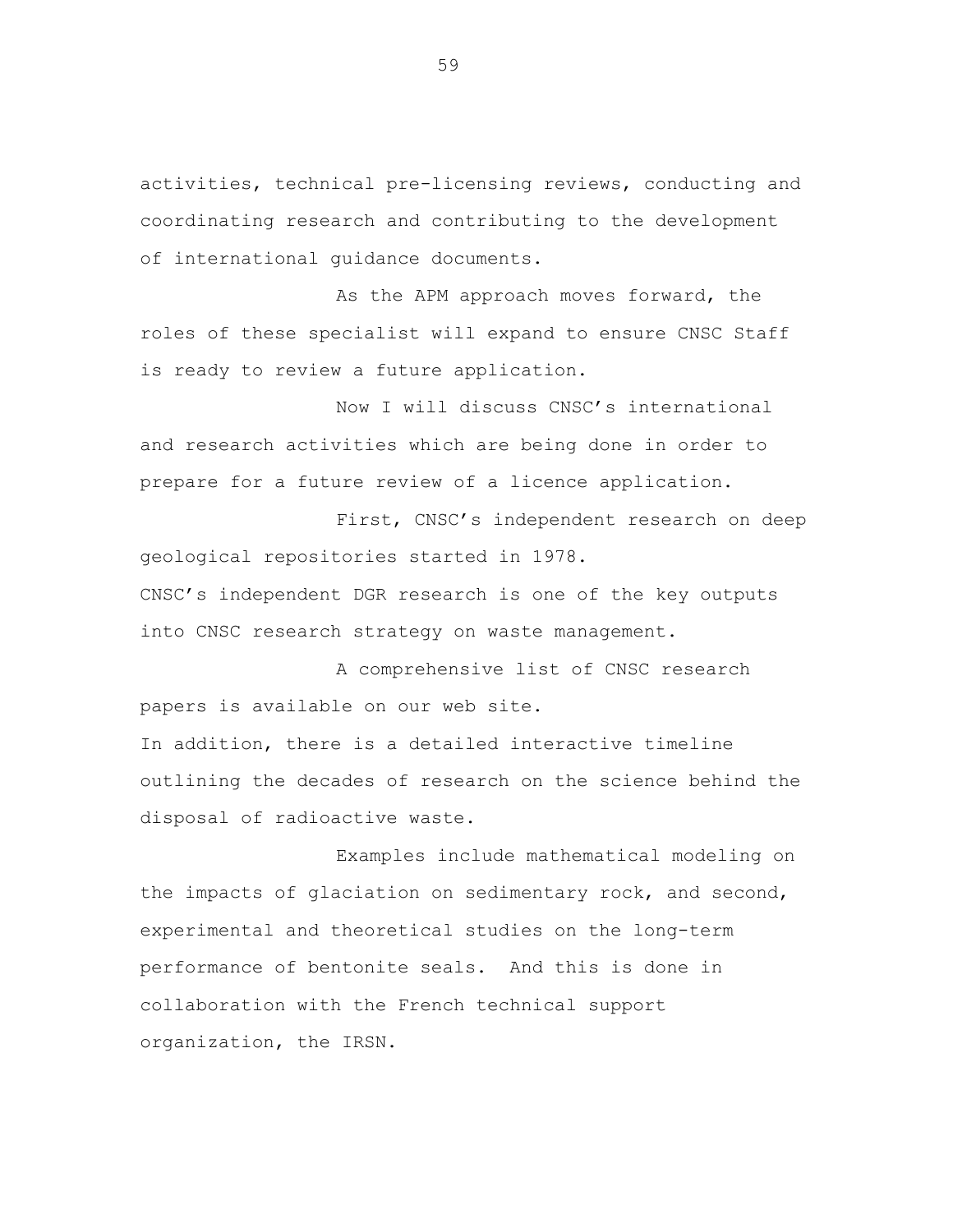Second, CNSC Staff participate in international projects to maintain knowledge and competence by keeping up to date with international state-of-the-art science, practices and regulations.

These collaborations are one way to share knowledge and to pool resources on a global scale.

For example, Staff are involved in the International Atomic Energy Agency's groups, and also and the European Union's Sustainable network of Independent Technical expertise, or SITEX, in relation to radioactive waste disposal. This is a group of regulators and technical support organizations, and CNSC was invited to join by the IRSN.

Finally, Staff continue to share and exchange information with other regulators. An example of this is CNSC have established a Deep Geological Regulator's Forum, or DGRRF, which includes regulators from Finland, France, Sweden, Switzerland and the United States. The group is to learn more about their DGR licensing process.

CNSC Staff have hosted the first workshop, which occurred in Ottawa in March 2016. And recently, Staff participated in the second workshop which was hosted by the Swedish nuclear regulator in Gimo, Sweden in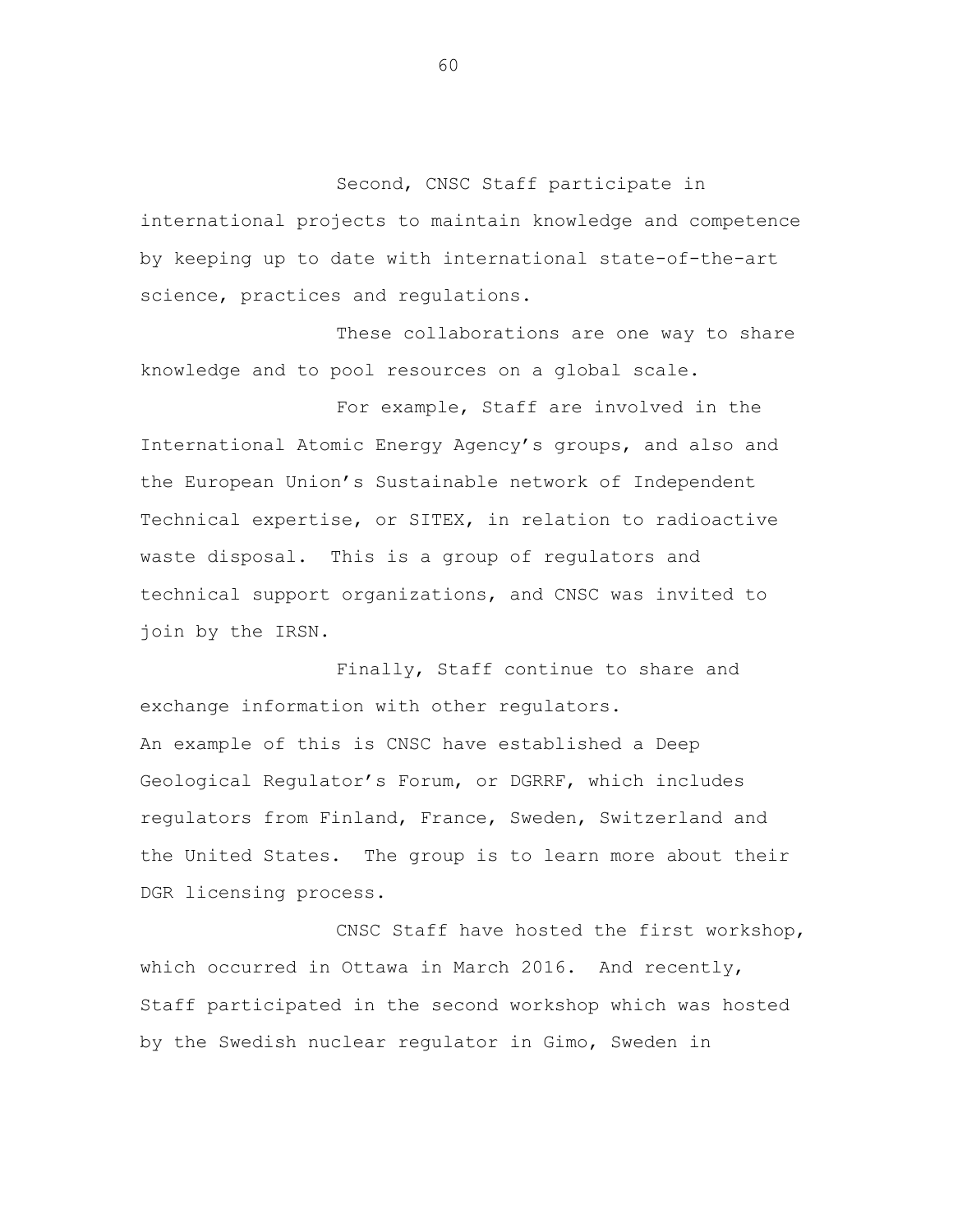September of 2017.

Through these meetings, Staff have received confirmation that, for the most part, our early activities are in line with what other regulators did or are doing in the pre-licensing phase. Perspectives on how those regulators would improve the process have been beneficial to hear, and inform Staff in our daily work in this pre-licensing stage, but also for future stages.

There are also areas where CNSC has been able to share our strengths such as our broad approach to conducting outreach activities, our comprehensive web site, specifically outreach to youth, public hearing process and our participant funding program and our approach to indigenous engagement.

Another way CNSC Staff are seeking advice is through CNSC's Independent Advisory Group, or the IAG.

The IAG was founded in 2015 to provide objective, independent advice to Staff on the geoscience aspects of the DGR initiative for the long-term management of Canada's used nuclear fuel. The IAG consists of six Canadian geoscientists, experts from five Canadian universities, and one consultant.

IAG members are all independent researchers at Canadian universities and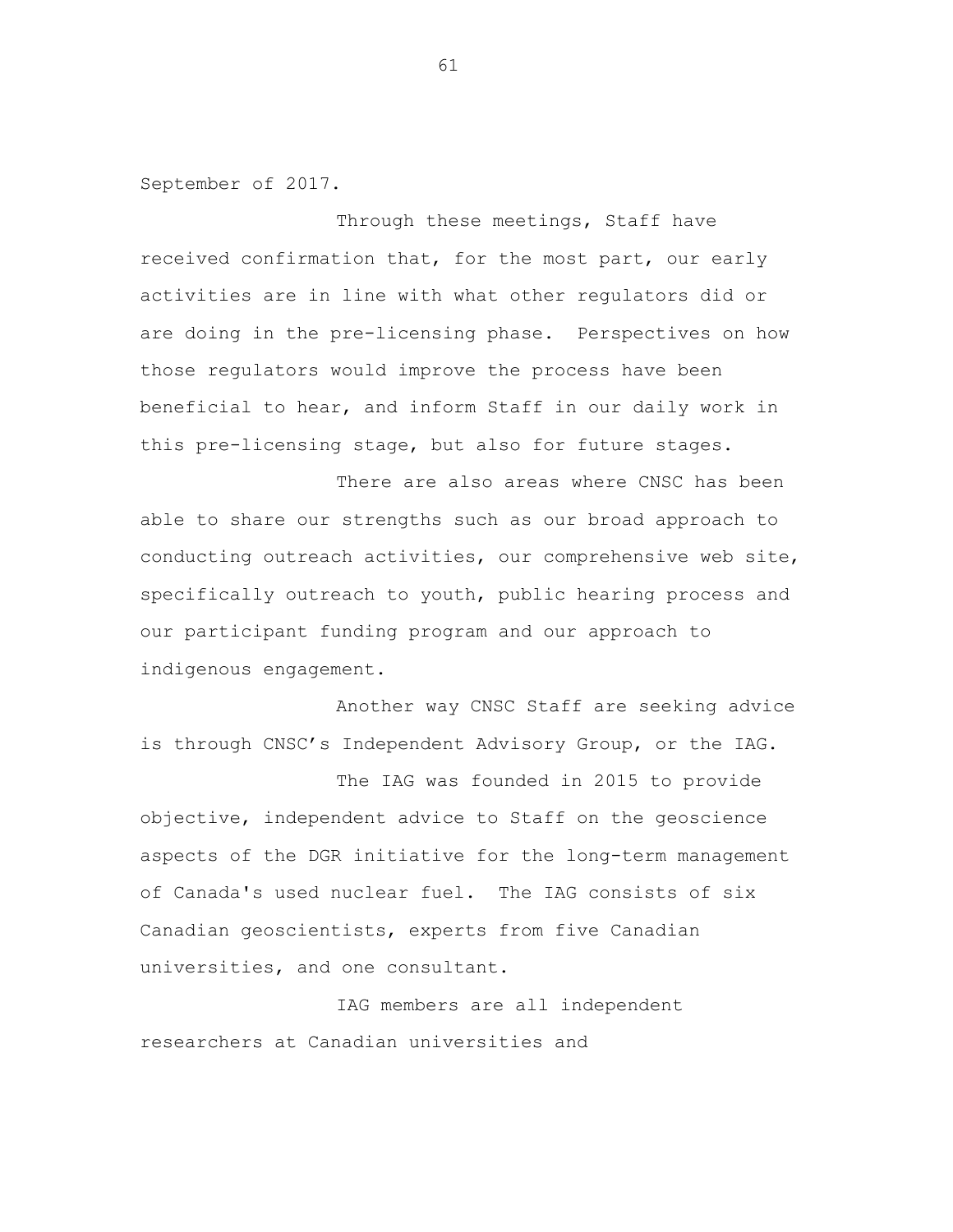internationally-recognized experts in their respective disciplines with long histories of scientific excellence.

Examples of areas include hydrogeology, groundwater flow and contaminant transport, isotope geochemistry, tectonics and the geology of the Canadian shield, engineering material and structural materials, and also international experience in developing relevant safety guides and standards.

Activities of the IAG include reviewing the NWMO's documents related to their research and development program, including NWMO technical reports, attend NWMO's annual geoscience seminar and, finally, the review of CNSC's independent research program on DGRs.

CNSC Staff continue to conduct outreach activities. At this early stage before an application has been submitted, our outreach activities serve to explain our regulatory role as the independent nuclear regulator and to build relationships.

At the request of community representatives, CNSC Staff conduct outreach activities.

As part of the planning, CNSC Staff discuss with the community representatives on the format of outreach activity and if there are specific topics of interest; for example radiation protection or indigenous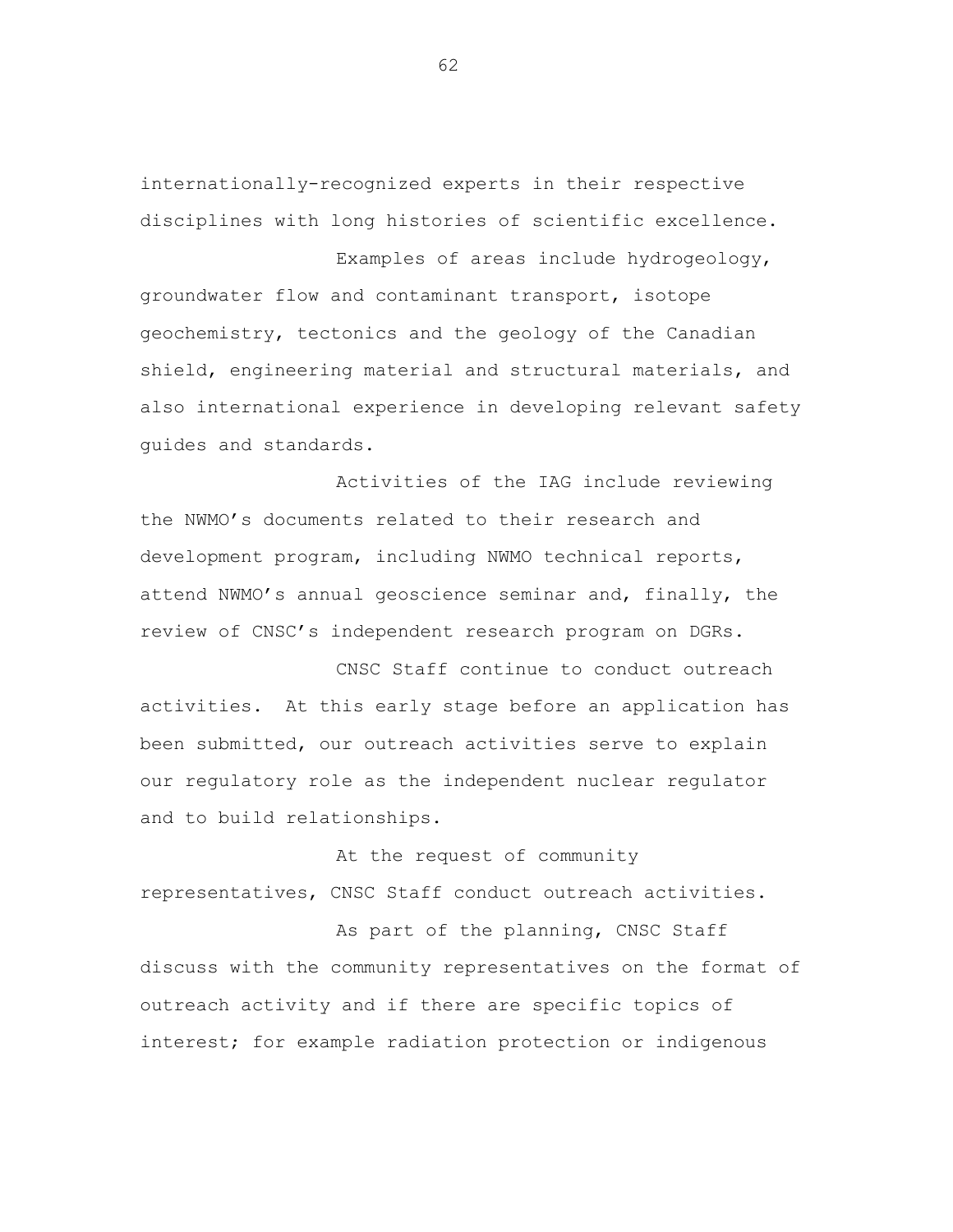engagement.

Regarding the format, CNSC can host a day-long meeting in Ottawa, present in the community, and these meetings open to the public.

Also, CNSC can host a CNSC open house in the community. And open houses are informal gatherings with posters set up to provide information, and members of the public, First Nations and Métis communities can ask questions to CNSC Staff in a one-on-one setting.

CNSC Staff have also met with First Nation and Métis communities, and I'll discuss that more in the next slide.

Furthermore, Staff have also received outreach requests from neighbouring communities.

Since May of 2010, Staff have conducted 54 meetings with communities and 16 CNSC open houses. CNSC Staff continue to build and expand these relationships.

Regarding indigenous groups, CNSC Staff are working on developing a structured, transparent, formalized approach to ongoing engagement with indigenous communities.

Building relationships with First Nation and Métis communities who may have an interest in learning more about the initiative for a DGR for Canada's used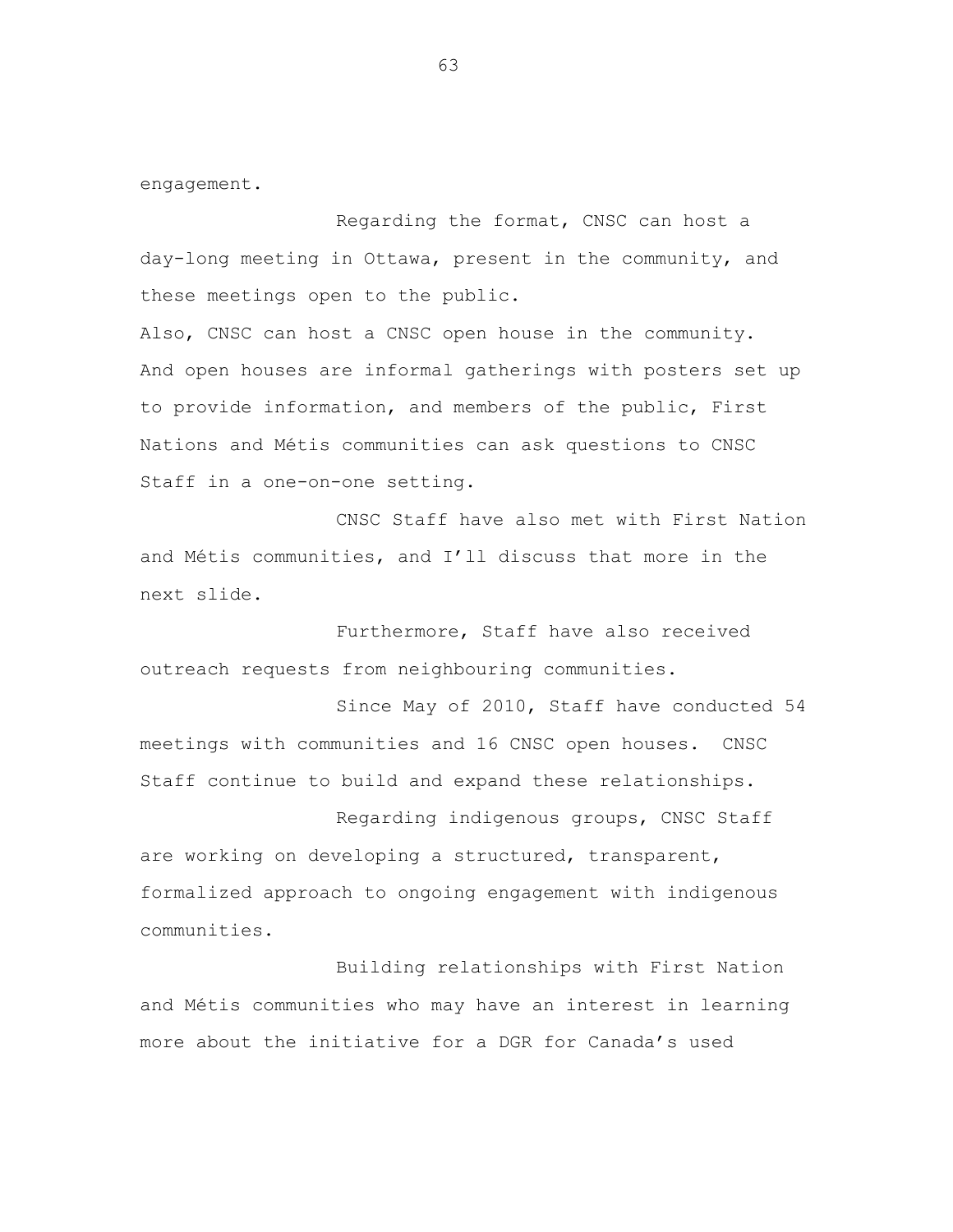nuclear fuel is a priority to the CNSC. As building strong relationships based on trust and mutual respect takes time, CNSC Staff has begun to do this early in the pre-licensing phase.

To date, if an outreach event is planned in a given area, the CNSC has reached out directly to nearby First Nations and Métis communities to let those communities know that an independent nuclear regulator exists and is available to meet and to provide communities with information about the CNSC and its regulatory role.

In our meetings, Staff also provide CNSC published REGDOC-3.2.2, Aboriginal Engagement, which sets out requirements and guidance for licence applicants whose proposed projects may raise the Crown's duty to consult to help understand the role of the licence applicant.

The following is a list of outreach activities that CNSC Staff conducted from April 1st, 2016 to October 30th of 2017.

Highlights include CNSC Open House in Hornepayne, Ontario, where a local school attended. CNSC Staff provided information on radiation protection and also explained how we protect the environment.

CNSC Staff were invited to present at the Wabigoon Lake Ojibway First Nation Gathering and Learning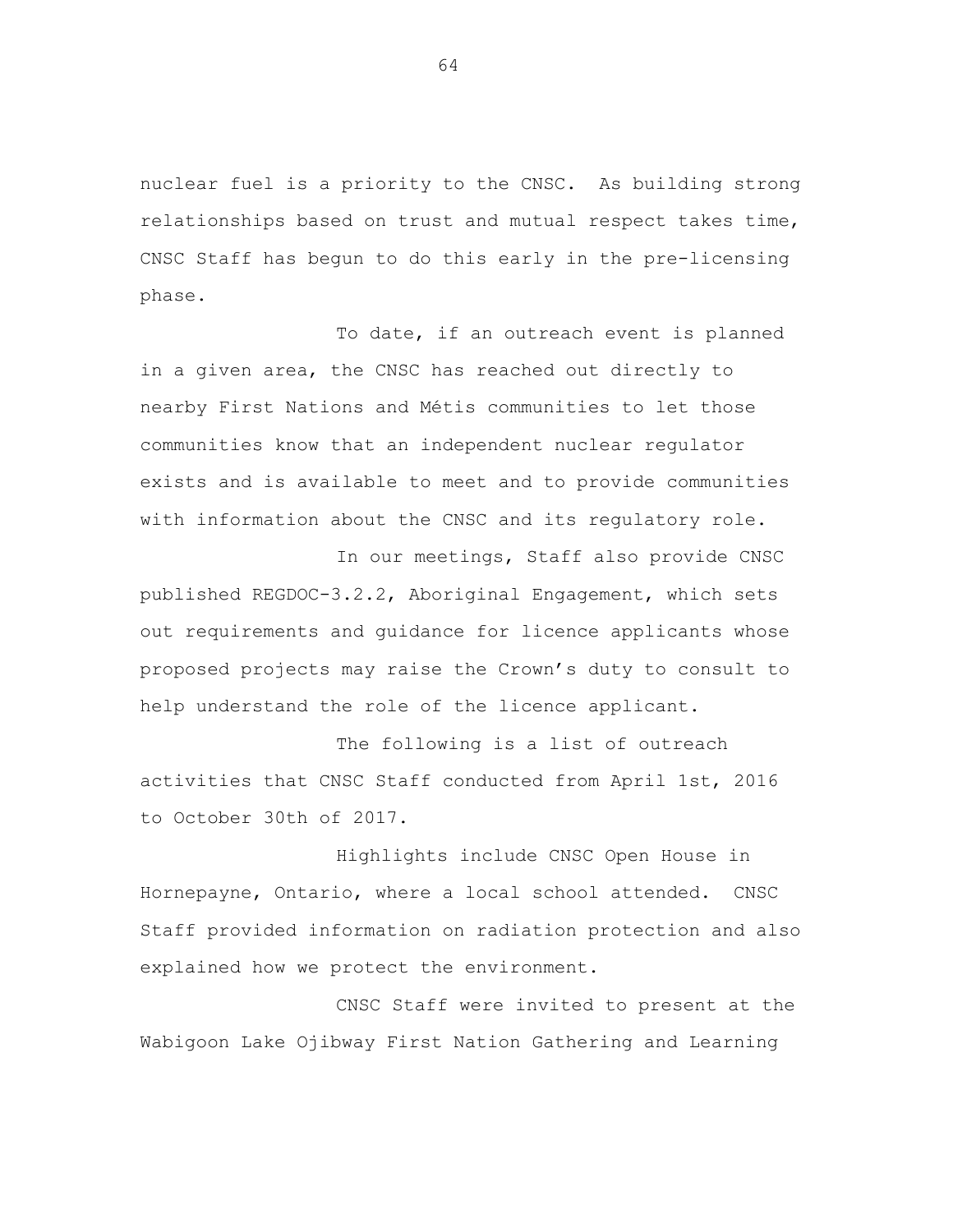workshop to explain our role and our approach to Aboriginal engagement and consultation.

Staff were also invited to present at the Métis Nation of Ontario pre-annual General Assembly meeting.

And finally, not specifically included in this slide, but in connection with CNSC Open Houses, Staff have also reached out to local schools in Elliot Lake and Blind River to provide information on the fundamentals of radiation protection.

The following are CNSC staff key messages when we are conducting outreach.

First, CNSC is the independent regulator. No licence application, and it's early in the process.

CNSC does not promote the APM project or nuclear energy. And finally, CNSC is not responsible for national energy policy.

The following are examples of common topics raised during outreach activities.

First, explaining the role of the CNSC, the CNSC licensing process and how the public, First Nation and Métis communities can participate. Questions on how CNSC conducts safety checks by inspections and enforcement, and also questions on the independence of the Commission.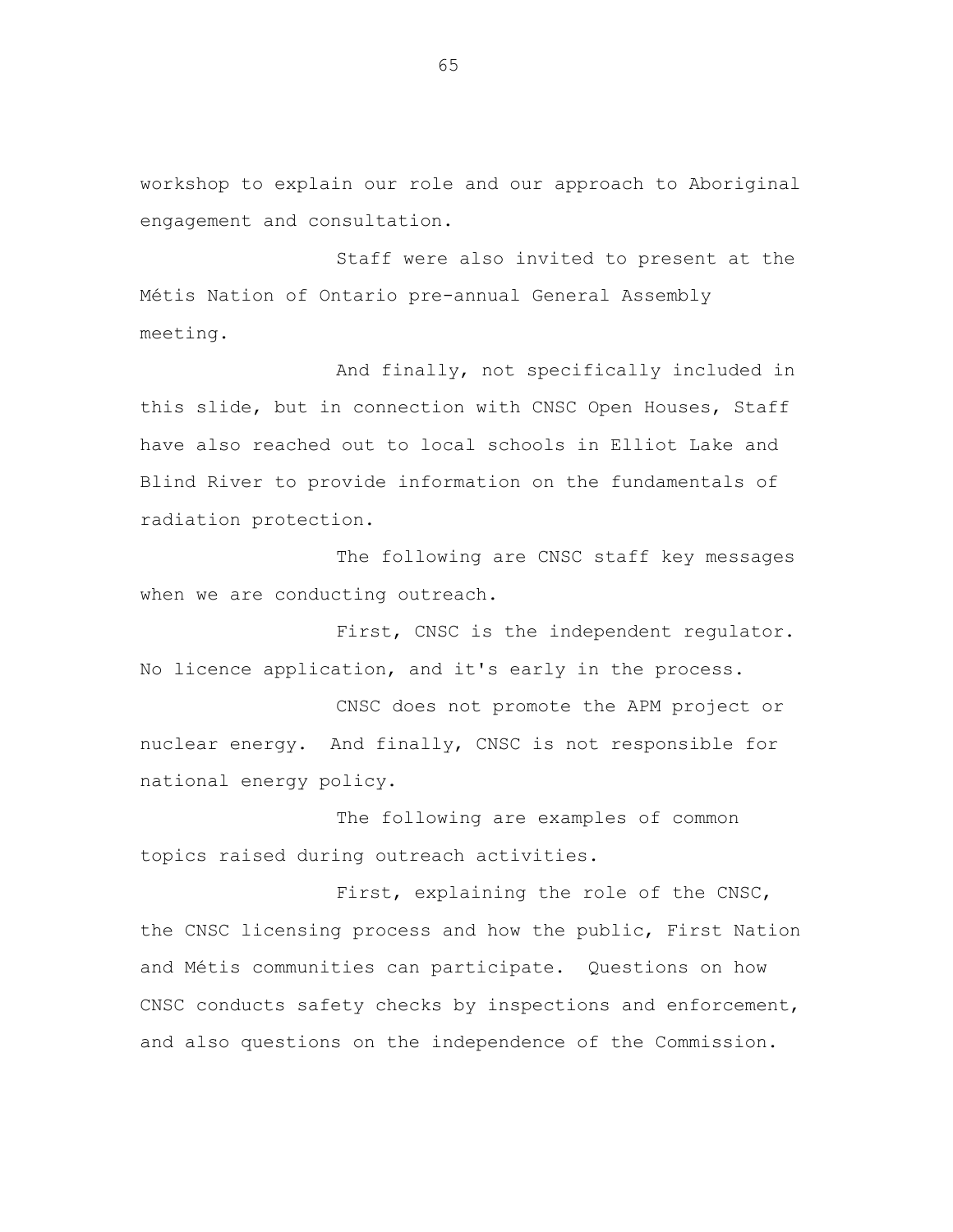Second, the importance of clarifying roles; for example, explaining that the CNSC is the independent regulator and that we are not the NWMO and that we are not industry.

In order for members of the public to have an understanding of radiation, CNSC Staff explain what radiation is and how workers are protected.

Members of the public will ask about repository safety, for example, what if something goes wrong and how will safety be assured.

They will also ask about benchmarking, specifically what are other countries doing and how does Canada align.

Finally, there are questions on the transportation of used nuclear fuel, emergency preparedness and security.

The following are examples of what we have learned from talking to communities for the past seven years.

Overall, feedback has been positive. People are happy to hear that there is an independent nuclear regulator who is looking after safety and that CNSC is here for the entire lifecycle of a DGR facility. They like to know that if a licence is issued there are safety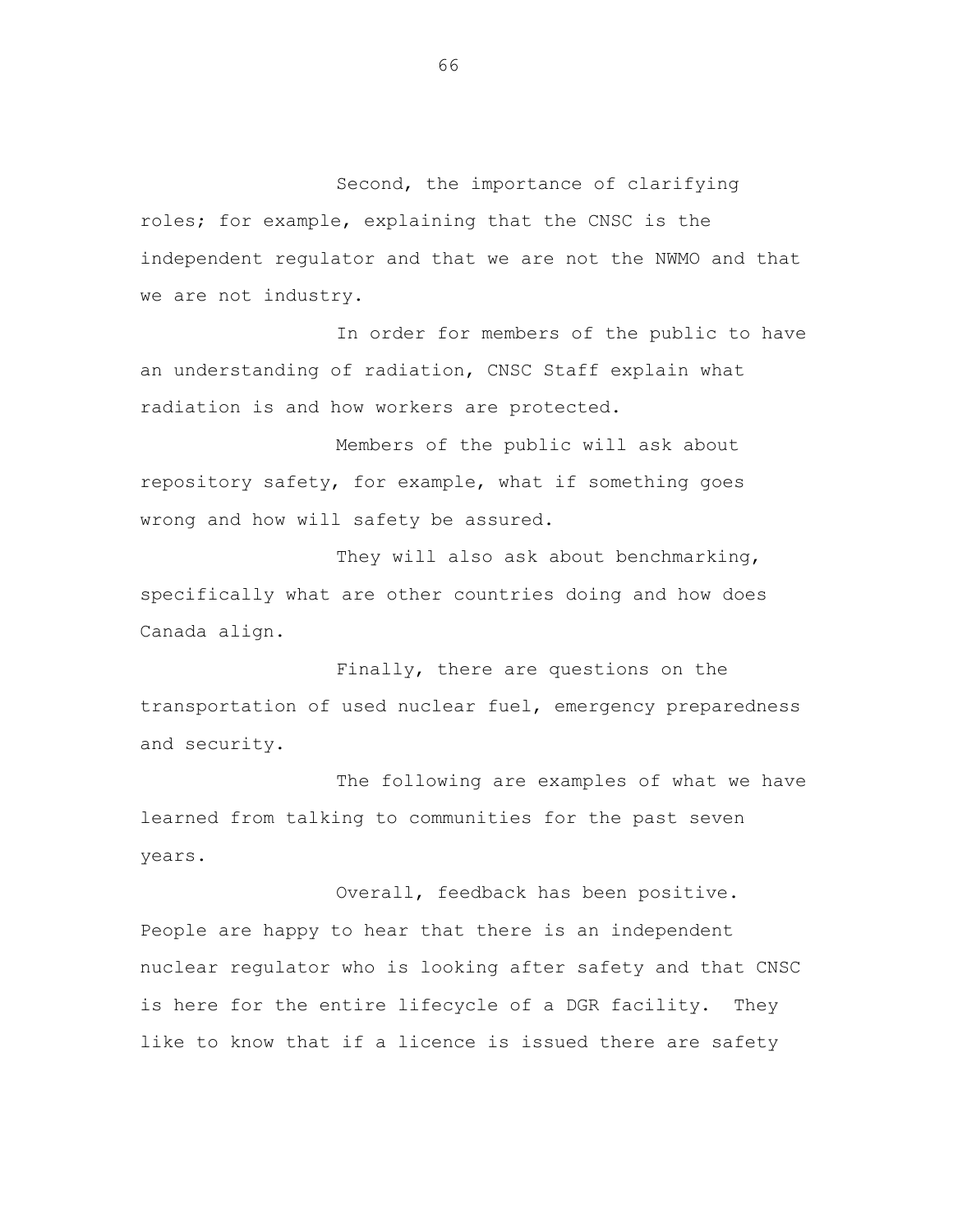checks and rules that need to be followed.

The benefit of being involved early is that CNSC can clarify our role as Canada's independent nuclear regulator and that we are not the NWMO.

Staff have also found it helpful to explain the science and how CNSC collaborate on international research that is being performed in order to make sound regulatory decisions.

The importance of starting early to establish relationships with people in communities, First Nation and Métis communities, as it takes time to build relationships.

CNSC Staff have received feedback that the public and indigenous communities that they appreciated meeting CNSC subject matter experts such as a geologist, a CNSC inspector, radiation protection specialist. For example, a CNSC inspector can explain firsthand how they conduct safety checks and enforcement tools. They also like to hear that CNSC inspectors can conduct unannounced inspections.

Finally, CNSC Staff, we get to learn about the communities.

To assist the public, CNSC Staff have included information on talking to communities on our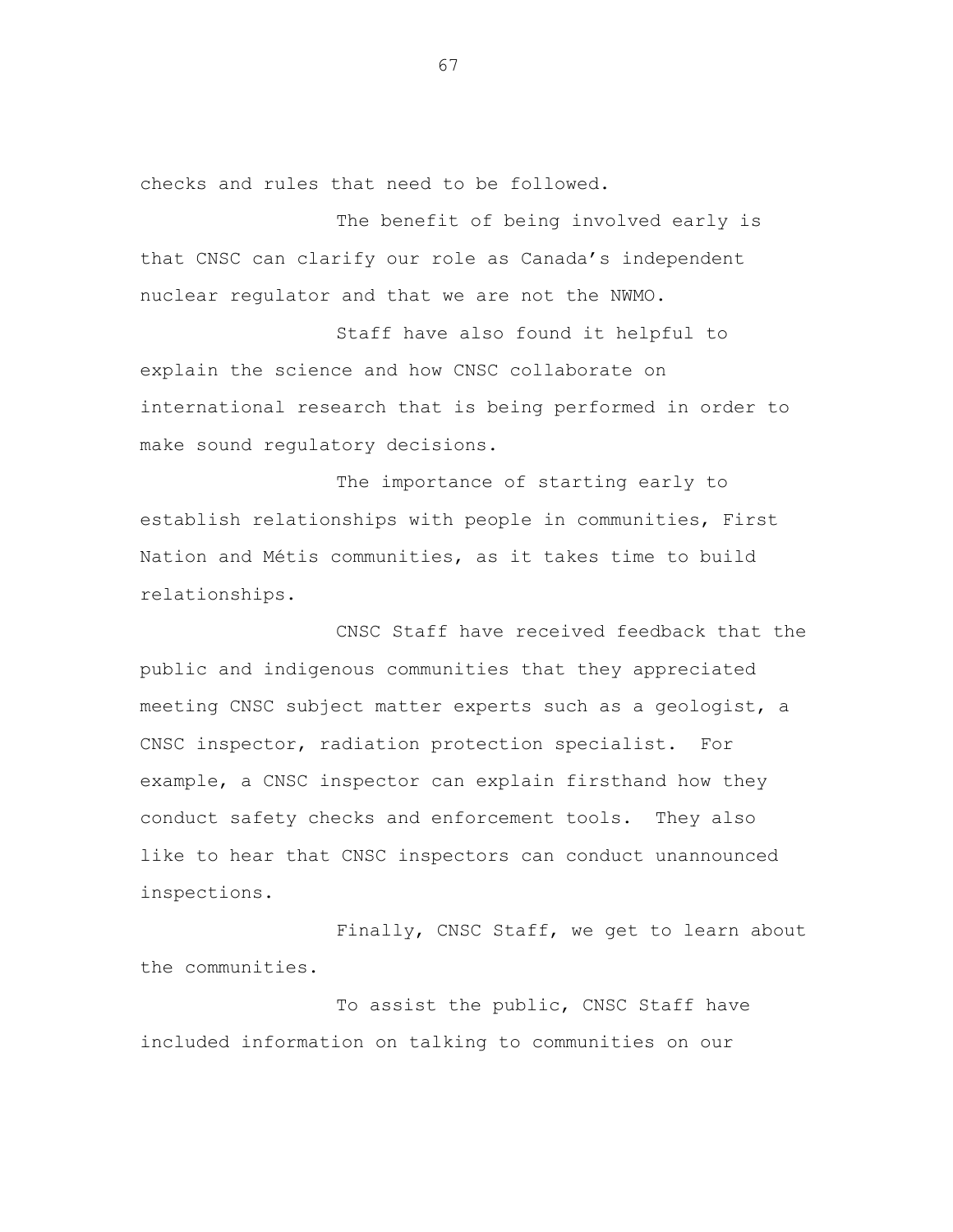external web site. The site will be updated as the APM approach proceeds.

There is information on CNSC's regulatory role and early involvement in the APM approach, community meetings with the CNSC, regulating Canada's Geological Repositories, including a fact sheet, CNSC research on Geological Repositories, and CNSC interactive timeline outlining the decades of research on the science behind the disposal of radioactive waste.

Thank you. Now I'll turn it over to Ms Tadros.

**MS TADROS:** Thank you.

So on this slide, we've identified a few next steps for CNSC Staff with regards to this project.

We plan to update the Commission in 2020, as this will align with the next anticipated triennial report on activities by the NWMO.

We plan to continue the independent research programs, international collaboration and regulatory exchange and site visits. This includes sharing regulatory operational experience, or OPEX.

We also continue on international benchmarking. For example, CNSC early involvement in the APM approach will be internationally peer reviewed. This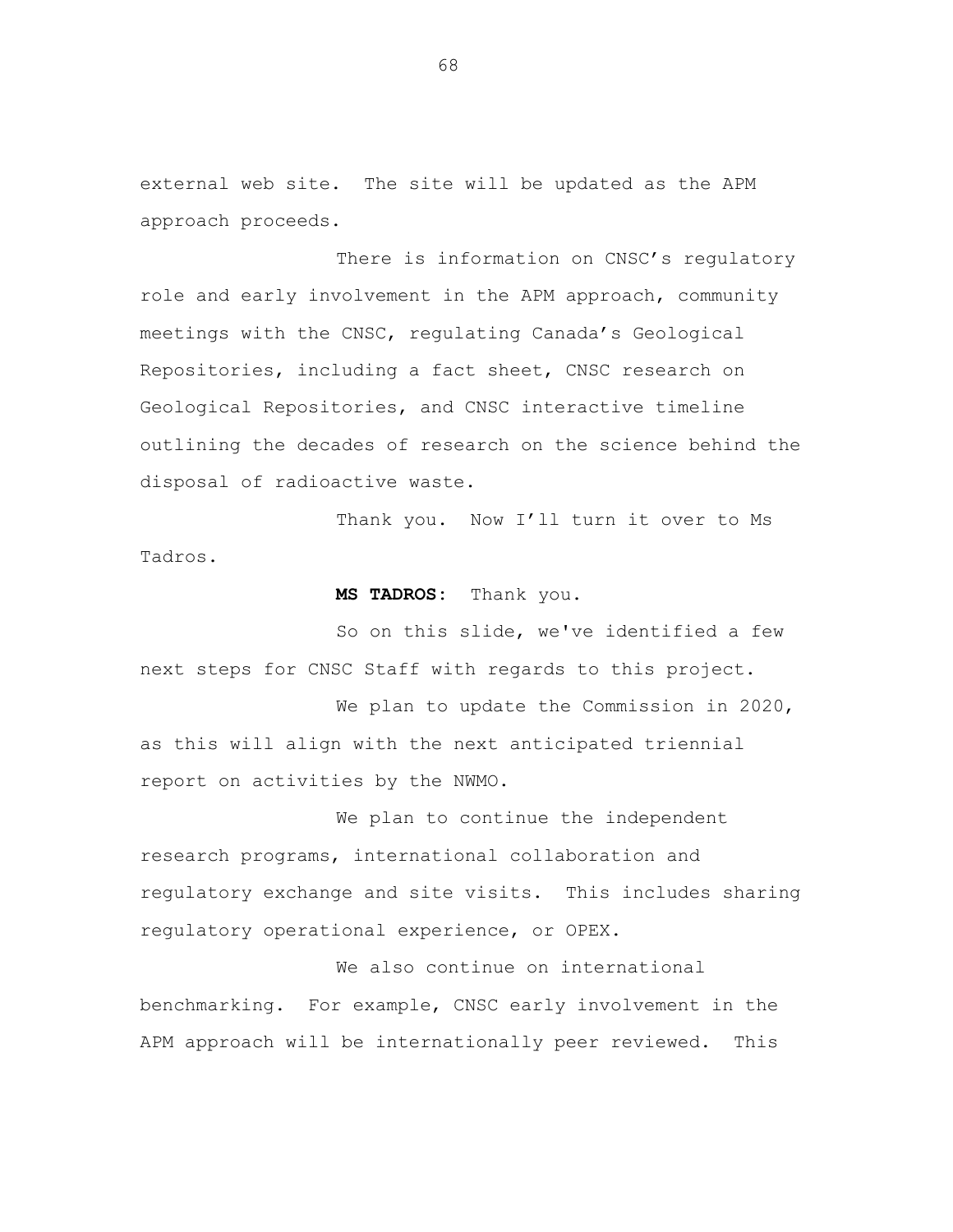will occur at the next review meeting of the Joint Convention on the Safety of Spent Fuel Management and on the Safety of Radioactive Waste Management in May of 2018.

We will continue outreach and engagement activities in the communities impacted. And we will also continue to provide regulatory guidance such as conducting pre-licensing reviews when requested by the NWMO.

To conclude, early involvement of the regulator in DGR initiatives is international best practice. Communities have requested CNSC Staff help in understanding how the CNSC regulates the nuclear sector and how the public can get involved if an application were submitted in the future.

CNSC Staff are available to meet with communities, First Nations and Métis communities and will continue to build and expand these relationships in a formalized, structured approach.

CNSC Staff participation in international projects allows best use of resources and benchmarking by keeping up to date with state-of-the-art science, practices and regulations.

This concludes our presentation. We are available for any questions the Commissioners may have.

**THE PRESIDENT:** Okay. Thank you.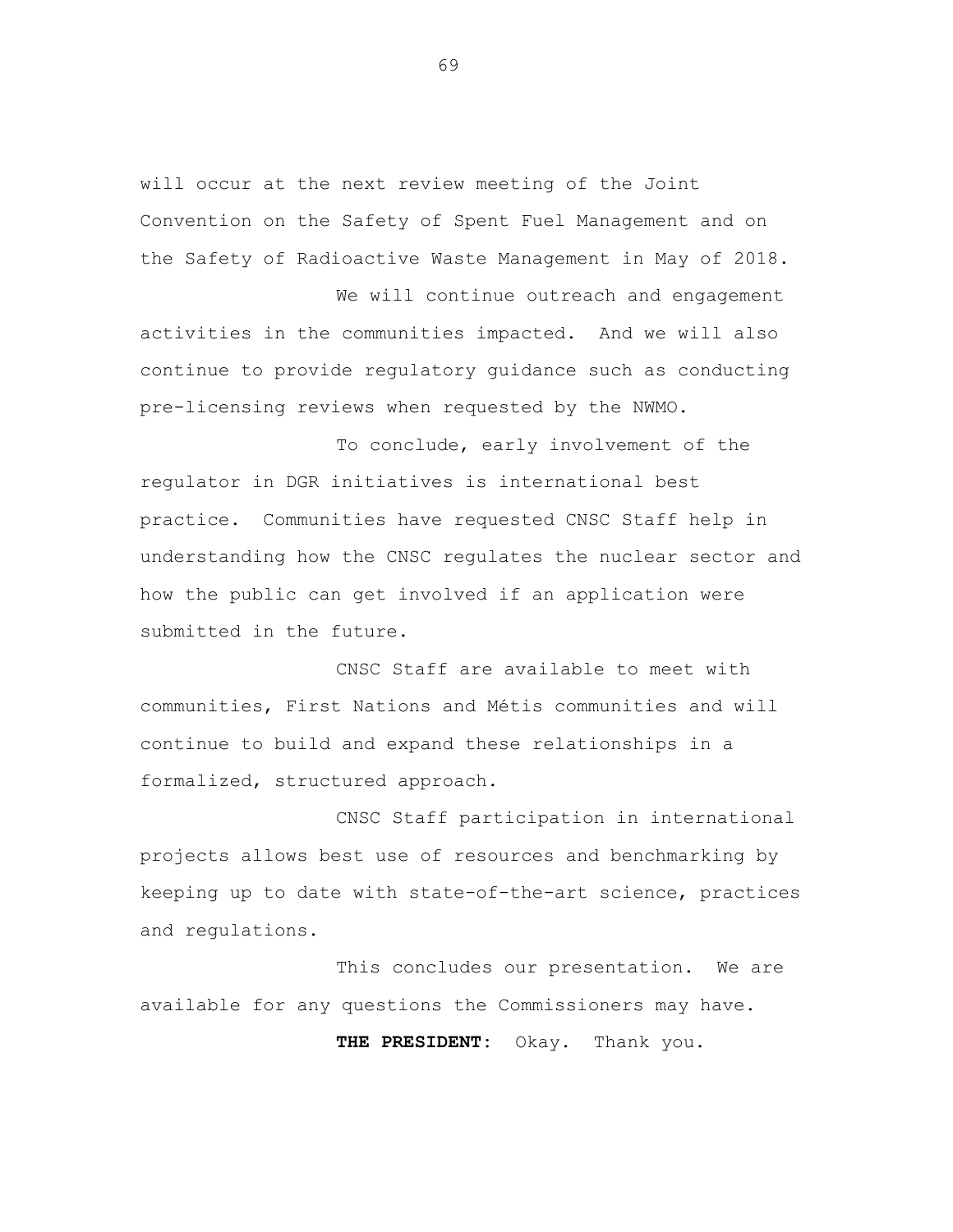I think we need a 10, 15-minute break. Make it 10:50.

Thank you.

--- Upon recessing at 10:35 a.m. / Suspension à 10 h 35

--- Upon resuming at 10:52 a.m. / Reprise à 10 h 52

**THE PRESIDENT:** Okay, we're back, and we'll jump right into the question period. Starting with Dr. Soliman.

**MEMBER SOLIMAN:** Thank you very much. The presentation is very good really, and that covers all the issues. I have some questions. The first one is, among many assessments which have been done, the cultural assessment is one of them. I would like to know how you assess the culture, and whether it is questions answered or observations, or something else, as well as how you apply the culture assessment into the site selection.

**DR. BEN BELFADHEL:** Ben Belfadhel, for the record. So the culture is assessed in the context of the community well-being assessment. Meaning an assessment to determine how the project is going to enhance the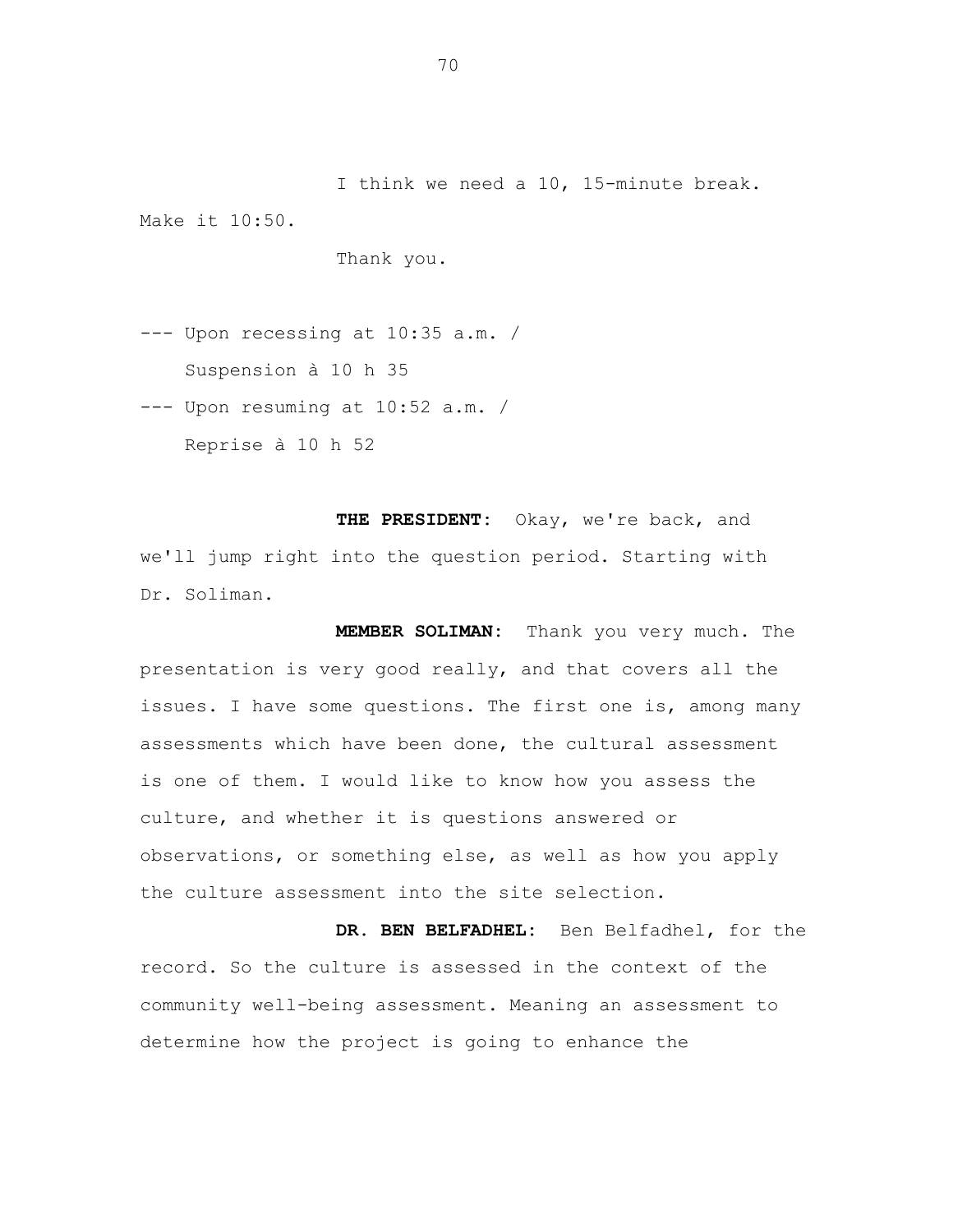well-being of the communities in the future.

So this assessment of community well-being is really driven by the communities themselves, because they are the ones who know what they want from themselves. We can't really tell the communities, this is how you should evolve from a cultural perspective or a socioeconomic perspective.

So when we initiated the site selection process and communities started coming in the assessments, in the site process the first thing we did is we provided them support. Most communities they did what we call the visioning exercise. So that visioning exercise included all the lenses that I presented on the slide. They looked at their future through those lenses, and they did that without considering the project.

So they did it really how do we see ourselves in the future from a social, cultural and economic perspective? So that's on the municipal side.

On the Aboriginal side, I will ask my colleague, Bob Watts, to expand a little bit more on that.

**MR. WATTS:** For the record, my name is Bob Watts. Thank you, Ben, and thank you for the question. We've been working with Aboriginal

communities providing resources to First Nation and Métis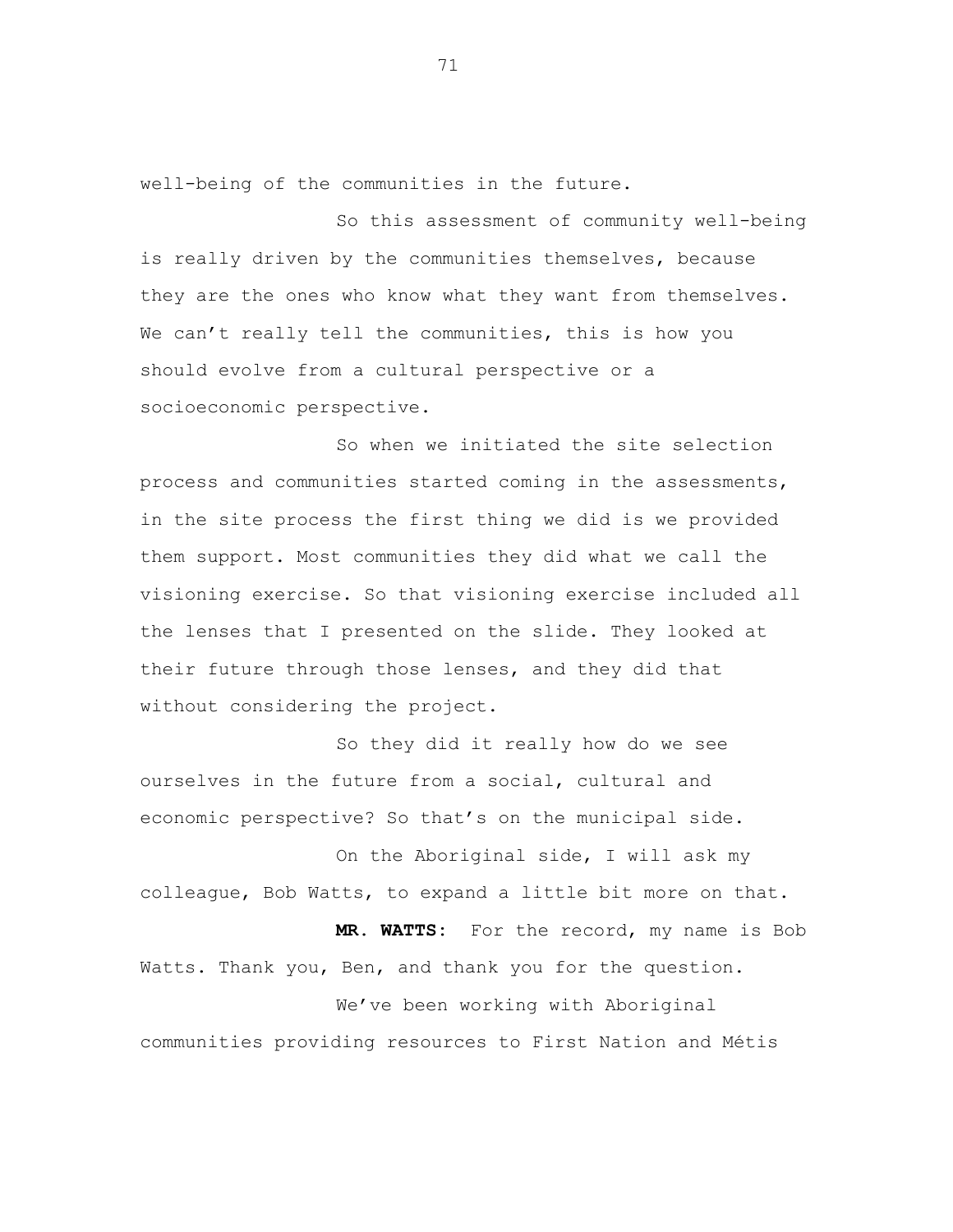communities in the siting areas to provide resources so that they can do traditional land use studies to be able to understand the potential impact of our project on land use, both from the past, present and into the future.

Combining that with ceremony, with assessment tools that the communities have developed themselves, even in the slide that we presented here that looked at the many aspects of well-being.

We had started off with some of our own sense of what well-being might look like a number of years ago, and developed assessment tools around that. That's changed by input from community, both Indigenous and non-Indigenous communities, and will continue to evolve.

In fact, in about three weeks' time we're meeting a number of experts to go over again what well-being might look like from both an Indigenous and non-Indigenous point of view. So communities have the opportunity to assess a project in light of what's important to them from a cultural and a social point of view.

 **MEMBER SOLIMAN:** Okay. Did you find any difference with respect to Indigenous communities? Did you find any differences in culture between them, and how this is reflected on the site? Because you are choosing the site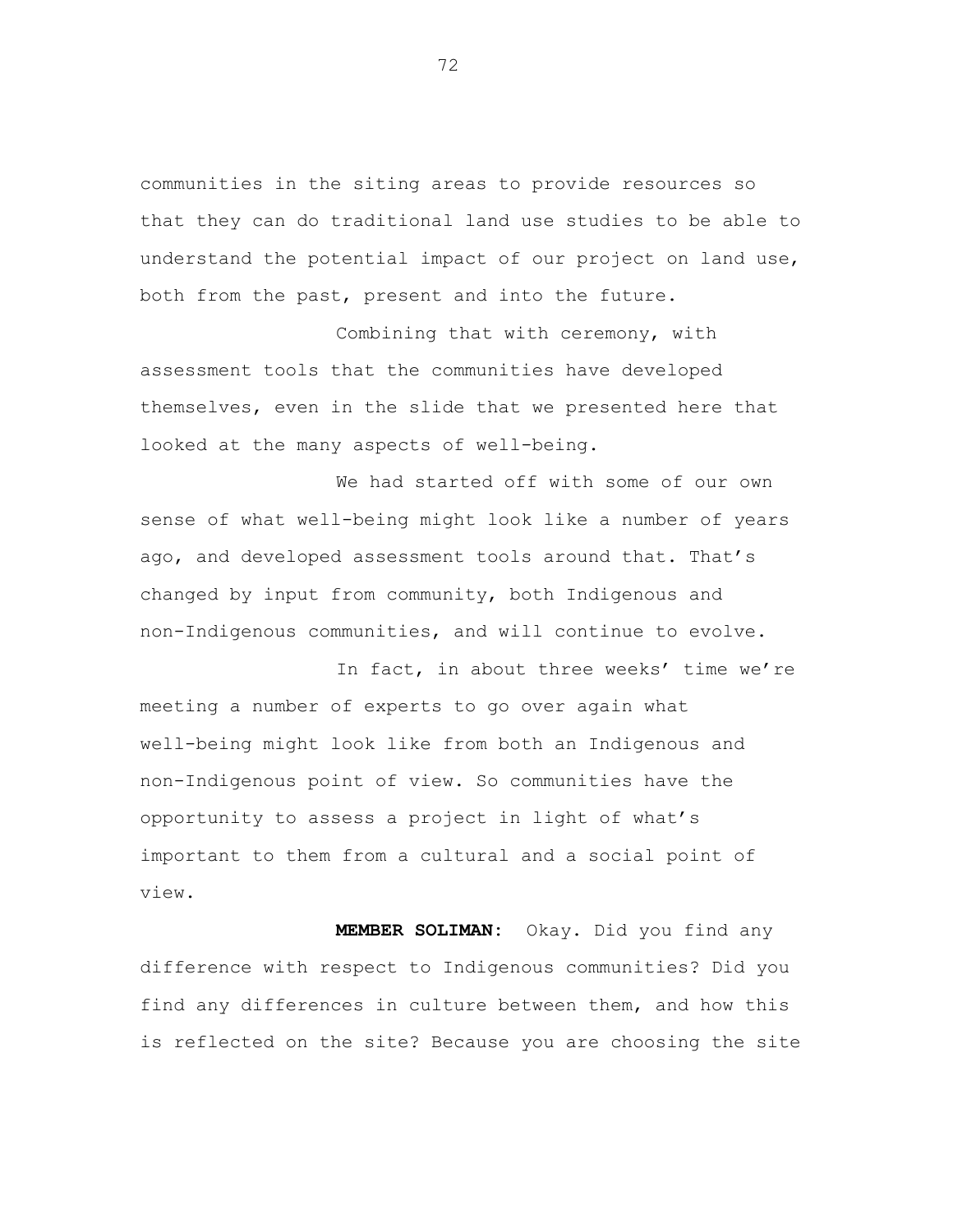based on the culture.

So did you find any differences between different community cultures, or did you find the culture is different from one community to another?

 **MR. WATTS:** For the record, Bob Watts. I think, in terms of the depth of studies that we've done at this point, it may be too difficult to be able to say what differences might happen from one community to another.

But we do know that there are differences. We do know in terms of relationship with the land and history on the land that there's differences between the Indigenous and non-Indigenous community, particularly over time and the types of uses that those communities may have had of the land.

But we also know that in some cases if you take Indigenous people and you take trappers who may be Indigenous and non-Indigenous, there's a lot that they're going to have in common in terms of their view of the land and relationship with the land.

So it's not easy at this point to say, you know, this is the way one group thinks and the way another group thinks. For a lot of the studies we've done to date, it's been more about practices on the land and how a particular project might impact on both traditional and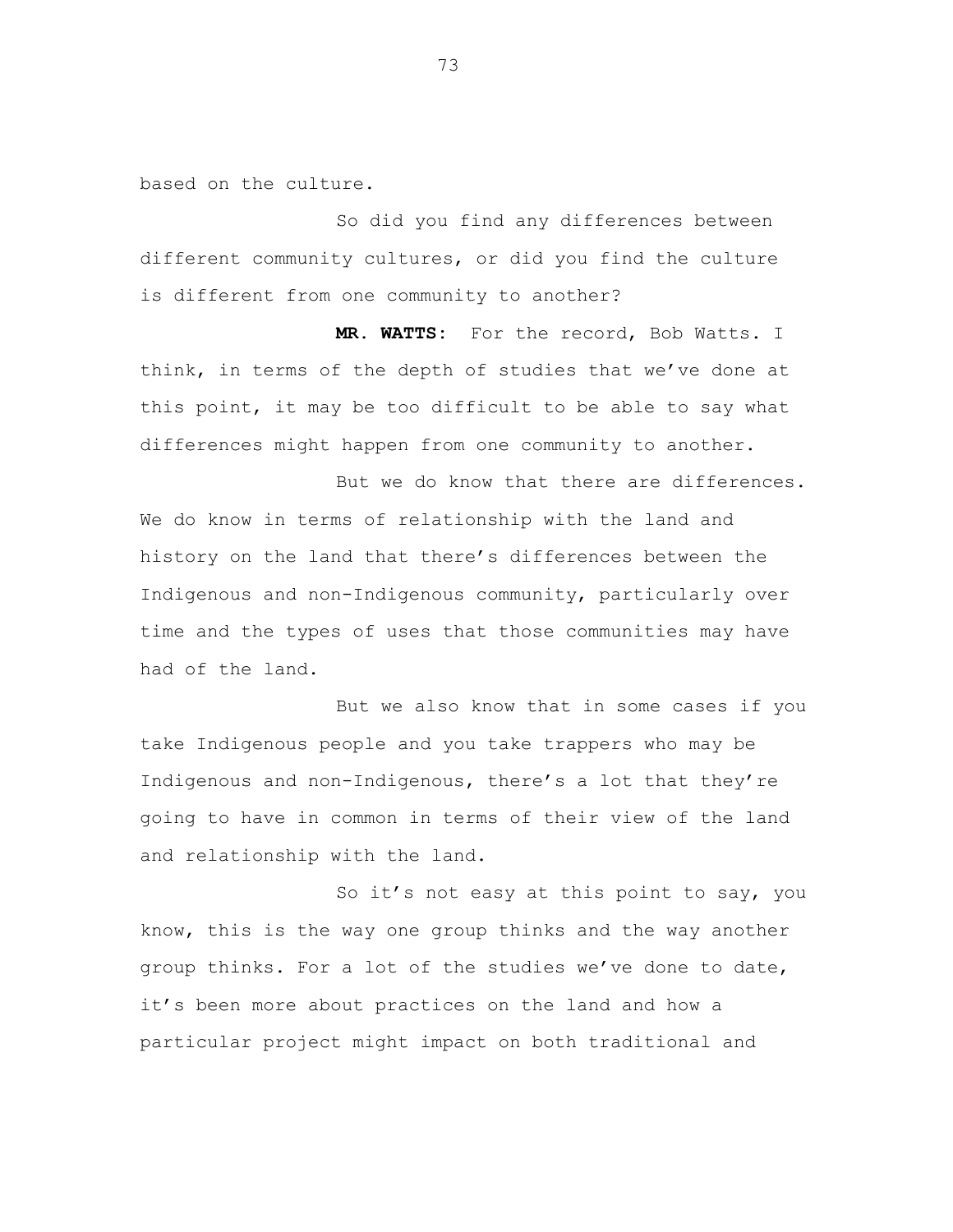future and present land use.

## **MEMBER SOLIMAN:** Thank you.

**DR. BEN BELFADHEL:** Ben Belfadhel, for the record. Just to set the context for the assessment, Dr. Soliman. You mentioned how we select a site and how culture is included in that site selection.

So in order for us to select a site really need three -- we look at three criteria. One, as I mentioned in my presentation, is safety, safety has to be there. Then the second most important thing is to assess the potential for partnership with the municipalities, with First Nations, and Métis people.

That partnership is anchored in two main things. One of them is a demonstration that the project is going to enhance the well-being of the communities, and culture is one component of that well-being. So we have to ensure that the project is not going to be detrimental for cultural aspirations of the communities, that it is going to enhance that. The other anchor is the demonstration of willingness of course. People have to be willing to host the project.

 **THE PRESIDENT:** Okay. I understand the soft words that go with this. But what is a willing community? Have you defined...? Is it a municipal council,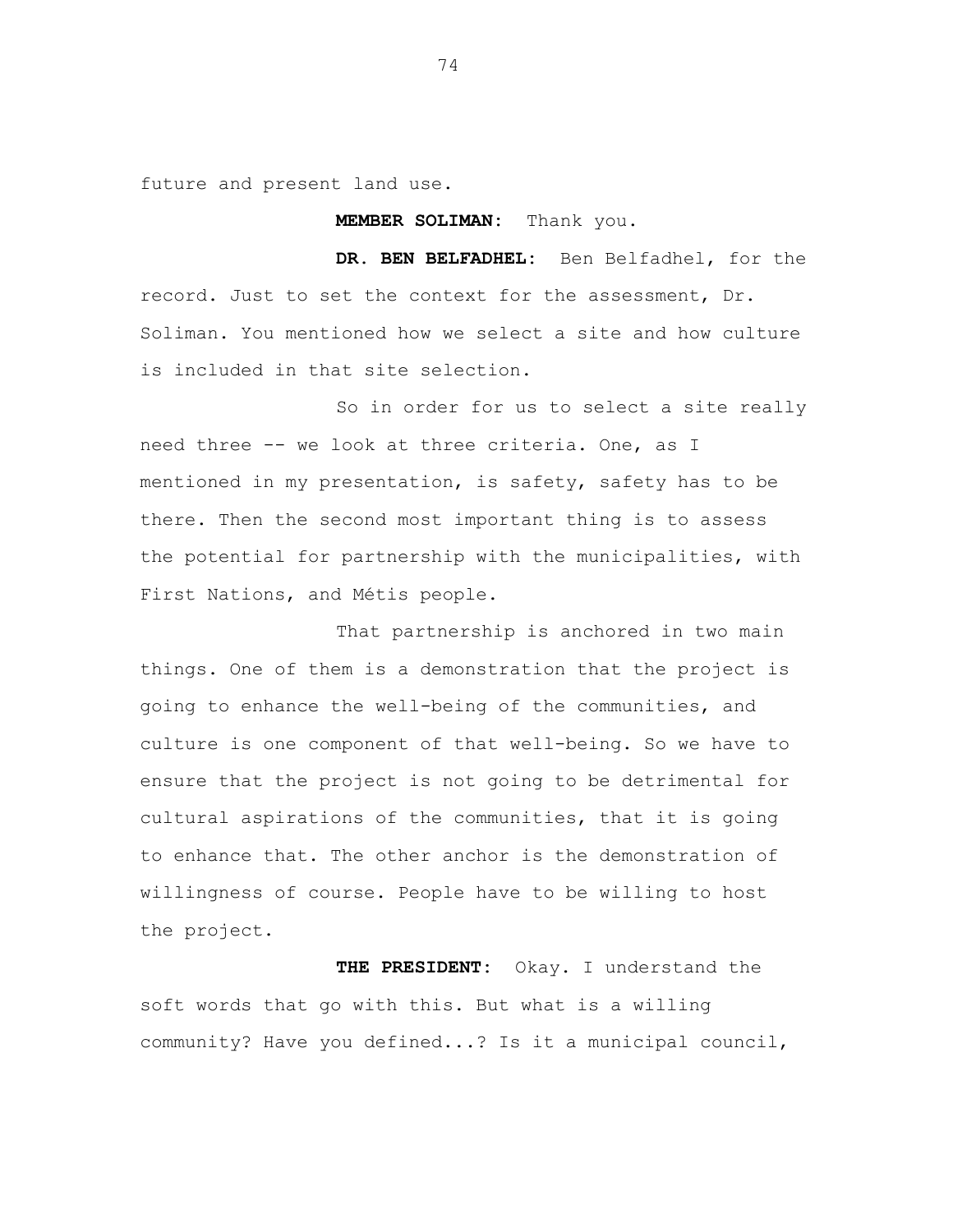is it a region, is it the municipality with all the communities? I can see a situation where a municipality agrees and a neighbouring municipality does not.

So have you now defined how you're going to assess a willing community, and is it by a poll, is it by a vote, is it by you coming and telling us they are willing community? How is it going to be decided?

**DR. BEN BELFADHEL:** Ben Belfadhel, for the record. So what we say in our site selection process is that before we select a site we would like to see a compelling demonstration of willingness in the siting area.

Because we are very early in the process, we haven't defined what that compelling demonstration of willingness is. But when we have conversations with people we tell them compelling demonstration of willingness means the majority of people in the siting areas, people who are affected by the project have to be on board.

The reason we haven't defined it, like saying you have to do a poll or a survey or all the tools that are used, it's because there is not cookie cutter approach, because it depends on what siting areas we are.

If you look at the seven siting areas that we have, they have different social fabrics, different geographies, so we have non-Aboriginal people, Aboriginal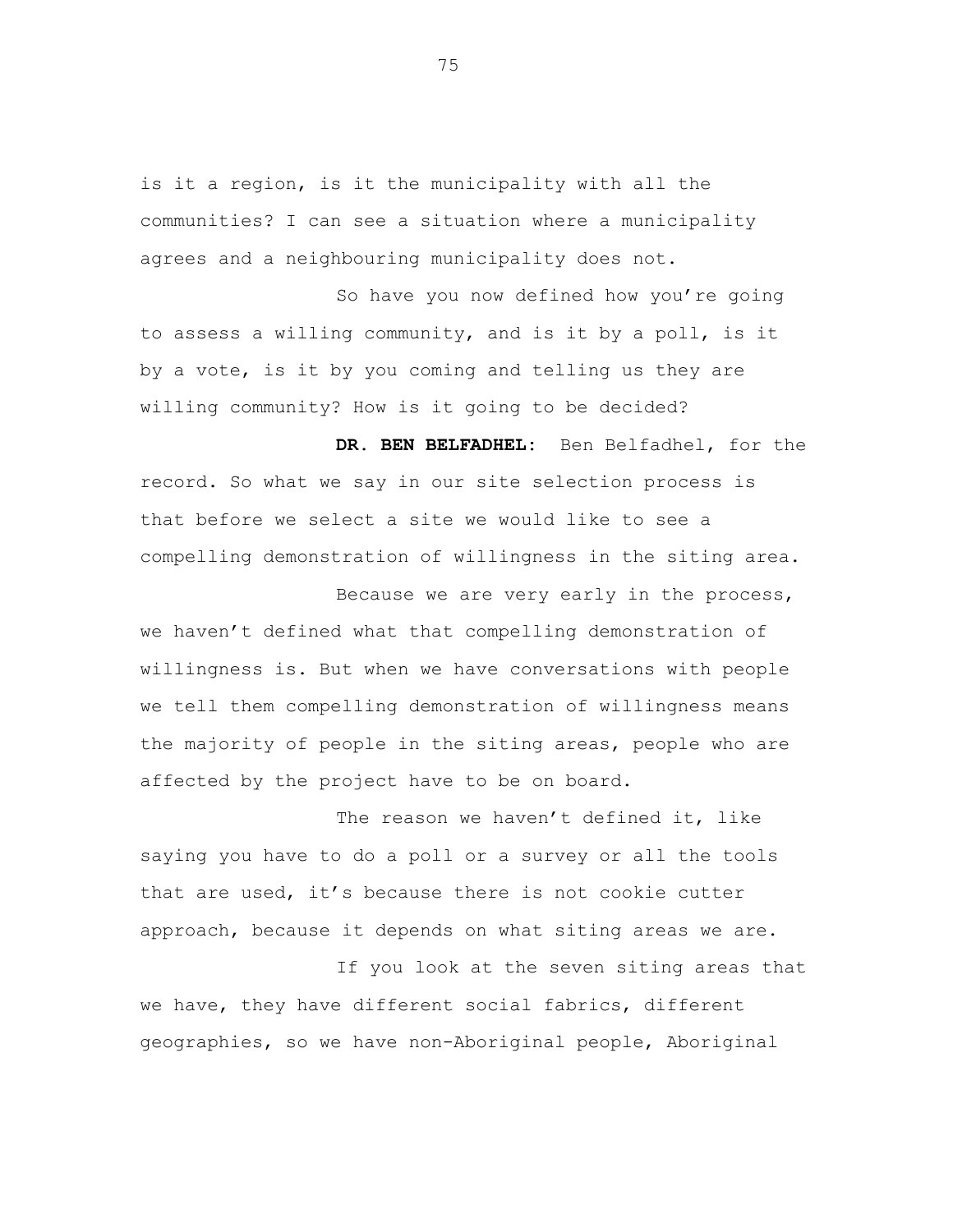people, First Nations, Métis people. So we want to leave it up to the communities themselves to define how they would like to express that compelling demonstration of willingness.

But having said that, we have to do our homework as well. We have to be satisfied that people who are affected by the project are willing to host it.

 **THE PRESIDENT:** That's why I'm asking the question. I just don't know how you're going to do it, and it's kind of going to be a difficult situation.

You need this demonstration of willing community that'll also be good for 10 years, until you get a licence application, et cetera, et cetera. You know how things change. So I'm just trying to figure out whether you thought about what you're going to do about this.

**DR. BEN BELFADHEL:** So the good thing with this is we have time. We have time, we still have -- before we select the community, we have at least five years. Where we are today with the communities, we are at the learning stage. So we haven't  $--$  all the communities that we are working with, none of them has committed to the project, so they are learning about the process, we are learning about the communities from a geology point of view and environment.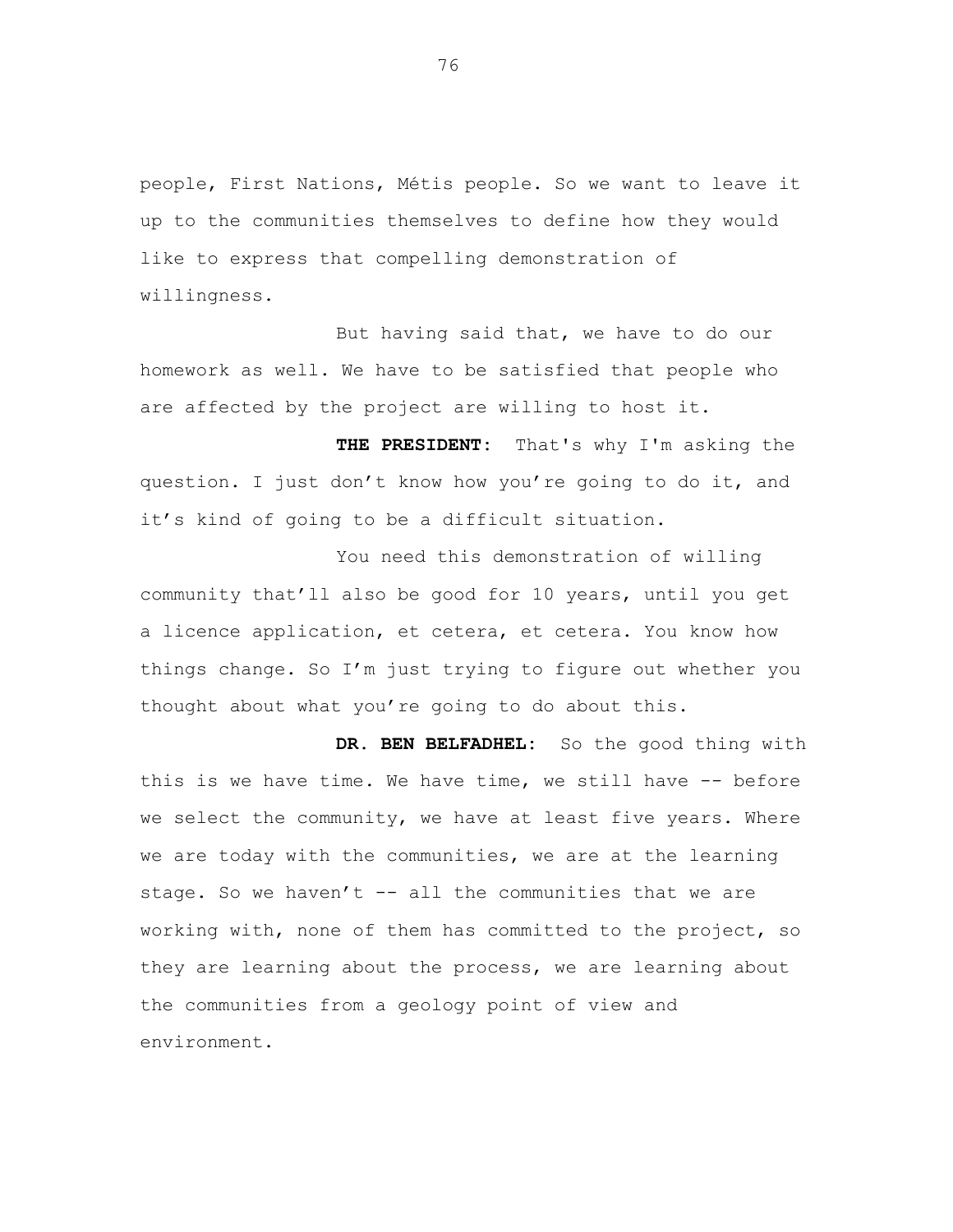So we are building relationships. When we get to the time where we need to select a community, we will then use the tools that are appropriate at the time to -- in order to have the compelling demonstration of willingness.

But I fully agree with your point that even if let's say in five days we select a community that is willing, it doesn't stop there, because we will still have many years of detailed site characterization and licensing. So our engagement will continue and we will work very closely with the communities because our objective of doing this together with the communities is forever. Even after we get a licence, engagement is still alive, it will continue.

 **THE PRESIDENT:** Thank you.

Dr. McEwan?

 **MEMBER McEWAN:** Thank you, Mr. President.

So sort of following this train of thought. It seems to me that whatever community is selected, there is going to be a massive dislocation of their life: how many people will be involved in the construction phase; how many people will be involved in the long-term operation phase; and, how does an organization like NWMO or the province or the region plan for that huge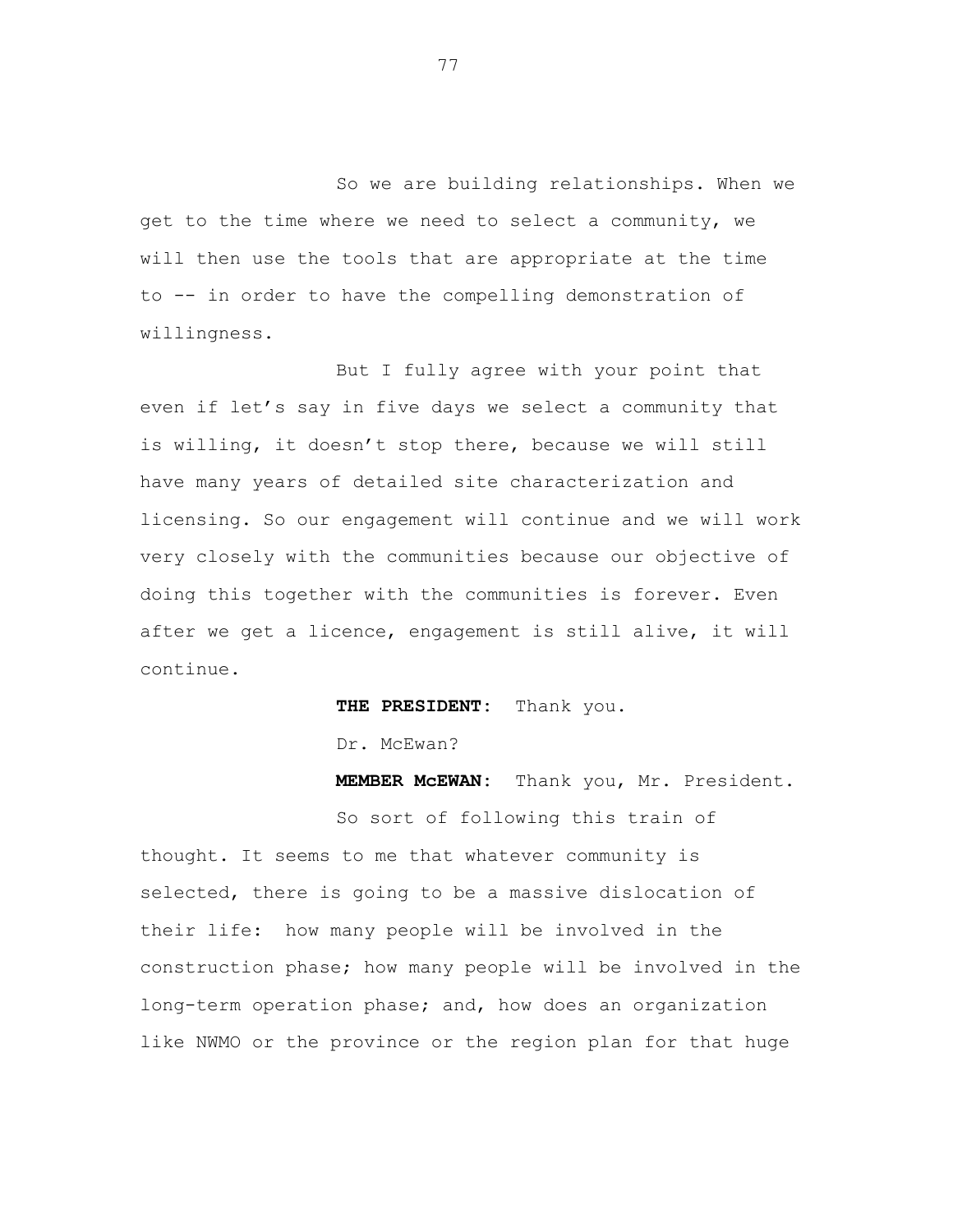increase over the base?

 **MR. WILSON:** Derek Wilson, for the record. You're correct. There's going to be, in the communities that we're looking at, there'll be a degree of which the impact will be felt depending on the size of the population and the demographics that are there.

For the construction period -- and again, when we look at it, and as Ben mentioned, we have some time between now and the time that there's going to be construction. But one of the key considerations is the resources and the capacity within the communities now, and looking forward to be able to support it. Those are considerations that we have to take into account as well when we're looking at a site selection decision.

You know, the construction staffing could be in the range of two and a half to 3,000 people, you know, so whether it's a combination of increasing infrastructure within the communities, siting a camp for that phase, and then we get into the operations phase, you know, in that five to 700 employee type range.

So, you know, there's time now to build and we're working with the communities now. We're looking at partnership opportunities, we're looking at capacity building, and looking to see their own vision of the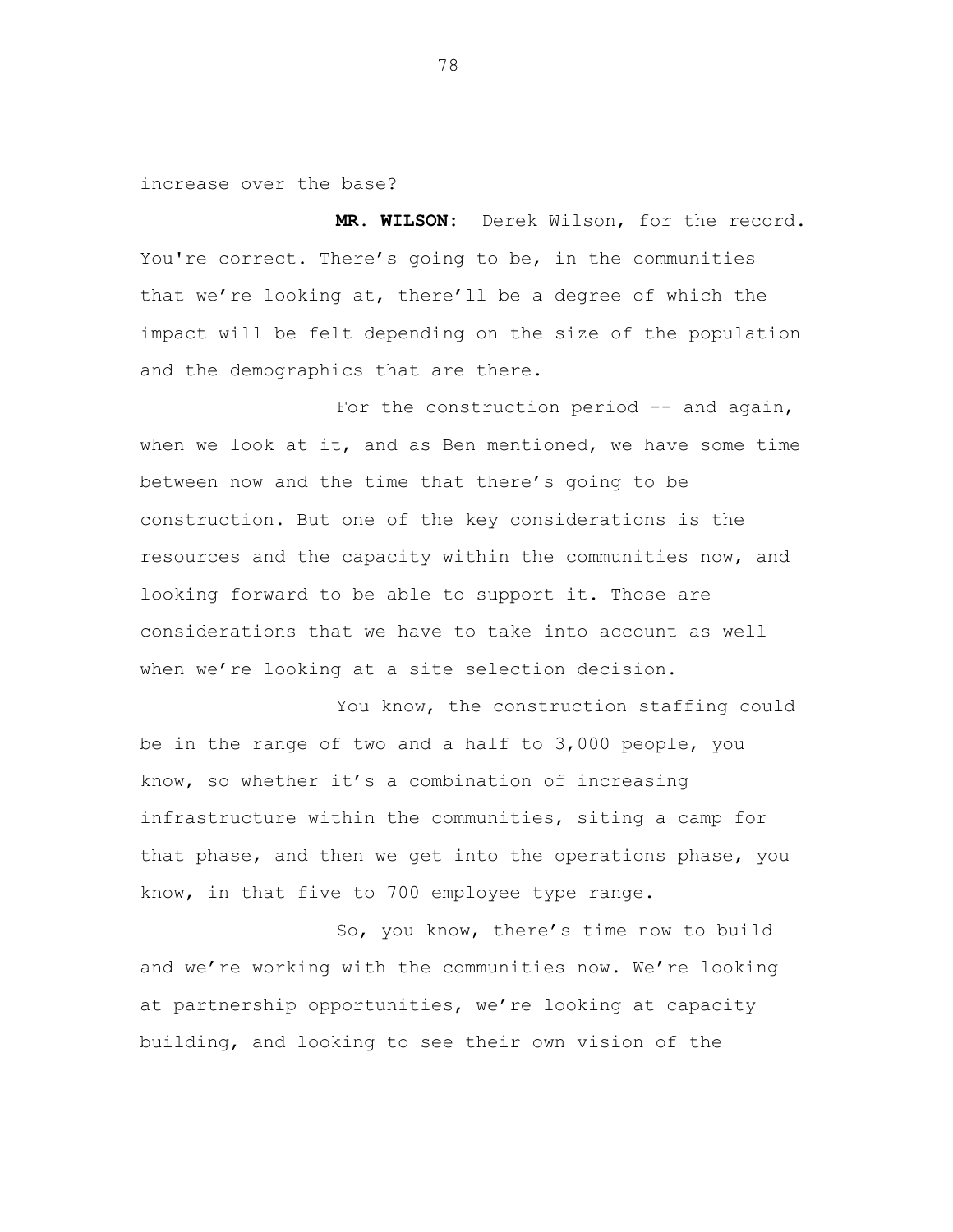project and how we would be able to accommodate the infrastructure. But again, we have time and we're starting those conversations in the community now.

 **MEMBER McEWAN:** Just a question. How many Aboriginal employees does NWMO have?

**DR. BEN BELFADHEL:** Mahrez Ben Belfadhel, for the record. I believe we have around 15 people.

 **THE PRESIDENT:** Dr. Demeter?

 **MEMBER DEMETER:** Thank you for the presentation. As a new Commissioner, it's the first time I've had the opportunity to be briefed on this topic in this detail, so I appreciate that.

My first question is fairly technical. It seems that the funding model is largely based on nuclear power plants and their entities funding this into seed funding and trust funding. All the technical diagrams show sort of CANDU fuel bundles. How are you going to manage potentially non-CANDU fuel from research reactors?

I'm not sure if -- part of this is I'm not sure if like the SLOWPOKE Saskatchewan or the McMaster reactor, whether they use a CANDU fuel bundle or a different configuration, and how you'll fit that into your model, and the funding for those smaller institutions. How are you planning for the future when there might be totally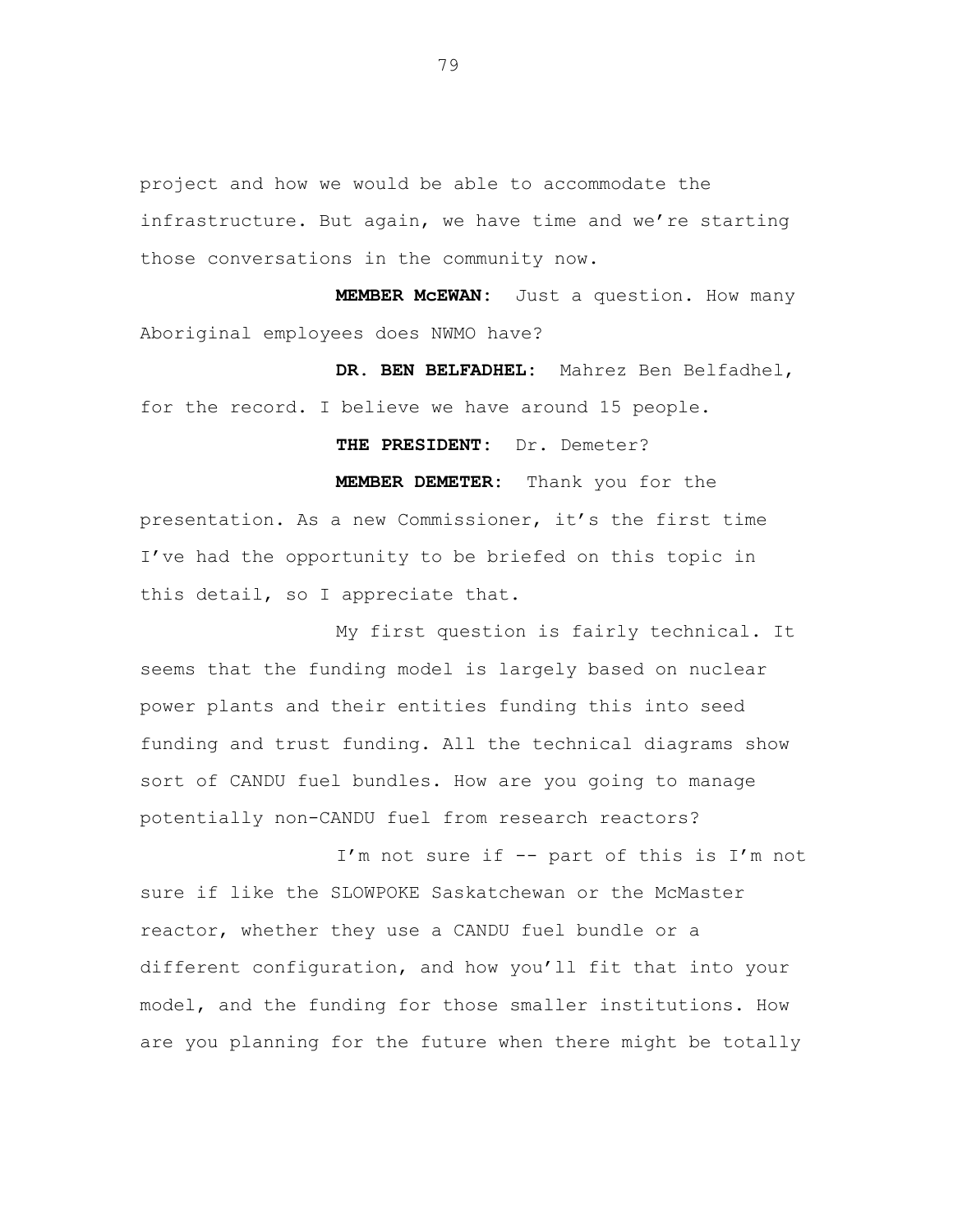new technologies, modular reactors that use a very different fuel configuration for their reactors?

 **MR. WILSON:** Derek Wilson, for the record. So you are correct, the design is focused around a CANDU fuel bundle or what we consider a CANDU fuel bundle equivalent. So we have a waste acceptance criteria that stipulates the type of fuel offering that we would receive to be able to put through the facility. That would include some of those non-CANDU type fuel sources, as you said, whether they be research reactor fuels and so on.

So there's a responsibility of the waste owner to be able to provide the fuel in a form that we can use. So we have, as part of our current lifecycle cost estimate, what we consider the CANDU fuel bundle equivalent, so we assume it receives in that form.

Your comment with respect to perhaps new market entrants or SMRs or those types of fuels. At this point, we assume that that would be within our responsibility to manage in the long-term, whether it be an SMR fuel. But at this point we don't know the form or the composition of such a fuel.

So we would, at the time that that would become a realization, we would have to assess the financial implications of that, and then the trust funds and the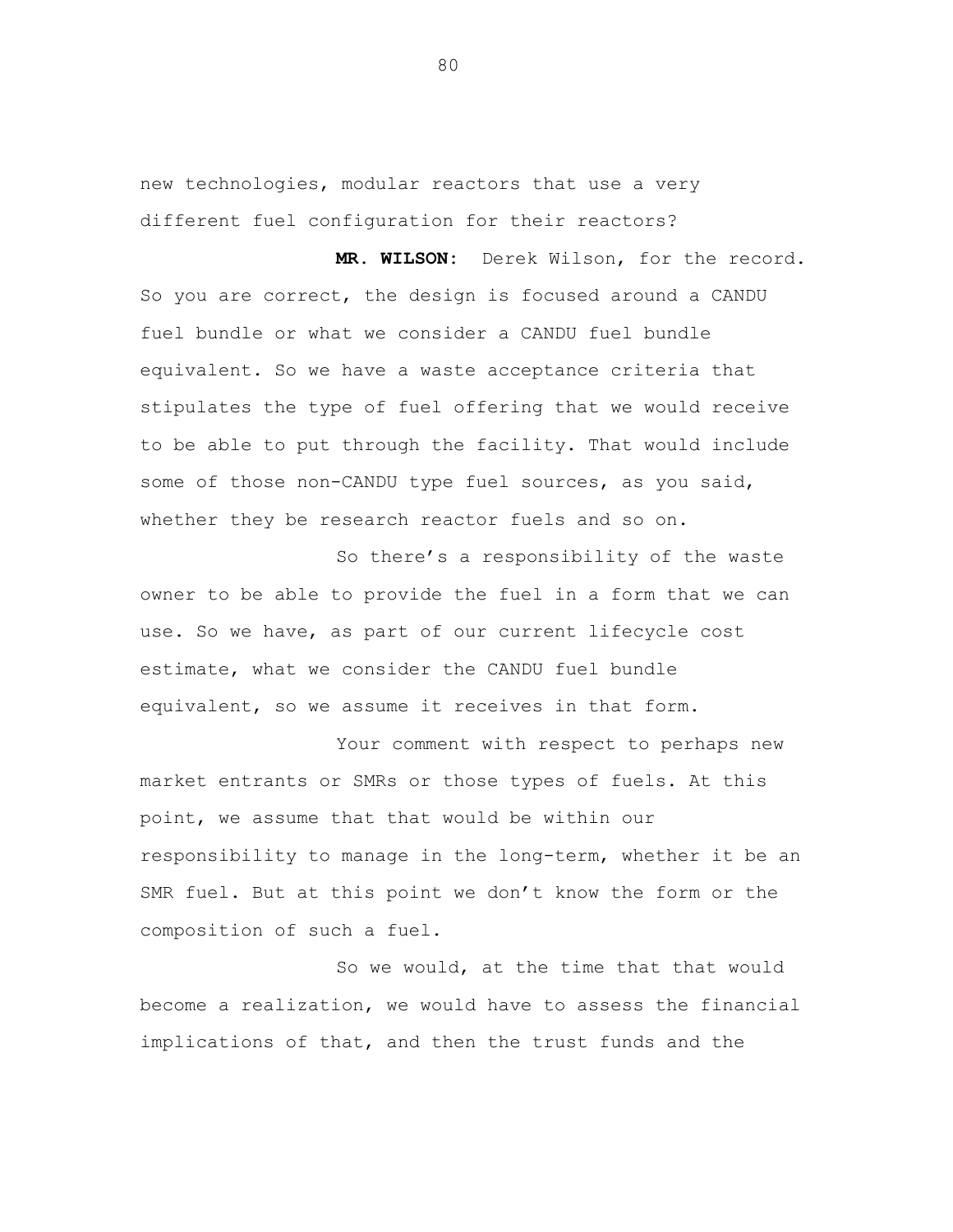funding formulas may have to be adjusted at that time to account.

 **THE PRESIDENT:** Okay. This is a time when I my normal question to NRCan. Are you planning to do anything about this very narrow definition of what NWMO site's supposed to accommodate?

I have no idea why it was decided to use this language of fuel bundles removed from commercial research facilities, rather than high-level waste. Because there's going to be high-level waste and, NRCan, what's your plan for high-level waste which is not fuel?

 **MR. McCAULEY:** Thank you. Dave McCauley, for the record. So you're right, the definition in the legislation is quite narrow, it refers to irradiated fuel bundles removed from a commercial or research nuclear fission reactor.

We recognize that there are other fuels similar to -- coming from research reactors that are bundle-like or fuel-like materials, and the NWMO has taken the approach of being willing to accommodate these fuels in their facility.

Now, in terms of other fuels that might be resulting from SMRs, et cetera, I think that that would be a decision for the NWMO to make. But the legislation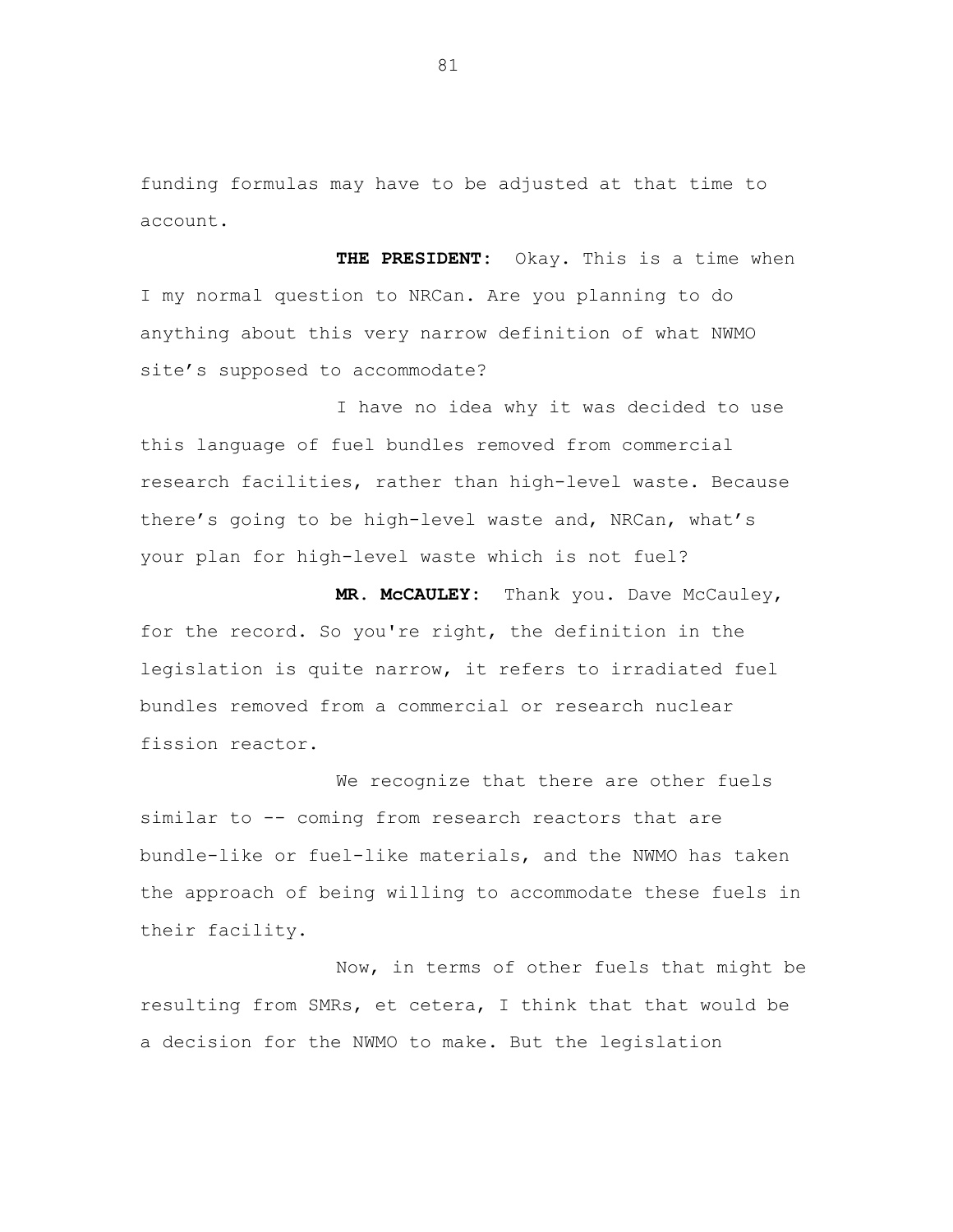provides that it's an obligation of the nuclear energy operators to be part of the Nuclear Waste Management Organization. If they fit within the definition of a nuclear energy corporation, and then their fuel would be hosted by the NWMO.

The alternative is where research reactor fuels are produced and then the NWMO provides a service to them by accommodating their fuels. So that's basically the scope of the legislation.

There's no plan to change the definition of nuclear fuel waste. The NWMO is able to accommodate other fuels that it considers would be appropriate for its facility. But at this time, there are no fuels that we've identified that would require -- that would not be accommodated by the NWMO.

 **THE PRESIDENT:** Well, I was talking about non-fuel high-level waste. Like calandria fuel channels, things of that nature, where are they going to end up?

 **MR. McCAULEY:** So we do an inventory of radioactive waste. We survey the waste producers every three years to identify other high-level wastes, and they have not been identifying other high-level wastes. The wastes that they've been identifying are included as used nuclear fuel or nuclear fuel waste in their inventories.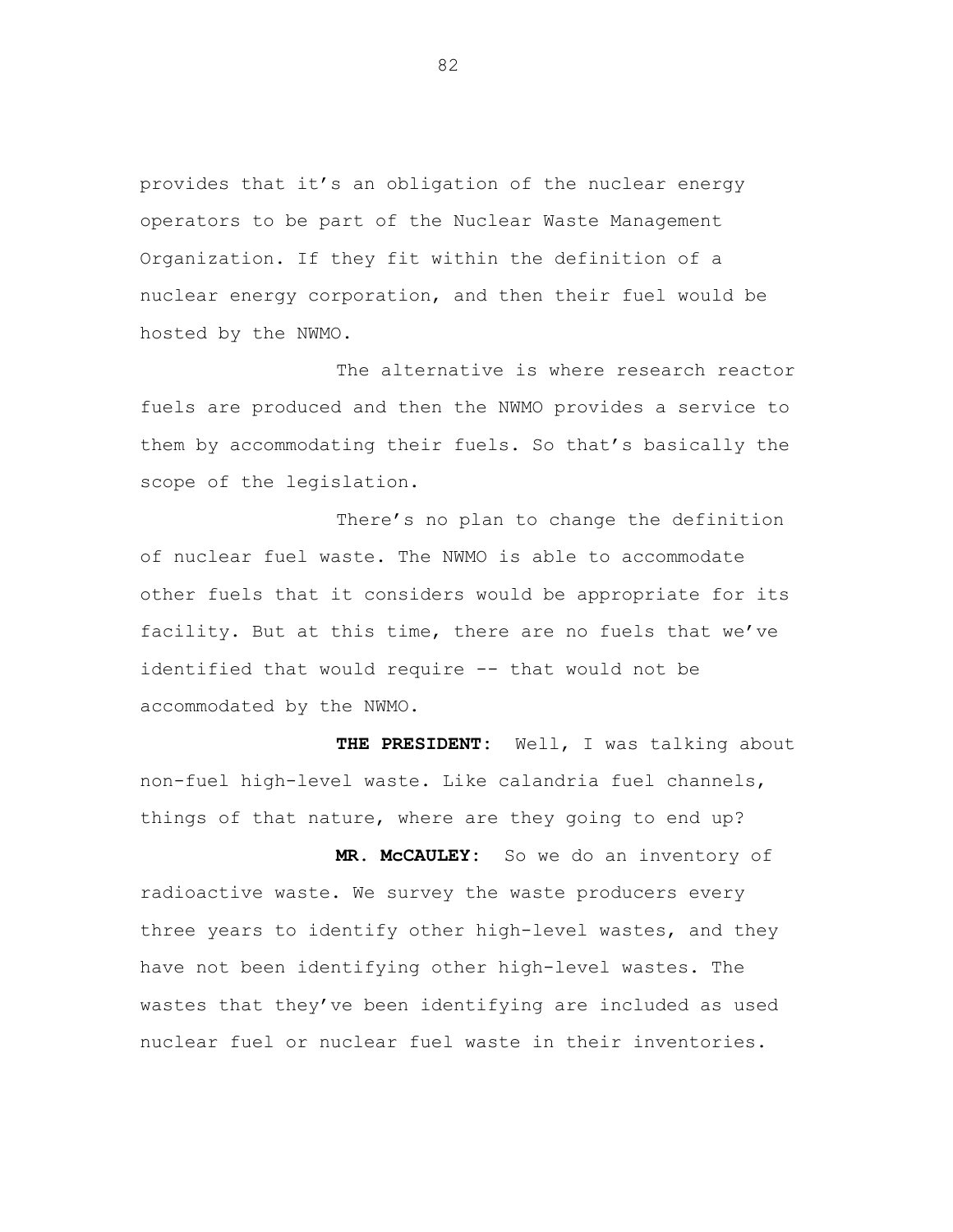So some of these materials might be considered intermediate-level waste, for example. That's how they characterize them. But at the end of the day, it's up for the operators to determine how they're going to be managing their wastes.

 **THE PRESIDENT:** So as the expert then, NWMO, you don't believe that -- you believe that you don't need to change legislation? You can accommodate all waste in Canada with the existing legislation?

**MS SWAMI:** Laurie Swami for the record. Our mandate is to manage the long-term management of used nuclear fuel, so the discussion today has been around SMR technology or new advances in technology. We see that as part of our responsibility. We have the responsibility for the existing CANDU fuel and any that's generated by the operators today. If there were new entrants into Canada's nuclear energy sector, we would look at what the funding formula would be for those new entrants and we would accommodate that on a fee-for-service basis for example.

I think when you're referring to high-level waste and the calandria, those types of materials that are from the operating facilities, that would typically be classified as intermediate-level waste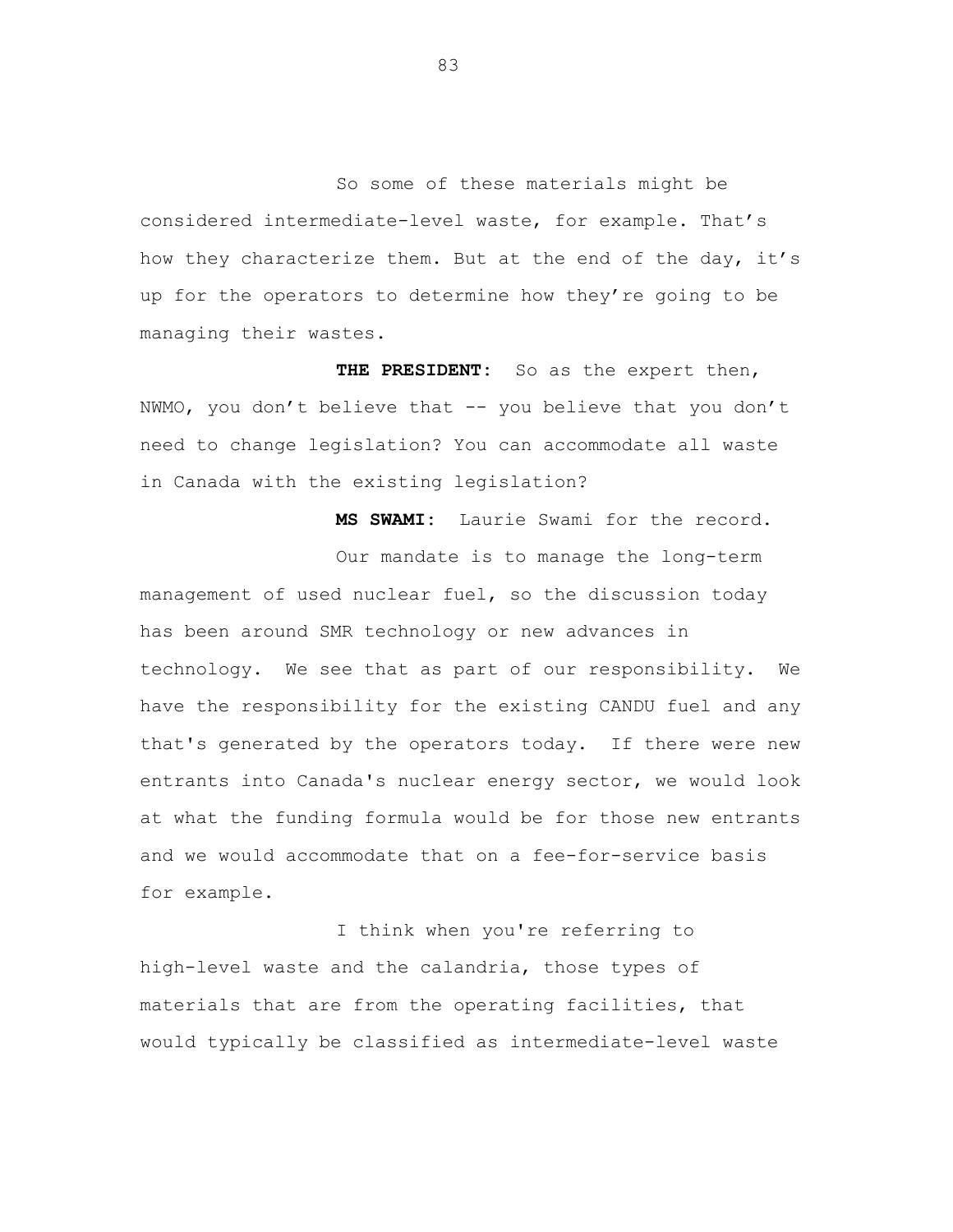and the program in Canada addresses that through the policy level, through NRCan, which says that the owners of those wastes are responsible for dealing with the long-term disposal of those materials. And the organizations that are responsible obviously are members of the NWMO as well. They have developed programs in their own right and I think that for them the decisions will come through their own processes. But for NWMO we feel satisfied that the Act meets the needs of the used fuel for Canada.

**THE PRESIDENT:** Okay, thank you.

Dr. Soliman?

**MEMBER SOLIMAN:** Thank you. My next question is about climate change. We mention in the report that it has been taken into the design, long-term resilience to climate change. What technical steps have been taken or are going to be taken in order to accommodate the change on the climate?

**MR. WILSON:** Derek Wilson for the record. When we made reference to climate change in the presentation, it was more with respect to the long-term climate change impacts for the post-closure safety assessment and that being, you know, as we mentioned, the potential for future glaciation and to ensure that the impact of that glaciation does not extend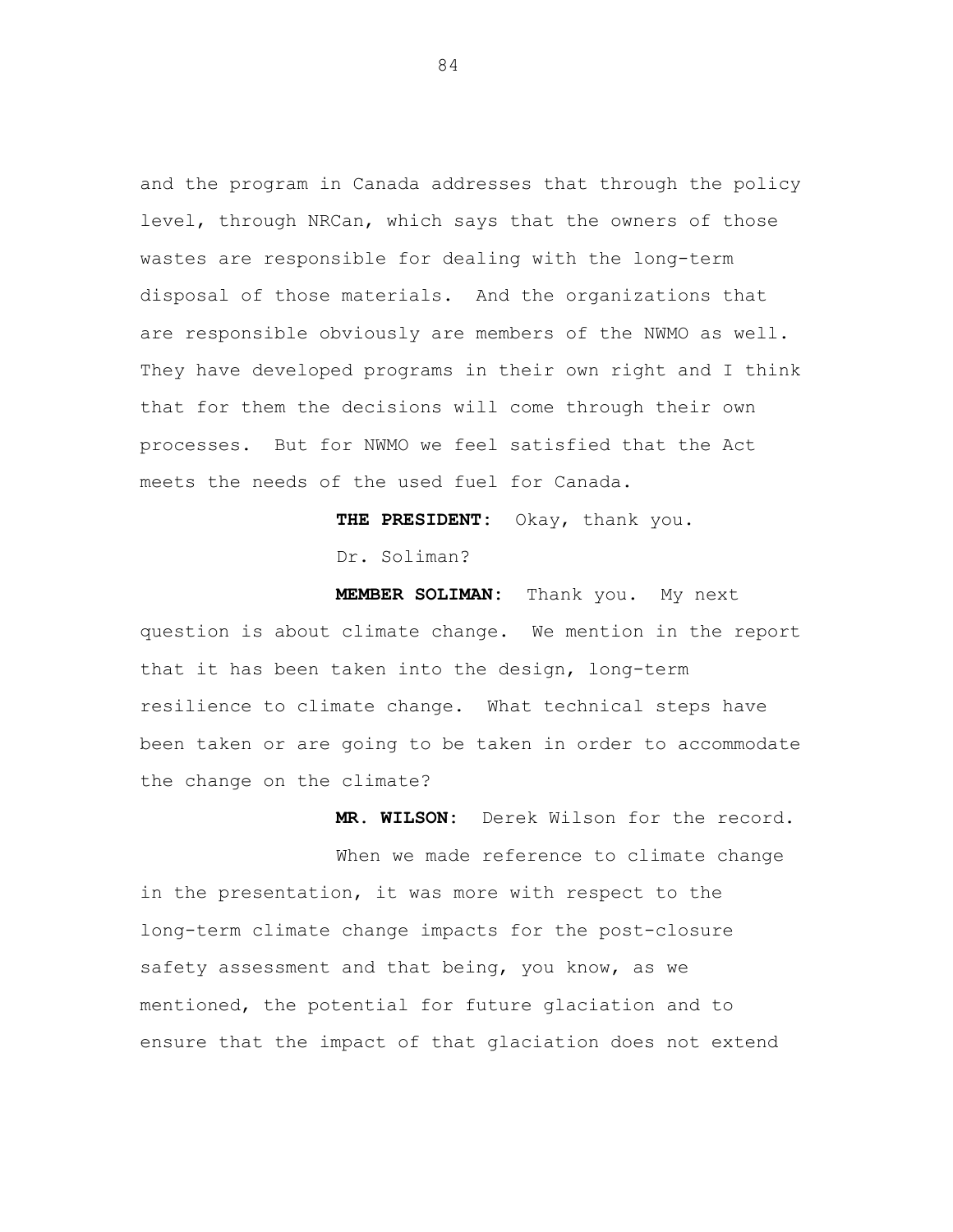down to the repository level and impact it, which influences the depth that we may consider depending on the rock formation and the location within the Canadian Shield or even in Southern Ontario. So that was in the context of that.

With respect to the impact of the more -you know, the pre-closure phase impact of climate change, the level of design that we're at at the conceptual level, not knowing where the ultimate siting location is going to be, we haven't taken into consideration the potential for those nearer-term climate change impacts currently in the design and that would be something that we work forward to. So we're looking at the long-term prediction around climate change impacts around water and those sorts of activities, but it's too early right now to say how we're impacting the design of the facility for those considerations.

**MEMBER SOLIMAN:** Okay. We know that the climate is changing and some of the items, tornados for example or flooding, this will affect the design and I think if you have a preliminary design these items have to go into consideration. I don't know if this has been taken or not.

> **MR. WILSON:** Derek Wilson for the record. Indeed we do consider the potential for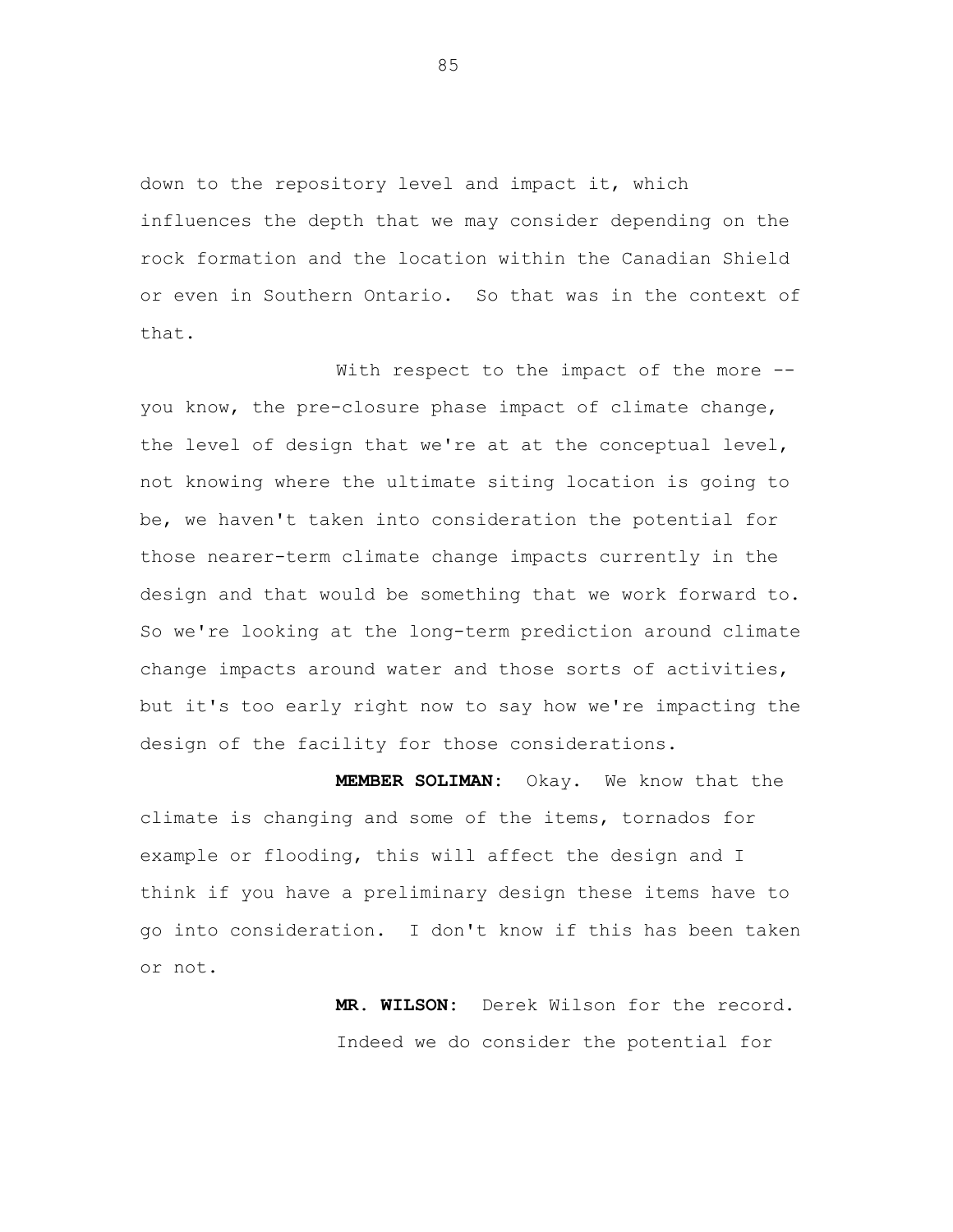changes in climate that could impact our siting for instance. So we would not site the repository in a depressed area that has -- you know, in a valley where there's a potential for flooding and future flooding that would not be able to be managed within the design. So those types of considerations are taken into siting. You know, the containers are in robust forms now. They come to us in a robust form. The consideration is that the facility would take those into account. But again, the specific design elements, at this point it's too early for us to say exactly what those are, but of course those are considered.

## THE PRESIDENT: Dr. McEwan?

**MEMBER McEWAN:** Thank you, Mr. President.

Slide 29 of the NWMO presentation, as you were making the presentation I kept hoping you'd go into an explanation of what we're looking at a little bit more. I presume those are contiguous areas. Can somebody just provide an explanation of what opportunities for increased understanding, safety, the improved resolution does, and perhaps the difference in the contiguous areas of what we're looking at?

**DR. BEN BELFADHEL:** So just maybe to -- Ben Belfadhel for the record -- to explain the reason why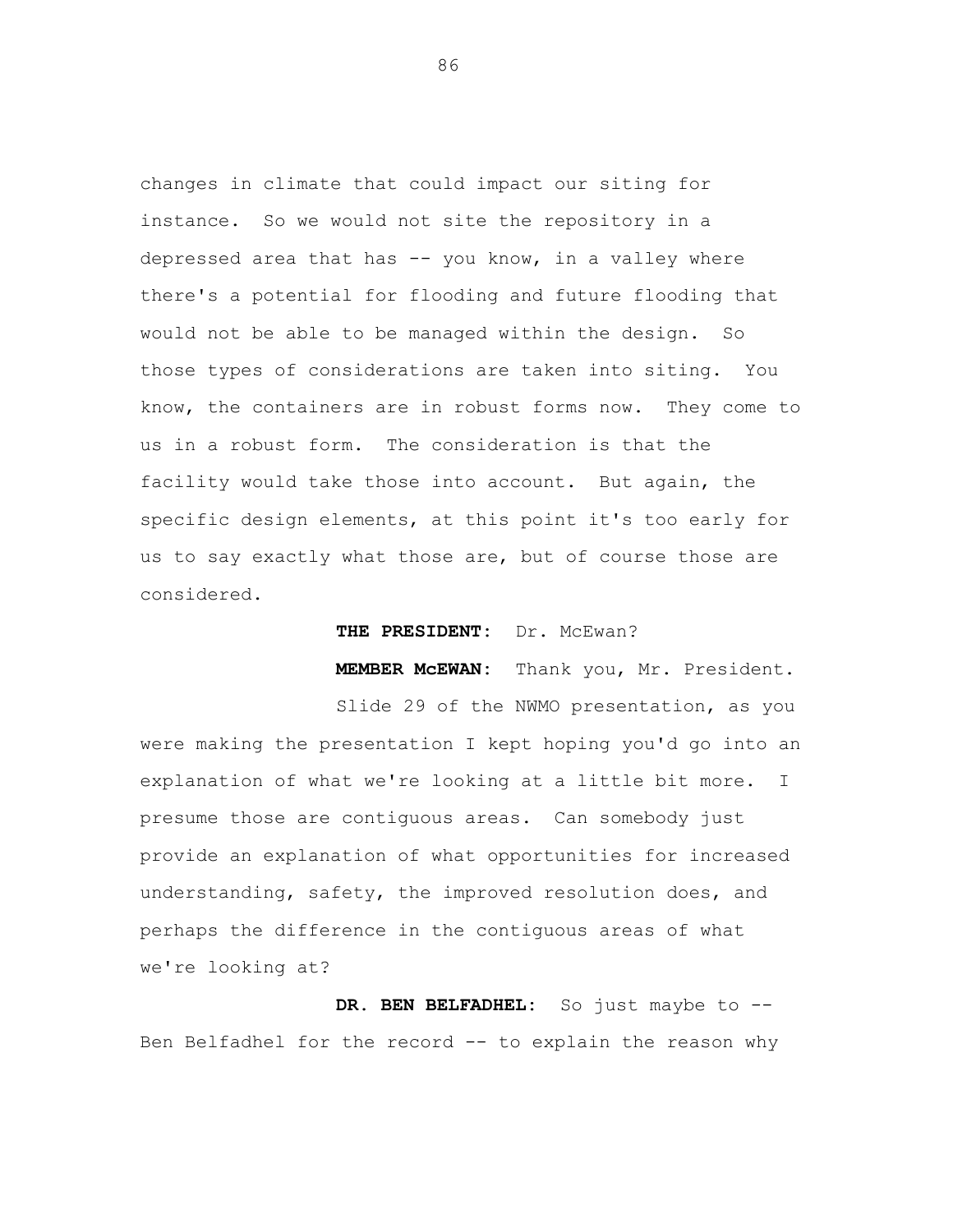we even started with these high-resolution surveys.

When we started, when communities came into the process, especially in Northern Ontario, most of the communities were in areas that were not studied in the past because our interest was focused on granitic rocks and those granitic rocks have not been surveyed, for example, by mining companies. Most of the work focused on areas where there is a potential for natural resources like volcanic rocks. So when we looked at the data that we had to work with, the resolution was pretty low. Just to give you an idea, the resolution that we worked with, for example, what you see in the background there, the resolution is 800 metres, so the flight lines of the plane were each 800 metres.

The resolution that we did is 100 metres. So it's -- you can see, I can explain that slide. Like if you look at the background, the magnetic surveys, we conducted them mainly to understand the distribution of structures like faults and fractures. If you look at the background you can't see much, but if you look at the triangular form that we have there, you can see long lines and you can clearly see that those long lines are potential fractures. So that's the type of improvement that we got.

And the other thing that these surveys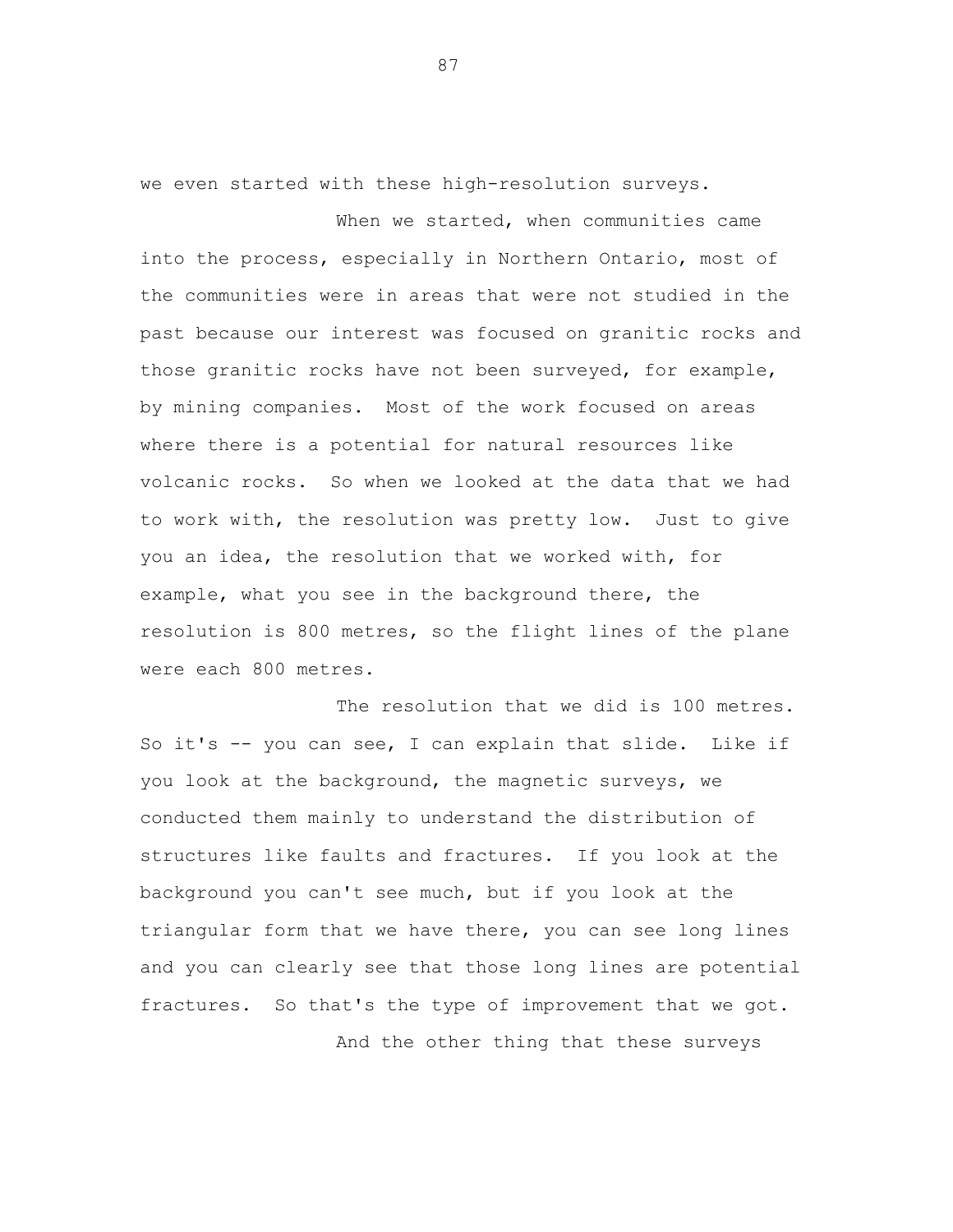allowed us to do is to have a better resolution of the different rock types that exist within the areas. The maps that we worked with were developed in the '40s and '50s. They used very coarse mapping. But with this type of surveys we were able to really refine the contours of the different geological formations. And so these surveys allowed us to go from very large areas -- like in some areas we had over 100-by-100-kilometre areas that we had to assess. So with these surveys we were able to narrow down the areas that we focused on.

**MEMBER McEWAN:** So just again out of interest, if I look at the -- there's almost a junction in the middle of that almost arrow shape that you've outlined and you go from sort of green with yellow and red shadings to an area that is blue with red shadings. What is that telling us?

**DR. BEN BELFADHEL:** So what you see, like the area in the middle is a different rock type. These are the volcanic rocks and, as you can see, they are heavily fractured, and those rocks, we excluded them from the site selection process even at the screening stage because we identify them as not suitable.

So in this case when we continued the studies we focused on the areas -- for example, if you look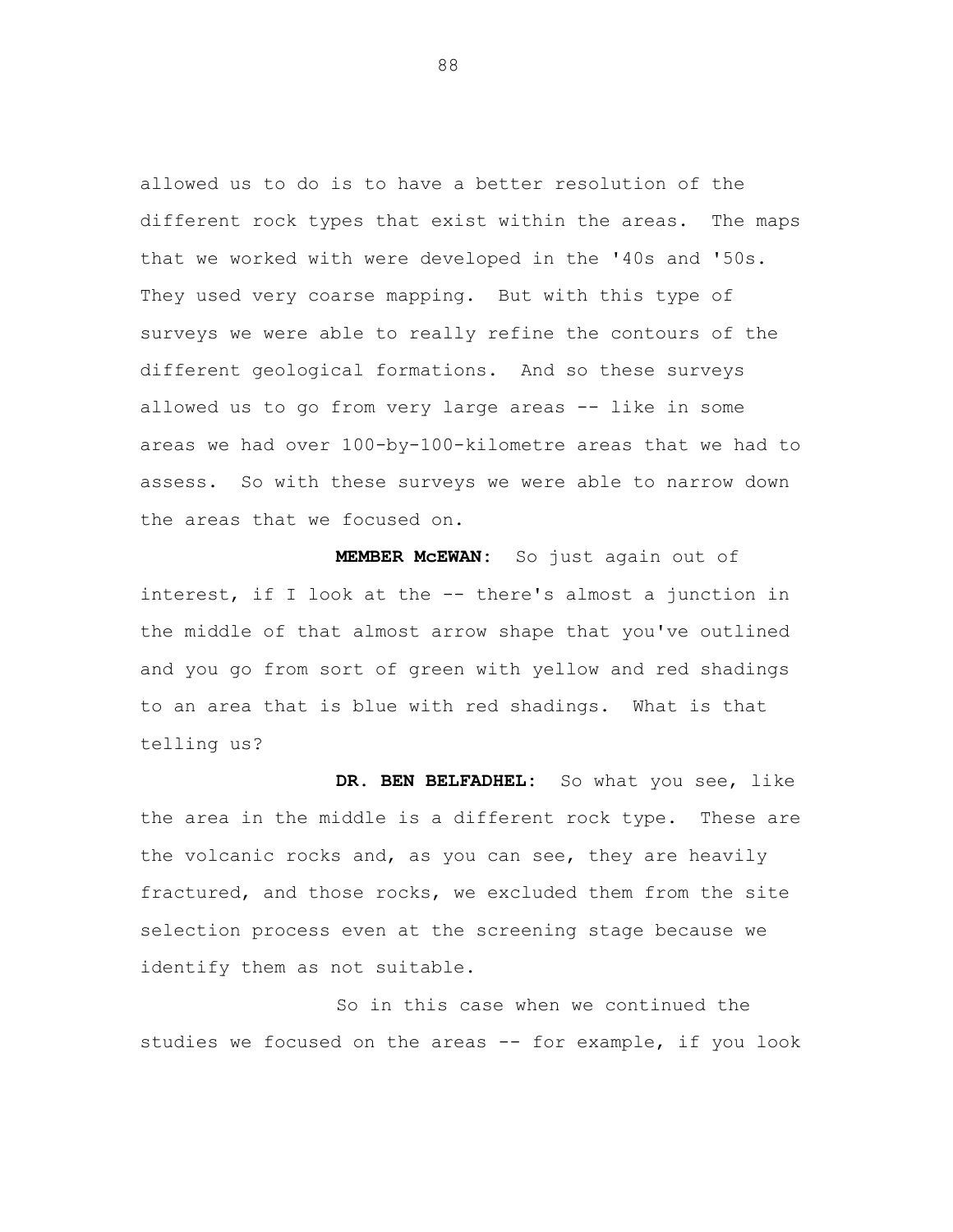to the left there is an area that is green. So that area, what you see there, I can say in plain language it's clean. There aren't many lines going through it and that's a sign that the area is homogeneous, no fractures, the potential for fractures there is low. So this is exactly what we were looking for with these -- so it was a very good guide for us to focus on areas.

**MEMBER McEWAN:** So, effectively, it's a screening tool?

> **DR. BEN BELFADHEL:** Yes. **THE PRESIDENT:** Thank you. Dr. Demeter?

**MEMBER DEMETER:** Thank you. I know it's a long time in the future but this is more a question for CNSC staff.

Under the current regulatory -- under the Act and the Regs, with onsite storage of high-level waste which is fuel or other high-level waste, it's currently under the sort of *Class I Facilities Regs*. When all this gets moved to offsite storage, do you anticipate that a new set of regulations will be required to contain this very particular activity? And do you also see that - obviously, the nuclear power plants who have paid a lot into this will want their waste stored there, but for other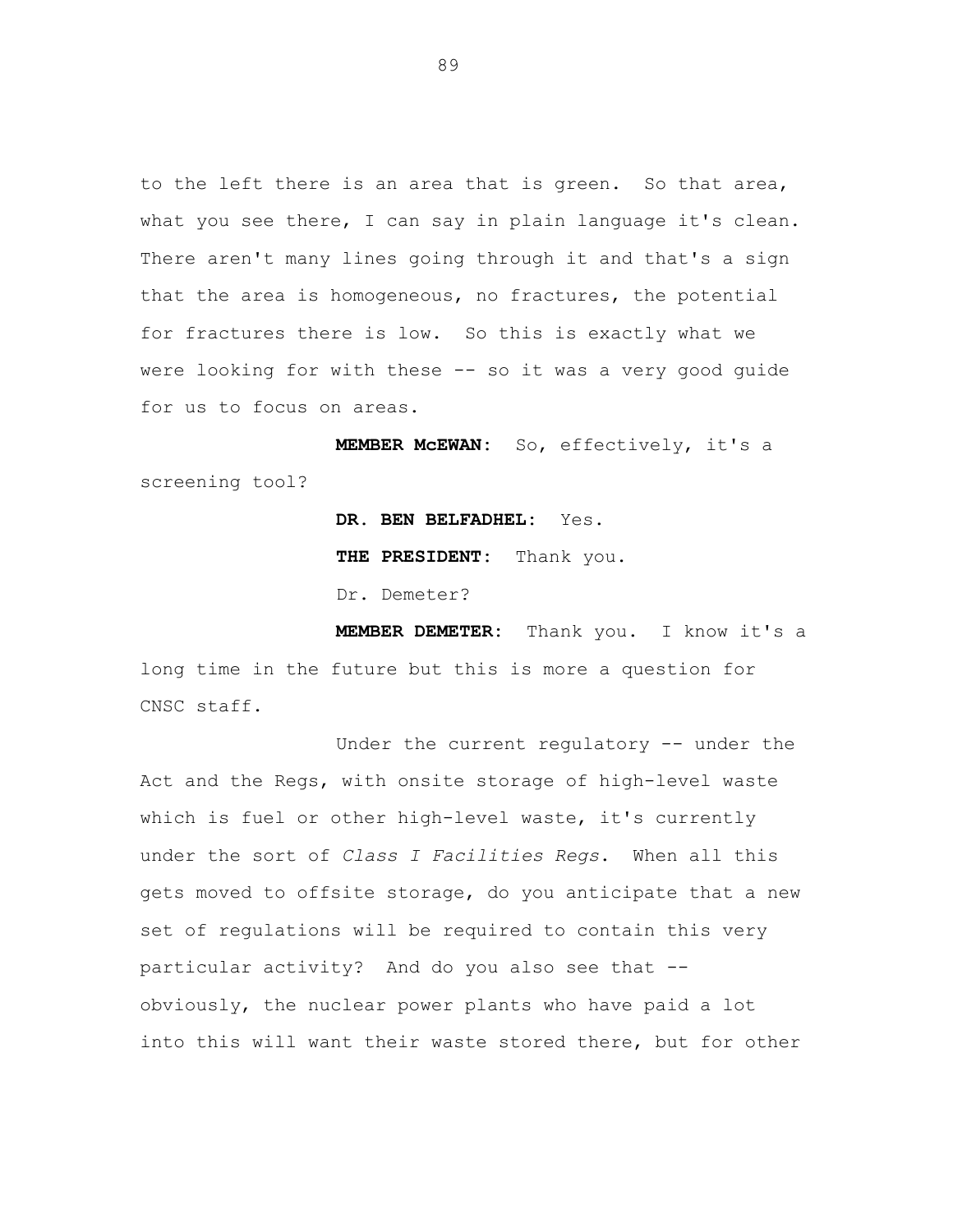licensees who may have high-level waste or nuclear fuel waste who haven't paid into this, do you see that as an obligatory storage option for them or voluntary?

**MS TADROS:** So thank you for the question. Haidy Tadros for the record.

I believe your first question was with regards to our regulatory framework and how sort of the Act and the Regulations as they currently exist, will they be meaningful -- if I may paraphrase -- into the future with these waste facilities?

So with that regard, I believe our regulatory framework as it currently exists with the set of regulatory documents as defined by our safety and control areas are sufficient to regulate what currently exists and well into the future in terms of the waste that is being categorized for the Class I facility waste that the NWMO will be seeing.

With regards to your second question on the potential for high-level waste producers, seeing them more obligatory to use this waste facility or a potential other option, as was stated, it is up to them to decide in terms of what choice they have to make.

Maybe I'll pass this over to Ms Karine Glenn who may have finer detail in terms of our current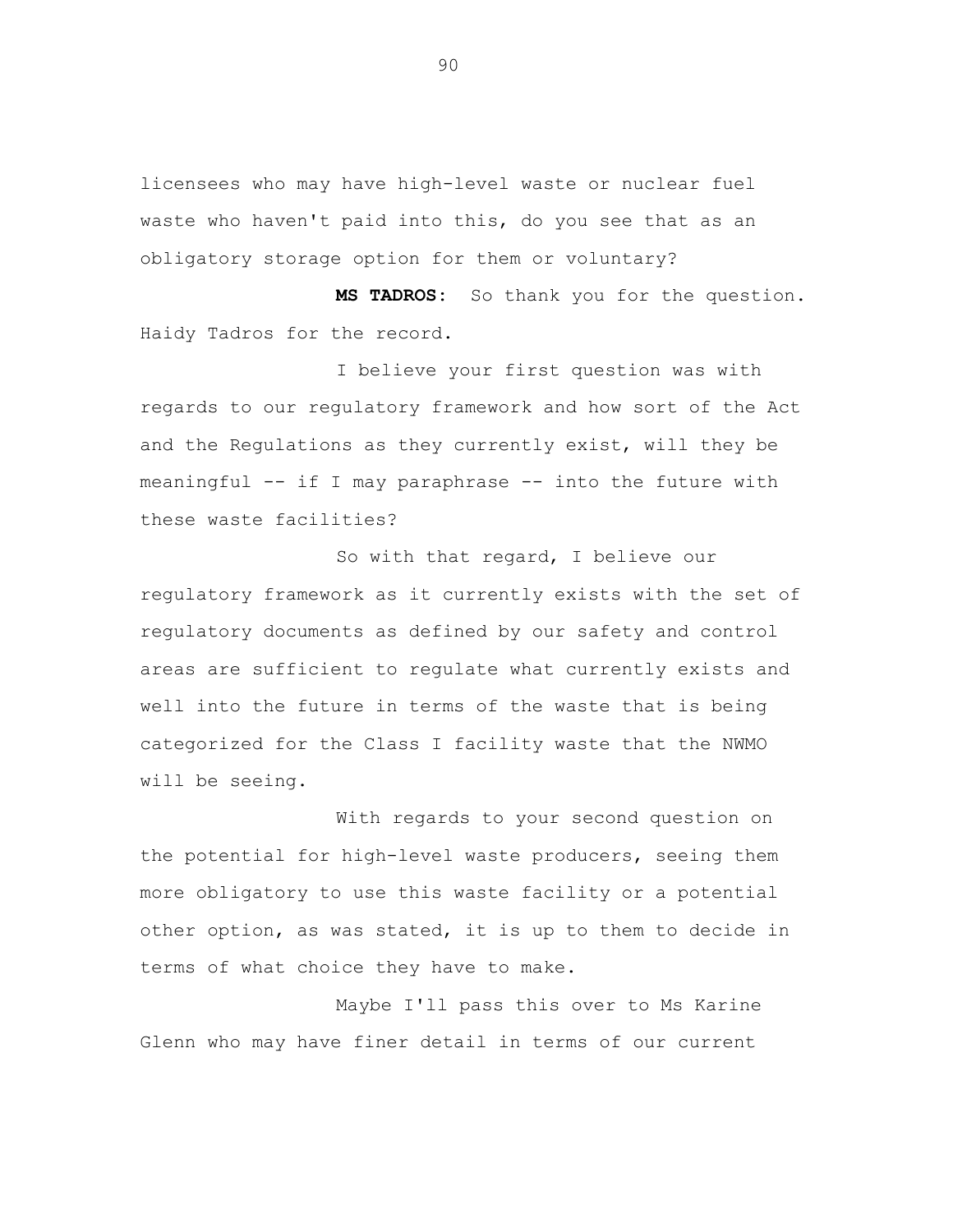regulatory structure and the requirements and into the future with regards to waste producers.

**MS GLENN:** Karine Glenn for the record. I'm the Director of the Wastes and Decommissioning Division at the Canadian Nuclear Safety Commission.

As Ms Tadros stated, the current Act and Regulations would be -- would enable us to license a facility such as a repository for high-level waste. It is the framework under which OPG DGR for instance is being proposed and licensed. There may be some specific requirements when we look at records retention and how long we go into monitoring for long term, and those can all be addressed through licensing or licence conditions. We are in the process of modernizing our regulatory documents that pertain to waste and we had a discussion paper in 2016 with some questions surrounding repositories and those kinds of questions, and so we will be coming forward with updated and revised guidance documents, but the actual regulatory framework in terms of requirements does not require modification today.

With respect to your question about whether obligatory or optional with respect to the high-level waste, the current waste policy that NRCan has put in place -- and maybe Mr. McCauley can add on that --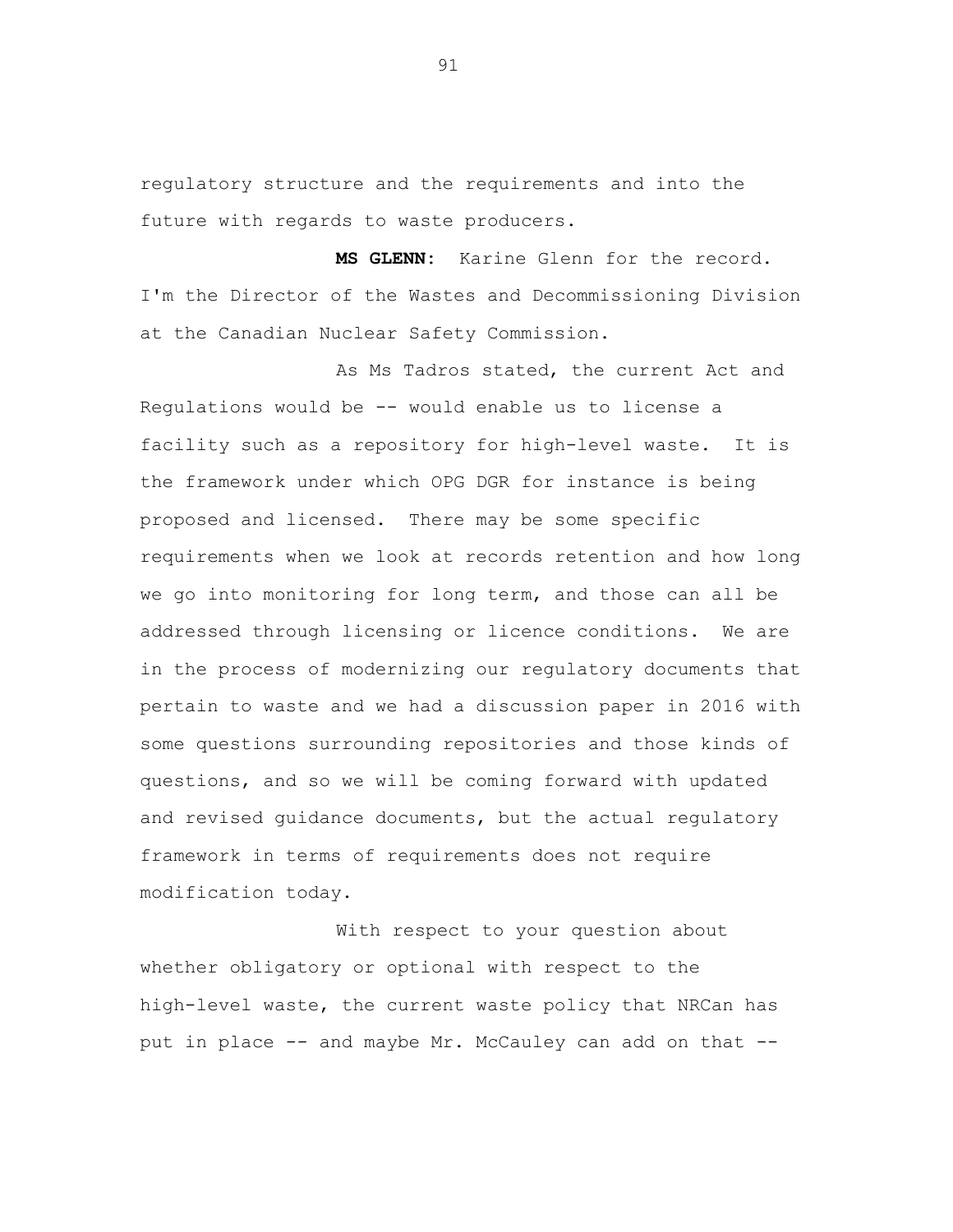is that the waste producers are responsible, and the CNSC does not dictate where the waste goes as long as the proposal that is put forward is assessed as being safe and protective of the environment and of people.

**MEMBER DEMETER:** Thank you very much. **THE PRESIDENT:** So again, I'm going to go back to that. So I want to hear from CNSC. We heard from NWMO and from NRCan that no legislative changes are required, we can handle any waste in Canada. Do you agree? So I'm talking about, I don't know, Cobalt-60, Cesium, things that I don't know where they're going to end up. Everybody is happy that the legislative framework now will allow us to -- you're going to the Joint Convention on Nuclear Waste Management. Will Canada present a view that we know exactly where everything is going to end up?

**MS TADROS:** Thank you for the question, sir. I think this was one of the ones we were anticipating. Haidy Tadros for the record.

Correct, we are going into the Joint Convention and our position will be that Canada's regulatory framework is robust to provide clarity of expectations with regards to waste and waste management.

With that, and as Ms Glenn has identified, we take opportunities to look at improving the clarity of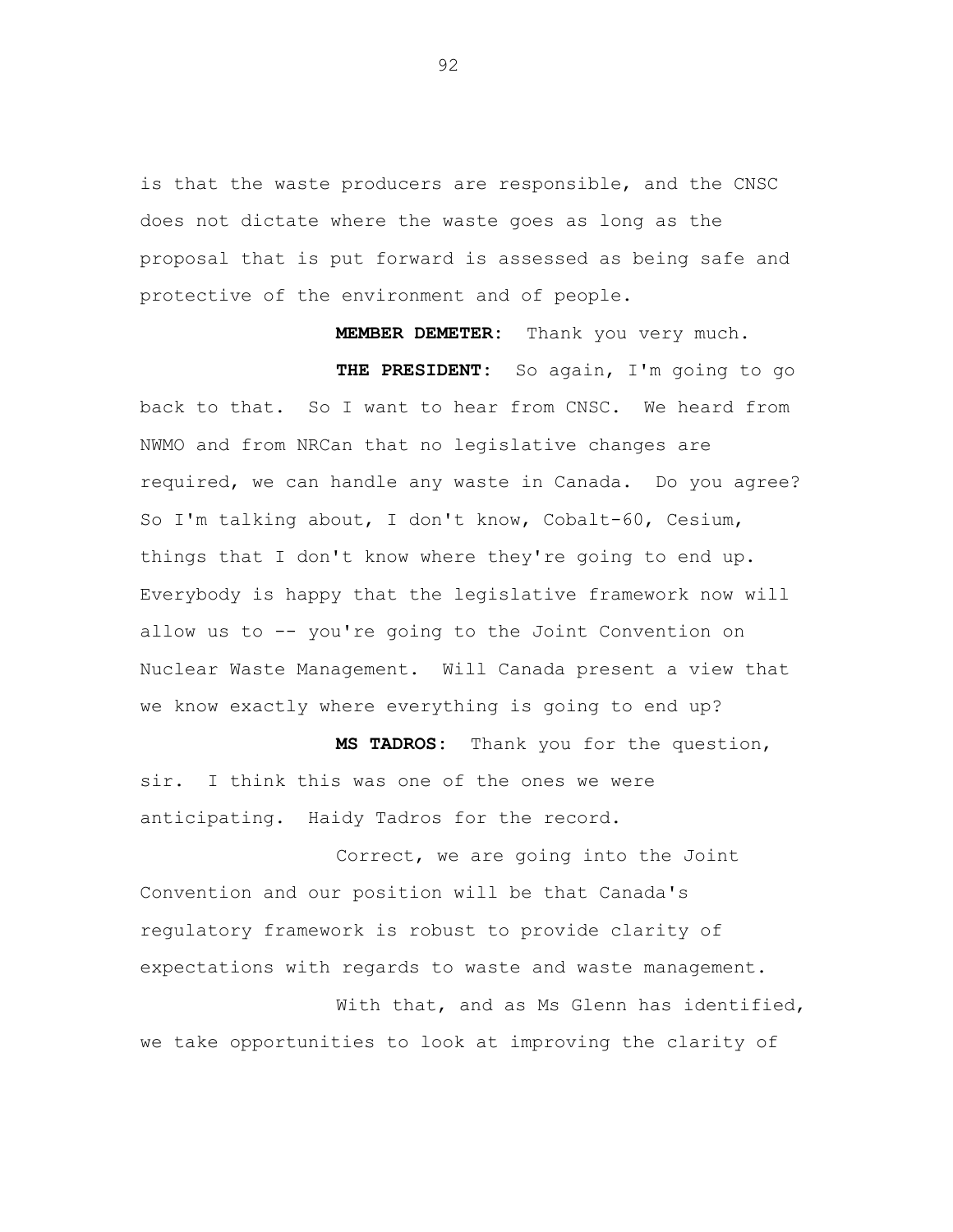expectations, we introduce more guidance, we introduce more clarify of information that is currently found not only in international standards but, as mentioned, we also use Canadian standards, CSA standards.

So at this point maybe Ms Karine Glenn can provide the details with regards to the framework not just with the CNSC but the framework, the national framework that exists for waste management and waste categorization.

**MS GLENN:** Karine Glenn for the record.

Currently the number of disposal facilities in Canada is not extensive, but there are many proposed projects that are coming before the Commission or are currently before the Commission for licensing action or for assessment.

When it comes to do we have a solution for all types of waste, I will start by saying that all wastes are currently stored in a safe manner and through oversight we continue to verify that that is the case. All of the facilities that store the waste are licensed by the CNSC and come before the Commission on a regular basis for relicensing. And so that's one aspect of it.

In terms of disposal, we are aware that industry is currently working together at finding solutions for the remainder of the waste that doesn't have a home, if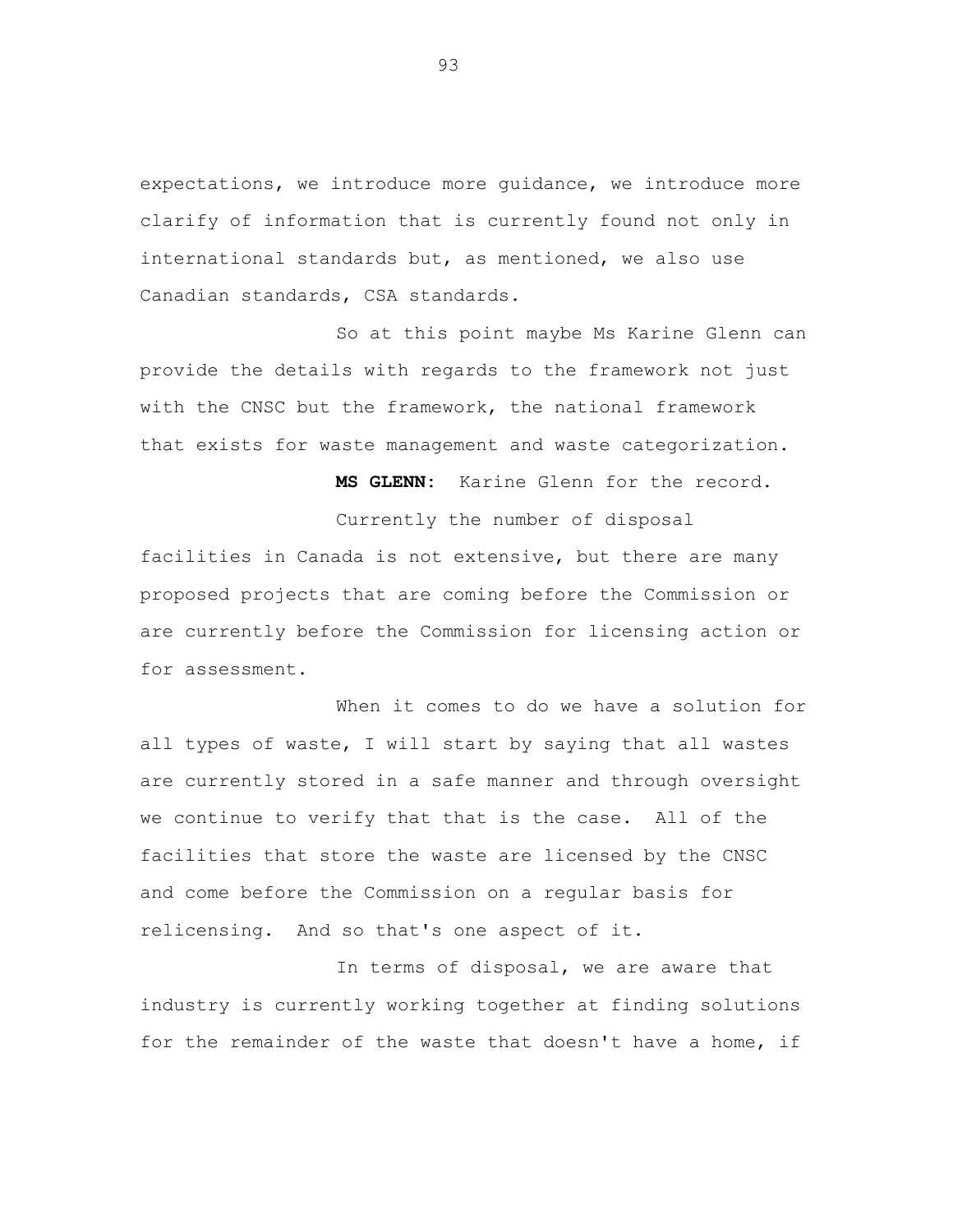you'd like, and we continue to follow up with them on the progress that is being made. And as facilities approach decommissioning end-of-life, these questions will become much more important to be resolved. Right now we still have time on our side, but we continue to undergo peer review of that every three years by the Joint Convention contracting parties and at the time we have committed as a country, Canada, that we are looking to those solutions. These solutions take time, as you've seen with many other projects for waste disposal, and so industry is working towards concrete solutions for the remainder of the waste.

> **THE PRESIDENT:** Okay, thank you. Back to Dr. Soliman.

**MEMBER SOLIMAN:** Thank you. My next question is about the used fuel containers. One of the proof test plans is non-destructive testing. Could you elaborate on the plan for non-destructive testing?

**MR. WILSON:** Derek Wilson for the record. So as we've been developing the design and the prototyping, looking at the manufacturing and fabrication technologies and so on that we've incorporated into our container design, obviously we have the need to be able to identify the non-destructive examination requirements for those, and so we've been over the last two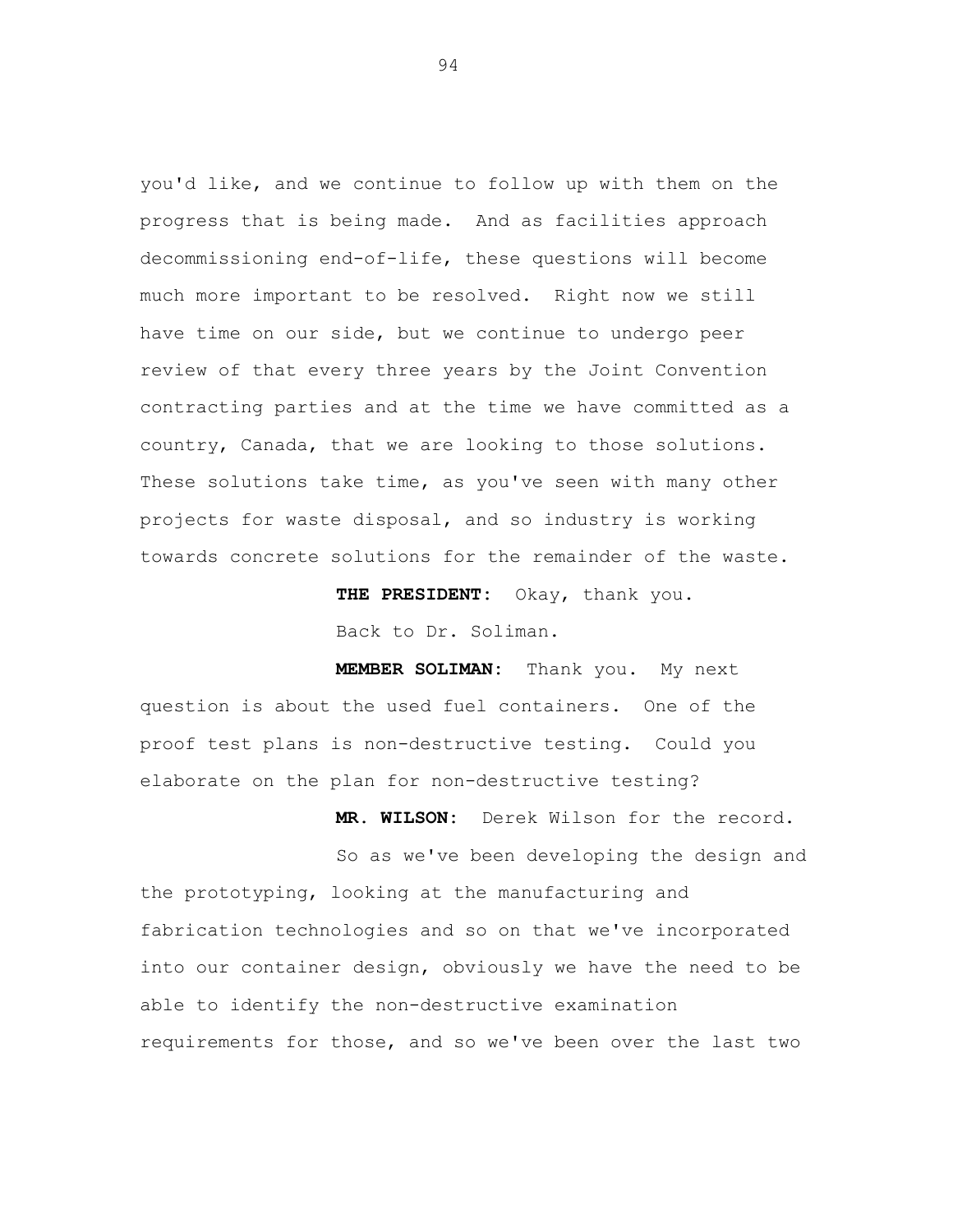years developing the NDE processes and equipment requirements to be able to analyze the condition of the welds, the thickness and the purity of the copper, coatings and so on.

So right now we're looking at a series of both eddy current and ultrasonic. We've just gone through the process of identifying the needs. We're actually commissioning right now prototype equipment for us to be able to do that non-destructive examination in-house at our Oakville facility. So we're just in the process now of working through setting ourselves up internally to be able to do that.

**MEMBER SOLIMAN:** Is the test only on the weld for flaw indications or it includes something else?

So right now what we're doing for the welds specifically is we're looking for flaws and we're looking for microcracking within the structure of the weld. And on the copper coating we're looking at flaw detect and essentially the adhesion to the metal substrate of the copper coating.

**THE PRESIDENT:** Thank you.

Dr. McEwan?

**MEMBER McEWAN:** Thank you. I'm just

**MR. WILSON:** Derek Wilson for the record.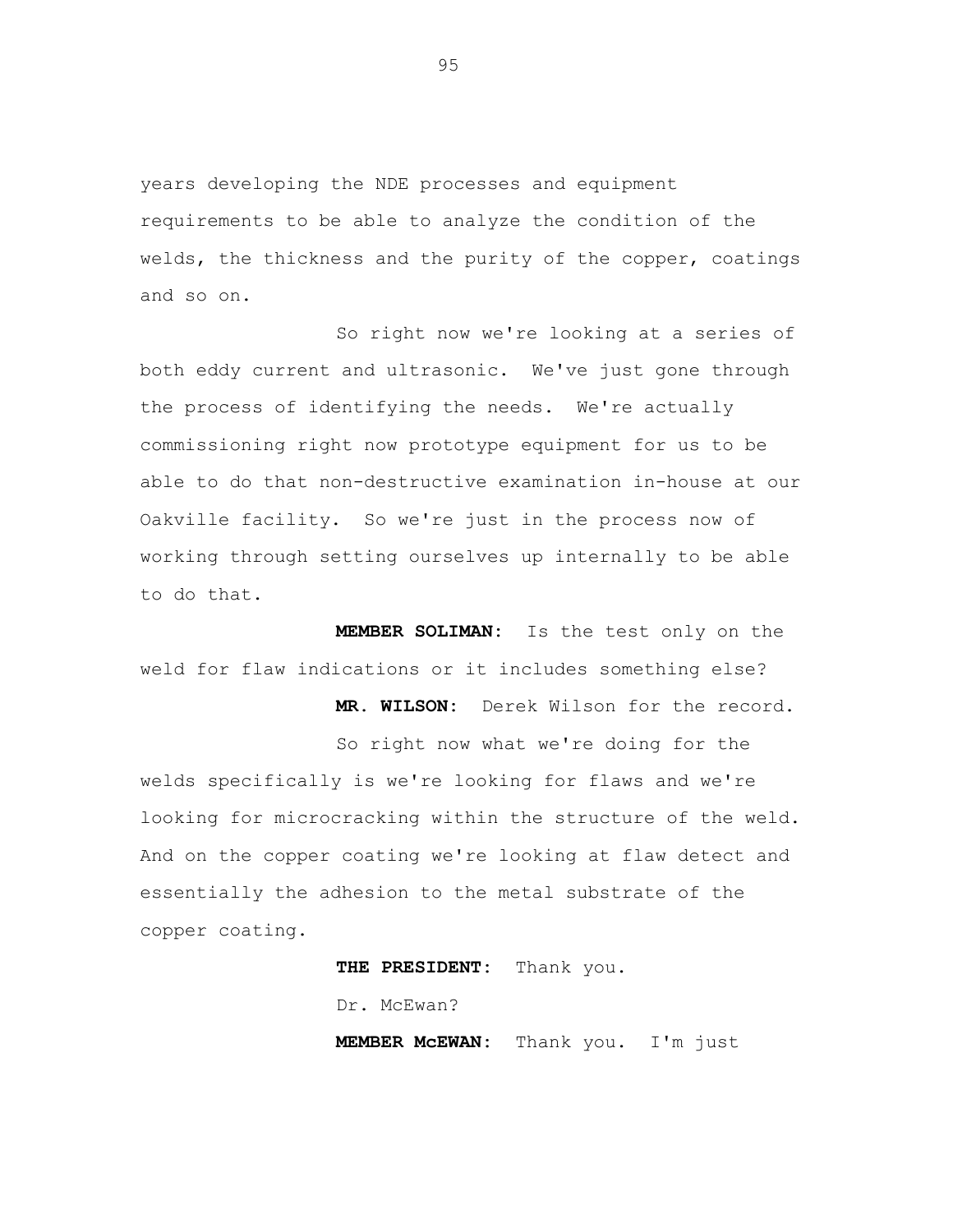quickly looking -- I think it's Slide 52 where you talk about the timeframe of expectation of the safety containers. As I was thinking, it just seemed slightly incongruous, but forgive a naïve question. So in the water immersion test, you say that 200 metres has to be robust and intact for one hour. If you drop something at 200 metres, it's going to take a lot more than one hour to recover it, so how do you actually ensure that there is a safety element built into that one-hour testing? Does that question make sense?

**MR. WILSON:** Derek Wilson for the record. I believe I understand the question.

These are international testing requirements for the certification of transport packages and these are standard pretty much internationally for that. The immersion test is to demonstrate the integrity of the container under pressure, and again, so it's the eight hours at 15 metres or the one hour at 200 metres.

And again, these are intended to be bounding scenarios for the integrity of the container in various aspects. I know there is the expectation that the container -- you know, the container performance is expected to be beyond that for the purposes of retrieval and so on. So again, these are international standards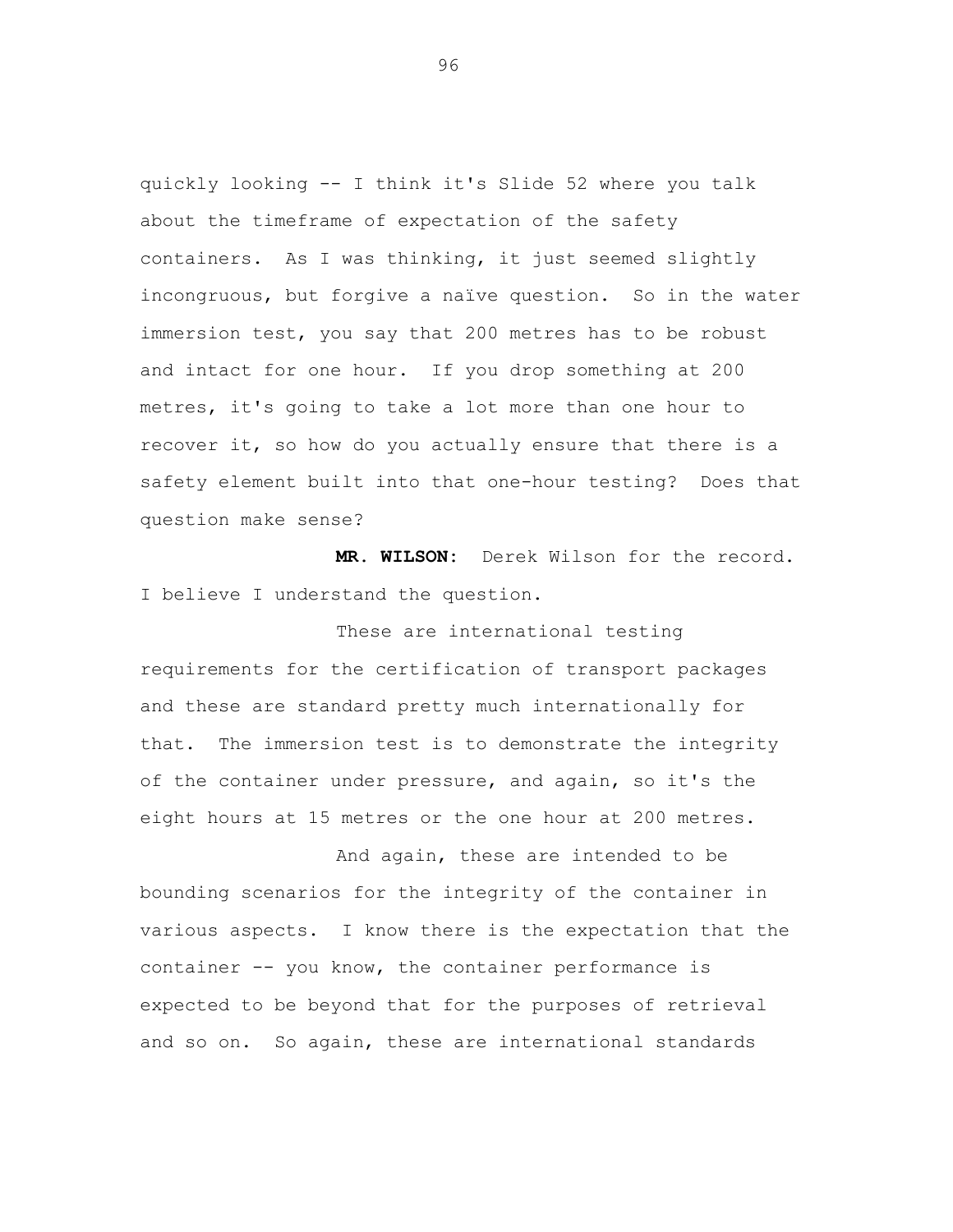that we have to adhere to, and in this particular case this is actually done through numerical modelling and model assessments as opposed to a physical placement of the container at 200 metres.

**THE PRESIDENT:** Dr. Demeter? Sorry.

 **MS TADROS:** That's fine. Haidy Tadros, for the record, just to maybe complement a little bit with regards to the standards that are used.

So on Slide 52 the progression that is identified is sort of a typical scenario of an extreme event that would happen to the package, so something gets dropped, potentially punctured, flames, and then water that is poured to put the fire out, and the standards in terms of the temperatures used, the timeframes that are used, again, as explained, are intended to be to mimic what would the container be under in terms of stress and how the container should survive, if you will, the different phases of the accident.

Ms Karine Glenn can elaborate specifically on the water immersion tests and the standards if that's worthwhile.

**MS GLENN:** Karine Glenn for the record.

I'll just clarify that the water immersion test is not a cumulative test, it's done separately from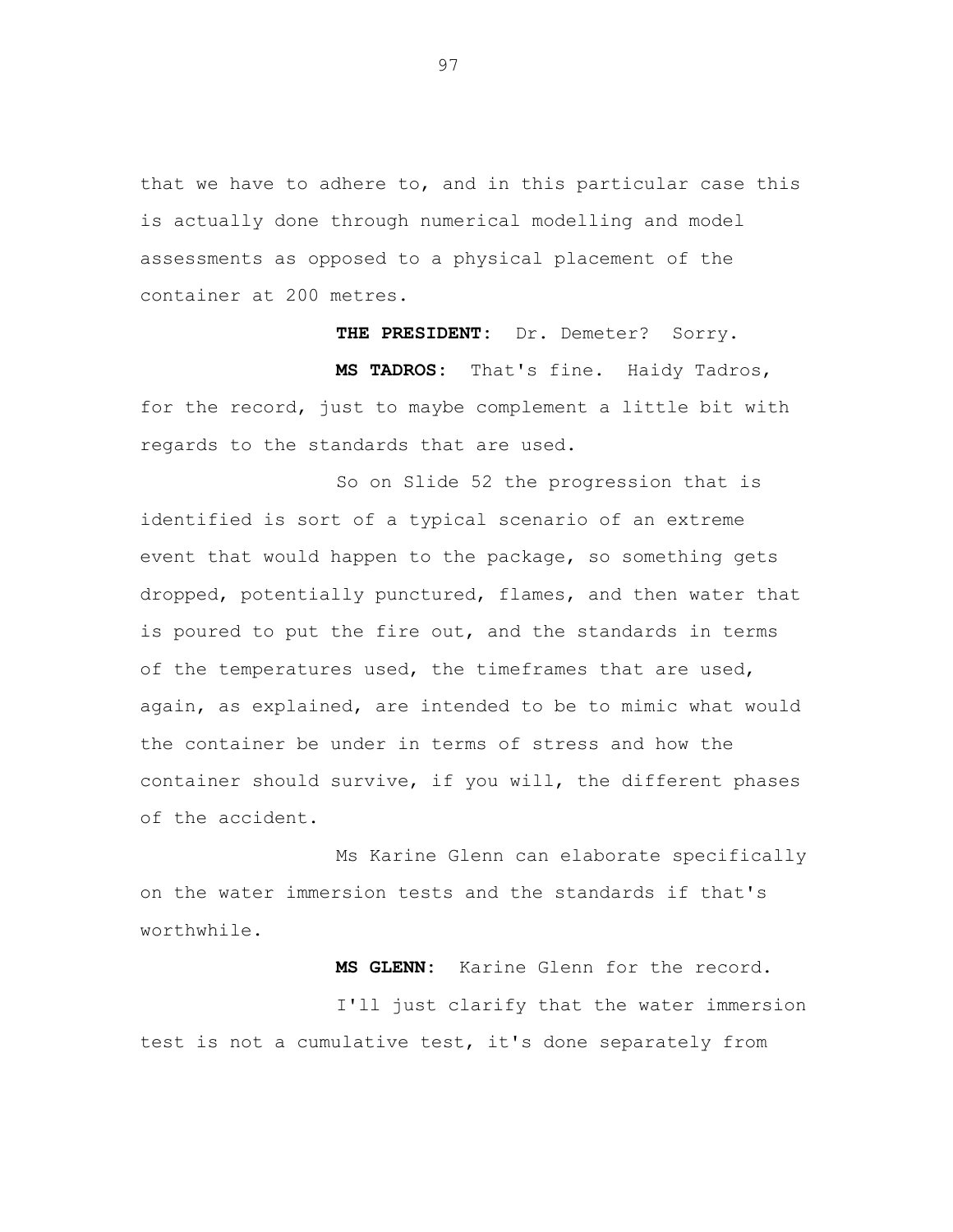the other three, and it looks at the actual transport container integrity itself, so for leakage at that point and making sure it doesn't collapse. However, it's important to note that this type of container has multiple barriers and that the fuel itself is actually in a solid form. The pellets are in a welded pencil, if you'd like, in bundle. And so that actual test, what they're looking at is the actual external flask and does not actually take into account all the multiple barriers that are included in the container.

**MEMBER McEWAN:** So if I'm right, 200 metres is 20 atmospheres?

 **MS GLENN:** Yes, that is correct, and that takes actual -- what we call maximum operating pressure, so it would assume that internally there are additionally certain conditions at the onset.

These, as Mr. Wilson pointed out, are standardized test conditions, hypothetical accident conditions as dictated through the International Atomic Energy Agency Regulations, which Canada has adopted in its integrity, and it is used worldwide. And in over 55 years of the transportation of radioactive materials there has never been an accident that has resulted in significant environmental or radiological contamination from a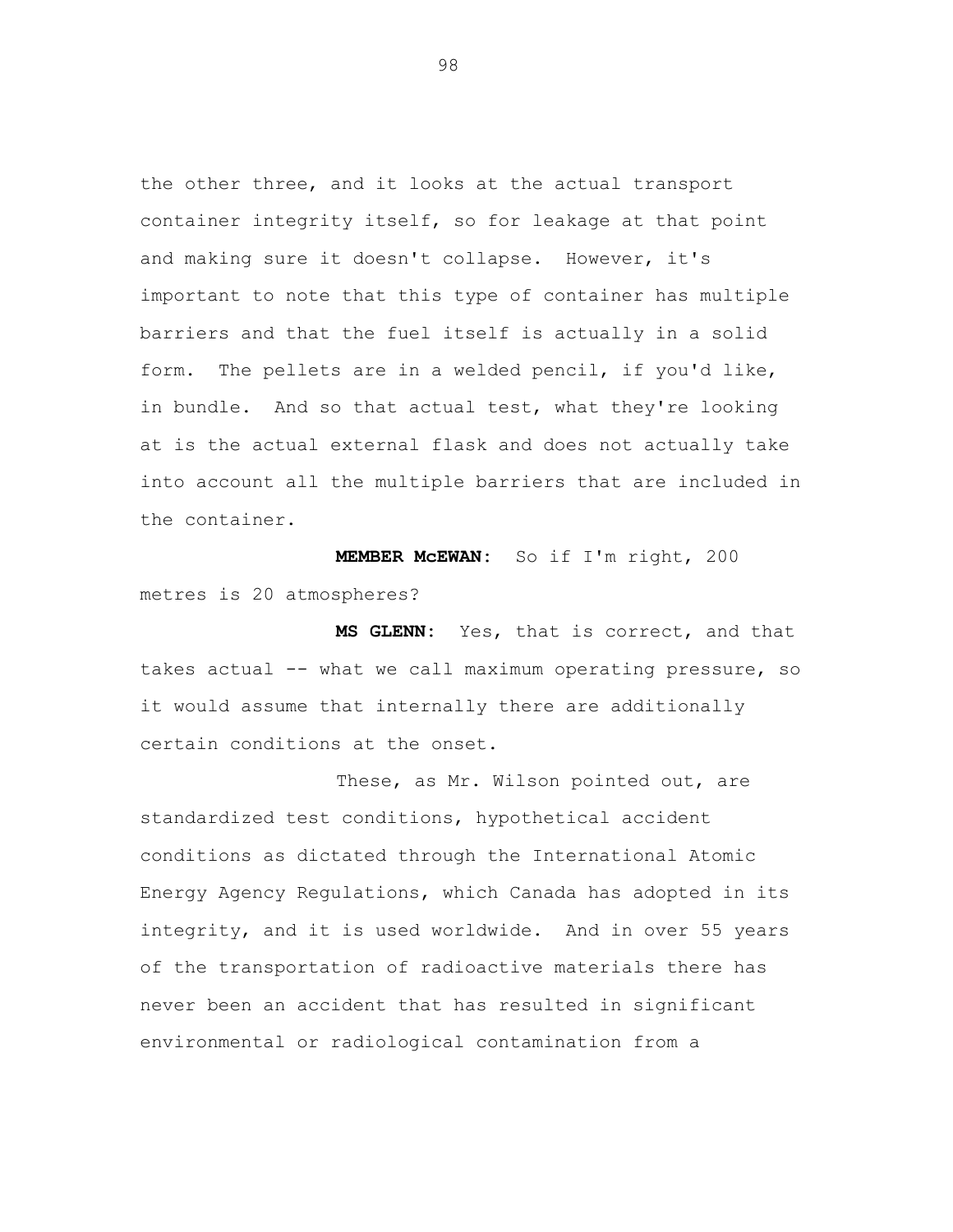transport accident.

And there have been multiple very severe accidents such as fires, crashes of -- with very severe consequences. And in all cases, the packages performed as expected.

**THE PRESIDENT:** I think somebody - somebody want to add something to this?

 **MR. GARG:** Yeah. This is Raj Garg here. I'm the transport specialist at the CNSC.

I would just like to add that these tests shown on this slide 52, they're very basic requirement written there. They are not elaborative, really.

There's much more requirement on these tests when they're done like the drop test or the thermal test. There are certain requirements imposed before you can do that.

There is to be engulfing fire, it has to be controlled air circulation there. So when the water test -- water immersion test is done, the studies haven't been done how long it's going to take the package, how far it will be from the ground level, depending on that.

And again, I think the last 50 years there have been one or two cases where they've not been able to take the package out from the deep water level from more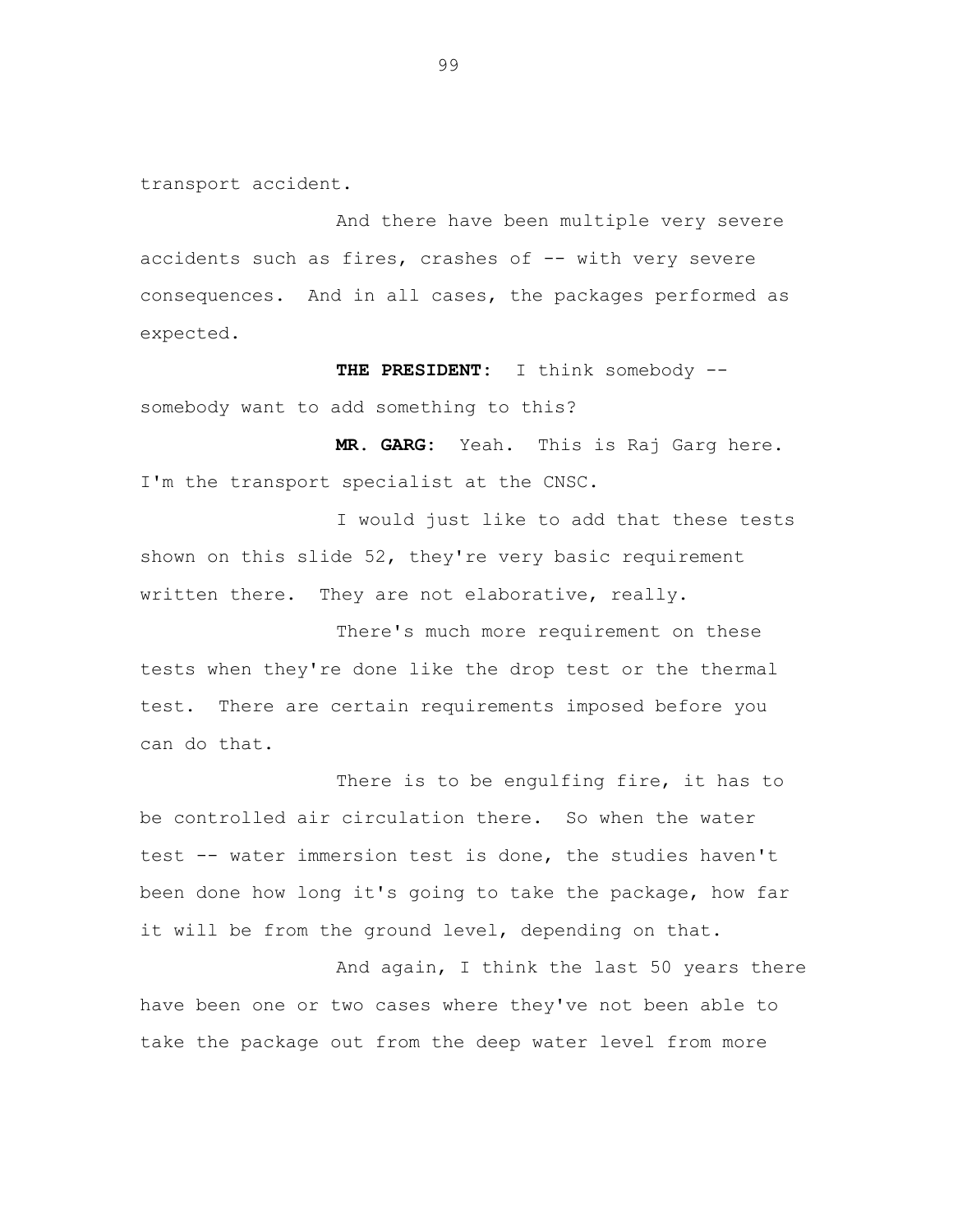than 200 metres.

So there's a number of studies done after this test have come there but, again, there's much more requirement behind that. This is just in simple terms these requirements are put there.

 **THE PRESIDENT:** Thank you.

Dr. Demeter?

 **MEMBER DEMETER:** thank you. This is just an observation, maybe, for clarification.

CNSC Staff have talked about the countries involved in their DGR regulatory forum, and then there was a slide from NWMO, slide 54, which looks like international cooperation -- signed cooperation agreements.

The one disparity between the two lists is that the U.S.A. is not one of the signed cooperation agreements. And given their history and long road to where they've gotten, I just was curious why the U.S. is not part of that group that's signed cooperation agreement but is part of the DGR forum group.

 **MR. WILSON:** Derek Wilson, for the record. These cooperation agreements are set in such a way that the technical research and development that's ongoing between these various organizations is shared freely.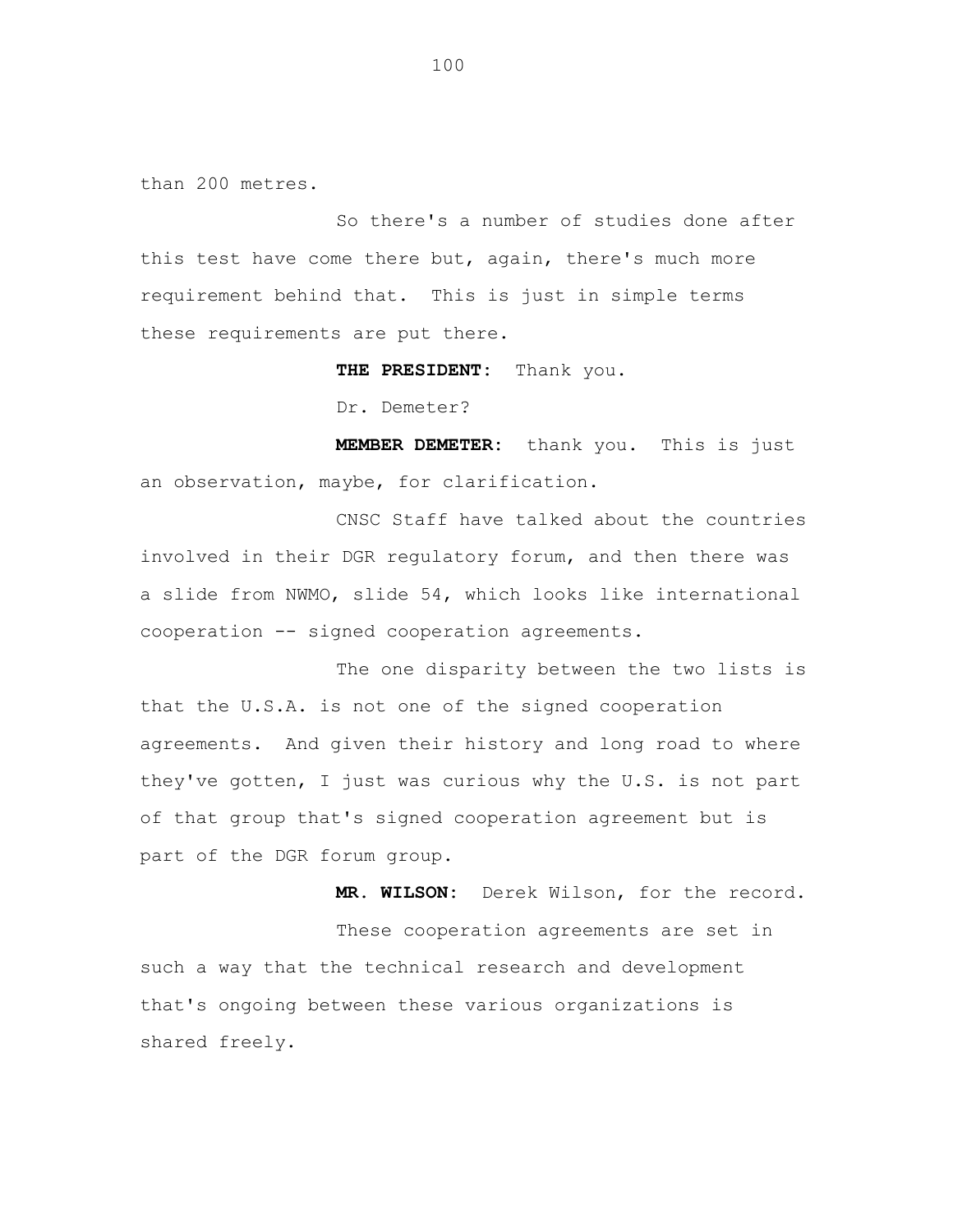There's -- we have ongoing coordination and cooperation with the United States through various other forums, but these particular cooperation agreements, because of the Department of Energy, we're not able to form a similar type of agreement with them just from a sharing perspective for the DOE.

So the Department of Energy doesn't have the same mechanism to form such a free-flowing agreement of information back and forth as compared to the other waste management organizations that have a very similar mandate to the NWMO.

 **MEMBER DEMETER:** Just as a follow-up to that for staff, do you have any form of signed cooperation agreements with NRC, for example, or EPA, or is it just a DOE issue in the U.S.?

 **MS MECKE:** Julie Mecke, for the record. Just to be clear that CNSC as a regulator will enter into Memorandums of Understanding with other countries, and they may not be the same countries as NWMO, just so that's clear.

On the DGRF is the U.S. NRC and the CNSC does have a Memorandum of Understanding with them and as another fellow nuclear regulator, we have the ability to share information and do technical exchanges with them, so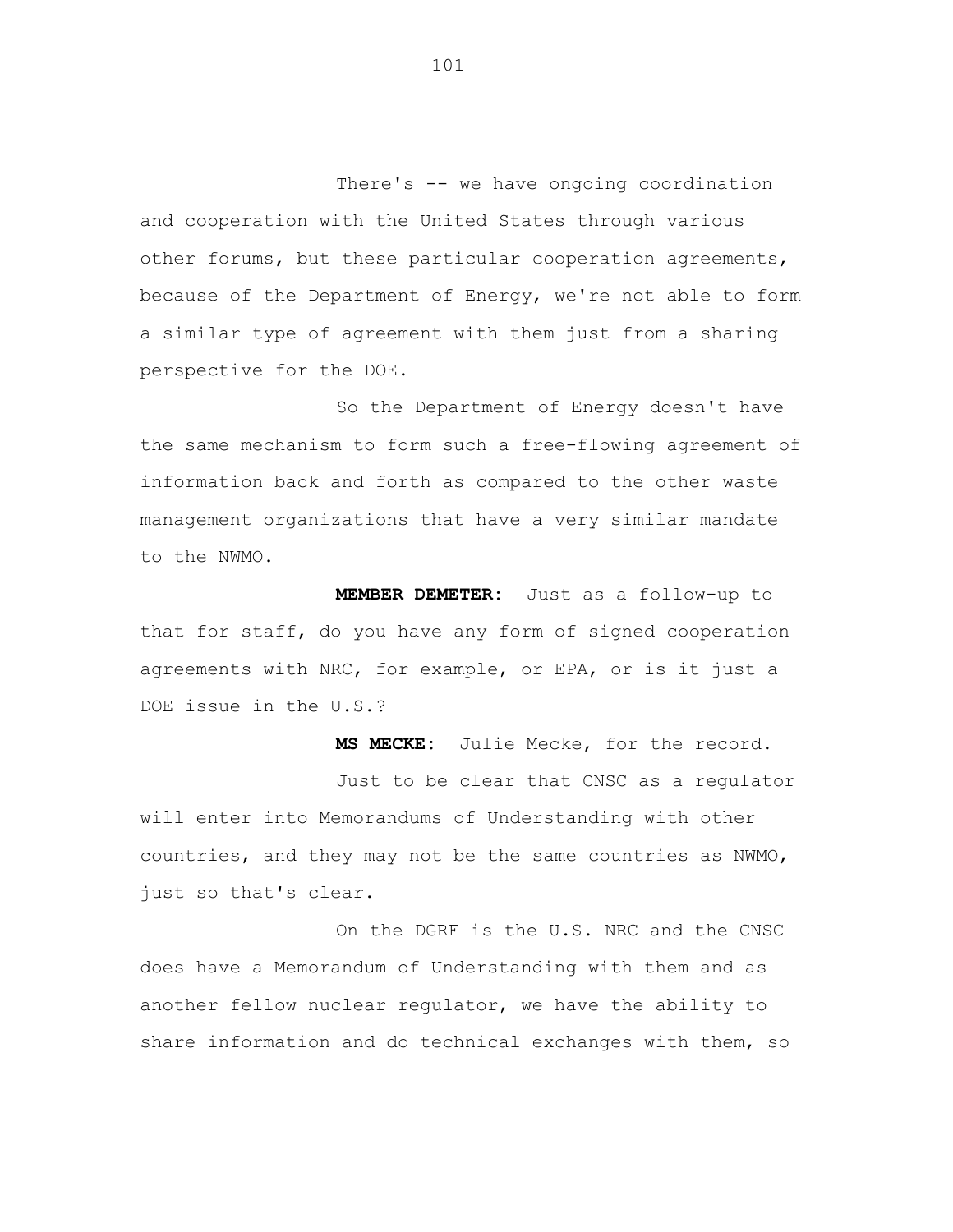it's an add-on to that existing MOU that we have with them.  **THE PRESIDENT:** But if I understand correctly, you bonded with the WIPP people once they -- you know, the event happened over there. And they have -- it's DOE oversight, but they have an external body that you can actually -- the technical managers that, I assume, you are in constant discussion.

 **MR. WILSON:** Derek Wilson, for the record.

You're correct. As I mentioned, we do have -- we do have coordination with the Department of Energy, the WIPP facility, for instance, in terms of being able to gain access to that facility and share information, similarly with Yukka Mountain and the work that was done there.

So there's avenues for us to be able to leverage the U.S. experience. It's just not through a similar agreement as we have in this particular area.

So we have an engagement. You know, the EDRAM group is another example where, you know, the U.S. participates, as does Canada.

So there are multiple forums that we have connection to the U.S. program. It's just not through this type of mechanism; that's all.

 **THE PRESIDENT:** Thank you.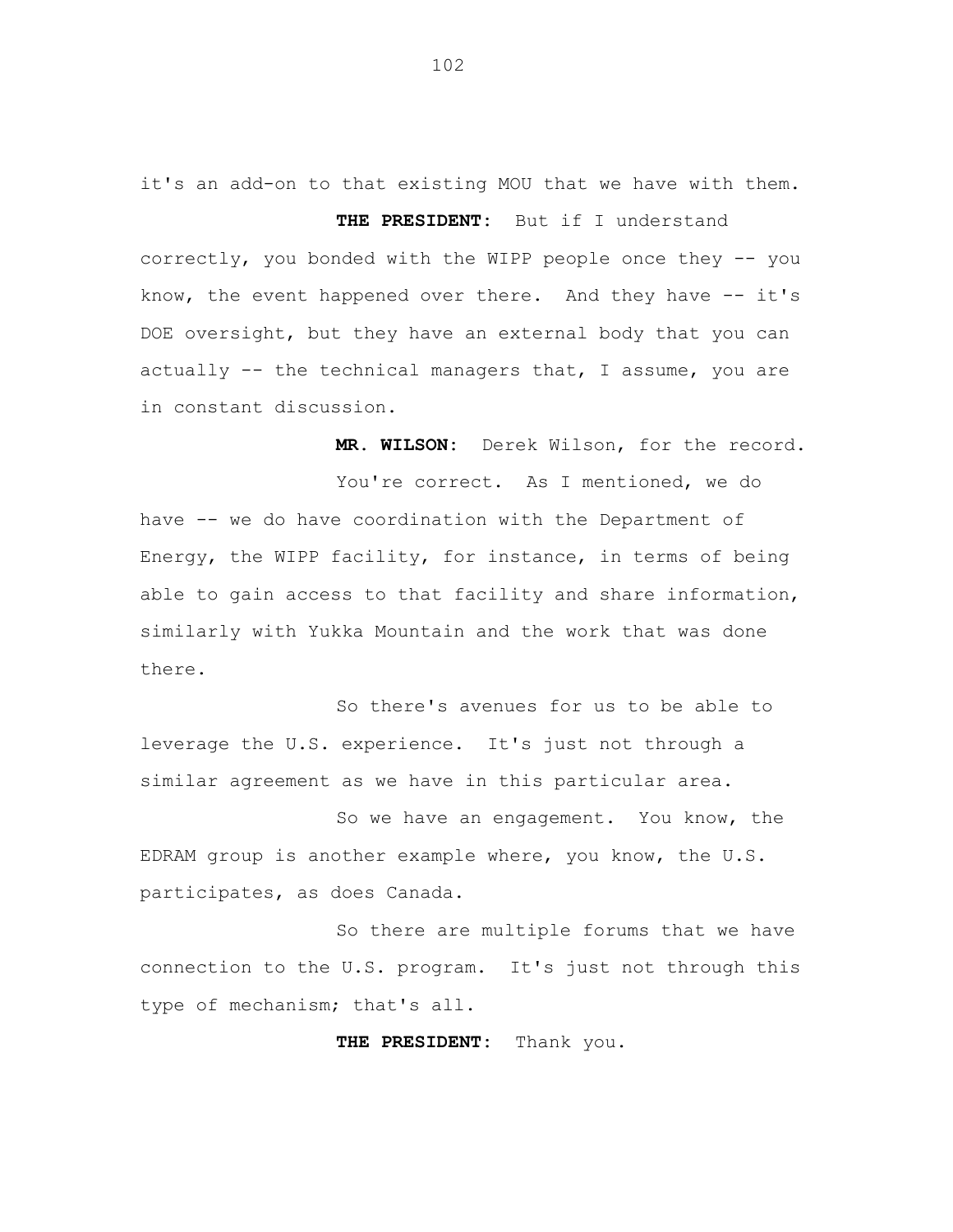Dr. Soliman.

## **MEMBER SOLIMAN:** Thank you.

I have a question about the safety assessments, specifically operational safety.

What -- I know this question may be ahead of time, but I would like to know your expectations or what factors, what thought has been put in place with respect to operational safety.

**DR. GIERSZEWSKI:** Paul Gierszewski, for the record.

So we have conceptual designs at this point, and we are looking at them from an early stage to understand the operational safety aspects as a guide back to the design at this stage.

We've looked at a variety of topics at this point. We've taken, for example, an ALARA perspective looking at the planned operations to see what that would imply, and so does that suggest way s to optimize the design when you understand what contributes to the worker dose.

We've -- in fact, recently -- currently doing some work on the accident assessment during the pre-closure phase looking at possible accidents from both internal events looking at how we're handling the fuels and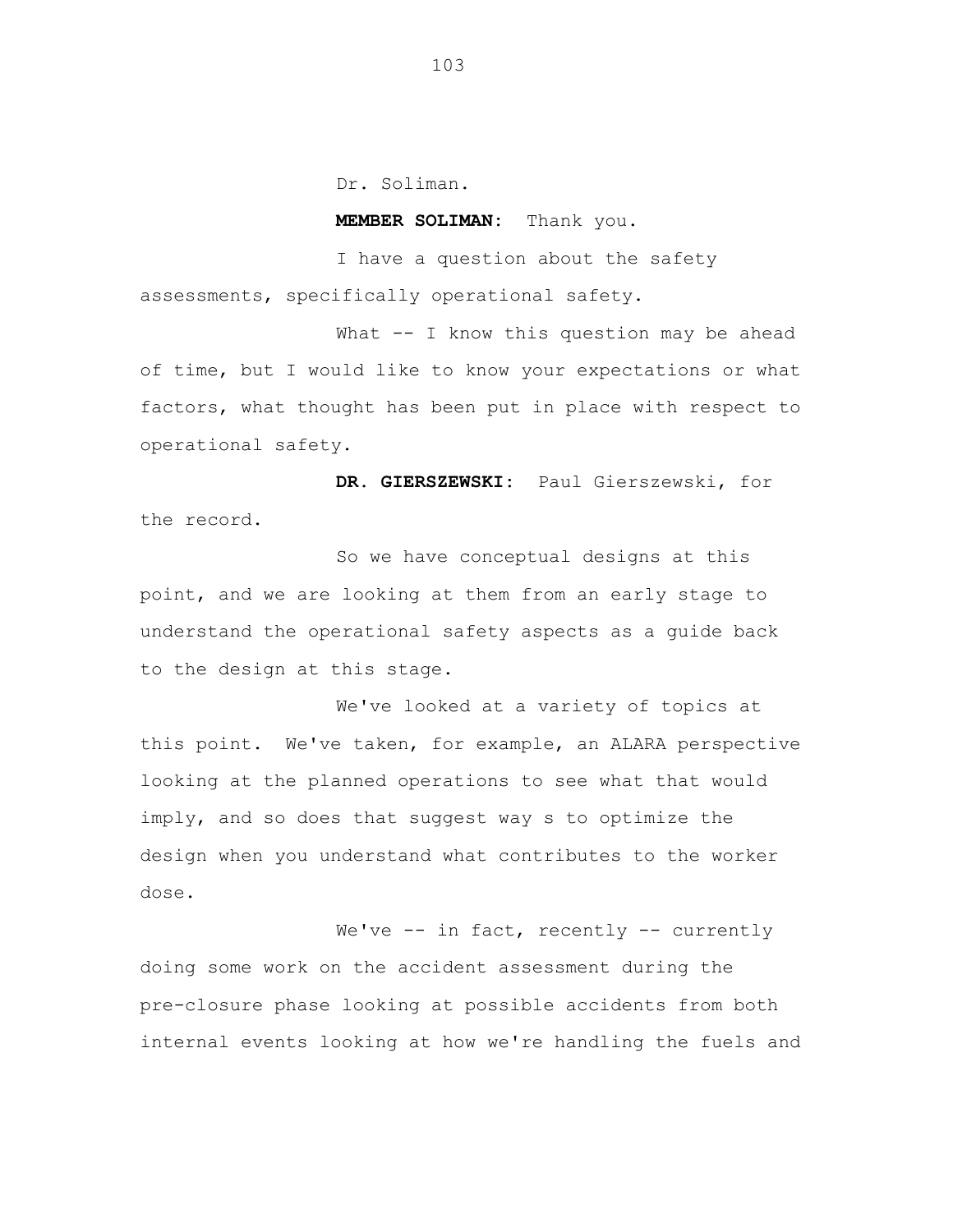how that might lead to an accident as well as external events and doing an assessment on that based on the conceptual design.

So we're looking at it now with an early stage to understand what are the key drivers on that from both input to the design and input to our understanding of what we need to do as part of a future safety assessment for an actual facility.

**THE PRESIDENT:** Thank you.

Dr. McEwan?

**MEMBER McEWAN:** Just a couple of simple questions.

Do you make your annual and triennial reports public or are they private to the Minister?

 **MS FRIZZELL:** Good morning. For the record, my name is Lisa Frizzell, and I am the Vice-President of Stakeholder Relations at the Nuclear Waste Management Organization.

Thank you for your question.

Yes, we make our annual and triennial reports public. We publish them on our web site at the same time we submit them to the Minister of Natural Resources.

We also distribute them to a mailing list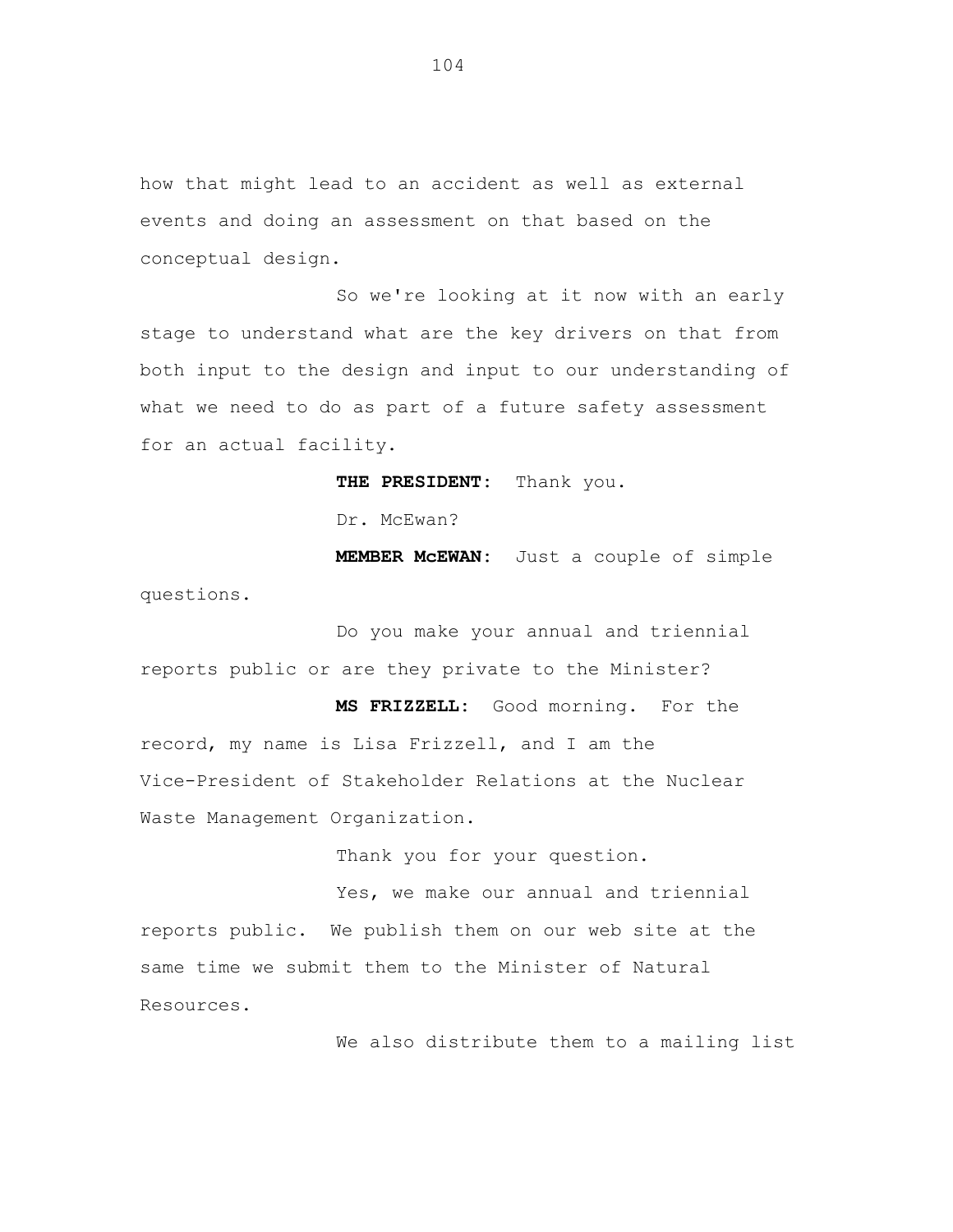of people who have expressed interest in being updated on our work.

**MEMBER McEWAN:** And in terms of the agreements that you've entered into with communities for sort of the educational process that you describe in the CMD, what do they look like? How structured are they, how -- what sort of commitment do you make to those communities to provide resources?

**DR. BEN BELFADHEL:** Ben Belfadhel, for the record.

So we have a wide range of agreements with communities, funding agreements, and the principle of that is -- for many of the agreements is our principle is we don't want the communities to be out of pocket by participating in the project, so what we try to do is to cover their expenses and their learning activities. We cover all that because, as you can imagine, that takes a lot of effort and energy, so we want to help them with that.

So the agreements are very simple, so the communities, they express desires in terms of what they want to do in terms of learning and things like that, and we just look at that and sign an agreement. And --

**THE PRESIDENT:** Are they public, the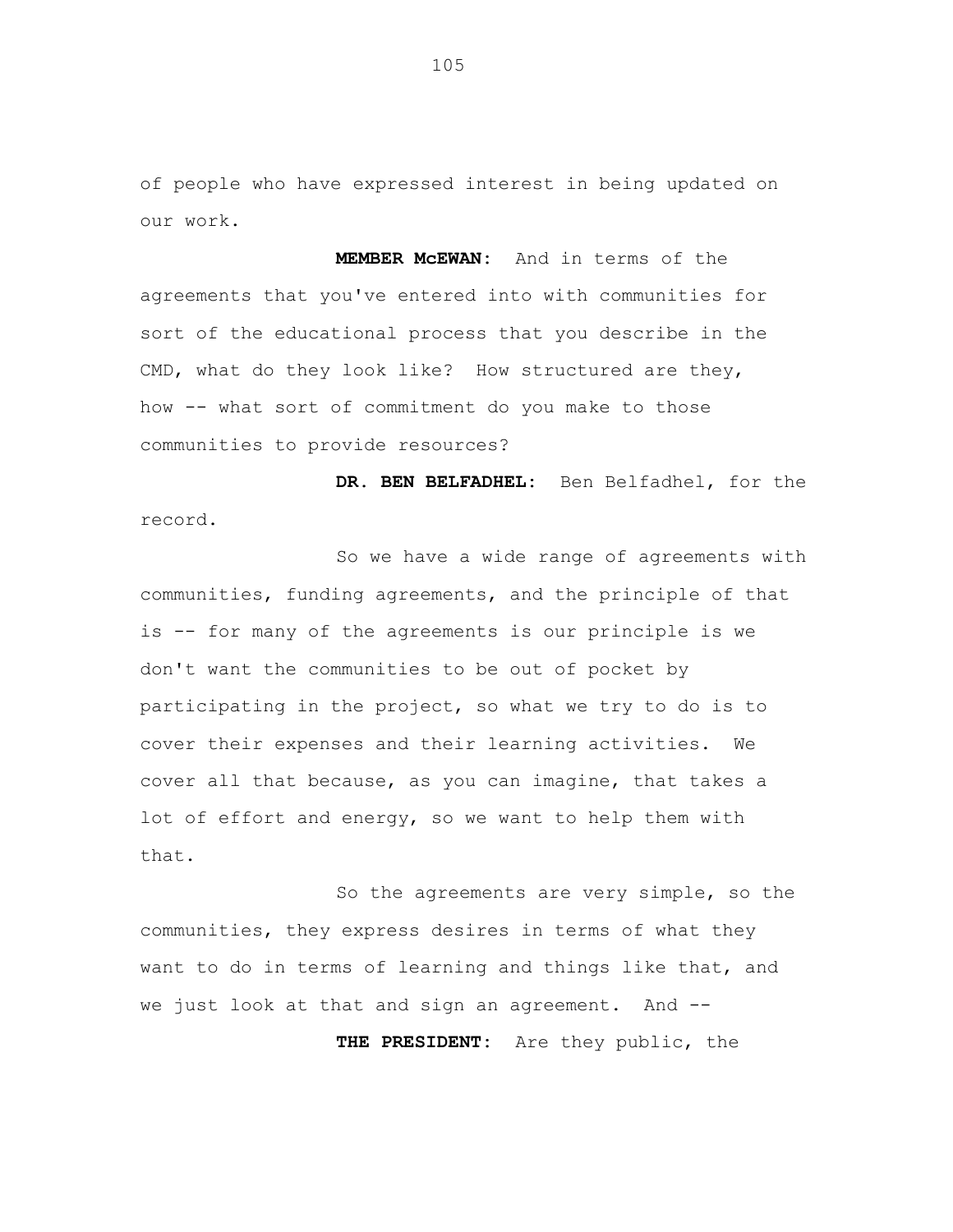agreement? The fact that you enter into an agreement and all that.

DR. BEN BELFADHEL: So all the agreements that we have are on our web site, so we have pamphlets that describe all the fundings that we give to our communities. And in addition to that, all these agreements are discussed at CLC meetings, at Chief and Council meetings or at Mayor and Council meetings that are public.

**THE PRESIDENT:** Speaking of public, you know, by the way, I really like the  $--$  all the references in there.

So this is going to be such a long project, so what's your game plan, both CNSC and NWMO, about keeping references of all the work that's been done?

You have advisory committees, you have geoscientific review group, you have the IAG review. Are all this material classified and publicly available somewhere?

**MS FRIZZELL:** This is Lisa Frizzell, for the record.

Yes, we have a comprehensive set of materials posted on our web site, including background about the work that we do, the program information that's available to communities, technical reports, questions and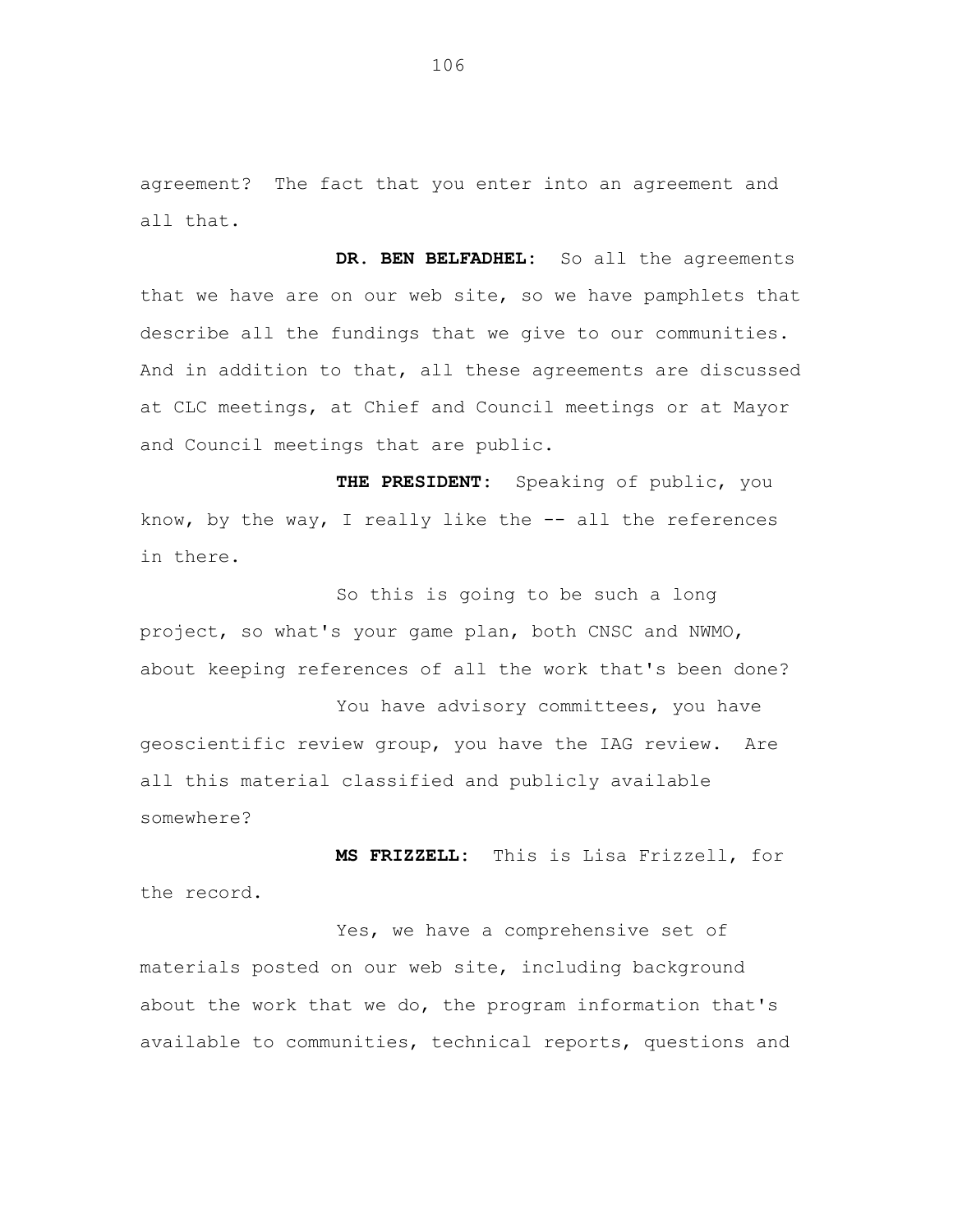answers and so on.

**MS TADROS:** It's Haidy Tadros, for the record.

Thank you for the question, sir. It's a very important one.

Yes, we currently have executive summaries of the AEG (sic) reports, and I believe it was just posted today, the most recent that the IAG was involved in.

As staff -- and we conduct our outreach activities. We have opportunities to, obviously, communicate with the public, but we have our regulatory oversight reports and our status updates, sessions such as these with the Commission through Commission Member Documents that are publicly available.

All of these is kept in reference and is intended to be a living history of the decisions made, the steps taken, the communities and the individuals we've seen and discussed as the life cycle of this project goes forward.

> **THE PRESIDENT:** Thank you. Dr. Demeter. Dr. Soliman.  **MEMBER SOLIMAN:** On slide number 12,

technical method, the last bullet under technical method,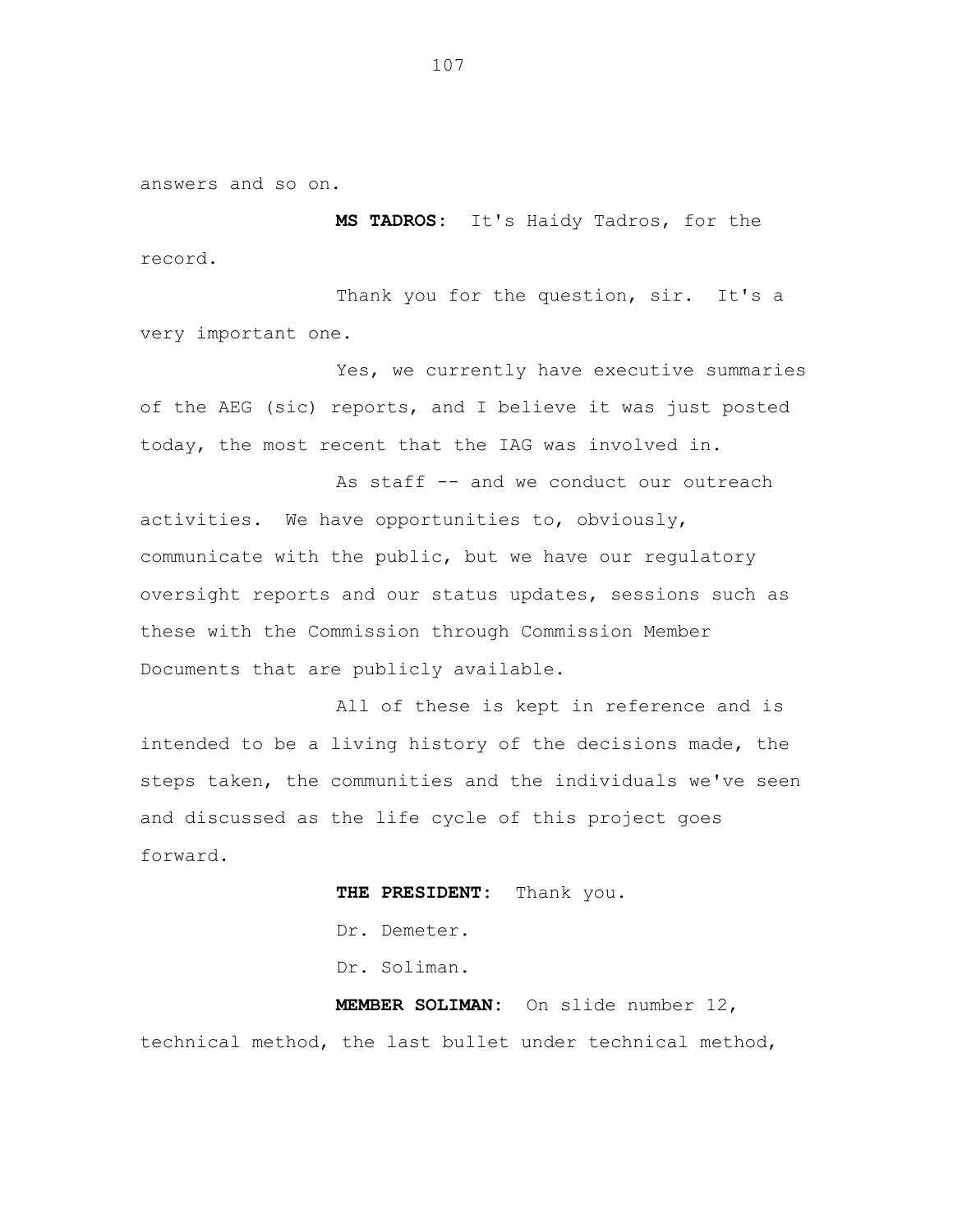optional is stable shallow underground storage.

Could you please elaborate on that? What does that mean?

 **MR. WILSON:** Derek Wilson, for the record. As part of the original studies that were conducted in the -- in the period of developing APM, there was a consideration for an option for an interim storage facility, either shallow -- at shallow depth or at surface to facilitate the fuel given the uncertainty around the times because the original plan was it could have been anywhere from 2035 to 2065.

That option, while it was maintained, we are not -- no longer carrying that option as one that we're considering in terms of both cost and design considerations, but it was an original option of the APM program at the time in 2005 when it was proposed to the federal government.

**THE PRESIDENT:** Is that why the asterisk is in there? There's an asterisk.

Every time I seen an asterisk, I'm looking for a note.

That is correct. There's -- if you -this is an extract from a larger slide that we're actually

**MR. WILSON:** Derek Wilson, for the record.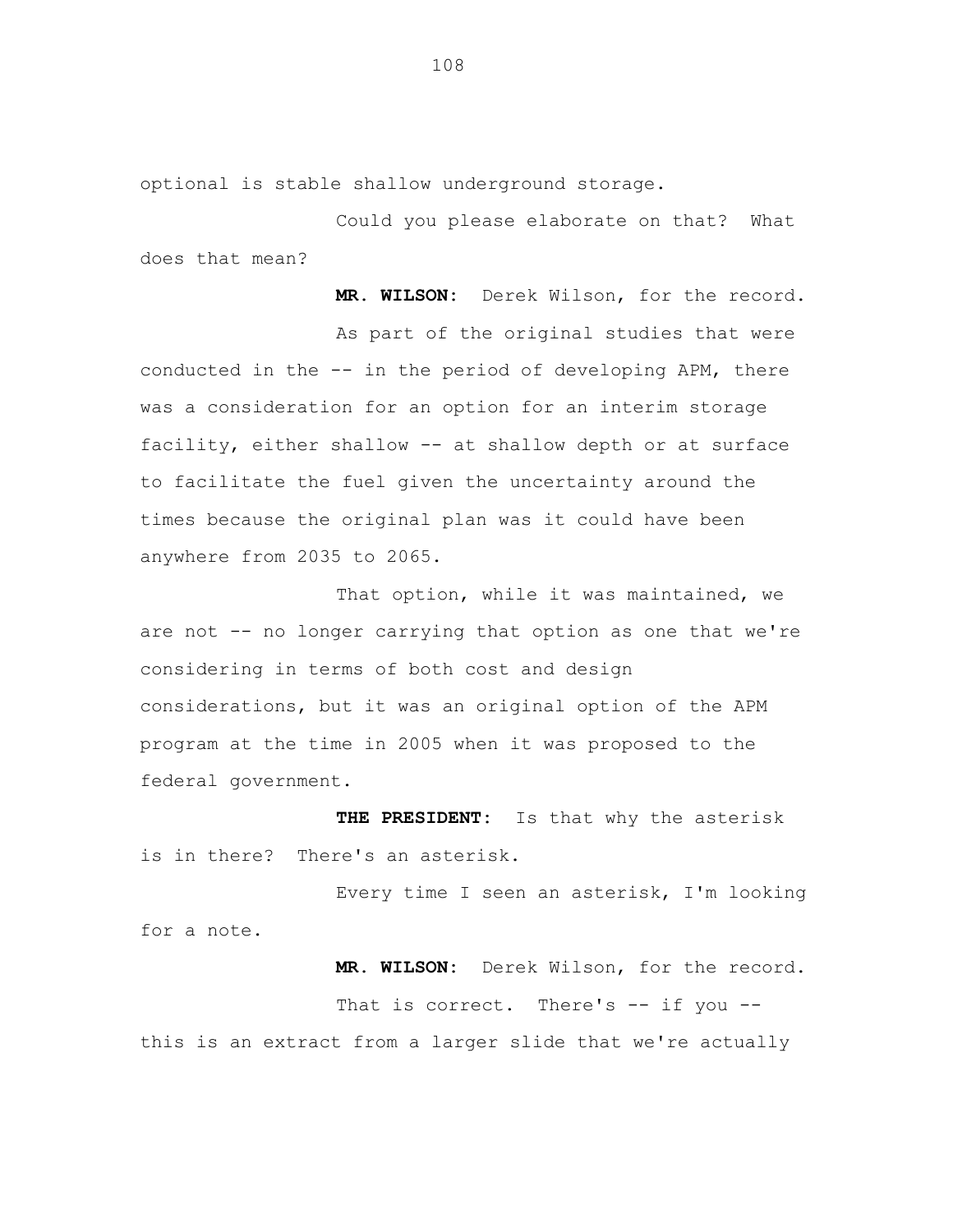condensed and, unfortunately, we missed the asterisk, but that's -- what the asterisk says is that that's no longer under active consideration at this time.

 **THE PRESIDENT:** Thank you.

Dr. McEwan?

 **MEMBER McEWAN:** Thank you, Mr. President.

Staff slide 15, you were talking about outreach and some of the sort of key topics and key questions.

So the fourth bullet, "Safety: What if something goes wrong?" how do you answer that?

 **MS MECKE:** Julie Mecke, for the record.

So when someone -- a member of the public does come and ask this question, we try to first put where we are in the context.

We explain who we are as the regulator and it's NWMO who's going out now looking for a site, and it's early in the process. But this is a question that we will ask ourselves, and we say that this is a question that the Commission -- we're independent of them, but they will also ask this question, too.

We explain the concept of a safety case and how you'll have information at the beginning, but again, it's up to the applicant to demonstrate safety. And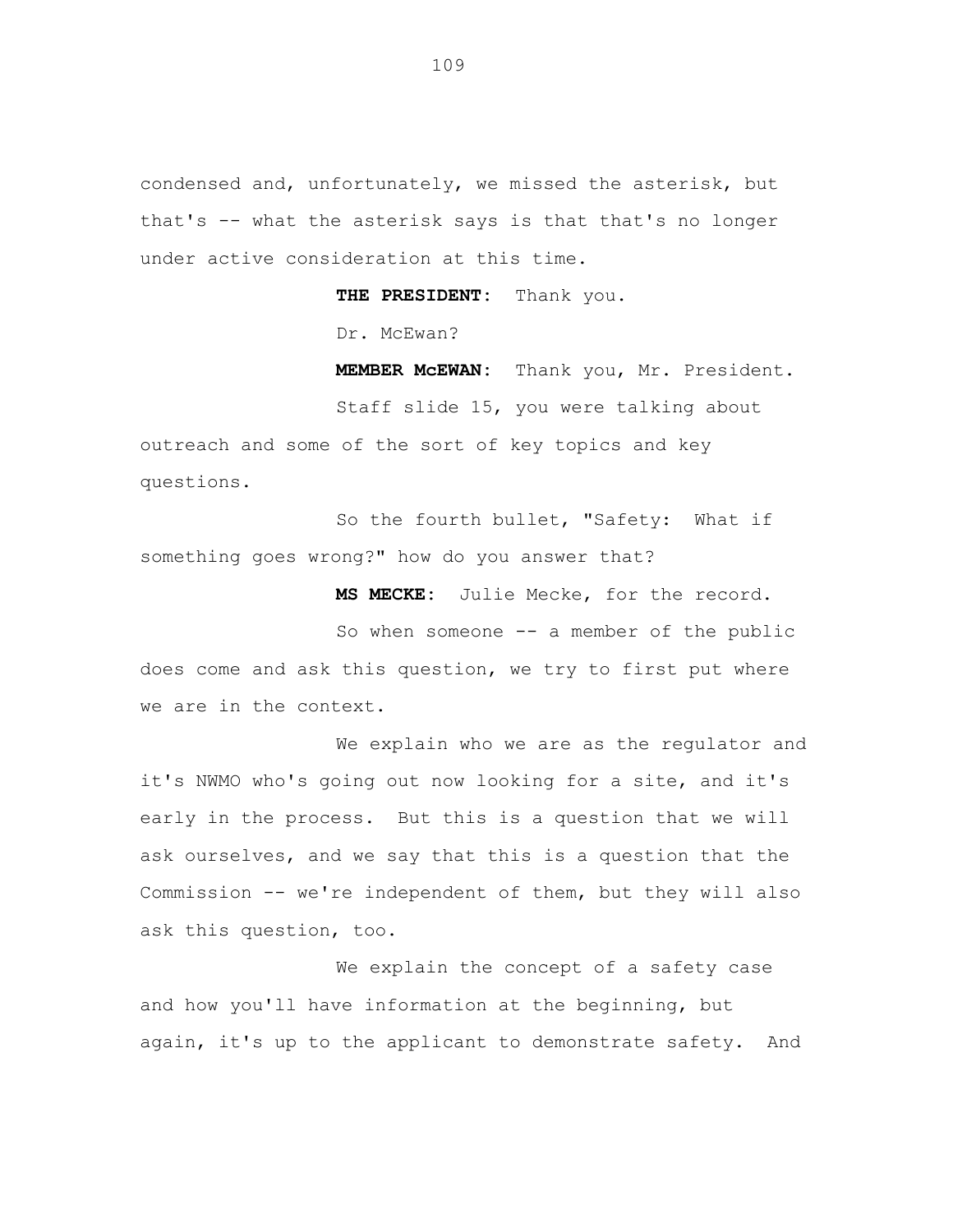that we have specialists in environment, radiation protection, geologists who will answer and look at all the aspects of a future application in order to make a recommendation to the Commission so that they can make a decision on the application in the future.

**MEMBER McEWAN:** So I guess, NWMO, how would you answer it?

 **DR. GIERSZEWSKI:** Paul Gierszewski, for the record.

So there's a couple of points that I would make.

First, again, just drawing back to the nature of the design, the multiple barriers, the reliance on the geosphere and the safety case, we would also have the evidence to support those arguments, which is not just that -- the computer models, but the evidence you would have from the site, the age of the ground waters, the age of the rocks. So that's part of it.

Secondly, then, in the safety assessment part of it, we don't just look at the case where everything works as expected. We also do look at what goes wrong. And indeed, one of the -- our standard analysis cases is what if all the containers fail, and that is then part of the cases that would be presented. Here's the range of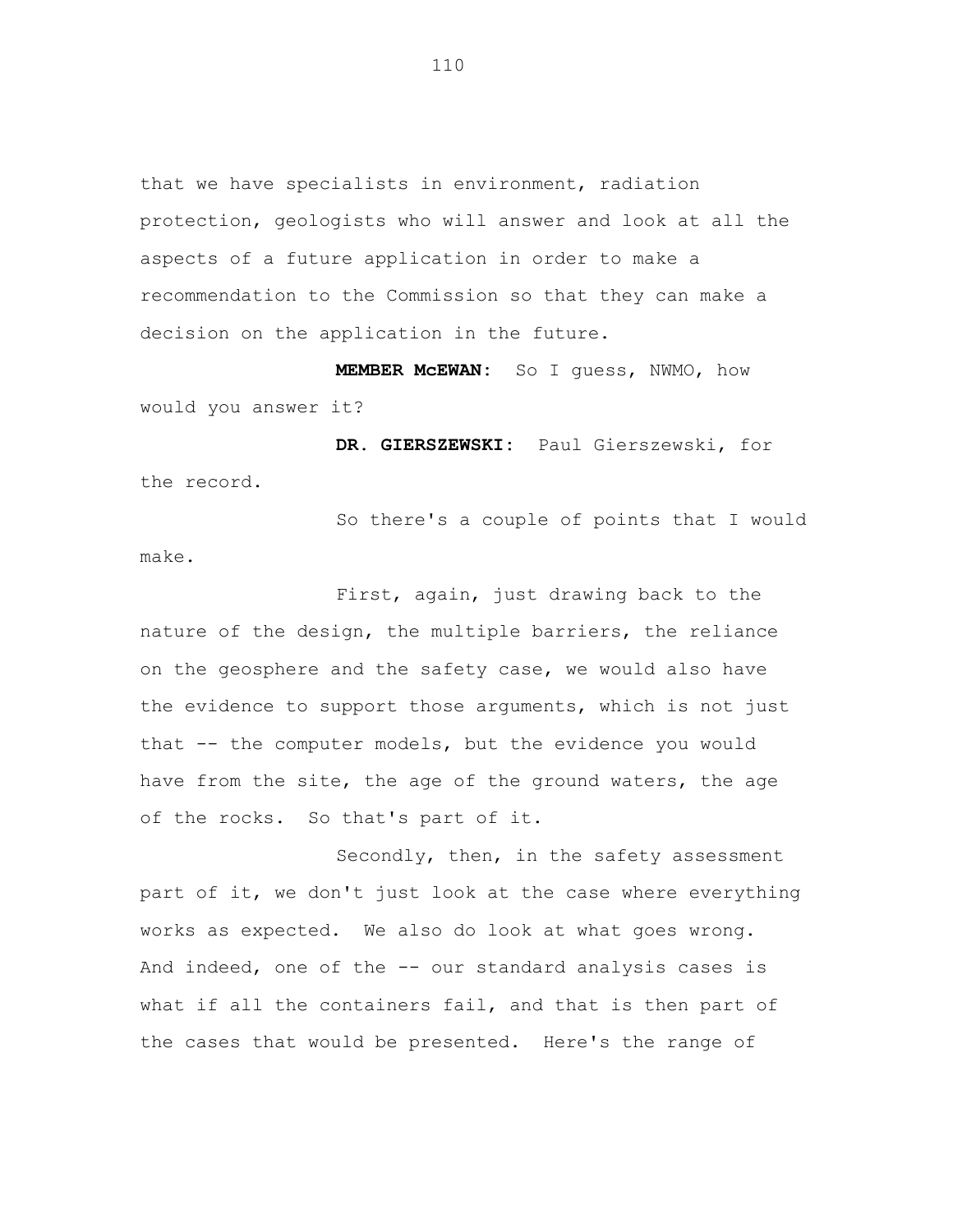scenarios from the likely to the unlikely, here's the range of consequences that then go into making the decision about our preferred site and then, ultimately, a decision about whether the site is suitable to receive a licence.

I guess the last point I would just draw on this is that we will have something on the order of 40 years of operational experience with the repository and then decades of extended monitoring before we choose to close it, so you know, there will be 100 years from now before actually making the decision that we're comfortable with the evidence that we have behind us, not just in front of us, that this is a -- this is safe to close this repository and go into the post-closure phase where there would still be monitoring and institutional control around the site.

## **MR. WILSON:** Derek Wilson, for the record.

post-closure side is something that people sometimes have a difficulty understanding. I think more importantly is some of the nearer term safety issues that they'd be looking at. And we have a great record in Canada to be able to point to in terms of how, you know, fuel is currently stored, assuring them about the transportation, the integrity of the transportation packages, looking at the operational

And I think the safety from the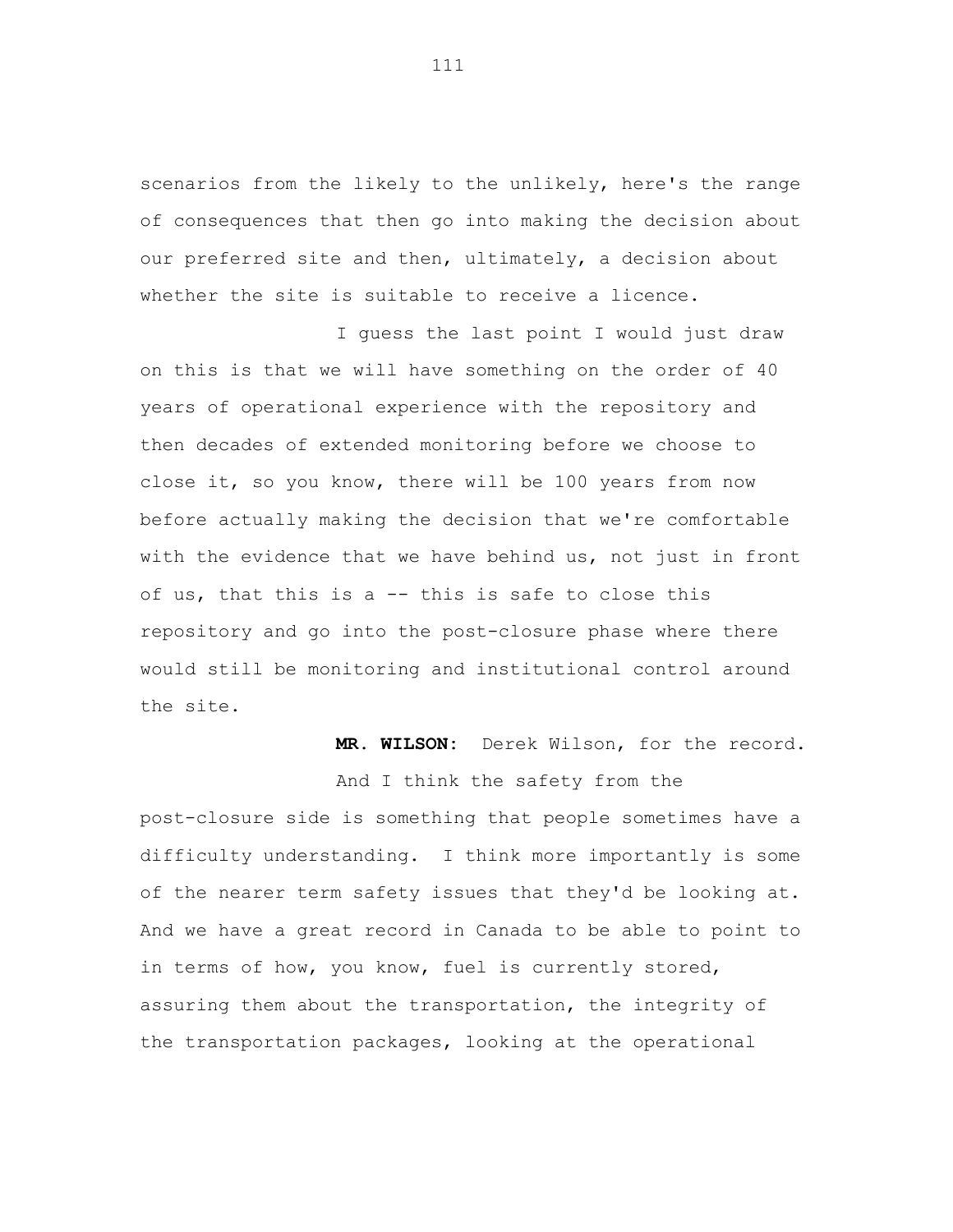components as we understand them today, you know, again being not very complex and using robust containers and using the existing safety framework from which we can work.

So I think that gives a lot of confidence that, you know, we can point to an industry that's safe in Canada and we can point to the types of activities that we'd be doing in this facility, specifically on the surface.

Once it goes underground, I think while the long-term concern is there, people feel that once it's underground it's safer than it was on surface, so.

 **THE PRESIDENT:** It's strange that nobody mentioned emergency management, in particular during construction, during, you know, putting in the material in there. There will be emergency provision somewhat.

But I have to tell you, and this is just from my gratuitous advice, I don't like the word "closure". It conjured the idea of abandonment, and we are getting into many, many other projects. You mean you're going to walk away from that?

I don't think you need the concept of a closure. It's a long management process that has a different intensity of intervention. And I keep -- when people say that we cannot predict what's going to happen in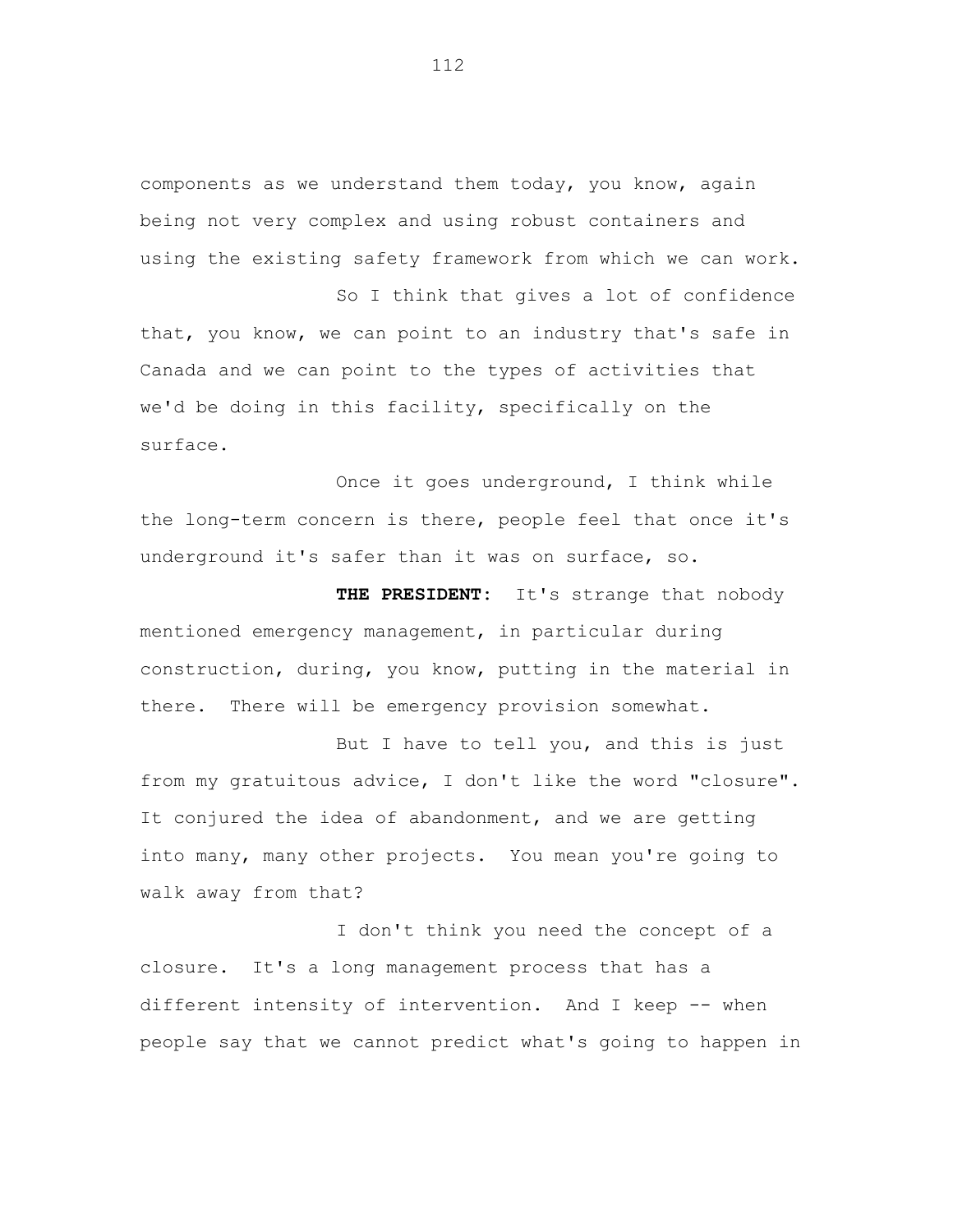three years, let alone in 3,000 years my answer is as long as there's going to be Canada, there's going to be a regulator and this is forever.

And I don't know why -- why you need to come up with this "closure" concept that nobody understands and really feel anxious about. Not only with your project. Practically every project that we hear.

And again, I don't like that in our legislation the notion of abandonment gets the same kind of thinking. You notice we haven't used that term quite a bit.

So the institutional transfer normally is something that people understand a different modus operandi, but it's always under somebody's oversight.

 **MS SWAMI:** Laurie Swami, for the record.

I understand what you're saying with

respect to closure, and when we're talking about closure, we're not talking about abandonment at all. We're talking that the facility at some point will have received all of the used fuel and it will be time to actually close its operation and close off the shafts or other components that will be open to the surface.

So we actually will proceed with an engineered barrier that includes closure.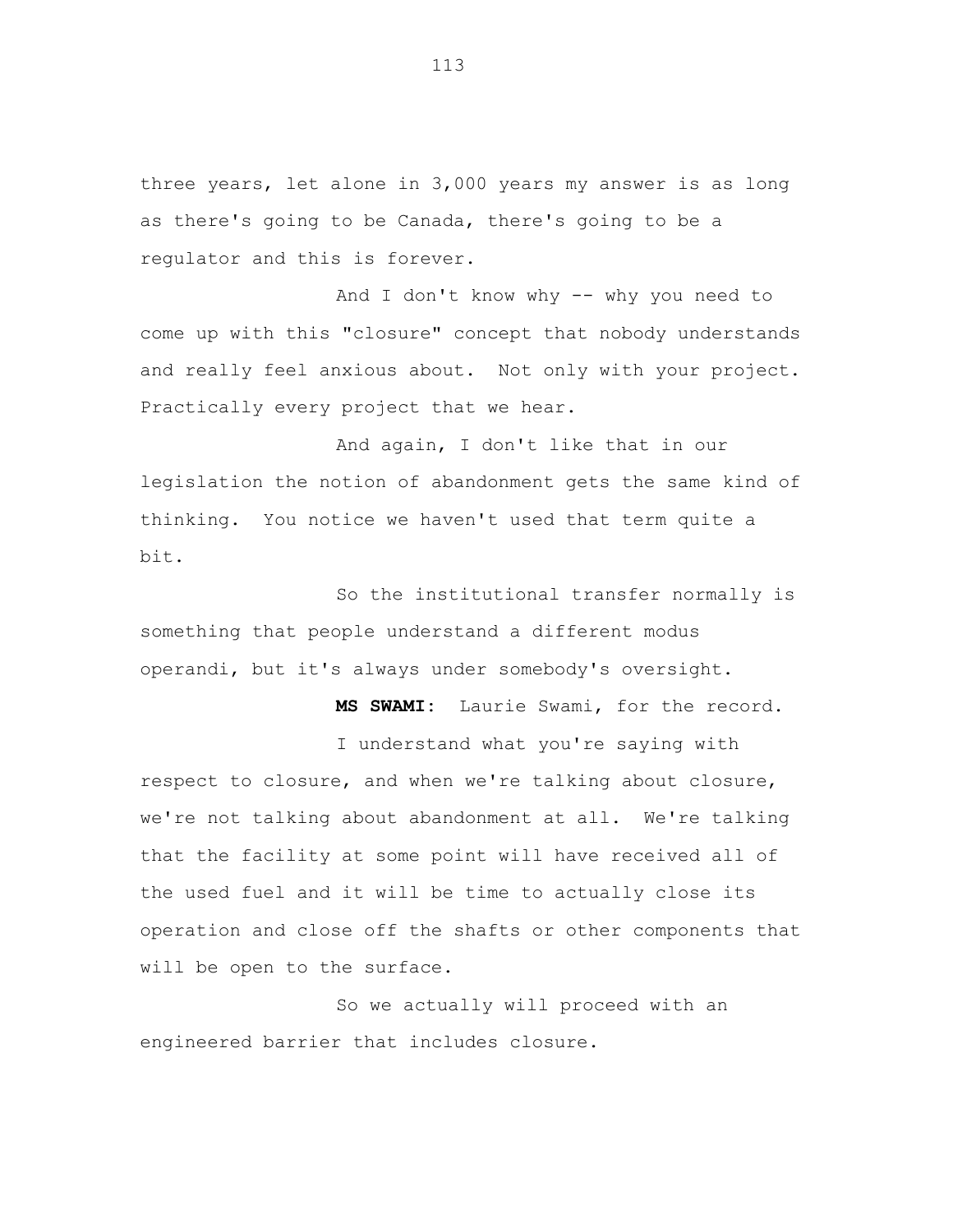So I think that your point is taken, though, that the words "closure" may suggest a different way of looking at our facility, and so we'll take that under advisement and perhaps we'll come back with better words that would be more suitable.

 **THE PRESIDENT:** Dr. Demeter?

Dr. Soliman.

 **MEMBER SOLIMAN:** On slide 41, I have a very simple question. The slide 41 shows the DGR concept which is deep, about 500 metre.

How big it is the other two dimensions?

**MR. WILSON:** Derek Wilson, for the record.

If we look at that from a very symmetrical configuration in the underground given the inventory of about 5.2 million fuel bundles, the underground footprint would be about six square kilometres, or two kilometres by three kilometres, in lateral dimension.

> **MEMBER SOLIMAN:** Thank you.  **THE PRESIDENT:** Dr. McEwan? Dr. Demeter?

So I have a question I've been asking now for quite a while.

In your document you show that you're looking for -- in 2023, you would like to come to us with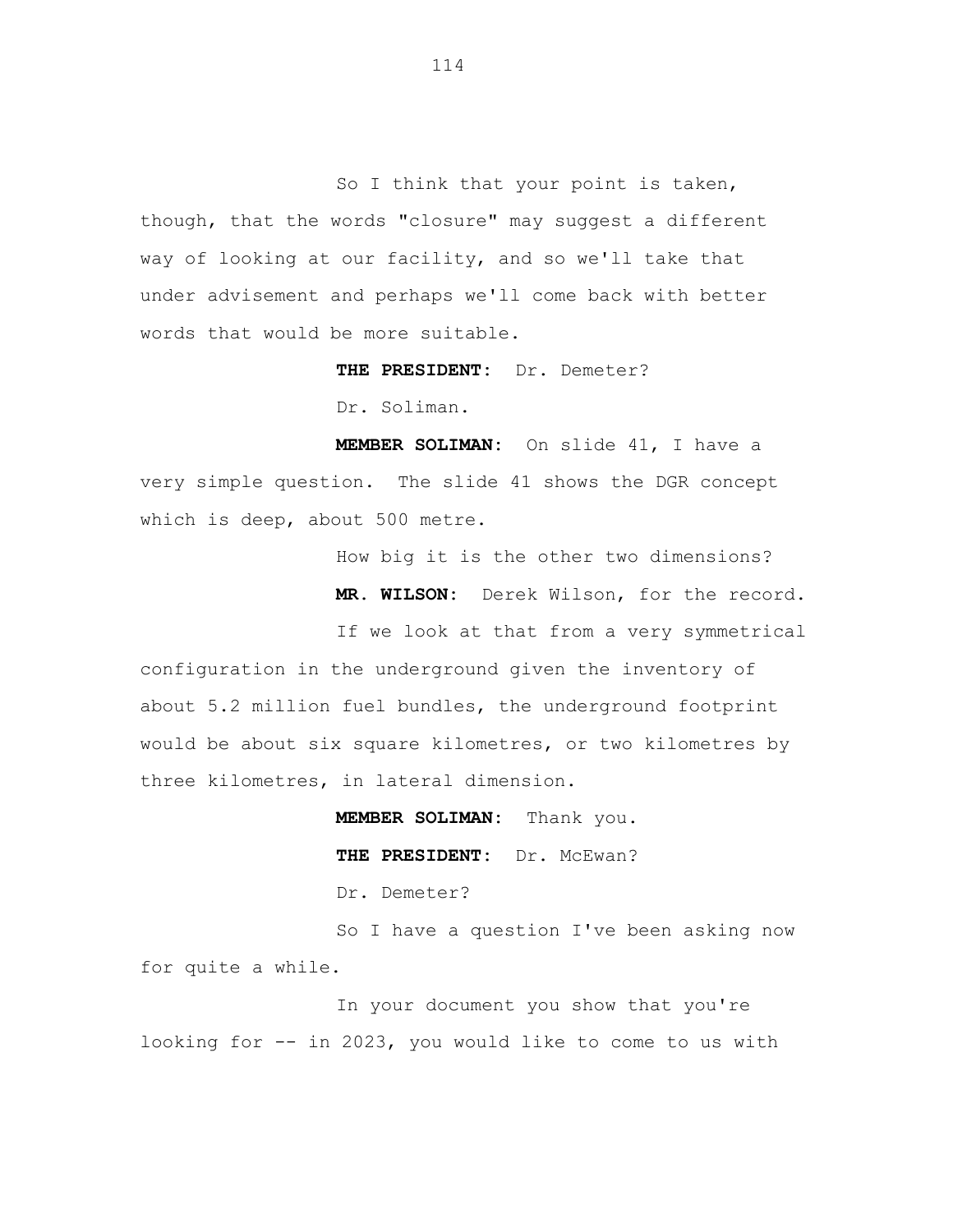one site. You're putting all your eggs in one site.

Why won't you -- have you ever considered the Swedish model where they came up with two sites? And there was almost like kind of a competition to make sure that one of those two would be selected rather than betting only on one particular site.

 **MS SWAMI:** Laurie Swami, for the record. So the site selection process that was submitted by the Nuclear Waste Management Organization and was reviewed by the Minister involved us going through the site selection process and identifying a site that we would take through for detailed site characterization.

As you can imagine, the detailed site characterization is quite an extensive piece of work, so once the site is selected, we then have to do the detailed site investigation, the environmental studies and all of the work that would prepare us for the detailed licence application that would be required in about 2028.

So it's a significant in time and effort to investigate that site, so that's one of the reasons that we're looking at it from that perspective.

We also are recognizing what the communities will be interested in, so the communities that are going to continue through this process -- and I think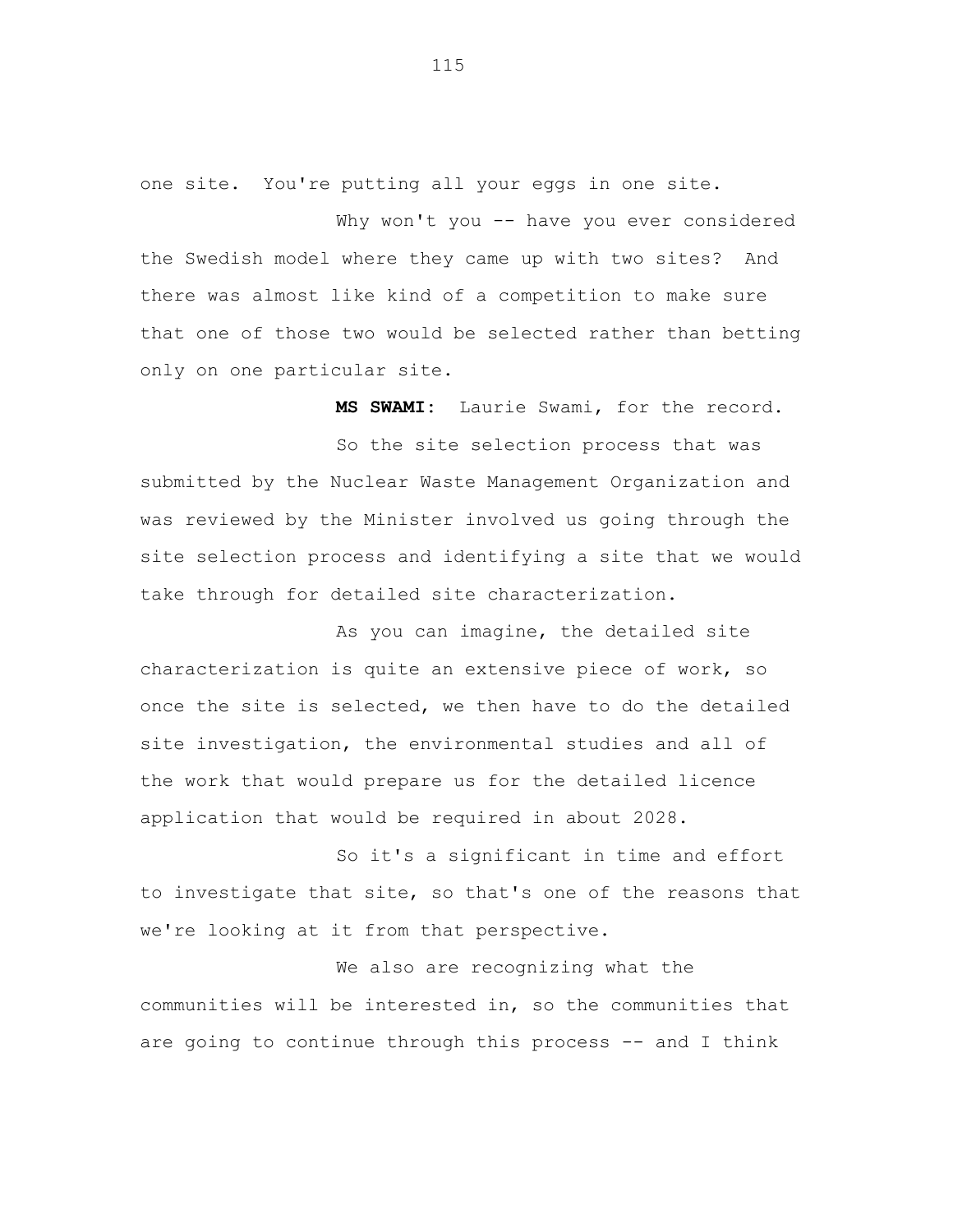you rightly said it earlier. It is a long process for any one community to go through because of the work that would be required, the external pressure we can imagine in terms of finally accepting a particular site and the region around that site, so we need to be assured that we can maintain that community interested in our work and interested in continuing to host a Deep Geologic Repository.

So we need to balance where the risks are, and certainly one of the risks that we would look to is what if, at the end of the day, the community that does put their hand up looks to a change in their perspective on the project or if there was a change in the general societal expectations. We'll certainly have to consider what that would look like.

So we handle that more through a risk management perspective, so we have one path that takes us one direction with risk management around that.

 **THE PRESIDENT:** Just to clarify, if I understand what the Swedish -- Sweden has done, they eventually selected one, but all the way till the end, there were two communities were in the running and they were both geologically acceptable and they both wanted it.

It was at the end to select the best of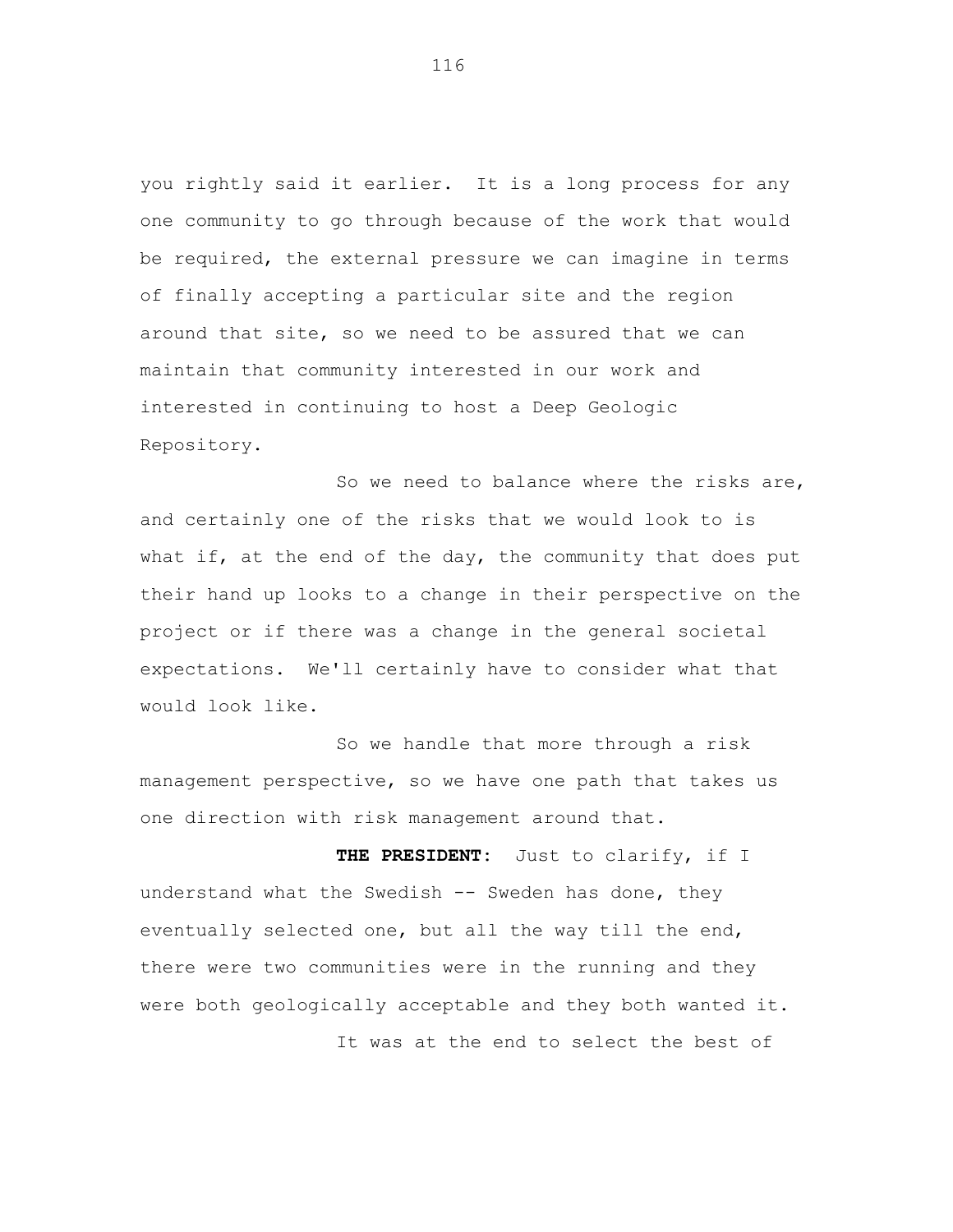the two, but the dynamics was that -- that the two would counter each other to make sure that nobody bails out, if you know what I'm saying.

They were both -- they were both compensated for their work, et cetera.

I'm just worried about, you know, at the final -- the eleventh hour even the selected community will say no.

**MS SWAMI:** Laurie Swami, for the record.

I believe that the work that this organization has done in developing the relationships with communities would limit that risk to be almost non-existent. Today we have seven communities that want to be with us, and we're continuing to build with  $-$ - the relationship with them.

And as we enter into partnership discussions, I think it becomes clearer and clearer that these communities want to be here. And if you think that two creates tension in terms of continuing through, seven also creates that tension. And as we narrow down over the number of years to get to 2023, I think that tension will grow and we'll be in a very similar position as -- at the end of the day when the selection is made.

**THE PRESIDENT:** Okay. Thank you.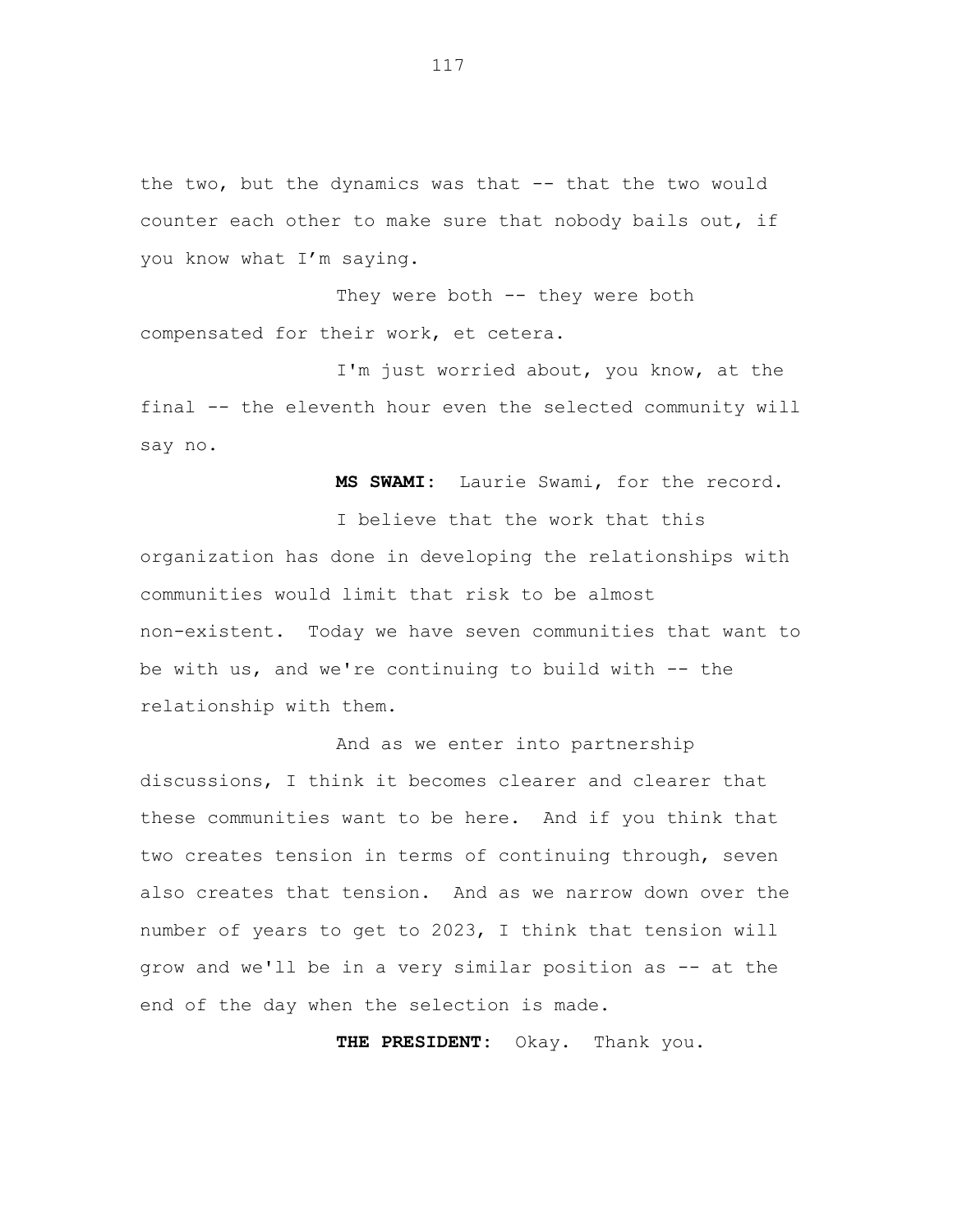Any final words you want to share with us?  **MS SWAMI:** Laurie Swami.

I really appreciate your attention this morning. I know that we've provided a very detailed overview of our program. I think we're very proud of the work that we do, and we look forward to coming forward before the Commission in future, probably in 2020, or when we're ready to submit our applications.

**THE PRESIDENT:** Okay. Thank you.

We will break out for lunch now, coming back at 1 o'clock. Thank you.

--- Upon recessing at 12:01 p.m. / Suspension à 12 h 01

--- Upon resuming at 1:06 p.m. / Reprise à 13 h 06

**THE PRESIDENT:** The next item on the agenda is an information item to provide an update on the implementation of recommendations from the Tritium Studies Project Synthesis Report. This is outlined in CMDs 17-M48 and M48.A.

So I understand we have some representatives here from CNL, Canadian Nuclear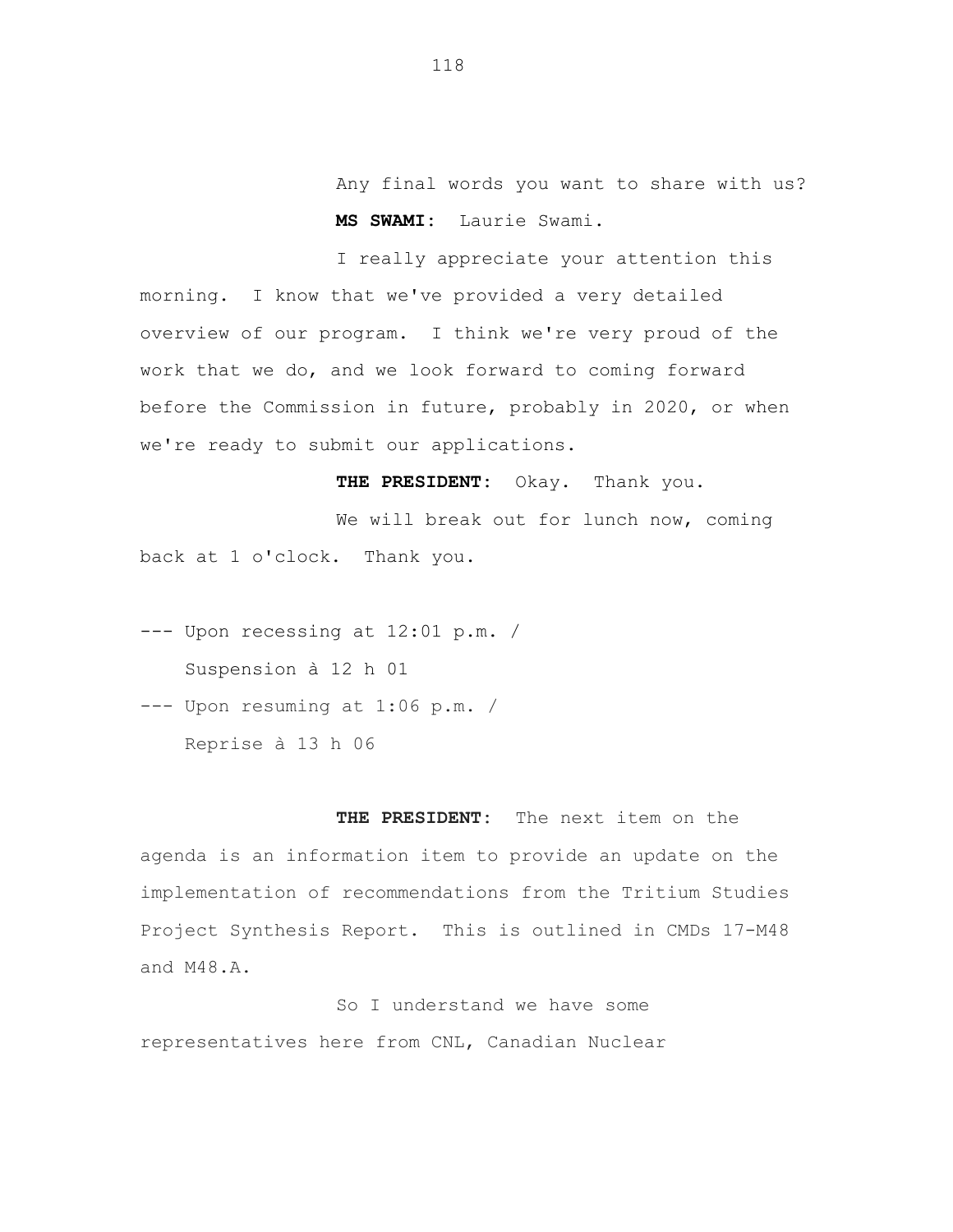Laboratories, and were available to help. But in the meantime, I understand that Mr. Rinker, you will make the presentation. Over to you.

## **CMD 17-M48/17-M48.A**

## **Oral presentation by CNSC Staff**

**MR. RINKER:** Good afternoon President Binder and Members of the Commission. My name is Michael Rinker and I am the director general for the Directorate of Environmental and Radiation Protection and Assessment.

With me today are Dr. Nana Kwamena, an environmental protection officer with the Health Sciences and Environmental Compliance division, Ms Julie Burtt, a radiation and health science officer of the same division, Dr. Nadereh St.-Amant, a senior analyst from the Laboratory Services division, and Mr. Elias Dagher from the Environmental Risk Assessment division. We will be sharing today's presentation.

We also have other CNSC staff available to answer any questions.

The purpose of today's presentation is to summarize CNSC staff's work on the Tritium Studies Project. Based on the research that CNSC staff have conducted to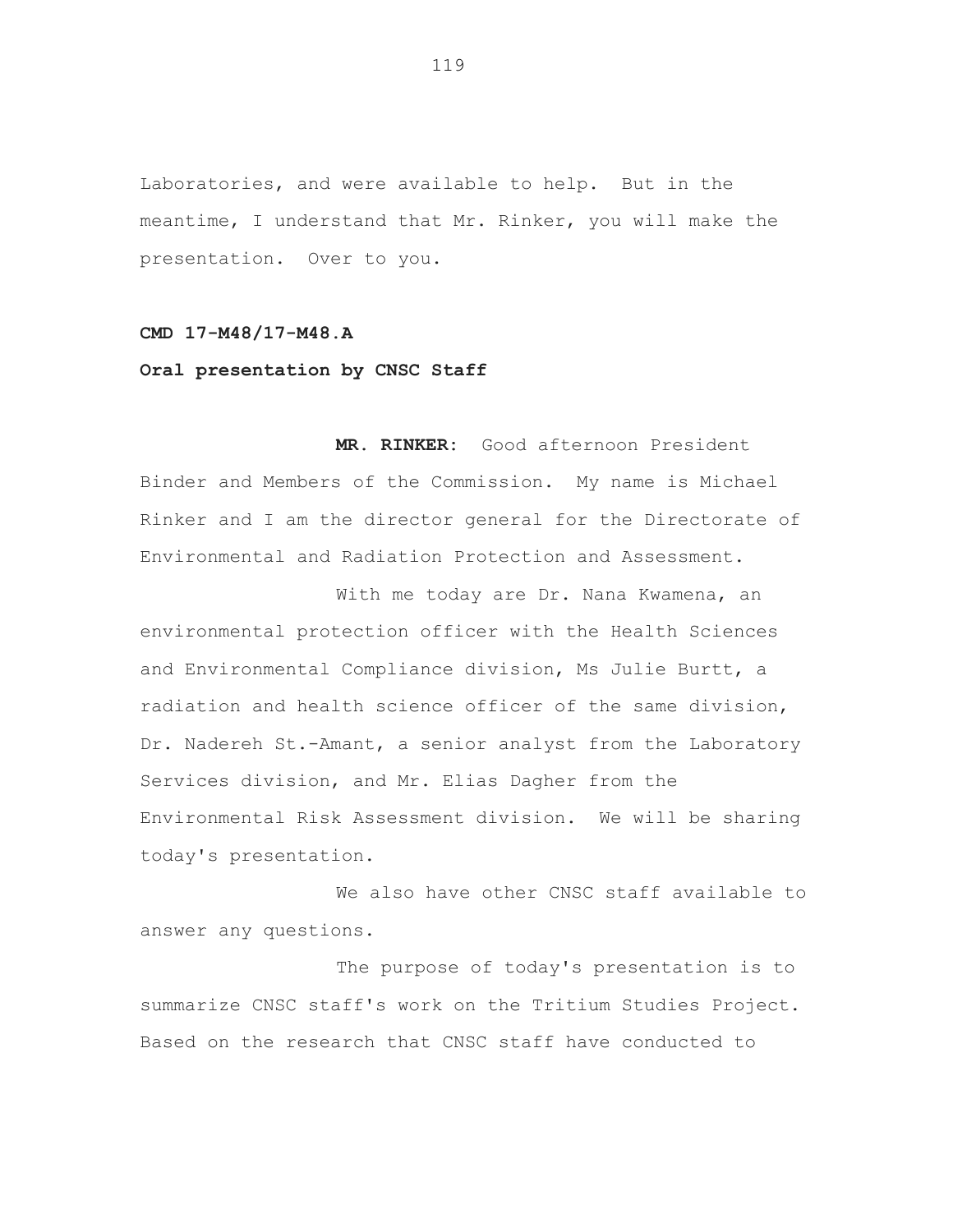meet the objectives of the project, staff conclude that adequate provisions have been made through existing regulatory mechanisms for the protection of Canadians from exposure to tritium releases. CNSC staff is requesting that the Commission endorse staff's conclusion that the intent of the Tritium Studies Project has now been fulfilled.

Please note that there is an error in the title of Table B.2 of Appendix B of CMD 17-M48. The title of Table B-2 should read "Total estimated dose to a child receptor," not "an infant receptor."

The total HTO dose summed from all pathways should be corrected in Tables B.2, B.3, and B.4 of Appendix B. Specifically:

- For Table B.2, the total HTO dose considering all pathways should read  $3.41 \times 10^{-2}$  mSv per year

- For Table B.3, the total HTO dose considering all pathways should read  $3.45 \times 10^{-2}$  mSv per year

- For Table B.4, the total HTO dose considering all pathways should read  $2.87 \times 10^{-2}$  mSv per year

Dr. Kwamena will now continue with today's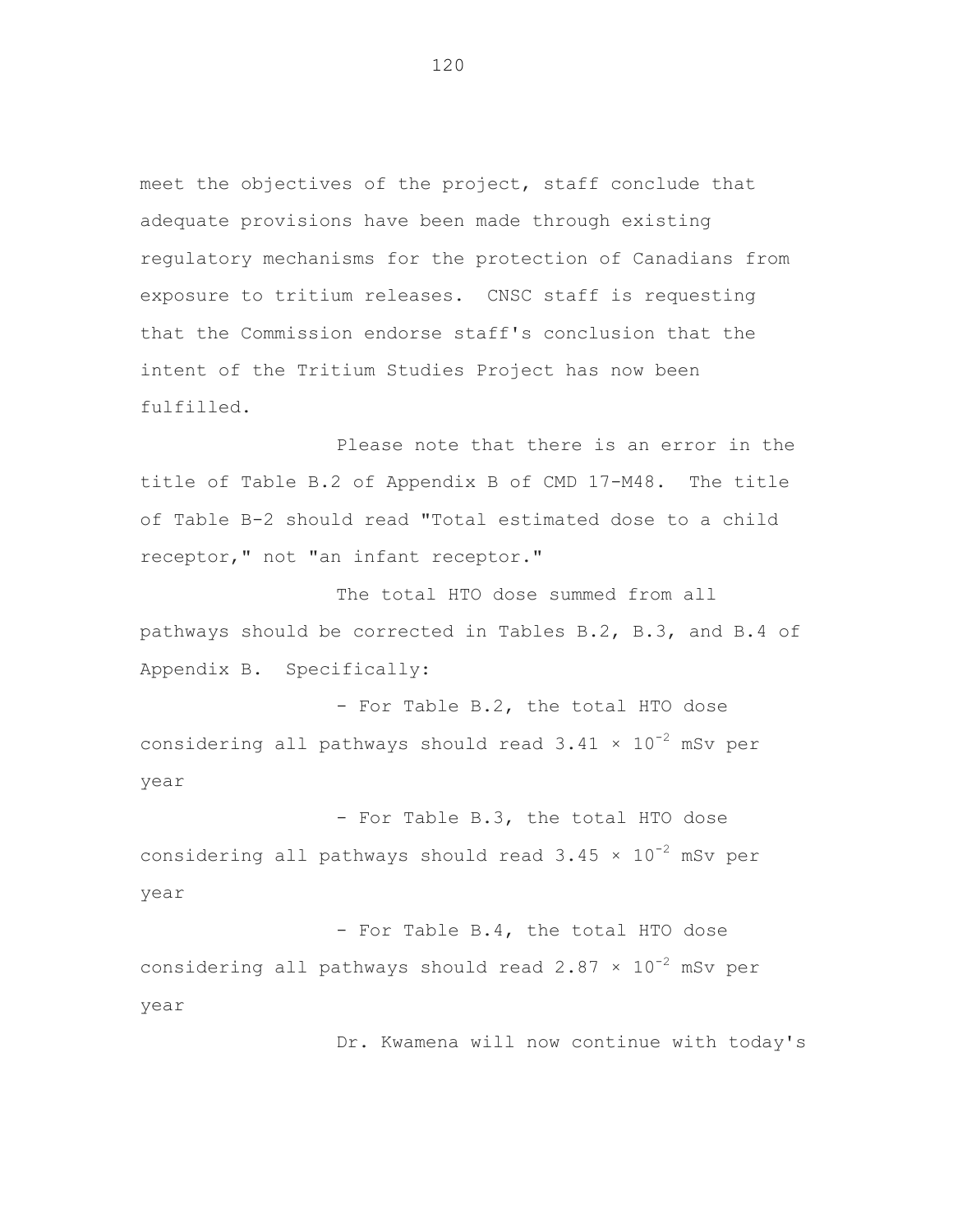presentation.

**DR. KWAMENA:** Good afternoon, members of the Commission.

For the record, my name is Dr. Nana Kwamena and I am an environmental protection officer here at the Canadian Nuclear Safety Commission.

To begin the presentation, we will present a brief history of the CNSC's Tritium Studies Project. This will be followed by a description of the main chemical forums, sources, and uses of tritium in Canada to provide context for why the CNSC regulates tritium-releasing facilities and activities.

The main part of the presentation will summarize the research studies and initiatives that CNSC staff have undertaken in implementing the recommendations of the Tritium Studies Project. Staff will also present the achievements of other CNSC tritium-related initiatives that staff have been involved in to date. We conclude the presentation by outlining how the work completed by staff has met the objectives of the project.

In January 2007, the Commission directed CNSC staff to initiate a series of research studies on tritium releases in Canada. This directive was documented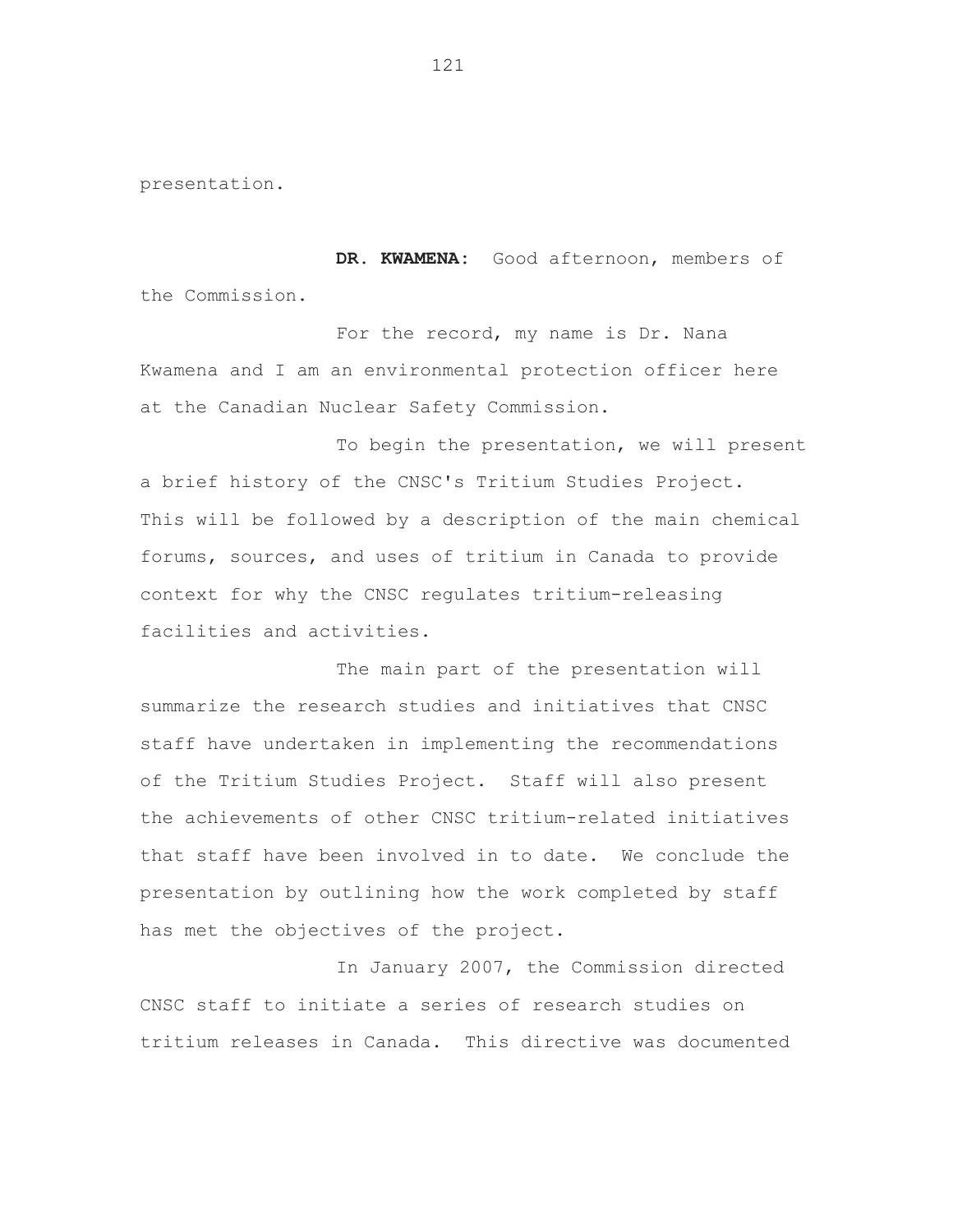in the Record of Proceeding, Including Reasons for Decision for SRB Technologies' relicensing hearing for the renewal of a Class 1B operating licence. At that time, tritium levels in the environmental were at levels that were not expected due to the operation of the facility. It was determined that the facility was not doing enough to control its emissions.

The Commission concluded that the regulatory framework in place was sufficient to protect people living around nuclear facilities. The Commission also concluded that additional research on tritium releases in Canada was needed to increase current knowledge and improve the regulatory oversight of tritium-releasing facilities in Canada.

It should be noted that since the initiation of the project, SRB Technologies has implemented a number of control measures and best practices to reduce their airborne emissions of tritium.

Following the request from the Commission, CNSC staff initiated the Tritium Studies Project later in 2007. Between 2007 and 2010, CNSC staff engaged in a number of research studies to address the objectives of the Tritium Studies Project. In June 2010, CNSC staff presented the results of the project to the Commission as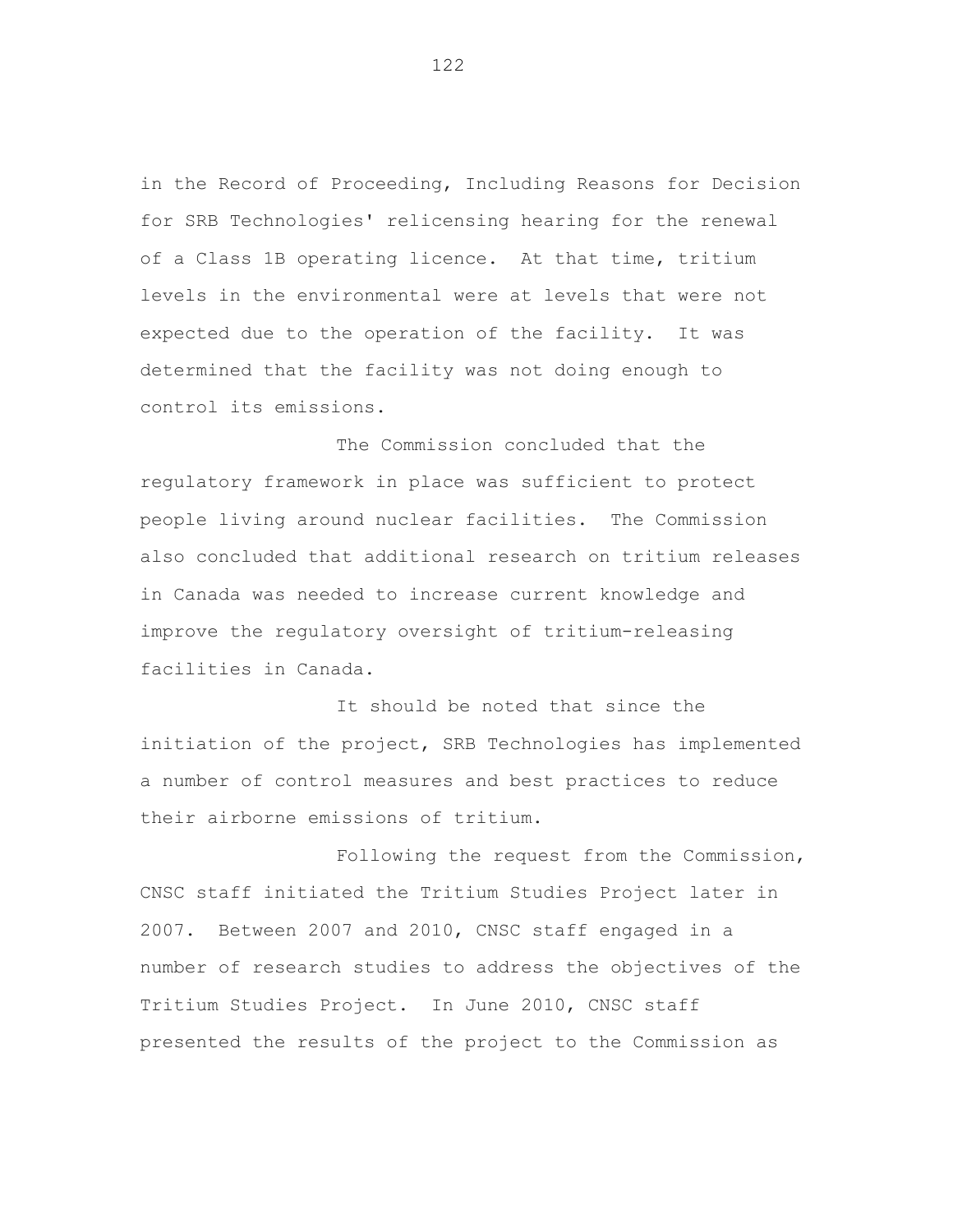part of the Tritium Studies Project Synthesis Report. The Synthesis Report included a summary of staff's research along with staff's recommendations to improve environmental protection aspects of the CNSC's regulatory framework.

In January 2013, CNSC staff provided the Commission with an update on the work that CNSC staff have been involved in in implementing the recommendations of the project since the publication of the Synthesis Report in 2010. None of the recommendations of the project were closed at the 2013 update. CNSC staff indicated that it would provide an update to the Commission once the remaining research initiatives had been completed.

Today's presentation summarizes the work that CNSC staff have carried out or funded to date to address the objectives of the Tritium Studies Project. The purpose of today's presentation is to demonstrate that through staff's work the objectives of the project have been met.

The following set of slides provides background information on the chemical forms, sources, and uses of tritium to provide context for why the CNSC regulates tritium-releasing facilities.

Tritium occurs in the atmosphere in the same chemical forms as hydrogen. The radiological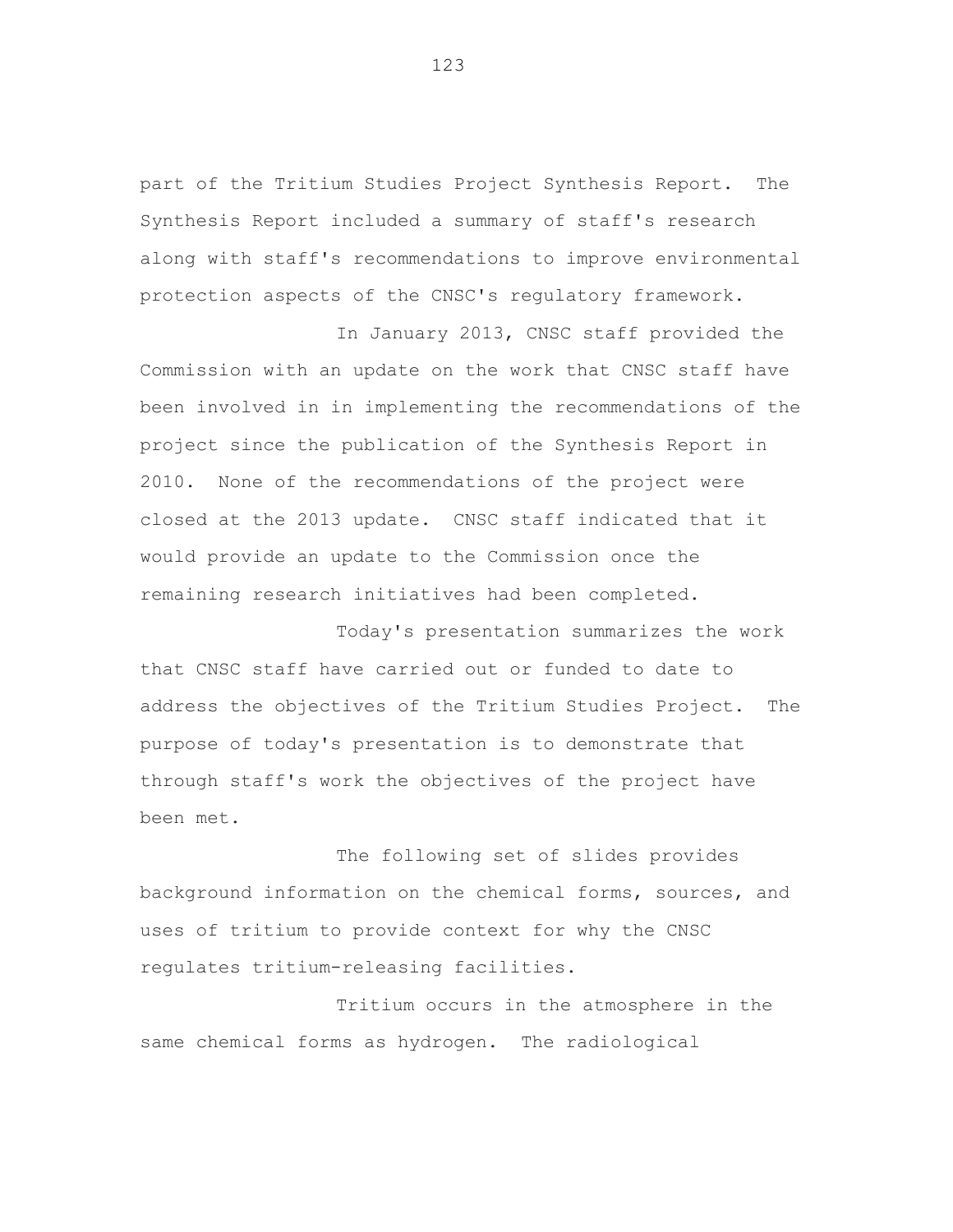half-life of tritium is 12.5 years.

Tritium in the gaseous form is referred to as tritiated gas or HT. Once it is in the air, HT rapidly mixes with air moisture to form water molecules known as tritiated water or HTO. HTO can mix with water in the body and other environmental media such as soil, plants, and animals. HT is less harmful to people than HTO because it is only weakly absorbed by the body.

Organically-bound tritium, or OBT, is another form of tritium that is found in biological systems. OBT is formed from the exchange of hydrogen with carbon-based molecules through different metabolic processes.

The different forms of tritium can also be distinguished based on the time spent in the body. HTO clears from the body four times faster than OBT. In an adult, HTO has a biological half-life of 10 days, while OBT's biological half-life is 40 days. The biological half-life of HT is also 10 days, as this accounts for the 0.1 percent of HT that is converted to HTO. As a result of this different in the biological half-lives, OBT has a greater dose consequence compared to HTO.

In general, tritium is one of the major contributors to radiological dose at nuclear power plants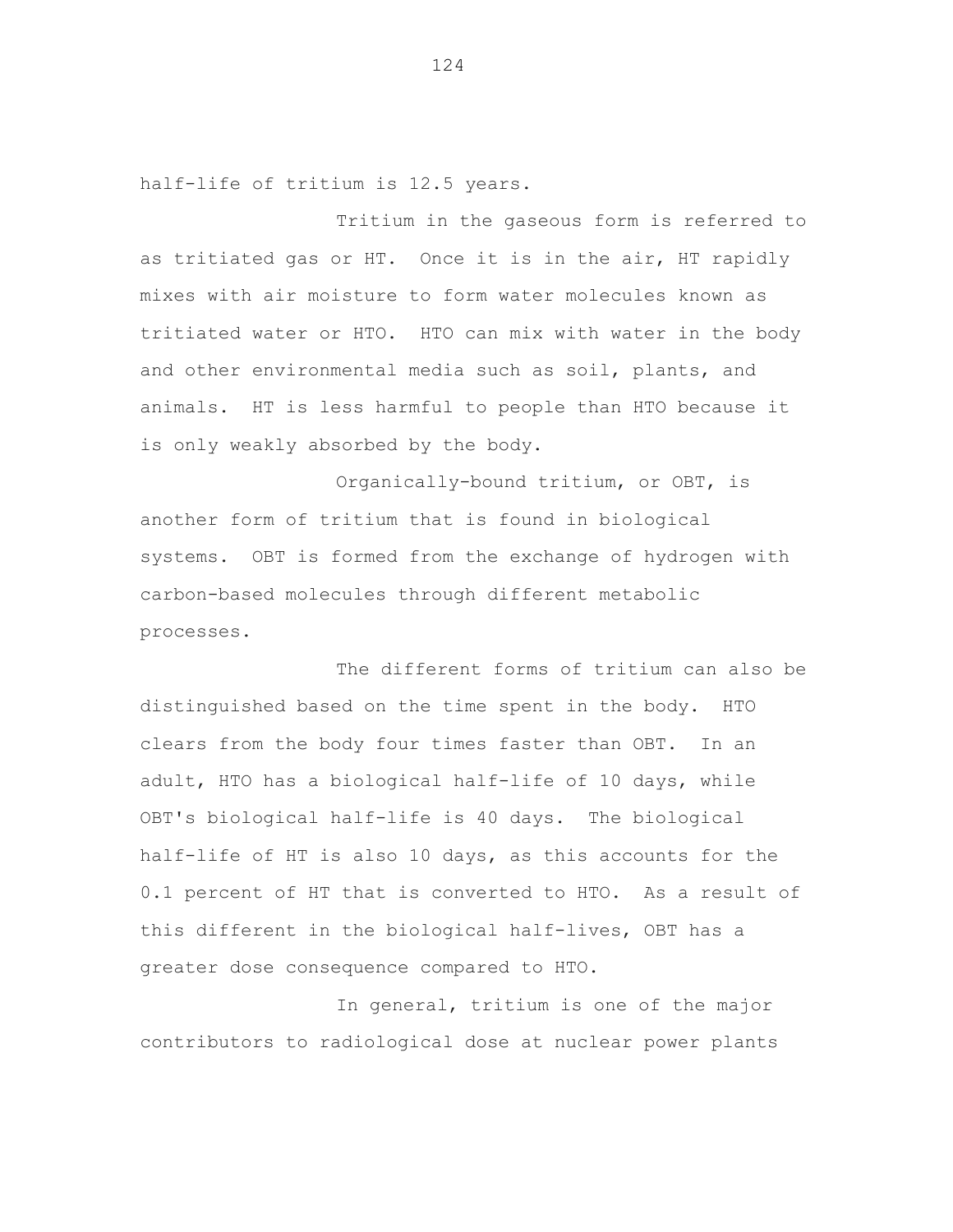and tritium processing facilities.

Tritium is mainly produced as a by-product of the operation of CANDU and research reactors. CANDU reactors use heavy water as a moderator. The operation of the reactor results in the formation of tritium.

Tritium removal facilities, such as the one at the Darlington facility, recover the tritium produced by the reactors. Some of the recovered tritium is used at tritium processing facilities such as SRB Technologies to produce non-electrical self-luminescent military and aviation products.

The operation of CANDU reactors along with the industry chain of using tritium to make non-electrical self-luminescent lights is unique to Canada. These are some of the main reasons why CNSC staff are leading experts in the fields of tritium regulation, the behaviour of tritium in the terrestrial environment, and tritium radiobiology and dosimetry.

The CNSC regulates and monitors environmental releases of tritium from nuclear reactors and tritium processing facilities. Staff also undertake independent environmental monitoring to ensure that the public and the environment are protected.

Environmental protection at nuclear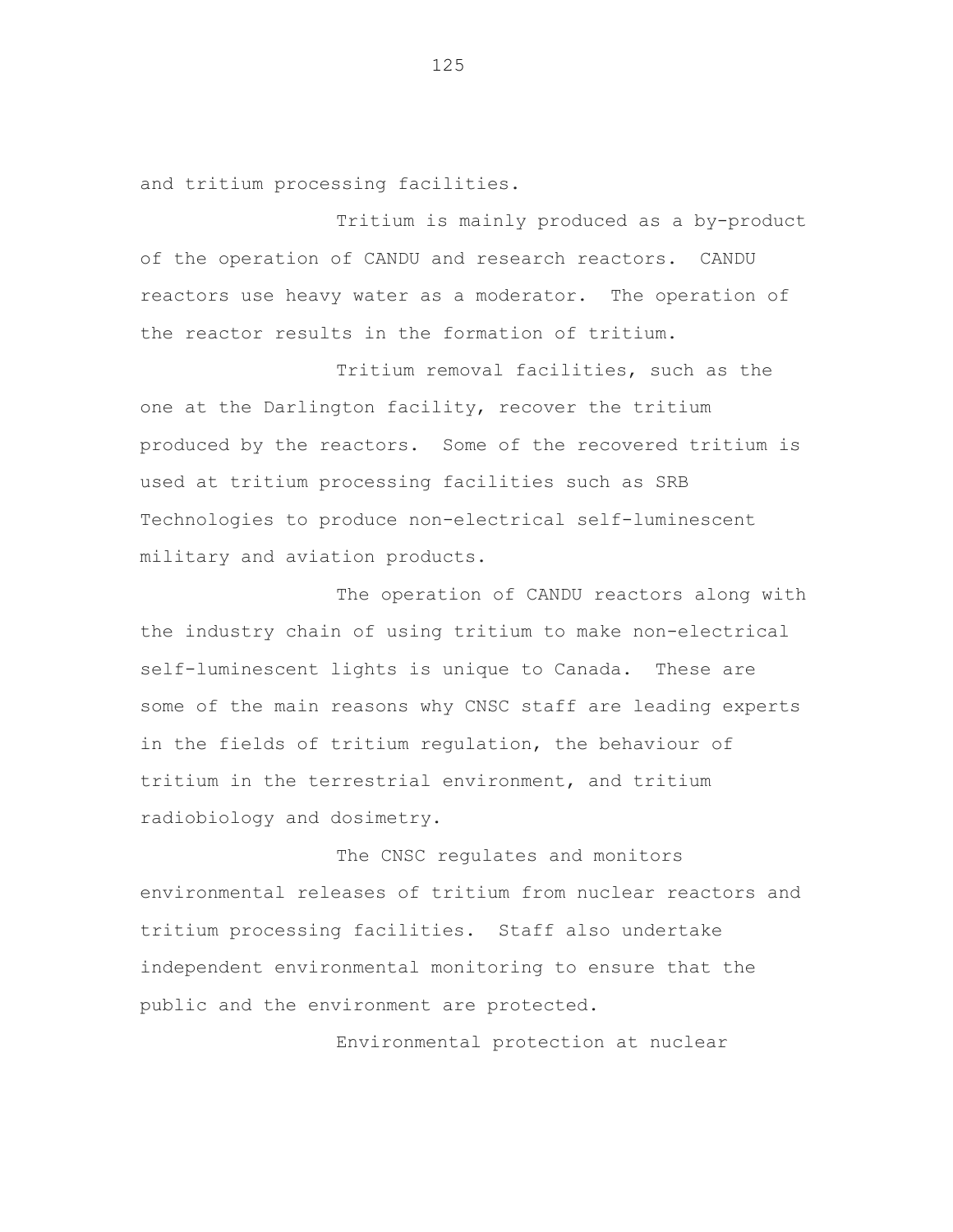facilities is conducted in accordance with the *Nuclear Safety and Control Act* and its associated regulations. The environmental protection regulatory framework ensures that nuclear facilities are operating to protect the health and safety of people and the environmental. The CNSC's regulatory framework is informed by research studies as well as national and international guidance and standards.

Doses to members of the public are often estimated because they are too low to be measured. The doses are estimated using measured concentrations of nuclear substances like tritium in environmental samples.

HTO is measured directly in environmental samples. In contrast, OBT is often modelled rather than measured due to its complexity of analysis. Specifically, an OBT:HTO ratio of 0.7 as recommended by CSA Group Standard N228.1, Guidelines for calculating derived release limits for radioactive material in airborne and liquid effluents for normal operation of nuclear facilities, is used in dose calculations. This value represents the mean of the values previously observed in the literature.

Doses to members of the public from tritium releases are between 0.0001 and 0.01 mSv per year, which is a small fraction of the public dose limit of 1 mSv per year.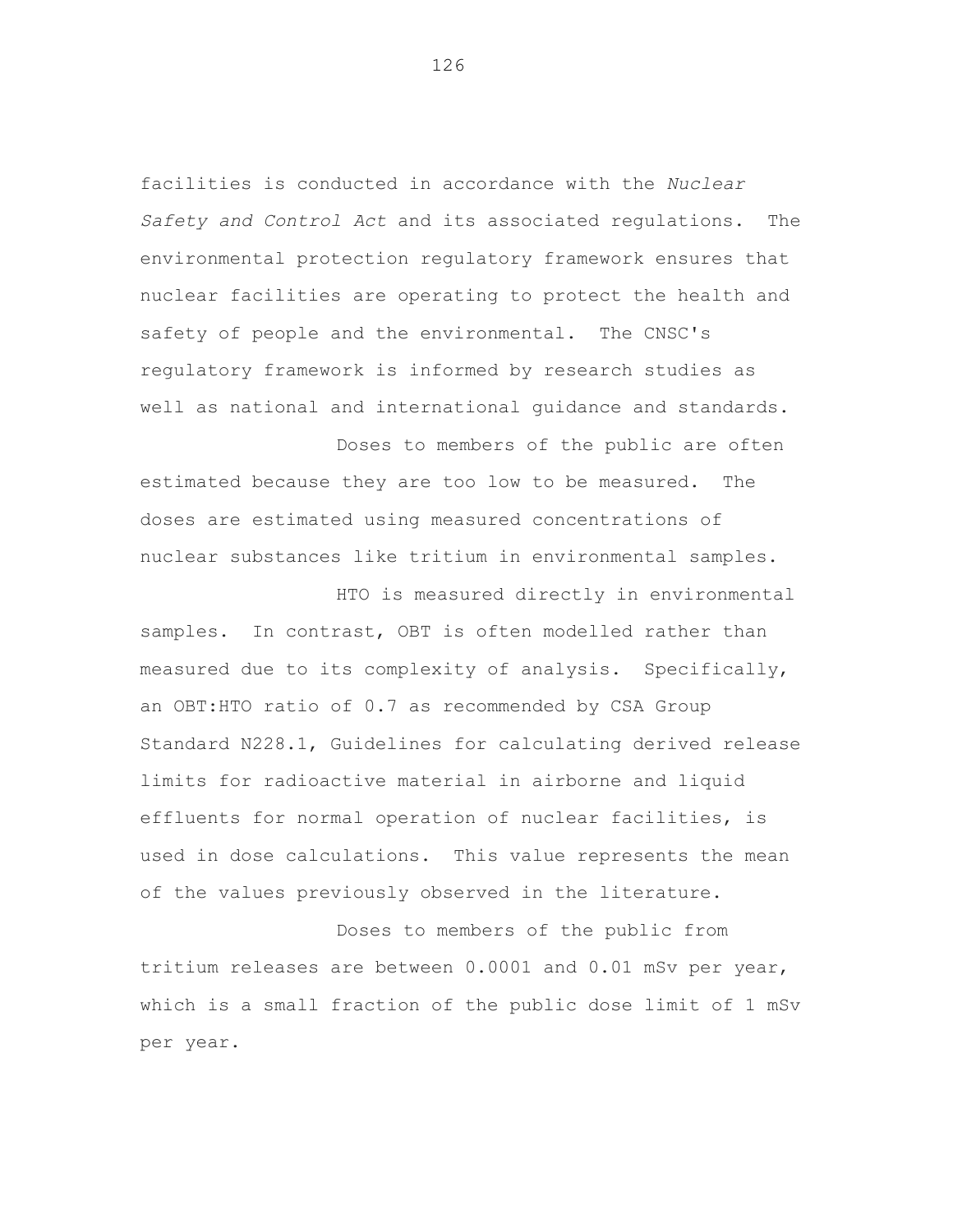The figure on this slide illustrates how doses to members of the public living around nuclear facilities that emit tritium, as represented by the blue cube, are a small fraction of the public dose limit, as represented by the orange cube, and natural background, as denoted by the larger green cube. The dose to a member of the public was calculated by CNSC staff using data from the CNSC's Independent Environmental Monitoring Program. Further details regarding the data and the assumptions used in staff's calculation will be provided later in the presentation.

Staff will now provide an update on the status of the recommendations from the Tritium Studies Project.

The Tritium Studies Project identified certain areas related to environmental protection as requiring further study. Therefore, CNSC staff made recommendations to enhance the environmental protection with respect to tritium within the existing regulatory framework.

The first recommendation included continuing to investigate the environmental behaviour of tritium, especially organically-bound tritium, and to determine the resulting dose consequences.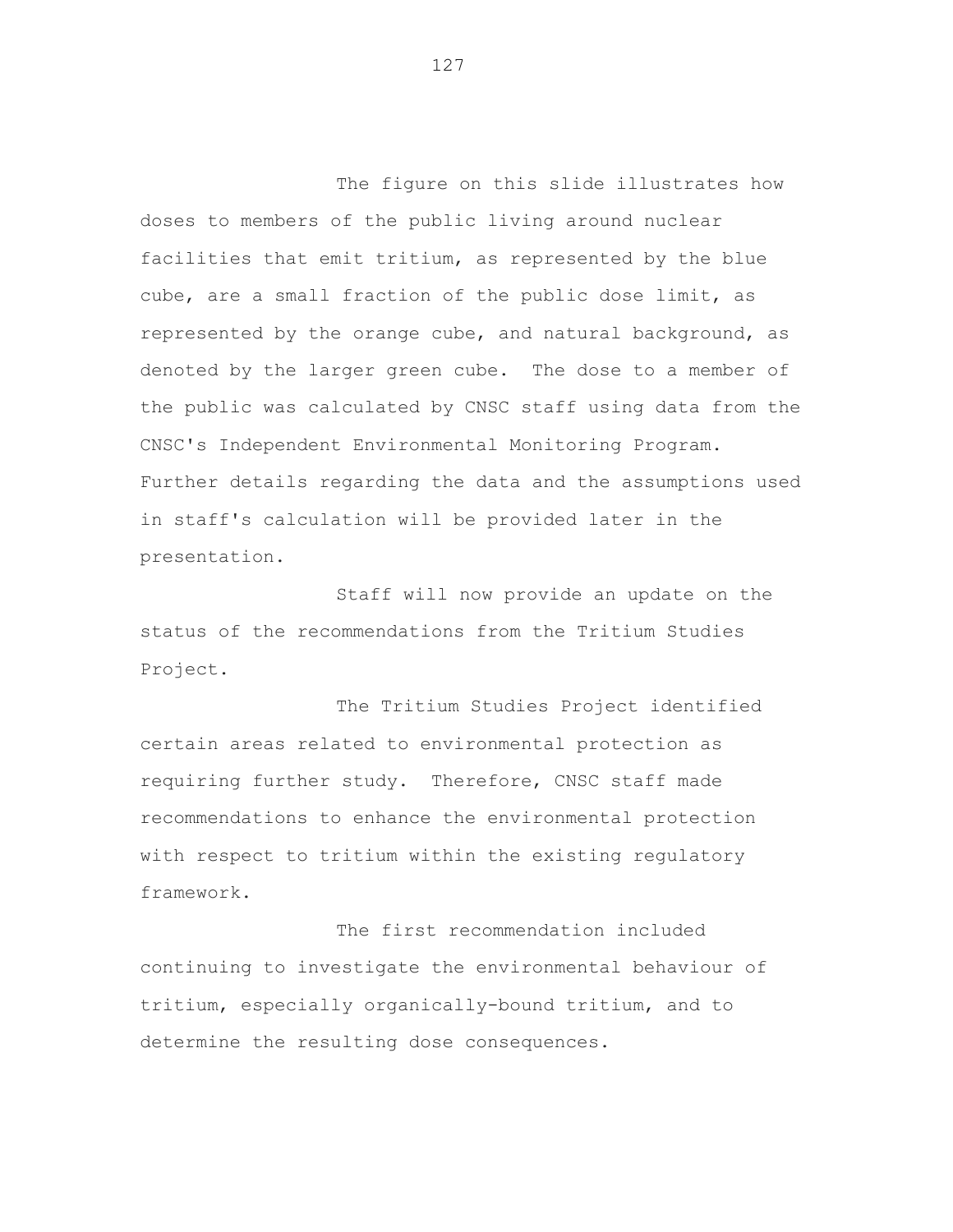In order to address the lack of precision in tritium levels in air using active and passive air samplers, CNSC staff recommended that work be undertaken to identify the factors that are needed for adequate calibration of active and passive tritium in air samplers.

CNSC staff recommended that groundwater protection principles at Class 1 facilities be addressed. This arose because, although regulatory requirements protect human health, past practices have not provided a sufficient level of protection of groundwater resources outside the licensed boundary of certain nuclear facilities.

Lastly, as part of the Tritium Studies Project, staff recommended that additional studies in radiobiology and dosimetry be conducted to reduce uncertainty.

The follow slides will demonstrate how staff have addressed the recommendations of the project.

The Environmental Fate of Tritium in Soil and Vegetation Study was carried out to address the recommendation on the variability in the OBT:HTO ratios that had been observed in environmental samples.

Research for the Environmental Fate Study was conducted near the Darlington and Gentilly-2 nuclear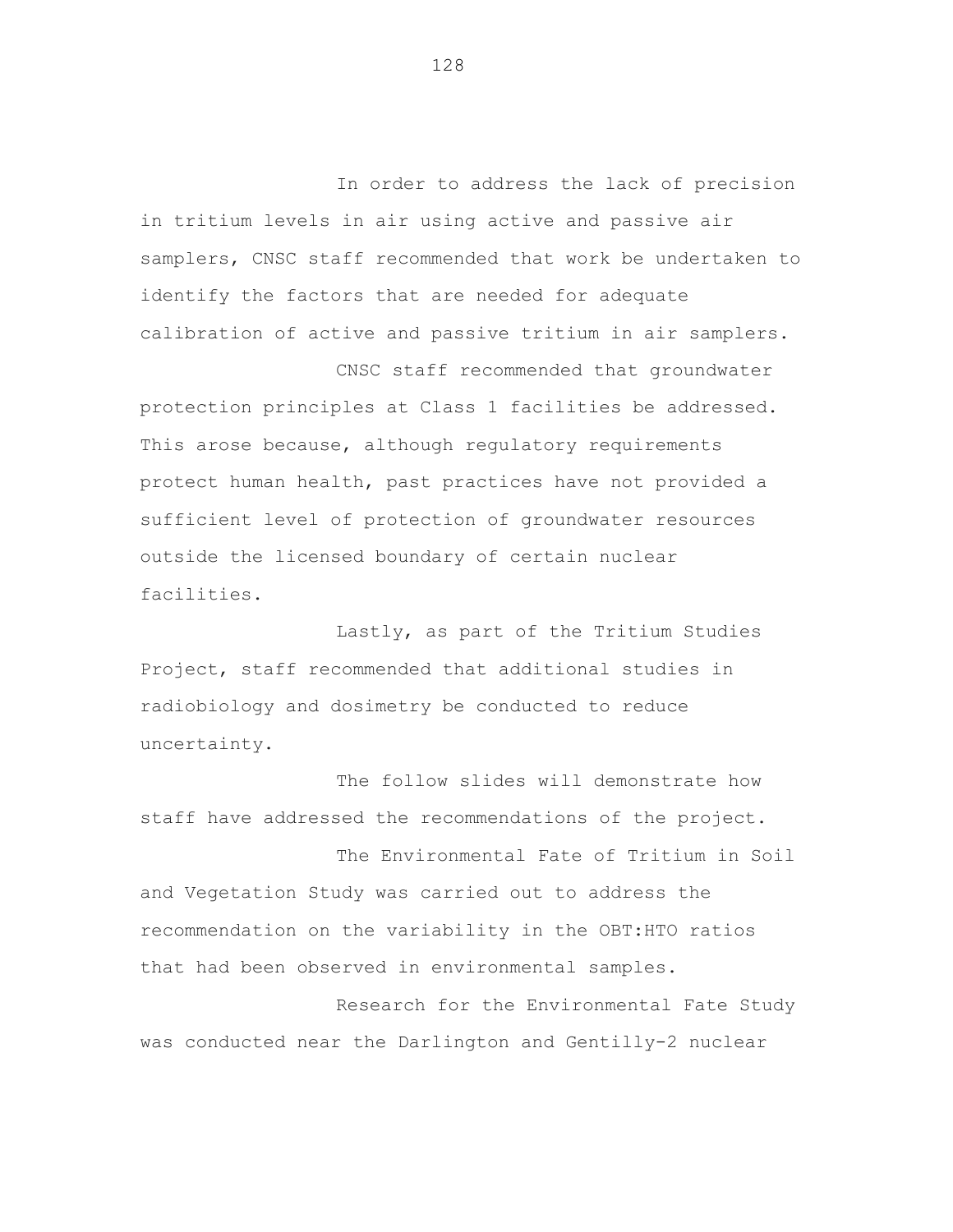power plants and two tritium processing facilities, SRB Technologies and Shield Source Incorporated. The work was conducted during the 2008 and 2009 growing seasons. The green dots on the map represent the nuclear facilities around which the sampling took place. These sites were selected due to the differing nature of their operations and the availability of locally grown vegetation.

Environmental samples of soil, garden produce, animal fodder, and animal products were obtained and analyzed for HTO and OBT.

The OBT:HTO ratios observed in this work were greater than the recommended ratio in the CSA Group Standard N288.1. CNSC staff compared the ingestion dose for a member of the public consuming vegetation with the recommended ratio and using the maximum OBT:HTO ratio observed in this work. The dose from the higher OBT ratio was approximately five times higher. From a regulatory perspective, the calculated doses in both cases was a small fraction of the public dose limit and below doses known to cause health effects.

The results of the Environmental Fate of Tritium in Soil and Vegetation Study were published in the *Journal of Environmental Radioactivity* in an article co-authored by CNSC and University of Ottawa staff.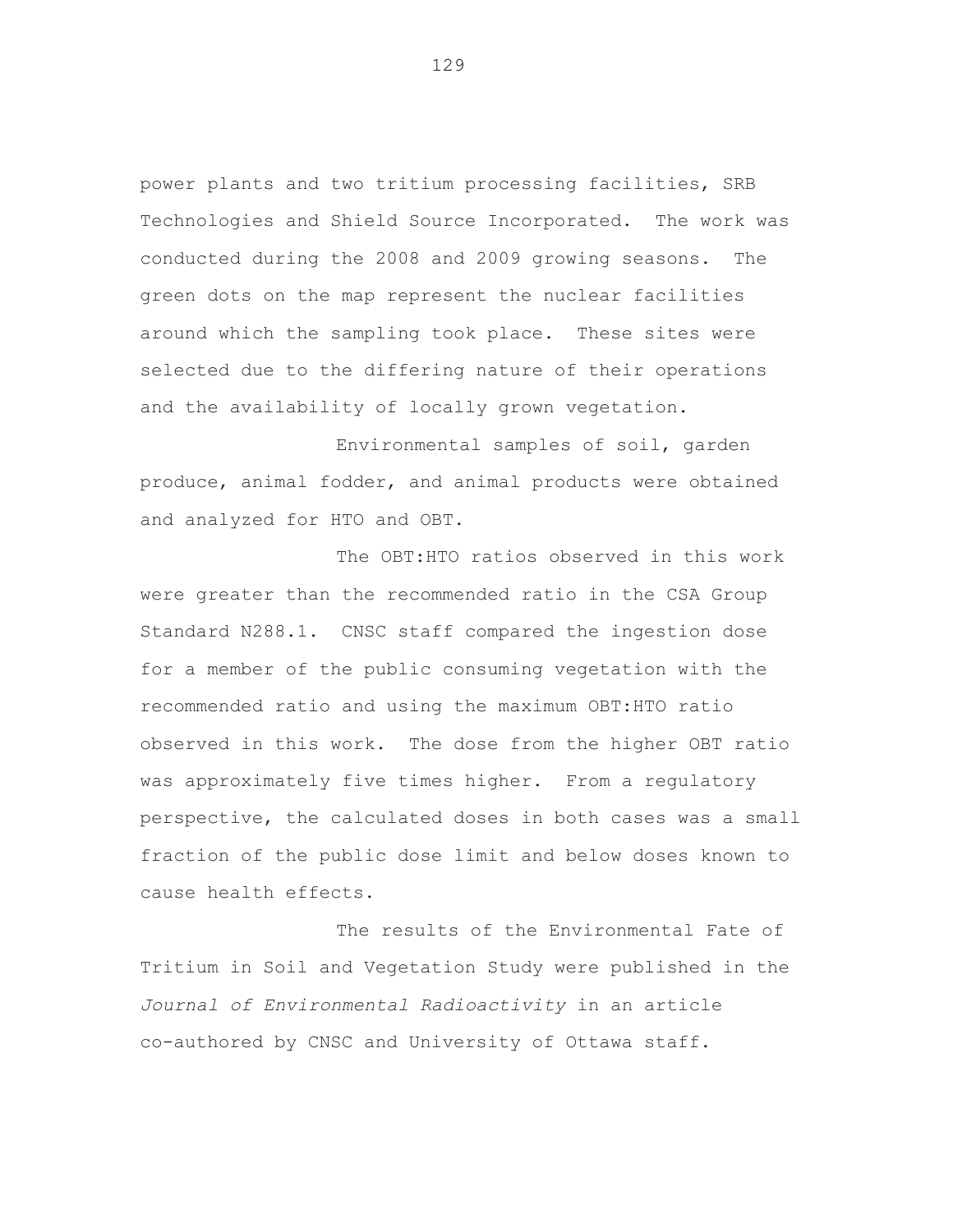In 2012, CNSC funded and actively participated in a follow-up project entitled Tritium Transport in the Terrestrial Environment. The follow-up project was carried out during the 2012 growing season near SRB Technologies, a tritium processing facility in Pembroke, Ontario. The objectives of the project were twofold: first, to understand the conditions that led to the high-than-expected ratios using an experimental approach with more environmental monitoring; and secondly, to increase the CNSC's laboratory's analytical capabilities by conducting parallel tritium analysis using split samples and to provide quality assurance.

The result of the Tritium Transport in the Terrestrial Environmental study confirmed the elevated OBT:HTO ratios that had been observed in staff's previous work and in the literature. The results of this work were presented by CNSC staff at the Third International Conference on Radioecology and Environmental Radioactivity and were also published in the *Journal of Environmental Radioactivity*.

The results of these two studies support the growing body of evidence thabt OBT:HTO ratios in environmental samples may be higher than those used in environmental transfer models.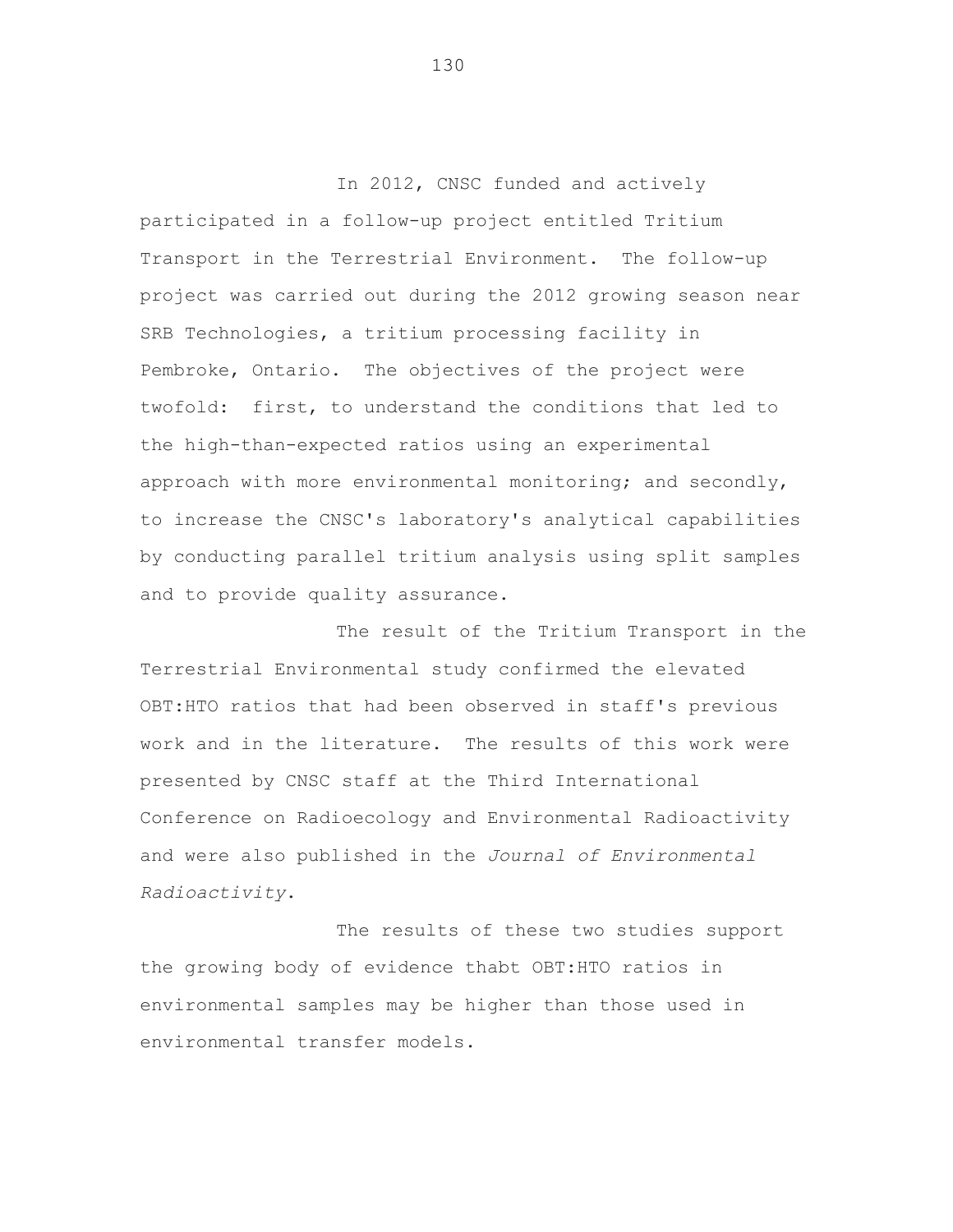Existing environmental transfer models may not take into account less-studied environmental transfer processes or account for the non-equilibrium state of actual operations.

Further research is needed in different environmental media, as well as in different locations on the factors that lead to the higher than expected ratio in order to reach a scientific consensus. This consensus, if reached, may lead to the revision of transfer models.

CSA Group Standard N28.1 is reviewed on a five-year cycle. CNSC staff sit on the technical committee and will ensure that OBT-related matters are appropriately addressed.

The result obtained from both studies do not impact the overall risk to health, since doses to members of the public from tritium-releasing facilities are low.

CNSC staff have also been involved in other research studies and initiatives to address staff's recommendation on the variability of the OBT to HTO ratios in environmental samples.

CNSC staff have participated in the International Atomic Energy Agency's Modelling and Data for Radiological Impact Assessment, or the MODARIA Program.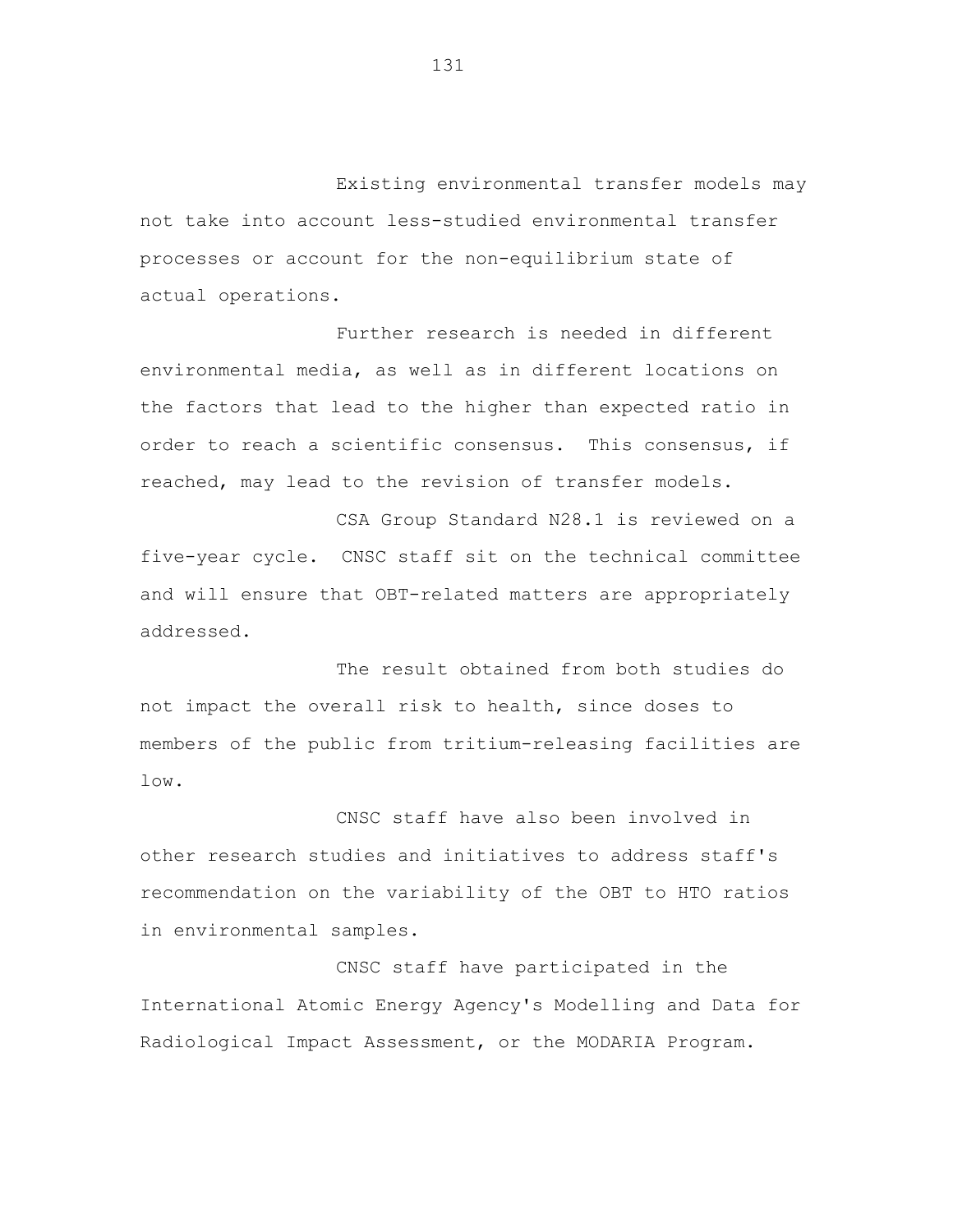CNSC staff have been actively

participating in the MODARIA's working group that develops, tests and compares models for tritium releases.

As part of the MODARIA Program, CNSC staff collaborated with staff from the Japanese Atomic Energy Agency, as well as staff from the Canadian Nuclear Laboratories on a modelling inter-comparison to understand the role of HTO transfer from the soil to the leaf and its effect on the OBT to HTO ratio in vegetation.

The results of this collaborative research were published in their peer reviewed literature.

In another initiative, CNSC staff hosted a three-day tritium workshop in April, 2016. The workshop brought together scientists from the CNSC, the Canadian Nuclear Laboratories,

L'Institut de Radioprotection et de Sûreté Nucléaire, or IRSN, and the University of Ottawa.

As part of the workshop, the participants shared results and information on the various research projects underway at their respective institutes and discussed topics of mutual interest.

Active and passive air samplers are used by CNSC licensees for measuring tritium in air. The results from both samplers can differ significantly. As a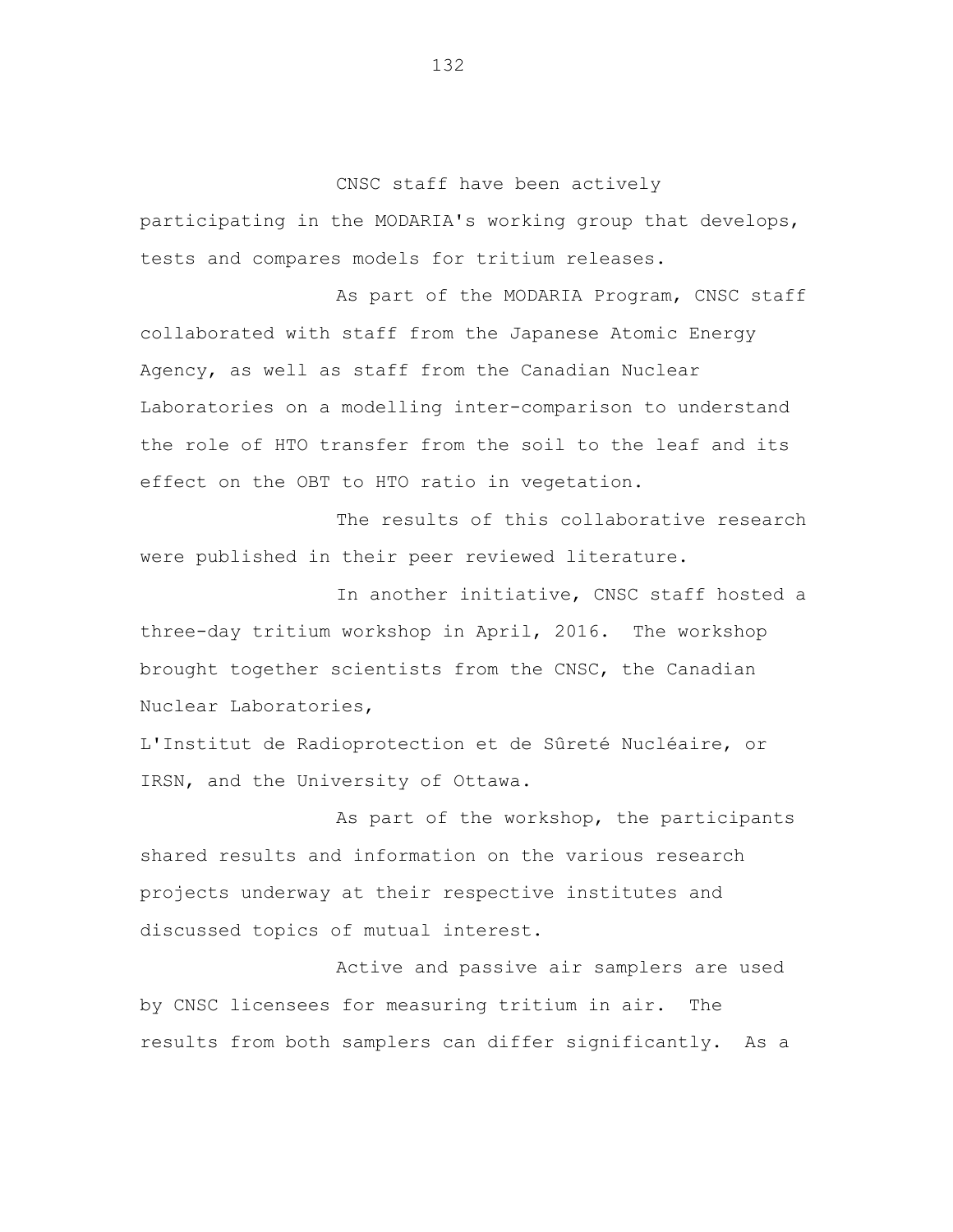result, there are questions regarding the accuracy and the precision of the two methods.

A comparison of active and passive tritium-in-air sampling was included as an objective of the Tritium Transport in the Terrestrial Environment research project. The University of Ottawa developed a tritium-in-air sampler, as shown by the photo in the middle of the slide. This was validated using an Atomic Energy of Canada Limited air sampler in the photo shown on the right. The data that was collected was fit for purpose and used for research that was published in the peer reviewed literature.

The CANDU Owners Group has also investigated this research topic.

The work in this area has quantified the uncertainties with respect to tritium-in-air sampling and no further work on this area is planned.

Tritium-in-air monitoring is conducted by the licensee, other federal and provincial departments, such as Health Canada and the Ontario Ministry of Labour, as well as by CNSC staff as part of the Independent Environmental Monitoring Program and this provides verification of the concentrations of tritium in air around nuclear facilities.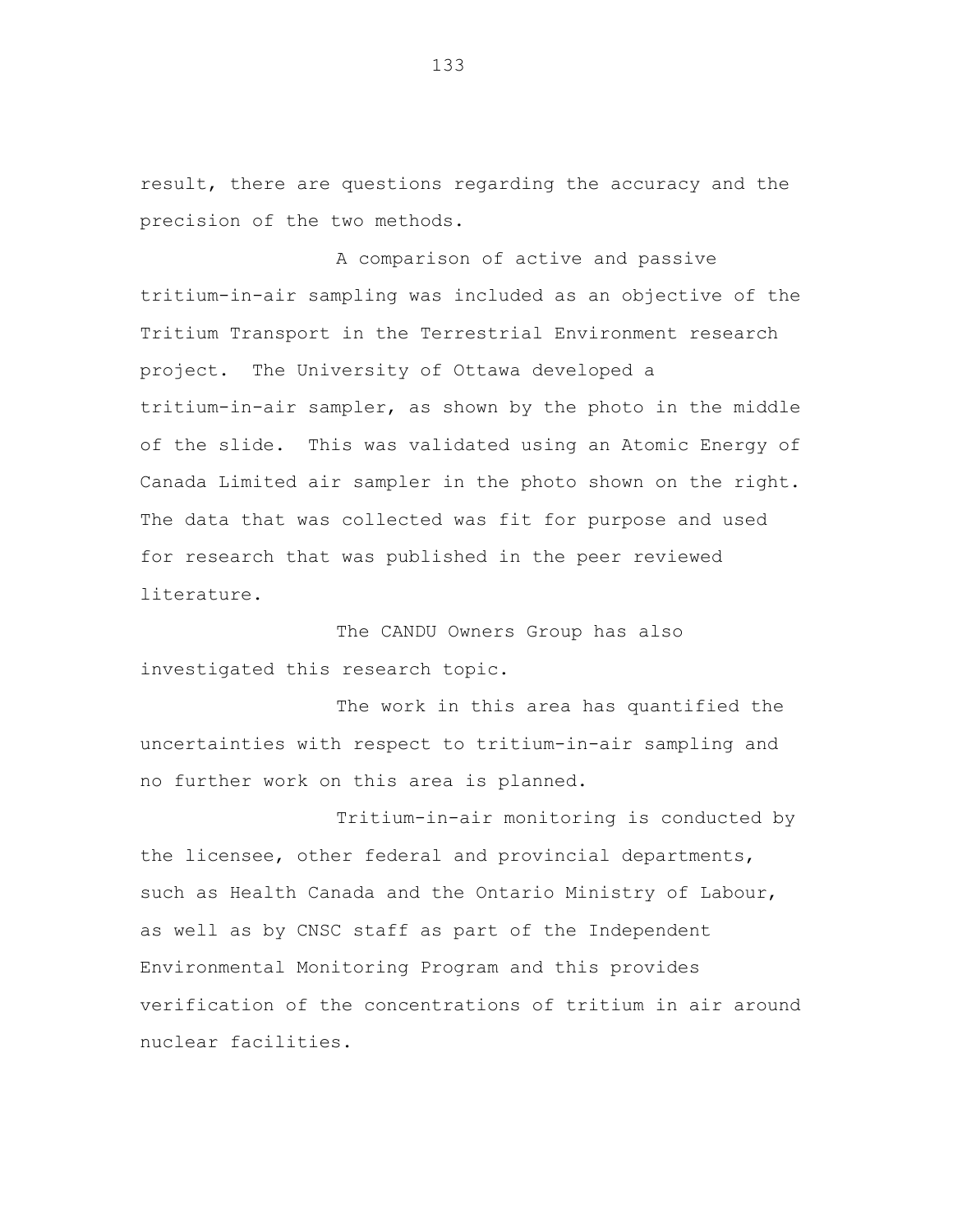From a regulatory perspective, people living around nuclear facilities that emit tritium are protected since the inhalation dose estimated, using either type of tritium-in-air sampler method, is a small fraction of the public dose.

As part of the tritium studies projects, CNSC staff were directed to enhance the regulatory framework for groundwater protection.

CNSC staff provided an update to the Commission in January, 2013 on two discussion papers that incorporated principles for groundwater protection.

The first discussion paper entitled, "Protection of Groundwater at Nuclear Facilities in Canada", addressed the integration of groundwater protection within the CNSC's overall environmental protection framework. The key aspects of this document were formalized as guidance as part of the CSA Group Standard N288.7, Groundwater Protection at Class 1 Nuclear Facilities and Uranium Mines and Mills.

These principles were also incorporated in CNSC Regulatory Document-2.9.1, Environmental Protection: Environmental Principles, Assessment and Protection Measures.

The second discussion paper is entitled,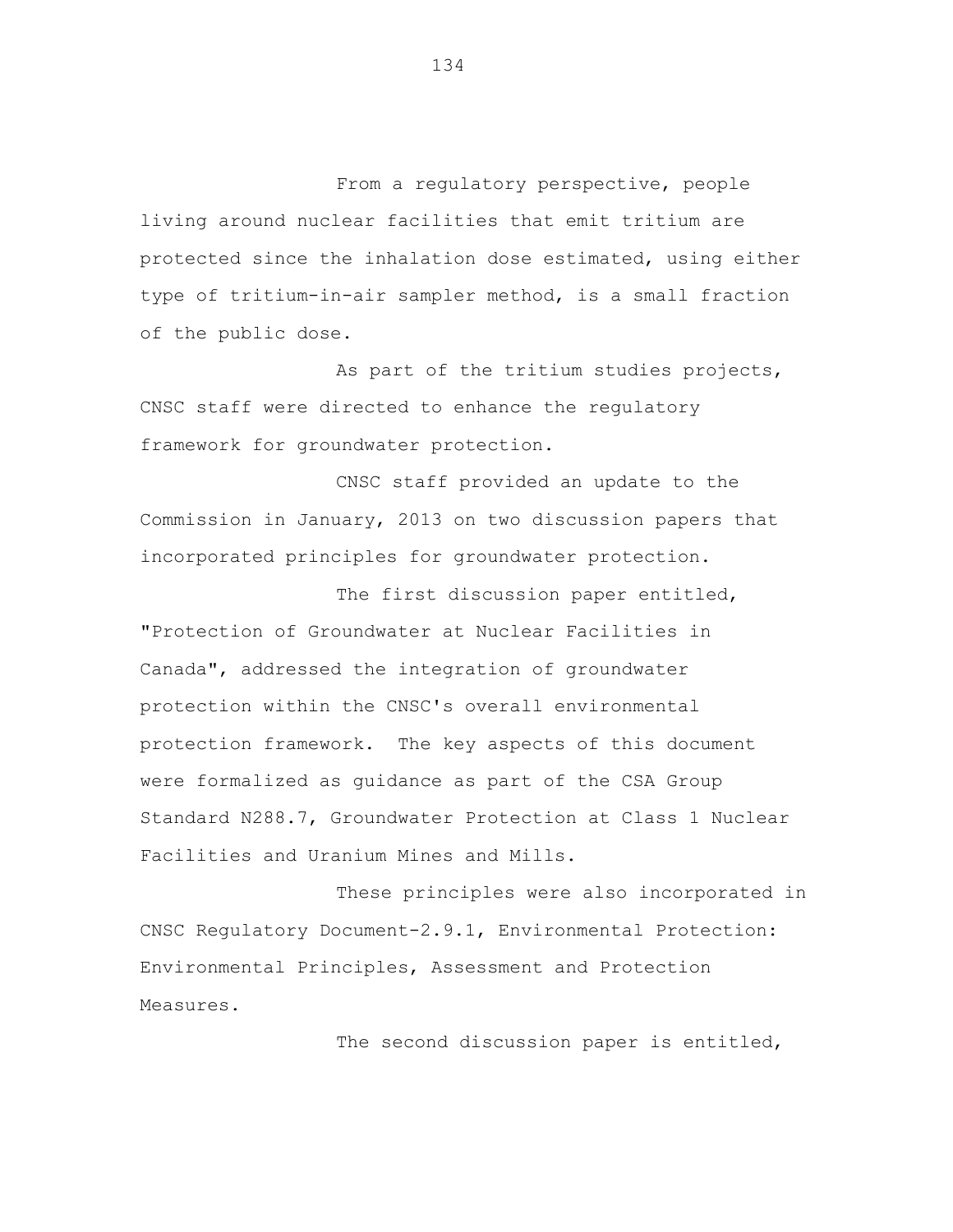"Process for Establishing Release Limits and Action Levels at Nuclear Facilities". It addressed establishing release limits, action levels and effluent design objectives for radionuclides and hazardous substances released from nuclear facilities. It also recognized that groundwater is a valued ecosystem component that should be protected and considered when designing nuclear facilities.

Requirements and guidance for controlling releases to the environment, which includes consideration of groundwater at an end use to be protected, will be incorporated as part of a future CNSC Regulatory Document.

I will now turn over the presentation to Ms Julie Burtt to address the recommendation for additional studies in radiobiology and dosimetry.

**MS BURTT:** Thank you. Julie Burtt, for the record.

I am a Radiation and Health Sciences Officer and the CNSC's point of contact for the studies discussed on the next four slides.

The CNSC's Tritium Studies Project published in 2010 included an independent, comprehensive review and assessment of radiation protection principles and practices related to tritium.

The results and conclusions of this work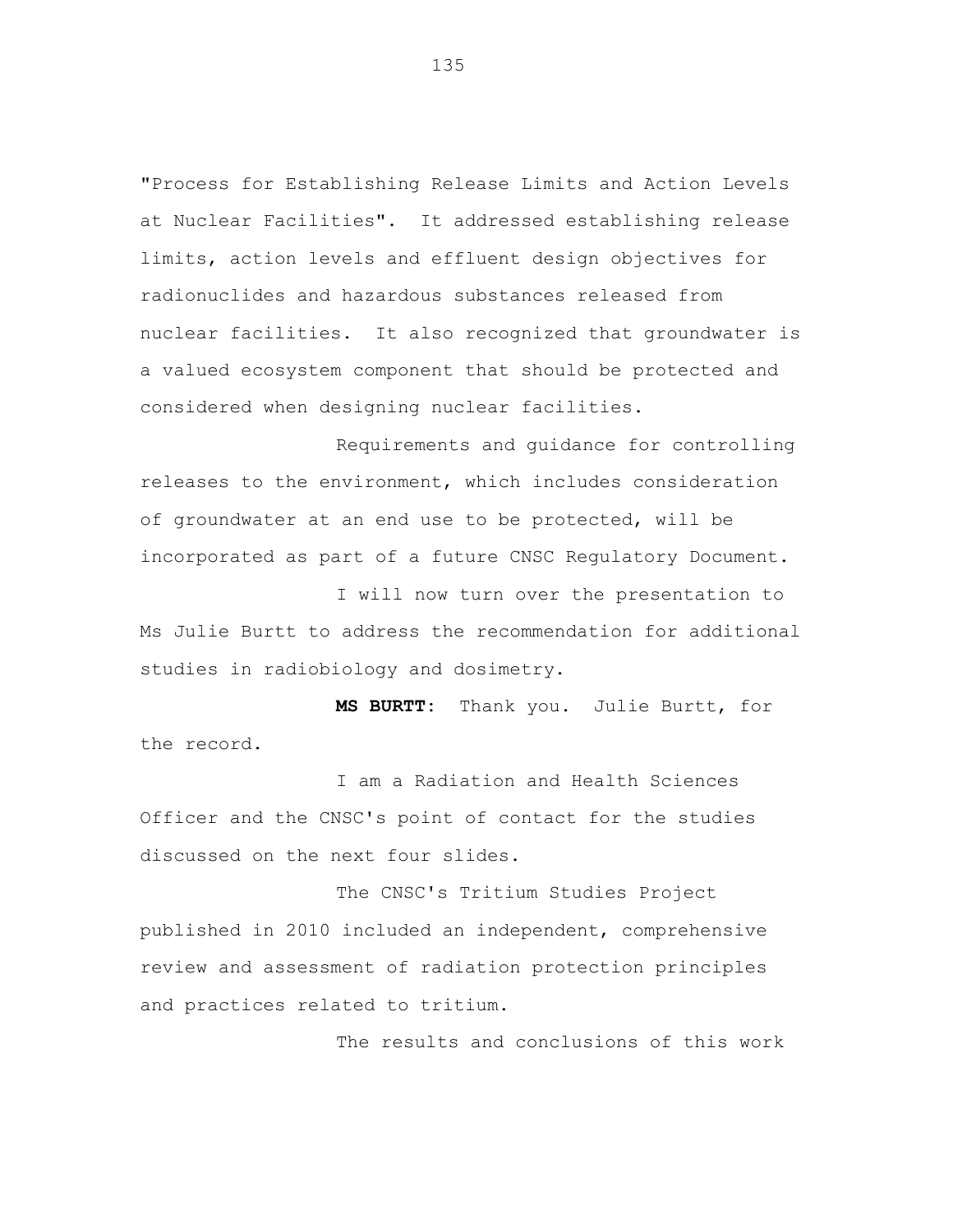was previously reported to the Commission. The recommendations from this project were that, although doses from exposures to tritium are low, further research may be beneficial for epidemiological studies and for individual dosimetry to confirm that bio-kinetic models are adequate and to reduce uncertainties.

In response to staff's recommendation, the studies on the Toxicity of Tritium: Effects of Low-Dose Tritium and Gamma Radiation Project was developed and led by Canadian Nuclear Laboratories, or CNL. The project will be referred to as the Toxicity of Tritium Project for the remainder of this presentation.

The CNL project is a multi-year collaboration between CNL, the CANDU Owners Group, IRSN and the CNSC. CNSC's role in the project included providing funding, as well as providing input and project design and data analysis for certain tasks.

The main purpose of the CNL project was to provide an in-depth analysis of the toxicity of tritium by investigating the relative toxicity of low-energy beta and gamma radiation.

The project consisted of six project tasks. Five of the tasks evaluated the toxicity of tritium by looking at cell and tissue responses in mice. An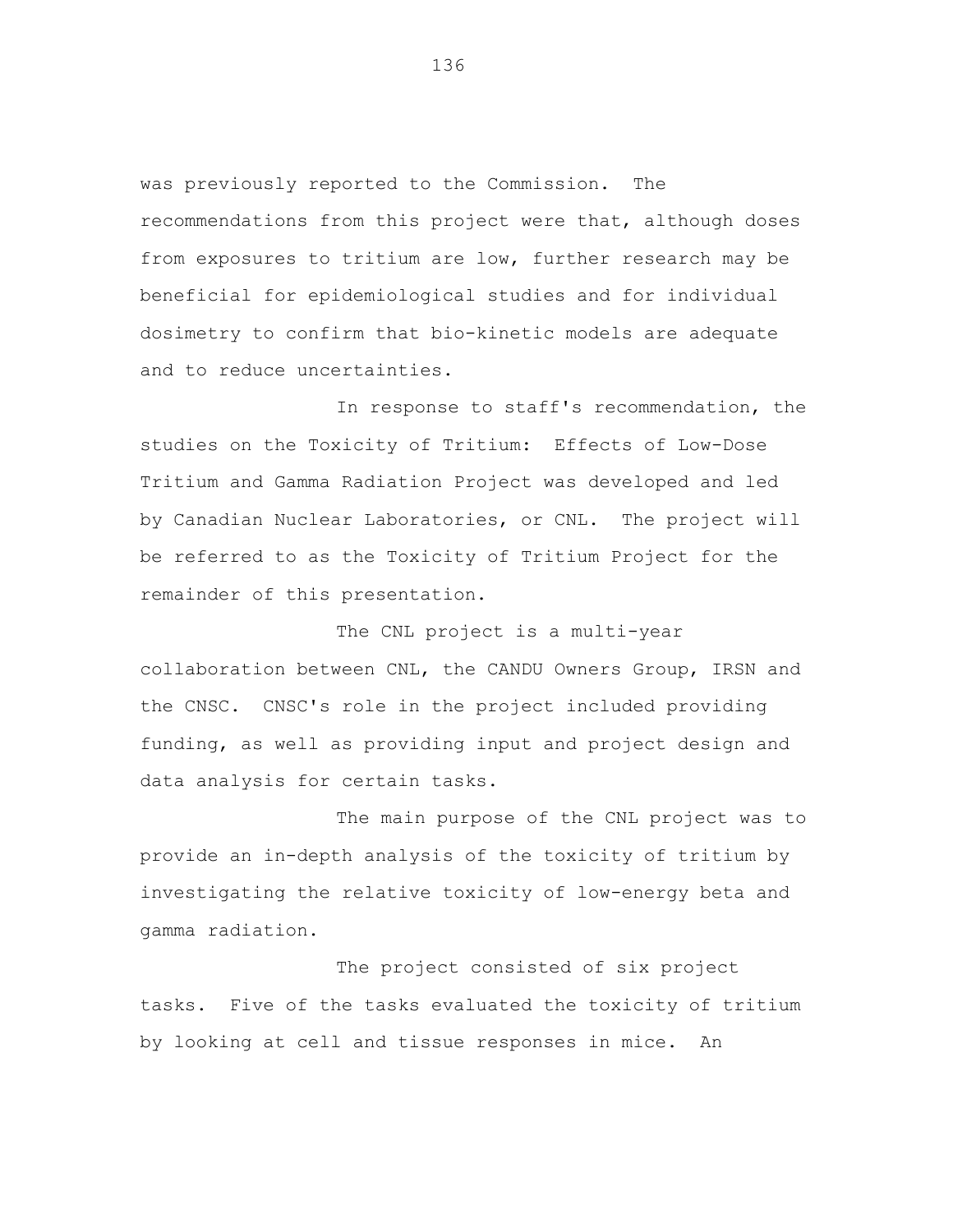additional task evaluated the toxicity of tritium by considering the development of cancer over the entire lifespan of mice.

The lifespan study includes exposing 3,600 mice to different doses and forms of tritium and gamma radiation. This study is ongoing as it is a long-range study, as the average mouse lifespan is two and a half years.

ICRP bio-kinetic models state that HTO and OBT behave differently once taken into the body. Specifically, the ICRP bio-kinetic model predicts that HTO behaves like water and, therefore, HTO is homogenously distributed throughout the body. This same model predicts that OBT is distributed heterogeneously in body tissues and has a longer retention time.

The results obtained by CNL were in contrast to the existing ICRP bio-kinetic model for OBT.

The CNL toxicity of tritium study found that HTO and OBT had similar uptake, retention and excretion patterns; in other words, OBT behaved like ingested water. The significance of these results may influence the way a tritium dose is calculated. Additional studies are needed to confirm the results obtained by CNL.

From a regulatory perspective, these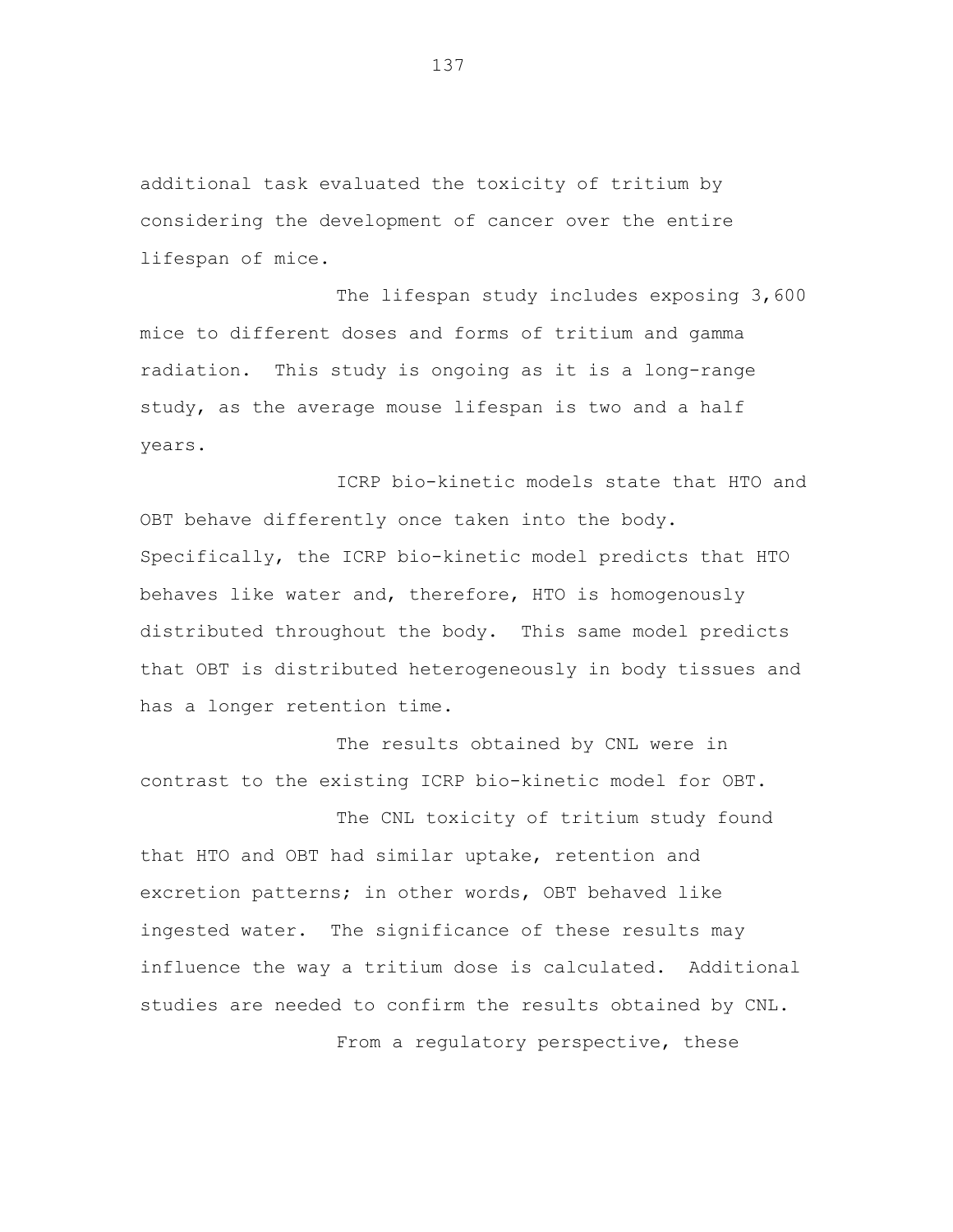results are unlikely to impact overall risk to health, since doses from tritium-releasing facilities are a small fraction of a person's total dose and are very low.

As mentioned previously, the ongoing work of the toxicity of tritium study is looking at the development of cancer over the entire lifespan of mice that are exposed to HTO, OBT and gamma radiation. The results from this study, once completed, in conjunction with the other tasks, will contribute to defining the RBE for tritium.

The RBE is a concept used to compare different types of radiation in terms of the same biological effect. There are many RBE values published in the literature. The variation exists because the RBE of tritium depends on whether x-rays or gamma rays are used as the reference. All of the studies inform the appropriate choice of eradiation rating factor that permits the calculation of the special unit of dose called the millisievert. The millisievert can be used for protection from all types of radiation, not just beta radiation from tritium. If requested, CNSC staff can provide an update to the Commission on the results of the Toxicity of Tritium Project, once the entire project is complete.

As a result of the work carried out by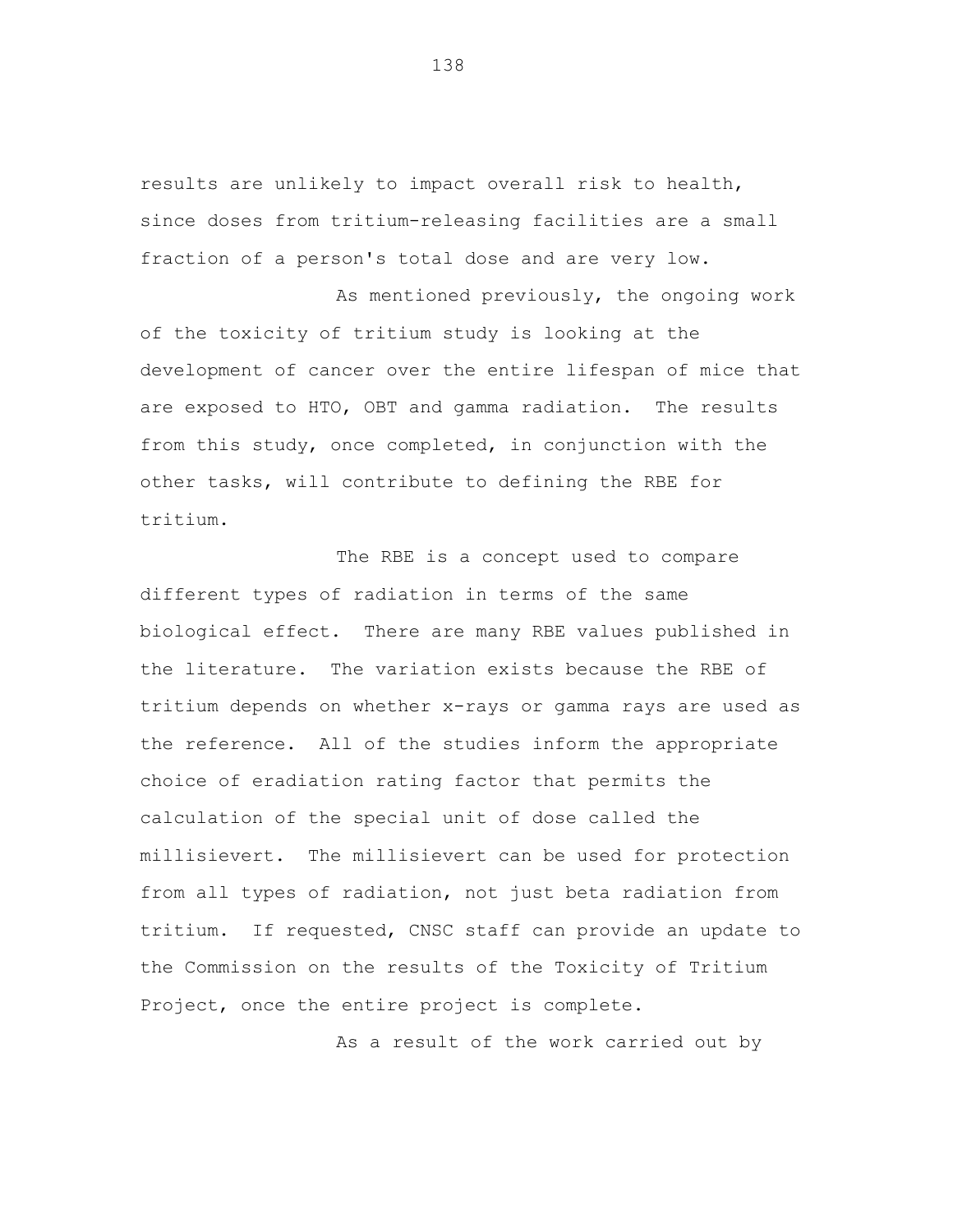staff, the recommendations of the project have been addressed. Specifically, research has been conducted investigating the variability in the OBT/HTO ratios in environmental samples. Studies have identified uncertainties in tritium-in-air sampling using both active and passive samplers. Groundwater protection principles have been incorporated in CNSC Regulatory Documents and CSA Group Standards. Studies have been conducted to provide an in-depth analysis of the toxicity of tritium.

CNSC staff conclude that the work that has been carried out to date has met the intention of the recommendations and that the objectives of the project have been met.

I will now pass the presentation to Dr. Nadereh St.-Amant.

## **DR. ST.-AMANT:** Thank you.

Good afternoon, Members of the Commission. My name is Dr. Nadereh St.-Amant and I'm a Senior Analyst at the CNSC.

The following section provides an overview of CNSC Laboratory's activities for the analysis of different forms of tritium in environmental samples.

As part of the Tritium Terrestrial Environmental Project which was completed in 2012, the CNSC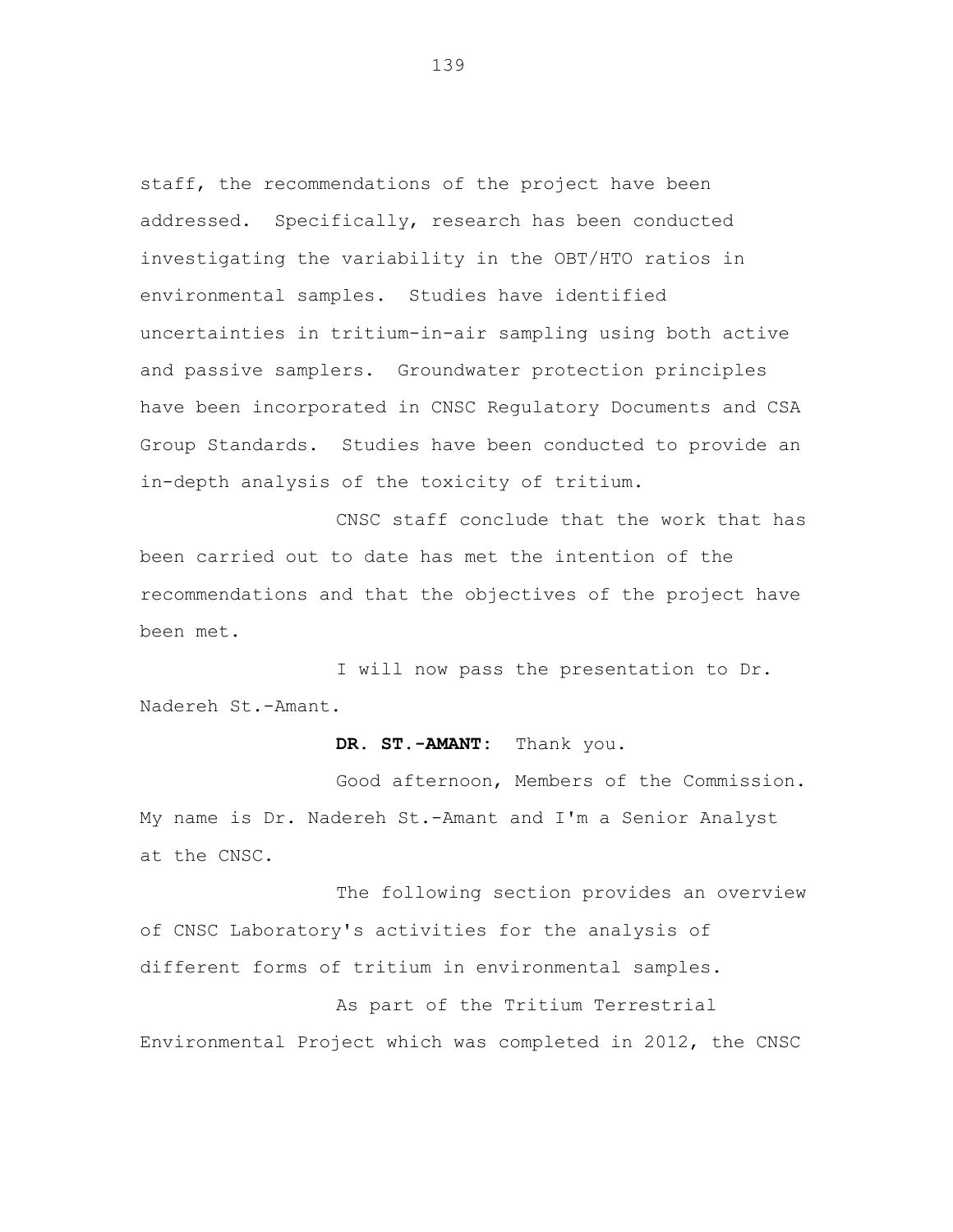Laboratory developed methodologies and acquired equipment for the analysis and processing of OBT in environmental samples.

OBT samples are typically prepared by combusting a dry portion of an environmental sample in an oxygen chamber, as shown here, followed by liquid scintillation counting of the collected sample. The image on the left of this slide is the Parr Oxygen Chamber that was implemented at the CNSC Laboratory in 2012. The image on the right is a new type of oxygen chamber that the CNSC Laboratory acquired in 2015.

As the first case study of the new equipment, the CNSC staff and the manufacturer of the equipment collaborated and recently published an article in the peer reviewed journal on the use and implementation of the new equipment.

With the expansion of the analytical capability, since 2012 the CNSC Laboratory has analysed the two major forms of tritium in over 2,500 samples in support of CNSC funded research projects, national and international inter-comparison exercises and the CNSC's independent environmental monitoring program.

CNSC staff remain up to date with the current methods and techniques for tritium analysis by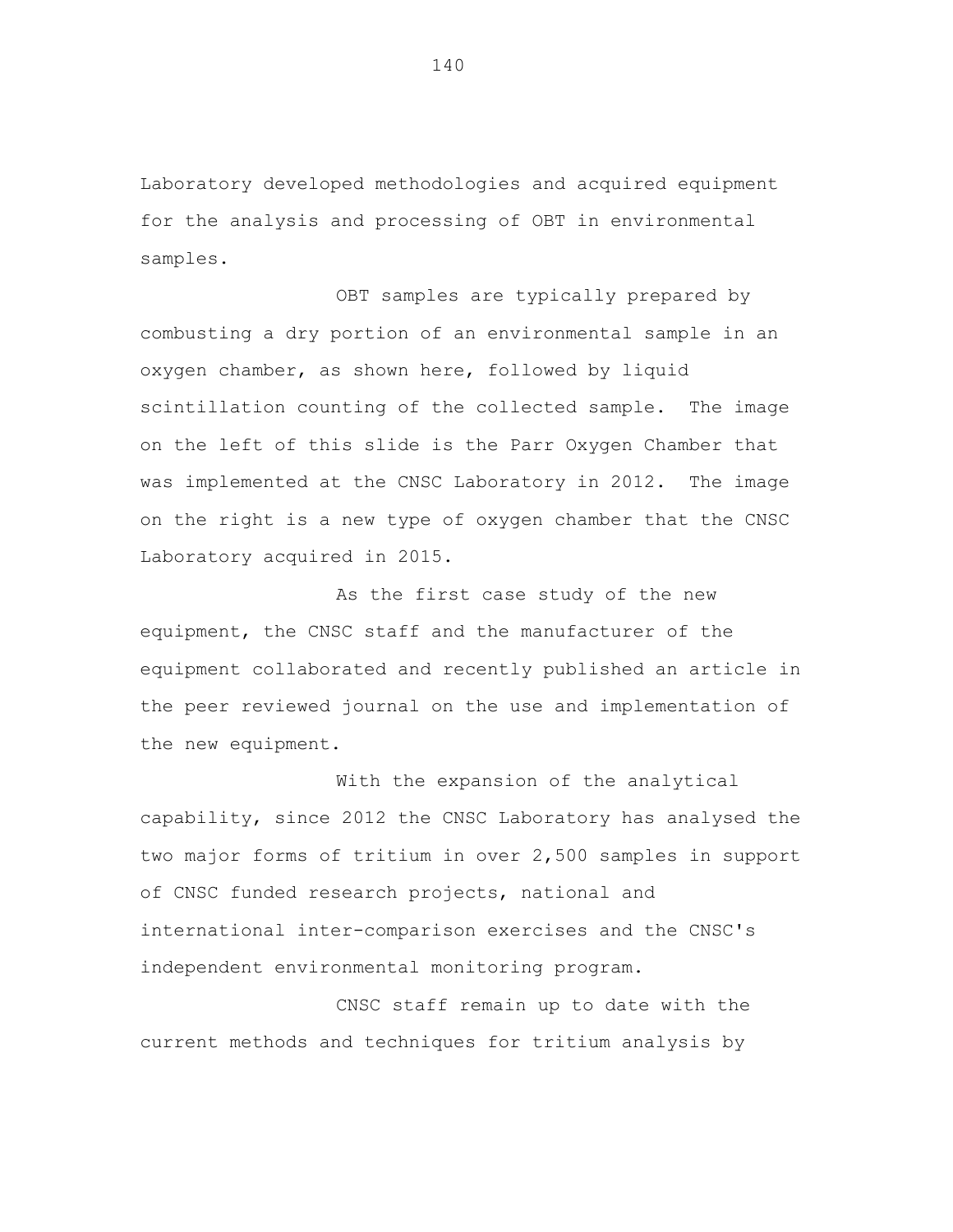participating in national and international working groups. Since 2012, the CNSC staff has

participated in an international OBT analysis working group. The group includes members from different countries including Canada, France, United Kingdom, Romania, South Korea, China and Japan. The working group meets annually to discuss the improvements in the analysis of OBT and to organize inter-comparison exercises. A member of the CNSC Laboratory has been part of the working group since its inception and has served as a member of the scientific committee since 2014.

The CNSC Laboratory has successfully participated in all inter-comparison exercises organized by the group since 2012.

The results of the first inter-comparison exercise was published in the Journal of Environmental Radioactivity, co-authored by CNSC staff.

CNSC staff also participated in an inter-comparison field study campaign with the IRSN staff. This study was carried out near SRB Technologies in Pembroke, Ontario for a two-week period during the summer of 2013.

The objective of the field campaign was to compare the methods used for sampling and measuring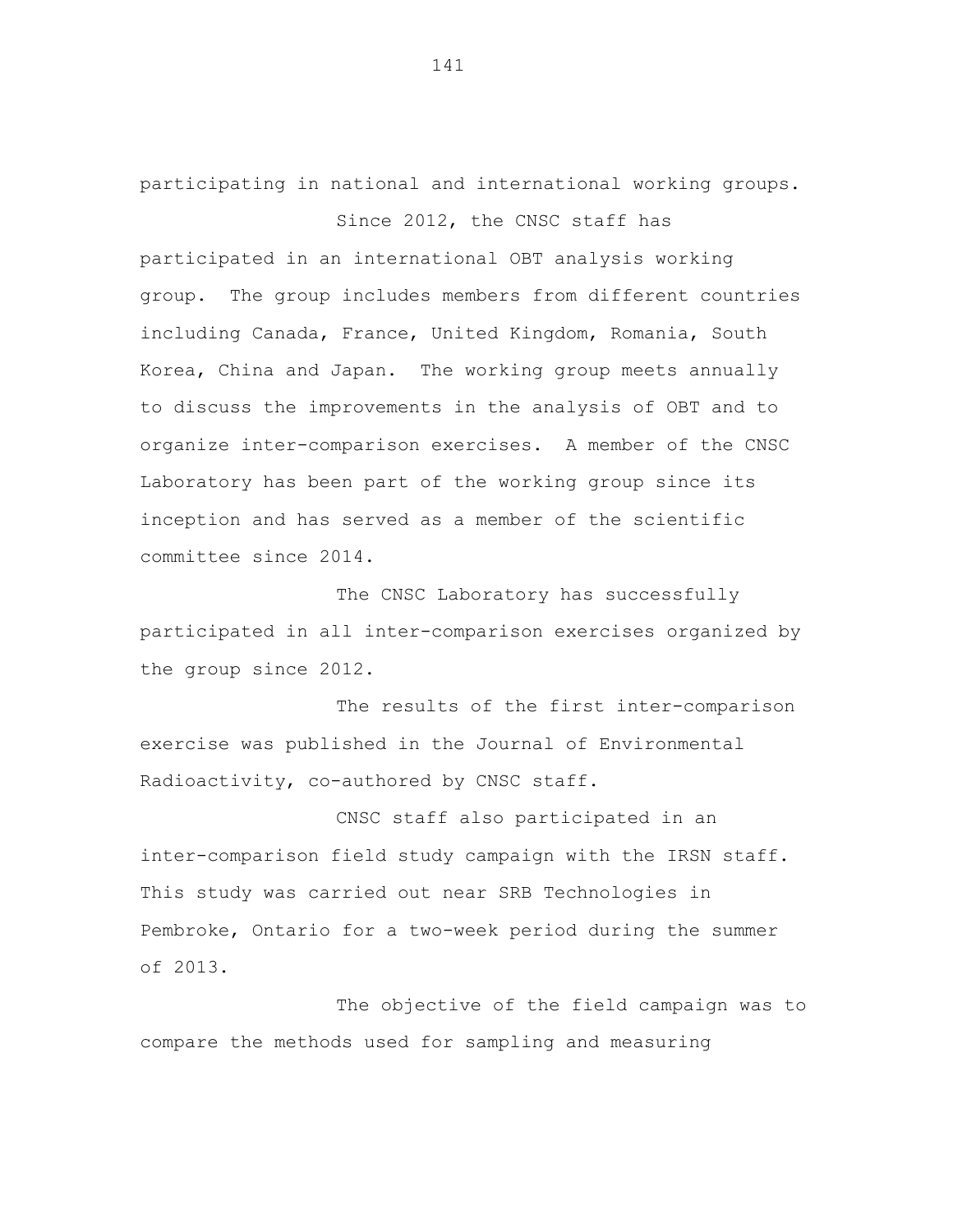different forms of tritium. The results obtained by IRSN and CNSC were in good agreement for HTO measurements for tritium in air and in grass samples. Differences in OBT activity concentration results of some of the grass samples were noted and investigated.

The two laboratories concluded that the differences found were due to the inhomogeneity of the split samples, and not the analytical measurements.

The research collaborative work for the field campaign was published in peer reviewed journal co-authored by the CNSC staff.

As a result of CNSC Laboratory's active participation in the area of OBT analysis, in September, 2016 CNSC Laboratory was invited to host a practical training workshop as part of the IAEA's Analytical Laboratories for the Measurement of Environmental Radioactivity, or ALMERA. ALMERA is the world-wide network of analytical laboratories that are coordinated by the IAEA's environmental laboratories.

The CNSC hosted a workshop focused on sample preparation methods and on the analysis of OBT in food samples using liquid scintillation counting.

Participants from 14 countries attended the hands-on training. The comprehensive training provided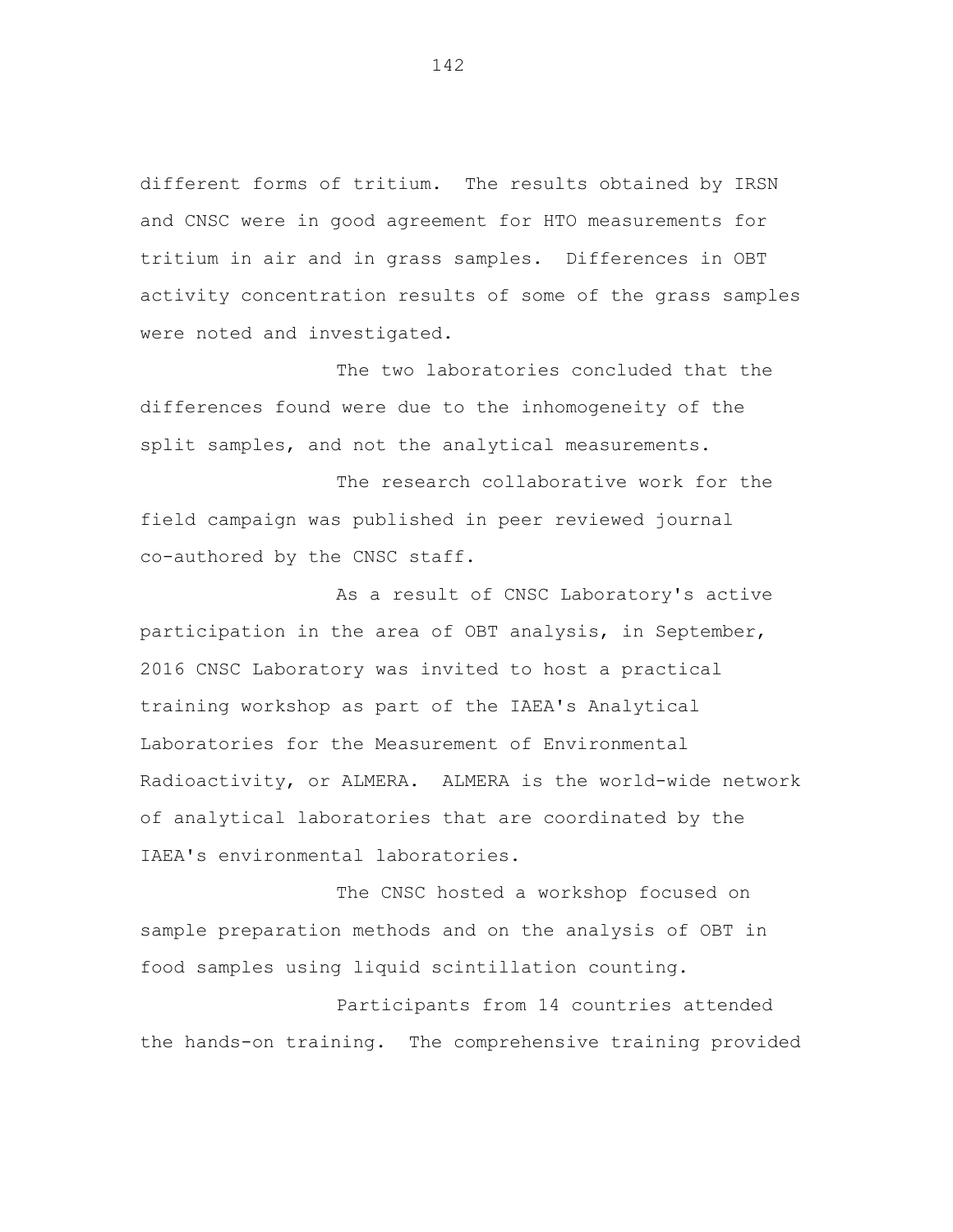would enable the participants to implement the acquired techniques and methodologies in their countries' analytical laboratories.

I will now pass the presentation to Mr. Elias Dagher.

**MR. DAGHER:** Good afternoon. My name is Elias Dagher and I am in the Environmental Risk Assessment Division of the Canadian Nuclear Safety Commission.

Tritium is monitored in different environmental media as part of licensees' environmental monitoring programs.

Tritium in the form of HTO is routinely monitored in air, water and food around facilities that release tritium. However, the concentration of OBT in the environment is traditionally estimated from the amount of HTO measured using the OBT to HTO ratio. OBT is being monitored in some environmental media at a number of CNSC regulated facilities.

The CNSC has been monitoring tritium in the form of HTO and OBT around nuclear facilities as part of CNSC's Independent Environmental Monitoring Program, or IEMP. The IEMP is a regulatory tool that complements the CNSC's ongoing compliance verification program.

The IEMP involves taking samples from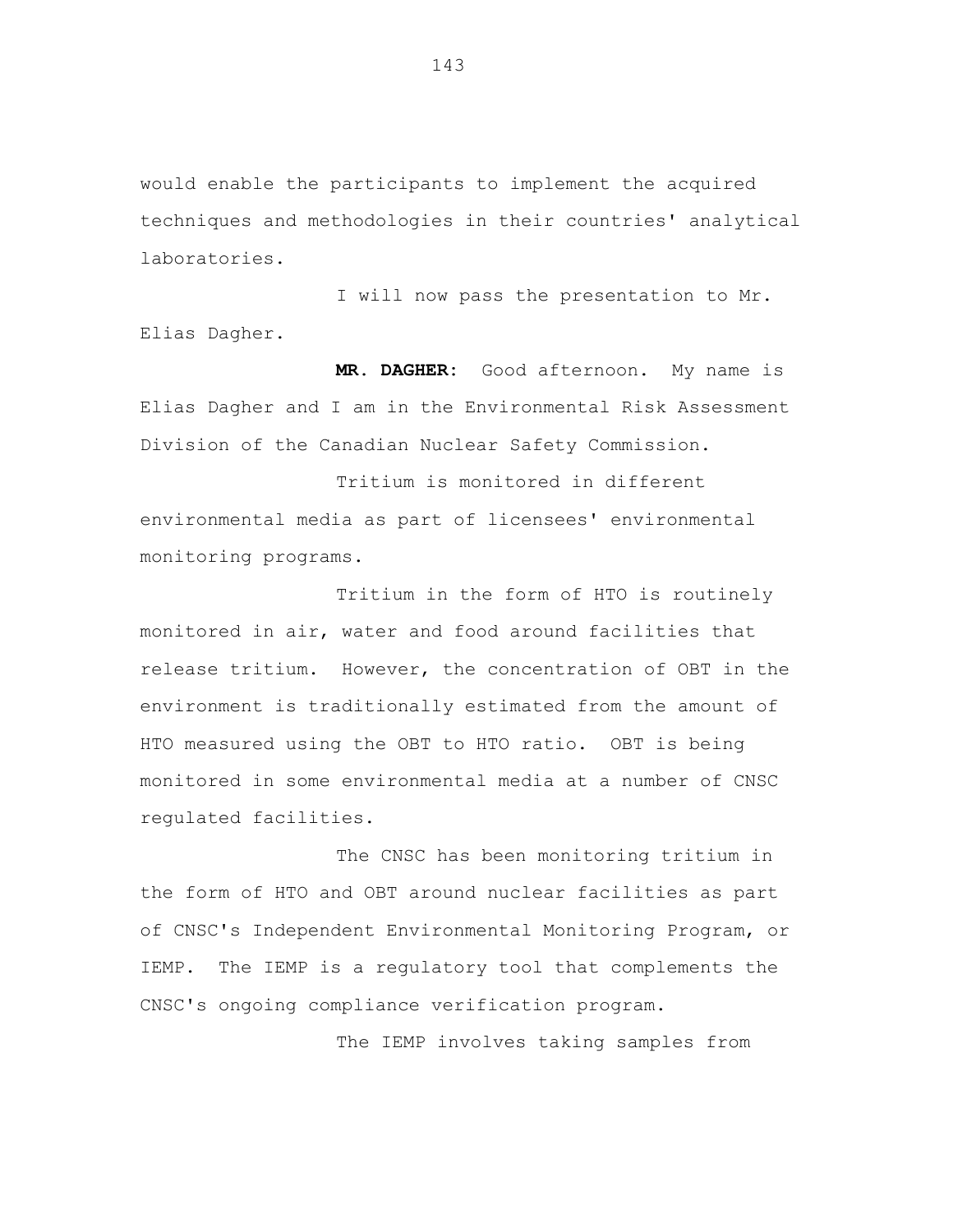publicly accessible areas around nuclear facilities and measuring and analysing the amount of radiological and hazardous substances in those samples.

The sampling and analysis is conducted independently by CNSC staff with the results posted on CNSC's external website.

Since 2012, IEMP sampling campaigns have been completed around facilities that release tritium, such as research and tritium processing facilities, as well as nuclear power plants.

Samples analysed include air, soil and food, such as meat and vegetables. In all cases, the IEMP results confirm that people and the environment around these facilities are protected.

This figure displays an environmental transport and multi-pathway exposure model. It shows the many pathways that humans may be exposed to tritium in the environment. This exposure may be from natural background, or due to releases from the facility through the atmosphere, surface water and the ground.

For example, an exposure pathway to tritium may be from the inhalation of air or from the consumption of fish.

Using the data collected as part of the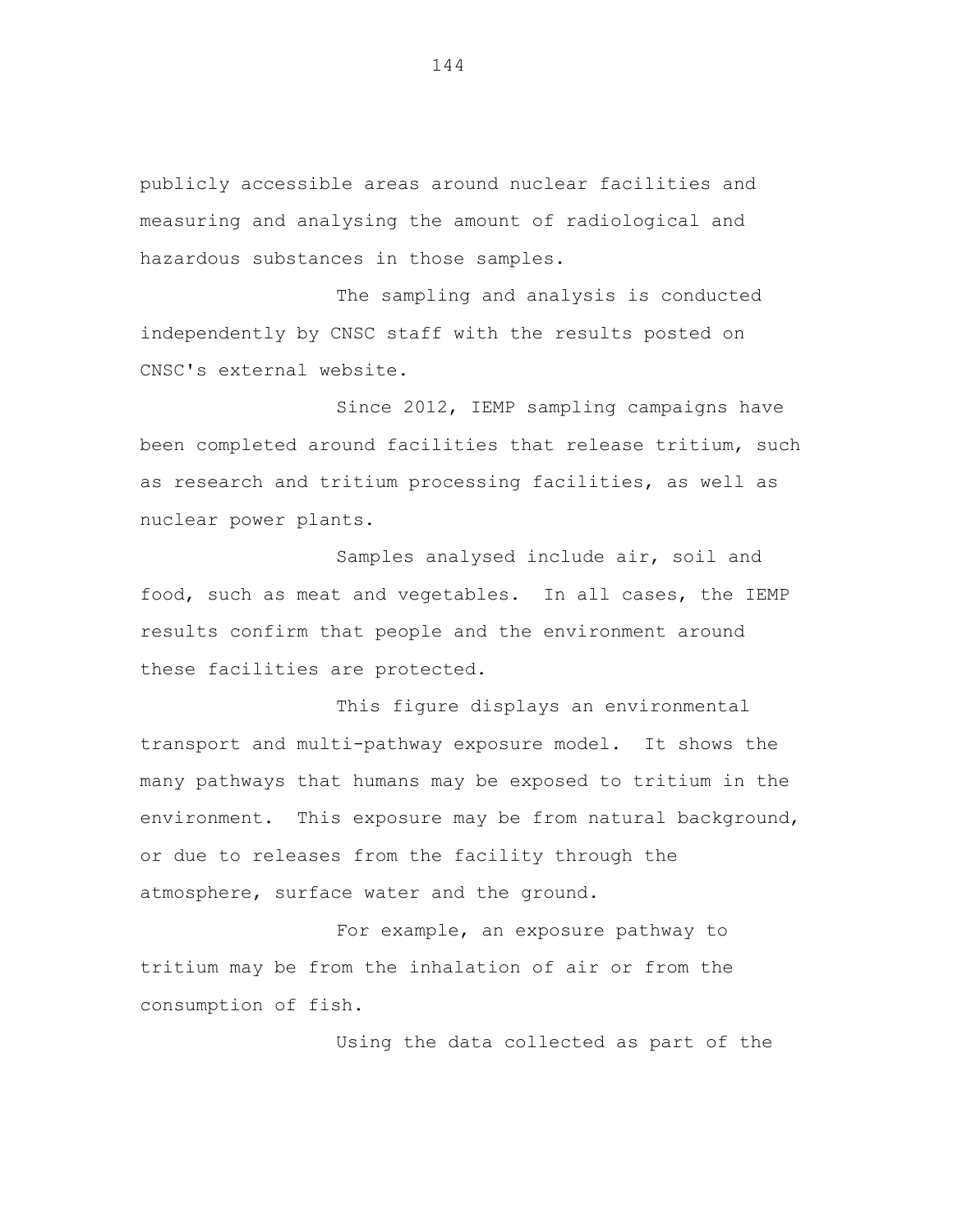IEMP, CNSC staff calculated the public dose due to multiple exposure pathways to a hypothetical infant, child and adult receptor. The objective of this dose calculation was to demonstrate that doses due to tritium exposure to members of the public living around tritium-releasing facilities are low and below the public dose limits of 1 mSv per year.

Furthermore, the dose calculation was

based on the maximum tritium concentration measured for each environmental media and food analysed throughout the IEMP to date. It is, therefore, not specific to any nuclear facility. This approach allows for the simplistic high-level and conservative dose estimates.

This slide provides the results of the dose assessment. As we can see, the highest dose was received by the adult receptor. This was a result of the higher rate of consumption of water and higher inhalation rates by an adult. Due to the very conservative consumptions used, these results are about three times higher than the estimated doses to public reported annually by the licensees. This represents a very conservative dose estimate.

This figure shows the per cent contribution of each exposure pathway to the total tritium dose to an adult receptor of 0.035 mSv per year. Exposure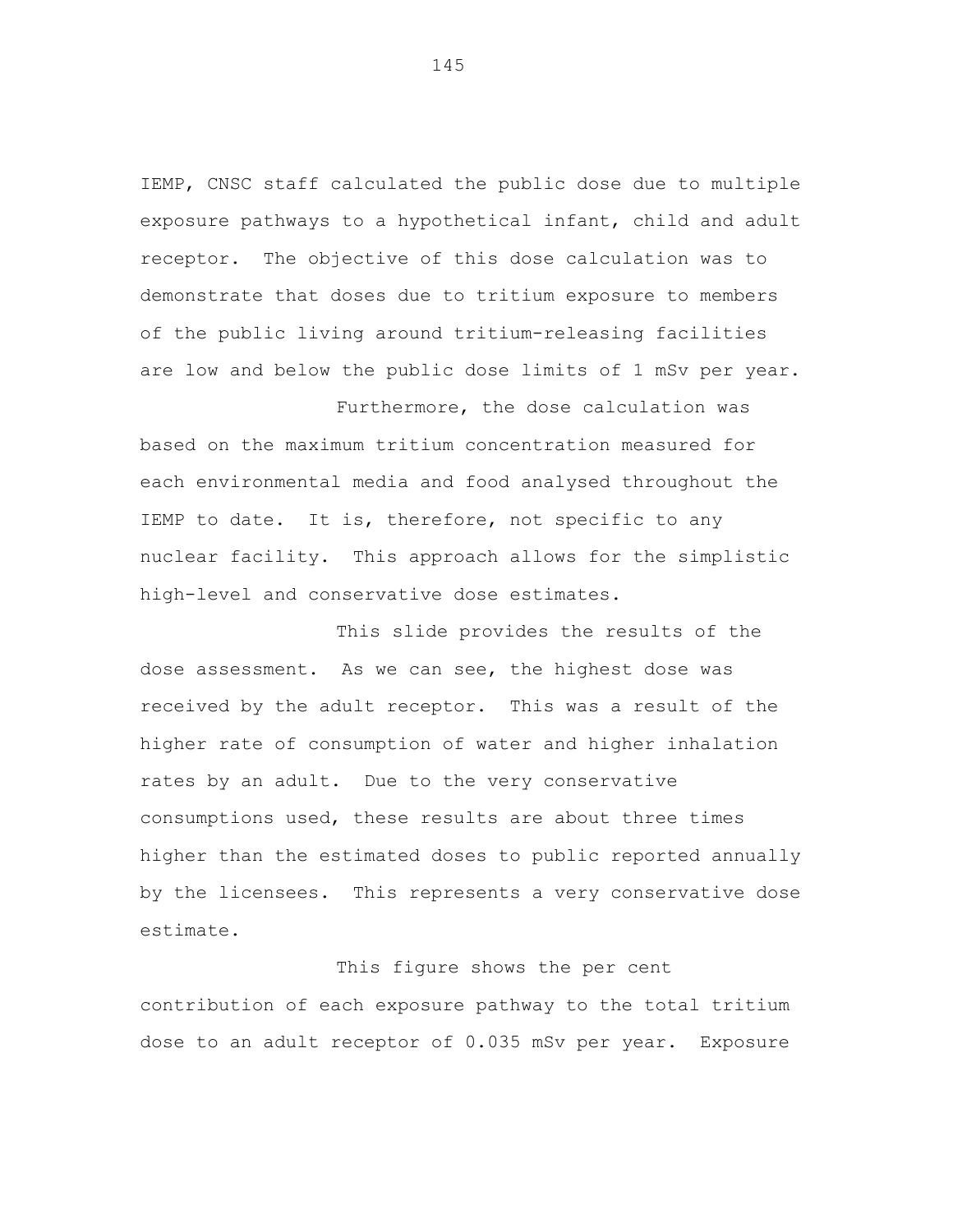from air immersion and inhalation were found to be the major contributors to the total tritium dose at about 70 per cent. The second highest contributor to dose was ingestion of water at about 28.5 per cent. Ingestion of food contributed to only about 1.5 per cent of the total tritium dose and only .5 per cent of the total tritium dose came from OBT through the food ingestion pathway.

Even at higher OBT to HTO ratios, the dose is not expected to change significantly as the total contribution from OBT in food is a small percentage of the overall dose.

In summary, the research projects conducted as part of the tritium studies report have expanded the CNSC's laboratory capabilities in the analysis of tritium in environmental samples. This has allowed the lab to support CNSC funded research projects, participate in national and international inter-comparisons and analyse samples as part of the CNSC's Independent Environmental Monitoring Program.

CNSC staff collect and analyse environmental samples around facilities that emit tritium. The results were used to calculate the dose to a hypothetical member of the public using conservative assumptions and the calculated dose supports the conclusion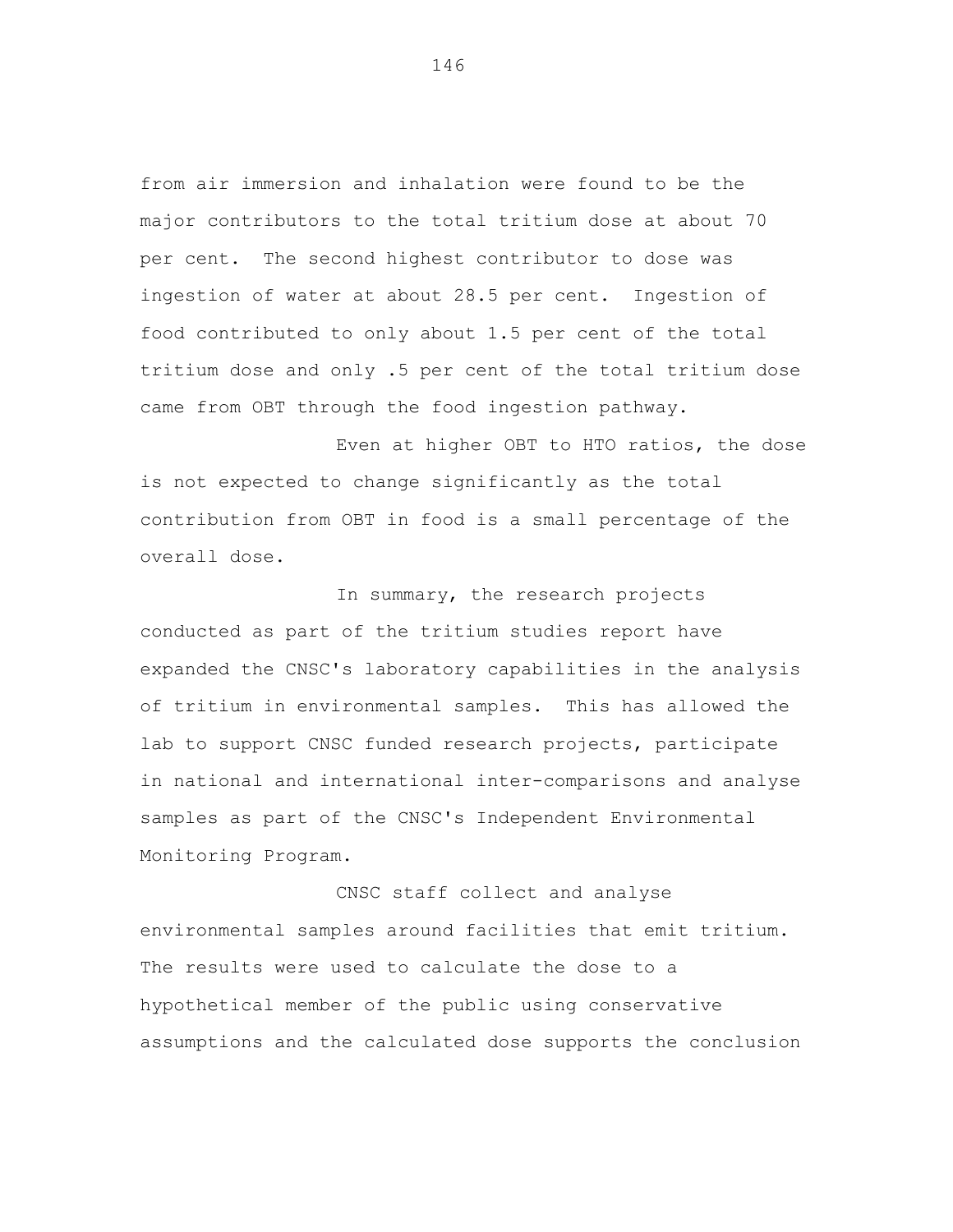that members of the public exposed to tritium releases are protected, as doses are a fraction of the public dose limits and are below doses known to cause health effects.

I will now pass the presentation back to Mr. Rinker to conclude this afternoon's presentation.

**MR. RINKER:** Michael Rinker, for the

record. I will now conclude staff's presentation.

Key aspects of the work that has been conducted as part of the tritium studies project, and other related studies, have been communicated to members of the public and the scientific community.

The project has communicated during two public information sessions and through eight CNSC information documents.

CNSC staff have also published seven articles in the peer reviewed literature and one chapter in the Encyclopaedia of Sustainability Science & Technology. Additional publications are still expected from ongoing work.

Abstracts from staff's research and summaries of different initiatives are posted on the CNSC's external web page.

# Results of the IEMP around

tritium-releasing facilities are also up to date with the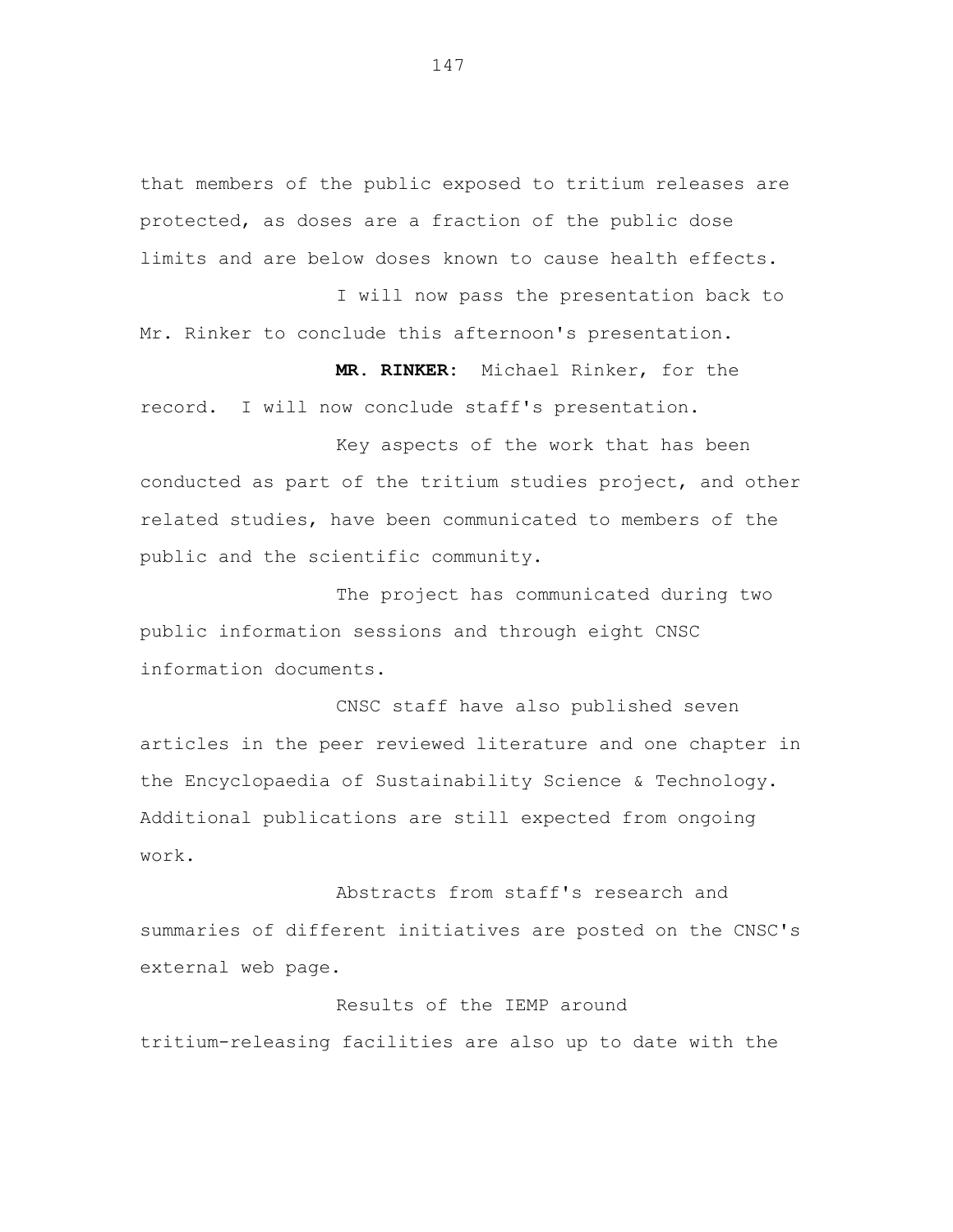2016 sampling campaign results posted on the CNSC's external web page.

In addition to the publications that were produced as a result of the tritium studies project, CNSC staff have also contributed to international documents on the tritium science. For example, most recently CNSC staff were acknowledged by the United Nations Scientific Committee on the Effects of Atomic Radiation, or UNSCEAR, 2016 report for their work in preparing the first draft of the annex on the biological effects of selected internal emitters, including tritium.

The CNSC information documents and peer reviewed publications are evidence of the CNSC staff's decade-long engagement in research regarding the behaviour of tritium in the environment, as well as the radiobiology and dosimetry of tritium.

Based on the work presented here and previously to the Commission, CNSC Staff maintain that adequate provisions have been made through existing regulatory mechanisms for the protection of Canadians from exposure to tritium releases.

CNSC Staff are of the opinion that the project has met its overall objectives of increasing the information available regarding tritium releases and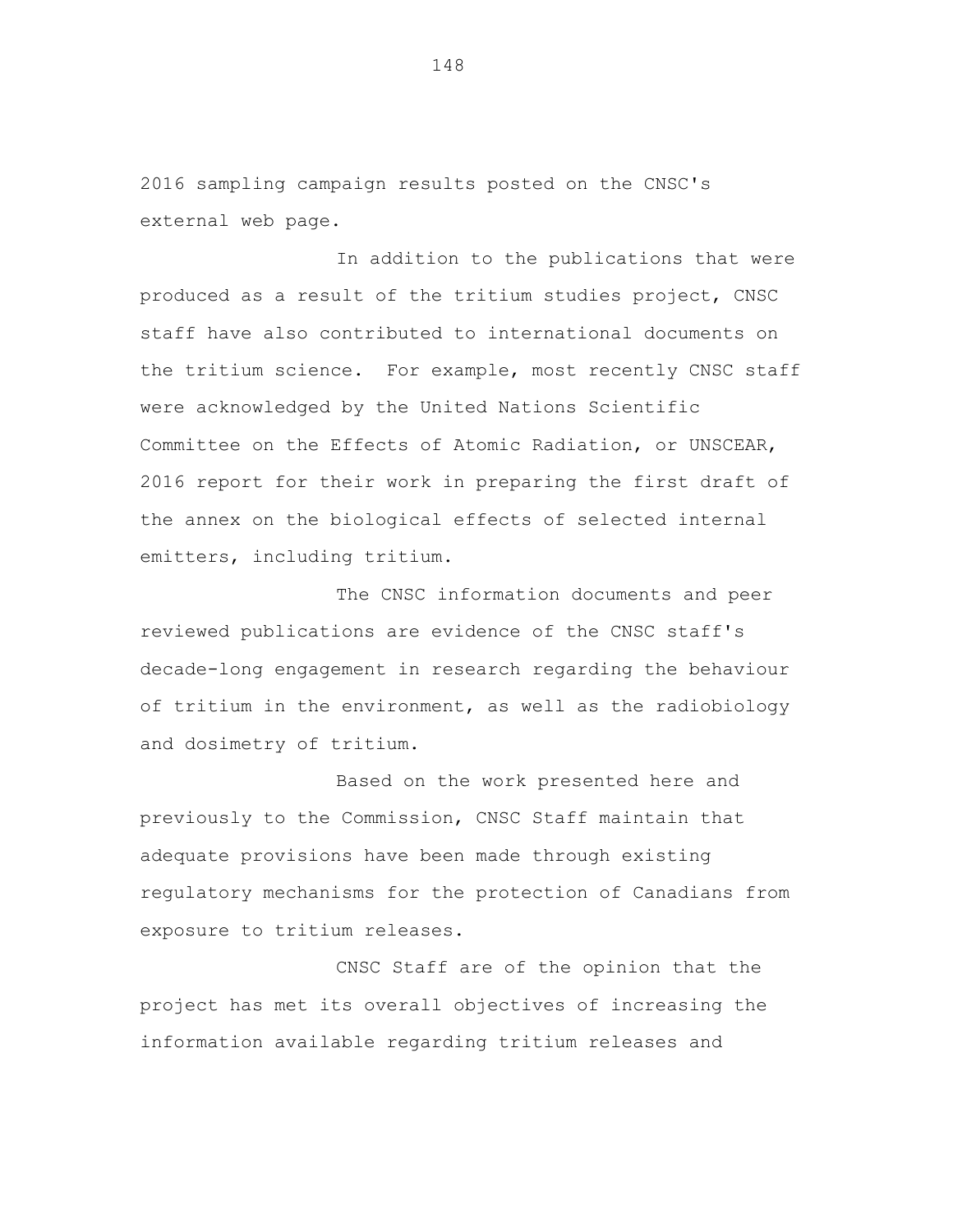enhancing the regulatory oversight of tritium releasing facilities.

CNSC Staff will continue to remain abreast of the latest developments in tritium science in support of the regulatory oversight of tritium releasing facilities.

CNSC Staff request that the Commission endorse CNSC Staff's conclusion that the intent of the project has been fulfilled.

This concludes CNSC Staff's presentation. We are now available to answer any questions. Thank you.

THE PRESIDENT: Thank you. So let's proceed to the question session, starting with Dr. Demeter.

**MEMBER DEMETER:** Thank you for that

presentation. I have to commend the Staff on this large body of research, publications, and reports, which I've had a chance in my past and other -- that I've had time to review, read, and reference a lot. So thank you for that.

As some of my other colleagues may have found, the one study which found that HTO and OBT had similar uptake retention and excretion patterns in contradistinction to biokinetic models from the ICRP. I found that very interesting because it phenomenally changes the dose considerations, because the effective dose is what you calculate the committed dose from a person. If they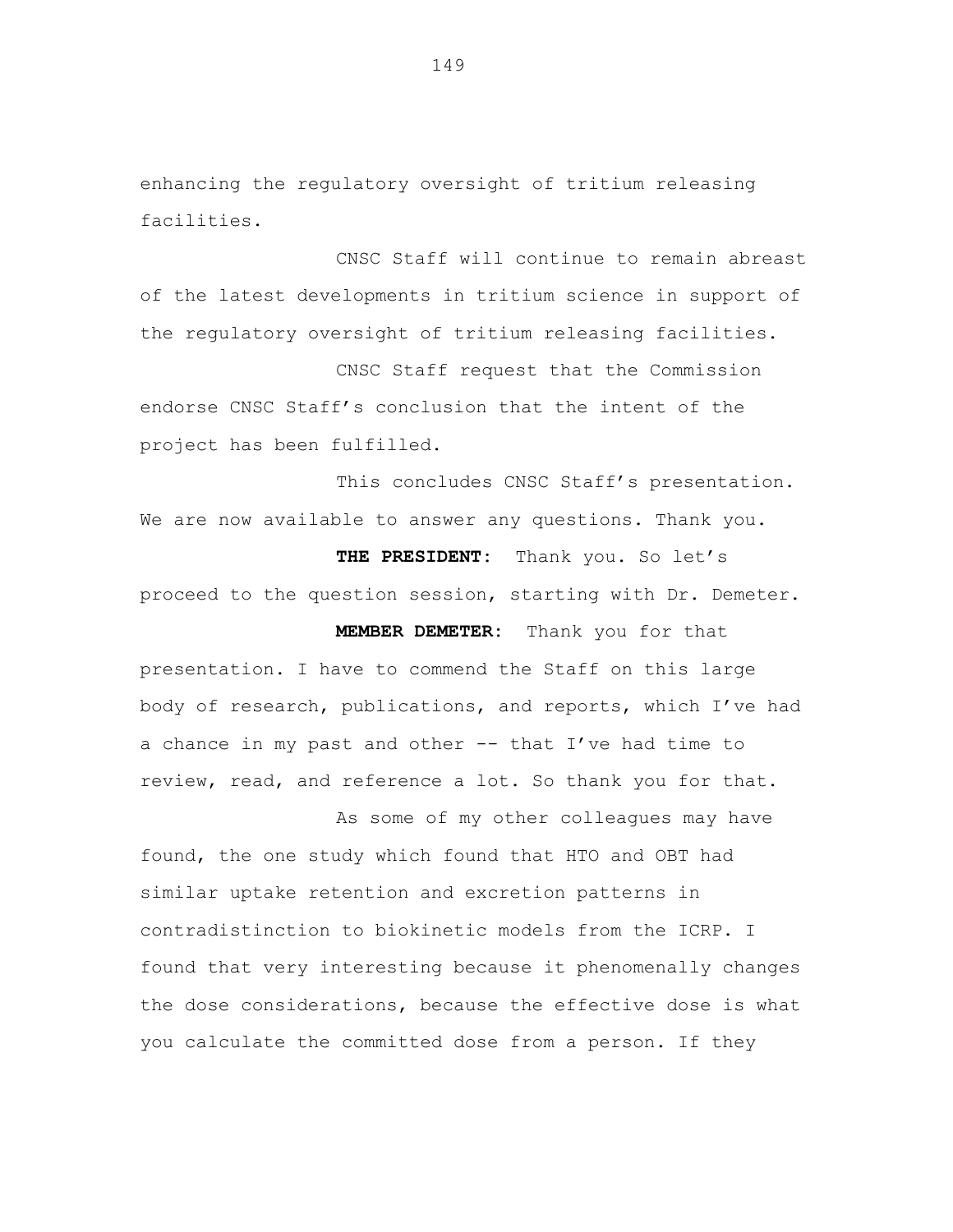have the same as water, then it has a very different effective halftime versus OBT.

I looked at the original reference which you put in there, which linked it to three amino acids; alanine, glycine and proline, I think.

But the question is, how do you square the circle where the international literature says that they're different, they have different retention periods, which affect effective dose? This says that it acts like water. That's the question I had.

**MR. RINKER:** Mike Rinker for the record. So this research is the result of research that is conducted by CNL, who are here today and can answer some of those technical questions for you.

I would like to say though that the CNSC is still relying on the international body of knowledge. While this is a very interesting study that we're going to look and pursue, we are not altering how we would expect the dose consequences of tritium exposure to be calculated.

**THE PRESIDENT:** Why don't we invite the CNL people to join us?

**DR. KLOKOV:** Hello everybody. My name is Dimitry Klokov, I'm a scientist, trained radiobiologist. I'm the head of the section of Radiation Biology at CNL.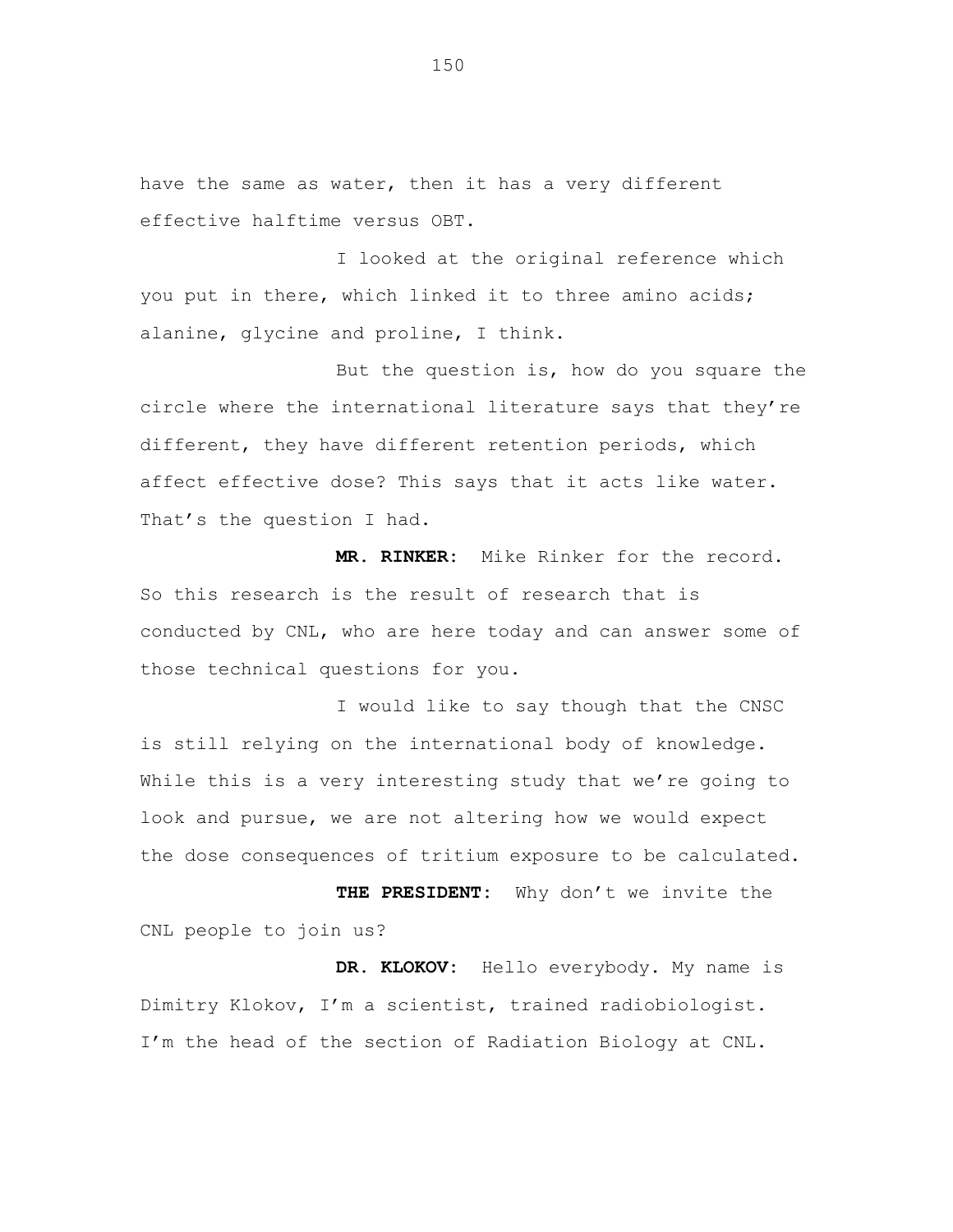Regarding the biokinetics of OBT and, in similarity to HTO, as correctly was pointed, we tested three amino acids, and these are the results that we found. Their kinetics were very similar. I think there are other studies that examine other forms of OBT which are not necessarily amino acids, that might be the reason.

So although we found their biokinetics is similar, we found some differences in their biological effects, which was not covered by this presentation probably because the data is still under processing and analyzing. But we found that OBT had more effects -- led to more biological effects than HTO. That can be an expression of internal differences, how those different forms of tritium behave in cells and outside the cells in these different forms.

But as to why they have similar kinetics, in our studies we have no scientific answers for that.

**MEMBER DEMETER:** The one thing I

wondered -- thank you for the answer -- is that the specific forms of OBT found in nature might be linked to more complex molecules that are much more difficult for the body to manage, versus a more simplified OBT with a single amino acid. But I'm speculating as well, because I couldn't figure out the answer.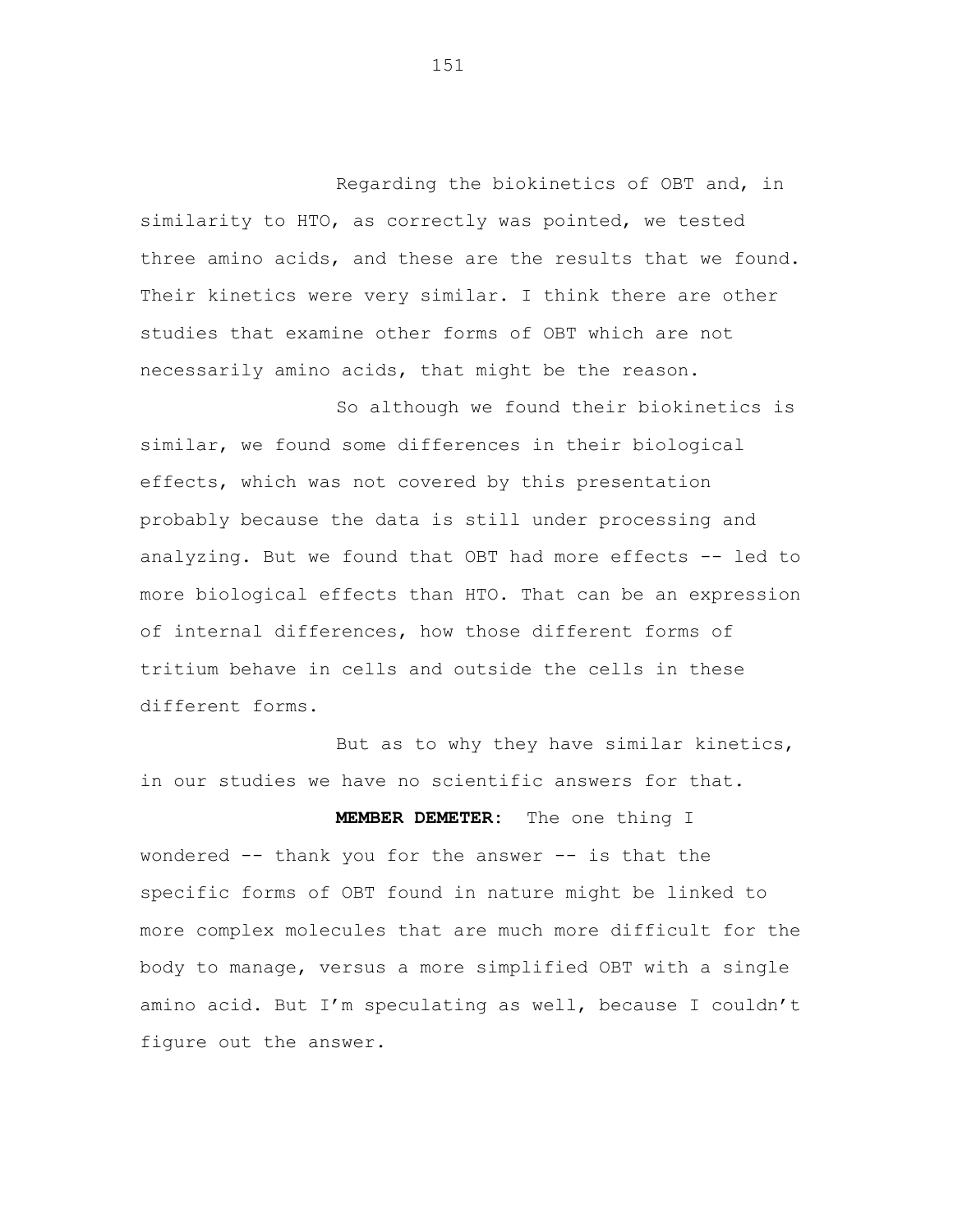**DR. KLOKOV:** Yes, you can only speculate on that. I think that the spectrum of OBT, different forms of OBT that are found in the environment, is huge and it's definitely different, it's not three amino acids that we studied, that might be the reason. But that's probably an interesting point to address in future studies.

**THE PRESIDENT:** But is it only one study that found this or was it replicated by a few other studies?

**DR. KLOKOV:** No, we're reporting results of our own study, that was one study, but it was a large study and robustly done.

  **THE PRESIDENT:** Thank you. Dr. Soliman.  **MEMBER SOLIMAN:** Thank you very much for the presentation. I have a question about the active and passive air sampling of tritium. Every method, as indicated, has its own uncertainty and approximation.

Again, every method has its own approximation and uncertainty, and I would like to know from your point of view which method is suited, our sampling?

The reason I'm asking this question is because the open literature is -- some of the literature is preferring the active, and some others are preferring the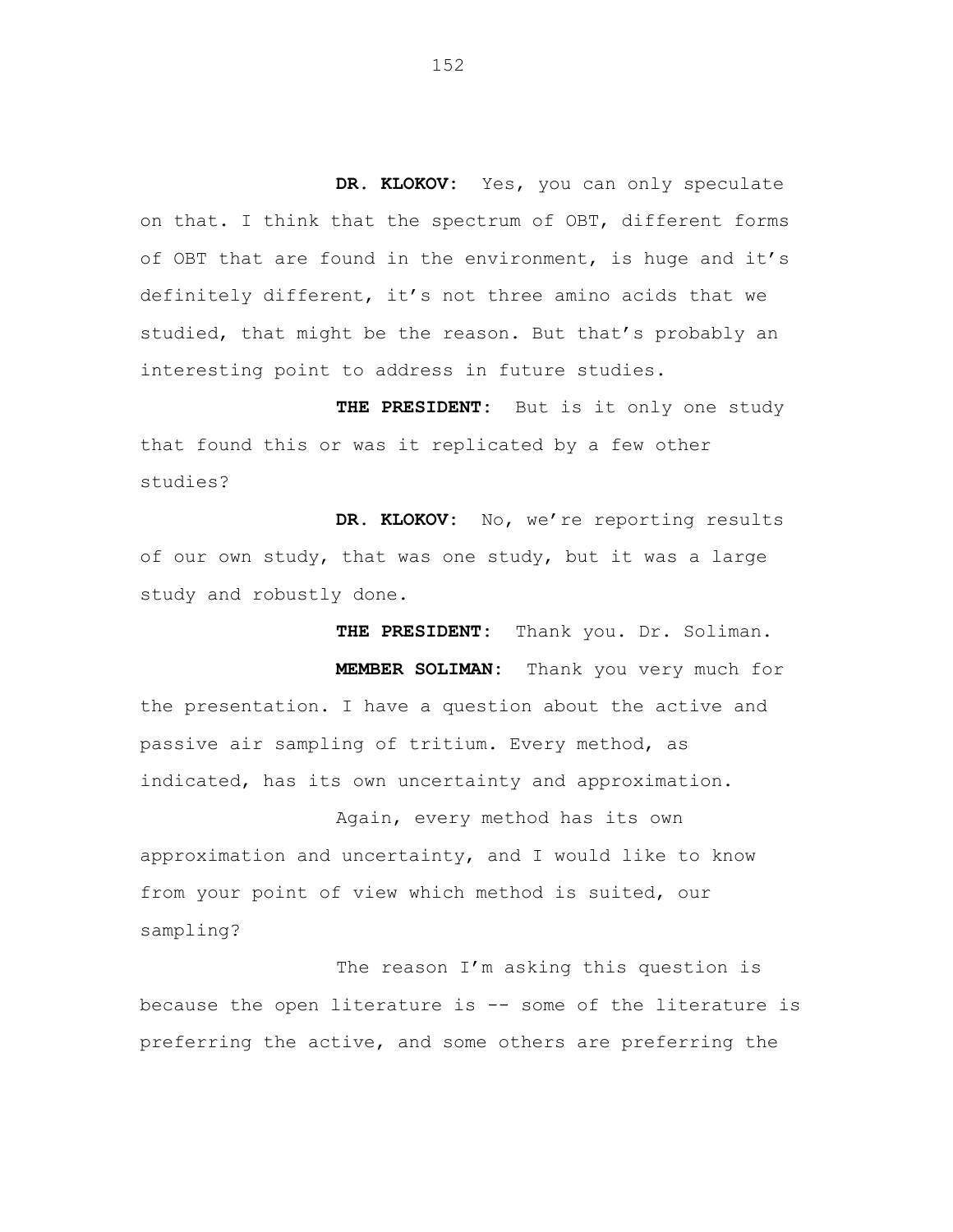passive. So from our point of view, which one we support more?

**MR. RINKER:** Mike Rinker, for the record. So an excellent question, it's the question that we were working on for several years. I would say, first of all, the first observation when we did a comparison, actually a CANDU Owners Group conducted the comparison, they found that active samplers around the Bruce site reported lower values than -- sorry, the passive samplers were lower than the active samplers, suggesting that active samplers might be more conservative.

However, the contrary was found at the Pickering nuclear site and the Darlington site. So to find out which one gives precisely the real answer, it's unclear. What was found though is the active samplers have more reproducible measurements, and so there's a reliance factor there that is important.

A disadvantage of an active sampler is it requires power, it requires the use of pumps. So for a facility like a nuclear power plant where you can frequently go out and survey, the emissions are constant. It's a reasonable preference to rely on active samplers and indeed the nuclear power plants have shifted over to that type of monitoring methods.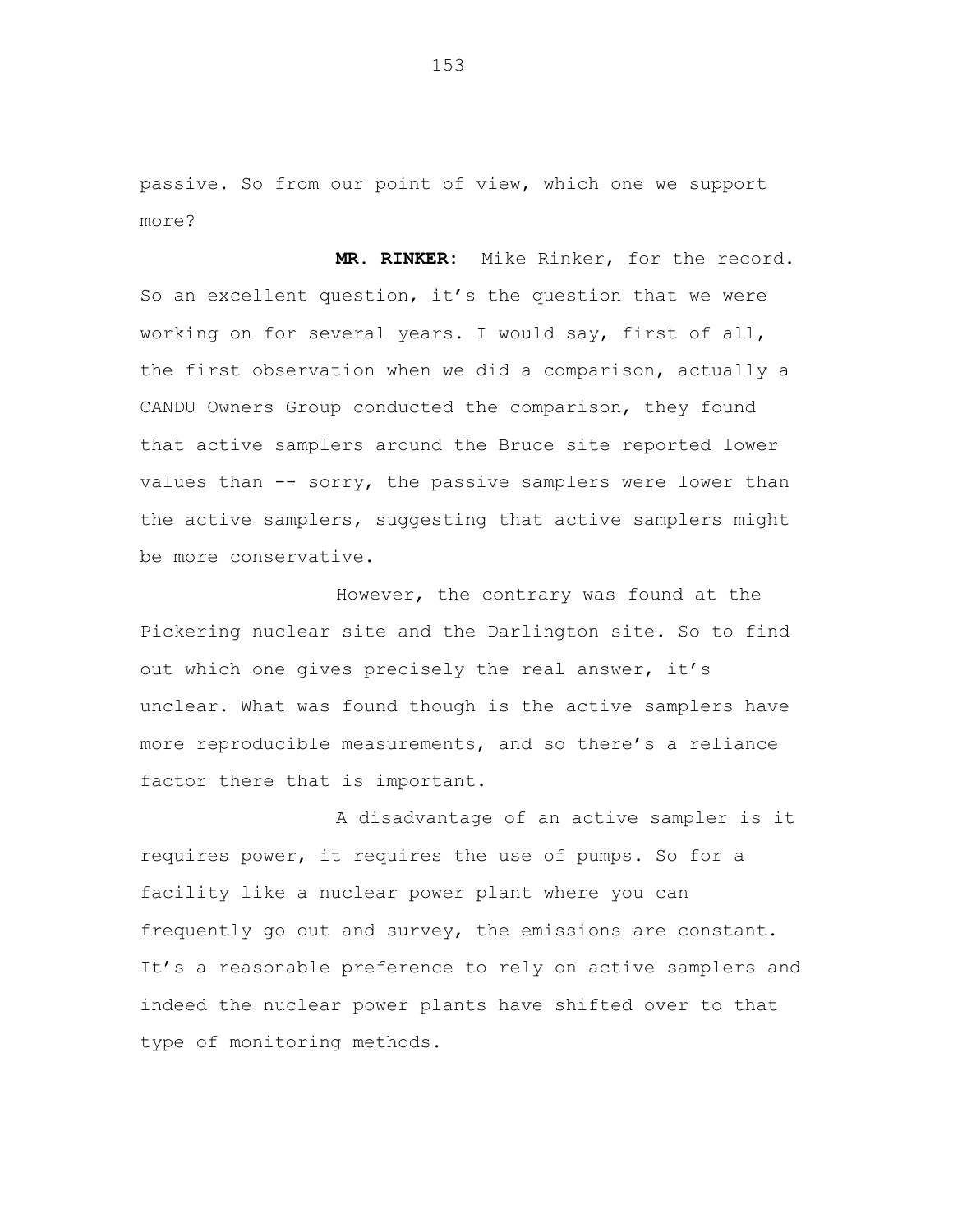In contrast, there is a tritium processing facility in Pembroke, it releases tritium up the stack, but not continuously, it's in pulses. So one day with an active sampler you could go out and take a measurement, it may be very different than if you went two days later. It depends on when you go.

That speaks to the advantage of a passive sampler, which you could hang throughout the community on telephone poles and other areas and get an average value that was calculated over the course of a month.

So there are advantages and disadvantages over the two methodologies.

I think what we have now is a reasonable measurement of tritium in the environment that we can go out and confirm through our own independent environmental monitoring program the power reactors have shifted to an active system. SRB Technologies in Pembroke relies on the passive, we feel that their programs are both substantial and provide us with the information we require for compliance.

THE PRESIDENT: So you're not worried about your using one methodology and the licensee using another methodology, because you can reconcile them or how does it work?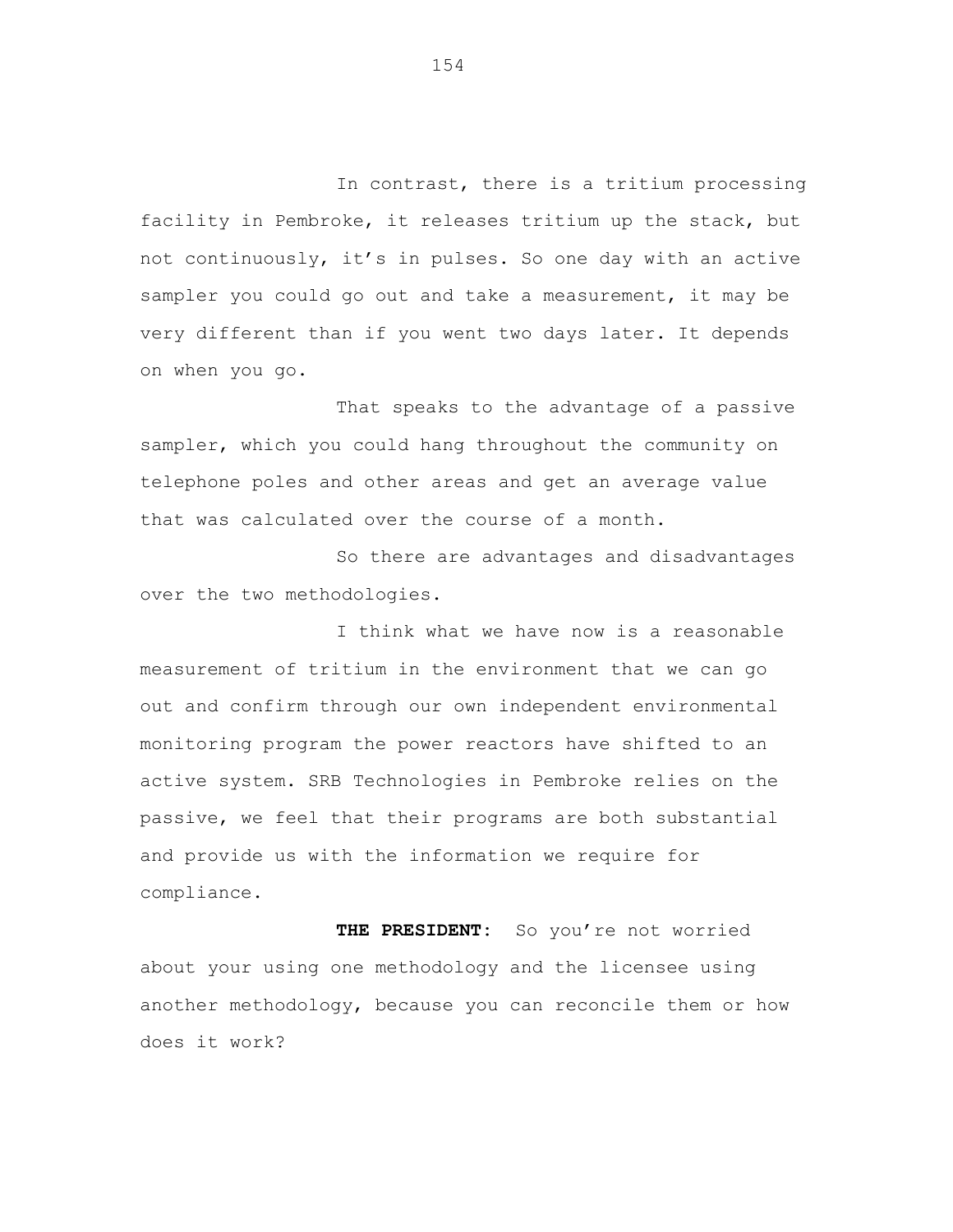**MR. RINKER:** Mike Rinker, for the record. Sometimes it's good to have different methodologies to look at the same parameter so you're aware of if there are any biases that occur. In the case of the nuclear power plants, they do have some passive samplers around in communities and they have active samplers, so we se that comparison.

With the Independent Environmental Monitoring Program we go out to Pembroke to the SRB facility with our active samplers, and they have a compliance program based on passive. So we see the two results and we have an good understanding of what the tritium concentrations are.

> **THE PRESIDENT:** Thank you. Dr. McEwan. **MEMBER McEWAN:** Thanks, Mr. President.

Again, congratulations, just a great paper and presentation, thank you.

On page 9, sort of going back to OBT and HTO, I was interested in the variability that you got with the exposure pathway, and the change in ratios, particularly the anomalous results you got with air.

Does that have any implications for the way in which you would build an inspection on a regulatory regime in terms of long-term review of monitoring parameters and analysis of that?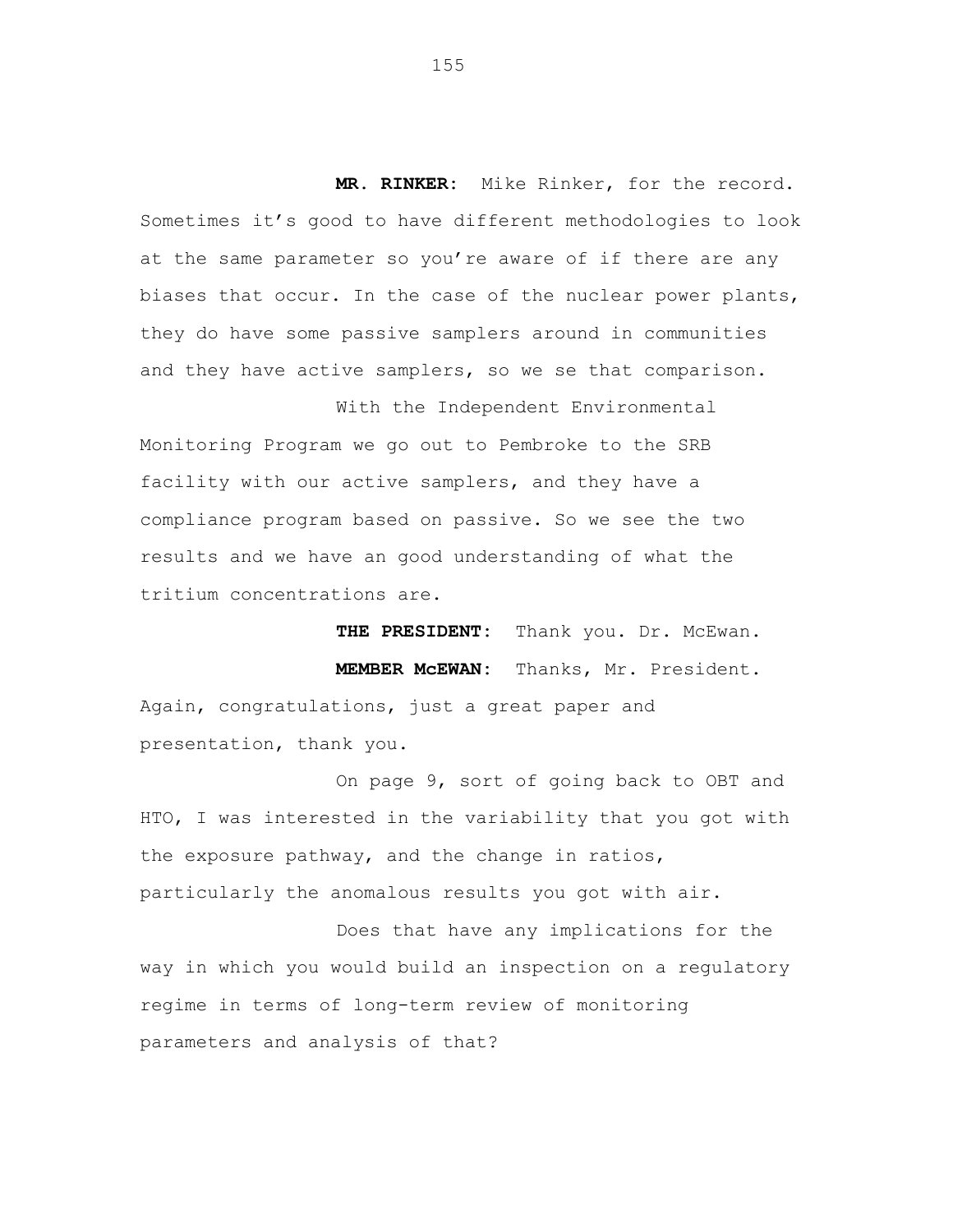**MR. RINKER:** Mike Rinker, for the record. So I'll start and I'll ask my subject matter experts if they can add something.

So I think, fundamentally, the issue with the ratios is in lab experiments it's fairly precise, 0.7 seems to be a reasonable ratio. Lab experiments allowed the system to reach equilibrium. In nature, that's not occurring and I think that, fundamentally, that's the issue. Is you have releases of tritium that could be in pulses, wind direction changes, and tritium is mobile as HTO is water, so you get evapotranspiration, and OBT is not as mobile as HTO.

So we're rarely seeing equilibrium get reached. So we are doing surveys to try to get an understanding. So what's a reasonable method to bound what the ratios could be? We have done a fair amount of work, and when we come for our licence renewal hearing, for example, while the licensee has followed the standard as appropriate and has done some extra calculations, we do our own calculations of what if the ratio is as high as 10 or 15, to make sure that those consequences to members of the public are quite low.

So by doing that, I think we're assured that all of the facilities are providing us with the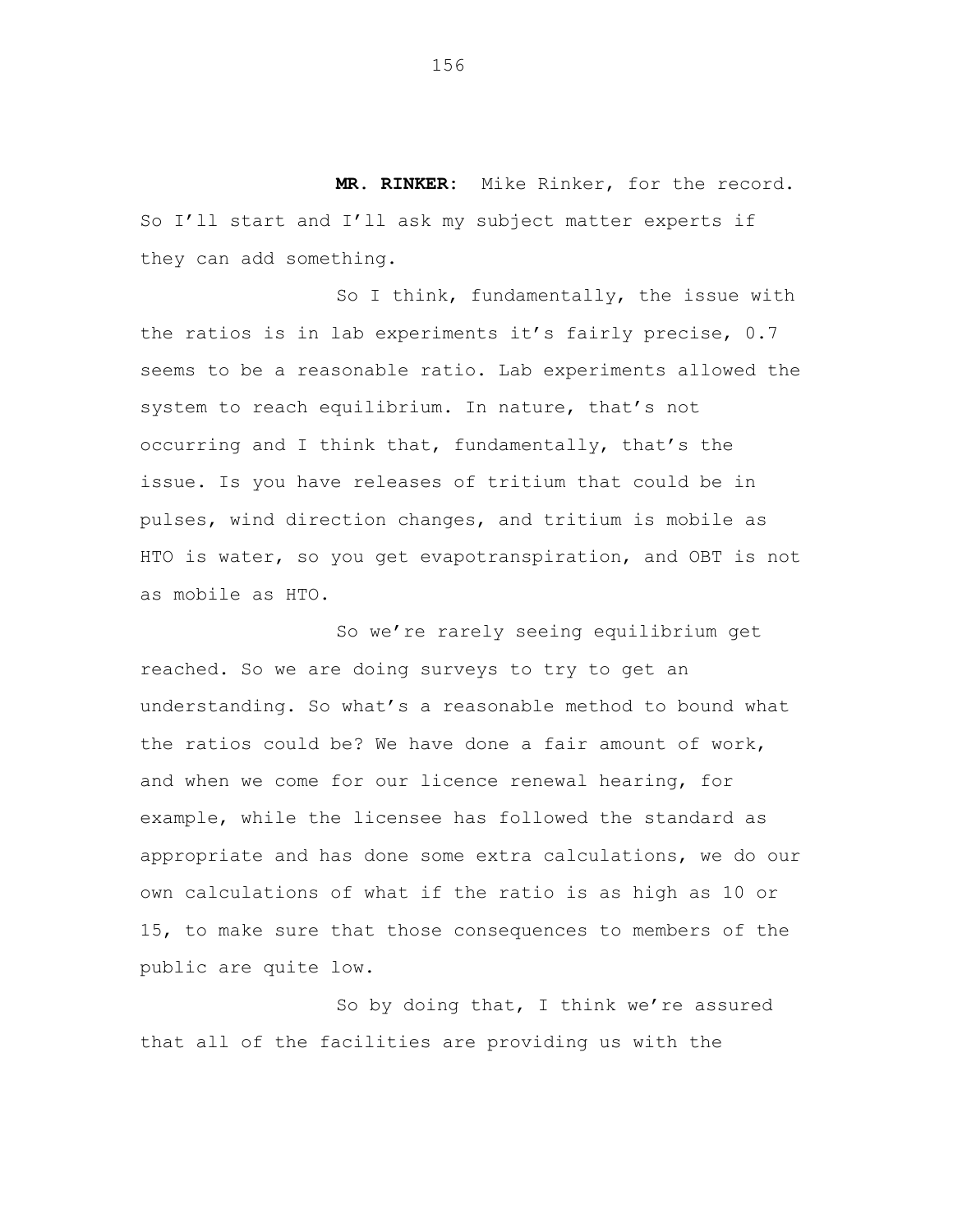information that allows us to conclude that the dose consequences around those facilities is very low and protective.

So we are comfortable with waiting for the next revision of that standard, which will be in 2019, where the CANDU Owners Group is conducting a nation-wide survey of OBT ratios, and all of that science can be brought in over the next couple of years to revise the standard. We don't feel that there's a reason to react now.

**THE PRESIDENT:** So what is the bottom line? Let's assume it's revised fundamentally. I'm looking at the bottom line with respect to impact on health or impact on the environment.

 **MR. RINKER:** Mike Rinker, for the record. So the impact is not that substantial. If we could bring up slide 34, I believe. This slide illustrates the contribution of OBT towards the total dose that a person would receive. What's important is in the blue area the majority of dose that comes to a person is the air you breathe, and OBT does not exist in the air.

A large proportion in red is the water you drink, and OBT does not exist in that water. So OBT only exists in that sliver at 3 o'clock in that slide, and that's the component for which the ratio matters.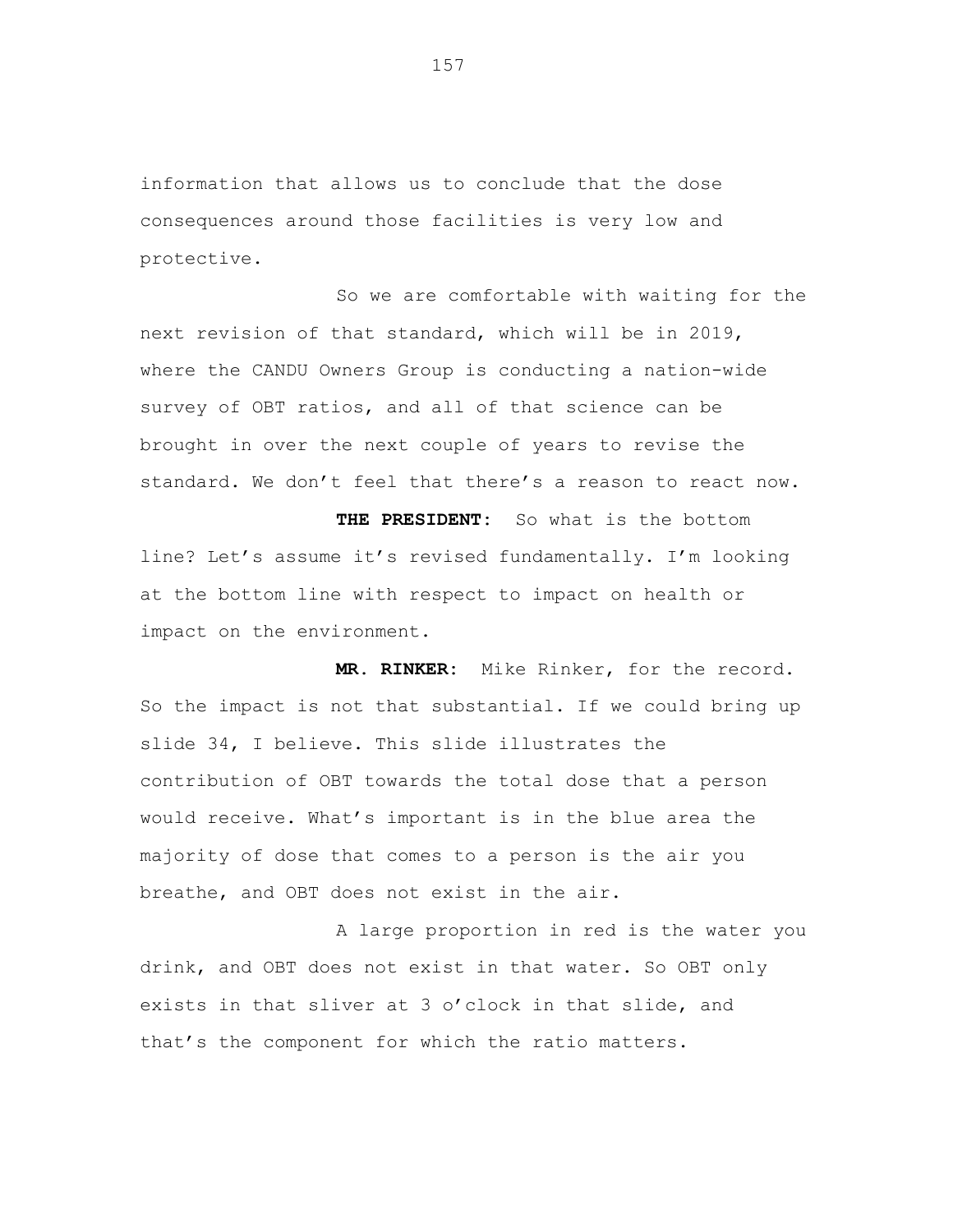So coming up with the appropriate ratio, while it's critical that from a scientifically-based organization we know what we're talking about, overall it doesn't have a huge impact.

 **THE PRESIDENT:** Okay, thank you. Dr. Demeter. Oh, you want to follow-up on this? Go ahead.

 **MEMBER McEWAN:** So I just want to follow-up on this, because I remember an intervener, I think at Bruce, who made a comment about pregnancy and tritium, which I thought was perhaps less helpfully constructive than it might have been.

Does any of the work you've done over the last 10 years on this project, and particularly recently, provide any reassurance that he was perhaps overstating the problem or understating it? Do you remember that?

 **MR. RINKER:** Mike Rinker, for the record. I remember it at Pembroke for the SRBT hearing, if that could be it? So there was a fair amount of misinformation in that presentation, and we did try to explain the science.

But the only way to really approach that is the type of outreach that we're doing to try to meaningfully engage with the public who hear that. It's hard to combat when a medical doctor explains something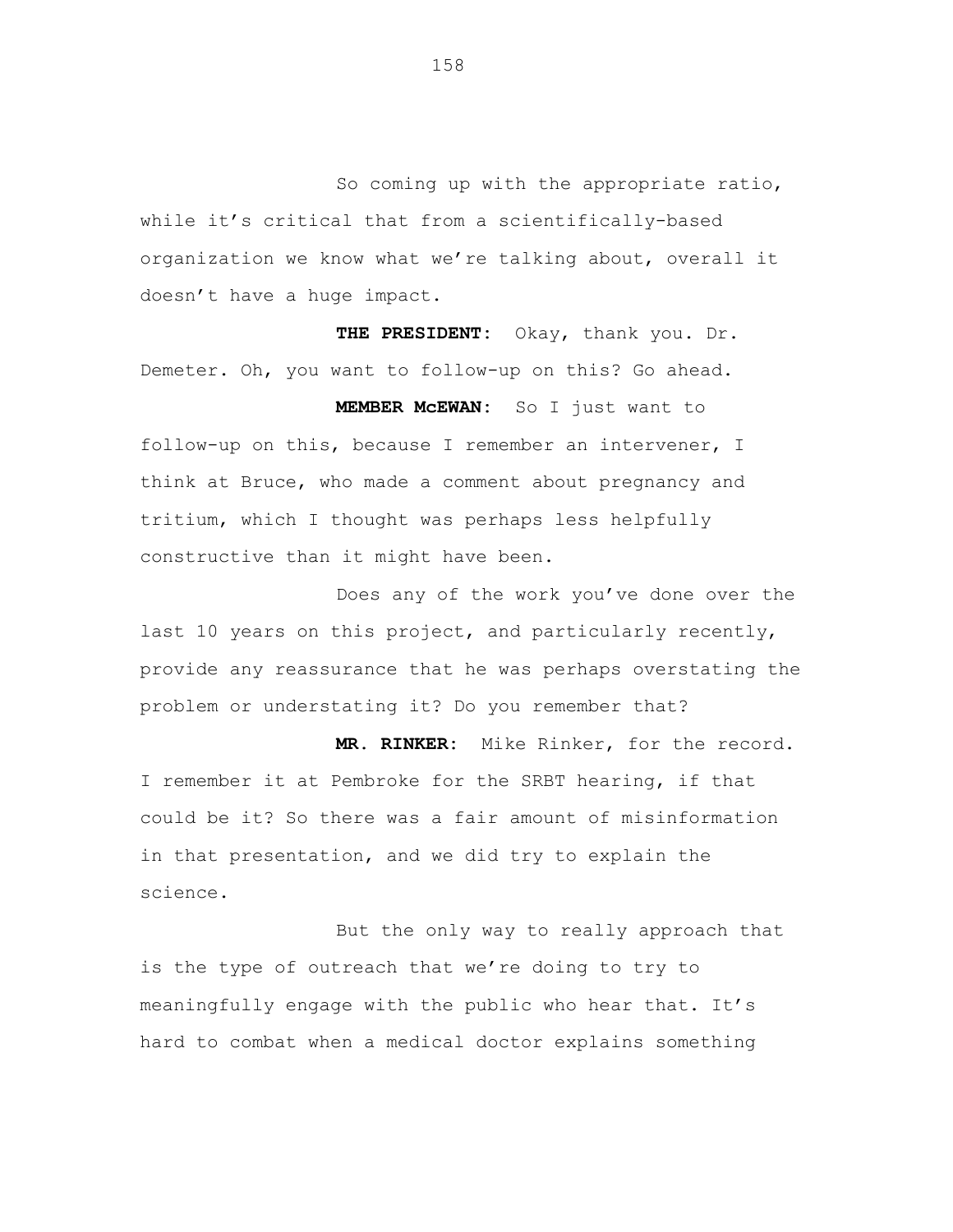that is important to health of a pregnant woman, the public reacts to that.

We do have, in general, the science related to -- at least the most advanced internationally, the science related to the biokinetics of tritium in the human and what people are actually exposed to, and there is no credence to the fact that pregnant people are at risk and their infants are at risk to tritium exposures around any of those facilities.

**MEMBER McEWAN:** Just one final comment. I really liked that last slide you just showed, the distribution of input. That was a really nice slide.

**THE PRESIDENT:** I also like the cubes. So pictorially it tells a story, which is good, thank you. Dr. Demeter.

**MEMBER DEMETER:** Just a question on your international OBT analysis work group. I'm not trying to make this a theme, but it lists the number of countries you're involved with; France, United Kingdom, Romania, South Korea, and Japan.

The NCRP in the U.S. has published extensively on tritium as well and they've got a large body of expertise at Oak Ridge and Tennessee. Are you involved with them at all, tapping into their experience?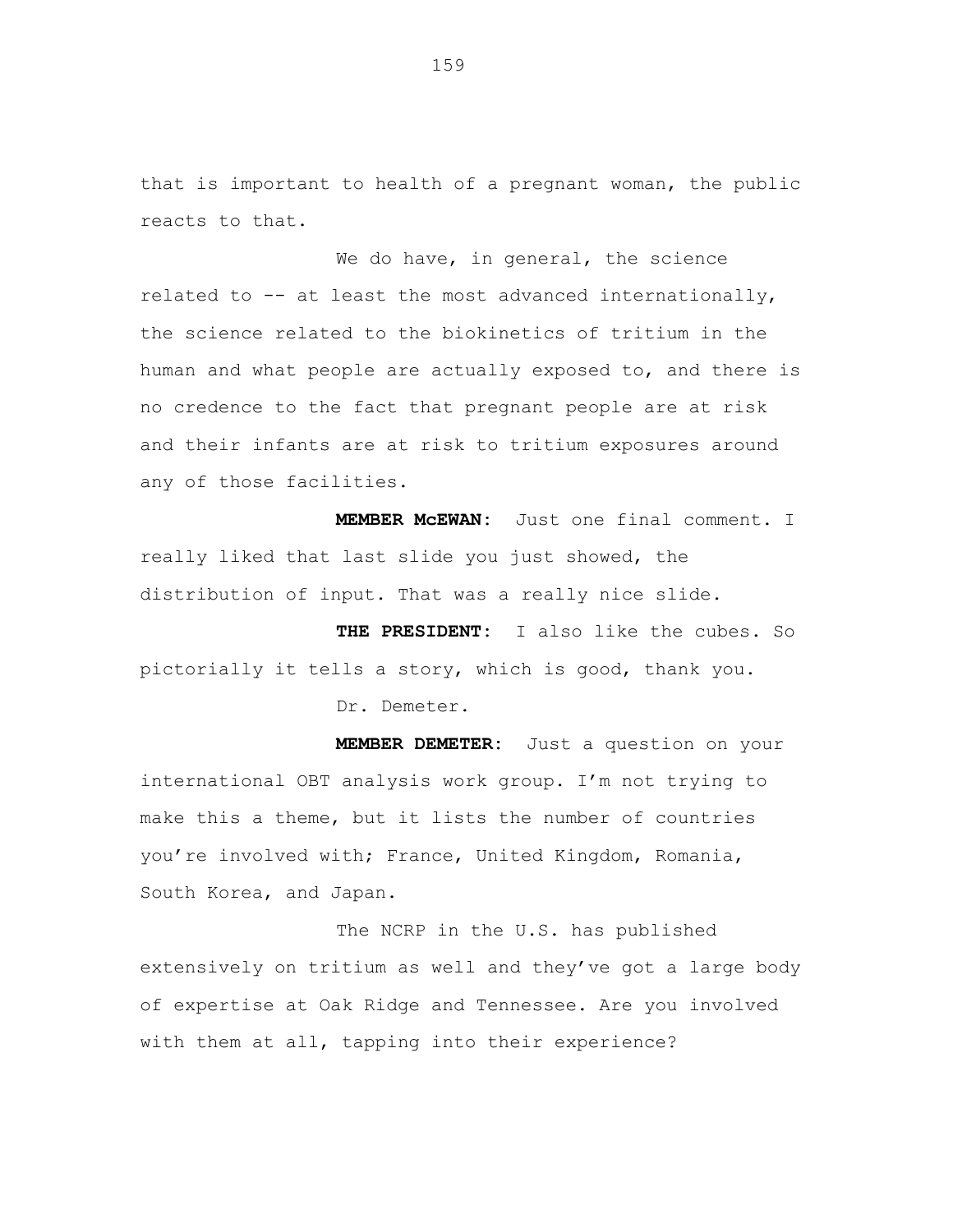**DR. KWAMENA:** Dr. Nana Kwamena, for the record. So I can't speak to the analysis group, but as part of the MODARIA program that I mentioned during the presentation I have been able to be in touch with someone from the U.S. DOE who has put me in touch with their Tritium Working Group, I believe it's called. So I have made that link and so we have made that connection. So we haven't fully explored it, but at least we've made that initial link if we want to explore any future initiatives.

 **MEMBER DEMETER:** I raise it not to be North American centric, but given the impact on the Great Lakes and the impact of the Canadian nuclear power industry on the Great Lakes relative to the tritium concentrations, I think there's a lot of interest across the border given that heavy water reactors produce a lot more environmental tritium than light water reactors. So that's the only reason I made that connection. Thank you.

**MR. RINKER:** Mike Rinker, for the record. If I could comment on that, I think it's an important statement, that the Great Lakes matter, particularly with relation to tritium.

We're doing a body of work about how impacted the Great Lakes have been to radionuclides in the nuclear industry. What is interesting to note about tritium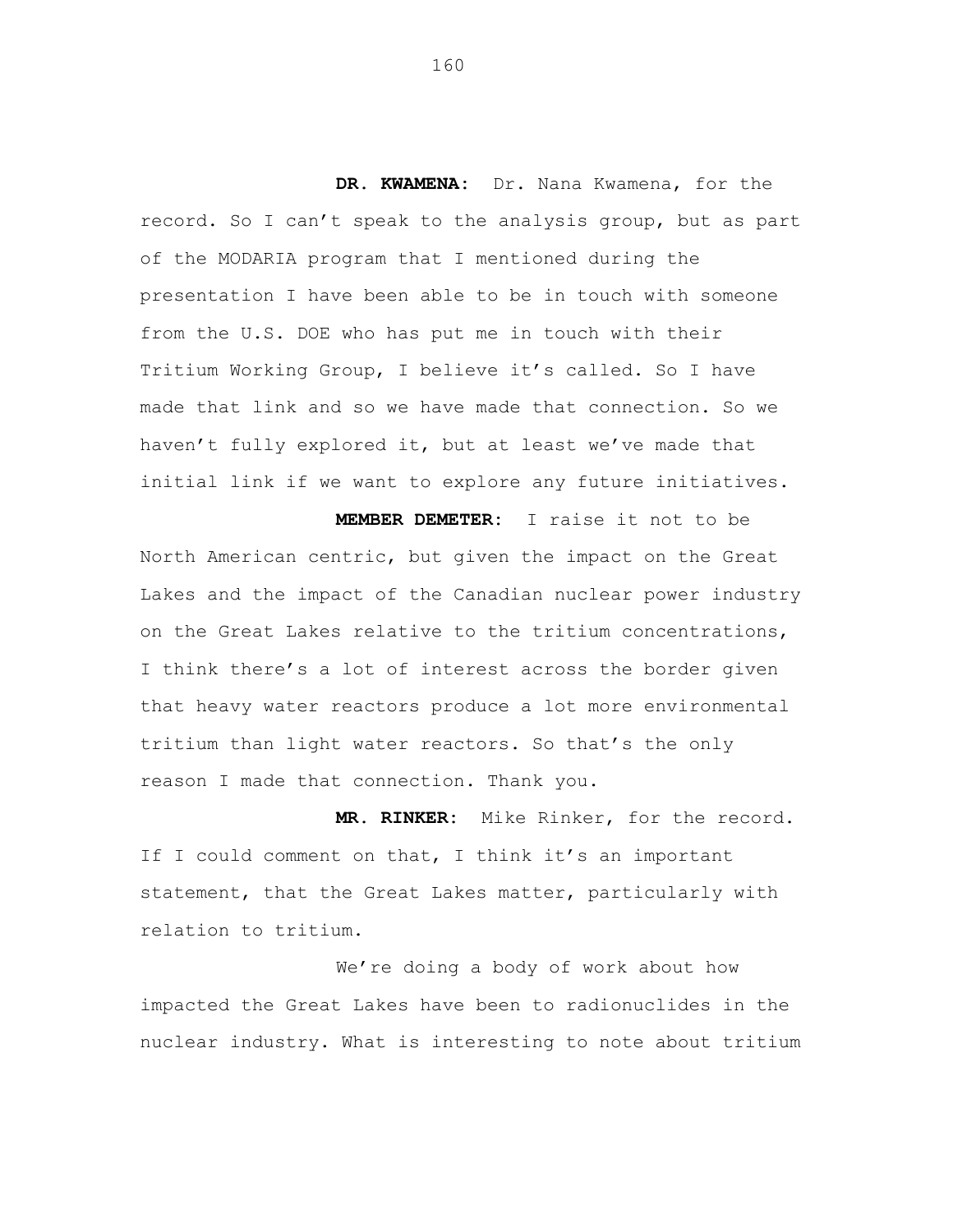in the Great Lakes is the concentrations of tritium peaked in the mid-1960s, late-1960s, where Lake Ontario was close to 40 B q/L, similar with Lake Ontario, even Lake Superior was closer to 20 Bq/L, as a result of bomb testing that occurred above ground up until around 1960.

The tritium concentrations have been decreasing ever since, despite the fact that a nuclear power industry has been constructed and operating during that same period.

 **THE PRESIDENT:** In addition, weren't you and your staff invited to testify about tritium post-Yankee shutdown, which they discovered some tritium leakage and you were invited, I think, by the U.S. NRC to testify, were you not?

 **MR. RINKER:** Mike Rinker, for the record. So that's correct. They did have some problems with aging reactors and they had tritium releases that were in groundwater. The releases were quite low because, as Commissioner Demeter had mentioned, the reactors are designed different, they're tritium content are less.

Nevertheless, they had concerns because in the U.S. a tritium plume may mean there's something else coming, such as strontium. So I was invited to provide information to the Commission at the NRC about what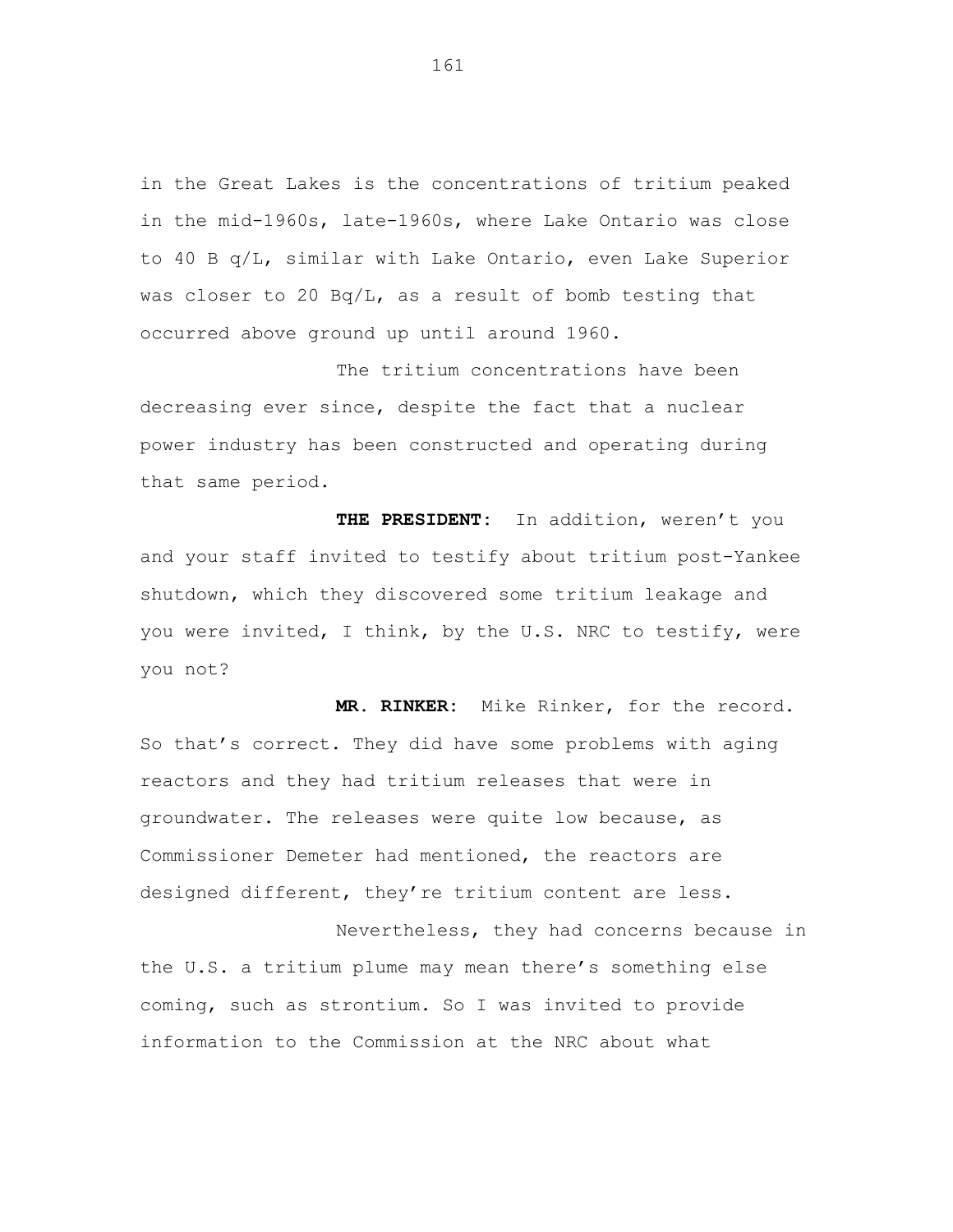tritium -- what our understanding is, what are the groundwater drinking standards, and how appropriate they are and other facts like that.

**THE PRESIDENT:** Thank you. Dr. Soliman.  **MEMBER SOLIMAN:** Thank you. I have questions about the issue of OBT to HTO. I understand from your write-up/presentation that tritium exists in three forms; HT, HTO and OBT. Why do we emphasize on the OBT over HTO ratio? Each one of them can be large, but the ratio can be very small. So what is the reason for concentrating on OBT over HTO? That's the first part of the question.

The second part, if it exists in three forms, is the equation supposed to be OBT over HTO, plus HT?

 **MR. RINKER:** Mike Rinker for the record. Very good question, why are we doing all of this is not something that we have stated. Organically-bound tritium, OBT, is not something that is very easily measured in the environment. So a licensee may have many data points regarding HTO, but less regarding organically-bound tritium. So one way to get around that is to model its behaviour, and so a ratio is used so that you know if you have measured HTO, then by default you can calculate what your OBT concentration is.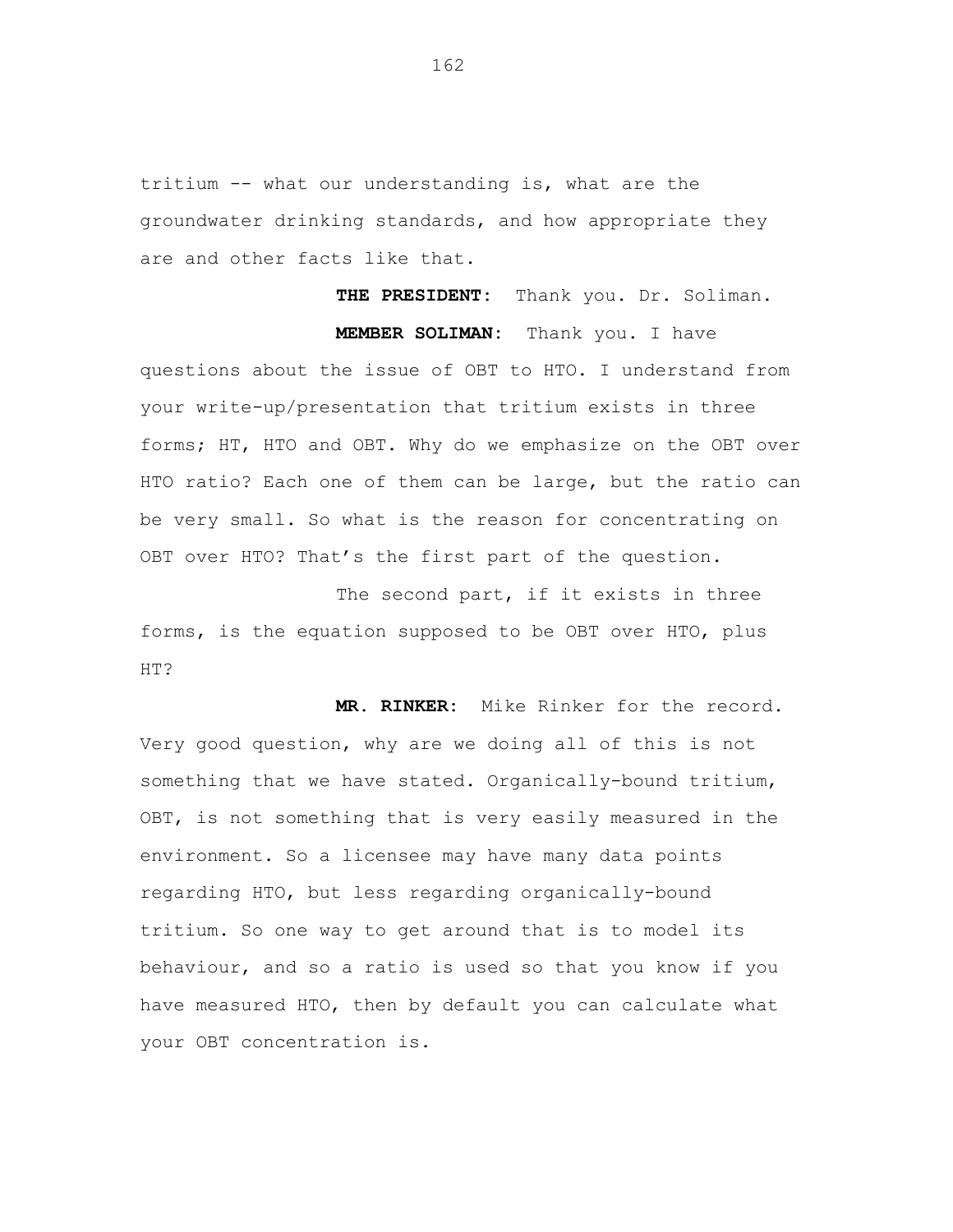So that ratio is a factor that's used in the model to determine what is the OBT value in the absence of data.

 **MEMBER SOLIMAN:** My question is, yes, you are assuming that OBT is 100 per cent -- is a product of OBT or function of OBT alone. But there is HTO also, then the equation has to be adjusted, OBT over HTO, plus HT also, if it exists.

So if you get the ratio, the ratio means that OBTs were used only by HTO. But HT in there can have contribution, isn't it...?

 **MR. RINKER:** Mike Rinker, for the record. So HT is often released from nuclear facilities, but it would then be oxidized to HTO if it comes down in rainwater or cycles through food. HT gas, in general, is not cycled through the soil, where HTO is. OBT is converted from HTO to OBT by micro organisms that exist in soils and brought up in through plants.

I'll ask Dr. Kwamena to provide more information about the relationship between HTO and OBT.

**DR. KWAMENA:** This is Dr. Nana Kwamena for the record.

So the current understanding is that the OBT is formed from the HTO and so that is why the focus is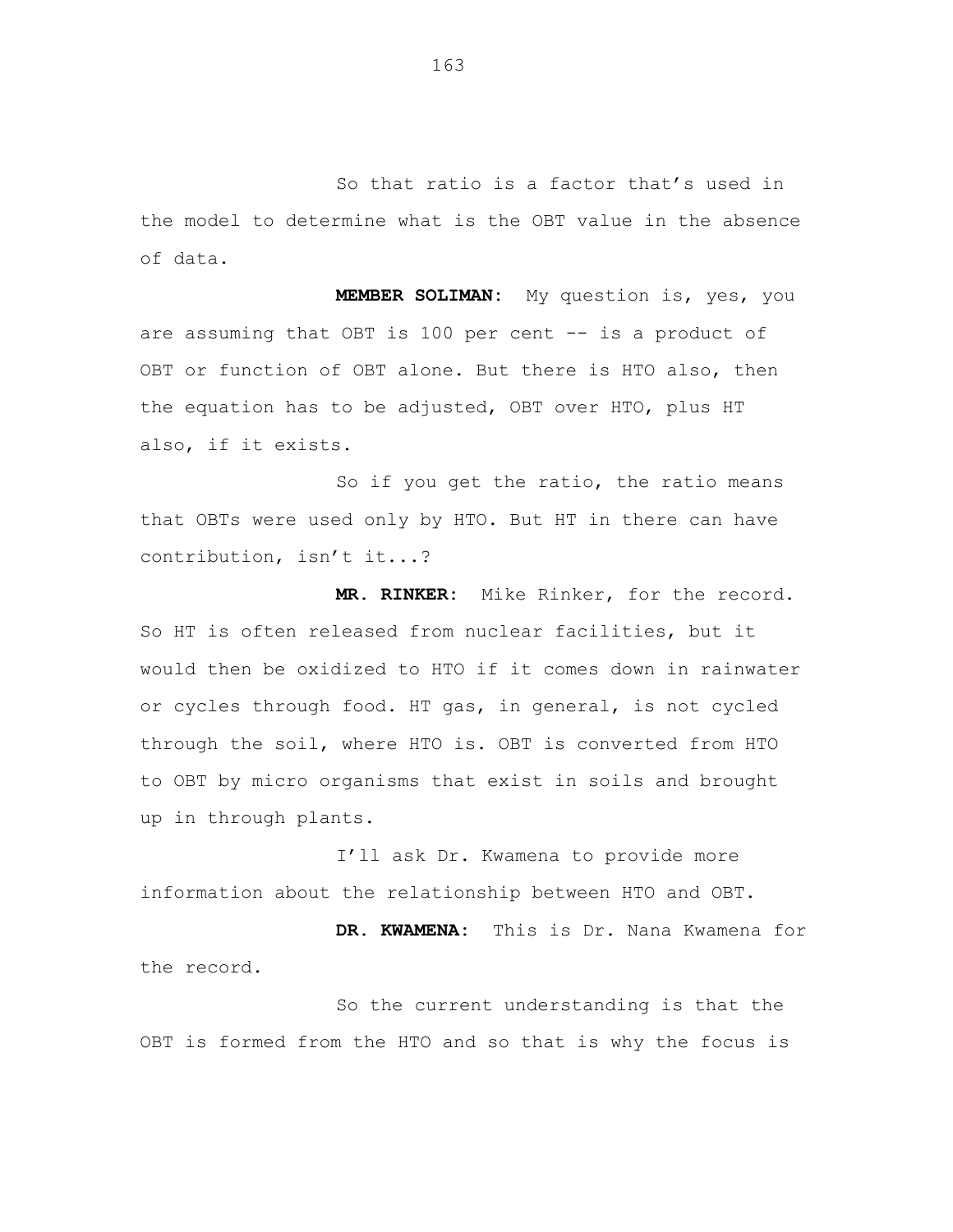on this OBT to HTO ratio. As Mr. Rinker said, HT is released from facilities, but generally its dose consequence is almost negligible. Therefore, the impact has to be from its oxidation to HTO. That can happen in the soil but that's a very small percentage, it's almost like 2 percent. So the real contributor to the formation of OBT is from HTO. If you wanted to have the ratio as you suggest, which would be OBT over HTO plus HT, because that HTO contribution is so small, it's negligible, in a sense it goes to zero and essentially you're left with this OBT over HTO, which is where most of the scientific research has been focusing.

**MEMBER SOLIMAN:** Okay. The leaves -- if there is an HT, the leaves do not absorb that through the leaves, it's not necessary to go from the soil?

**DR. KWAMENA:** Dr. Nana Kwamena for the record.

That is correct, you can have foliar deposition of HT onto the leaves. There could be oxidation of those because microbes that oxidize to HTO could also exist, but again, that contribution is very small. The main driver is the HTO more so coming up through the root system than through foliar deposition.

But you're right, this is also a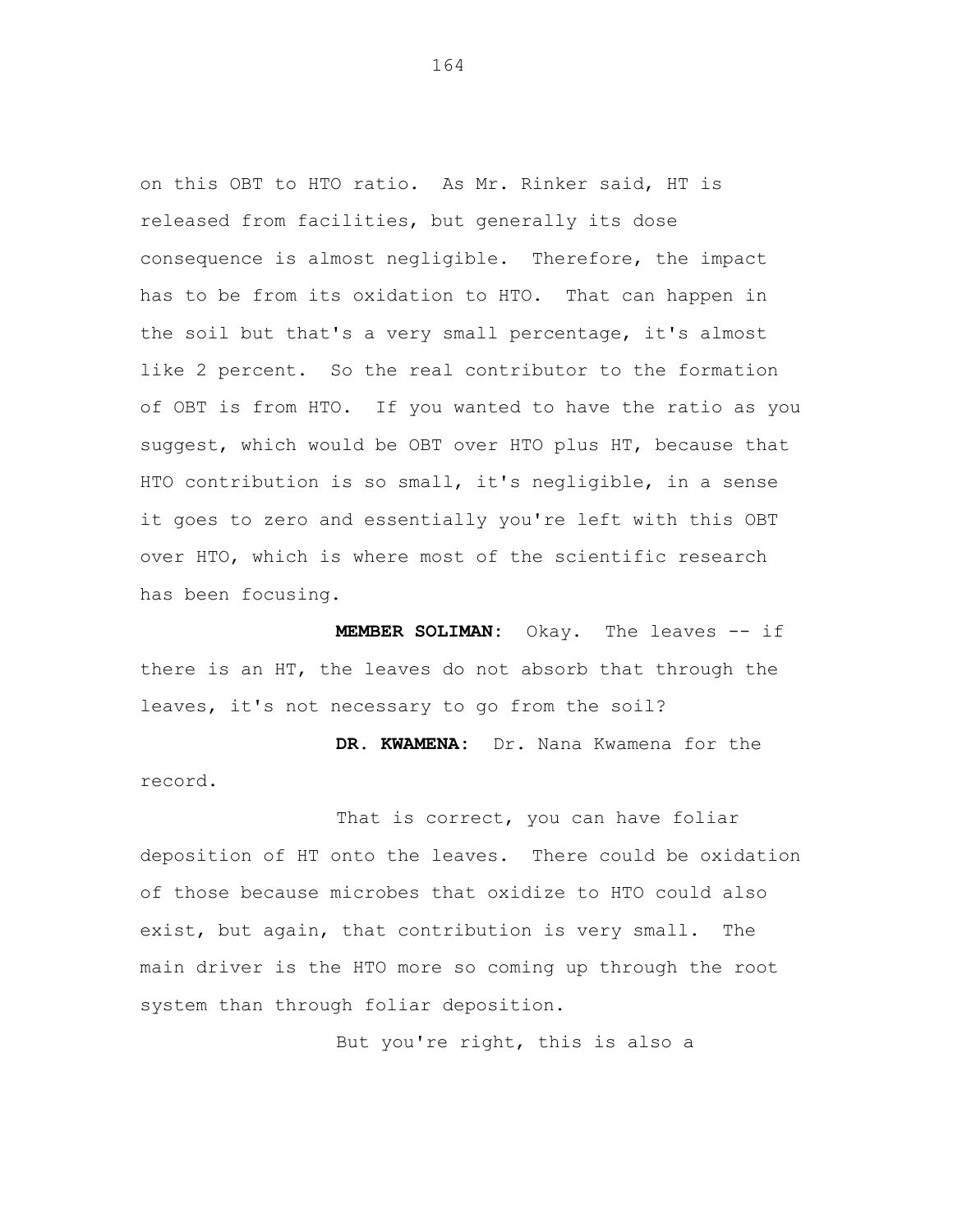mechanism, but the main focus of the scientific literature has focused on the contribution of HTO. In fact, CNSC staff, using the results from our 2008 and 2009 study, are looking at the impact of the HTO pathway into a contribution in OBT formation, but in the greater scientific community this is believed to be a pathway of somewhat minor importance.

**THE PRESIDENT:** Thank you.

Dr. McEwan.

**MEMBER McEWAN:** Thank you, Mr. President. A couple of use of English. I'm just helping interpreting data.

For Table 2 and Table 3, because these are like to be used standalone and I found myself having to flip backwards and forwards, it would be helpful to have CRL and SSI and SRBT just -- I know you've mentioned it before but I think in the table itself it would be helpful.

On page 22 of -- again, it was just it clashed a little bit with me. In the first paragraph in 3.2.2 you say:

> "The purpose of this dose calculation was to demonstrate..."

It seems to me you've made an *a priori*  decision there and it might be better to modulate that just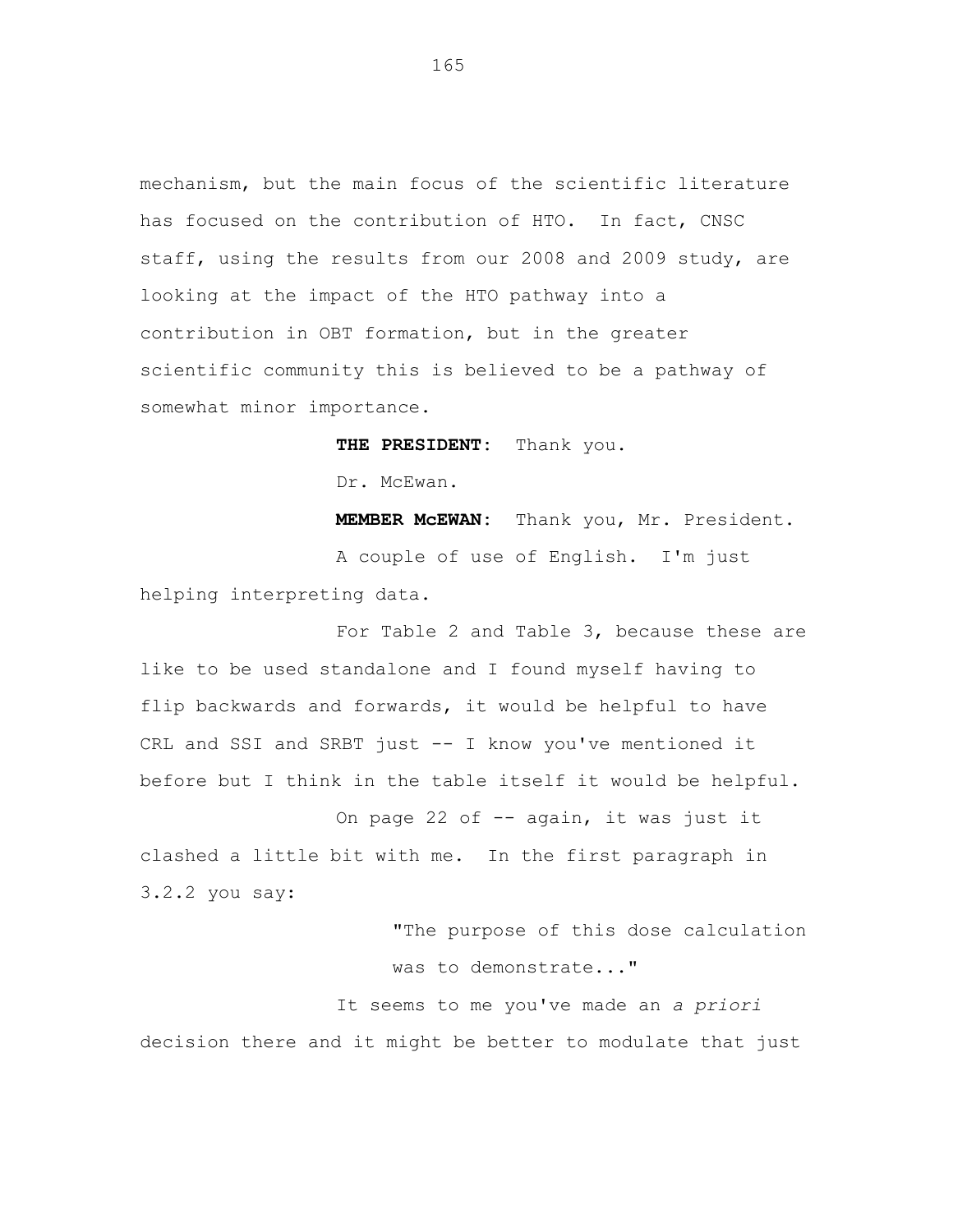a little.

And then on page 16, on the bottom line on page 16, "has achieved very good results." I have no idea what that means. It would be helpful "namely that" or something just to help clarify.

And then on  $--$  I'm sorry, I'm not doing very well with slides here. You have one slide where you summarize the outcomes of the project and in one of the statements you say that there has been -- you've found a difference between passive air sampling and active air sampling and leave it at that. I mean I think that begs the question of: Is it important, what do we need to do about it, does it have implications, as we discussed earlier. I just think it clarifies what is otherwise an excellent document.

**THE PRESIDENT:** Okay. Dr. Demeter. **MEMBER DEMETER:** Thank you. Just a technical point. Slide 23 of your presentation, the second bullet says:

"The RBE of tritium varies depending on whether x-rays or gamma radiation was used as the reference" From a technical point of view it would be helpful to actually say the energy differences, because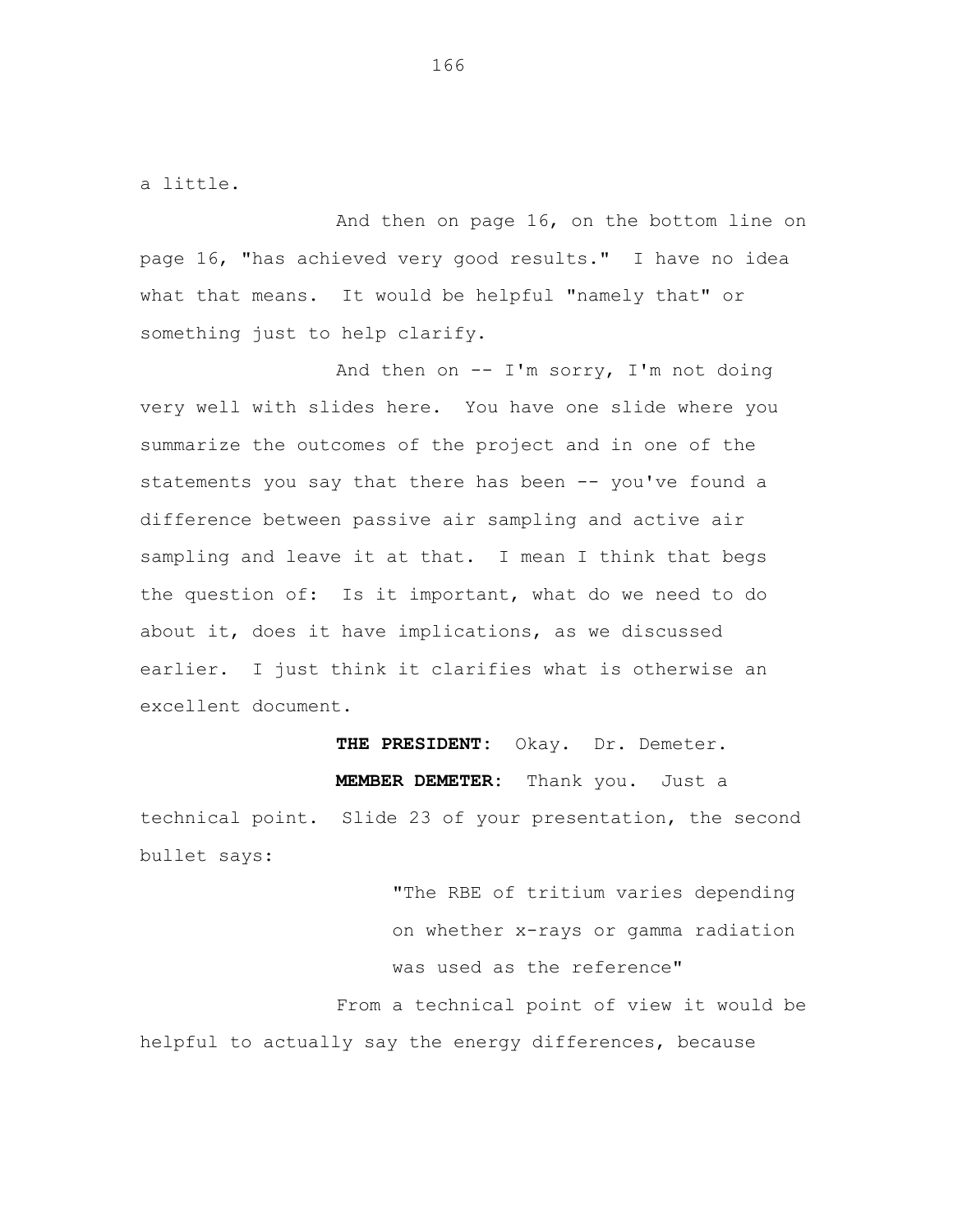x-rays and gamma rays are the same, they're both photon drive radiation sources, so it depends whether it's the nuclear source of the photon or an electron shell source. So somebody reading this would say, is that a 250 kV or a... That's the only -- it's just a technical observation to give the standard reference source.

**THE PRESIDENT:** Thank you. Dr. Soliman? Dr. McEwan? Okay. Well, I've got a couple of observations at least.

First of all, on your chart on page 8, you show the university laboratory versus CNSC laboratory. What are the units we are -- what are we mentioning here? And slope is .99 (NS). Can somebody explain to me what NS is?

--- Pause

 **MR. RINKER:** Mike Rinker for the record.

So the units are becquerels per litre, and not significant is the NS.

**THE PRESIDENT:** I don't know why those things catch my eye. On page 7 you talk about the mean OBT over HTO ratios. So I want to understand, "1.0±1.7". Plus or minus what? Is it the percentage?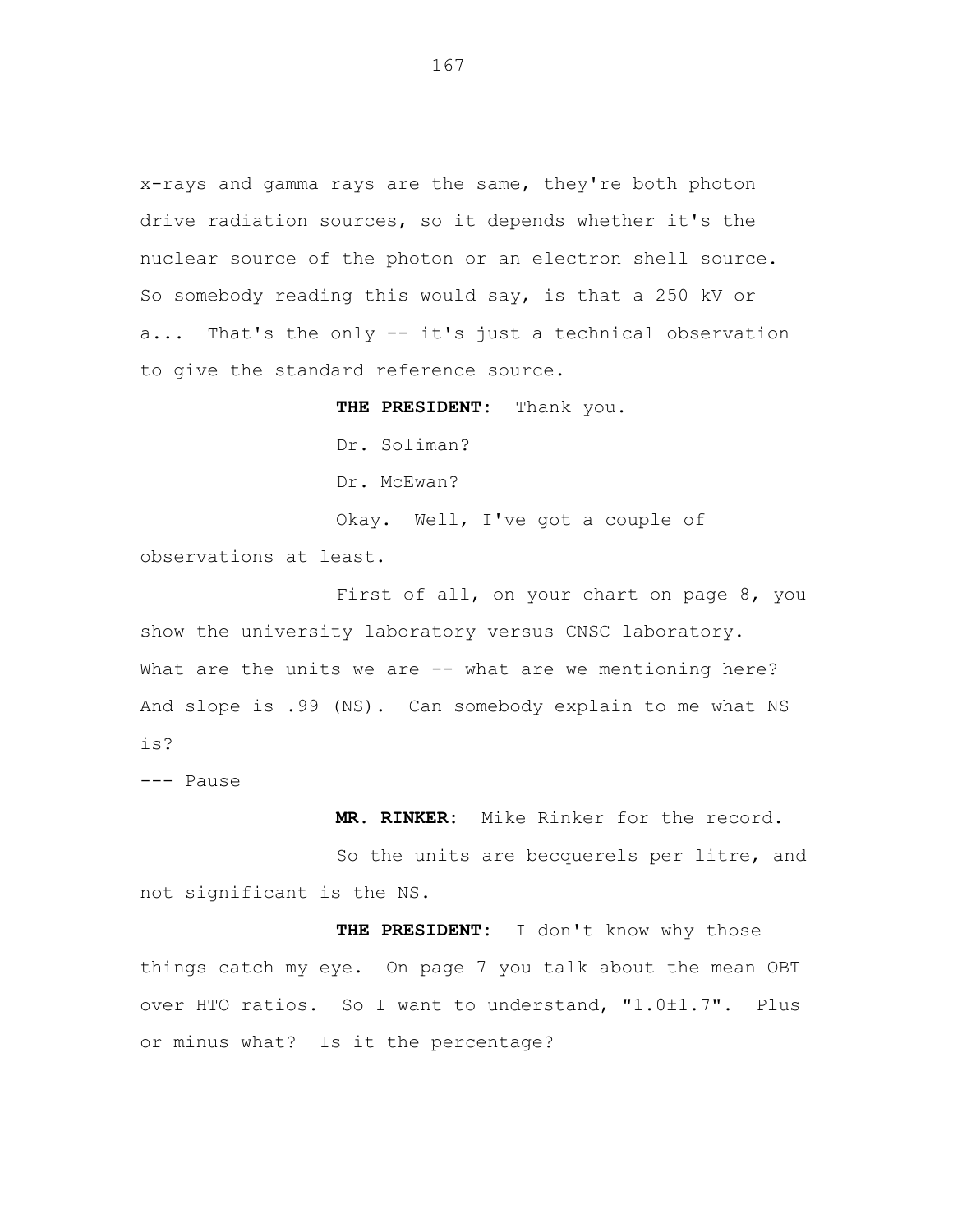**MR. RINKER:** Mike Rinker for the record.

Since it's a ratio, it's unitless.

**THE PRESIDENT:** But how can it be a minus? Okay, I'm missing something here.

 **DR. KWAMENA:** This is Dr. Nana Kwamena for the record.

So it's providing the mean plus the standard deviation. So the ratio is unitless, but then it provides the standard deviation.

**THE PRESIDENT:** Oh, the negative one. Okay. I just want to make sure it's clear and, you know, what do we mean by that.

And one more. On your table in the Annex, what I was wondering is why there were no measurements for Pickering on some of the IEMP data. You didn't do one or where is all the information? I'm looking at page 21 and all the N/A's, you know.

 **MR. DAGHER:** Elias Dagher for the record.

The reason -- so we do see -- we did measure fish. Around tritium we try to find local produce and that was not very easy to do because it is within a big city. So for Darlington for instance, when we conducted the IEMP sampling campaigns there, there was an abundance of local vegetation and food, not so much around Pickering.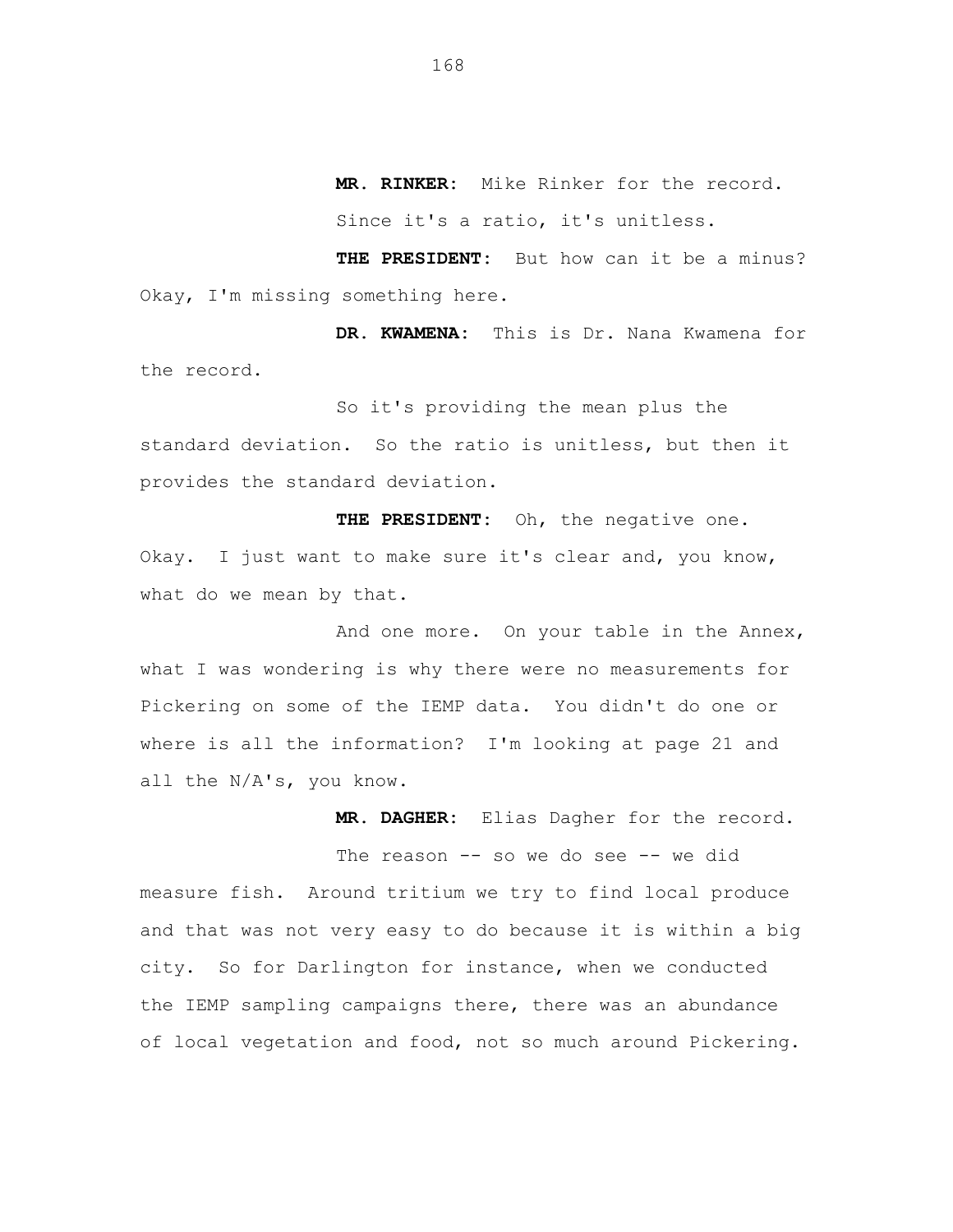**THE PRESIDENT:** But you know that Pickering, in fact Pickering has to get authorization on fish from DFO, and with the licence renewal coming up, that's why I was surprised that this data was not available on Pickering. It may become available, I don't know.

 **MR. DAGHER:** Elias Dagher for the record.

So we have sampled fish in the past at other nuclear facilities such as Bruce, but we do that when it is available, when we are able to actually get fish from that location.

**MR. RINKER:** Mike Rinker for the record.

So we don't have a boat and so we have to rely on others to collect the fish for us.

**THE PRESIDENT:** Not a good answer. I think -- you want to add anything to this?

**MS SAUVÉ:** Kiza Sauvé, I'm the Director of Sciences and Environmental Compliance Division.

So we did sample in 2017 for the independent environmental monitoring program at Pickering and those results will be available before the upcoming relicensing. Fish was not done in 2017. We do look for local farms as much as possible. It is difficult in Pickering. It's hard to get local foodstuffs, it's hard to get local fish. Moving forward we're going to be working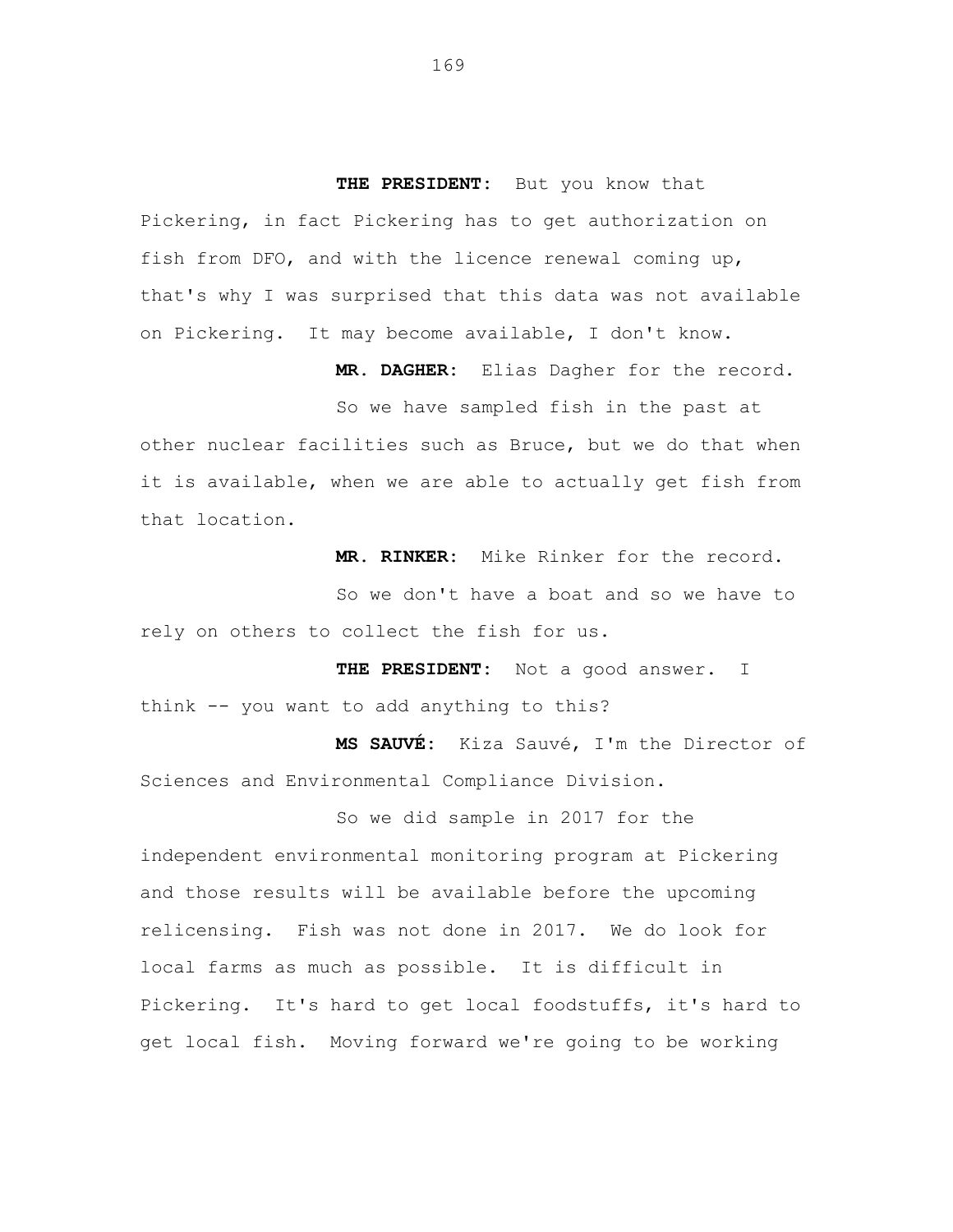more with indigenous groups and local communities when we're making the sampling plans to be able to respond to those questions. So we are hearing you.

**THE PRESIDENT:** Okay. Well, you know that it will be an issue in the Pickering licensing renewal.

control of releases to the environment, you're talking about the requirement of controlling releases will be coming. I thought we -- when is that? I mean are we developing something new in a regulatory document on that?

**MR. RINKER:** Mike Rinker for the record.

**MR. RINKER:** Mike Rinker for the record.

On your page 24 when you talk about

Yes, we are. There is Regulatory Document 2.9.1 Part II, and that is going to deal specifically with releases and setting release limits, and it will incorporate also environmental action levels. There was a CSA standard for the development of action levels for releases to the environment that was published earlier this year and that will be incorporated into our Reg framework as well.

**THE PRESIDENT:** Do you have any timelines on this? When is it going to happen?

We have a draft developed for internal review and we hope to go out to the public in the spring I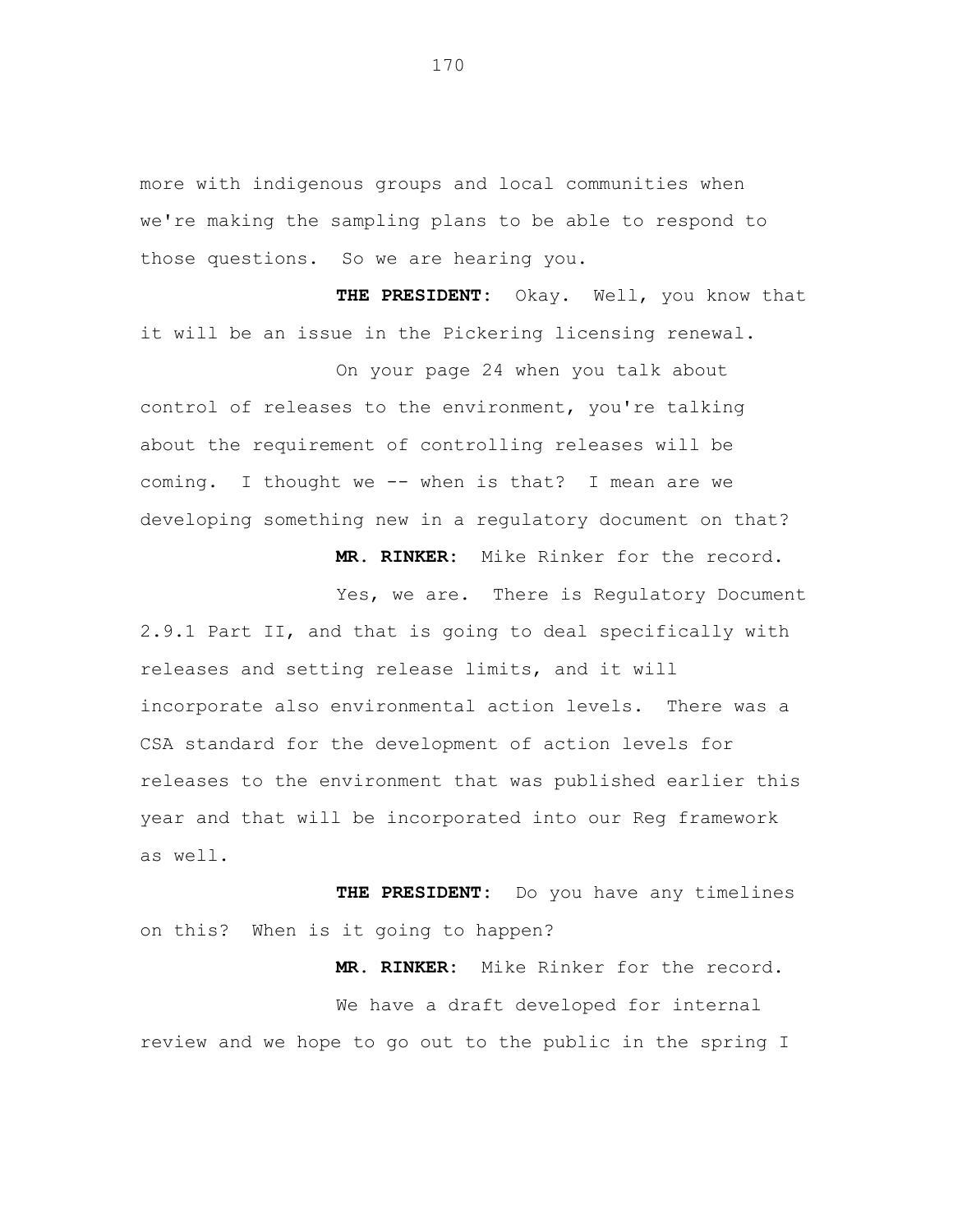believe of 2018. I will have to confirm with our Regulatory Affairs Branch. They have a list of priorities that they are trying to get out and this is not on their top 10.

**THE PRESIDENT:** Okay, thank you.

My final question is I don't think any study on tritium can be complete without treating our drinking water and tritium. What's new on that front and the debate about 7,000 Bq/L versus 10 Bq/L? So where is all of this going to be discussed or resolved?

**MR. RINKER:** Mike Rinker for the record.

So the Health Canada guideline is

7,000 Bq/L and that remains the standard in Ontario, 7,000 Bq/L. Many years ago, I think we're approaching 10 years ago now, there was a committee that recommended 20 Bq/L and in fact they calculated a range between 15 and 117. If they were going to go that route, we had recommended 100 Bq/L. That is what is being achieved by the industry in wells that are located at the perimeter of licensed facilities. However, Ontario has a list of maybe 15 radionuclides that have standards that do not follow the approach that was taken to recommend 20 Bq/L. So I think internally the province is struggling with a way forward on this recommendation and for now it remains stalled with the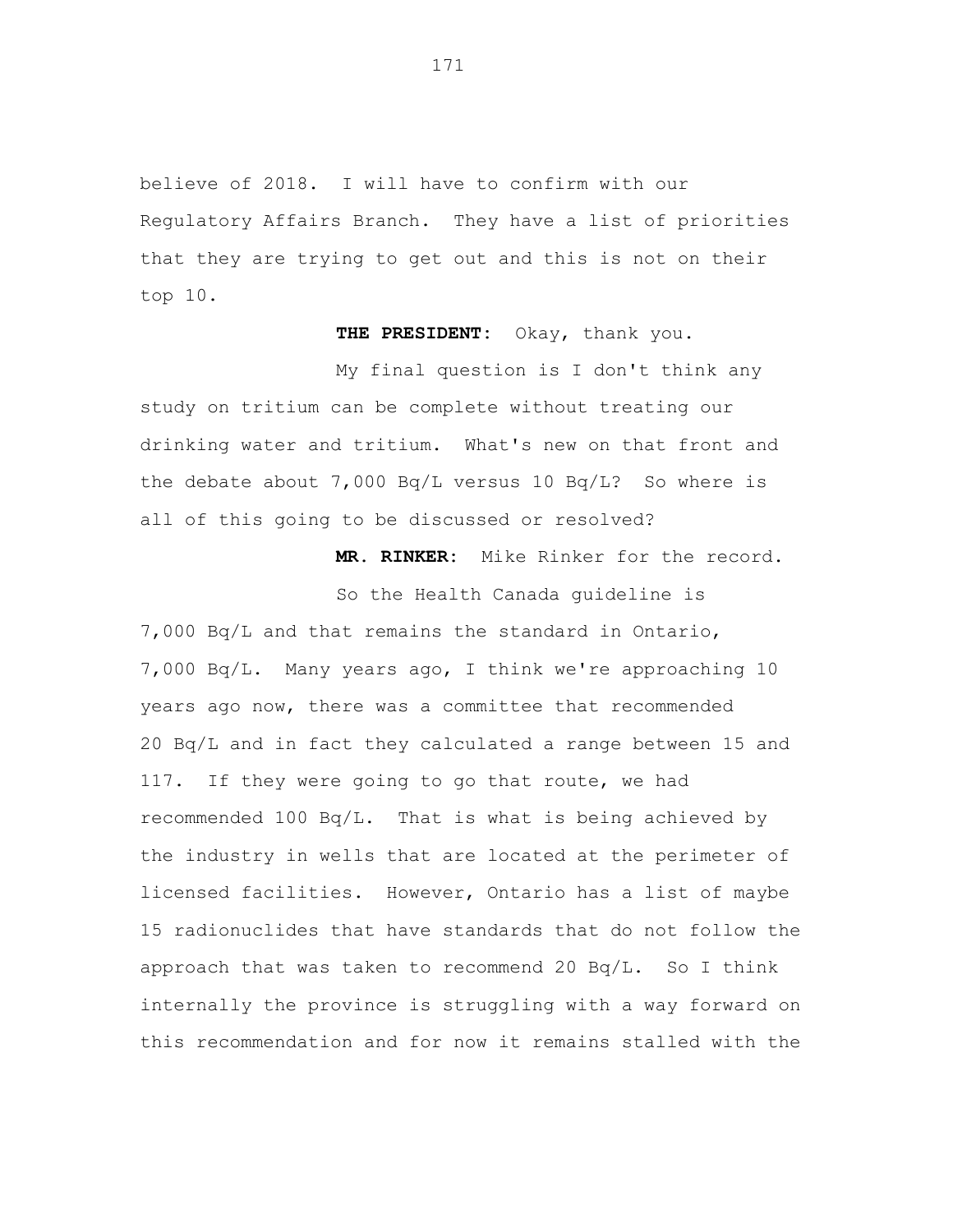province.

### **THE PRESIDENT:** So is it still a

work-in-progress or are you still in dialogue with them, are they looking for any help in this or suggestions?

**MR. RINKER:** Mike Rinker for the record.

So we do periodically discuss the topic. They have our advice in writing with them. We've asked for updates on whether they're proceeding and it does not look like -- they have not stopped -- they have not decided against the recommendation, but they have not made any progress moving forward.

**THE PRESIDENT:** Thank you.

Any final question? Okay, thank you. Thank you very much. We'll take a 10-minute break, 15-minute

break -- 2:40.

--- Upon recessing at 2:26 p.m. / Suspension à 14 h 26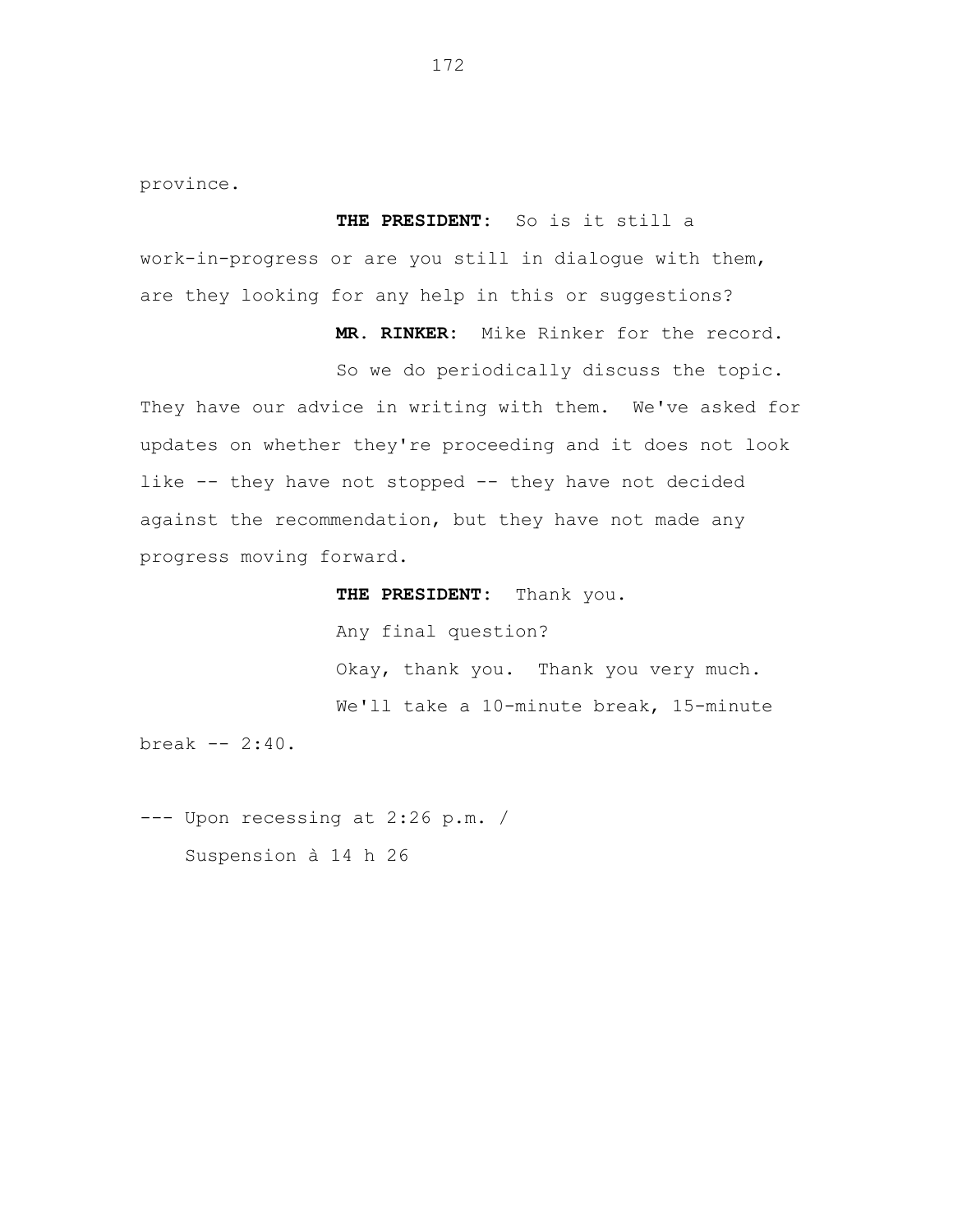--- Upon resuming at 2:42 p.m. / Reprise à 14 h 42

#### **CMD 17-M46/17-M46.A**

## **Oral presentation by CNSC staff**

**THE PRESIDENT:** The next item on the agenda today is an information item on the biological mechanisms acting at low doses of radiation. This is outlined in CMDs 17-M46 and 17-M46.A.

I understand, Mr. Rinker, you still have the floor. Over to you.

 **MR. RINKER:** Thank you, Mr. President and Members of the Commission. My name is Michael Rinker, Director General of the Directorate of Environmental and Radiation Protection and Assessment.

I am accompanied by staff members of the Health Sciences and Environmental Compliance Division, Mrs. Julie Burtt and Dr. Julie Leblanc, both Radiation and Health Sciences Officers in that Division, as well as Dr. Rachel Lane and several other subject matter experts to help address any questions.

We are also accompanied by Dr. Patsy Thompson, who serves as the CNSC's Technical Advisor, as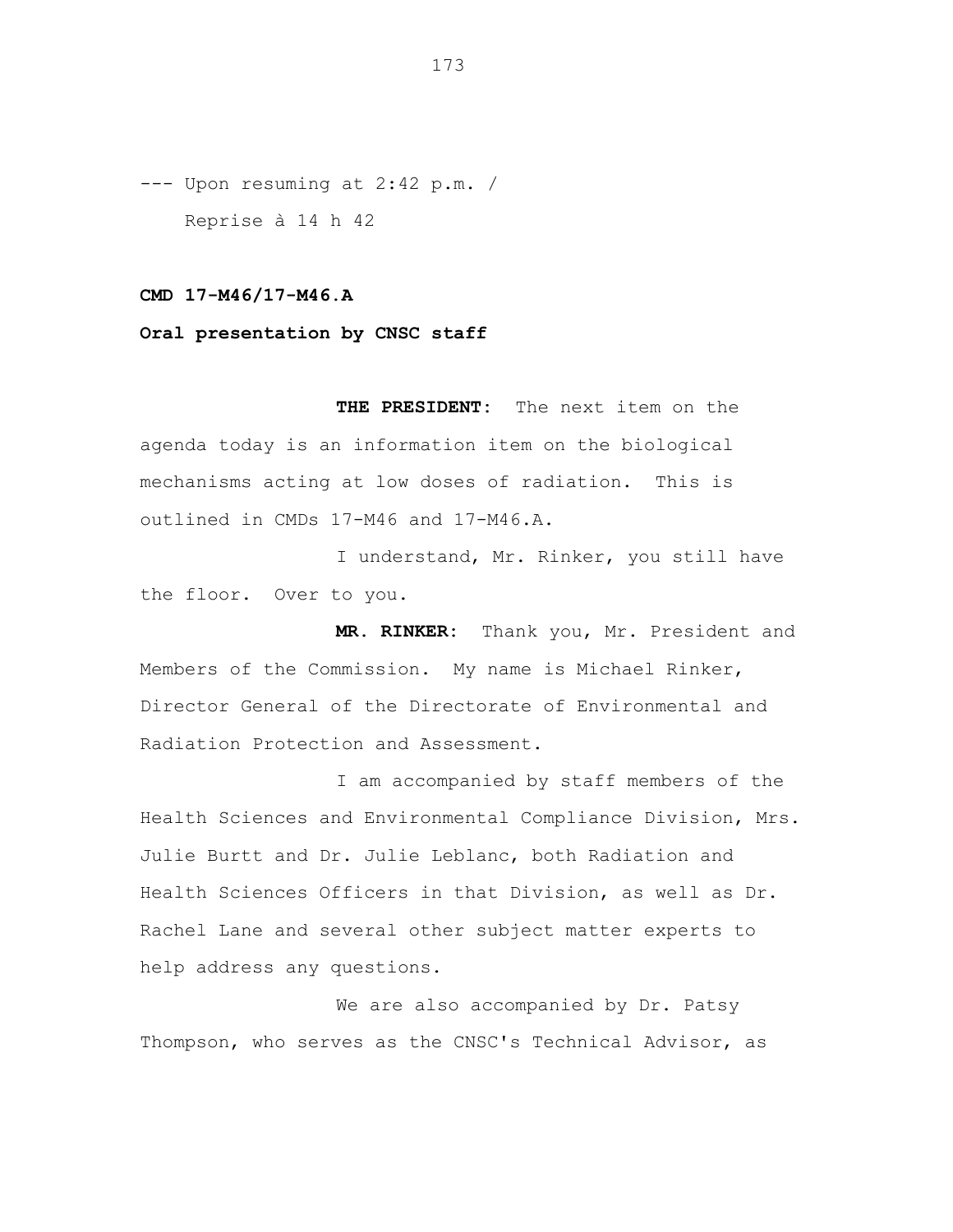well as Vice Chair of the United Nations Scientific Committee on the Effects of Atomic Radiation, or UNSCEAR.

We are here today to present CMD 17-M46 in response to a request from the Commission following a public meeting in Ottawa on April 6th, 2016. The Commission requested that staff present the current science on the effects of low doses of radiation.

I will ask Dr. Leblanc to begin the staff's presentation.

#### **MS LEBLANC:** Thank you.

For the record, my name is Julie Leblanc. As mentioned, I am a Radiation and Health Sciences Officer.

Before I begin with the presentation, I'd like to draw your attention to the picture of the cell on this slide. It is here as a reminder that today's presentation will be focused on radiation biology, the field of study that looks at the effects of radiation on living things. Typically, experiments in this field are performed on cells, parts of the cell or on whole animals.

Radiation biology complements epidemiology. The latter is the study of the factors affecting health and illness of human populations and how disease is distributed.

Until recently, epidemiological studies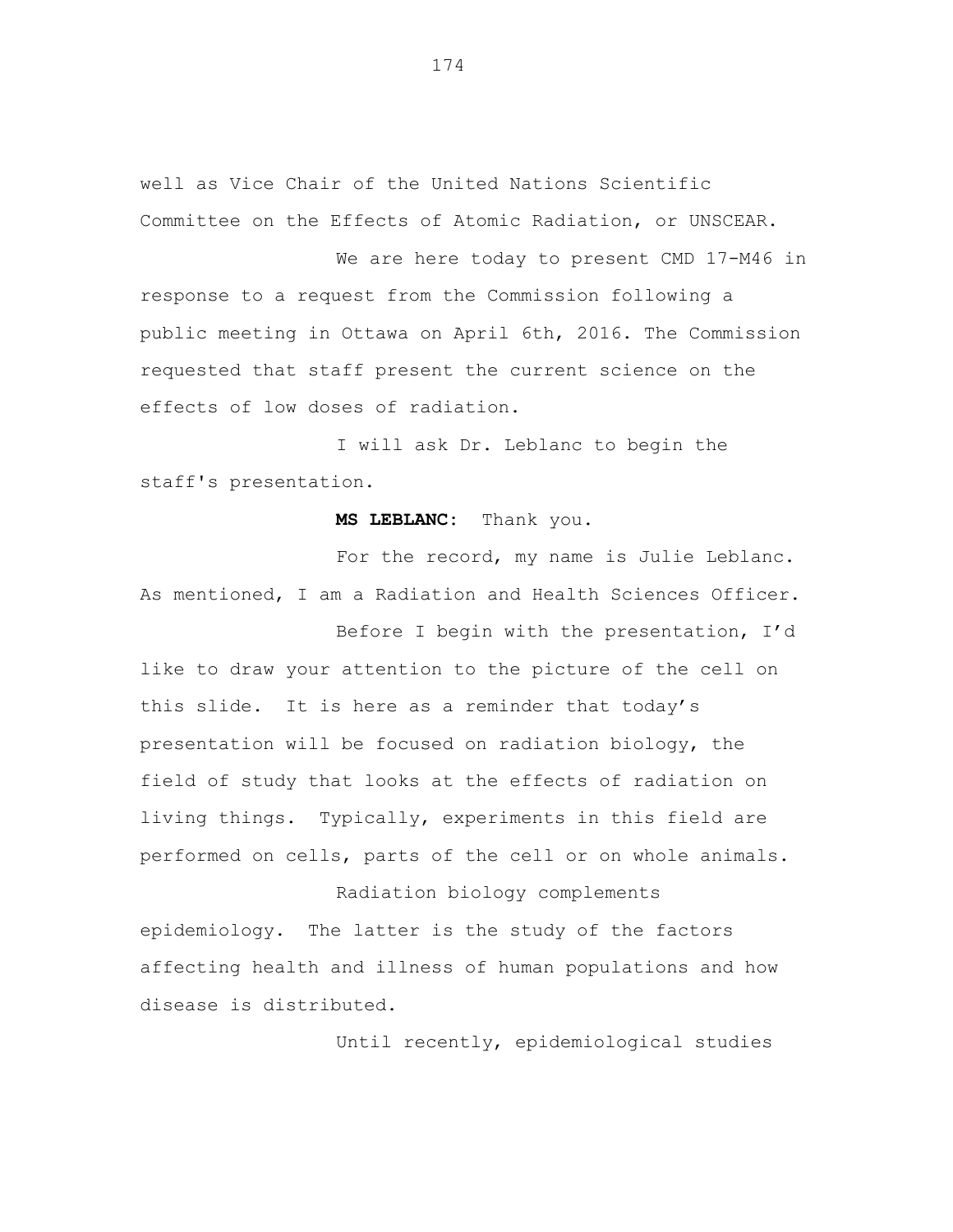could not provide firm conclusions as to the health effects from the low doses of radiation, nor can they offer any explanation of what is going on inside the human body following radiation exposure. Radiation biology experiments are useful as they can offer a biological basis for what occurs within the low dose range.

To understand the effects of radiation, we will first review some fundamental concepts in radiation biology.

Within the radiation protection framework, there are three different, but related, types of dose often discussed.

The first, on the top of the screen, the absorbed dose, is expressed in a unit called the gray, but more commonly referred to as milligray, which is 1,000 times smaller. It describes the energy deposited by radiation in a kilogram of substance, like tissue. When discussing human health studies or radiation biology studies of cells or animals, this is the unit typically being used as it is a physical unit.

The next two units are radiation protection quantities. This means that judgment has entered the equation since both terms include weighting factors grounded in science but determined by scientific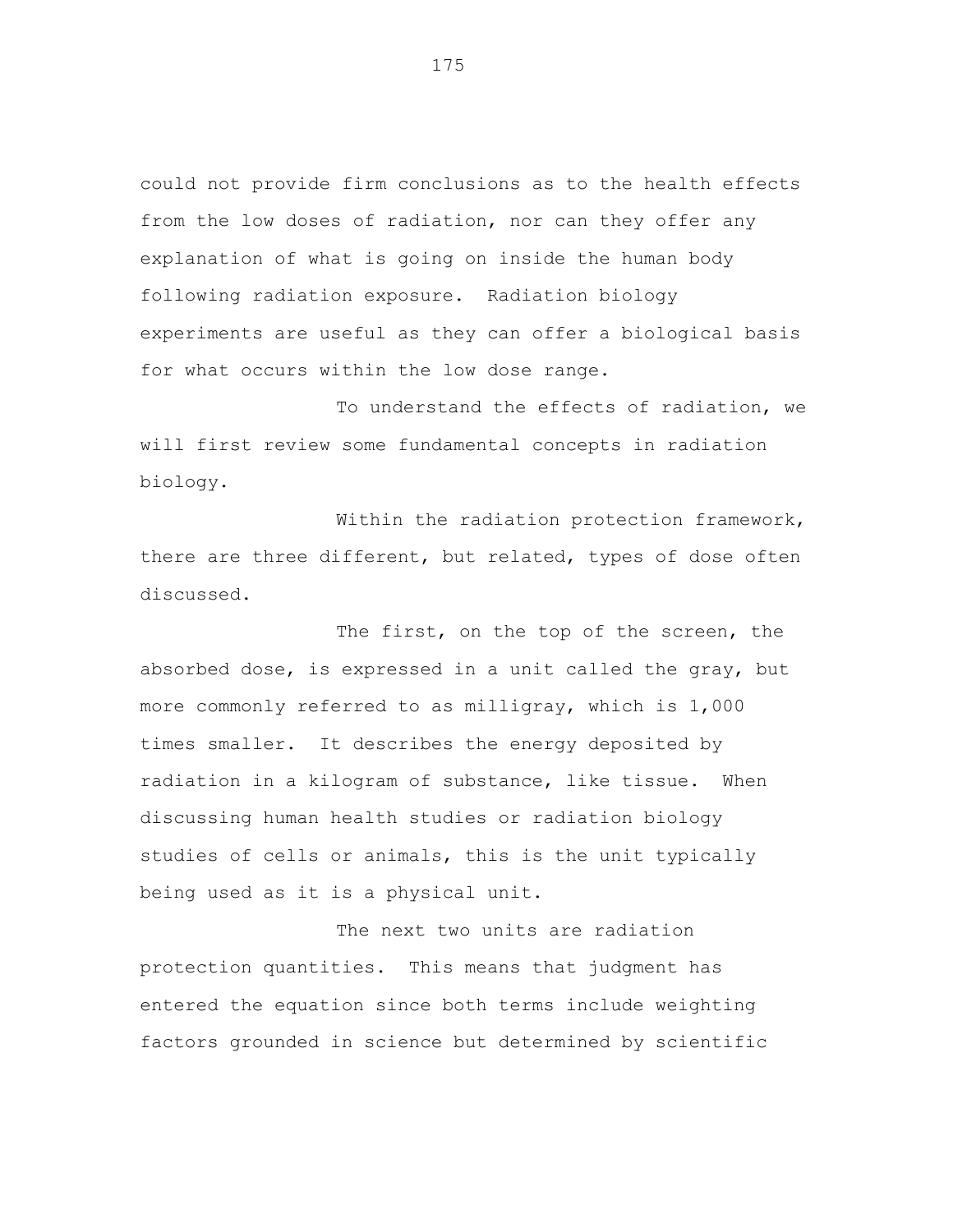committees.

The equivalent dose, expressed in sieverts, or more commonly milliSieverts, is the absorbed dose weighted for the different types of radiation. This weighting factor accounts for the fact that for the same dose some types of radiation are more biologically damaging than others. The example on the middle of the screen shows that alpha radiation is 20 times more biologically damaging than both beta or gamma radiation for the same dose.

At the bottom of the screen, the effective dose, also expressed in milliSieverts, is the equivalent dose weighted for the sensitivity to radiation of the organ or tissue exposed. Some tissues and organs are considered to be more sensitive to radiation, that is, radiation can be more harmful to certain tissues or organs. This occurs because the cells that make up those tissues divide more frequently. You can see in the diagram three different examples of weighting factors are listed: one for the testes, one for the lungs, and another for the bladder, demonstrating that the testes have a larger weighting factor and are thus considered to be more sensitive to radiation.

The figure on this slide is providing context for the term "low dose." The grey box symbolizes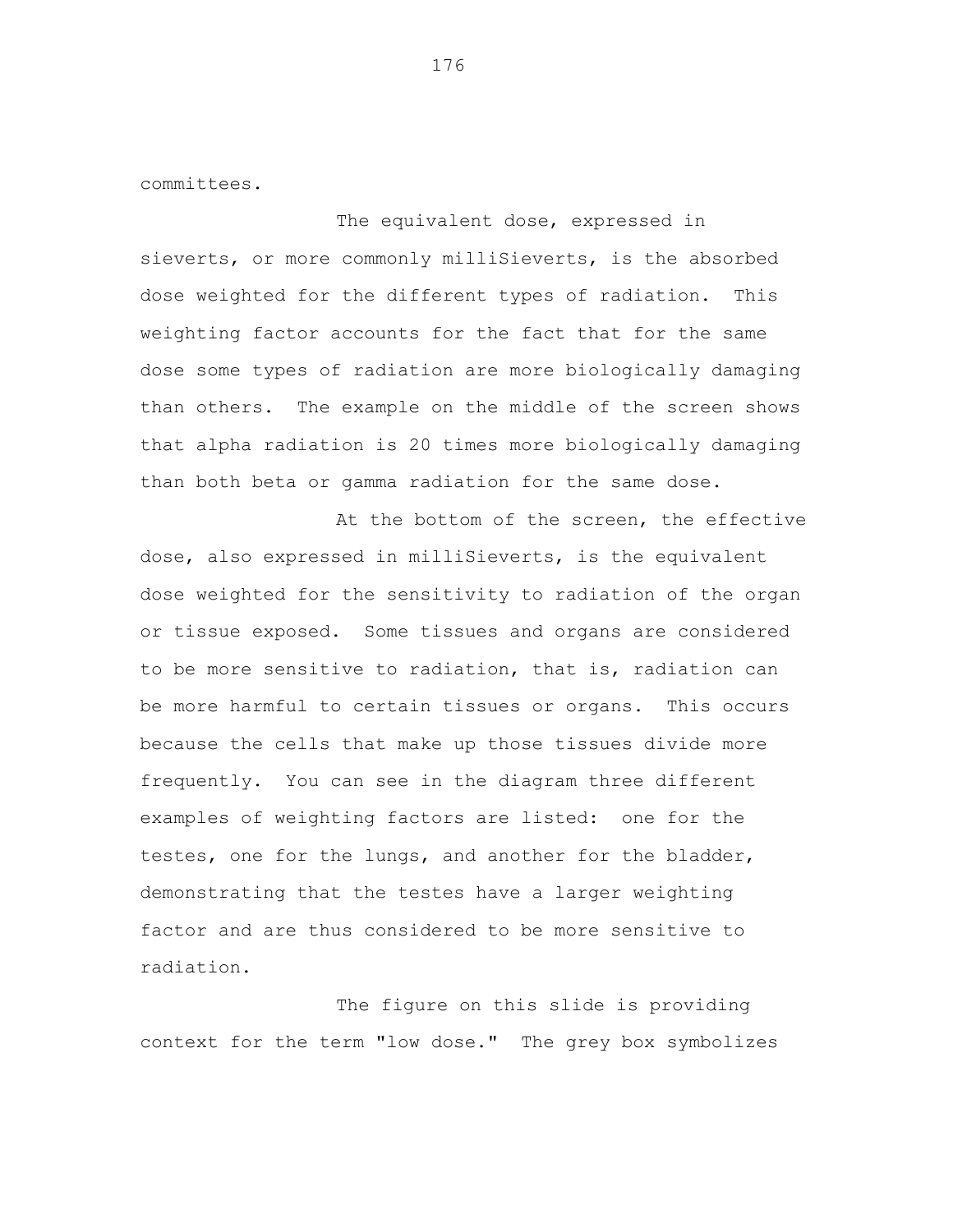100 mSv. This is the value we tried to limit our review of the literature for the purposes of the CMD and today's presentation. At times, greater doses were considered, but our work focused on radiation biology experiments where the doses were in the low dose range, that is, 100 mSv or less.

To put this value in context, we can compare the grey box to several other values.

First, the green box represents the nuclear energy worker dose limit of 50 mSv in one year. The 100 mSv over 5 years component of the dose limit is not shown on this figure.

Second, the blue box represents the annual average natural background in Canada of 1.8 mSv.

Third, the orange box symbolizes the annual public dose limit of 1 mSv.

Workers typically receive a small fraction of the CNSC dose limits year after year. The doses discussed throughout this presentation, which are 100 mSv and below, are particularly relevant as they are in line with that -- with what nuclear energy workers actually receive over their lifetime. The doses to members of the public are 100 to 1,000 times lower than the CNSC public dose limits and are thus relevant to today's discussion, as they are significantly lower than the doses used in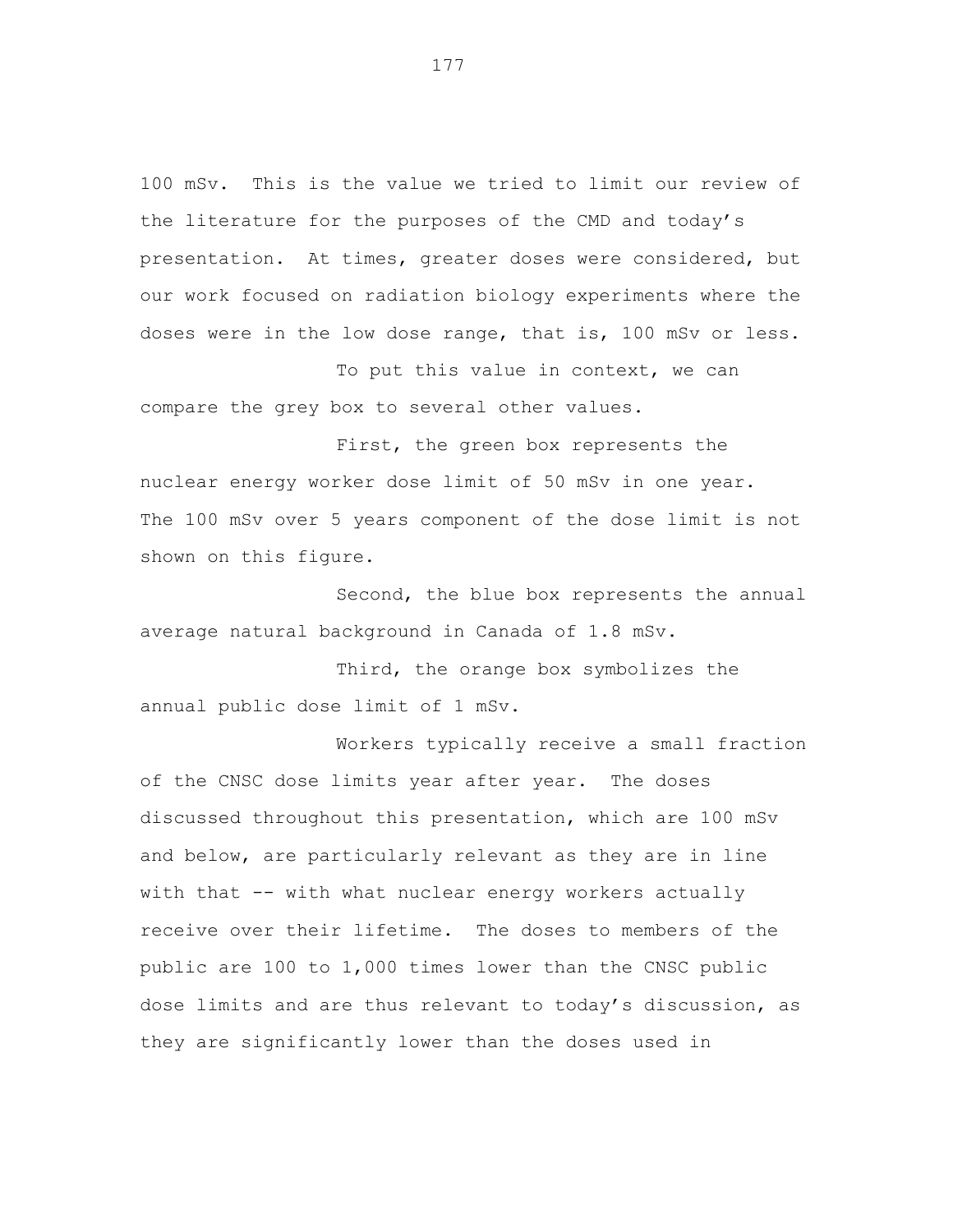experimental radiation biology studies.

Another concept to understand before we move on to the biological effects of radiation is radiation quality. Radiation quality is a measure of energy that is transferred from the radiation to the exposed matter, or the tissue, over a given distance. This is referred to as the linear energy transfer, or L-E-T.

The L-E-T can impact the type of damage that may happen to the cell as a result of the exposure to radiation. Therefore, it is important when comparing experimental results from different studies to know which type of radiation was used.

As you can see at the top of the diagram, low L-E-T types of radiation, like beta radiation, transfer their energy to the tissue or organ in a sparsely ionizing pattern over a large distance, whereas high L-E-T types of radiation, like alpha radiation, transfer their energy in a dense ionizing pattern over a comparatively small distance.

The implication here is that high L-E-T radiation could cause damage to the cell that is more difficult to repair than low L-E-T radiation.

Although radiation can pass through and deposit its energy in any part of the cell, nuclear DNA has classically been considered the most critical molecule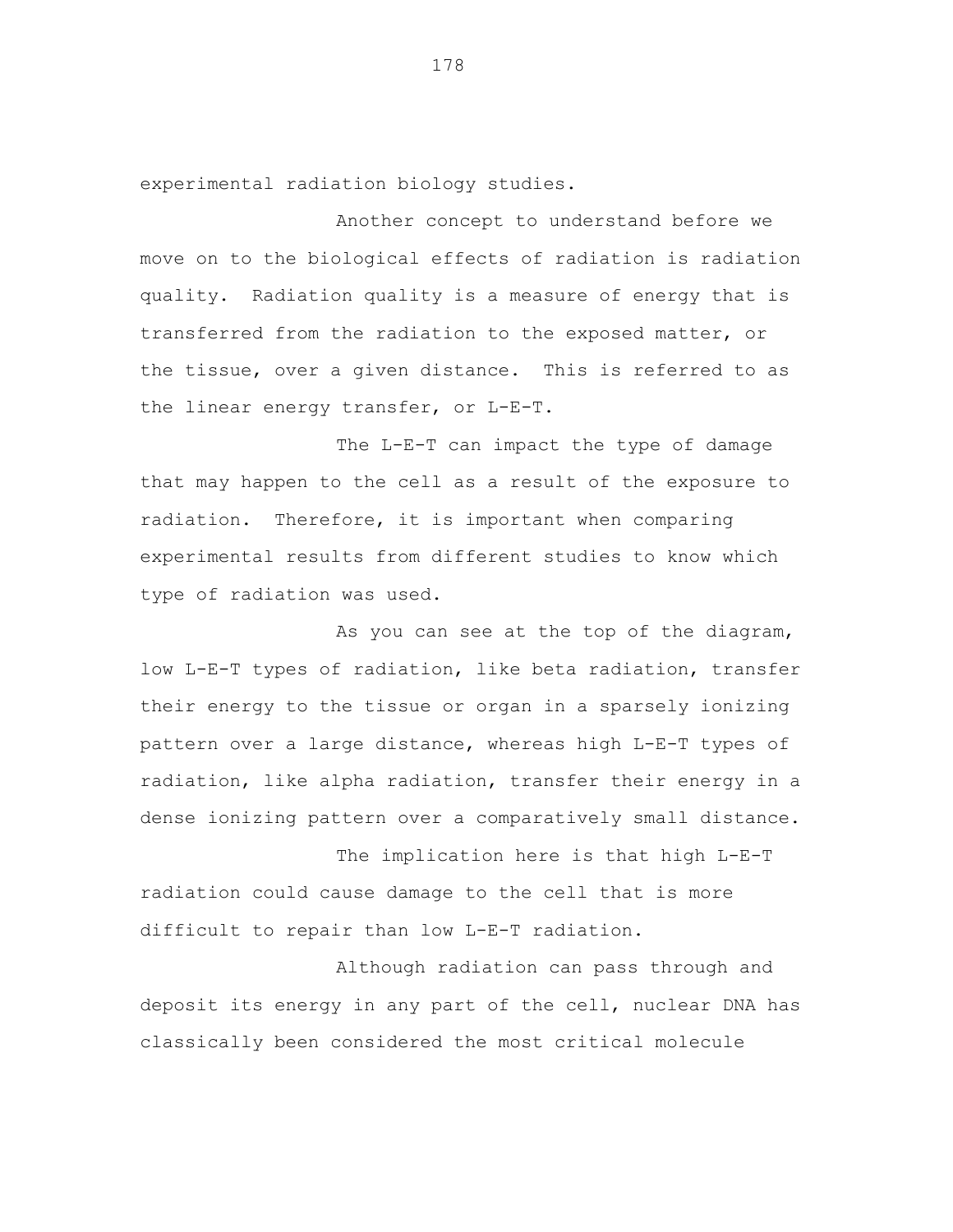because it is the set of instructions or genetic code that dictates how your cells will grow, divide and function.

This set of instructions is passed from cell generation to cell generation. Damage to DNA could result in an adverse biological effect, like a mutation, which in theory could increase the risk of developing cancer.

After radiation exposure, the cell will mount a response to maintain the integrity of the genome, which is the sum total of an organism's DNA, to minimize any adverse effects or biological damage caused by the radiation. Many parts of the cell like the cytoplasm, mitochondrion and cell membrane, as shown on this image, all have important roles to play when a cell responds to radiation.

The figure on this slide shows a cartoon version of DNA where the two sides of the molecule are linked and together form what is called a double helix.

If radiation does deposit its energy in the nucleus of the cell where the DNA is housed, it can cause damage either through direct or indirect action. This means that radiation either interacts directly with the DNA or the radiation interacts with atoms in the surrounding environment, creating molecules called free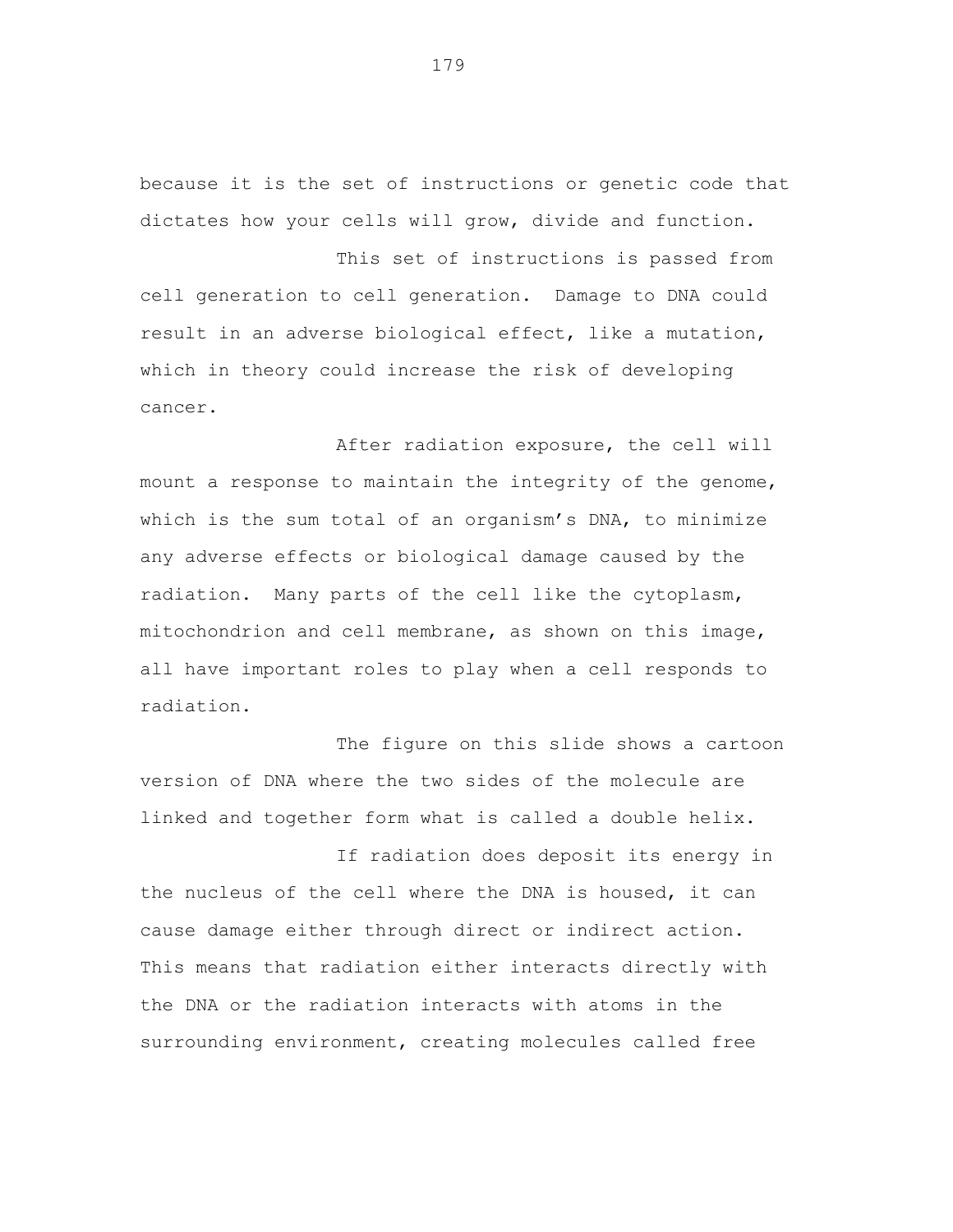radicals, which in turn interact with the DNA.

The important take-away from this picture is that both direct and indirect actions of radiation can result in the same type of DNA damage.

The type of DNA damage we are most interested in is called a double strand break. As you can see in the image on this slide, a double strand break is where both sides of the DNA double helix are severed or cut. There are many different types of DNA damage that exist, and we will not go over all of the different types but focus on double strand breaks, as they are considered to be the most severe form of DNA damage since they are the most difficult to repair.

Furthermore, DNA damage is strongly associated with the development of cancer.

Double strand breaks can occur via normal processes -- cell processes, excuse me, such as DNA replication or cell division. They can also occur due to environmental stressors such as radiation, ultraviolet rays, natural or synthetic chemical agents.

As stated on the previous slide, double strand breaks can occur as a result of natural cell processes or by some environmental stressor. To put this into context, cells can sustain and repair a relatively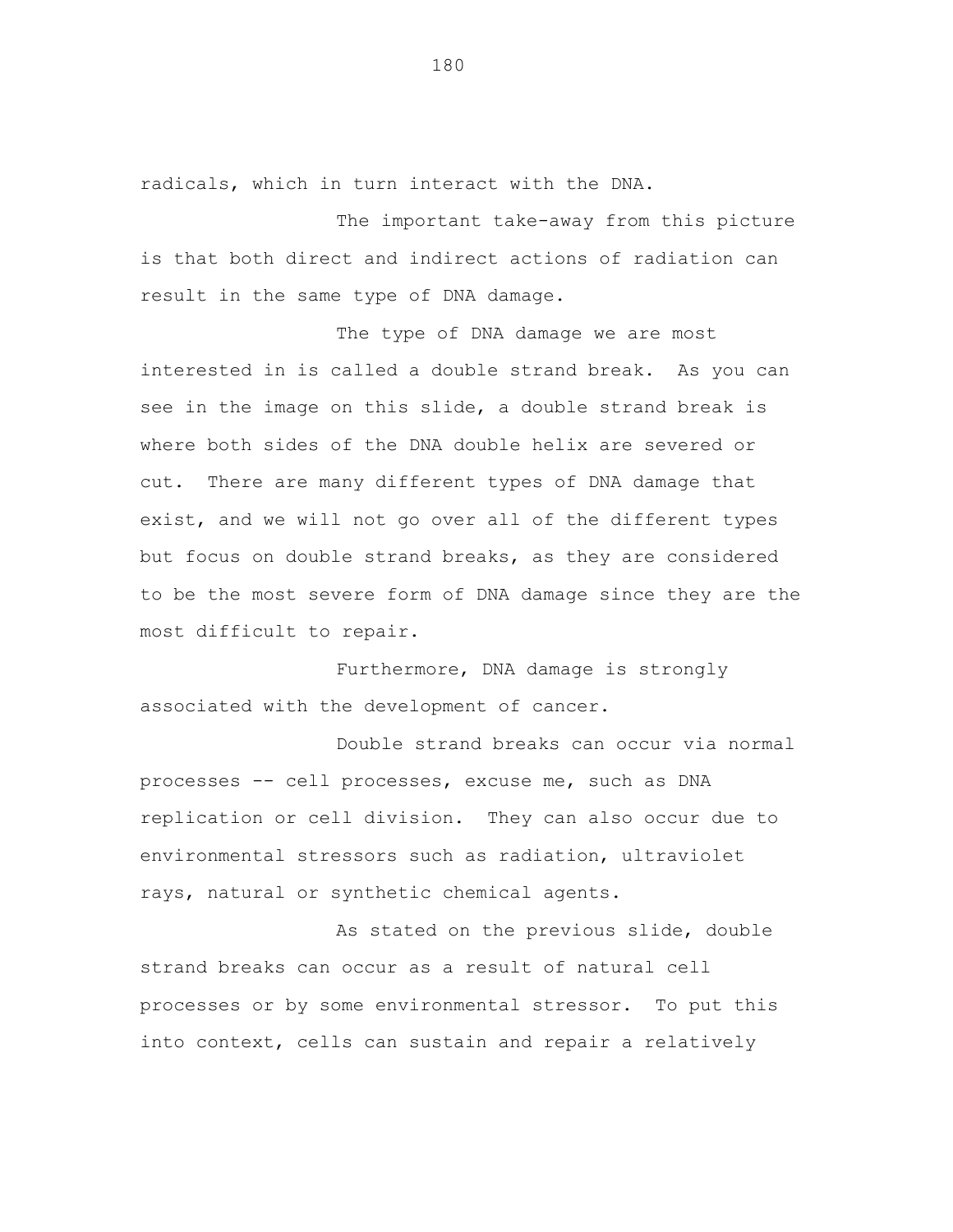high rate of naturally-occurring DNA damage. Approximately 50,000 sites of different types of DNA damage occurs per cell per day. Approximately 10 of these naturally-occurring events are double strand breaks.

Thus, if cells can adequately deal with this level of naturally-occurring DNA damage, then a small number of additional radiation-induced double strand breaks would be of little consequence for cancer risk. Again, the amount of DNA damage at a cellular level is proportional to dose.

For example, a dose of five milliGray of low L-E-T photons or electrons would result, on average, in 0.25 double strand breaks per cell per day. The fraction of a double strand break, or the 0.25 number, is a reflection of probability that at such low doses some cells will be traversed by radiation and develop a double strand break, while others will not.

As we've been discussing, if radiation passes through a cell causing damage like a double strand break, the cell will then mount a response to maintain the integrity of the genome. This response will either lead to proper repair of the damage resulting in no increased cancer risk or there will be misrepair or a lack of repair leading to an increased cancer risk as indicated by the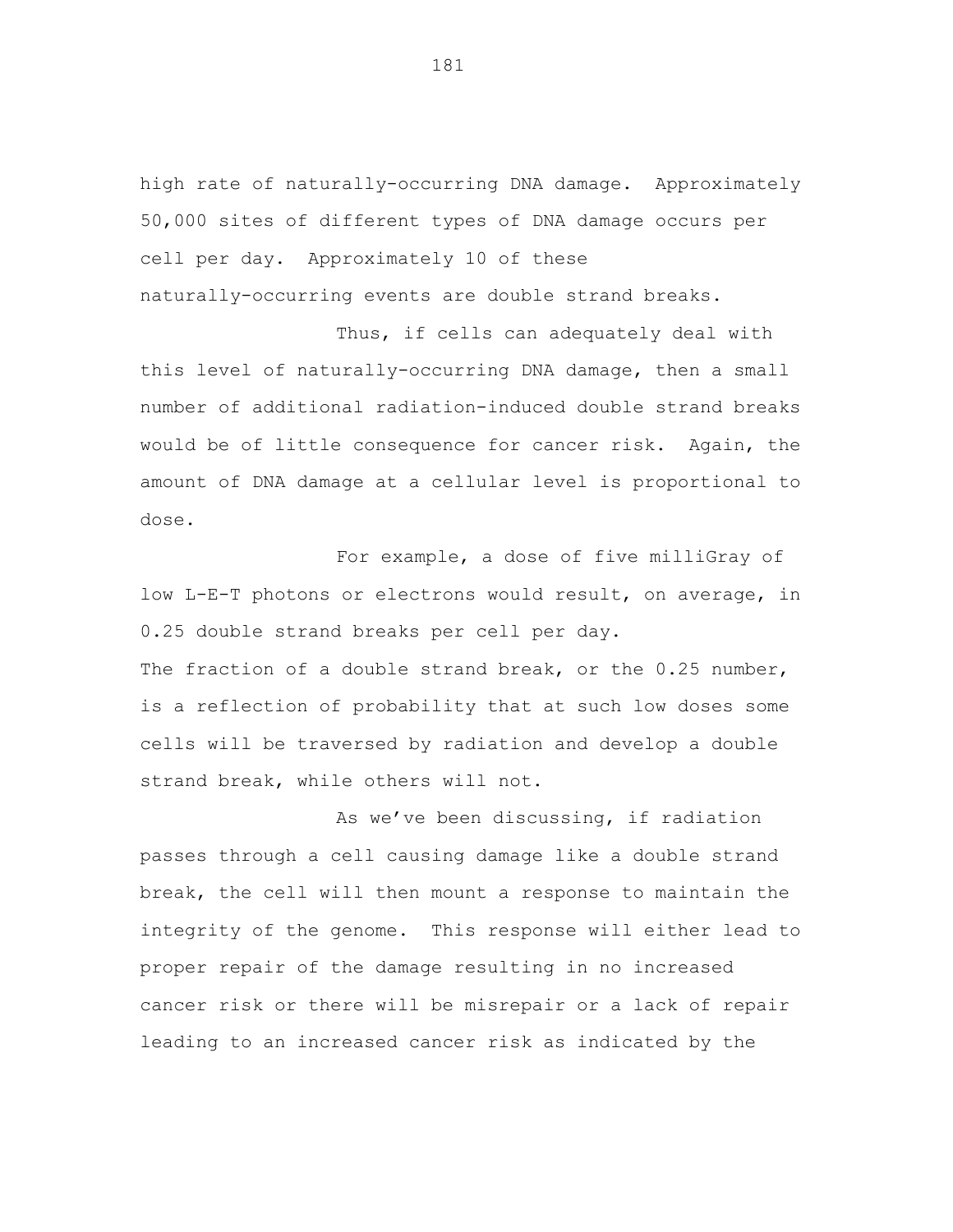pink cell.

However, an increase in the risk of cancer is just that, an increase in risk; it does not mean that a cancer will necessarily arise. This is demonstrated by the possibility that the cell highlighted in pink can either become cancerous or not indicated by the black and blue cells, respectively.

What I would like for you to take away from the fundamentals of radiation biology section is that, first, ionizing radiation can damage DNA, but this damage is most often repaired.

Second, double strand breaks are the most severe type of damage since it is the most difficult to repair.

Third, improperly repaired damage can contribute to cancer development.

And fourth, environmental exposures of radiation produce a small fraction of damage compared to what occurs in our bodies every day.

I will now pass the presentation to Mrs. Julie Burtt.

**MS BURTT:** Thank you Dr. Leblanc. For the record, my name is Julie Burtt, and I am a Radiation and Health Sciences Officer with a background in radiation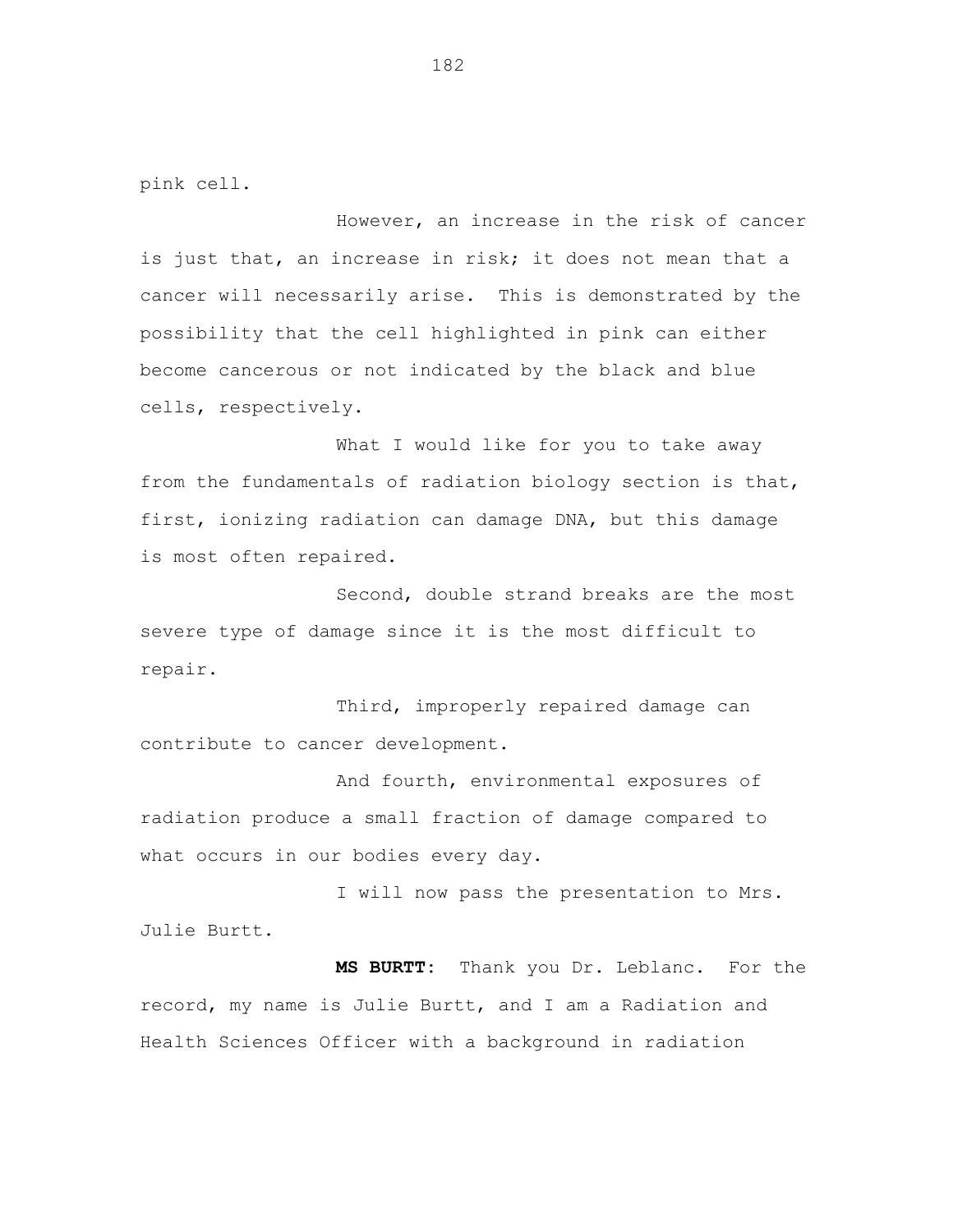biology.

Next we will discuss how epidemiological studies of people who have been exposed to radiation have helped us understand the risk of developing radiation-induced cancer. This risk is described by a dose-response model.

A dose-response model is a theoretical model that describes how the risk of cancer varies with radiation exposure.

The risks from radiation have largely been derived from epidemiological studies of the atomic bomb survivors. Where there was data, typically above 100 milliGray, the dose response was linear, meaning that as dose increased, so did cancer risk. However, in the low dose range, the natural incidence of the disease masked any effects that may have been caused solely by radiation. Because of this, the linear-non-threshold model, shown on this diagram in red, assumes that the cancer risk at low doses can be linearly extrapolated from the risk observed at higher doses. Recent chronic low dose epidemiological studies of nuclear energy workers have provided additional support for the LNT model.

Also featured on this diagram in blue is a dose-response model called the linear quadratic model,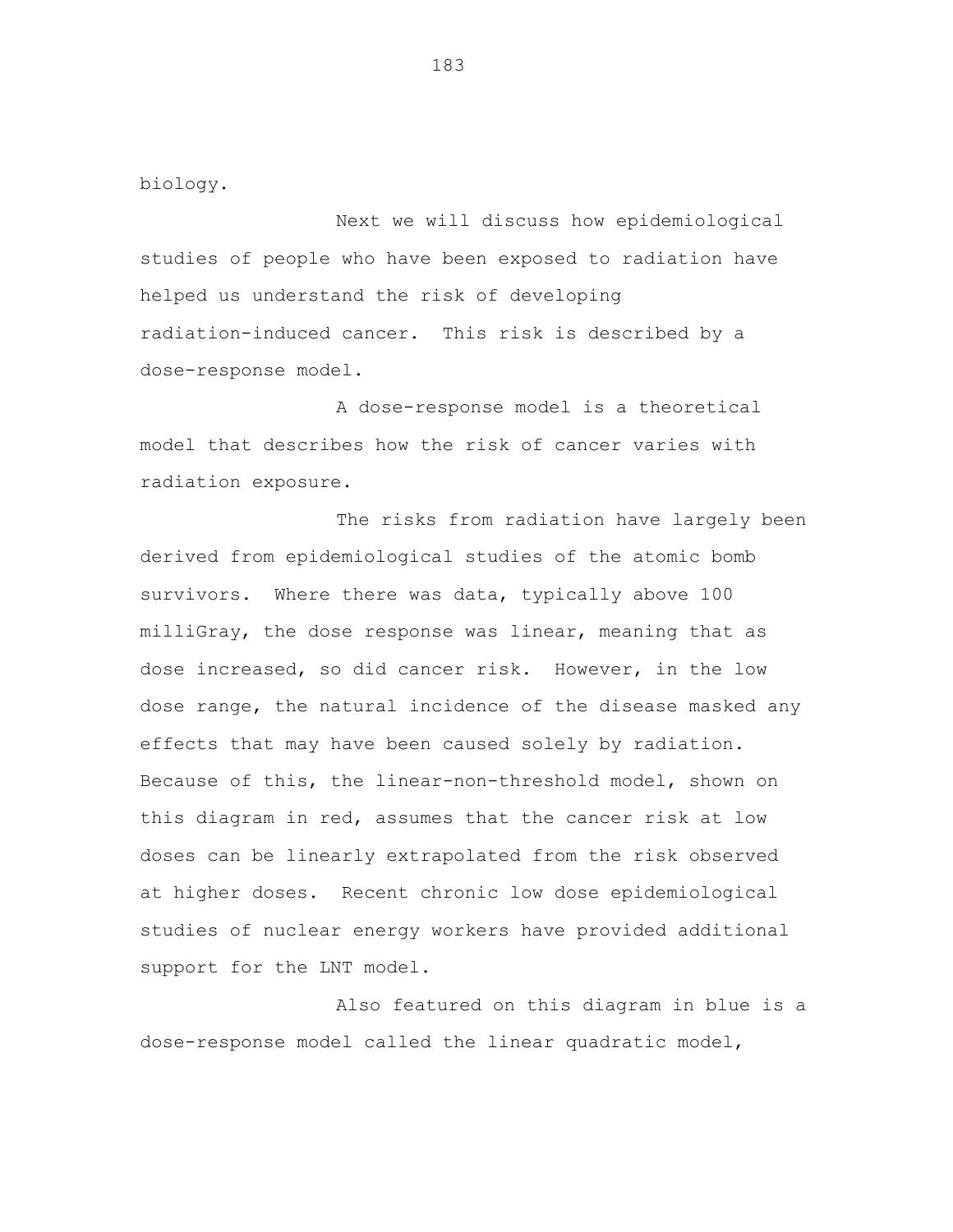which assumes an upward curvature between dose and cancer risk. Of note, the linear quadratic model best describes the risk of developing leukemia due to radiation exposure.

Overall, the data from epidemiological studies is typically consistent with either a linear or linear quadratic dose-response model.

As the nuclear regulator, we use the LNT model for radiation protection purposes, that is, to inform the choice of appropriate dose limits.

The international radiation protection community understands that the LNT and linear quadratic models cannot explain all experimental data. There is epidemiological evidence supporting some non-linear dose-response models, but this largely stems from high dose epidemiological studies.

For comparisons' sake, the LNT model is shown in red on all three images on this slide.

The first image on the screen describes a threshold dose-response model, shown in yellow, which assumes that there is no risk incurred until a certain dose is exceeded. For example, a threshold dose of a few thousand milliGray has been observed for select cancers, like bone cancer.

The middle image on the screen shows a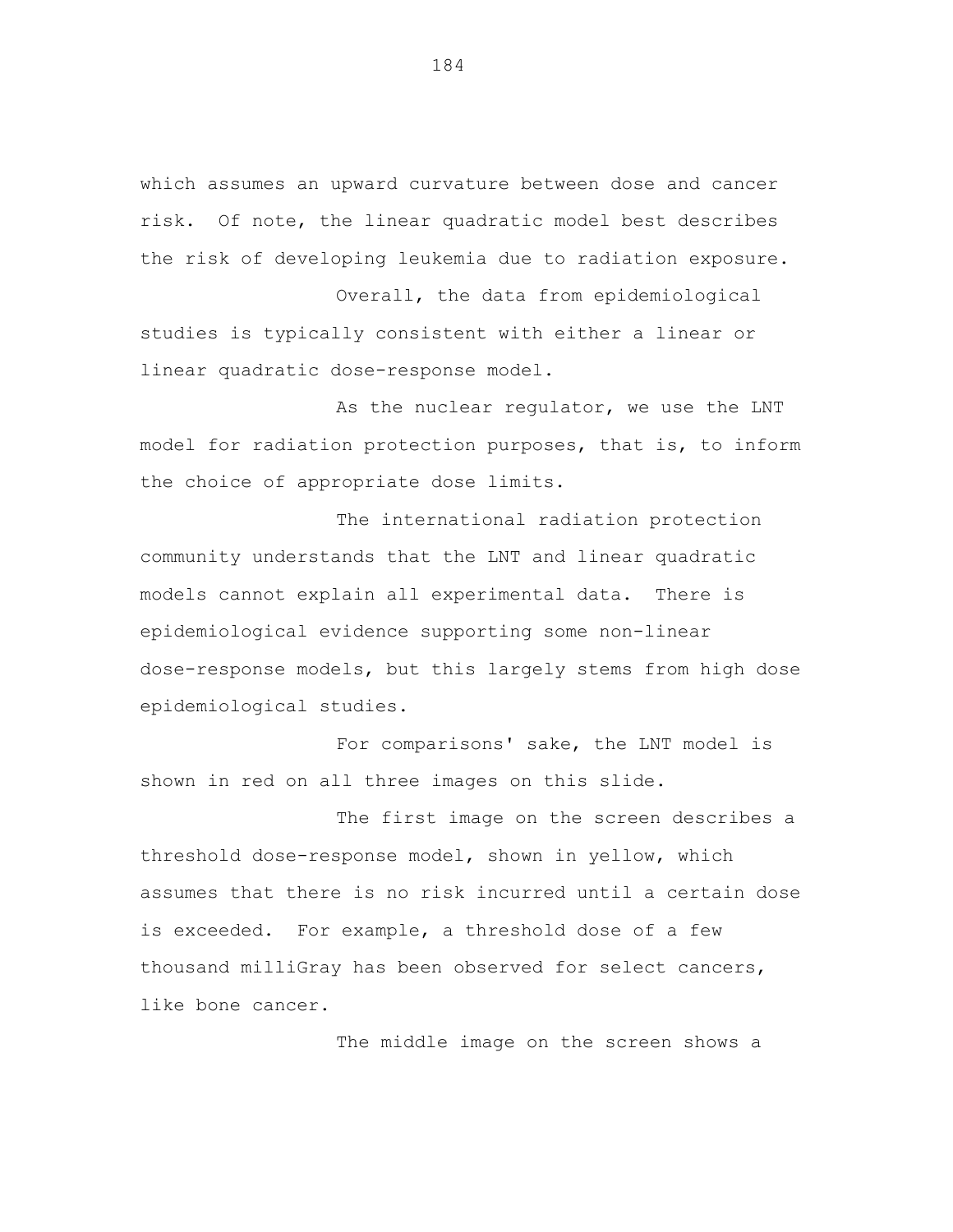supralinear dose-response model, shown in blue, which assumes a greater risk than predicted by the LNT model. This model best describes extremely radiosensitive patients suffering from certain rare genetic disorders.

The third image on the screen shows a hormetic dose-response model, shown in purple, which assumes that the risk from radiation is not only lower than predicted by the LNT model but could, in fact, lead to stimulatory and beneficial effects which at larger doses become detrimental. Although there is support for the hormesis model in animal studies, there is no human epidemiological evidence supporting this model to date.

The figure on this slide is an exaggerated representation of how both low dose radiation biology and epidemiological studies support the five different types of dose-response model, each with their own curve. The colours of each line are consistent with the previous two slides, that is, the supralinear model is in light blue, the LNT model is in red, the linear-quadratic model is in dark blue, the hormesis model is in purple, and the threshold model is in yellow.

In epidemiological studies, the outcome of interest is typically cancer development in people exposed to radiation. In radiation biology studies, the outcome of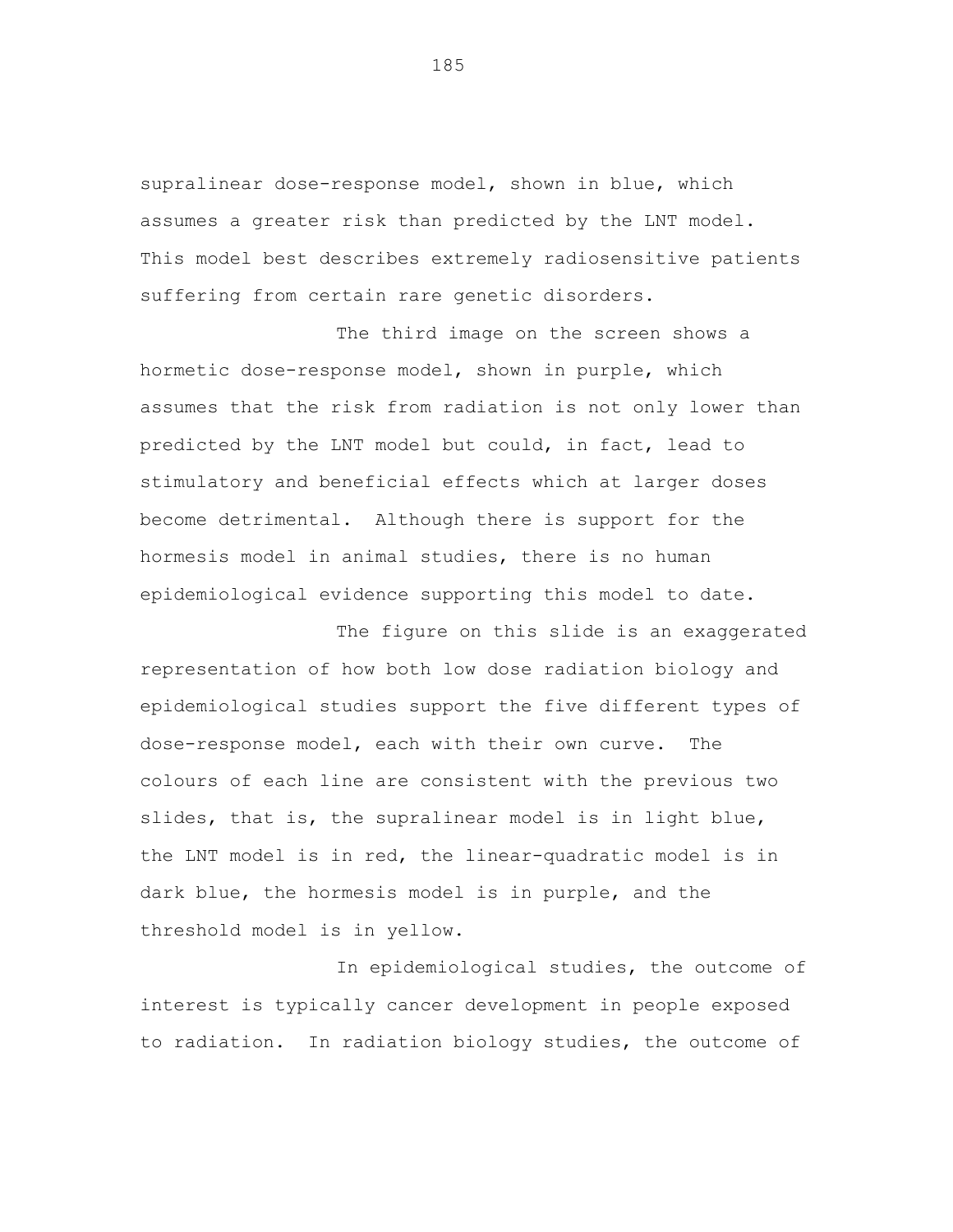interest is a particular biological effect, like DNA damage, for example, which can be observed in a cell or from an animal exposed to radiation. The level of DNA damage and subsequent repair is often used to draw conclusions about cancer risk in people.

What I would like for you to take away from the dose-response models section is that, first, the LNT model cannot explain all scientific data. This model is practical from a regulatory perspective and conservative from a health perspective.

And two, the international regulatory community, including the CNSC, continues to use the LNT model for regulatory purposes. The CNSC regulates based on the best available scientific data and continues to monitor developments in the scientific literature. Presently, epidemiological evidence cannot confirm any dose-response model below approximately 100 mSv. This is where experimental radiation biology studies of different biological mechanisms can help explain each dose-response model by providing insights as to what may be occurring in living organisms at low doses. Four different biological mechanisms will be defined and explained in the following slides.

As we've discussed earlier, when radiation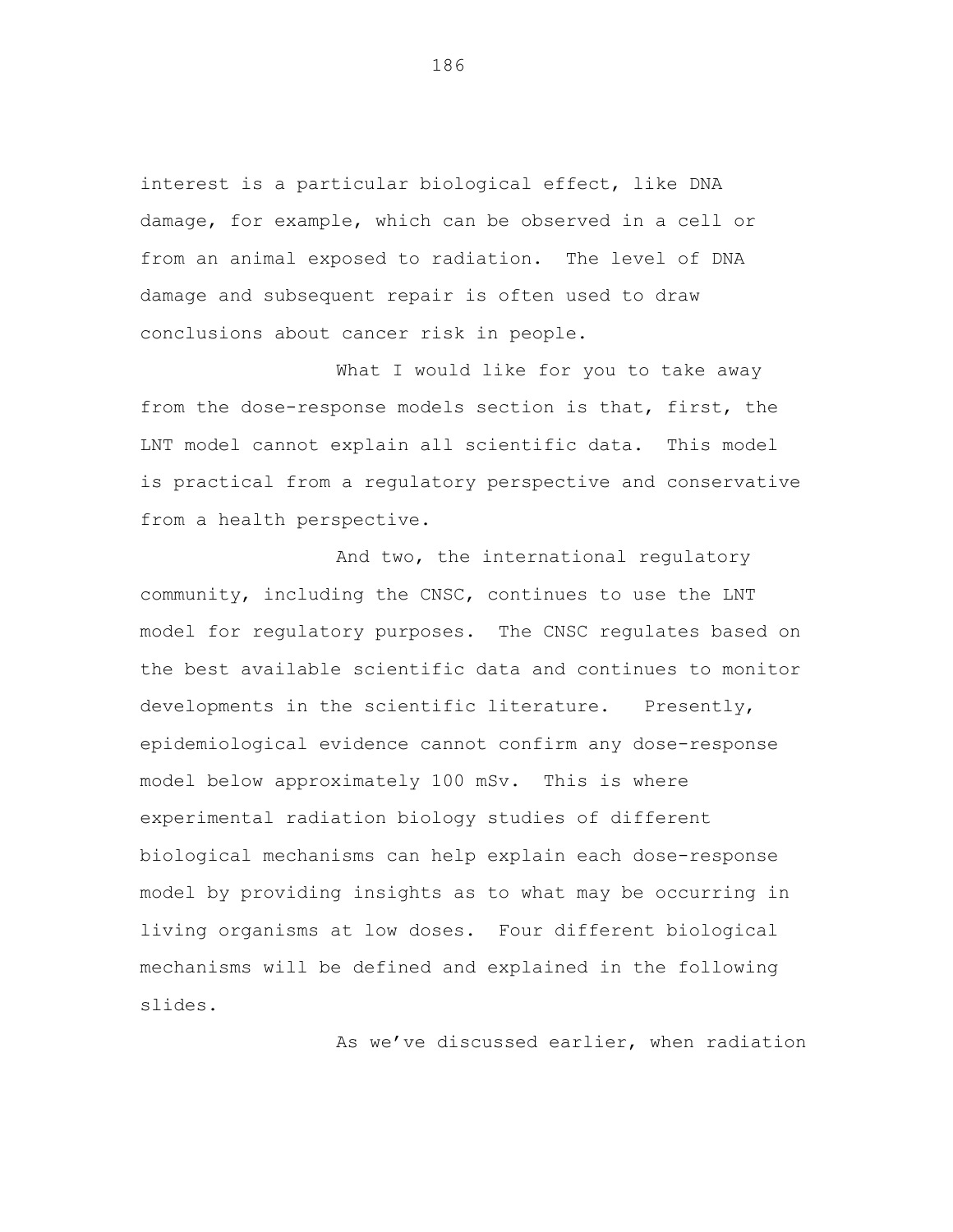passes through a cell, the cell is going to mount a response. A biological mechanism encompasses the steps between a stress response to radiation and a resulting biological effect. The effect of interest is typically DNA damage.

It should be noted that each of the four biological mechanisms discussed can be induced by other stressors, like chemicals, for example.

The reason we are discussing the different biological mechanisms is because, in theory, each one could influence the shape of the dose response curve, and we are interested in what is going on at the cellular level in the low dose range.

To review, the first biological mechanism that we will discuss today is the bystander effect. This mechanism was presented to the Commission in April of 2016.

Bystander effects are radiation-like effects that are observed in unirradiated cells that are responding to communication signals from directly irradiated neighbouring cells. The nature of these signals is not fully understood at this time, but reactive oxygen species are thought to play a major role.

This figure shows how the ionizing radiation only interacted with one cell, highlighted by the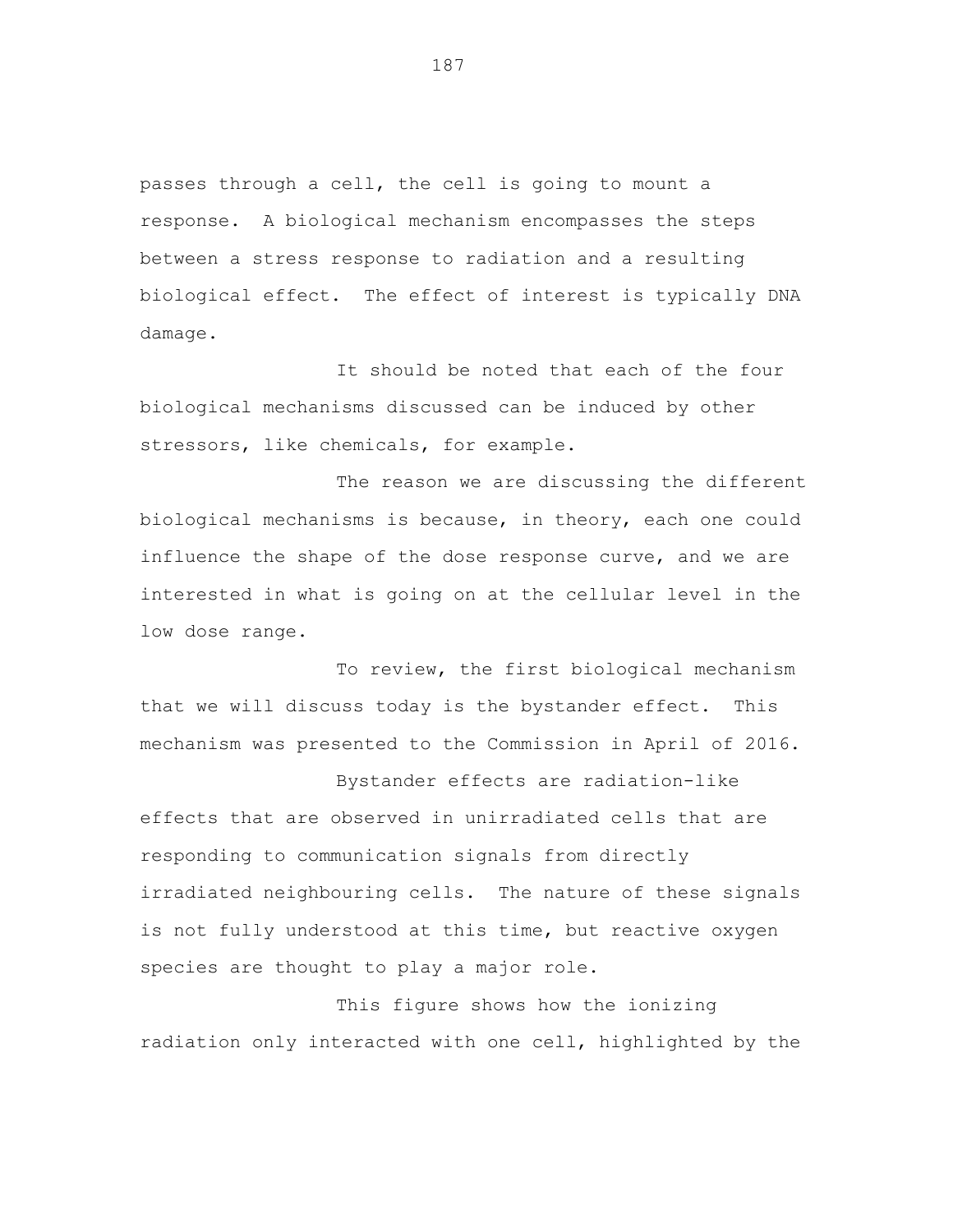red nucleus in panel A, and that red nucleus has sent communication signals to the pink nuclei as highlighted in panel B. As far as the cell can tell, whether it has a pink or red nucleus, they will both act as if the radiation passed right through each and every pink and red nucleus despite the fact that it only passed through the cell highlighted with a red nucleus.

Importantly, the identification of the bystander effect confirms that energy does not need to be deposited in a cell to produce a biological effect and, therefore, the whole cell, tissue or organ can respond to radiation exposure.

The bystander effect could be either a protective mechanism or a mechanism that leads to detriment. For example, if communication signals were to lead to the destruction of bad or unhealthy cells, this mechanism could be considered as protective. However, if communications signals were to create adverse effects in neighbouring healthy cells, like inflicting DNA damage upon them, this biological mechanism could be considered as detrimental.

The second biological mechanism, also discussed before the Commission in 2016, is genomic instability. Genomic instability is described by the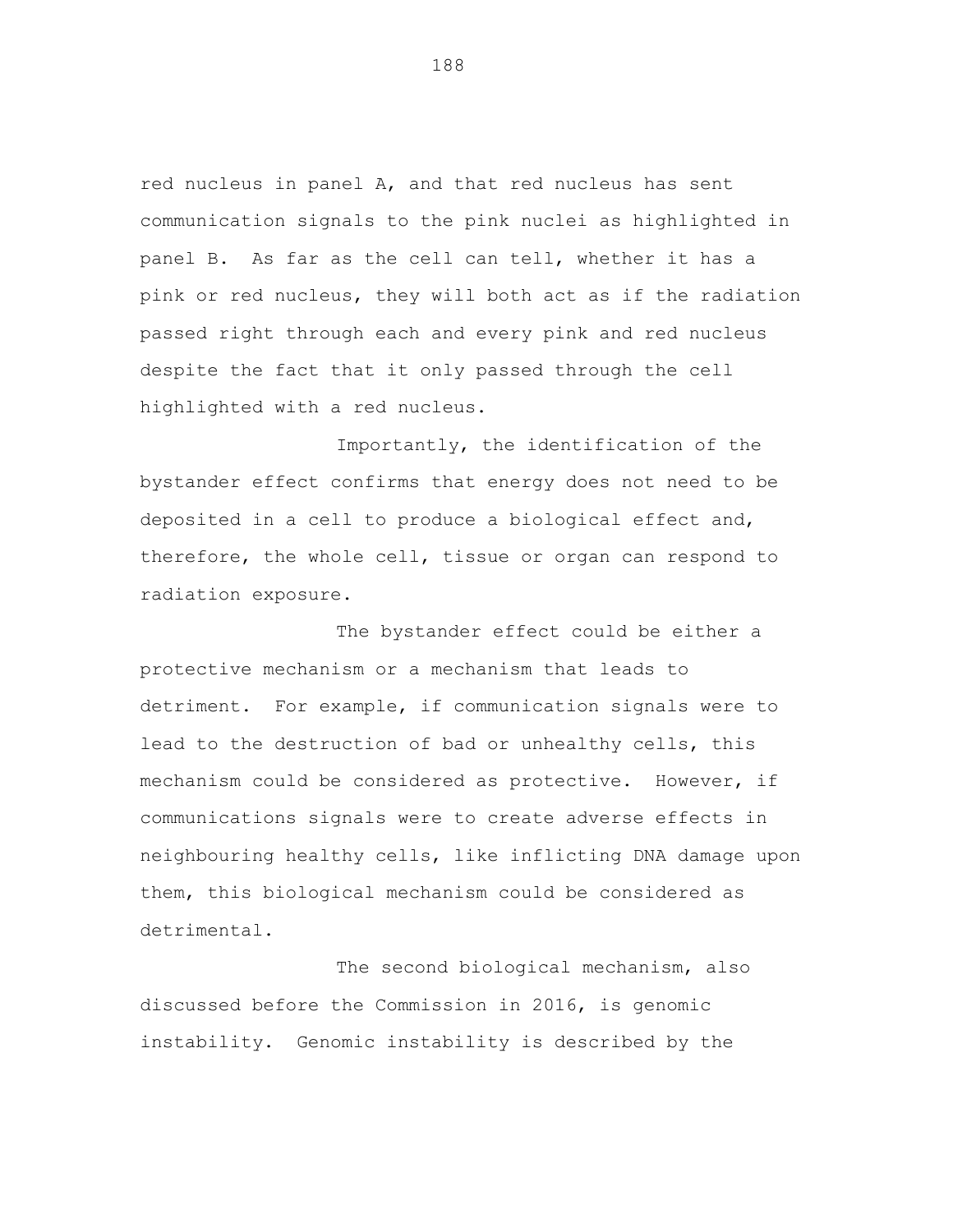accumulation of new genetic alterations, or changes, observed in the progeny of irradiated cells, even multiple cellular generations after the initial hit by radiation. A cellular generation is the result of a cell dividing to produce two identical daughter cells. Each new cell generation is indicated by a downward pointing arrow.

As you can see in the figure on this slide, different types of changes like mutations shown in green or different types of damage to whole chromosomes called chromosomal abnormalities shown in purple and red can be observed multiple cell generations after the initial hit by radiation. These alterations or changes appear to be random in nature and timing.

Genomic instability is a hallmark of cancer and thus is considered to be a biological mechanism that solely leads to detriment.

The third biological mechanism is considered to be a protective mechanism. As you can see in the figure on this slide, the adaptive response is where a small priming dose of radiation, indicated by the purple bar, serves to increase the resistance of the cell to a subsequent larger challenge dose, indicated by the blue bar, typically given several hours later. Importantly, less DNA damage, indicated by the red arrow, is observed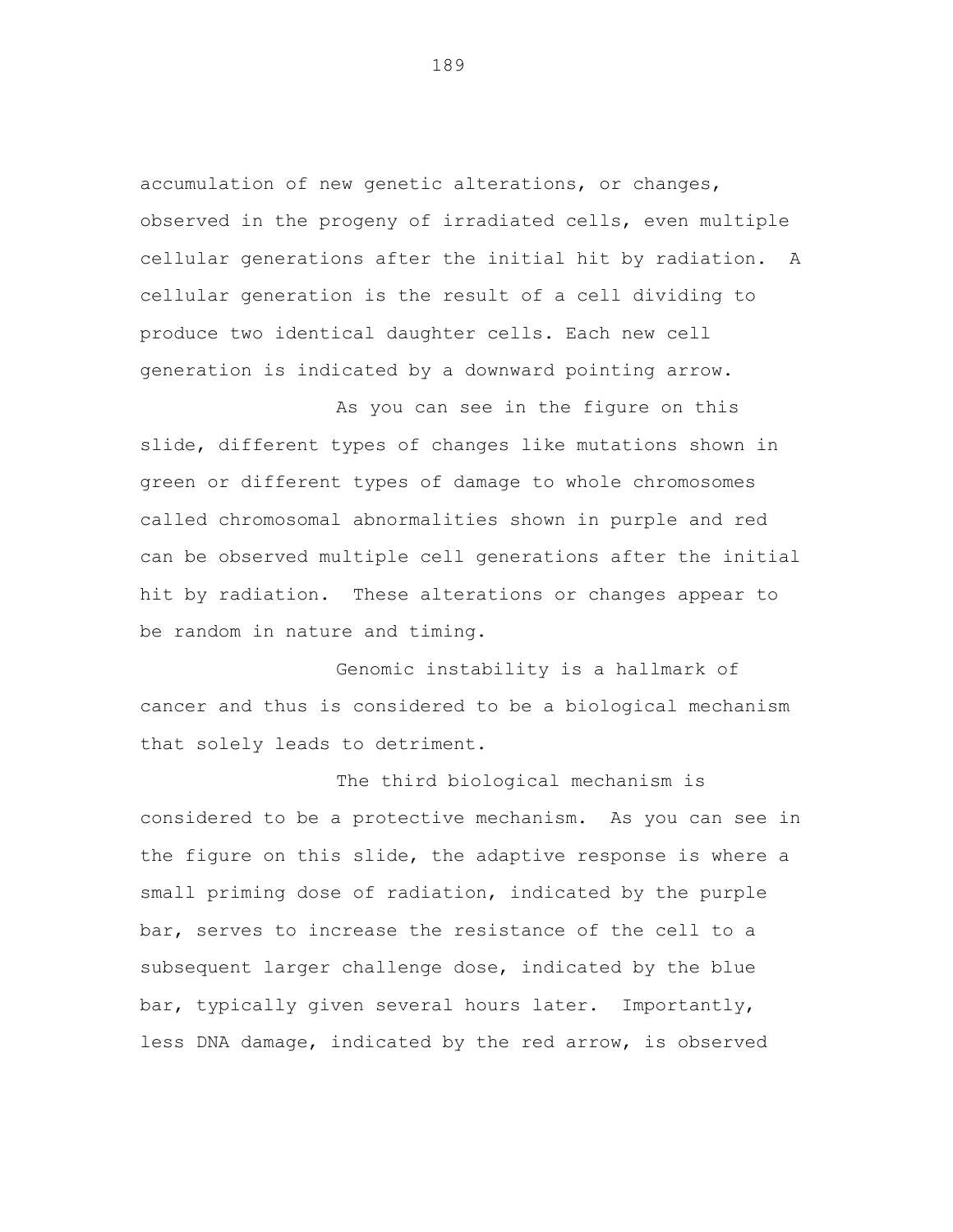when you combine a priming and challenge dose compared to when the challenge dose is delivered alone.

The adaptive response is the best studied mechanism that supports a hormesis dose-response model.

The last biological mechanism is referred to as hyper-radiosensitivity increased radioresistance, or HRS/IRR. This biological mechanism is defined by an increase in sensitivity to radiation between 10 and 300 milliGray, followed by an increase in radioresistance between approximately 300 and 1,000 milliGray.

HRS/IRR is best described using the induced repair model, a model derived from the linear quadratic model. The induced repair model, shown here in blue, differs from the linear quadratic model, shown in red, as it theoretically accounts for the induction of DNA repair machinery. In other words, the induced repair model describes the HRS/IRR mechanism because it accounts for the induced radioresistance, hence its name.

The molecular basis for the hyper-radiosensitivity increased radioresistance phenomenon is that lower doses are less capable of triggering DNA repair or other radioprotective mechanisms because there is not sufficient DNA damage to induce these mechanisms, resulting in cell death, observed as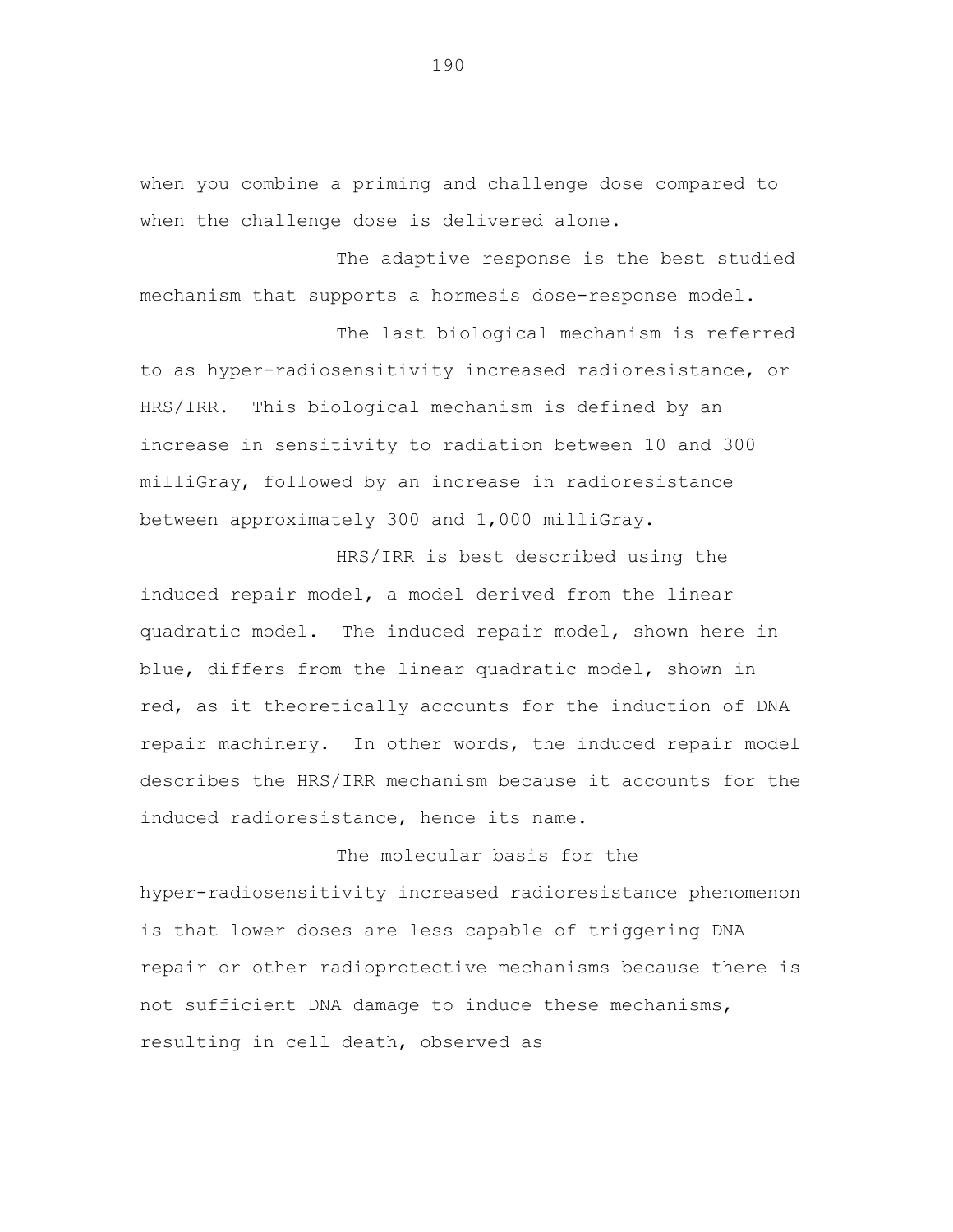hyper-radiosensitivity, and that higher doses inflict more DNA damage, subsequently triggering the repair mechanisms, resulting in an increase in cell survival, observed as increased radioresistance, which eventually reaches the cell survival rate approximated by the linear quadratic model.

The mechanisms presented in this section provide an overview of the possibilities of what may be occurring at the cellular level following very low, low and moderate doses of radiation. These terms are defined by the United Nations Scientific Committee on the Effects of Atomic Radiation, or UNSCEAR, are indicated on the slide where very low doses refer to doses lower than 10 milliGray, low doses refer to doses lower than 100 milliGray, and moderate doses refer to doses between 100 and 1,000 milliGray.

The figure on this slide provides a breakdown of the broad range of doses at which each individual biological mechanism has been observed in vitro in the literature. As you can see in red, genomic instability is observed as low as 10 milliGray, but generally between 100 and even over 1,000 milliGray.

In purple, the bystander effect has been observed as low as five milliGray, but generally between 10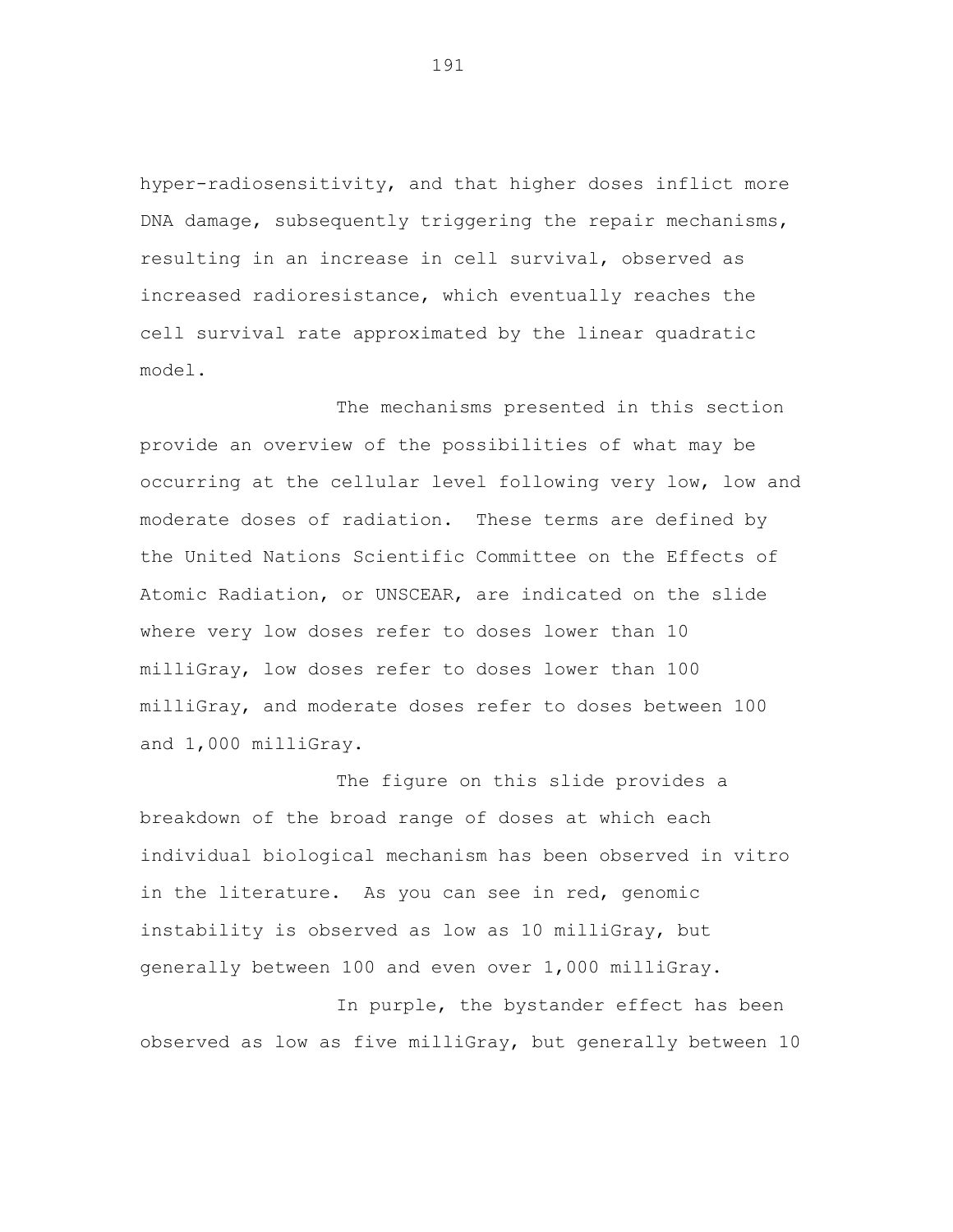milliGray and 1,000 milliGray.

In yellow, the priming component of adaptive response has been observed at low as one milliGray, but generally between one and 200 milliGray.

In green, increased radioresistance, or IRR, is typically observed above 300 milliGray.

In blue, hyper radiosensitivity, or HRS, has been observed as low as 10 milliGray, but generally below 300 milliGray.

For IRR and HRS, there is a grey zone for where the cell transitions from a state of sensitivity to a state of resistance.

While these mechanisms have been observed over a broad range of doses, we are interested in them because they occur both at -- they occur in the low dose range. What's more, they'll all generally occur at an optimal dose of approximately 100 milliGray, demonstrating that they can be active at the same time.

What I would like for you to take away from the biological mechanisms section is that low doses of ionizing radiation induces many biological changes, and these changes can be explained by the following biological mechanisms: the bystander effect; genomic instability; the adaptive response, and hyper-radiosensitivity increased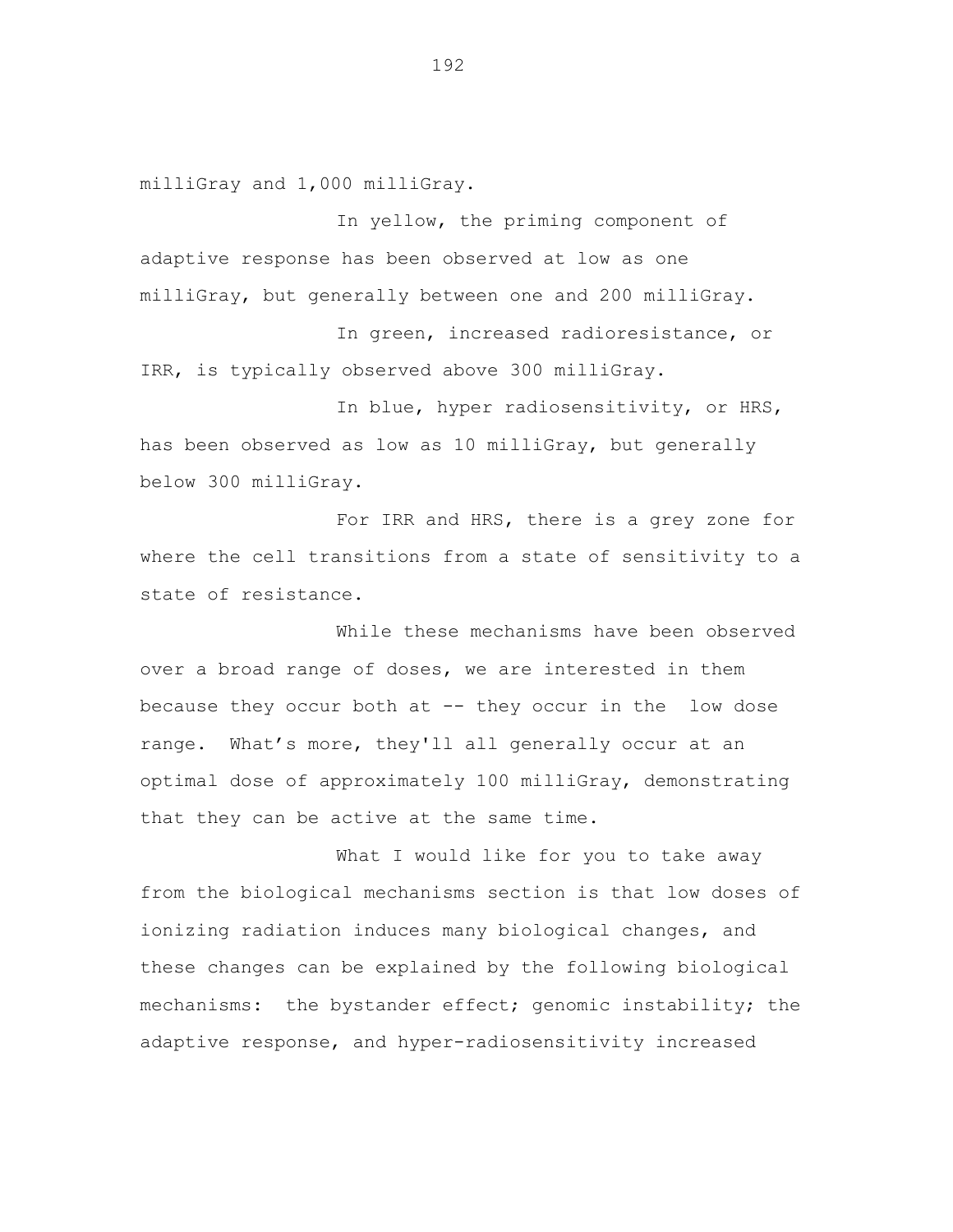radioresistance.

Further, to better understand the contribution of these mechanisms on human health, the study of the interaction between these mechanisms will undoubtedly be a source of important information.

The relationship between the different radiation-induced biological mechanisms has been reviewed in the literature, but few studies have directly considered multiple mechanisms at once.

Several key proteins active in several molecular pathways are known to be involved in all four of the biological mechanisms discussed in this presentation shown in white at the top of each column. This table highlights the role of select proteins in three different molecular pathways important for cancer development shown in black listed in each row.

The first row refers to DNA repair. Radiation induces DNA damage. In response, the cell activates DNA repair. The successful repair depends heavily on the levels of key proteins involved in DNA repair.

The second row refers to the Cell Cycle Regulation. In order for new cells to be generated, cells naturally go through a process of duplication and division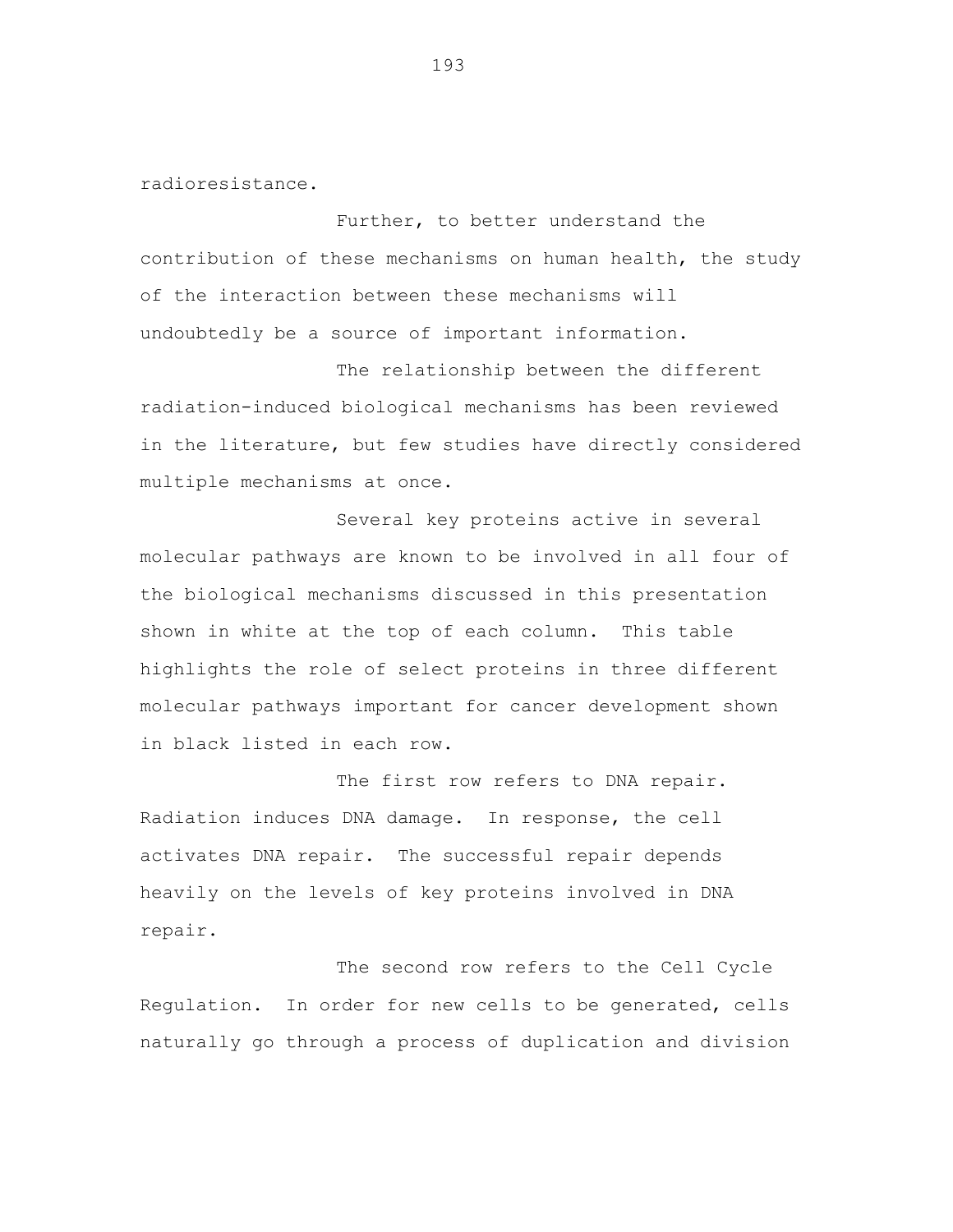known as the cell cycle. The regulation of the cell cycle helps facilitate the repair of any DNA damage, including radiation-induced DNA damage.

The third row refers to Oxidative Stress. Reactive Oxygen Species, or ROS, are produced in the course of normal cellular processes such as during energy production in the mitochondria. Typically, mitochondria are equipped to reduce ROS levels when needed. However, if levels of ROS become too elevated, oxidative stress could occur which could lead to DNA damage. Radiation can also lead to oxidative stress.

Of note, while all of the biological mechanisms listed in this table have each of the molecular pathways in common, each biological mechanism may lead to the activation or inhibition of the particular molecular pathway. For example, oxidative stress is increased during the bystander effect but decreased during the adaptive response.

The similarities with regards to the shared molecular pathways discussed on the previous slide may help explain some of the other common features of the four biological mechanisms.

Recent studies have stressed that the four biological mechanisms discussed here are not mutually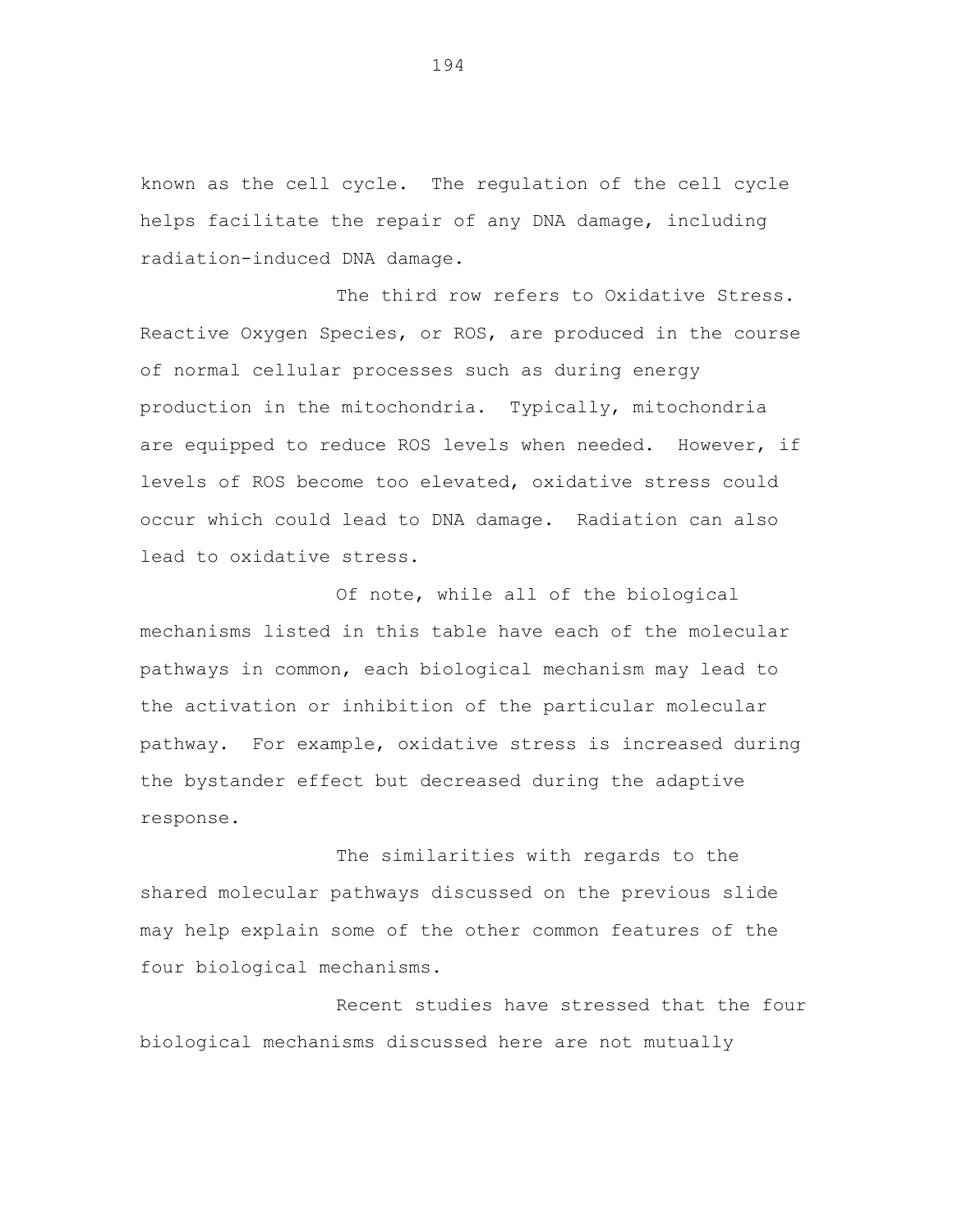exclusive. However, exactly how these mechanisms interact remains an important research question.

Biological mechanisms could be affected by the activity of other mechanisms, perhaps even acting together or against one another.

This slide highlights the need to better understand the individual biological mechanisms, but also if and how they act in concert. The answers to these questions will improve our understanding of the contribution of each biological mechanism to any potential health outcomes.

So what does all of this mean?

Are there any potential health implications from the biological mechanisms that we've discussed? In other words does the radiation exposure under consideration that is causing changes at the cellular level lead to an increase, a decrease or no change in cancer risk at the individual level?

The potential health implications depend on whether or not DNA damage is successfully repaired. Persistent DNA damage could compromise the integrity of the genome. Genomic integrity, which forms the base of the figure on this slide, is the maintenance of our genetic code. It ensures proper function of not only our cells,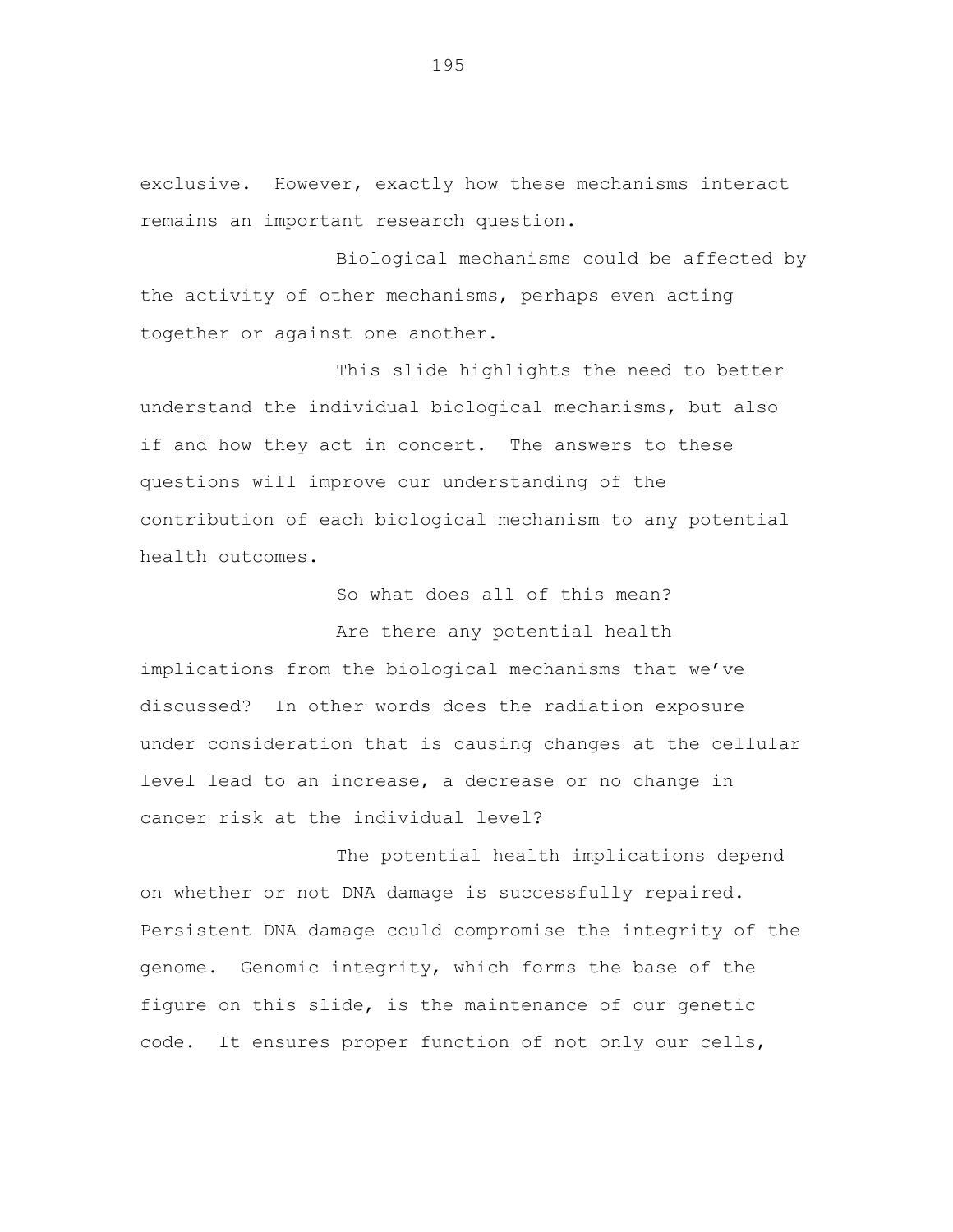but our tissues, our organs and our body as a whole.

The loss of genomic integrity can lead to an increase in cancer risk. As the figure on this slide demonstrates, the maintenance of genomic integrity is a delicate balance between radiosensitivity and radioresistance.

Radiosensitivity could result from a combination of biological mechanisms that are driven by factors such as lack of DNA repair or an increase in oxidative stress.

Radioresistance could be -- could be the result from a combination of different biological mechanisms that are driven by factors such as an increase in DNA repair or a decrease in oxidative stress.

At this time, there is not enough evidence to demonstrate the impact of the biological mechanisms on radiation-induced cancer risk at low doses. More research on the interaction between of all of the biological mechanisms is needed before we can determine under what circumstances the scale will tip towards radiosensitivity or radioresistance.

Going forward, the careful consideration of the limitations of radiation biology studies and a better understanding of the low dose DNA damage response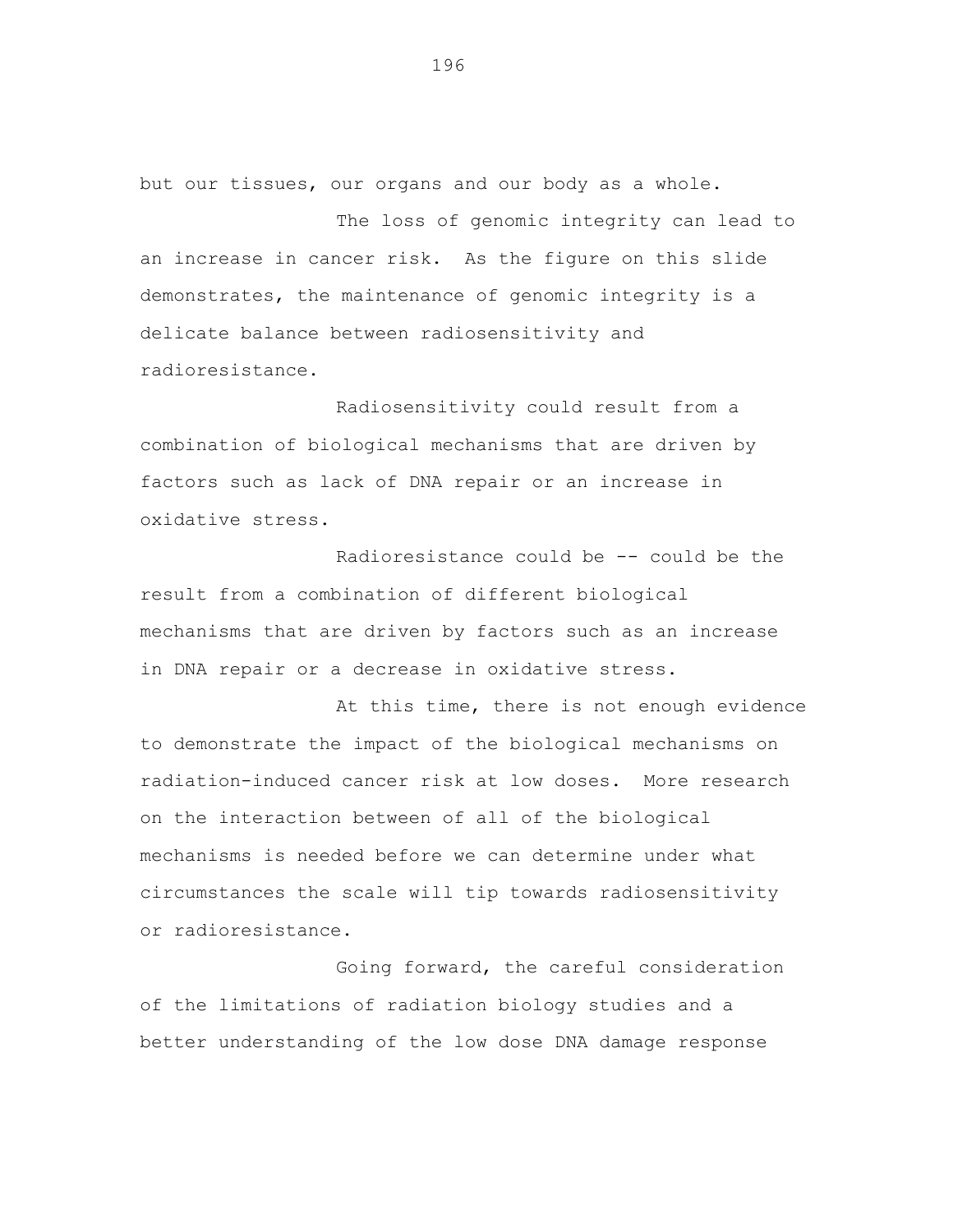will be critical in assessing radiation-induced cancer risk. It's difficult to take experimental cell studies or animal studies in an attempt to extrapolate what that means for the risk of cancer in humans.

For example, careful considerations could include whether cell or tissue-specific effects observed in *in vitro* experiments reflect the true response in the body as a whole, whether uniform animal who have the same age, sex, diet, lifestyle, and genetic background can represent diverse human populations, and whether experimental dose and dose rates are representative of environmental exposures.

Of note, it is also possible that the different biological mechanisms impact an organism at the cellular level only and may not impact overall cancer risk.

I'd like to pass the presentation back to Mr. Rinker to conclude with Staff thoughts on where the science is, where it's going and how it impacts our regulatory oversight.

 **MR. RINKER:** Thank you.

Michael Rinker, for the record. To conclude, cells respond to radiation exposure in a multitude of ways.

The biological mechanisms discussed here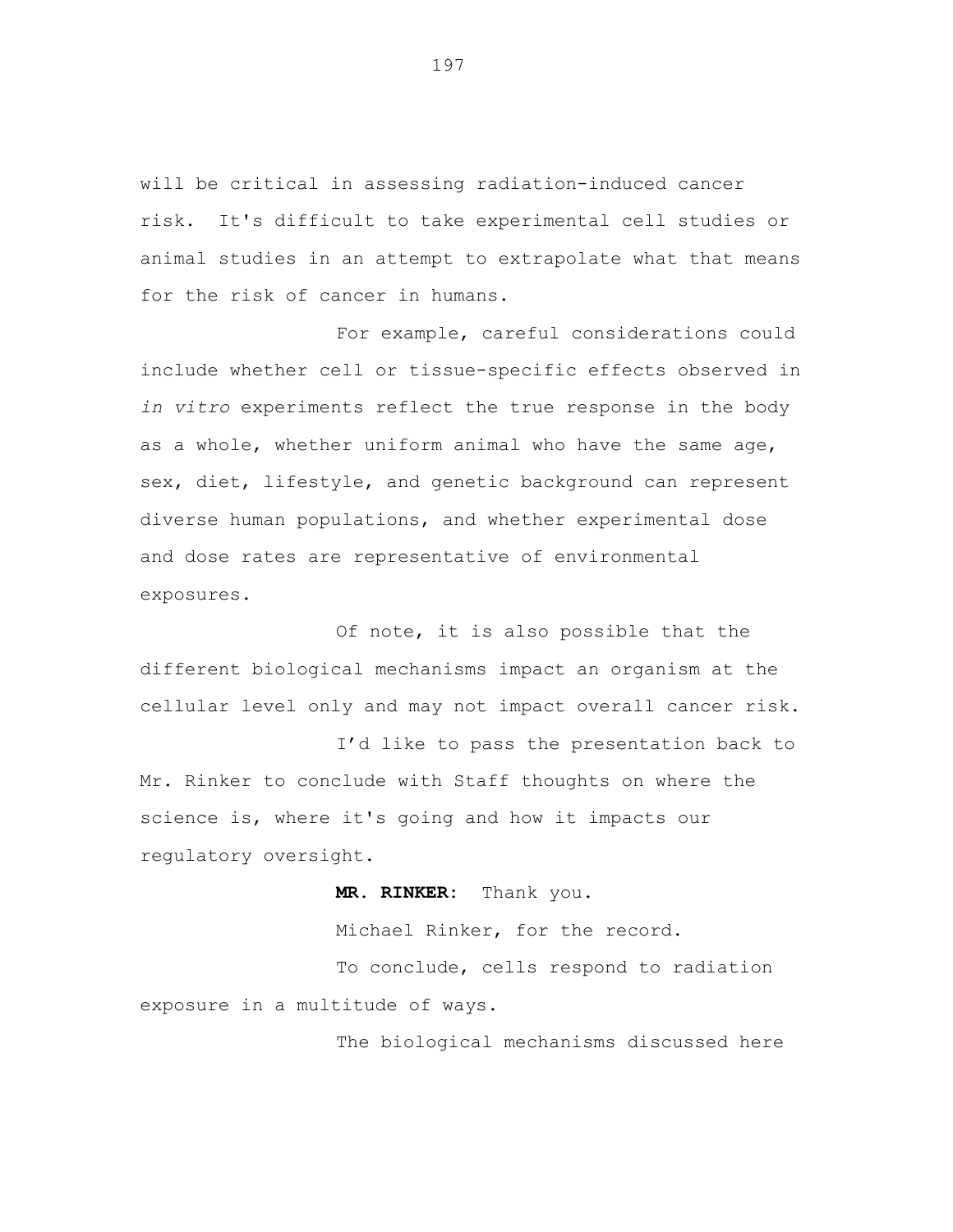depend on cell type, some of which have different radiosensitivities, radiation quality, as an example high L-E-T alpha radiation induces more complex types of DNA damage than low L-E-T beta or gamma radiation, and biological endpoint, what was the observed or measured experimental outcome. Today we've discussed DNA damage as an example in some detail.

The balance between positive, negative or neutral effects at the cellular level may or may not impact overall health.

Given the outstanding uncertainties in the low dose range, there is not enough scientifically sound evidence to warrant a change from the current radiation protection framework which bases its dose limits found in the Radiation Protection Regulations, in part, on the LNT dose-response model. Any uncertainties in risk estimates are further minimized by the use of the ALARA, As Low As Reasonably Achievable, principle.

Together, the dose limits and the ALARA principle effectively minimize worker and public exposures to safe levels.

Given all of the information presented today, it is staff's conclusion that the current Canadian radiation protection framework is robust and protects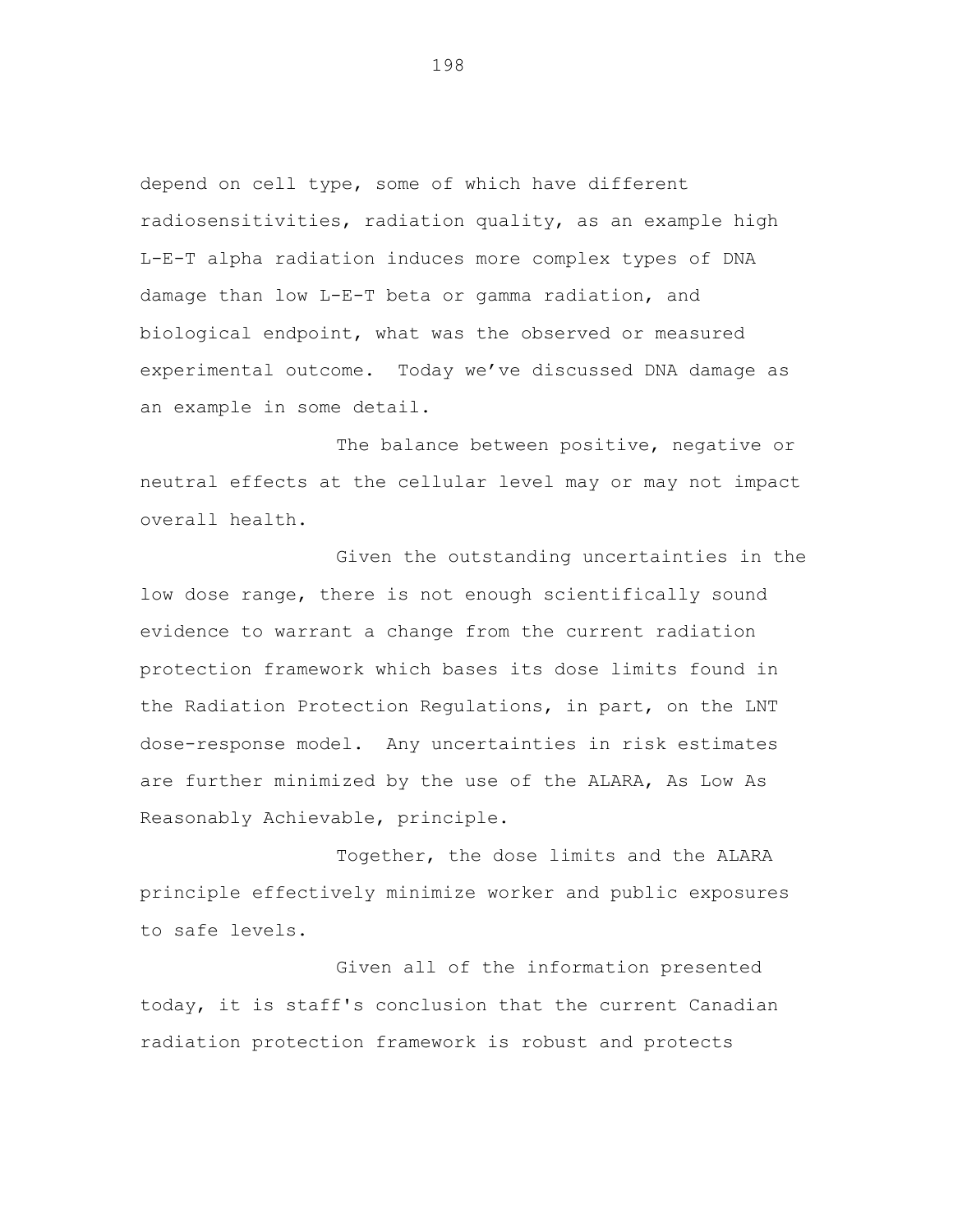workers and members of the public.

With regards to the next steps for the subject matter presented to you today, staff intend to publish a technical summary of this work in the peer-reviewed literature.

In order to continue to regulate based on the best available science, CNSC Staff will continue to monitor developments in the scientific literature.

Staff have also identified areas where potential research projects could be initiated. For example, future studies should focus on how biological mechanisms can influence cancer development in humans. Notably, these studies should consider all biological mechanisms and not focus solely on one mechanism, and both *in vivo* and *in vitro* studies that elucidate the signalling pathways are also warranted.

Thank you. That concludes our presentation today, and we are available to respond to any of your questions.

## **THE PRESIDENT:** Thank you.

So let's jump into the questions starting with Dr. McEwan.

> **MEMBER McEWAN:** Thank you, Mr. President. So again, congratulations. Excellent,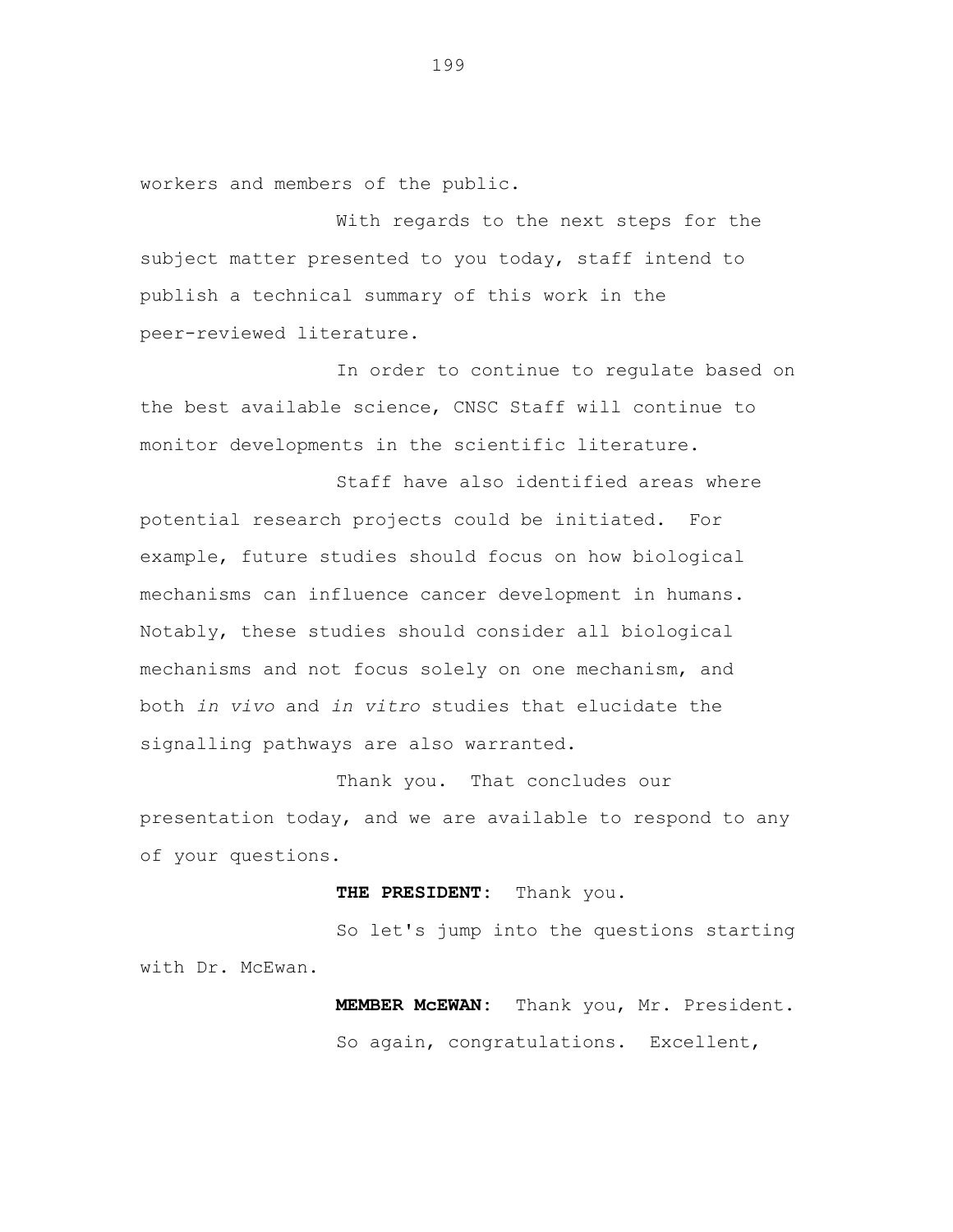excellent paper.

And having said that, I'm just going to start off with two minor criticisms.

The Hanahan and Weinberg paper that you quote on page 17, they updated that in 2010, and it's a very significant update, so you should be using that as your reference. And it would actually change a little bit, I think, of the way in which the text in that paragraph reads as well, but I think that's important.

My second comment, I guess, is when you talk about the way in which  $-$  so this is on page 19, response to DNA damage. You don't discuss cell death, either apoptotic or necrotic. And again, I think in the context of what you're trying to achieve with this paper, that's probably an oversight that could be corrected easily and usefully.

So a question. And in fact, it's a question that struck me a number of times.

So in the discussion, you talk about nuclear DNA and nuclear DNA damage. What is the impact to the cell of mitochondrial DNA damage?

**MS BURTT:** Julie Burtt, for the record. So out of the papers that we read for the literature review to put this work together, mitochondrial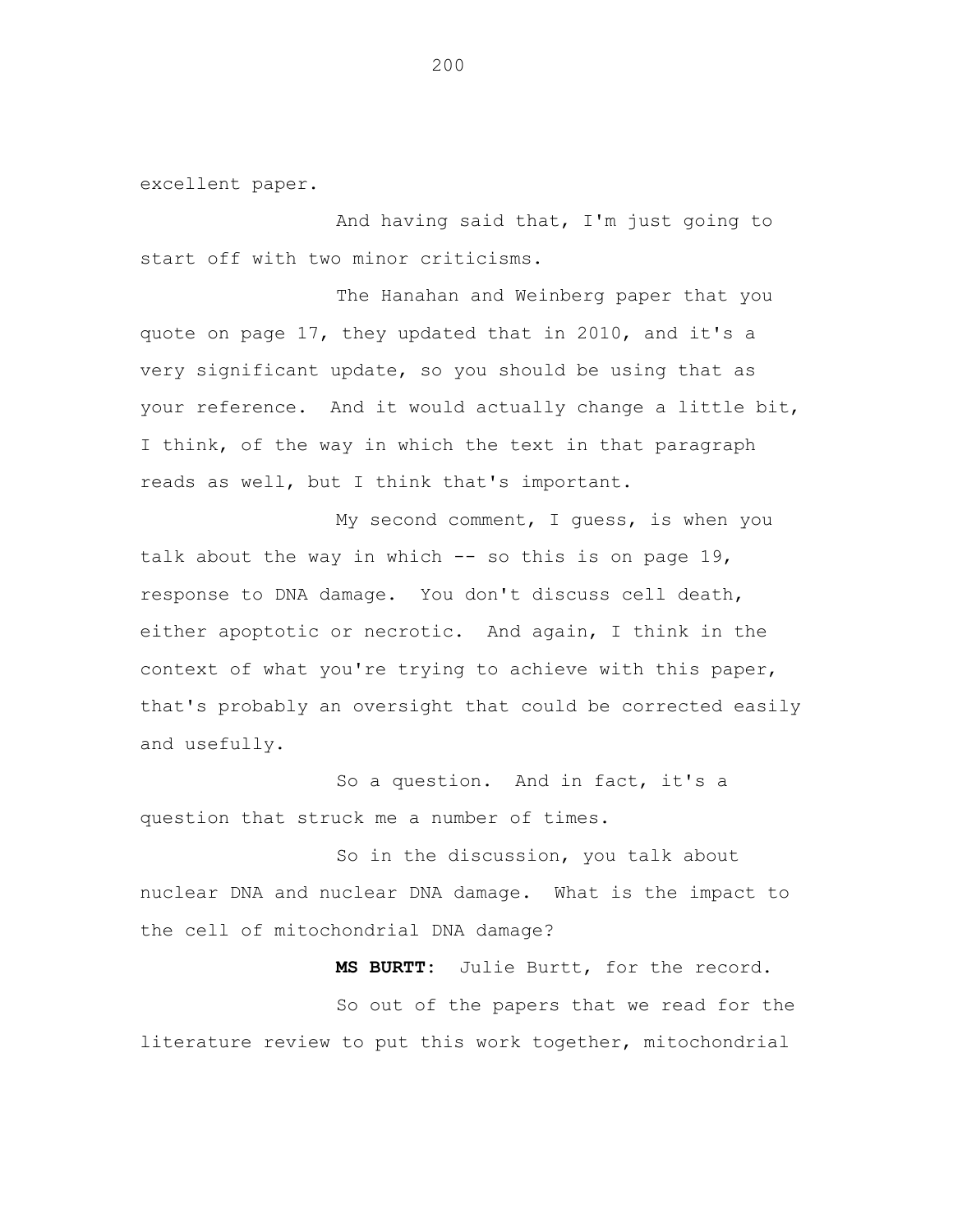DNA and the 37 genes that it impacts were not highlighted in the literature. The most common topic areas were mitosis and how DNA damage would impact that process.

So to answer your question, I'm not sure how mitochondrial DNA would come into play there, but the focus of our literature review definitely focused on nuclear DNA.

**MEMBER McEWAN:** Okay. And maybe just while doing one more troll of the literature, I seem to remember one or two papers which at least discussed it.

And again, I think, as this is becoming a public document, it's important, even if you find nothing, to say that you found nothing, I think.

**THE PRESIDENT:** Dr. Demeter?

 **MEMBER DEMETER:** Thank you again.

It's an excellent piece of work. It's a complicated story to tell in one session.

I wanted to concur with Dr. McEwan that for like slide 10, which is talking about radiation-induced cancer risk, that cell death is important because it means that there's no harm to the individual.

And same with the bystander effect on page 17, if there is an induced bystander effect where the cells have shorter survival versus becoming genomically unstable,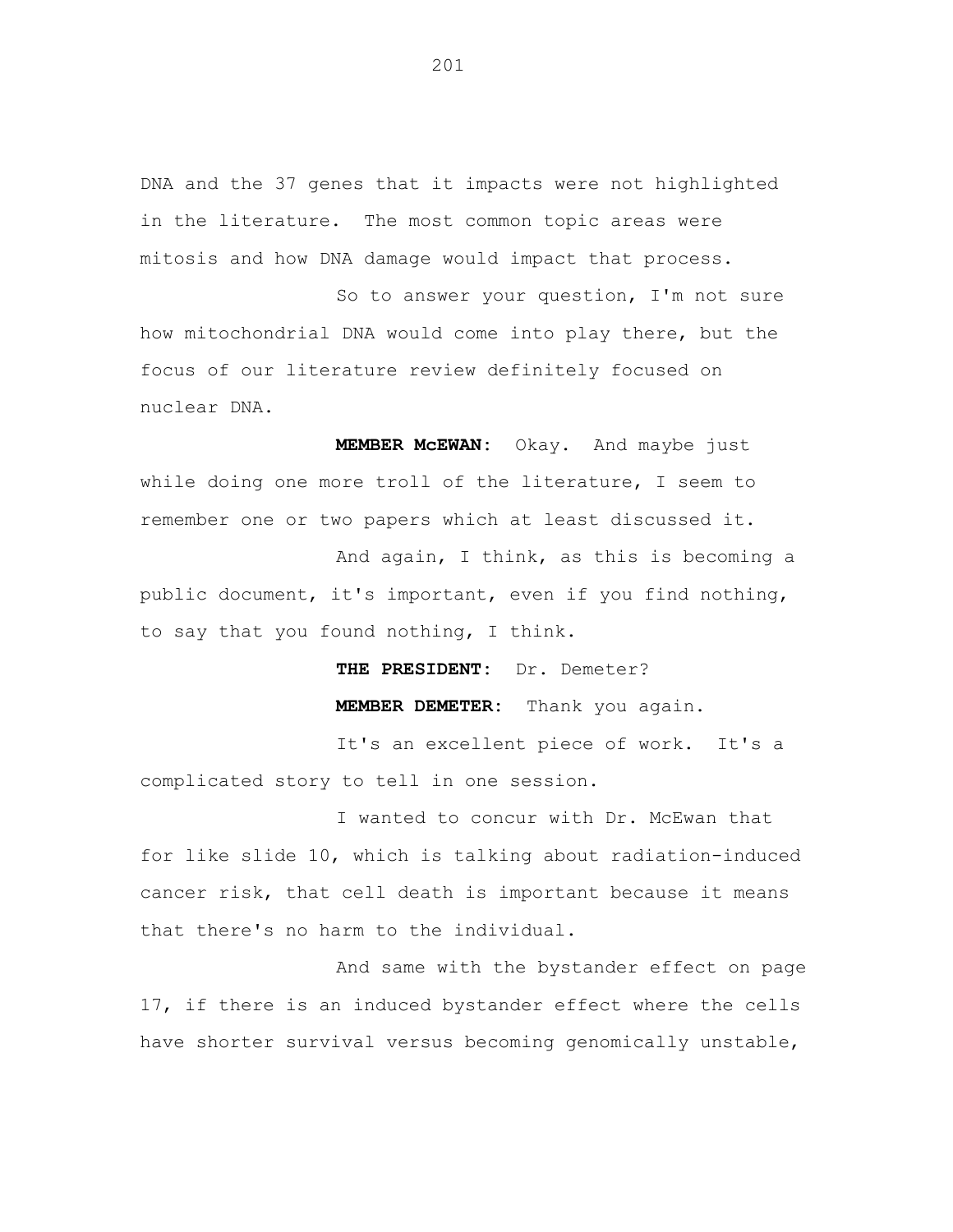and that is also of no significant necessary consequence to future division to that cell.

The question I have is more philosophical from a regulatory point of view.

As there's an evolution and challenge to LNT as a model for low-dose radiation response and ALARA is based strongly on LNT, there's going to be considerable increased attention paid to the other parts of ALARA, the economically and socially acceptable, where putting the bar so low where the model is competing with a bunch of other models may have -- you might find licensees saying putting another inch of lead in that water -- millimetre of lead or -- there's going to be some potential pushback because there might be difficulty in demonstrating effects at that very low dose level, way below dose limits, we're talking.

So that -- when the licensee hears we gotta do  $X$ ,  $Y$  and  $Z$  unless economically  $-$  an economic hardship, how do we decide where to draw that line based on these evolving models of harm and low dose effects?

So I'd like to pick up on the example you used about that one more millimetre of shielding as an example.

So that would be a direct capital cost

**MR. RINKER:** Mike Rinker, for the record.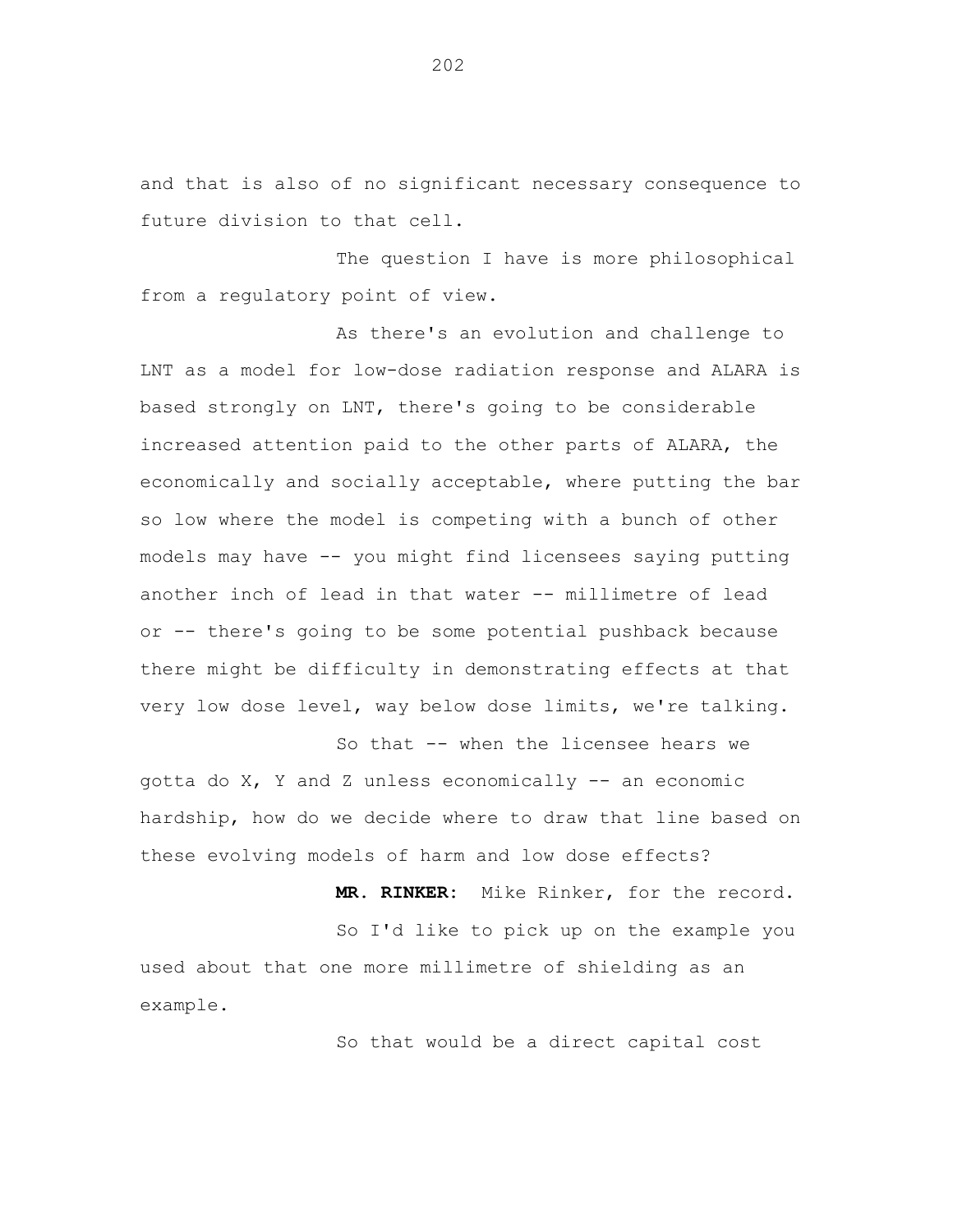that would reduce a dose field, as an example.

I've attended a number of workshops where industry are discussing amongst themselves about ALARA, and I think ALARA's a very important program to us and to the industry. And what they've really looking at and under the definition of ALARA is to optimize their processes, so they're not necessarily looking at the purchase of a new mitigation measure. They're talking about lessons learned, how could they do their work in a -- procedurally in a way that could minimize worker exposure.

And I think in general, whether it's radiation or whether it's any other chemical exposure, for a company that's continually thinking about can they do the same work in a manner that minimizes the exposures to people and to the environment other ways is a really positive aspect.

And I think that's where the majority of the efforts are going, and we have not received very much pushback on that issue to date.

**THE PRESIDENT:** Thank you.

Dr. Soliman.

**MEMBER SOLIMAN:** Thank you.

It's a very good presentation. I enjoyed reading it. But I don't deny that it is very scary, too,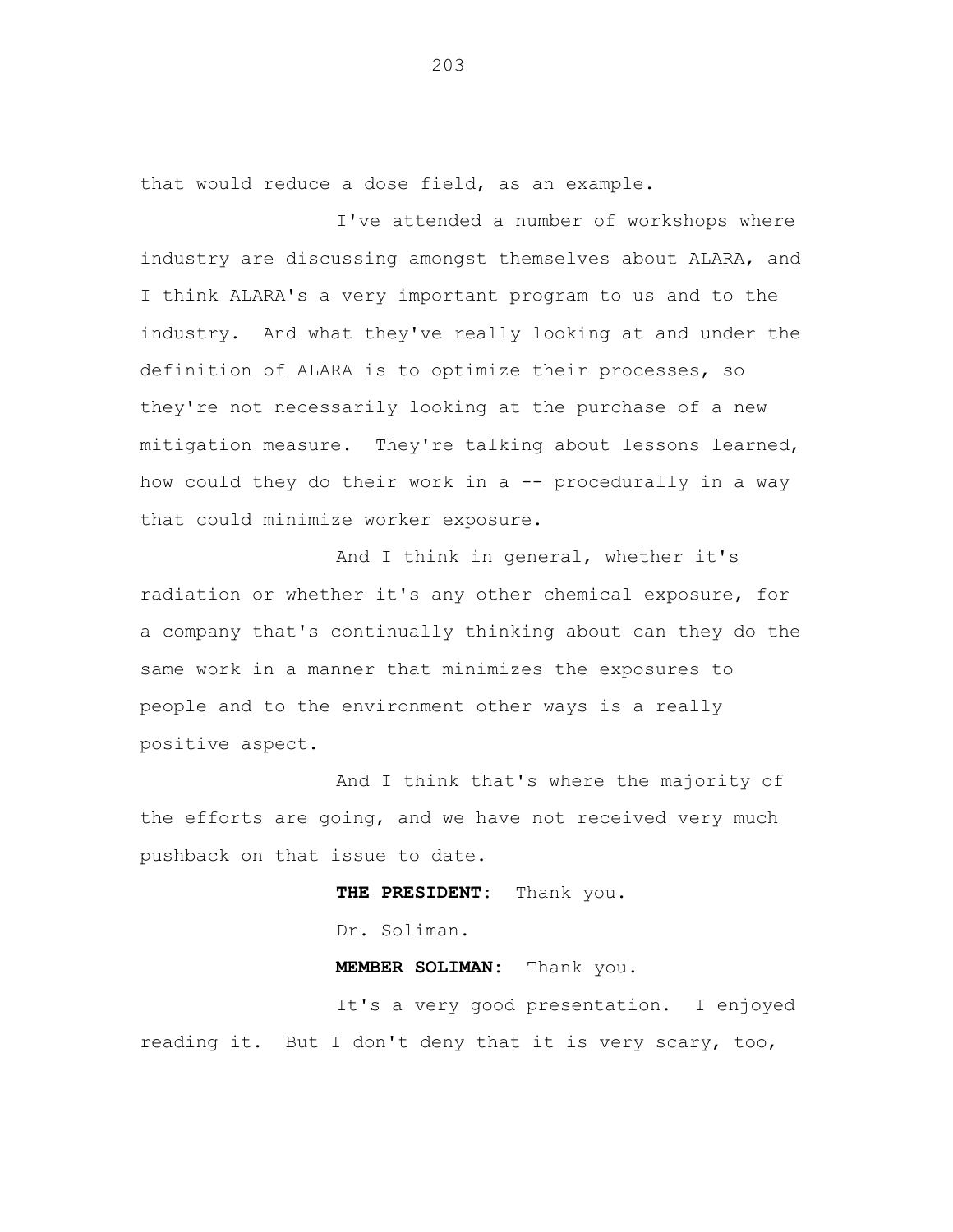really.

question.

I have question. This is not the field I read a lot about it now, so my questions will be maybe in the basics, depending on my knowledge, also.

My question here will be about gamma and x-ray.

These are rays. That means it's a wave. The wave has two stressors. From continental mechanics, the wave has two stressors.

The wavelengths which share the frequency of the wave and the amplitude, which is the energy content, so these two sometimes, depending on their receptor structure, the frequency play a bigger role than the energy. And in some other structures, the damage can happen by the load, which is energy in this case. This is what we do in quantum mechanics.

Is this exactly the same here or different? Does the frequency have any effect or damaging effect on the cell? Knowing that the cell has a frequency, the cell has  $-$  okay, let me just  $-$ 

> **MR. RINKER:** It's a really interesting -- **MEMBER SOLIMAN:** I didn't complete my

> > The frequency content of the load, that's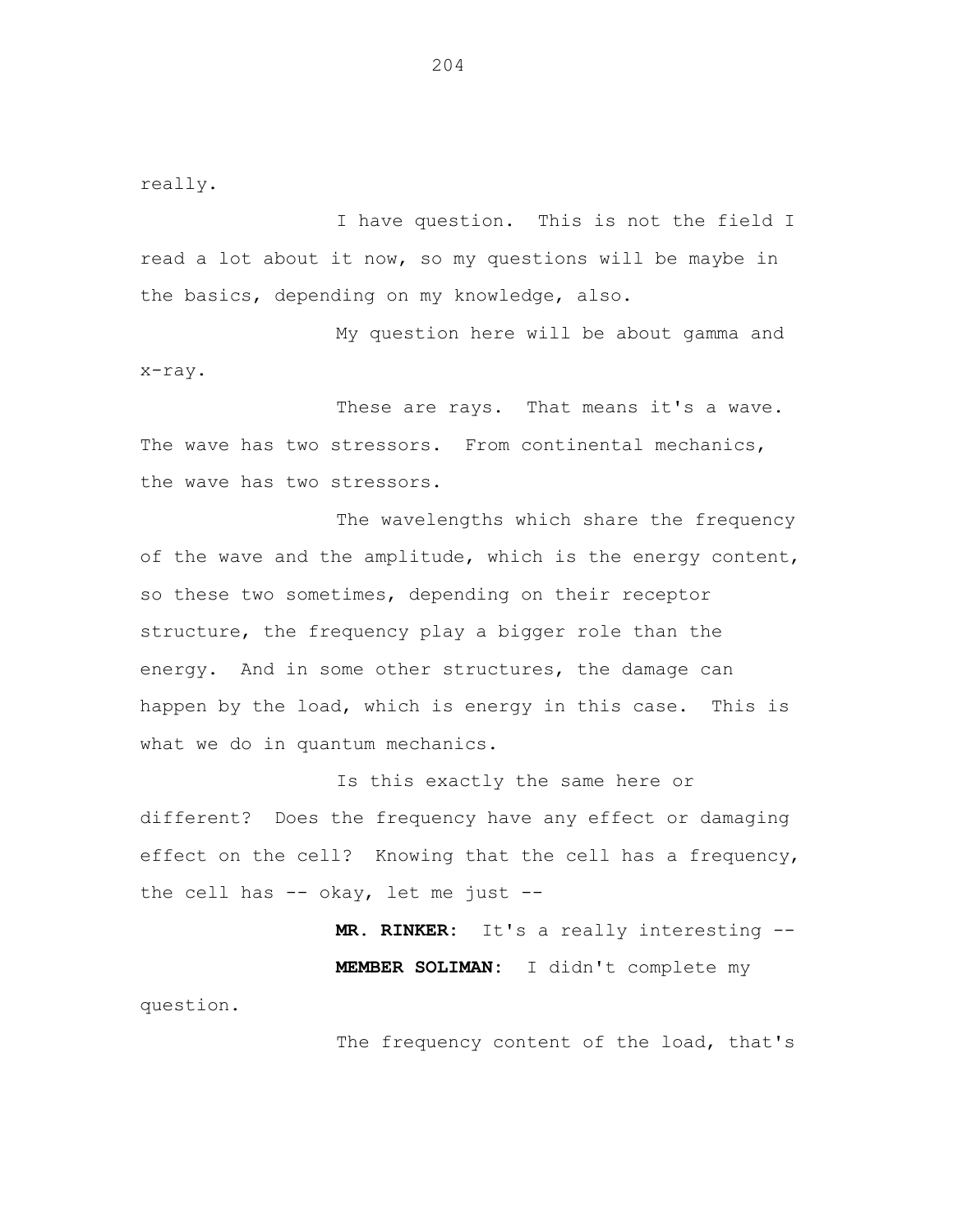number one.

Number two, any structure has a material property, has a boundary condition, and it has a shape, and it has a mass. It has a frequency also. But the frequency of the receptor is hidden inside the -- it doesn't show. So if the frequency of the load content will match the frequency of -- what we call natural frequency of the structure, you will have a resonance, and maybe I was thinking from the standard model that the effect of frequency, yes, the load which is the energy is hitting one cell, but because of the frequency, the damage will be more to other cells.

> So would you please elaborate on that. **MR. RINKER:** Mike Rinker for the record.

So I'll start just to make sure we understand the question. You're asking a biologist to answer a physics question. But to make --

--- Laughter / Rires

**MR. RINKER:** I think the second part is regarding the --

## **MEMBER SOLIMAN:** I think --

**MR. RINKER:** -- regarding the frequency of the  $--$ 

**MEMBER SOLIMAN:** Just a second please.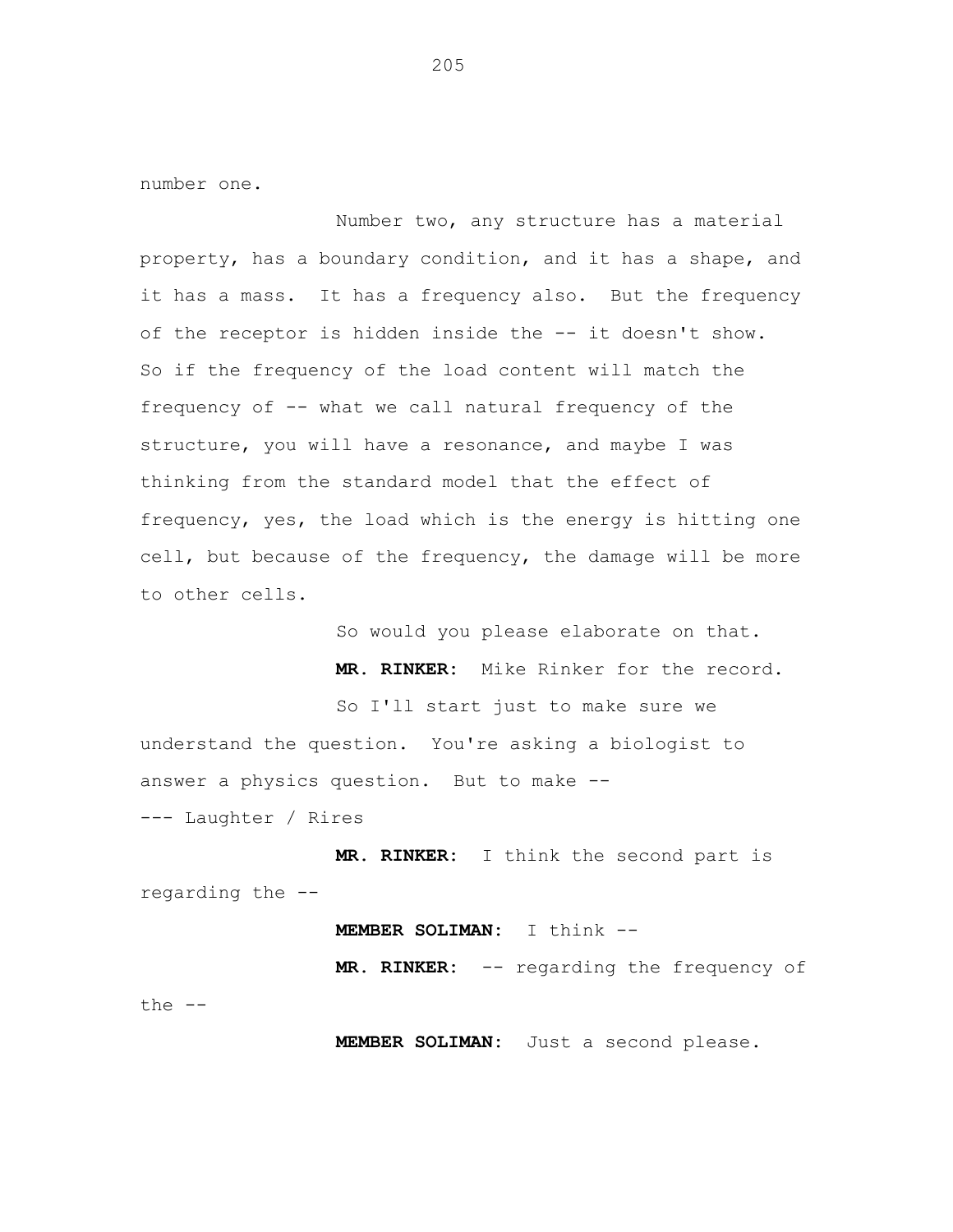I think there is no difference between all the science. For example, the quantum mechanics is a branch of science which is -- can explain any phenomena on fluid mechanics, solid mechanics, heat transfer, physics. So because this is not my area, but I can see some resemblance between what is here and what is -- quantum mechanics says.

**MR. RINKER:** Thank you. Thank you for that clarification.

So the question on the frequency of the receptor, by analogy, I believe you're referring to, as an example, the frequency of microwaves are chosen in a way that link to the frequency of the receptor being water in food particles, and that enables the food in your microwave to heat up. There's a relationship between the frequency of the wave and the frequency of the receptor.

And you're asking from a radiation perspective is the frequency of the radiation induced and the damage it caused impacting on the frequency of the receptor, being the cell or the DNA in this case.

I'll ask Dr. Du Sautoy to answer that question.

**MR. DU SAUTOY:** I just want to clarify a little bit about your view about waves. And you're right,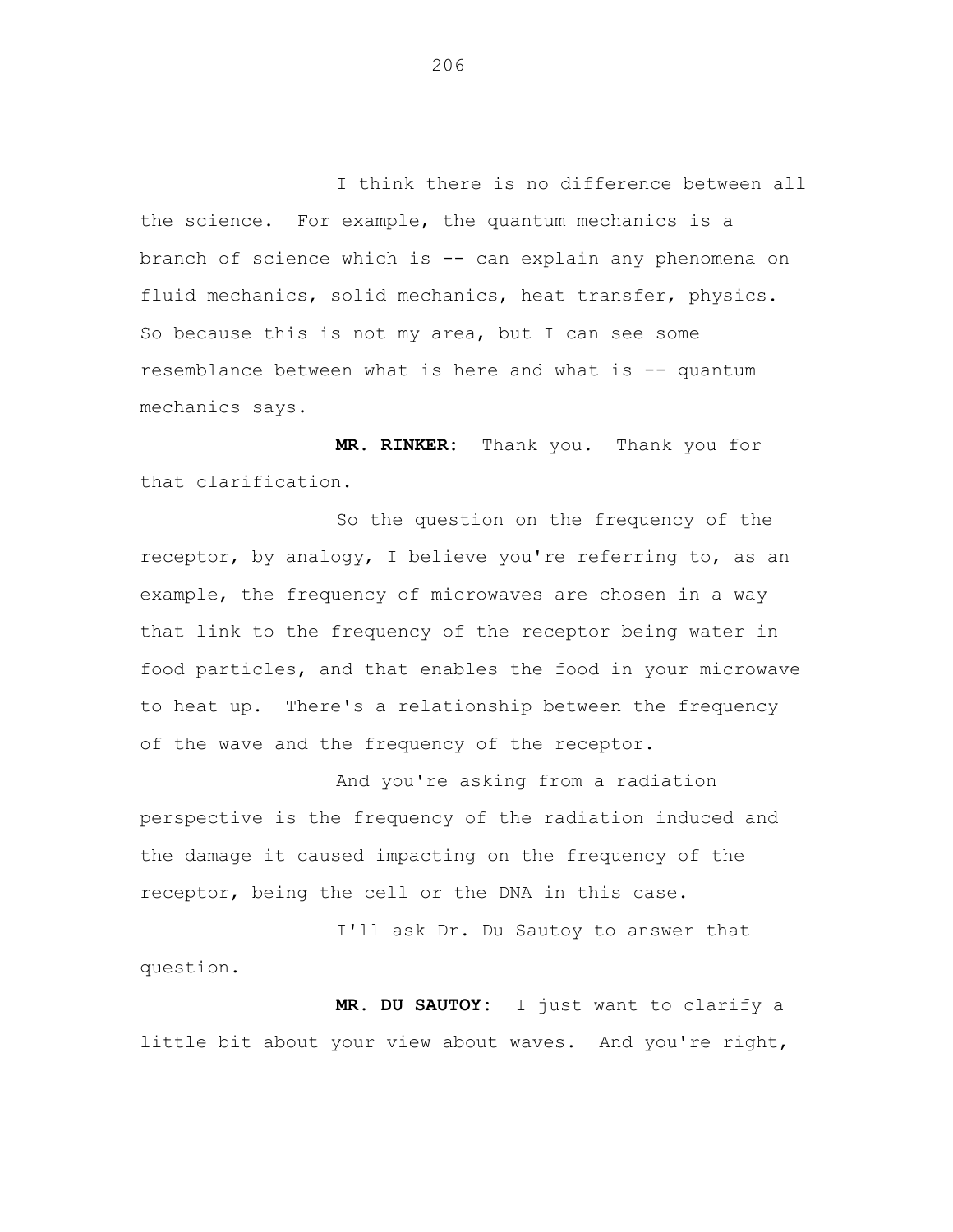the answer lies in the quantum mechanical explanations of what's going on. So at these sort of very small sizes and relatively high energies, then what appears to be waves actually show themselves as particles. So instead of looking at the amplitude and frequency of a wave, you actually get properties relating to particles, in particular the number of photons and the energy of photons. And the certain energy of a photon will cause ionization in atoms. And the ionization of the atoms cause the radicals and the molecular effects that are going on.

So the wave view of what's going on is actually really replaced by a particle view through quantum mechanics. And then you look at the particle interaction. So in fact, a better view of what's going on is more like billiard balls. So electrons and photons behaving like billiard balls interacting with atoms, and that's what's causing the ionizing radiation and so forth that go on to produce these effects at a molecular level, if that helps you.

**MS BURTT:** If I could just add to the second part of your question was with regards to the receptor. So for the cell, one thing that the bystander did teach us is that the receptor doesn't really matter. The fact the nuclear DNA is the end point doesn't really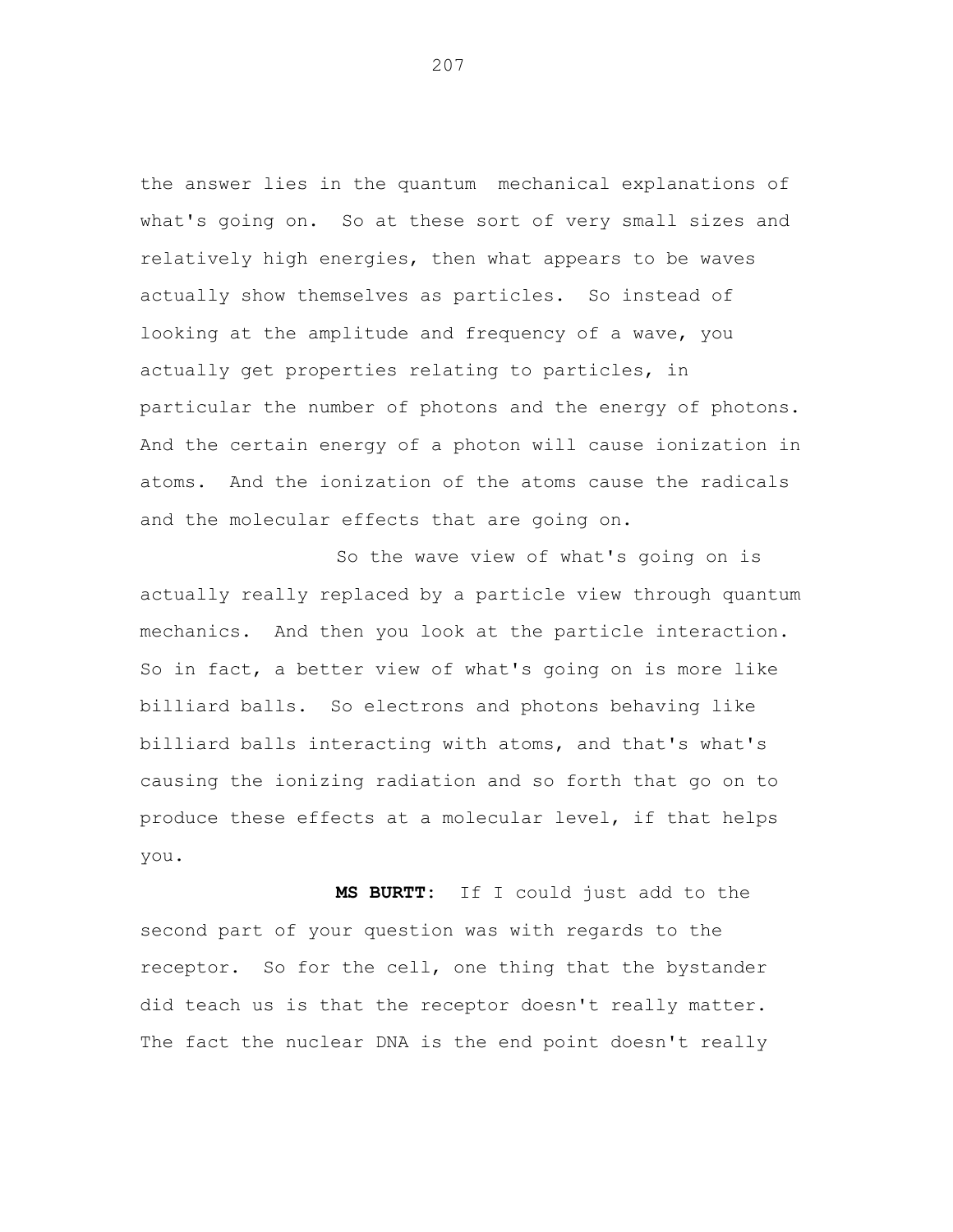matter -- the energy could be deposited anywhere in the cell, in the cytoplasm, near the mitochondria, in the nucleus -- the adverse effects can occur in cells even if the radiation didn't pass directly through them. So the receptor at the end of the day isn't the whole story, if that helps.

**MEMBER SOLIMAN:** Yes, it helped. The capability of gamma ray and X-ray to penetrate, is it that this is maybe function of the frequency to penetrate the skin?

**MR. DU SAUTOY:** I think the penetration ability is simply the interaction cross-section for certain particles. So you imagine the electrons as particles was the apparent cross-section, and that tells you the probability of penetration to a certain area. It's not really related to the width of the wave.

> **THE PRESIDENT:** Okay. Thank you. Dr. McEwan.

**MEMBER McEWAN:** Thank you Mr. President. So a couple of again suggestions, if I

may.

I think it would be very helpful to put in probably a diagram of the repair mechanism path from ATM down. I think it would help some of the text as you read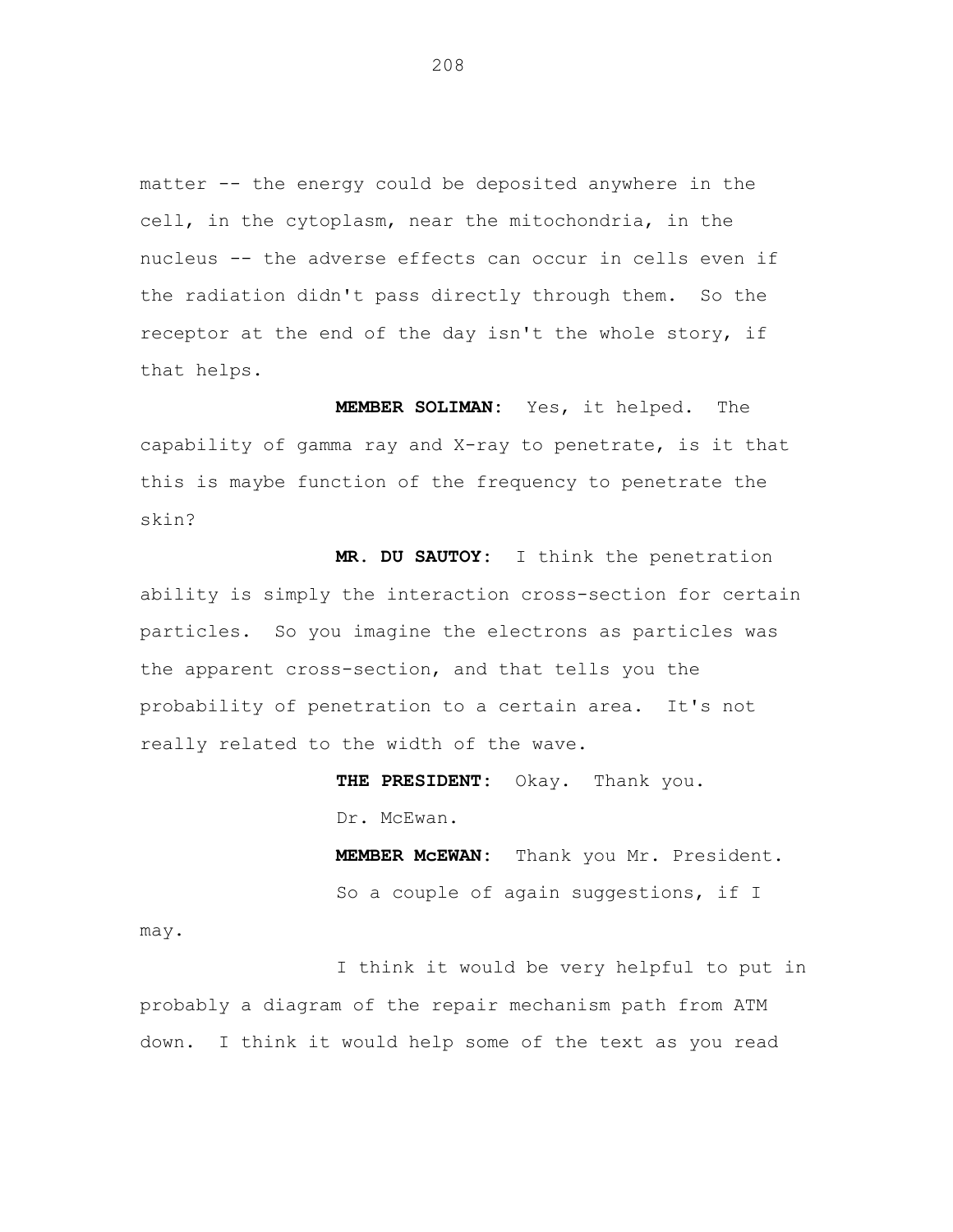it, particularly again given the fact that this will be a public document. And you can then show where each of the different elements arises in that. Just a thought.

The other suggestion, I think it's important also in your text to recognize that the bystander effect is seen in other biological phenomena. So for example, transplant rejection, the bystander effect is seen. So this is not a biological effect that is entirely limited to a radiation effect and it needs to be put in that, again, sort of almost evolutionary context.

So a question. Is there any evidence, do you have any thoughts on whether or not the dose-rate at which radiation is delivered is important? Or is it simply a secondary component of your thoughts on dose?

**MS BURTT:** Julie Burtt for the record.

In all of the literature that we've reviewed for this work, the factor that would change the outcome of the experiment was definitely cell type, the type of radiation and quality, so high LET or low LET.

And there were very few studies that within the same study and same experimental conditions used a high dose-rate and compared it to a lower dose-rate within the same study. So if I do comment, my comment would be comparing different studies.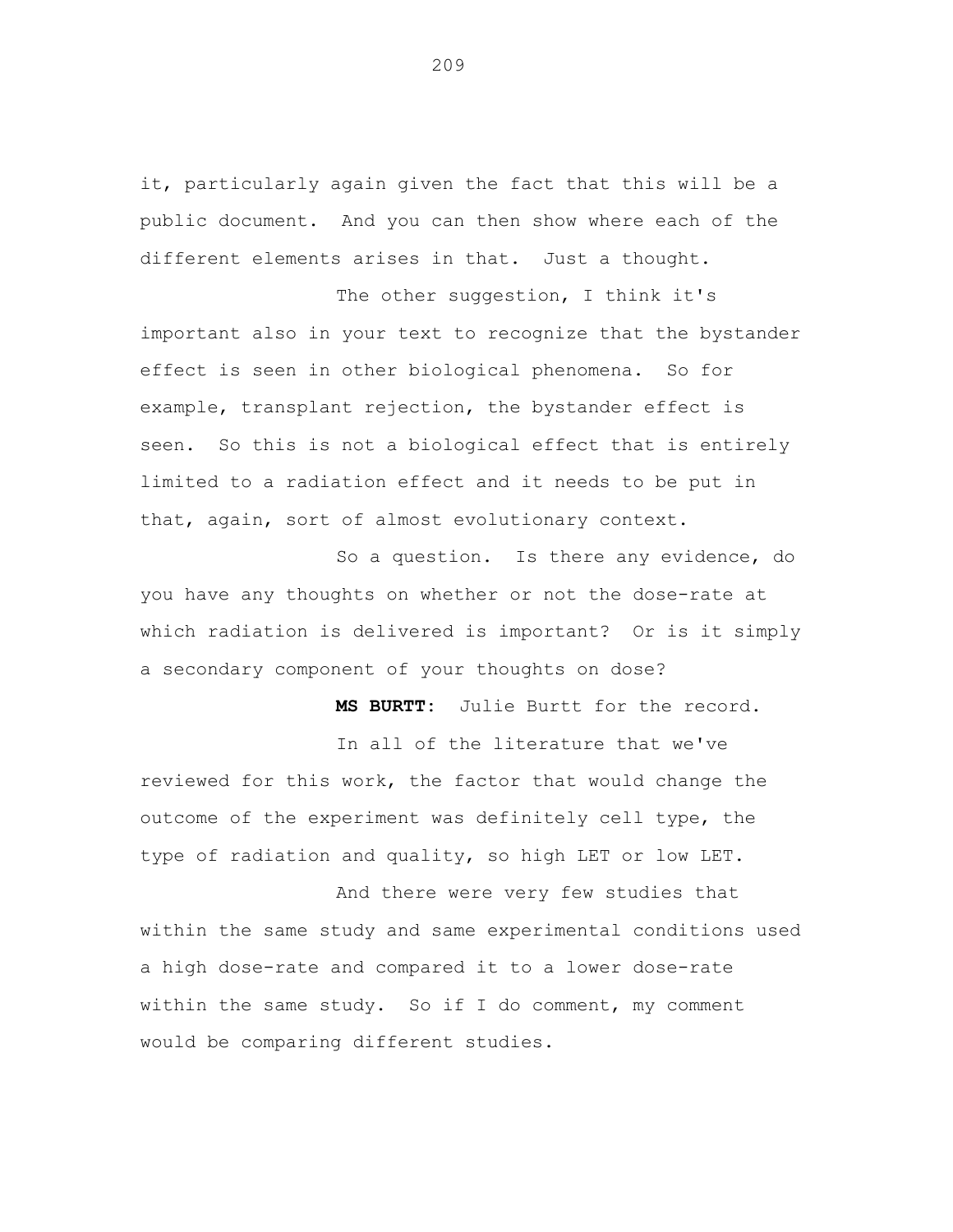So it seems like it does have an impact, but because that wasn't performed within the same study, it's difficult to draw firm conclusions. But dose-rate does seem to have an impact on the outcome measured.

**MEMBER McEWAN:** You should probably look for Brian Marples' "Inverse Dose-Rate Effect." I think it's an important emerging element of this area that again I -- it may be overly ambitious to try and include it in this review, but I think you at least need to acknowledge it.

**MS BURTT:** It is a paper that we've read and noted. It's just not something that is evaluated across all the different biological mechanisms by each. But there are select people who are leading in the field that are looking at that, so I definitely appreciate that comment.

## **THE PRESIDENT:** Dr. Demeter.

## **MEMBER DEMETER:** Thank you.

I like the inclusion of impact on the individual cell, the bystander effect. You talked about various differences in background radiation between different countries and some very high background countries, which have had some epidemiological effect.

In your glossary you have, under the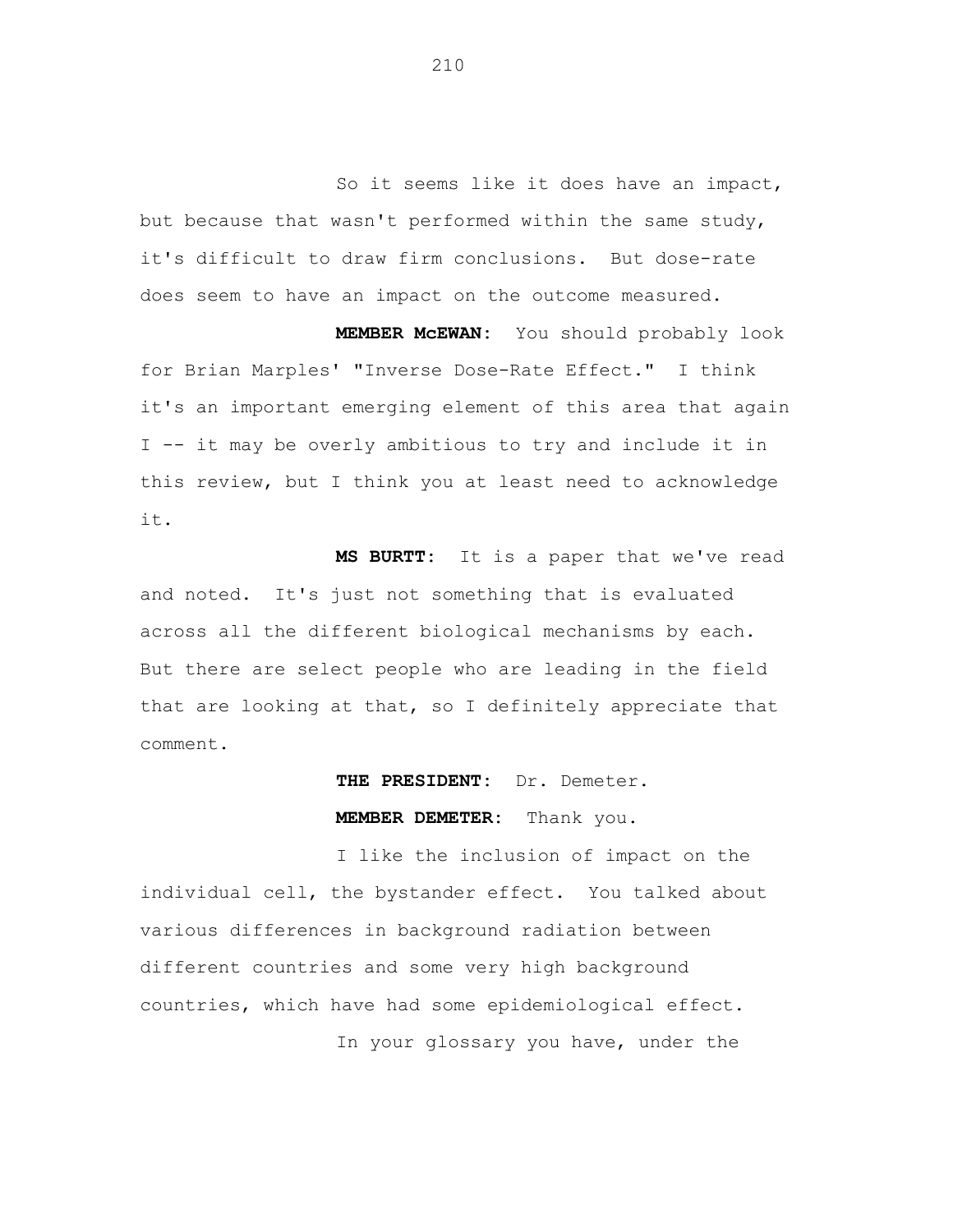bystander effect, you talk about it's not to be confused with two other -- cohort effect or abscopal effect. And it would be nice in the text somewhere to describe the abscopal effect, because it has historical reference for people receiving radiation therapy in one part of their body and having effects totally distant from any radiation field. So it's an interesting phenomenon and adds to the body of the radiation biology.

The question I have is there's a growing literature looking at individual susceptibility to radiation -- beyond the people that have extreme genetic disorders that have extreme sensitivities -- but amongst the regular population, and the impact that may have in tailoring exposures to individuals -- patients, in my case. Is there -- do you have any comments on individual variability and how that may impact going forward in a radiation biology point of view?

**MS BURTT:** Julie Burtt for the record. One phenomenon that is plagued by individual variability is adaptive response. So that's a reason why people cite that that phenomenon has not been able to be reproduced in just if you change the cell line or different experimental conditions. It's particular. So it's one where you see that being raised over and over.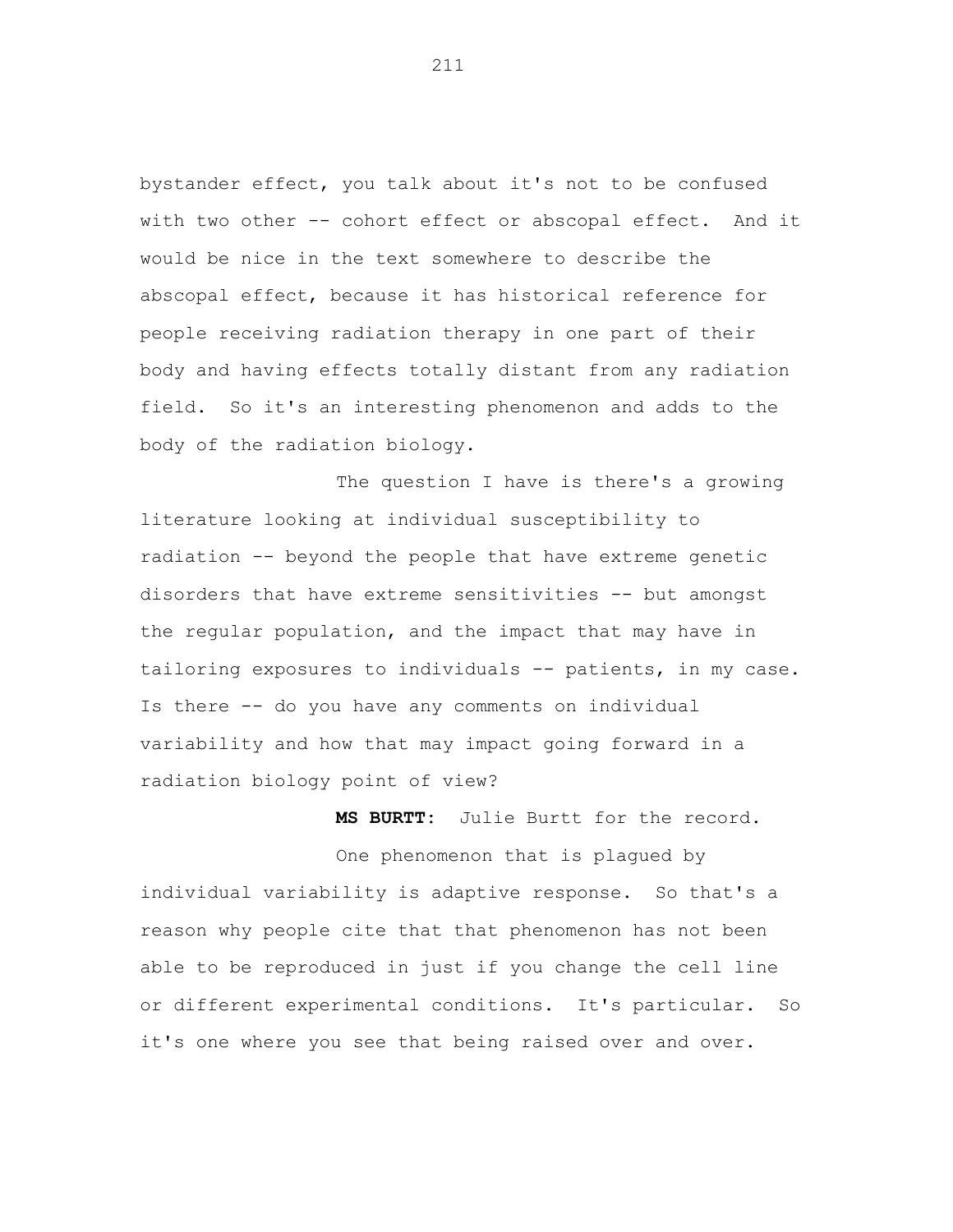For the other biological mechanisms, it's not something as noted in the literature, but it's -- it's definitely an emerging phenomenon, and to extrapolate what we're seeing in cell studies to individual sensitivities to radiation needs more research.

**THE PRESIDENT:** Thank you.

Dr. Soliman.

**MEMBER SOLIMAN:** I have a question about cells' resistance or cell -- what makes a cell more or less responsive to radiation? If I had the same dose and - there is many cells representing many tissues in the body and they are different, as you explain here -- for the same dose the response will be the same for all of them or the harm for the cell will be the same? Or it will be different? Like I can -- okay, I can give a dose. It will kill one cell, but it might not kill another. So what is the reason for that and why?

**MS BURTT:** Julie Burtt for the record.

So probably the main reason would be where the cell would be in its cell cycle. So there are different phases of the cell cycle. So if the cell is in a resting phase, getting ready for DNA synthesis, resting again, or getting ready for DNA division -- or cell division, pardon me, depending on what stage the cell is at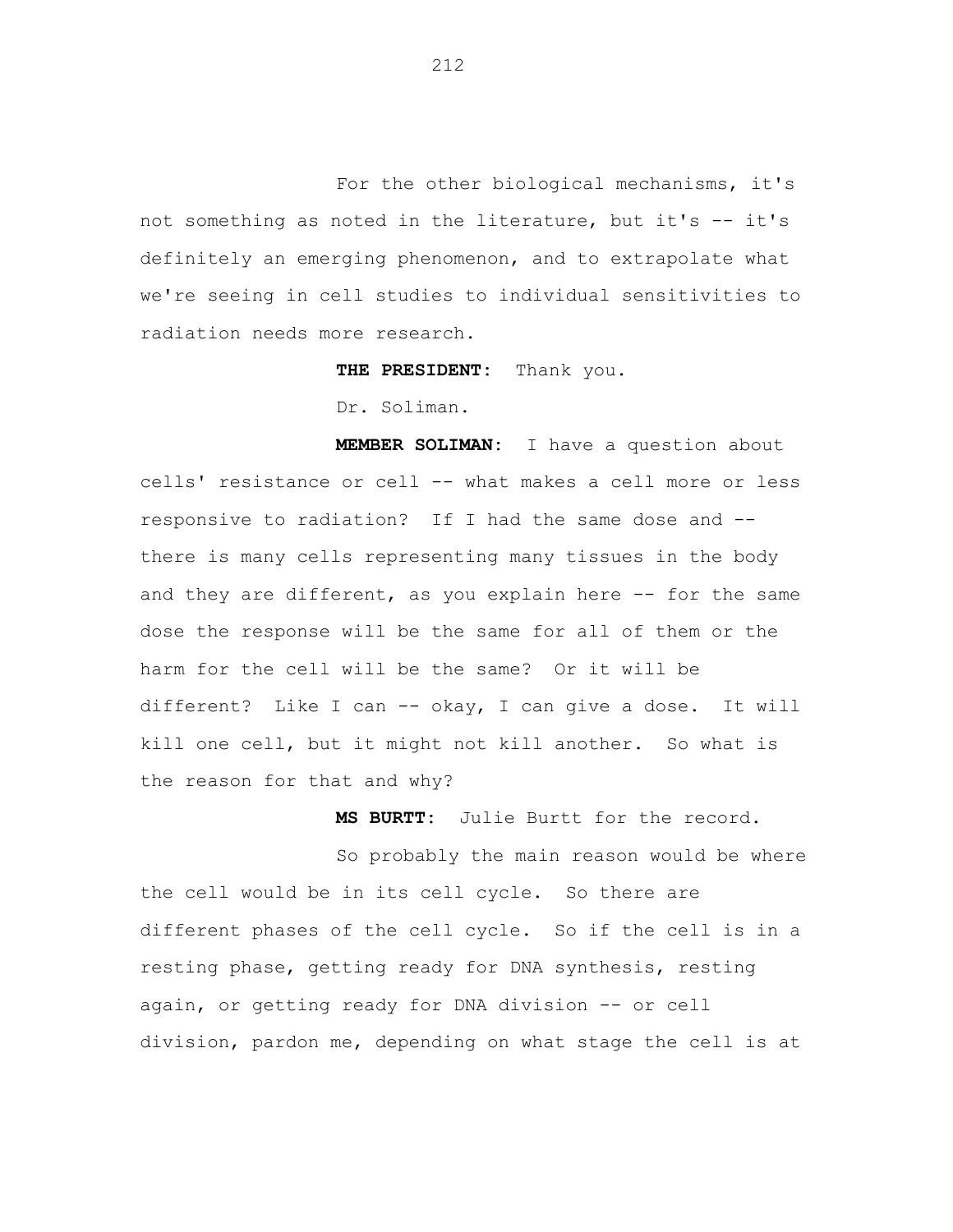in that cycle will make it more or less sensitive to the effects of radiation.

**MEMBER SOLIMAN:** Is this regardless of the dose amount?

> **MS BURTT:** Julie Burtt for the record. Are you asking if it is a dose-rate

effect?

**MEMBER SOLIMAN:** If the dose is high, it can kill one cell but maybe will not kill another cell. So whether it is on the transformation phase or not, is this true, and what is the reason for that.

**MS BURTT:** Julie Burtt for the record.

We have to be careful about when we're talking about low doses versus high doses. So if you do have a dose of, say, several grays, you are going to most likely induce death in a large group of cells. If you were talking about doses in the low-dose range, then the stage of the cell cycle would probably be more of a determinant of would it be detrimental or not. Does that help?

> **MEMBER SOLIMAN:** Yeah, okay. Thanks. **THE PRESIDENT:** Thank you. Dr. McEwan. **MEMBER McEWAN:** Thank you.

So again, maybe you could just go through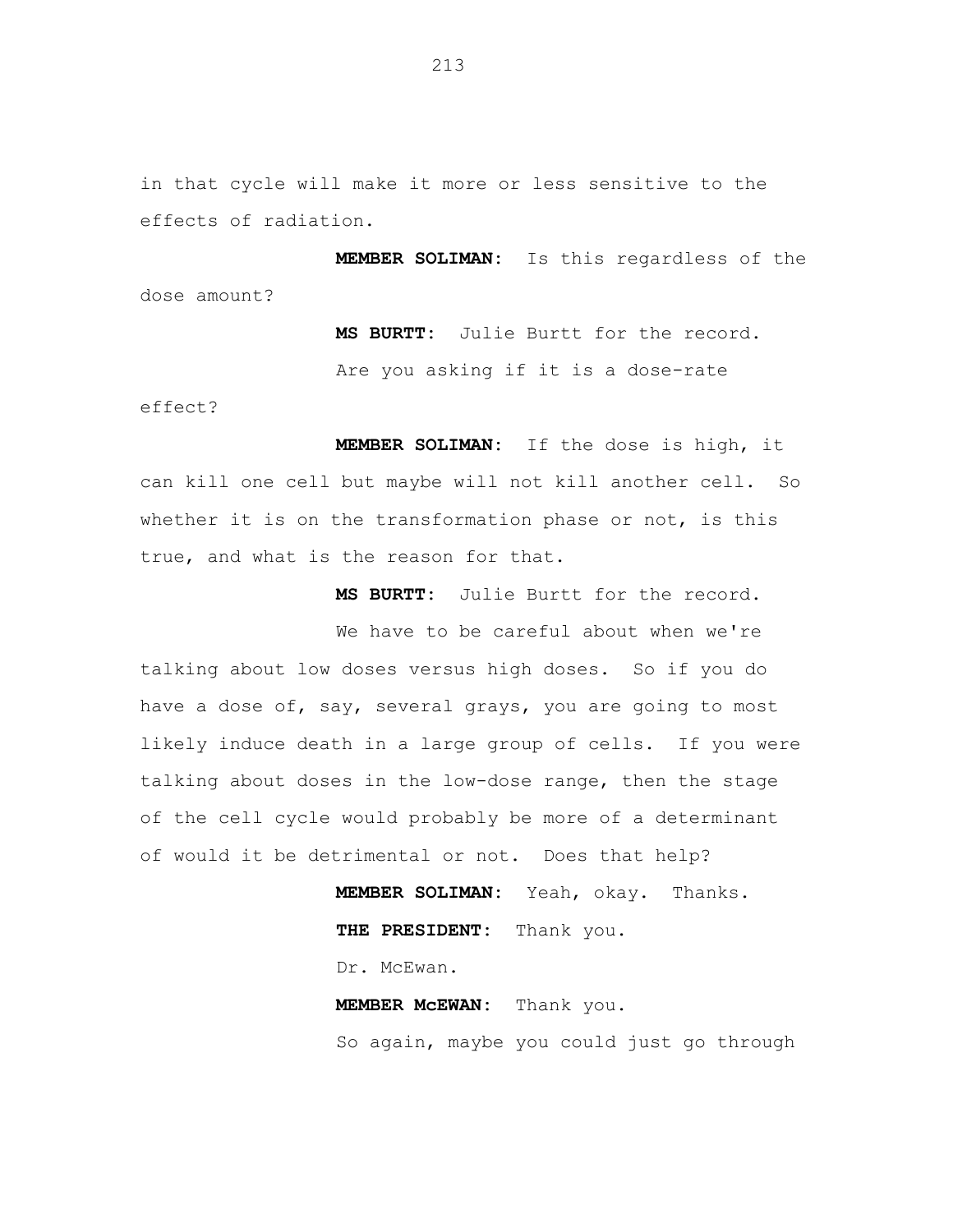a 101 explanation of genomic instability again. Because as I've listened to the conversation and as I read your document, again thinking of the target of publication as a public document. And you've really got two targets, because you've got the peer-reviewed literature and then you have this as, you know, the 101 guide to it. And I think they're both really, really important.

Can you just take me through it one more time so that I'm clear that I understand what you're saying, please.

**MS BURTT:** Julie Burtt for the record.

So I won't go over my speaker's notes in -- exactly, but I will reread the definition. We can talk about the definition.

So genomic instability is described by the accumulation of new genetic alterations or changes observed in the progeny of irradiated cells, even multiple cellular generations after the initial hit by radiation.

So if we're looking at accumulation of new genetic alterations, if we're looking at the figure on slide 18, please. Thank you. If we're looking at the accumulation of new genetic alterations, we have examples at the bottom of the slide. Micronucleus is written in blue, mutation in green, cell death in black, mititotic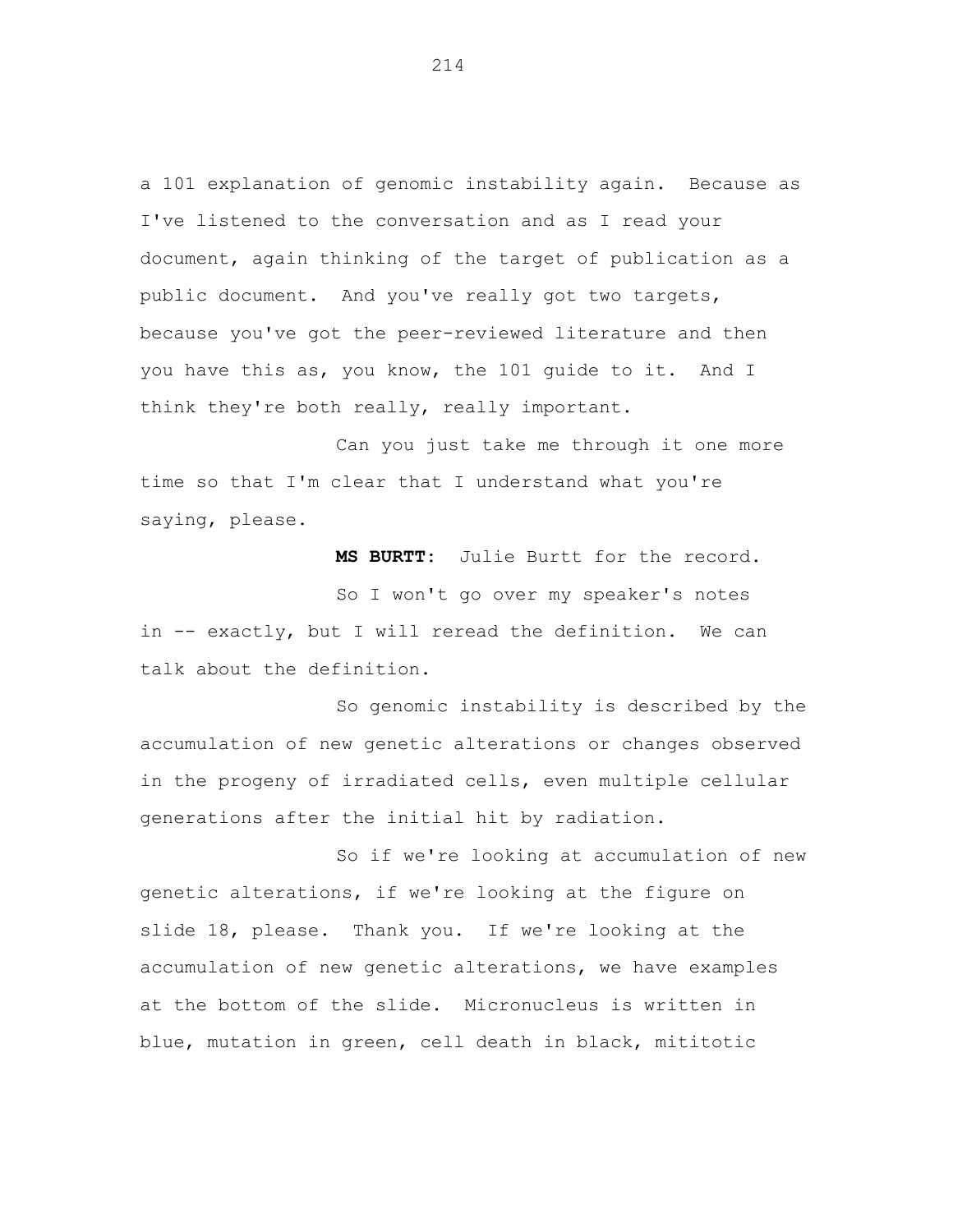failure in blue, and two different types of chromosome aberrations or abnormalities in chromosomes in purple and red. So we're adding different types of changes or alterations as you go along, as the cell generation divides and continues to divide across multiple generations.

So when I say a "generation," if you put a pen along the line and then you have an arrow going down, that's a new generation, and then arrows going down another new generation as cells divided. So as you go along from cell generation to cell generation, you're adding changes or adverse effects. And they're accumulating in number. And this can be several generations after the initial hit of radiation. And the experimental evidence for this has shown that it can go over 20 cell generations, you're still accumulating changes.

I think the last thing that I wanted to mention was depending on whether the cell turns a colour to mark a change or stays beige, it's random in timing and in nature.

Does that help?

**MEMBER McEWAN:** I needed you -- thank you -- to go through it again.

I think you need to discuss the implications of the change in colour. What are the issues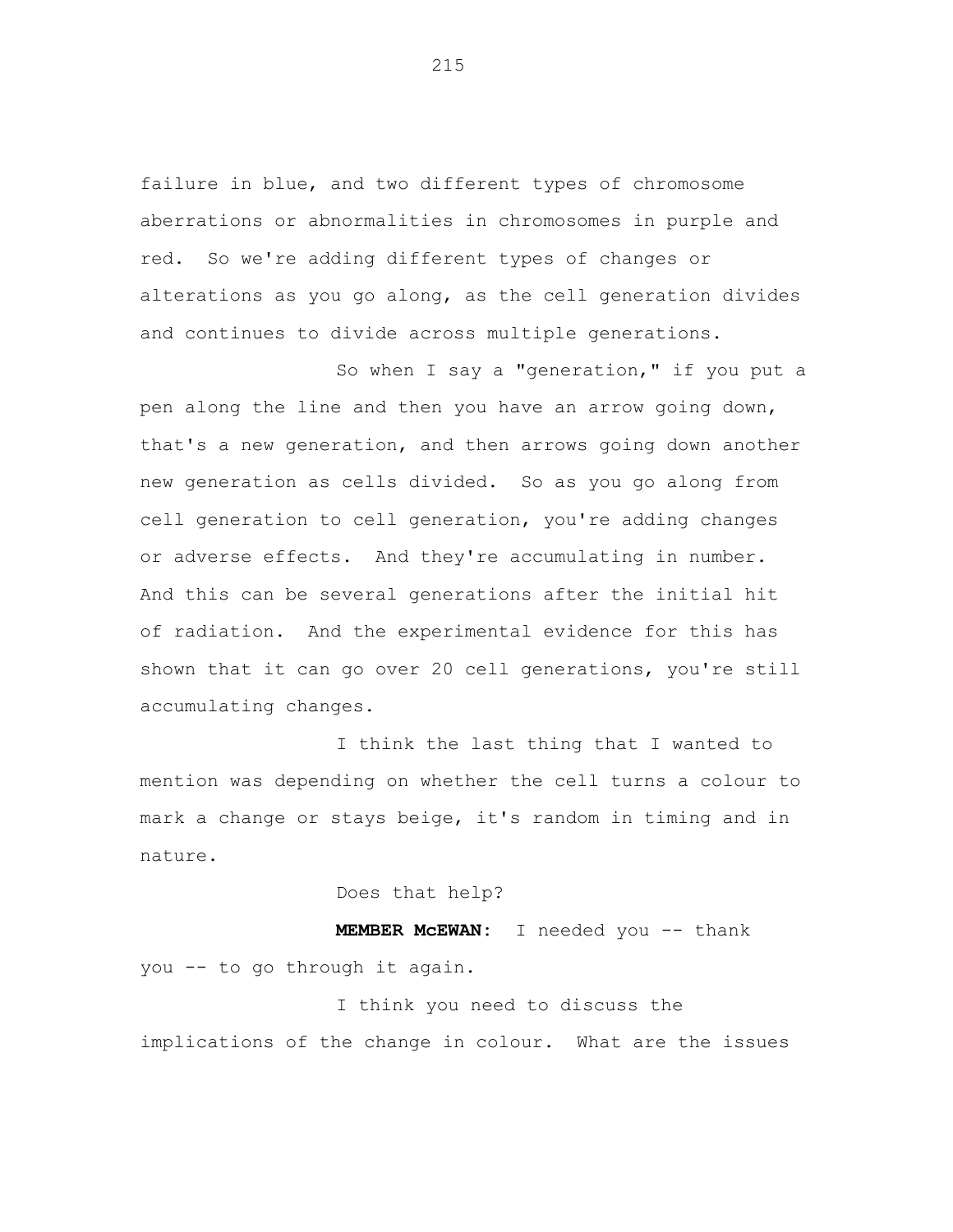that are likely to develop because of that? I don't think it needs to be a lot of text, but I think there needs to be a brief description. Because as you said it, it's all accurate, it's all right, but there's sort of that next step of explanation.

The other piece in the text that I think can be made a little more -- given a little more clarity is where you discuss chronic inflammation and epigenetics. Again, I think you need to make it clear that we're talking about different mechanisms, not this as a combination of mechanisms -- could be a combination of mechanisms. But I think you need to sort of just again make that a little bit clearer. Because you're talking about radiation, and then suddenly epigenetics pops up and chronic inflammation pops up -- just in terms of clarity.

But within the context, it's well explained, so again, thank you.

**MS BURTT:** Julie Burtt for the record.

So I'll just comment. The context that I will add is that a cancer is not going to develop based on one little green circle. Many changes and alterations need to occur before an unhealthy cell will turn into a full-blown malignant cancer. So that's the point that I'm making and I will highlight. Thank you.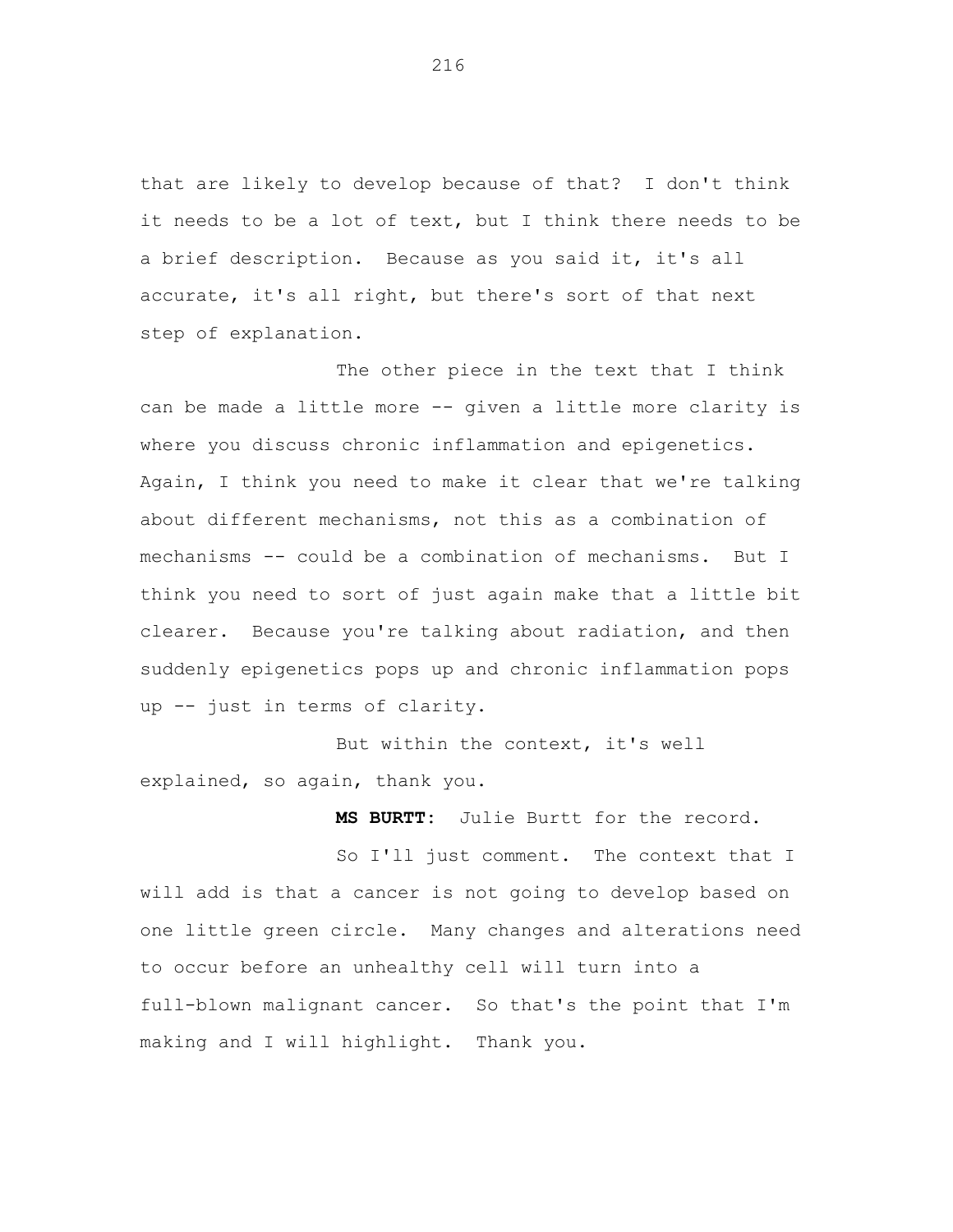## **THE PRESIDENT:** Thank you.

Dr. Demeter.

**MEMBER DEMETER:** Thank you.

I wanted to strongly concur with a statement you put in 1.3 of your page 10 of your document that "the LNT model should not be used for individual or population-based cancer risk assessment," as is done commonly in the literature and leads to all kinds of issues with trying to communicate, especially to patients when those kinds of things get published. I really appreciate that.

**THE PRESIDENT:** Not only in the literature, in the press and some of your colleagues -- --- Laughter / Rires

**THE PRESIDENT:** -- should know better. They use it quite often.

**MEMBER DEMETER:** Yeah, I bellow that every day.

The one question is did you come across any literature that -- we talk about radiation safety as time-dose shielding or time-distance shielding. I use dose as well, because if you lower dose, you lower -- the fifth one is ameliorating factors. Have you come across any evidence or literature that patients can modify their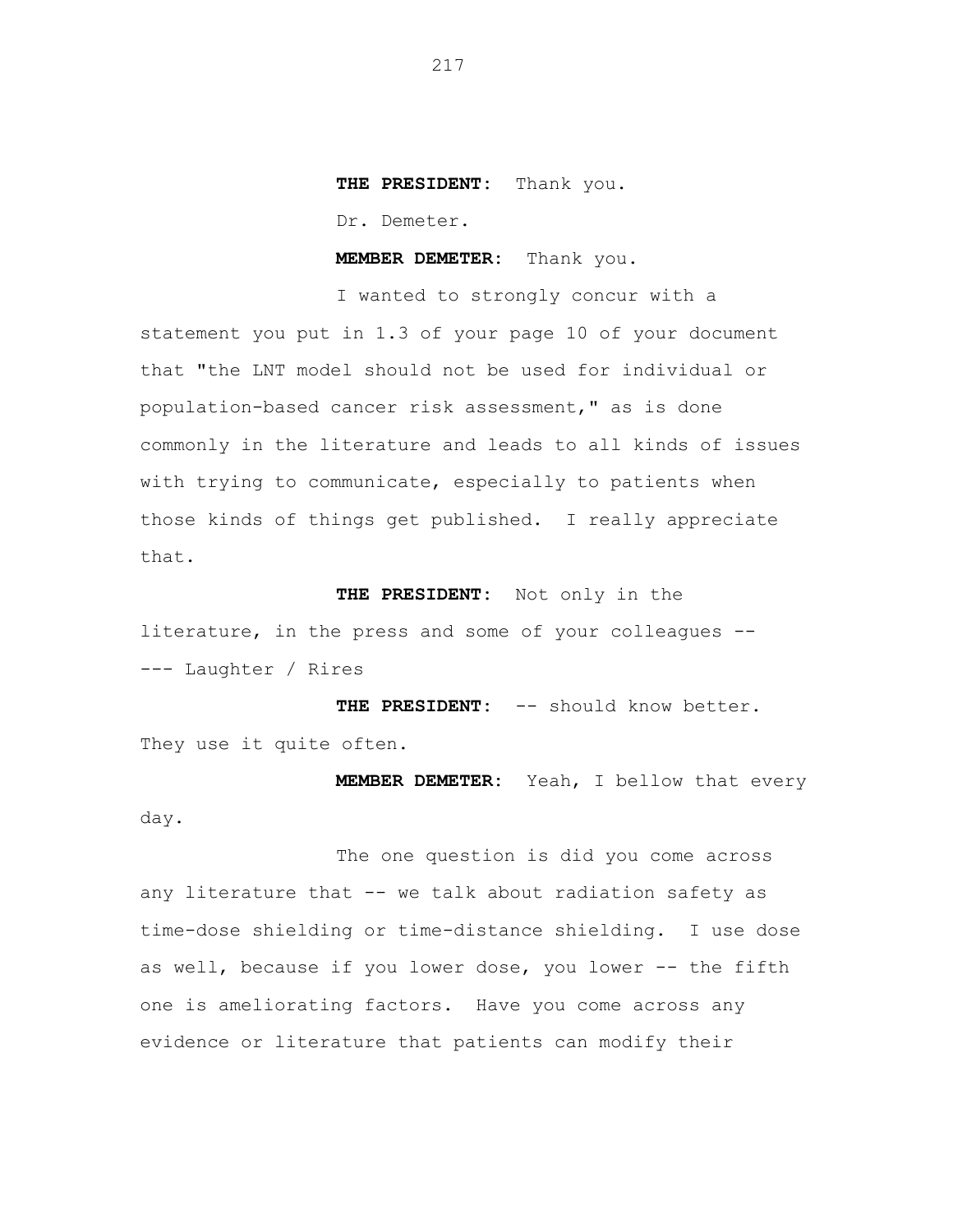risk -- or people, public, workers, patients -- by antioxidants or any other form of biological intervention that might reduce their sensitivity?

**MR. RINKER:** Mike Rinker for the record. Other than of course iodine, we're not aware of any.

**MEMBER DEMETER:** Thank you.

**THE PRESIDENT:** Dr. Soliman.

**MEMBER SOLIMAN:** I have a question in CMD 17-M46. On page 35 it says "higher doses of radiation resulted in a slower rate of repair than lower doses."

And in page 33, item number 2, just above the Figure 15, under HRS IRR it says "high doses inflict more DNA damage ... triggering the repair mechanisms, resulting in an increase in cell survival."

How is these two statements is  $-$  can we elaborate on these two statements, because it looks like they are talking about different things.

**MS BURTT:** Julie Burtt for the record.

One thing that was very difficult to harmonize for this work was every time you find a paper that states one thing, you will most certainly find a paper that states the opposite.

So in each of the respective papers that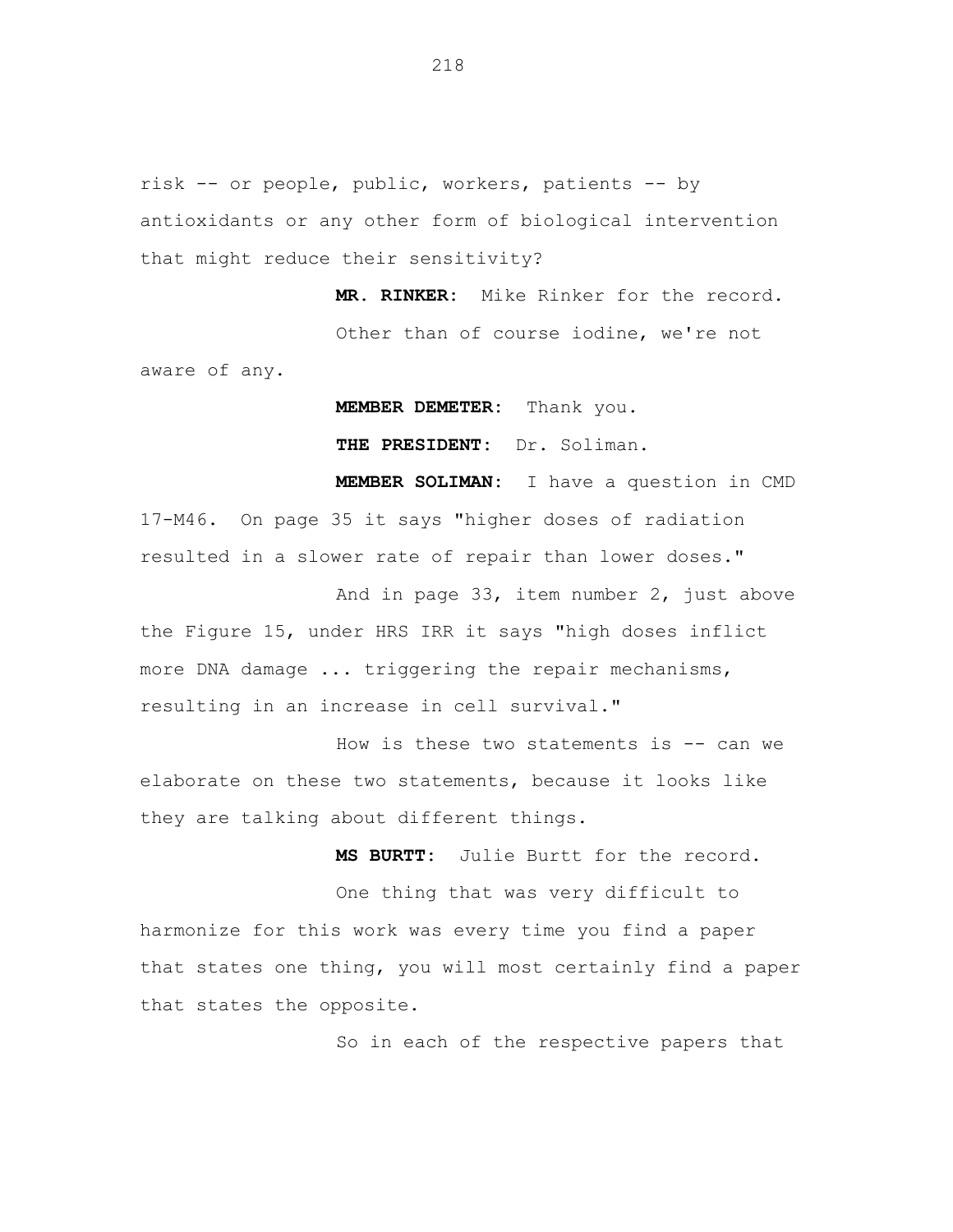you are pointing to, they did find results that seem contradictory. But again, their experimental design and set-up was not the same. And you have to take into account which type of radiation was used in each one. Was it a high LET or low LET, and are you comparing apples to oranges.

**MEMBER SOLIMAN:** Yeah, well, both of them are talking about higher doses. "Higher doses of radiation resulted in a slower rate of repair than lower doses." The second one, it say "higher doses inflict more DNA damage ... triggering the repair mechanisms, resulting in an increase in cell survival."

So both of them are talking about the higher dose.

**MS BURTT:** Julie Burtt for the record.

So for one of the papers, we are talking about high LET, and for the other we're talking about high doses. So that is different words that are trying to explain very different concepts. So the Neumaier paper on page 35 that you're referring to were talking about doses about a gray. And then the previous paper is lower doses but delivered at a higher rate.

**MEMBER SOLIMAN:** Okay.

**MEMBER McEWAN:** I think it's also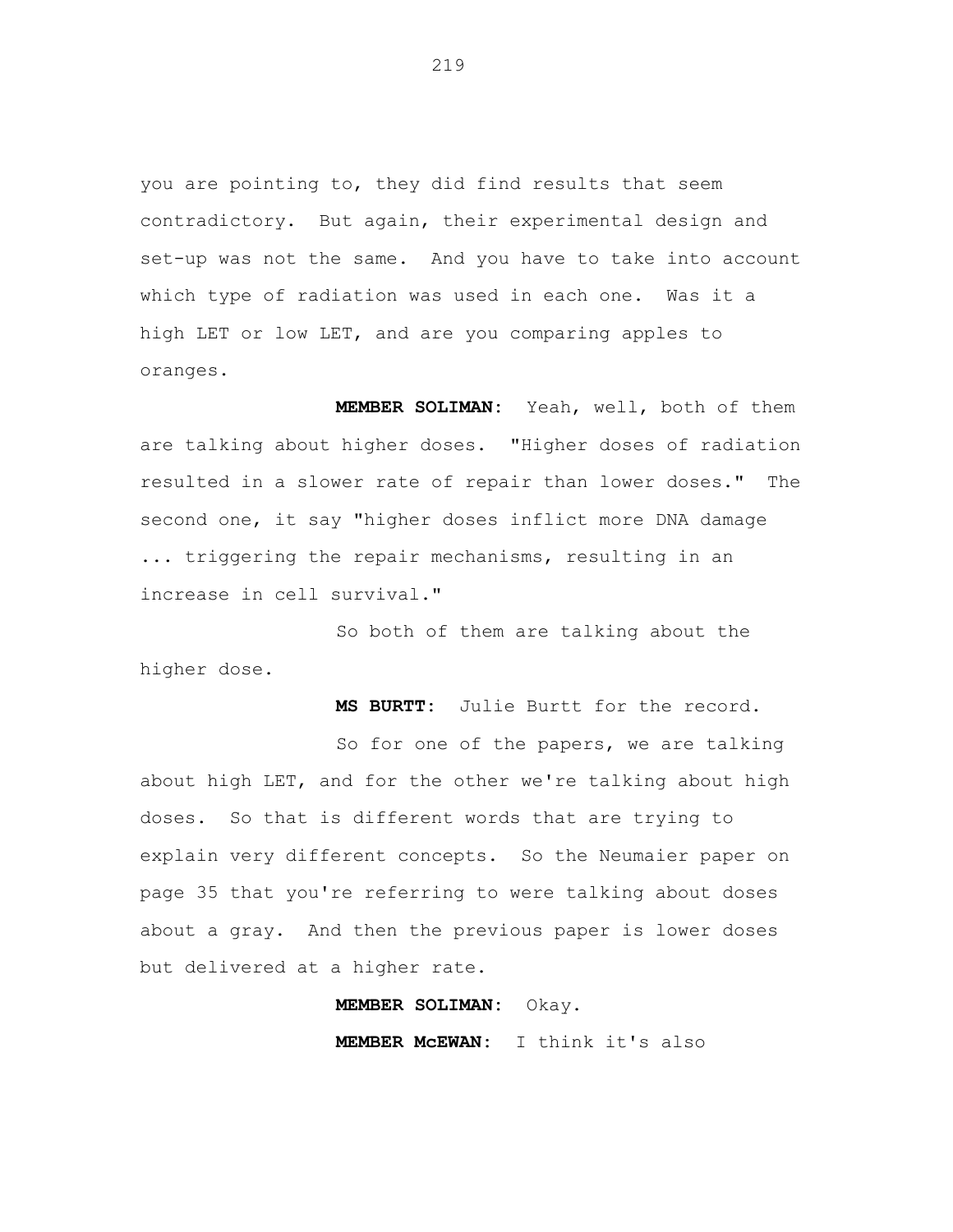important to recognize that the dose that induces the radioresistance is not a particularly high dose. It's simply higher than the hyper-radiosensitivity dose.

**THE PRESIDENT:** Okay. We're back to the top. Dr. McEwan.

**MEMBER McEWAN:** So I just have two comments. Slide 23 I really, really like the blue box. In a field dominated by physicists, I think it's nice to see the biologist recognized. Although I do have a colleague who says that all biology is simply applied physics. --- Laughter / Rires

**MEMBER McEWAN:** Another colleague.

And slide, if I can find it, 25, I really like also because I think it weighs the different risks. And I think if, you know, the text around that  $-$ - polish it a little bit. It's a really, really good slide.

**THE PRESIDENT:** I actually like the whole slide deck. It's really -- whoever put those diagrams and photos, I think if you can actually -- I hope at least the deck will go into the public. I'm not sure that anybody in the general public will read the details of the document itself, but the deck and some of the animation, if you can animate some of those things in it, should be almost a bestseller in trying to explain those complicated issues.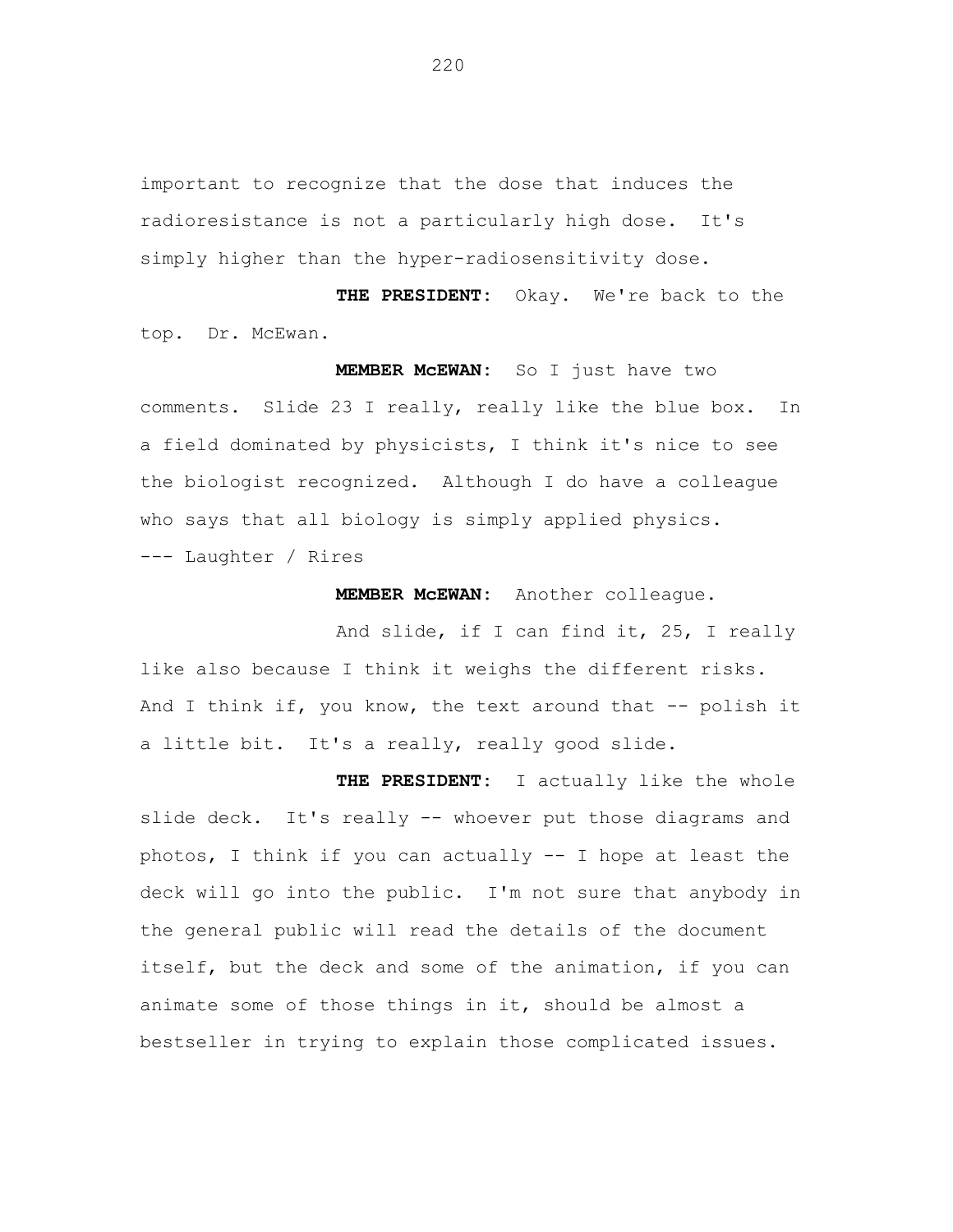So congratulations on that one.

**MS BURTT:** Thank you. **THE PRESIDENT:** Dr. Demeter. **MEMBER DEMETER:** I have no questions. **THE PRESIDENT:** Okay, so just so we know

how complicated this is, I don't know if you have any comment, have you been watching the Americans now tie themselves in knots one more time to try to get epidemiological study or whatever study on low radiation? It's again coming up in Congress. They're trying to force DOE to continue on what they've started many years ago. And the Americans -- I understand American expert society or -- I can't remember which society it was -- couldn't agree on methodology that can actually measure the true impact of low-dose radiation. So any comments on that?

And maybe while we got an honourable ex-member here -- Dr. Thompson, welcome -- you can tell us about whether UNSCEAR or ICRP ever will acknowledge that they are different dose reaction and maybe venture into the difference between regulatory requirement, regulatory limits, and health limits. So it's a mouthful. Who wants to go?

> **MS BURTT:** Julie Burtt for the record. So my colleague Dr. Julie Leblanc and I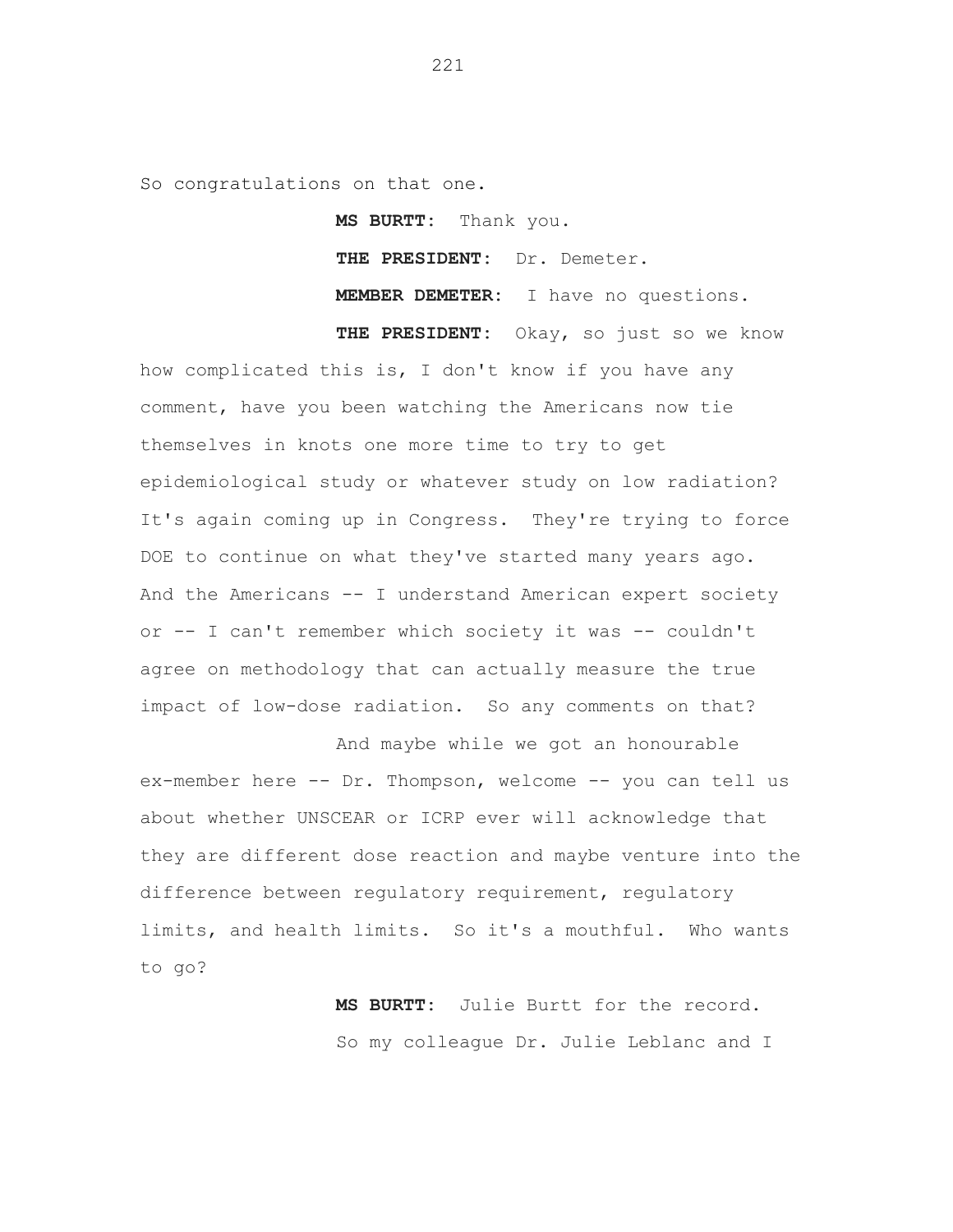saw that in the media clippings and watched the hour and 41 minutes of riveting discussion.

So on November 1st what happened was the United States House Subcommittee on Science, Space, and Technology held a hearing on the future of low-dose radiation research. Because if you'll remember, the USDOE, or Department of Energy, defunded the program for low dose research and a lot of great things came out of that program.

The hearing didn't include any DOE employees, but it did call upon experts to give their opinion of how important low-dose radiation research was, and how taking money away from that program to fund biomass fuels may not have been in the best interests of the country.

But the conclusion of the whole hearing process was that the hearing committee highly encouraged the DOE, who were not present, to undertake a leadership role to increase the inter-agency collaboration to improve information on radiation-induced health effects.

Without the USDOE program it doesn't mean that the Americans are not moving forward. There are many academics there who love their work and are passionate about it and are getting together in other forums. One of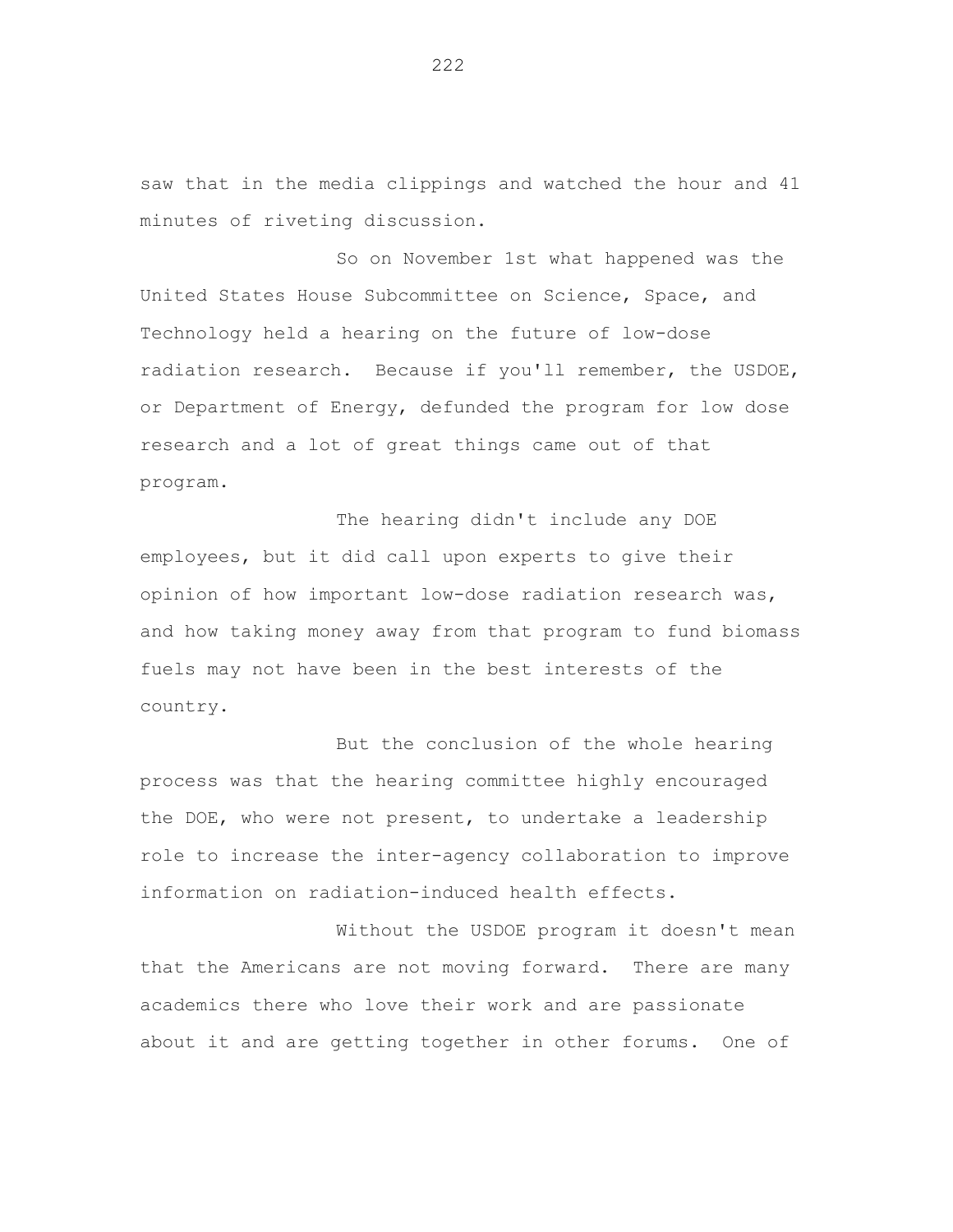them is called -- it's the ideas workshop, the Dose Alliance group. And they want to formalize together a methodology for studying the effects of low doses. And they're borrowing a page out of the chemical toxicity chapter and looking at how people who study chemicals and cancer development have done so. They're trying to apply that framework to all low-dose radiation research.

So the Americans are trying very hard to get back their low-dose research. And I'll ask Dr. Patsy Thompson to elaborate on UNSCEAR's position as well as ICRP's position.

**DR. THOMPSON:** Patsy Thompson for the record.

Essentially what I can say is that UNSCEAR has for the last number of years done work to better be able to extrapolate -- so do scientific documents the way UNSCEAR has traditionally done scientific documents with good literature reviews and a strong peer review process before the documents are published.

But there is also much of an effort that's going on to provide guidance on when we can use scientific studies, such as epidemiological studies, to draw conclusions on individual's risks or population risks after exposures, especially to very low doses -- low doses of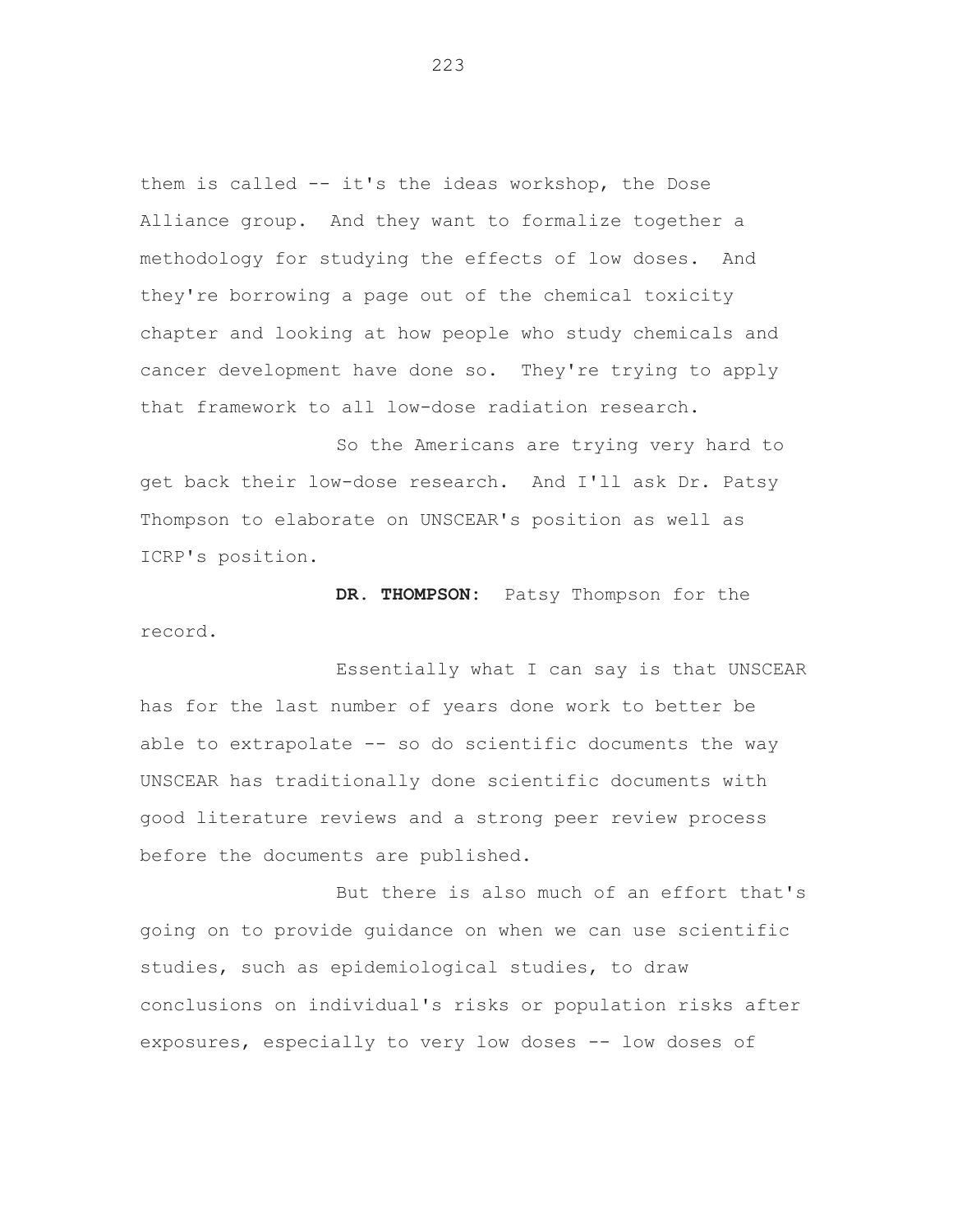radiation.

It's been, as was mentioned earlier by Dr. Binder, the use of the LNT to make estimates of the number of cancers in populations exposed to very low doses of radiation. I think it's been recognized that it's -- it may be a useful tool following an accident for public health planning, for example, and medical surveillance planning so that you can sort of have an idea of what types of budgets you would be looking at and how many people you may need to care for. But even then, that use has limitations. But it's certainly not appropriate in terms of doing individual risk assessments.

And so UNSCEAR has done a lot of work to clarify those concepts and go from essentially risk estimates to extrapolation and conclusions on who would be at risk and not.

The other thing that is being done as well is recognizing the limitations of epidemiology for doses below 100 mSv for the large number of exposed individuals that would be needed, where there's a project now going on looking at radiobiology as we've been discussing today but in a context where looking at the -- essentially the processes, the genes that are either up-regulated or down-regulated in the context that is specific to cancer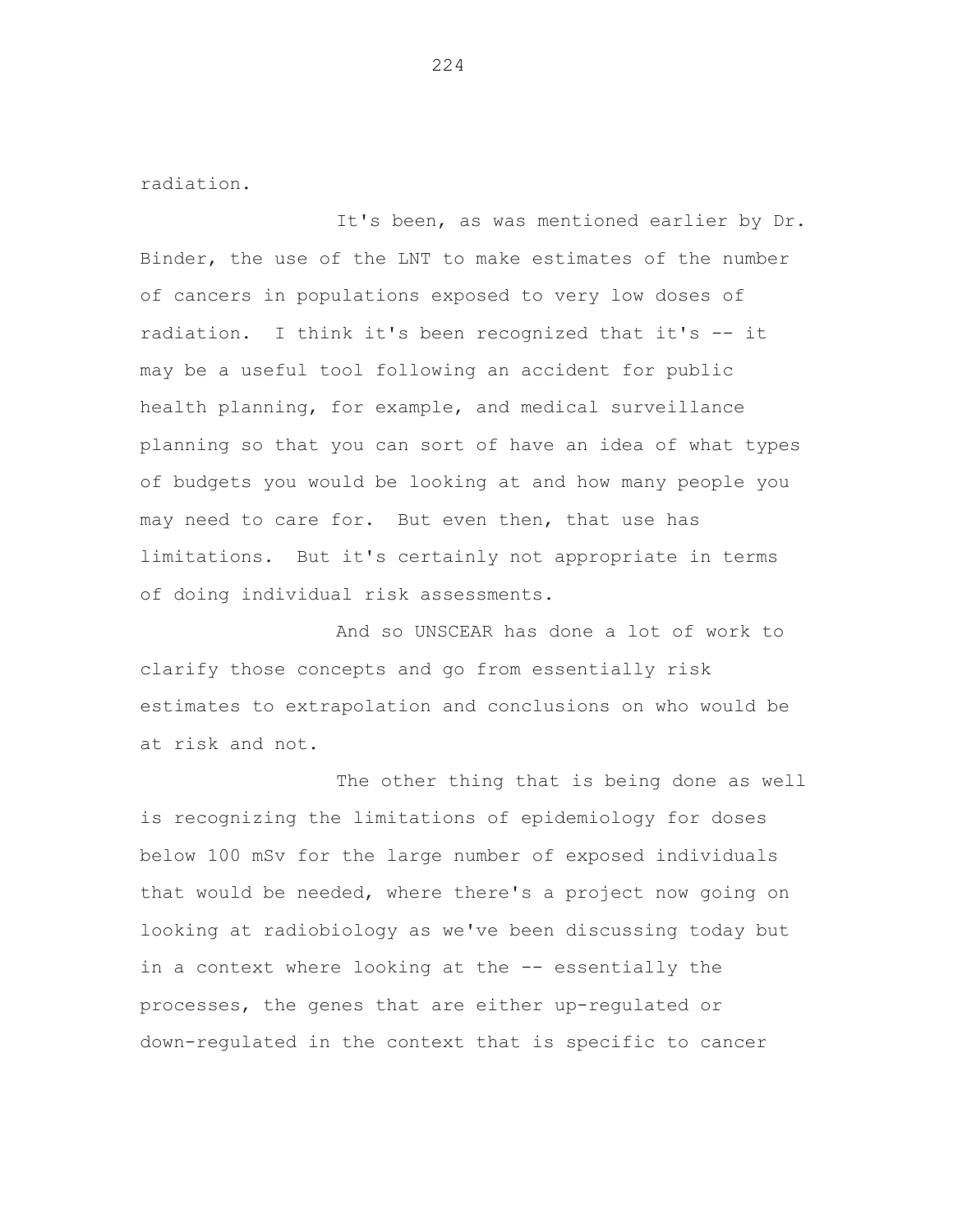risk estimate assessments. So that eventually the hope is to be able to bridge the gap between what epidemiology can provide as evidence and using biology, essentially, to be able to make better estimates of cancer risk at doses between 10 and 100 mSv. And so that work is going on.

The document on -- the biology document is expected to be ready for publication in 2019. And that work is going on. There's a number of Canadians involved in that work as well as Americans and colleagues from other countries.

In terms of ICRP, they do focus on regulation. UNSCEAR's role is really in terms of the science and providing the best scientific documents for use by the IAEA and the ICRP. ICRP has indicated that they will continue to use the LNT and other framework because it has proven useful for regulation, recognizing that it does have its limitations. But I don't think it'll change any time soon.

**THE PRESIDENT:** Yeah, but there is a dilemma here. There's a real dilemma which Fukushima really brought forth that for regulatory reasons we use the LNT model and we set up the ALARA and we came up with the 1 mSv dose for the public. But then for recovery and all of a sudden people are talking about 20 mSv as being okay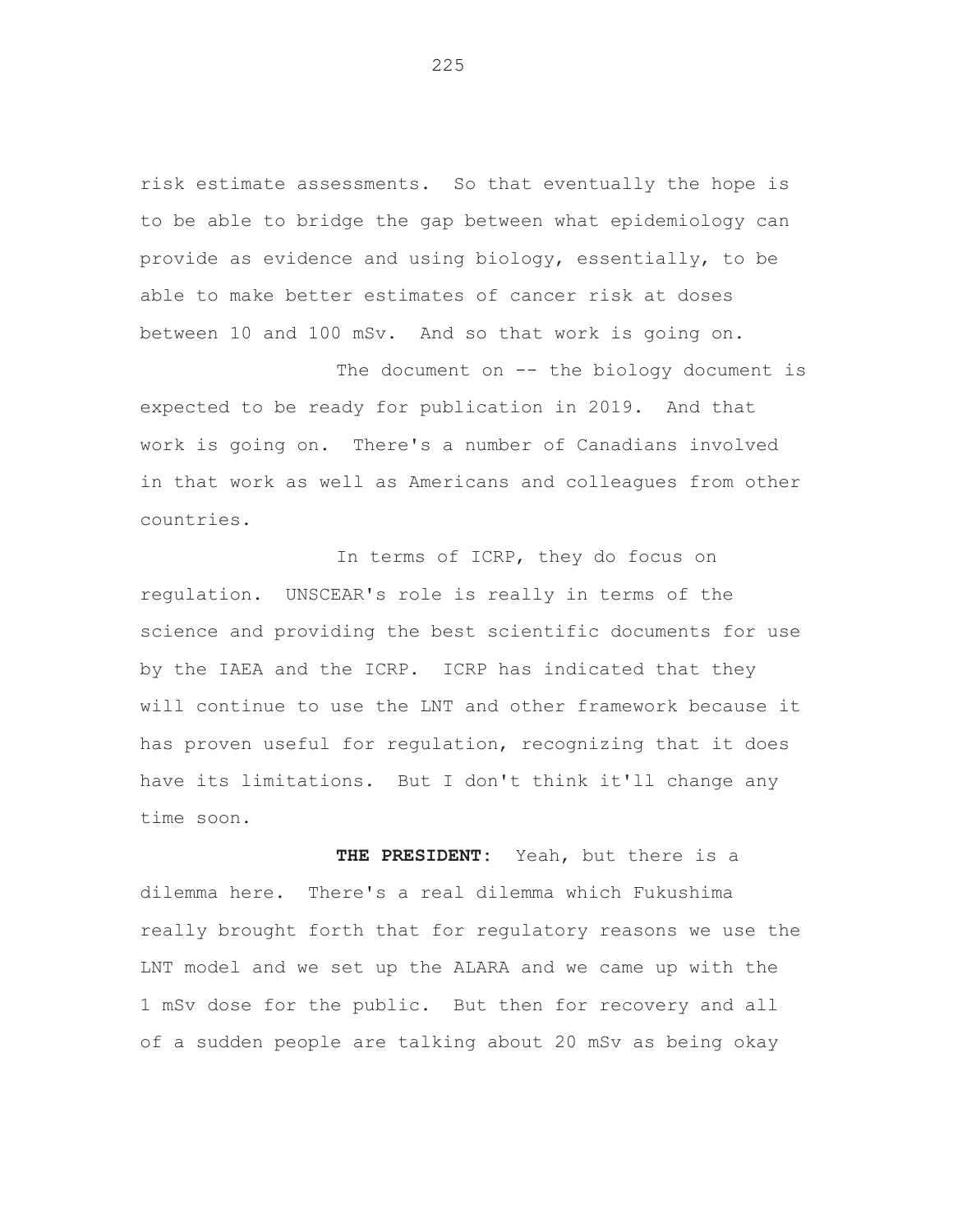to come back to your home. And people say, What happened to the 1 mSv? Because they look at the 1 mSv as a health limit.

So I think there's a misunderstanding about what the 1 mSv is and how it's related to actually health effects where -- so are we talking about there's no real perceived impact below 100 mSv, yet we are imposing a 1 mSv, and you keep talking about protect the environment and the health.

So there is -- do you see -- am I seeing a problem here for a regulator, particularly post-accident, about the recovery?

**DR. THOMPSON:** Patsy Thompson for the record.

You're right. The use of the ICRP framework for accident and post-accident situations -- the documents are relatively clear. The issue is in terms of having ingrained in people that 1 mSv is a safe level.

And ICRP has documented -- it's written in black and white -- that 1 mSv is what they find borderline acceptable risk of cancer. And so when you put something like that in, it's not a big step after that for people to say, well, you know, anything above that is unsafe. But borderline acceptable means that the cancer risk if, you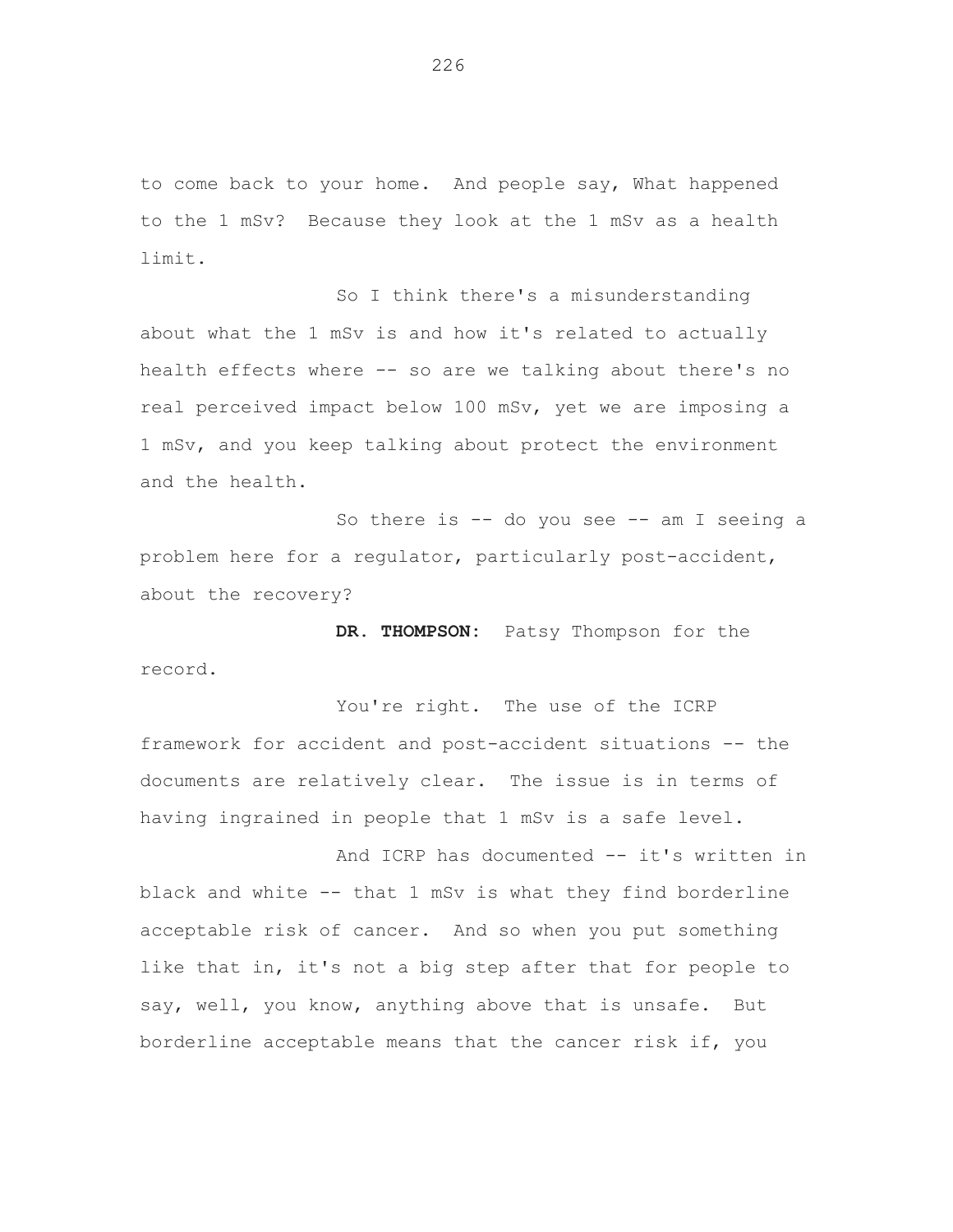know, one in a million or one in a hundred thousand, essentially they've assigned something that they find - society has found acceptable. And 1 mSv is really approaching what would not be acceptable for other risks in society.

But it was never designed to deal with contaminated sites and post-accident situations.

THE PRESIDENT: So my second question on my -- I don't know -- my rant, really, is so we all know about background radiation; right? We evolved as a species with radiation. So you know, you see a range between 1.8 here in Canada and maybe go all the way up to -- in fact you mentioned a couple of places -- Kerala, India and China, which I think it's all the way up to almost -- I don't know if you know what the number is, but they're high numbers; right?

So we have some interveners came to us and say, We're all dying slowly out of -- from background radiation. Or the other that they say that with background radiation there is a limit. There is kind of a thing that you don't see any impact on health because otherwise we would actually all slowly die from background radiation.

So how do you reconcile those observations and the health impacts? Somebody help me with this.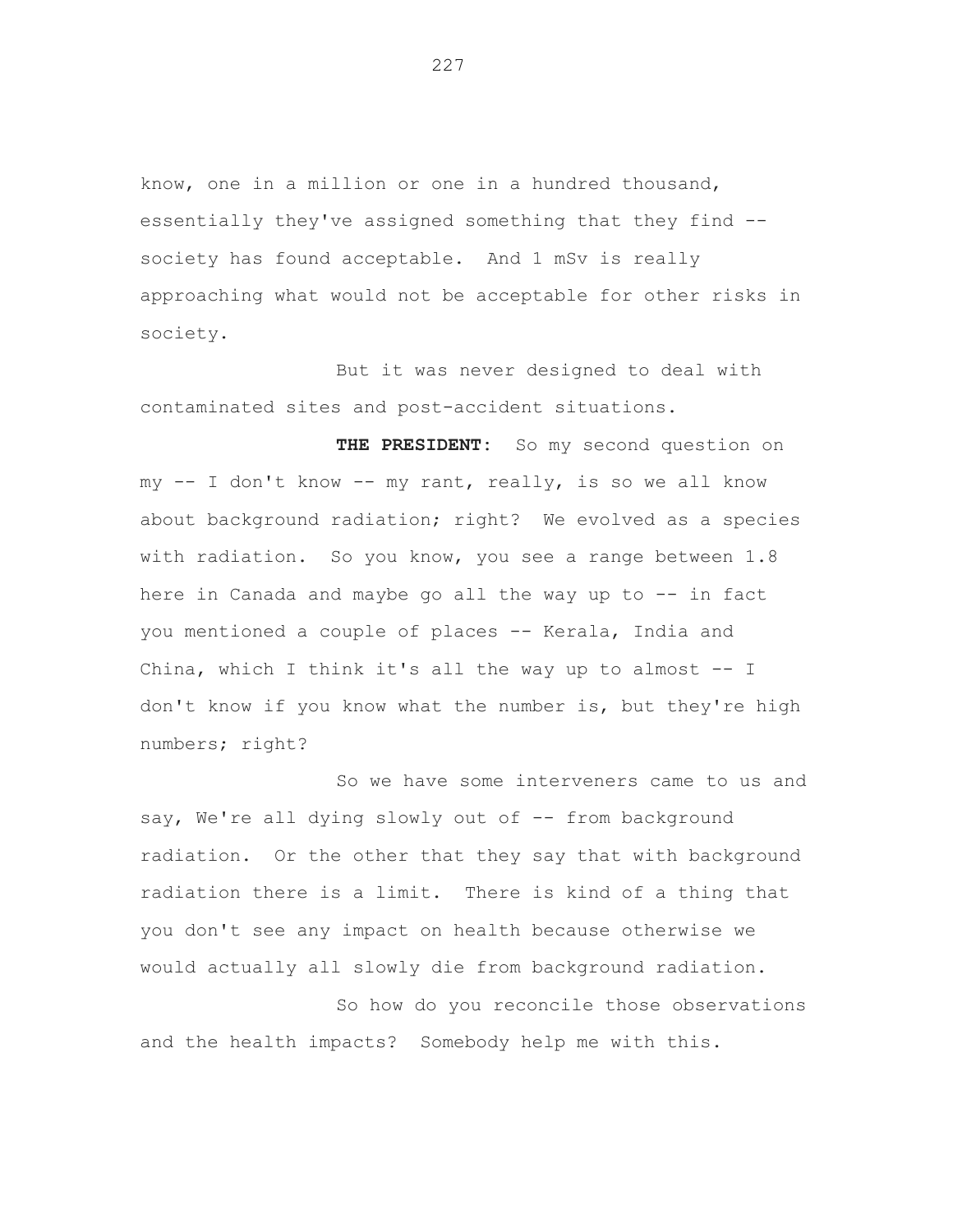## **DR. THOMPSON:** Patsy Thompson.

I think the issue is developing a framework to regulate industries that are controlled by humans and that are controllable, where on the other hand you have a natural situation where essentially it's not controllable, it's not -- what ICRP would say -- amenable to control. And in that case, then, higher doses are acceptable.

And perhaps Dr. Lane can speak to some of the studies that have been done in Kerala, India and Iran and China from a radiobiology point of view. The studies that have been done, unfortunately, are not always clear-cut. There's some studies that show evidence of greater DNA damage in these populations. Other studies don't.

Some studies have shown that, you know, from an epidemiological point of view, in some cases it looks like you may have an increased risk, but not a significant one; and in other cases not. So, it's not that clear-cut.

**THE PRESIDENT:** But the one we're familiar with is the one -- the Colorado. I think they've studied the Colorado intensively and I don't think there was any differentiation between, you know, the various country and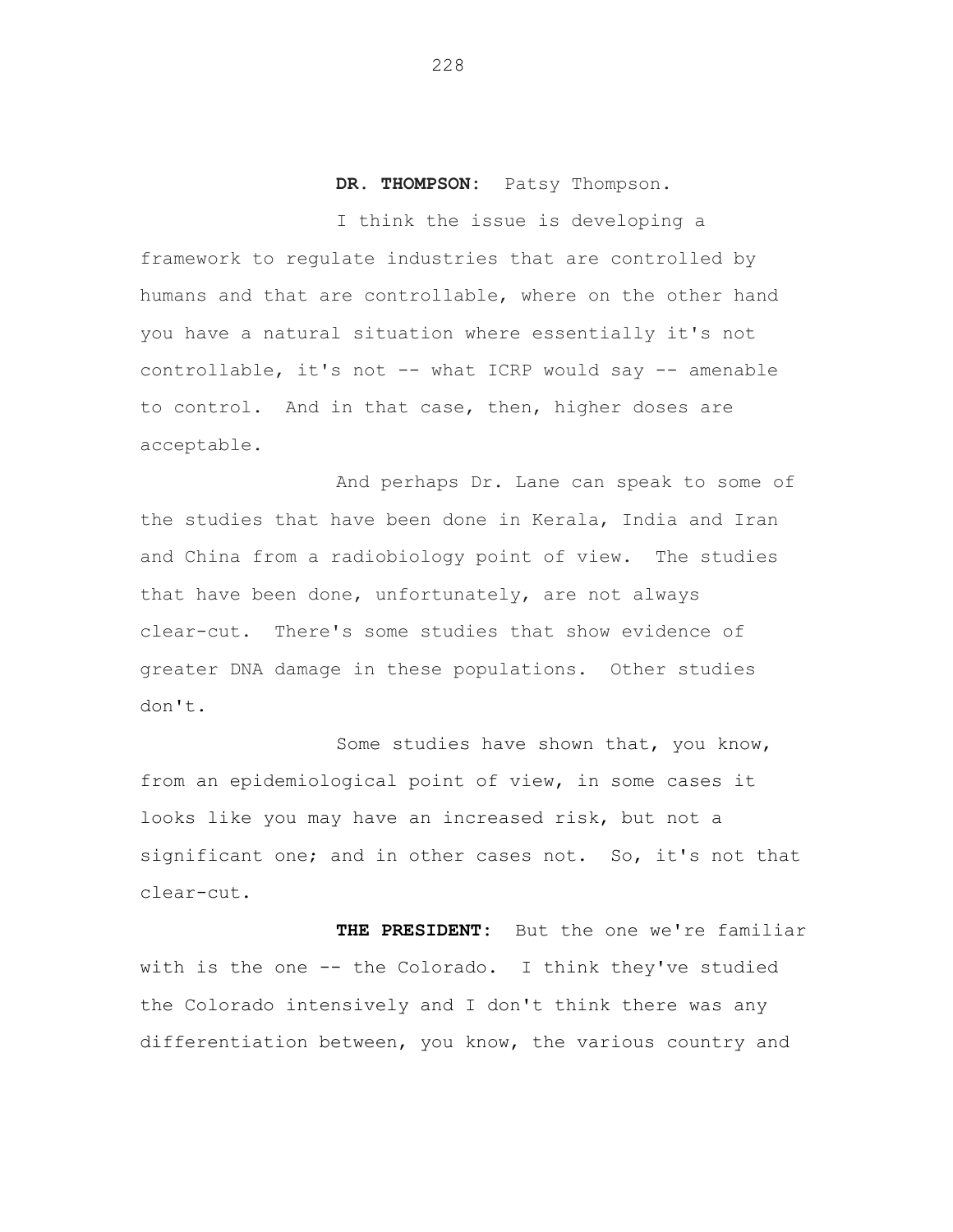the mortality.

So to me that reads like there is a threshold, at least at the background level there should be a threshold. So, what am I missing and why is the ICRP and all the rest of the people are not saying there is a threshold?

**MS LANE:** Rachel Lane, for the record.

I'm going to talk to you about the Kerala Study. Now, the Kerala Study is a very high background radiation area and it's not uncommon to have cumulative exposures over 200 milligray which is quite -- is high.

When this has been -- the best study of this population basically indicated that the dose response was flat, okay, implying that there's no dose response relationship in this population.

However, there are problems with this study because of the accuracy of the dosimetry, the migration of the population, the ascertainment of cancers, and so on. So, what needs to be done in this community is to have better dosimetry and better ascertainment of cancers to really understand the effect.

It's not a perfect study and more research is being done on it, but this is a good example of a very high background community.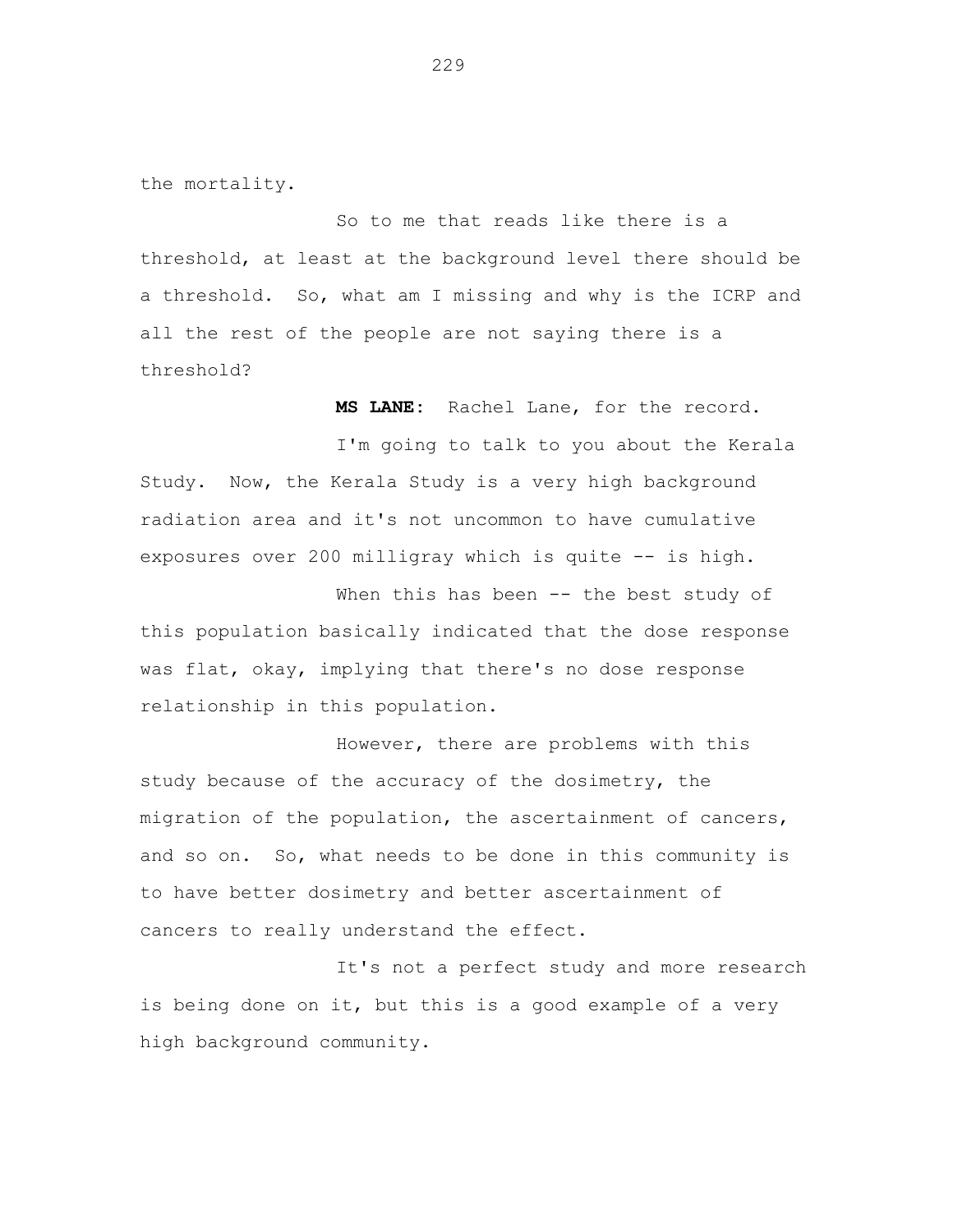One thing I do want to point out is, when you do epidemiological studies you have confidence intervals and you have a point estimate. And what you see in studies is, although you have low doses, you may not have a statistically significant increase in risk, but what you do have is your confidence intervals that can be quite high and quite low. They basically cancel out, but that does not mean to say that we do not see people at low doses with increased risk, okay, even though the risk is low, the risk does exist, and I think that's something that you need to consider.

Thank you.

**THE PRESIDENT:** Okay. I don't think we're going to resolve it here, but I think the take-away for everybody is that a lot more research needs to be done and I think there are many, many organizations that would like to see more research done on this.

So, any final question?

So, thank you. Thank you very much for this. And I really hope that this will find its way to some sort of publication, both in the scientific community which will get into the details, but also in the public which is a little bit more simpler in trying to understand it.